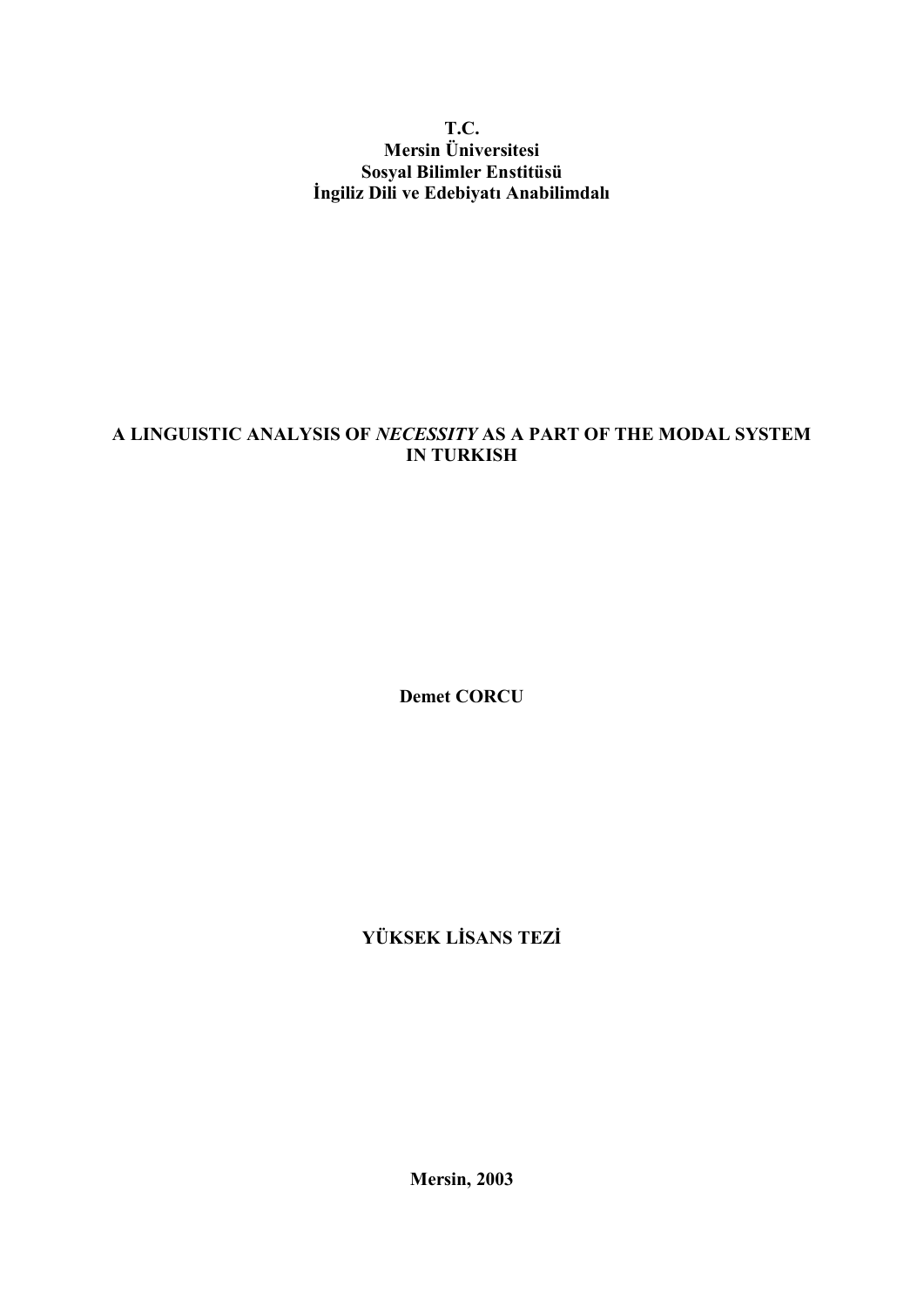### T.C. Mersin Üniversitesi Sosyal Bilimler Enstitüsü İngiliz Dili ve Edebiyatı Anabilimdalı

### A LINGUISTIC ANALYSIS OF NECESSITY AS A PART OF THE MODAL SYSTEM IN TURKISH

Demet CORCU

# YÜKSEK LİSANS TEZİ

Danışman Doç. Dr. Mustafa AKSAN

Mersin, 2003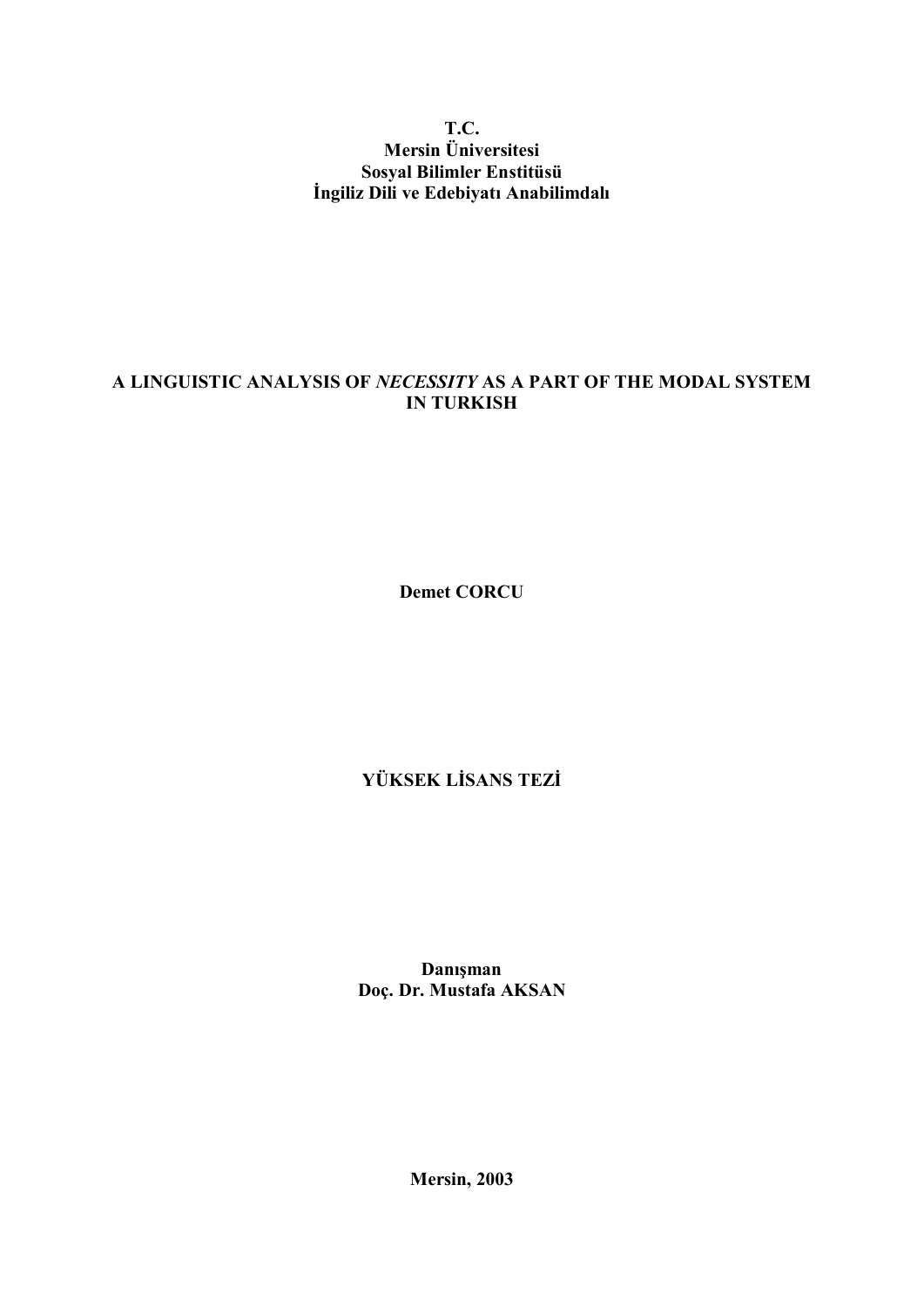#### ACKNOWLEGEMENTS

I would like to declare my heartfelt thanks to the professors at the Mersin University English Language and Language Department, Professor Ayhan Sezer, Associate Professor Mustafa Aksan, Assistant Professor Yeşim Aksan and Assistant Professor Özler Çakır, for training me as a linguist and providing me with the scientific study skills. They have been peerless models for how a linguist should be.

My special and deepest thanks go to Associate Professor Mustafa Aksan, supervisor of this study, for his wisdom and worthy support during all stages of the research process with patience and modesty, although the supervised a student like me. He supplied the vital sources on the subject matter of the research, gave me a helping hand during the data collection and went through the drafts. He has been a guide for the linguistic point of view and the scientific study process as well as a model.

I am deeply grateful to Assistant Professor Yeşim Aksan for the linguistic knowledge and the guidance that she has provided and her encouragement which helped me a lot during the study. I have to thank her for the invaluable support that she has provided.

I would like to thank Professor Ayhan Sezer for helping me to improve critical thinking skills and enabling me to widen my world view both in academic and social terms.

My special thanks also go to Dilek Kantar who has been a great guide for the academic study. She is one of the important people that I consider a model for my academic and personal life.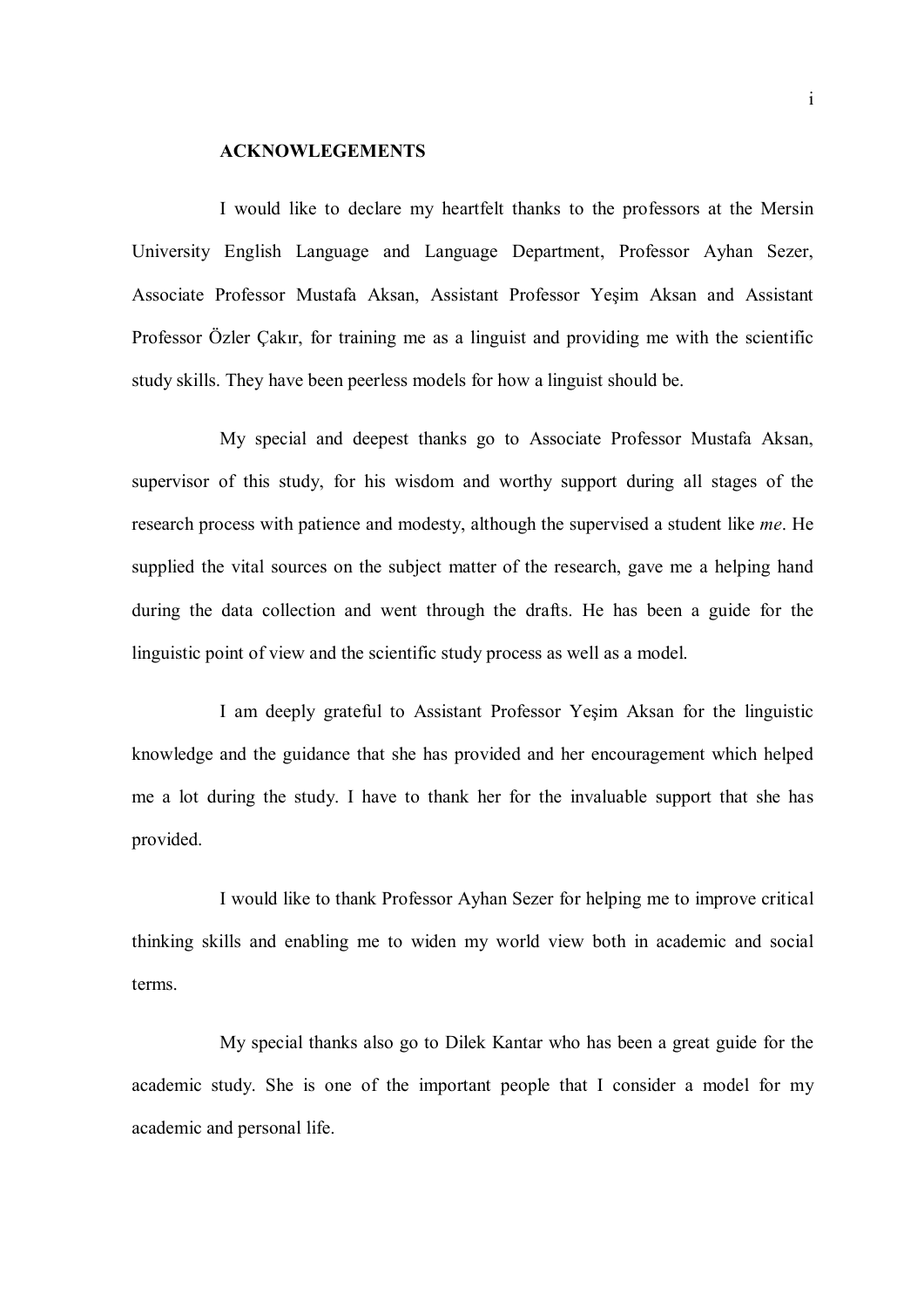I owe my special thanks to my dear room mate Research Assistant Aygül Uçar and my friend Esra Aydın, who shared the whole M.A. period with me. They tolerated me during this period and shared their invaluable friendship with me. I also thank them for providing me the natural data or sharing their ideas on my hypotheses on the marked cases of use of language.

I also thank Mehmet Ulu, Filiz Yakupoğlu, Research Assistant Filiz Çetintaş and Research Assistant Pınar İbe for creating the friendly and kindly atmosphere at the department which was moral support during the study.

Finally, I express my gratitude and dearest thanks to my mother Fahriye Corcu for the moral support, endless love and tender she has provided. She has been at my side at the hardest times with all her patience and tolerance.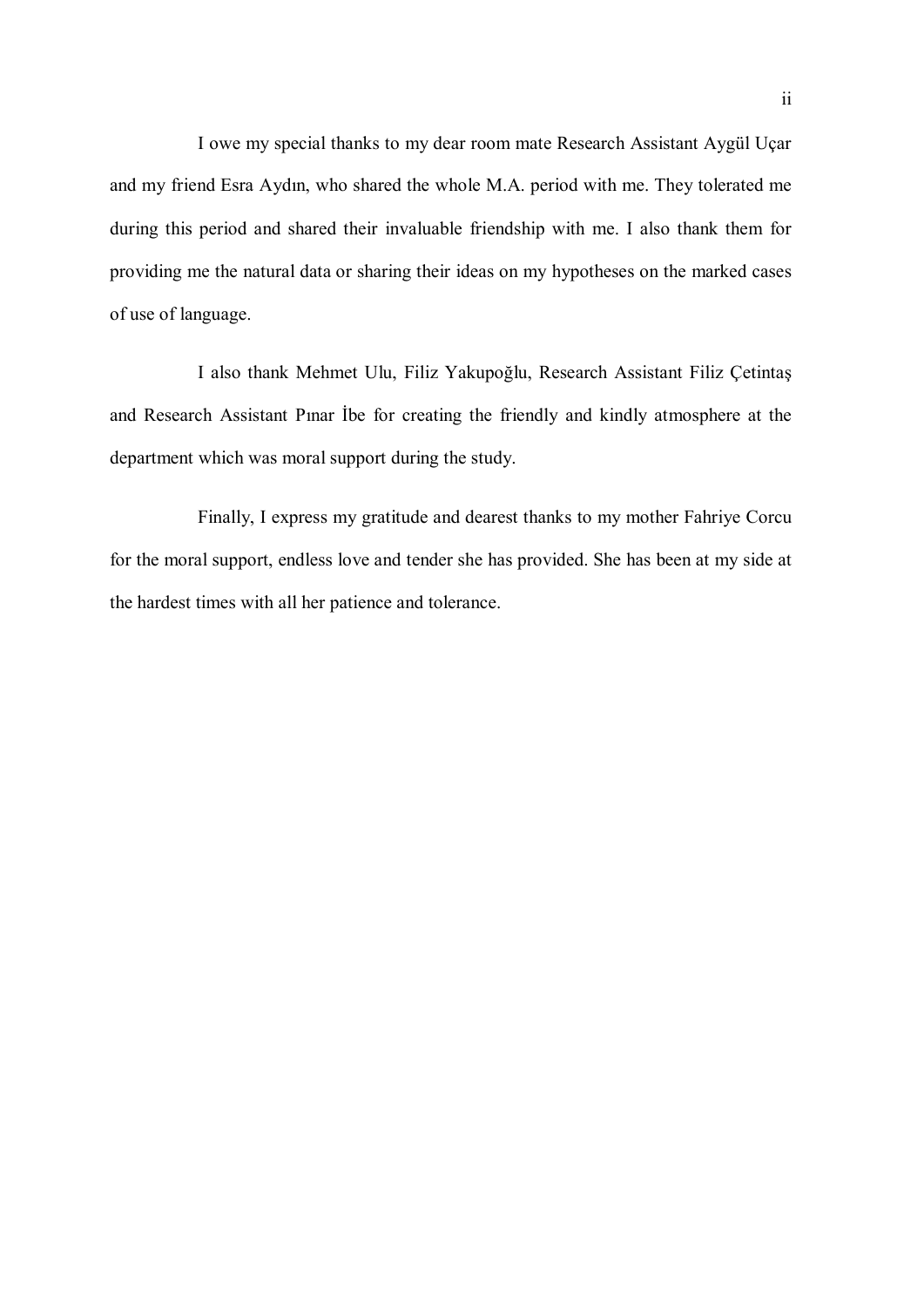#### **ÖZET**

Bu çalışmada temel amaç kiplik değerlerinden biri olan gerekliliğin Türkçe'de hangi belirtilerle anlatıldığını betimlemek ve tümce içi diğer öğelere de bağlı olarak bu belirtiler arasındaki seçimin nasıl gerçekleştiğini saptamaktır. Çalışmamızın veri tabanı yazılı ve sözlü ortamlardan derlenen, doğal dil kullanımında ortaya çıkan anlık veriler toplanarak oluşturulmuştur.

Çalışmanın ilk bölümünde eylem ulamları olarak adlandırılan ve birbirleriyle yakın ilişkisi olan zaman, görünüş ve kipliğin tanımları verilmiş, kipliğin bu eylem ulamlarıyla olan yakın ilişkisi incelenmiştir. Ayrıca kipliğin bu ulamlar arasındaki yeri ve değeri tanımlanmıştır. Buna göre kiplik tümceye ait, hatta tümce ötesi gönderimleri olan, bu nedenle de tanımlanması zaman ve görünüşe göre daha zor olan bir kavramdır. Kiplik için tanımlanan derecelendirme de yine kipliğe ait önemli bir noktadır.

Kipliğin kendi içinde farklı ayrımları taşıyor olması, tümce içi ve ötesi değişkenlerden etkilenebilir olması ve bu sayede bir çok düzlemde (anlambilim, edimbilim, biçimbilim, sözdizimi) incelenebilir olması sonucu kiplik çeşitleri farklı dilbilimciler tarafından farklı biçimlerde sınıflandırılmış ve farklı adlandırmalarla kullanılmıştır.

İkinci bölümde bu faklı sınıflandırmalar ve adlandırmalar özetlenmiştir. Çalışmada temel olarak kök kiplik-bilgisellik kipliği ayrımı kullanılmış, Coates (1983) ün kullandığı derecelenme modeli anlam sınıflamasında kullanılmış, gereklilik ise kiplik türü olarak Bybee ve diğerlerinin (1994) tanımladığı kılıcı-odaklı kiplik değerleri arasında ele alınmıştır.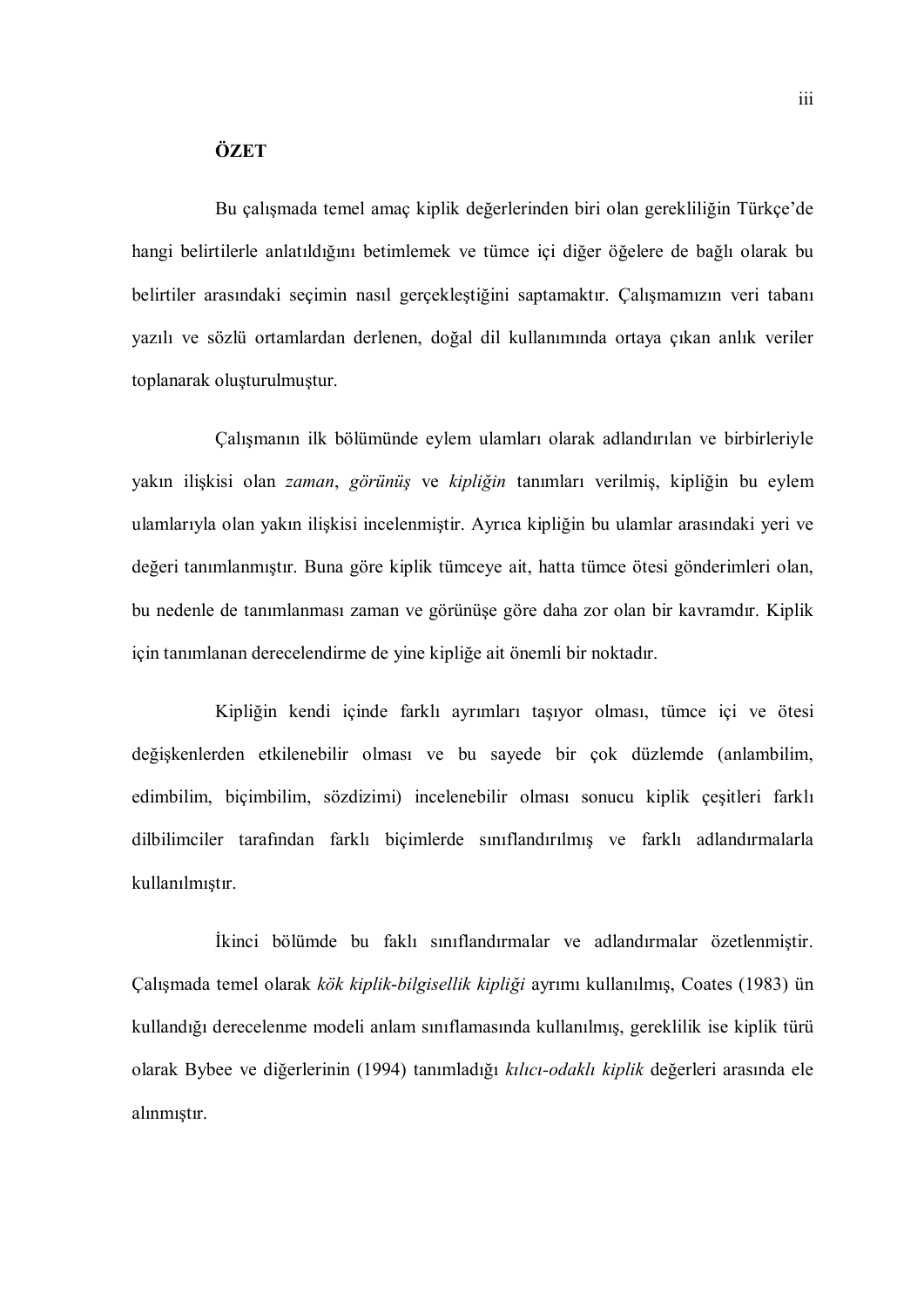Üçüncü bölümde Türkçe'nin kiplik anlatımında kullandığı belirtiler tanımlanmış ve Bybee ve diğerlerinin (1994) tanımına göre Türkçe'de aktarılan kiplik değerleri sınıflandırılarak hangi belirtilerle anlatıldığı incelenmiştir.

Dördüncü bölümde Türkçe'nin gereklilik anlatımında kullandığı araçlar, -mElİ biçimbirimi, gerek, zorunlu, zorunda, şart, mecbur, lazım benzeri sözcüksel öğeler belirlenmiş ve bu araçların farklı zaman, görünüş, kiplik, çatı değerleri ve koşaçla birlikte kullanımı incelenmiştir. Çalışmamızda gereklilik belirtilerinin dil dizgesindeki yerleri yapısal özellikleri ve anlam içerikleriyle belirli oldukları gösterilmiştir.

Son bölümde, bu farklı kullanım değerleri ve '–mElİ, gerek, zorunlu, zorunda, şart ve mecbur'un anlattığı gereklilik dereceleri betimlenmektedir. Buna göre –mElİ, gerek, lazım zayıf gereklilik anlatırken zorunda, zorunlu, mecbur, şart, her biri için tanımlanan farklı kipsel alan ve gereklilik kaynaklarıyla, güçlü gereklilik anlatımında kullanılmaktadır.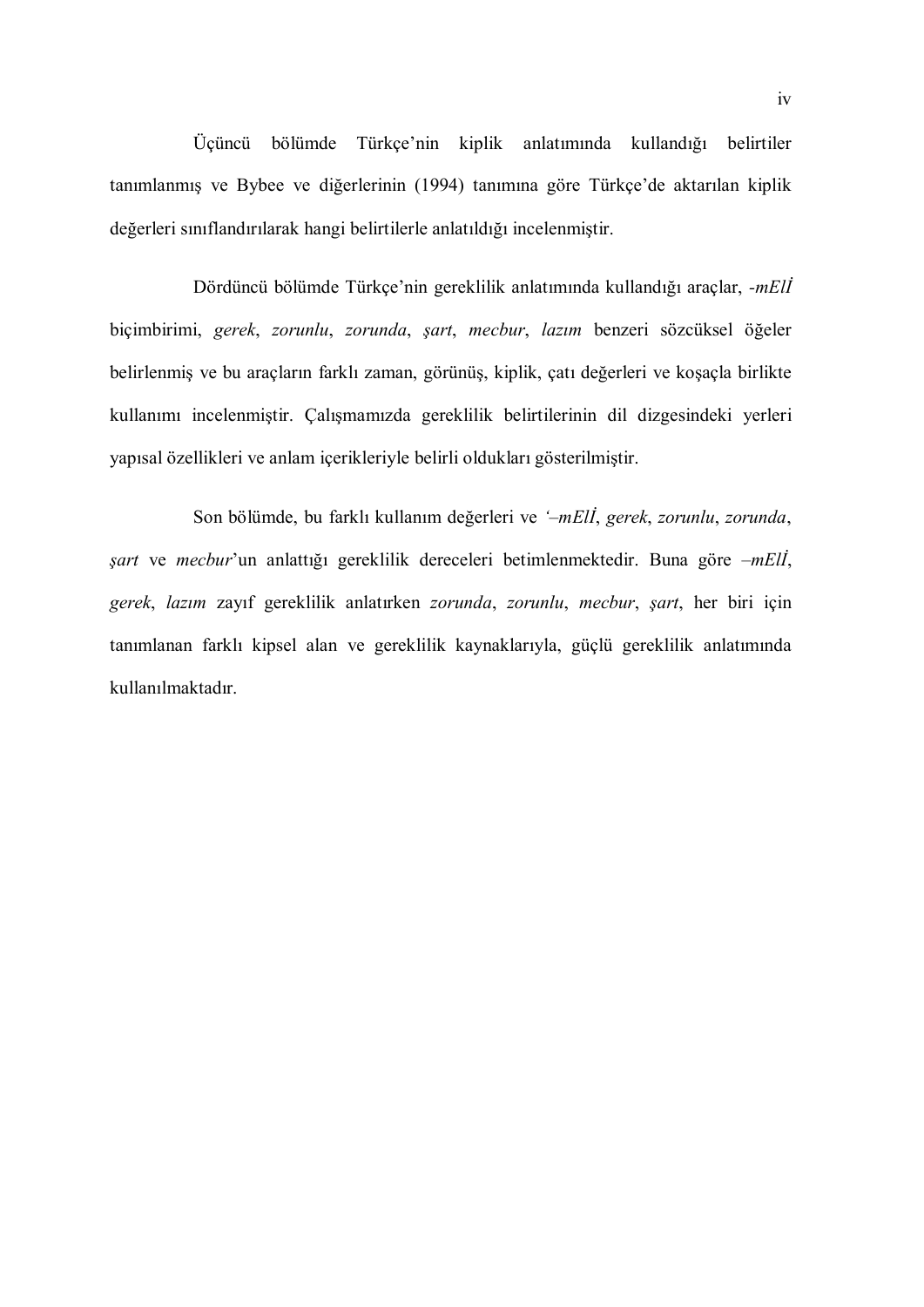#### **SUMMARY**

The main aim of the present study is to define the markers of *necessity* in Turkish and to define how the choice between the different markers of necessity are made in different occasions, including the effects of the other sentence components on the meaning and use of necessity expressions. The data of our study is composed of naturally occurring written and spoken language uses as they appear in variety of communicative contexts.

In the first chapter, we have defined the verbal categories tense, aspect and modality and analyzed the close relationship between modality and other categories and defined the significance of modality in the linguistic system. According to this, modality is in relation not only to the sentential components, but also to the discourse variables. Thus, a definition of modality is more difficult than that of tense and aspect. The gradience defined for modality is also another important point discussed in this study.

The fact that modality displays complexity and can be analyzed at different levels of language leads different linguists to propose different categorizations. The second chapter summarizes these various classifications. In our study the gradience model offered by Coates (1983) for the semantic analysis of the modal verbs is applied to Turkish modal expressions, and necessity is taken as a subtype of the agent-oriented modality as defined by Bybee et al. (1994).

In the third chapter, the markers that Turkish uses for expression of modality are introduced and the modality types that are marked in Turkish are discussed in terms of the classification of Bybee et al. (1994).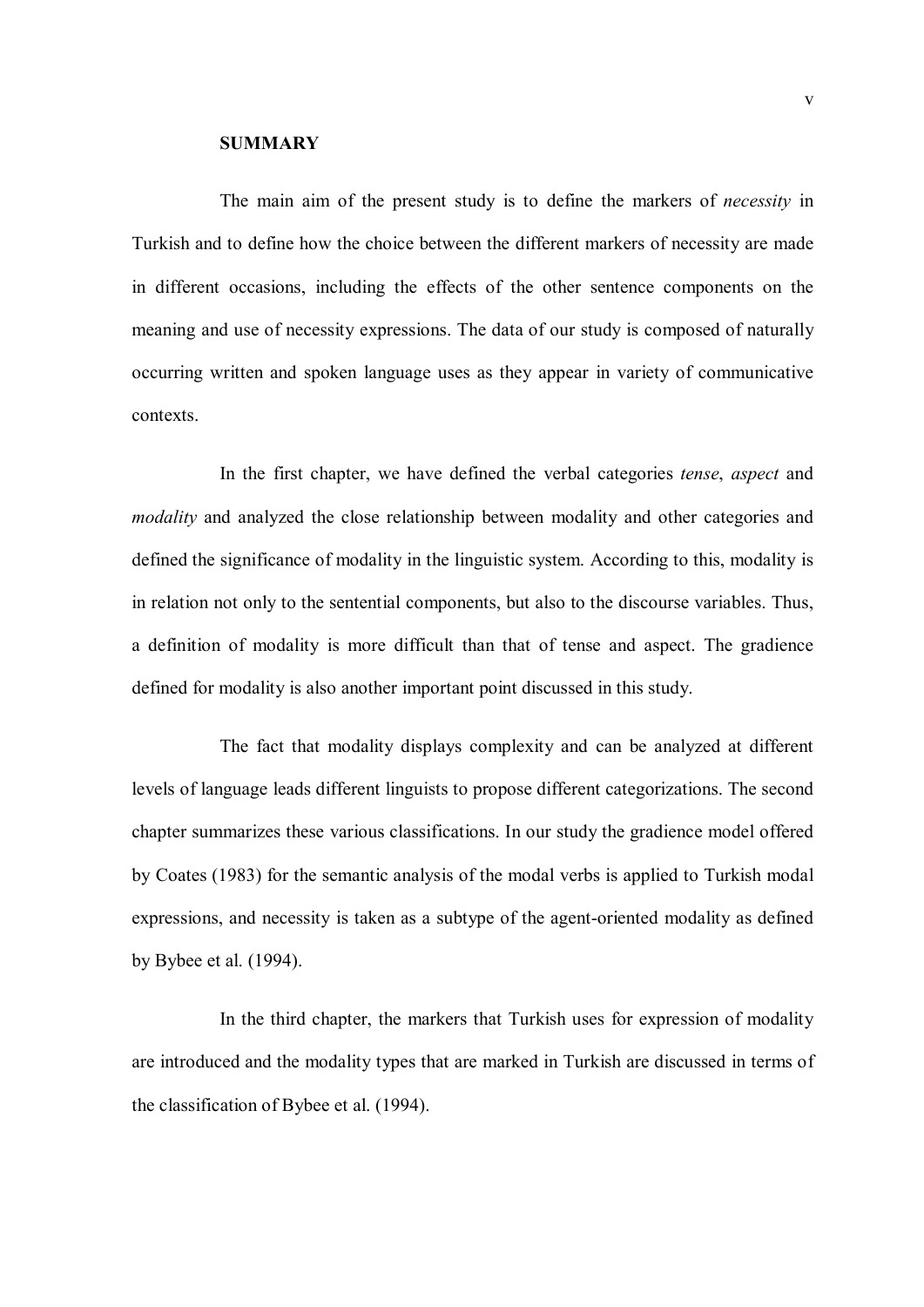In the forth chapter, the morphological and lexical markers of modality in Turkish, namely –mElİ, gerek, zorunda, zorunlu, lazım, şart and mecbur, are analyzed in terms of their structural and semantic features, and their relation to the other sentence components such as tense, aspect, other modals, voice, and copula. We argued in our study that the place of the markers of necessity in the linguistic system is determined by their structural features and their semantic content.

The last chapter defines the different uses and the different necessity degrees that  $-mEli$ , gerek, zorunlu, zorunda, şart and mecbur express. We concluded that while – mElİ, gerek, lazım express weak necessity, zorunda, zorunlu, mecbur, şart express strong necessity with their different modal domains and sources of obligation..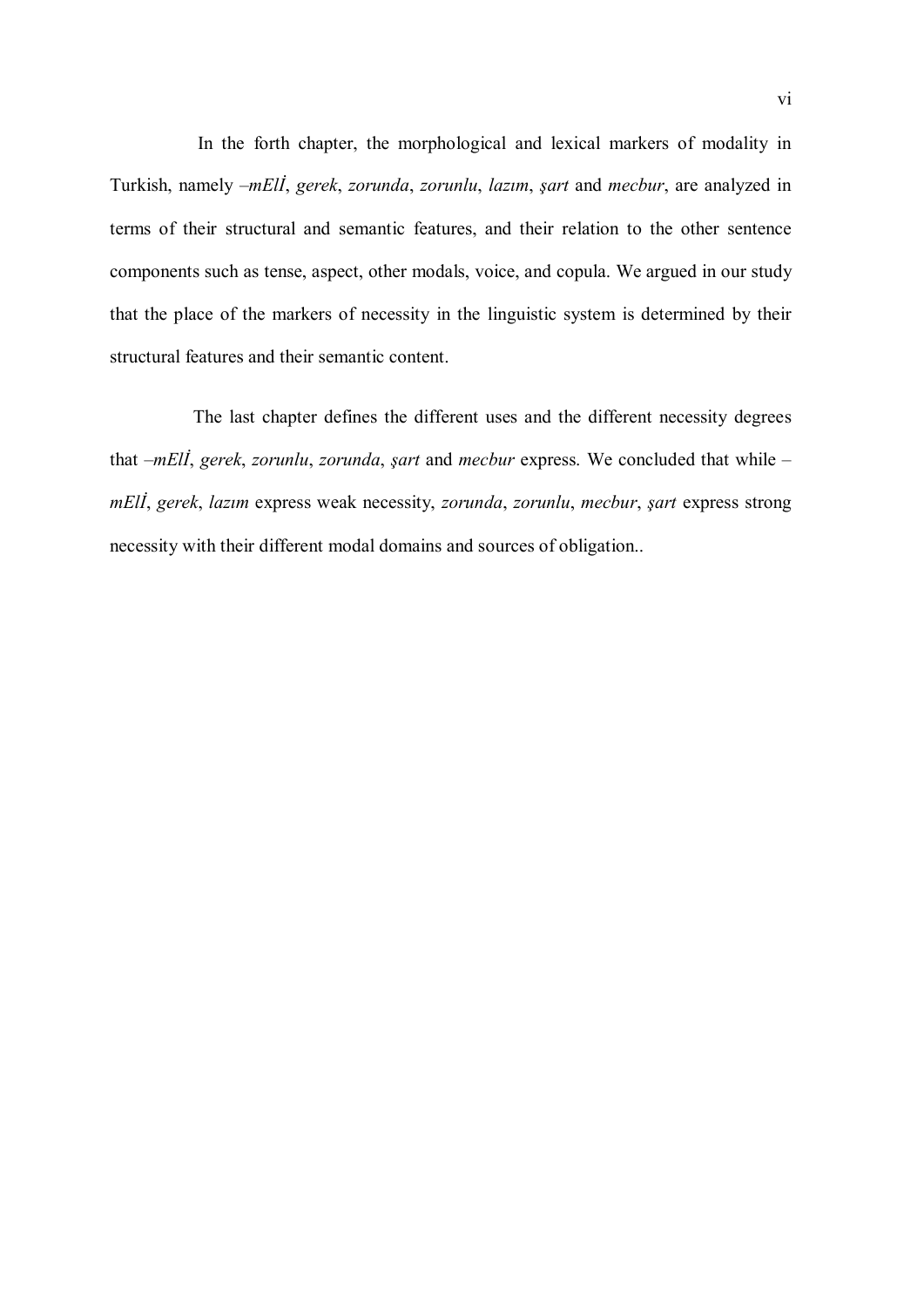**CONTENTS** 

|                                                      | PAGE |  |  |
|------------------------------------------------------|------|--|--|
| <b>INTRODUCTION</b>                                  | 1    |  |  |
| Problems of the Study                                | 5    |  |  |
| Hypothesis                                           | 5    |  |  |
| Purpose of the Study                                 | 6    |  |  |
| Data Collection                                      |      |  |  |
| Limitations                                          | 6    |  |  |
| Organisation of the Study                            | 7    |  |  |
| IV. THE VERBAL CATEGORIES TENSE, ASPECT AND MODALITY | 8    |  |  |
| Tense<br>I.1.                                        | 8    |  |  |
| I.2.<br>Aspect                                       | 11   |  |  |
| Modality<br>I.3.                                     | 13   |  |  |
| I.4. TAM Markers                                     | 13   |  |  |

# II. MODALITY 15

| II.1. Mood Modality Distinction |  |                                                                     | 17 |
|---------------------------------|--|---------------------------------------------------------------------|----|
|                                 |  | II.2. Basic Terms and Classifications in The Discussion of Modality | 18 |
|                                 |  | II.2.1. Modal Logic: Epistemic and Deontic Modality                 | 18 |
|                                 |  | II.2.2. Modality in Language                                        | 20 |
|                                 |  | II.2.2.1. Root vs. Epistemic Modality                               | 20 |
|                                 |  | II.2.2.2. Deontic and Dynamic vs. Epistemic Modality                | 21 |
|                                 |  | II.2.2.3. Agent Oriented vs. Speaker Oriented Modality,             |    |
|                                 |  | <b>Subordinating Modality</b>                                       | 23 |
|                                 |  | II.2.2.4. Event modality vs. Propositional Modality                 | 24 |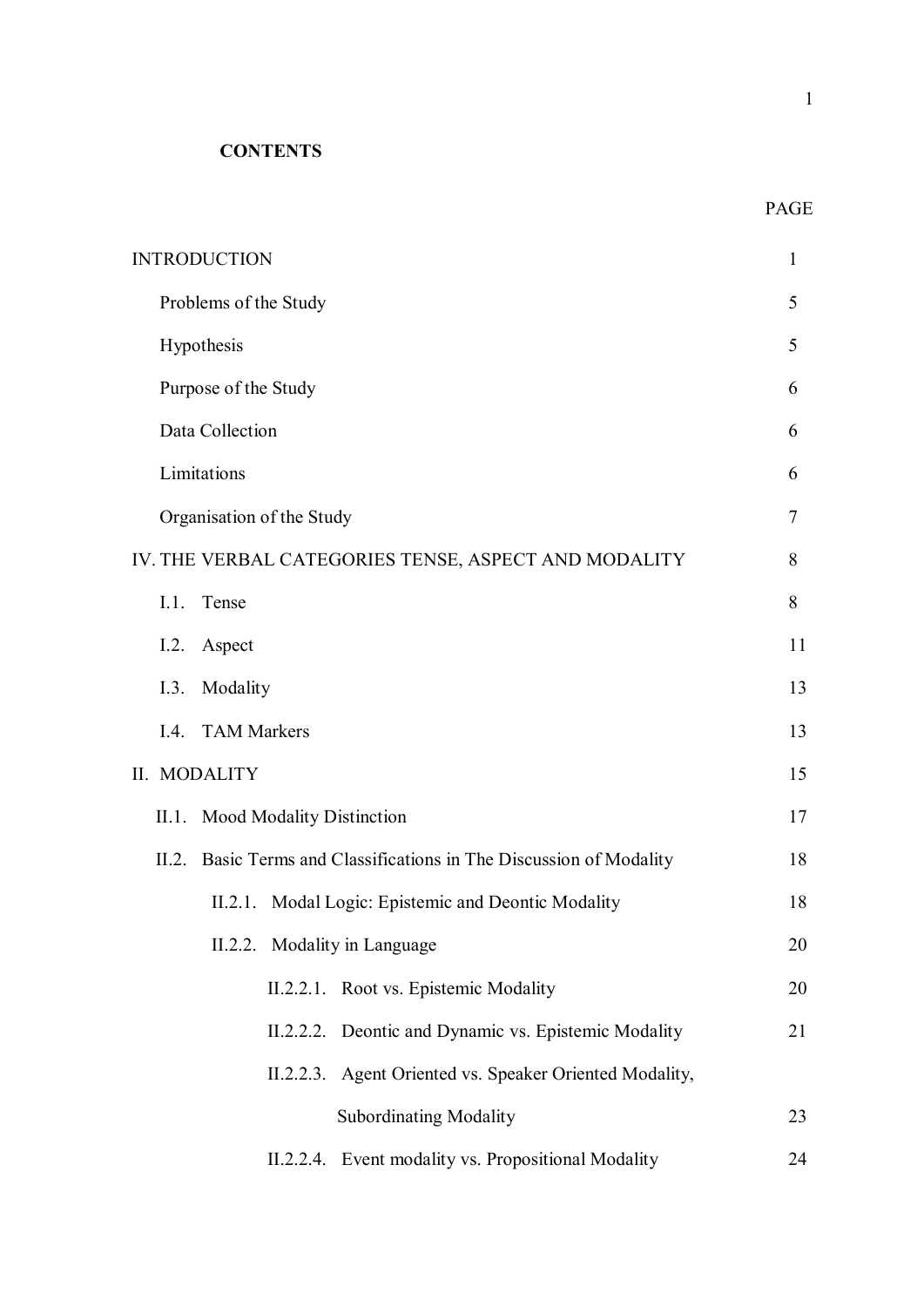| II.2.2.5. Other Types of Modalities                              | 26 |
|------------------------------------------------------------------|----|
| II.3. Approaches to Modality                                     | 28 |
| II.3.1. Philosophy Based Approaches: Lyons (1977); Kiefer (1987) | 29 |
| II.3.2. Typological Approaches                                   | 32 |
| II.3.3. Semantics and Pragmatics Based Approaches                | 35 |
| II.3.3.1. Lakoff (1972)                                          | 37 |
| II.3.3.2. Kratzer (1991)                                         | 38 |
| II.3.3.3. Sweetser (1990)                                        | 40 |
| II.3.3.4. Papafragou (2000)                                      | 41 |
| II.3.3.5. Coates (1983)                                          | 44 |
| II.4. Markers of Modality                                        | 47 |
| II.4.1. Mood                                                     | 47 |
| II.4.2. Modal Verbs                                              | 48 |
| II.4.3. Particles, Clitics, Adverbs                              | 49 |
| II.4.4. Intonation                                               | 50 |
| II.4.5. Complex Systems                                          | 51 |
| II.4.6. Modality in Subordinating Clauses                        | 51 |
| II.5. Semantics of Modality                                      | 52 |
| II.5.1. Semantic Indeterminacy of the Modal Expressions          | 52 |
| II.5.2. Basic Variables in the Semantics of Modality: Future     |    |
| Reference, Agentivity, Subjectivity, Factuality                  | 54 |
| III.<br>MODALITY IN TURKISH                                      | 58 |
| III.1. Previous Studies on Modality in Turkish                   | 58 |
| III.2. Markers of Modality                                       | 61 |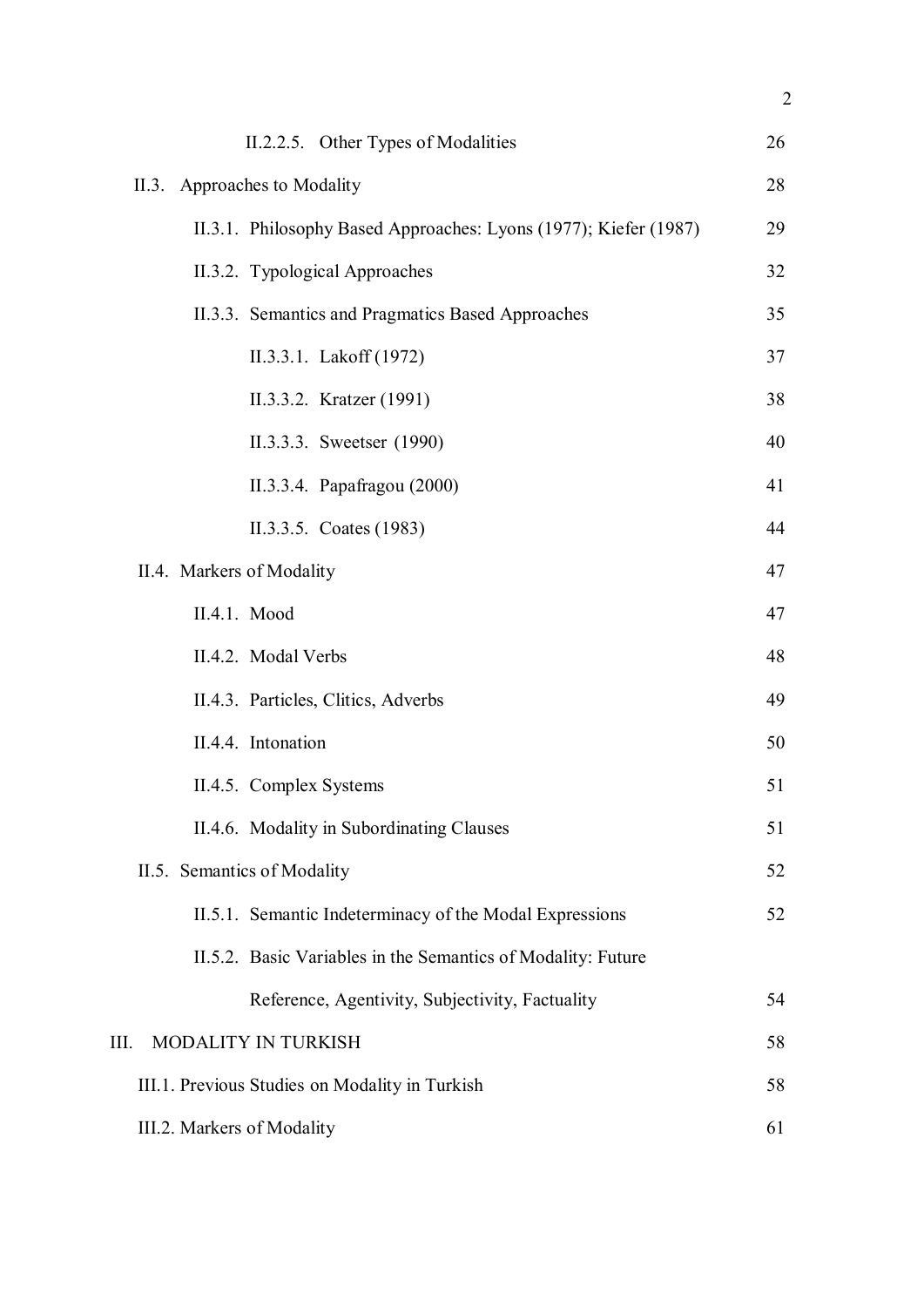| III.3. Categorization of Modality in Turkish |         |                  |                                                               | 66  |
|----------------------------------------------|---------|------------------|---------------------------------------------------------------|-----|
| EXPRESSIONS OF NECESSITY IN TURKISH<br>IV.   |         |                  |                                                               | 70  |
| Morphological Marker: -mEll<br>IV.1.         |         |                  |                                                               | 75  |
|                                              |         |                  | IV.1.1. Co-occurring Tense Markers                            | 76  |
|                                              |         |                  | IV.1.2. Co-occurring Aspect Markers                           | 78  |
|                                              |         |                  | IV.1.3. Co-occurring Modal Markers                            | 82  |
|                                              | IV.1.4. |                  | Negation and $-mEll$                                          | 84  |
|                                              | IV.1.5. | Agreement        |                                                               | 85  |
|                                              | IV.1.6. |                  | Use of – <i>mEll</i> with Active, Passive and Causative Verbs | 85  |
|                                              | IV.1.7. |                  | Use of Copula with $-mEll$                                    | 87  |
|                                              |         |                  | IV.1.8. Semantics of $-mE\ddot{l}$                            | 88  |
|                                              |         |                  | IV.2. Lexical Expressions of Necessity                        | 95  |
|                                              |         |                  | IV.2.1. Derivations of the Lexical Expressions                | 96  |
|                                              |         | IV.2.1.1. Gerek  |                                                               | 97  |
|                                              |         |                  | IV.2.1.2. Zorunda/Zorunlu                                     | 102 |
|                                              |         | IV.2.1.3.        | <b>Sart</b>                                                   | 104 |
|                                              |         | IV.2.1.4. Mecbur |                                                               | 105 |
|                                              |         | IV.2.1.5. Lazim  |                                                               | 107 |
|                                              |         |                  | IV.2.2. Inflection of the Lexical Modal Items                 | 108 |
|                                              |         |                  | IV.2.3. Negation of The Lexical Expressions of Necessity      | 109 |
|                                              |         |                  | IV.2.4. Argument Structure of The Lexical Expressions         | 113 |
|                                              |         | IV.2.4.1.        | GerekV/N                                                      | 113 |
|                                              |         |                  | IV.2.4.2. Zorunda/Zorunlu                                     | 115 |
|                                              |         | IV.2.4.3. Lazım  |                                                               | 117 |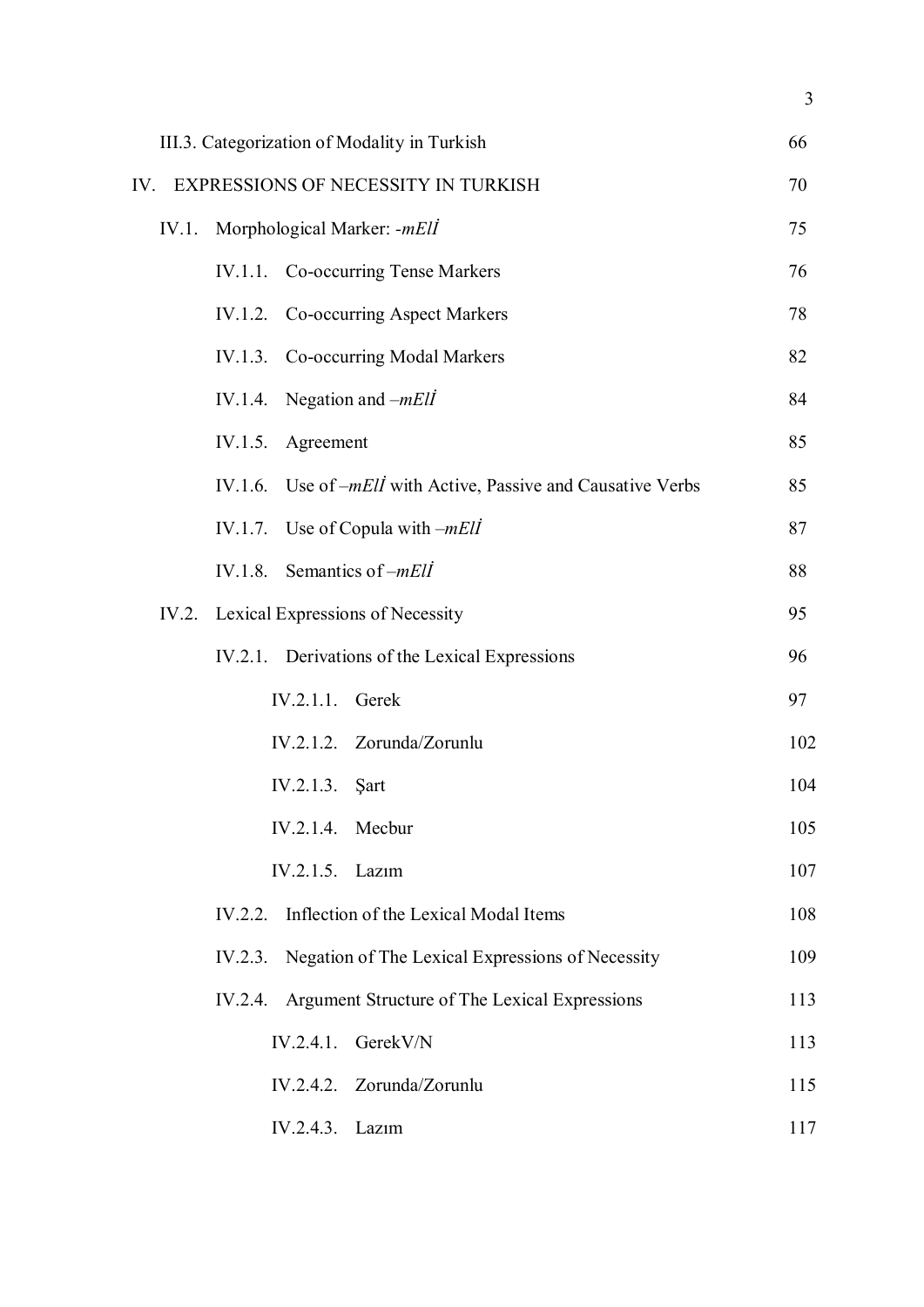|      | IV.2.4.4. Mecbur                                                | 118 |
|------|-----------------------------------------------------------------|-----|
|      | IV.2.4.5. Şart                                                  | 119 |
|      | IV.2.5. Lexical Necessity Expressions and Voice                 | 119 |
|      | IV.2.6. Lexical Expressions of Necessity and Causation          | 122 |
|      | Adverbs and Lexical Expressions of Necessity<br>IV.2.7.         | 123 |
|      | Compounds with the Lexical Expressions of Necessity<br>IV.2.8.  | 125 |
|      | IV.2.9. Lexical Expressions in Subordinating Clauses            | 127 |
|      | IV.2.10. Semantic Features of The Lexical Expressions           | 129 |
|      | IV.2.10.1. Factuality, Future Reference and Subjectivity        | 130 |
|      | IV.2.10.2. Root Necessity                                       | 131 |
|      | IV.2.10.3. Pragmatic Analysis of the Lexical Expressions        |     |
|      | of Necessity                                                    | 132 |
|      | IV.2.10.4. Epistemic Necessity                                  | 134 |
|      | IV.3. Other Expressions of Necessity                            | 135 |
|      | IV.3.1. Idiomatic Expressions                                   | 136 |
|      | IV.3.2. $-(y)EcEk$ , $-(I)vor$ , $-Ir$ as Expressing Obligation | 140 |
| V.   | NECESSITY AS A SYSTEM IN LANGUAGE                               | 142 |
| V.1. | Expressions for Different Degrees of Necessity in Turkish       | 143 |
| V.2. | <b>Tense Markers</b>                                            | 147 |
| V.3. | <b>Aspect Markers</b>                                           | 149 |
| V.4. | Modal Markers                                                   | 150 |
| V.5. | Negation                                                        | 154 |
| V.6. | Copula                                                          | 157 |
| V.7. | Semantic Analysis of the Necessity Expressions                  | 160 |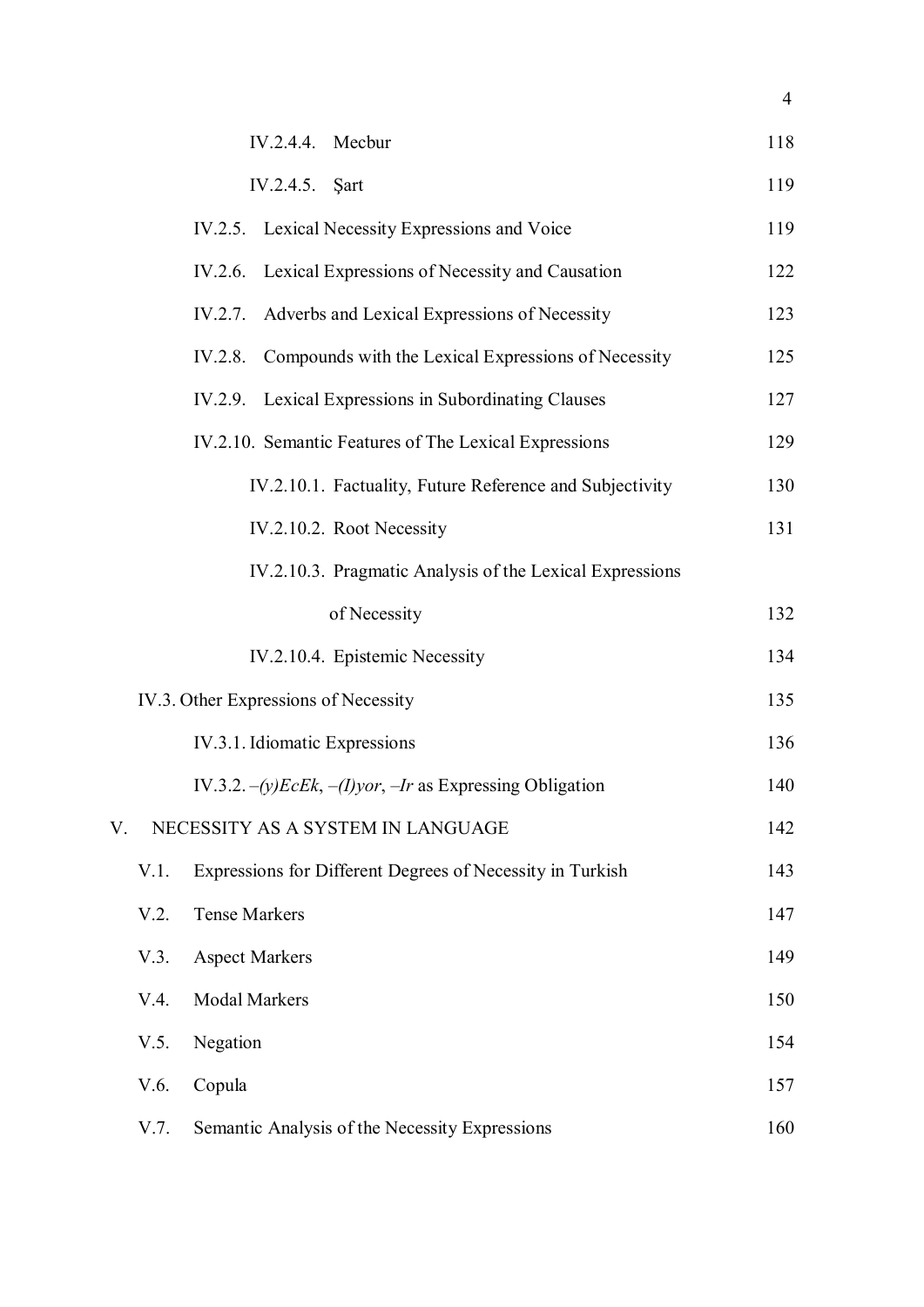| V.7.1. Degrees of Necessity                           | 160 |
|-------------------------------------------------------|-----|
| V.7.2. Ambiguity between Root and Epistemic Necessity | 161 |
| V.8. Conclusion                                       | 167 |
| <b>CONCLUSION</b>                                     | 169 |
| <b>BIBLIOGRAPHY</b>                                   | 173 |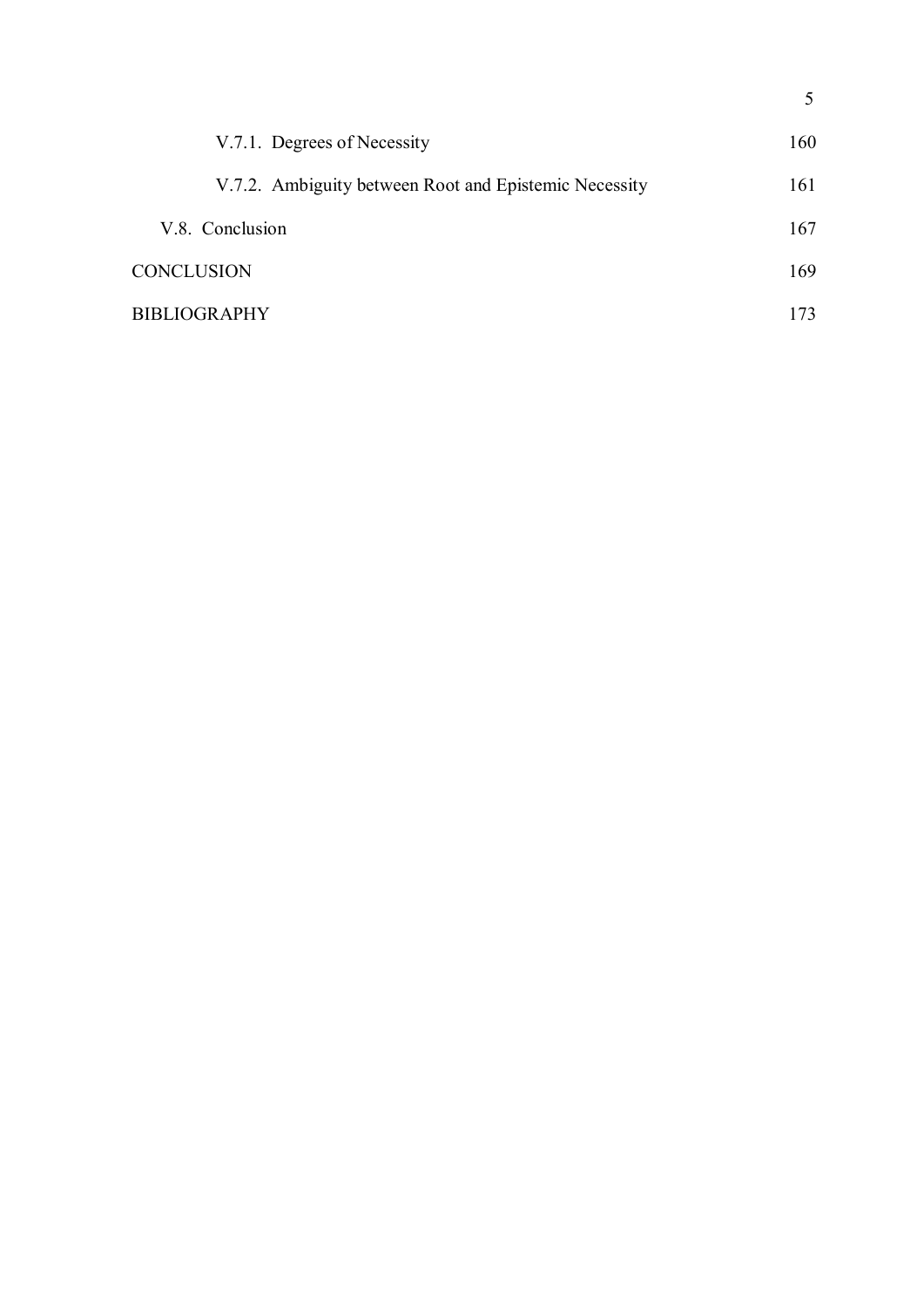# LIST OF TABLES

| Table 1: The modality types as defined by Palmer.                | 25  |
|------------------------------------------------------------------|-----|
| Table 2: Modes defined by von Wright.                            | 27  |
| Table 3: The Turkish TAM suffixes and their functions            | 59  |
| Table 4: The epistemic modal adverbs in Turkish.                 | 68  |
| Table 5: The components triggering root meaning.                 | 74  |
| Table 6: Ordering of the verbal suffixes in Turkish.             | 76  |
| Table 7: Agreement paradigm of -mEll.                            | 85  |
| Table 8: Degrees of necessity in Turkish.                        | 143 |
| Table 9: Other modal suffixes and <i>-mEll</i> .                 | 152 |
| Table 10: Modal suffixes and lexical expressions of necessity.   | 152 |
| Table 11: Copula and the necessity expressions.                  | 157 |
| Table 12: The use of <i>ol</i> - with the necessity expressions. | 159 |
| Table 13: The variables F, C, D, L and P defined for (382-392).  | 165 |

PAGE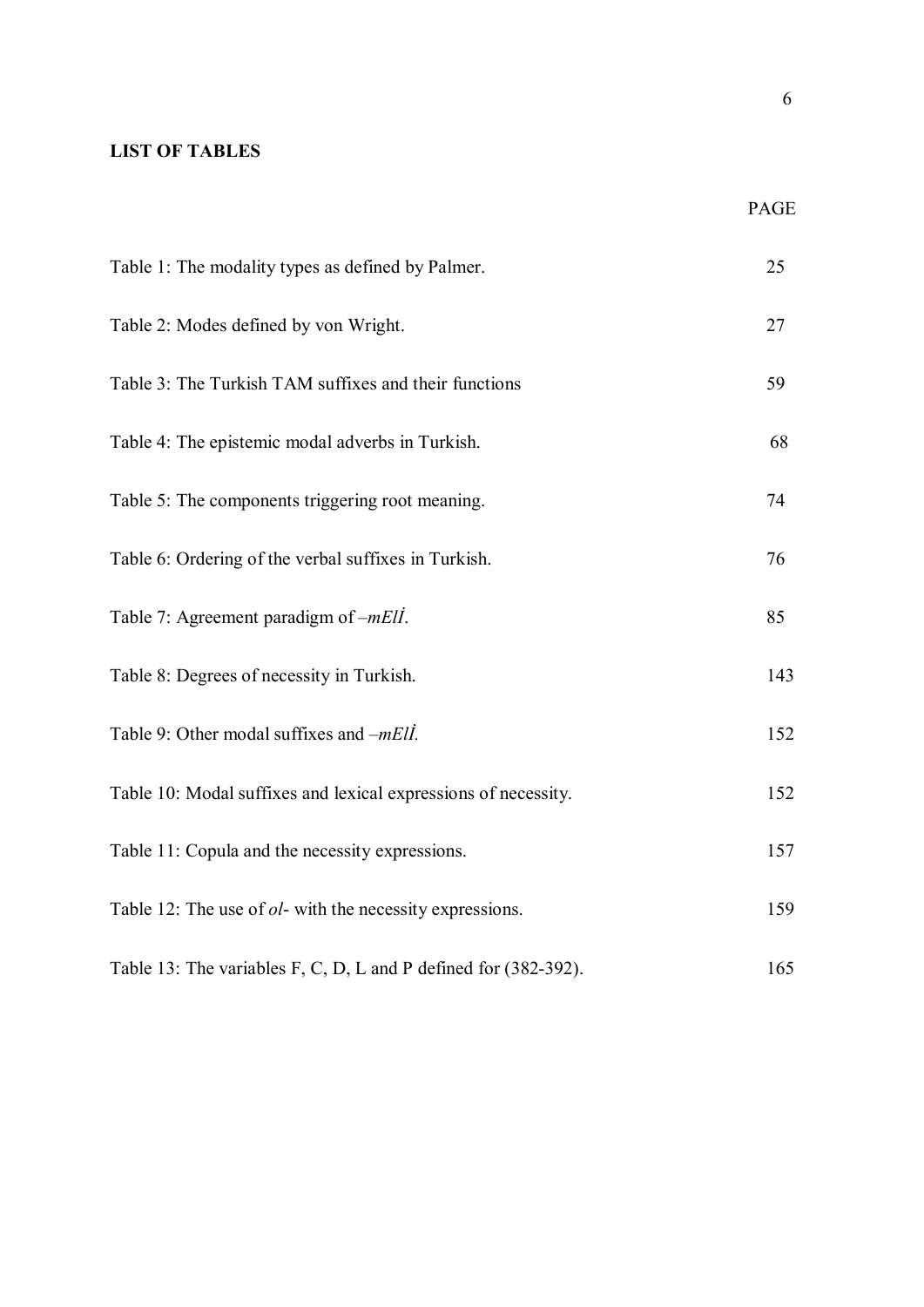# LIST OF FIGURES

| Figure 1: Tense and temporal anchoring.                      |    |
|--------------------------------------------------------------|----|
| Figure. 2. Paths of development for modalities.              | 35 |
| Figure 3: The fuzzy set model.                               | 44 |
| Figure 4: Root meanings of necessity modal verbs in English. | 73 |
| Figure: 5 Fuzzy set of – <i>mEll</i> .                       | 89 |

PAGE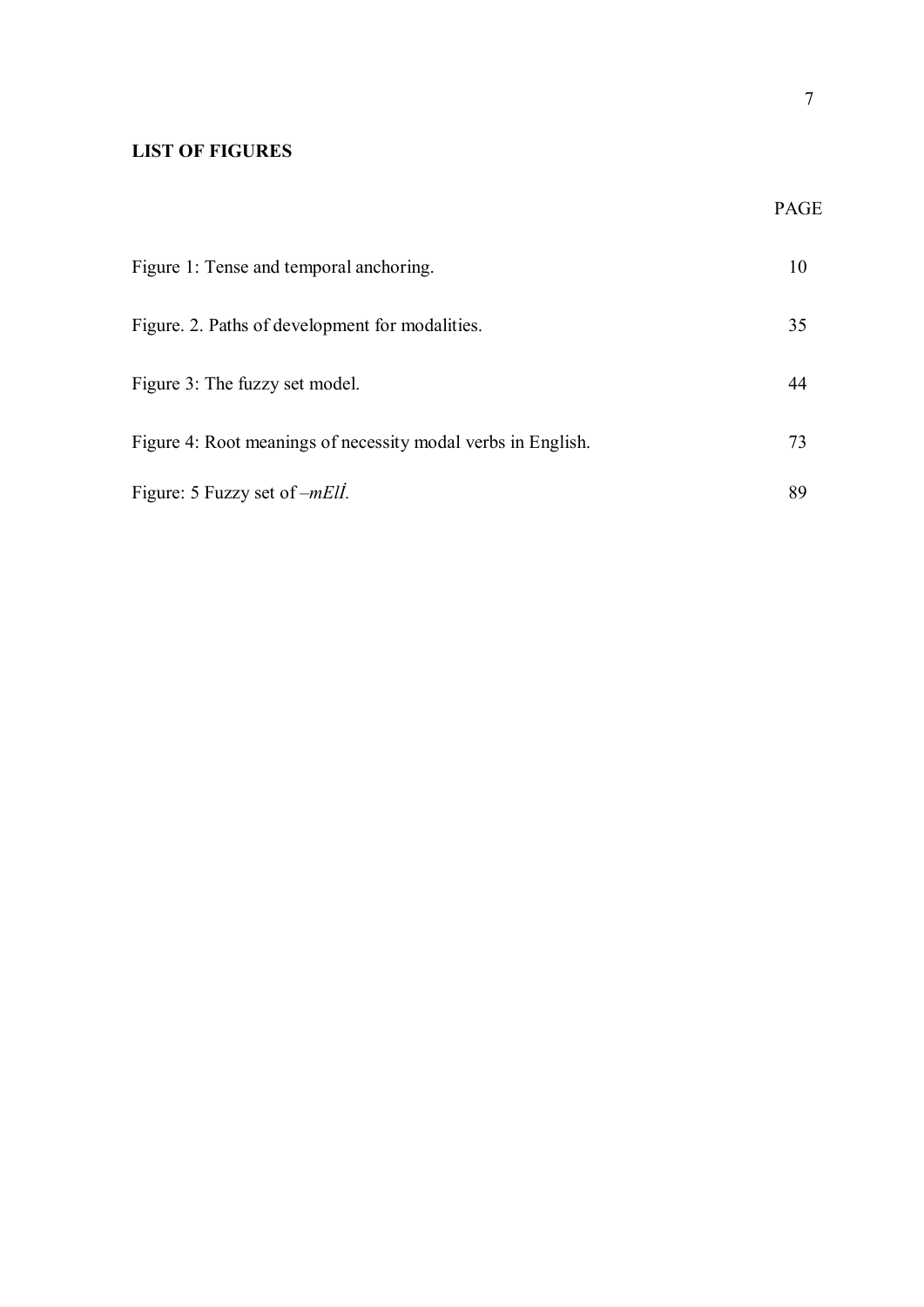#### INTRODUCTION

Modality is one of the three verbal categories, the other two of which are tense and aspect. In general modality is defined as the speaker's attitude towards or assessment on the proposition expressed by the sentence. Although it is a verbal category, modality is closely related to the whole proposition (p), i.e. the sentence, in this respect. This is the reason why modality is considered as different from and is more difficult to be defined than tense and aspect (Palmer, 1986). Another factor that makes the studies on modality difficult is the use of a single modal expression with more than one modal meaning. A modal may be used to express various speech-act values. Dilaçar (1971) states that it is a very difficult task to define and list all of the speech act values that modal expressions perform.

Due to the semantic complexity of the modal expressions, different researchers use different categorizations and terms in the study of modality. Although these categorizations have common points and use the different terms for the very same content, there are important distinctions between them in terms of the criteria for categorization. In fact, the categories are based on the logical studies on modality, which goes back to Aristotle. Logic distinguishes two types of modality: necessity (nec), and possibility. Within these categories, we have critical distinction between *epistemic* and *deontic* modality. Lyons (1977) further makes the distinction between epistemic and deontic necessity and possibility. He relates modality to the features of subjectivity (the speaker reflects his/her own point of view rather than stating the generally accepted/known facts), futurity (denotes that the act will be accomplished at a time sooner than the reference time) and *non-factuality* (there is no indication that the act has been accomplished, or *counter*-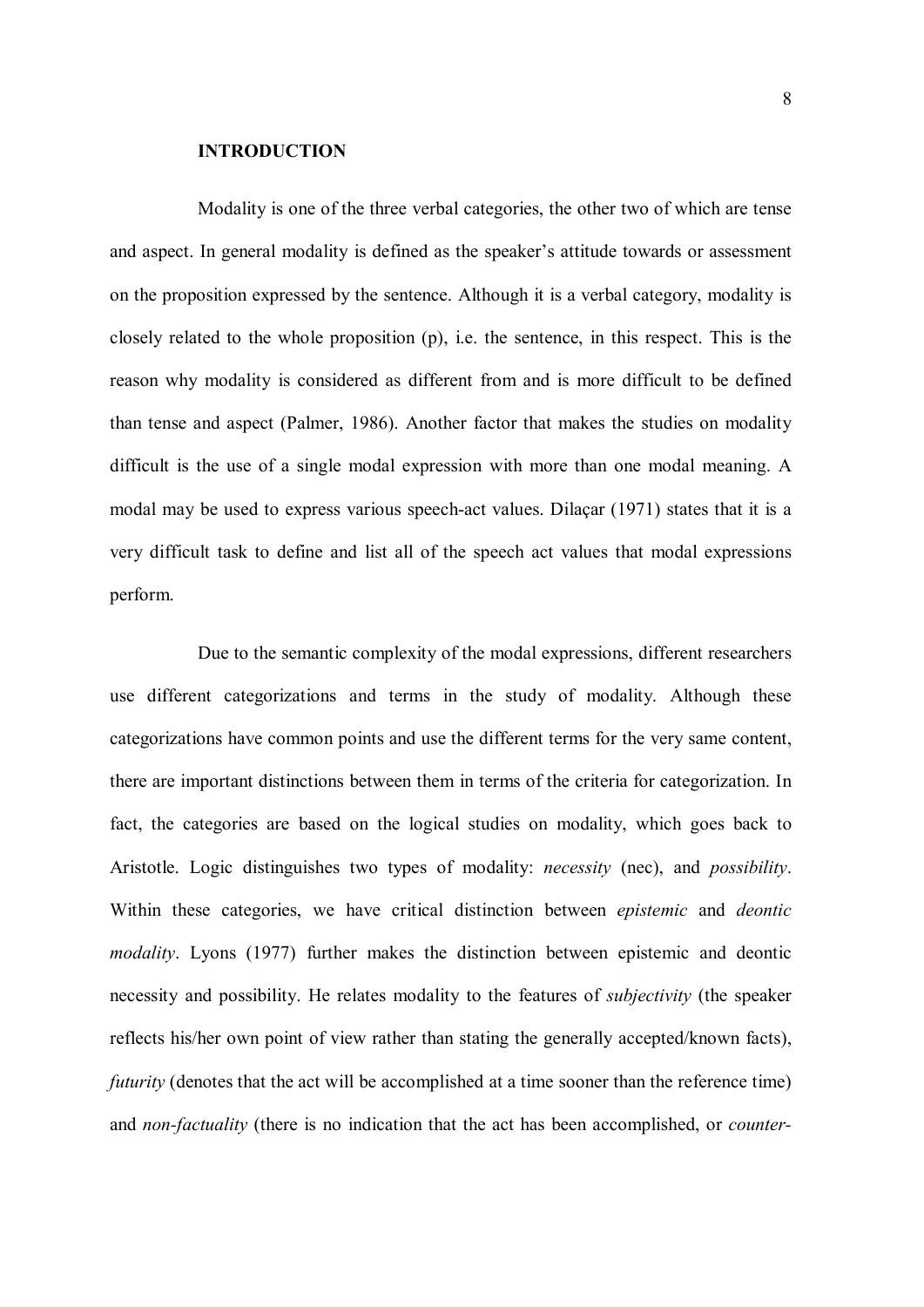factuality which notes that the proposition reflects the contrary situation to the present situation). Of these features, *non-factuality* is the common one for both epistemic and deontic modality and is used as basis to many linguistic researches. These two types are also named as root and epistemic modality (Bybee et al. 1994; Papafragou, 1998, 2000; Coates, 1983), since the deontic meaning is thought to be earlier in the evolution of the modal system in languages. In addition to these, different distinctions are defined within the studies of modality. For example, Palmer (1986) defines dynamic modality, under deontic modals, while Bybee et al. (1994) define four types of modals: agent-oriented, speaker-oriented (the two being under the root modals), epistemic, and subordinating modalities. In our study, we are going to use the terminology defined by Bybee et al. since it enables us to distinguish between the speech-act values of the modal utterances from the main modal meanings. In addition to these, this distinction emphasizes agentivity as an important factor involved in modality.

To clarify these terms, root modality is defined as the attitude towards the proposition expressed by the sentence, while epistemic modality is the assessment of the speaker on the truth value of the propositions.

Agent-oriented modality denotes "the existence of external and internal conditions on an agent with respect to the completion of the main predicate" (Bybee et al., 1994: 179). The main notions defined under the agent-oriented modals are obligation (1), necessity (2), ability (3) and desire (4) and root possibility (5). In our study we will define obligation as the strong necessity.

> (1) All students must have obtained the consent of the Dean of the faculty concerned before entering examination. (Coates, 1983: 35)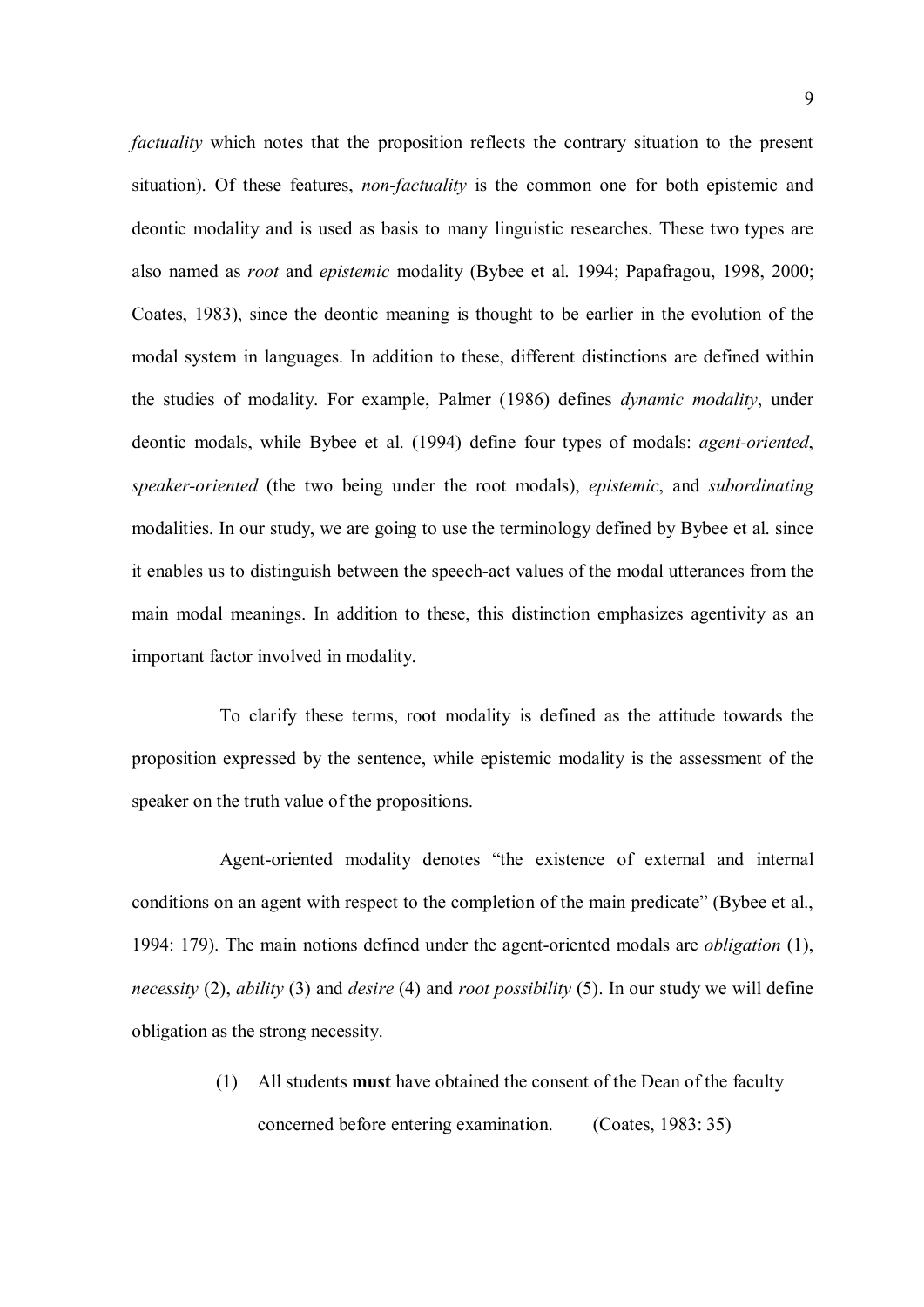(2) I need to hear a good loud alarm in the mornings to wake up.

(Coates, 1983: 177)

(3) I can only type very slowly as I am a beginner.

(Coates, 1983: 392)

(4) Jan Ortiz called them loudly in the Indian tongue, bidding them to come forth if they **would** (=*wanted to*) to save their lives.

(Coates, 1983: 212)

(5) Actually I couldn't finish reading it because the chap whose shoulder I was reading the book over got out at Leicester Square.

(Coates, 1983: 180)

The speaker-oriented modality senses on the other hand, "do not report the existence of conditions on the agent, but rather allow the speaker to impose such conditions on the addressee" (Bybee et al., 1994:180). The definition shows the close relation of speaker-oriented types of modals with the status of the utterances. Bybee et al. (1994) includes imperative, prohibitive, optative, admonitive, and permissive under the category of speaker oriented modals.

Epistemic modality, as mentioned before, is "the commitment of the speaker to the truth of the proposition". Possibility (6), probability (7) (with the sub headings of inferred certainty and counterfactual) are the main types of epistemic modality.

(6) I may have put them down on the table: they are not in the door.

(Coates, 1983: 133)

(7) The storm should clear by tomorrow.

(Bybee et al., 1994: 180)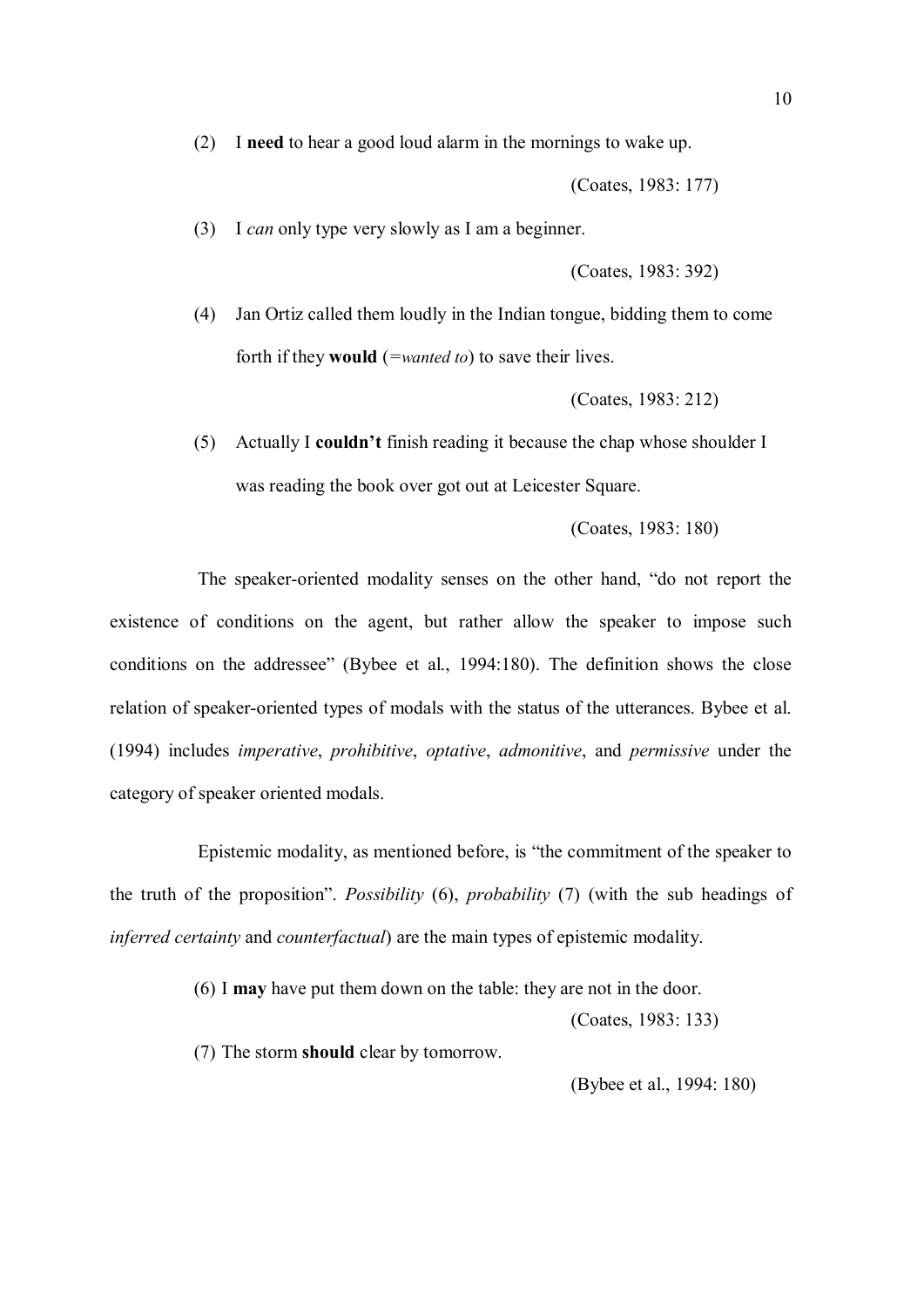Bybee et al. (1994) also label subordinated modality in the language such as concessive where modal markers are used.

As a verbal category, modality may be expressed by the help of modal suffixes. Modal verbs, modal adverbs, particles (lexical expressions), and intonation are other ways of expressing modality in different languages (Palmer, 1986, 2000).

Among these expressions of modality, Turkish uses modal inflectional suffixes, lexical expressions, and intonation. The main modal meanings and the common expressions of these meanings in Turkish as defined by Kornfilt are: conditional (and wish)  $-(y)$ sA, imperative  $-\emptyset$  ( $-(Y)$ In), optative  $-(y)A$ , debitive  $-mE\ddot{I}$ , potential  $-(y)E\dot{b}il$ , certainty – mEll, - (y)Ebil, -DIr, assertive –DI, -mIş, -Ir.

Necessity is a noteworthy subject matter of study since it is a semantically complex concept with different degrees including obligation. It is also one of the modal meanings which is expressed by various kinds of modality expressions and allows one item to be used in place of the other. The choice of the item to express necessity is a study to be completed in Turkish.

The studies on necessity in Turkish do not provide detailed discussion on the uses and usages of the different ways of expressions of the necessity meaning. Nor is the semantic analysis, and the different degrees are studied in detail in Turkish.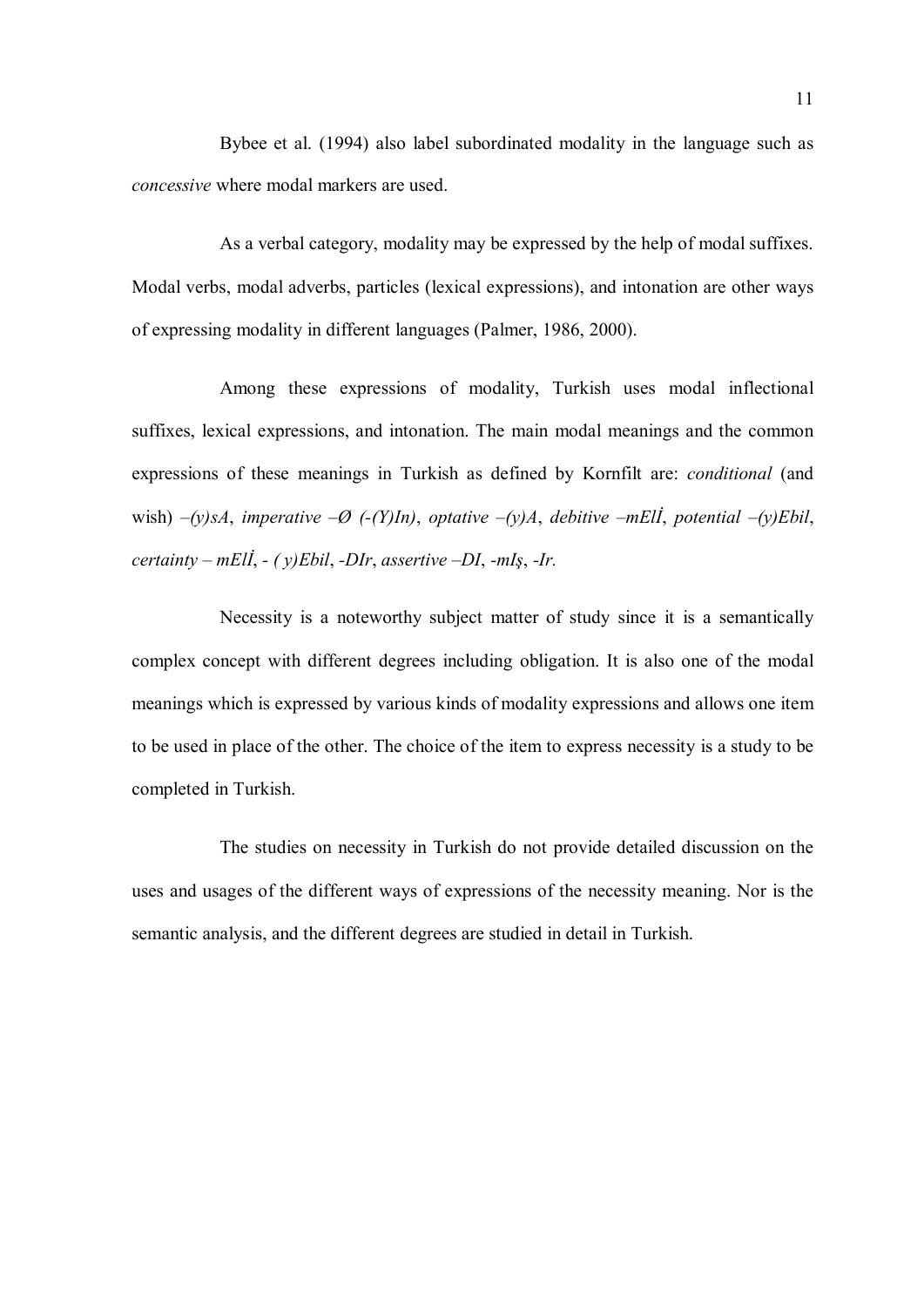#### Problems of the Study

Necessity, as the other modal meanings, is of importance in the study of the modality system in Turkish. Necessity markers, their syntactic and semantic analysis, and their relation to the other categories/operators in Turkish are significant matters to be studied in Turkish. We will try to answer the following questions in the study of necessity:

- i. What are the main expressions indicating necessity in Turkish?
- ii. To what extent are these different expressions used interchangeably?
- iii. What changes and interactions exist when the necessity expressions in Turkish co-occur with other operators such as negation, question, modal adverbs, other modal suffixes or other sentence elements?
- iv. If there occurs an interaction or gradience within necessity/obligation, how is this treated in language?

#### Hypotheses

Depending on the problems defined above, the main hypotheses we will test are as follows:

- i. Turkish uses more than one different type of markers for the expression of modality.
- ii. The interchangeability of the different expressions of modality is possible in Turkish, and is related to certain syntactic and semantic conditions.
- iii. The use of question, negation forms, and modal adverbs, other modality types, and other sentence operators are affective on the necessitive modal and the necessity values differ depending on the context of utterance.
- iv. The different necessity expressions may be expressed by different markers of necessity.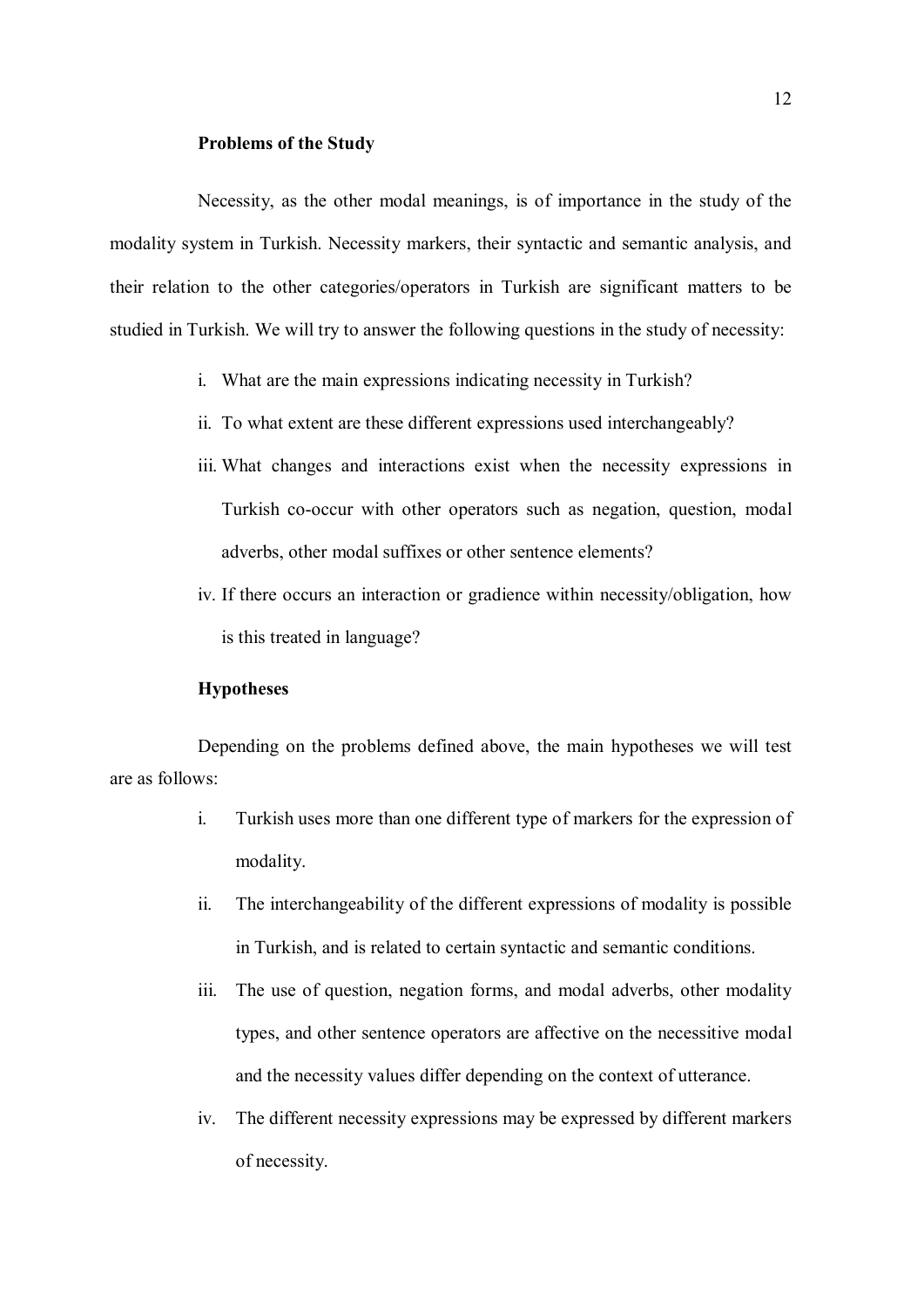#### Purpose of the Study

Necessity is one of the basic meanings in the modality studies, where modality itself is also an important issue in language, which has not been focused on in the studies on Turkish linguistics up to now. However, with the semantic complexity and the incompatibility of the expressions in other languages, necessity is one of the main problems faced in language teaching.

This study mainly aims at making a whole description of the necessity markers in Turkish in relation to the other categories in language such as tense, aspect, other modal meanings, negation, passives, causatives copulas, modal adverbs etc. By the help of the findings achieved in this study, we may have a better understanding of Turkish modal system.

#### Data Collection

During our study, we will make our generalizations depending on the data which is gathered from internet, other written texts such as newspapers, books, plays, or the naturally occurring data (spontaneous native speaker speech). We have also formed a part of the data to test the grammatical and ungrammatical patterns in which necessity expressions are used.

#### Limitations

Among the various modality types, we are going to focus on the necessity as defined under the agent-oriented modality by Bybee et al. (1994). We have mentioned that the verbal categories, tense, aspect, and modality are in close relation to each other; however, the semantic analysis of these three categories in relation to each other in all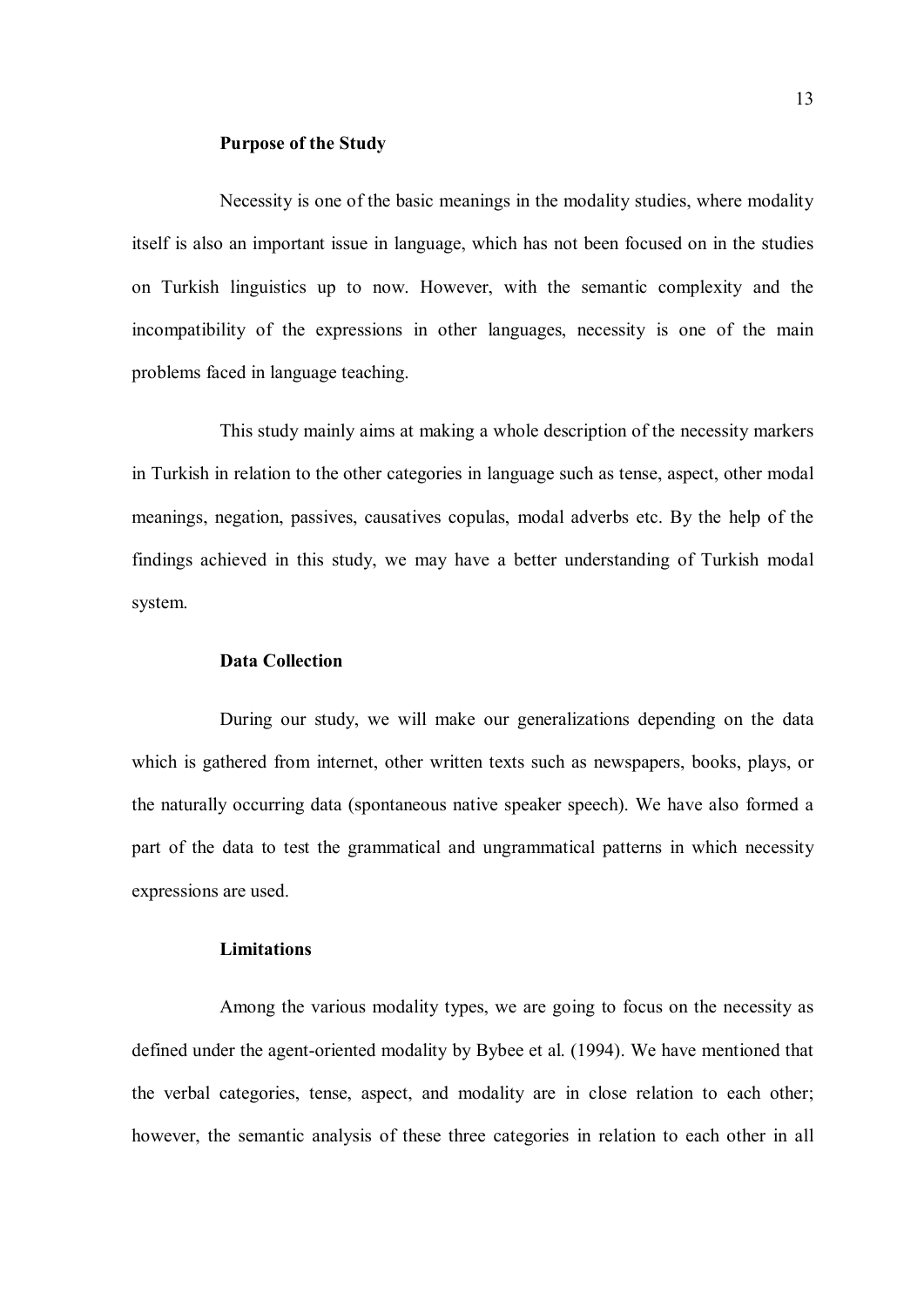aspects, requires a detailed study which is beyond the scope of this study.

Among the various categorizations within the study of language, we are going to use that of Bybee et al. (1994), i.e. the agent-oriented vs. speaker-oriented modality. We will use the distinction between the agent-oriented and speaker-oriented modals. Thus, we are going to analyze the agent-oriented meanings and make claims about the speakeroriented functions in a limited fashion where necessary.

#### Organization of the Study

In the introduction part, we present the problems of the study, our hypotheses, purpose of study, data collection method and the limitations of the study.

The first chapter is a general introduction to the verbal categories of modality, tense, and aspect and the relation between them in languages of the world.

In second chapter, we analyze the notion of modality and review the literature on modality to define the notion itself, the major types defined under modality, and the main approaches to modality.

Chapter III is concerned with modality in Turkish, syntactic, semantic features, expected types of modality and markers of those different types of modal meanings.

Chapter IV focuses on necessity and aims at defining what the main expressions of modality are, what the relationship between these expressions and other components of sentence such as tense, aspect, and other modals, modal adverbials, verb phrase etc. are.

The last chapter provides an overall analysis of the necessity in Turkish with the expressed degrees of necessity, interchangeability conditions and semantic analysis of necessity system in Turkish.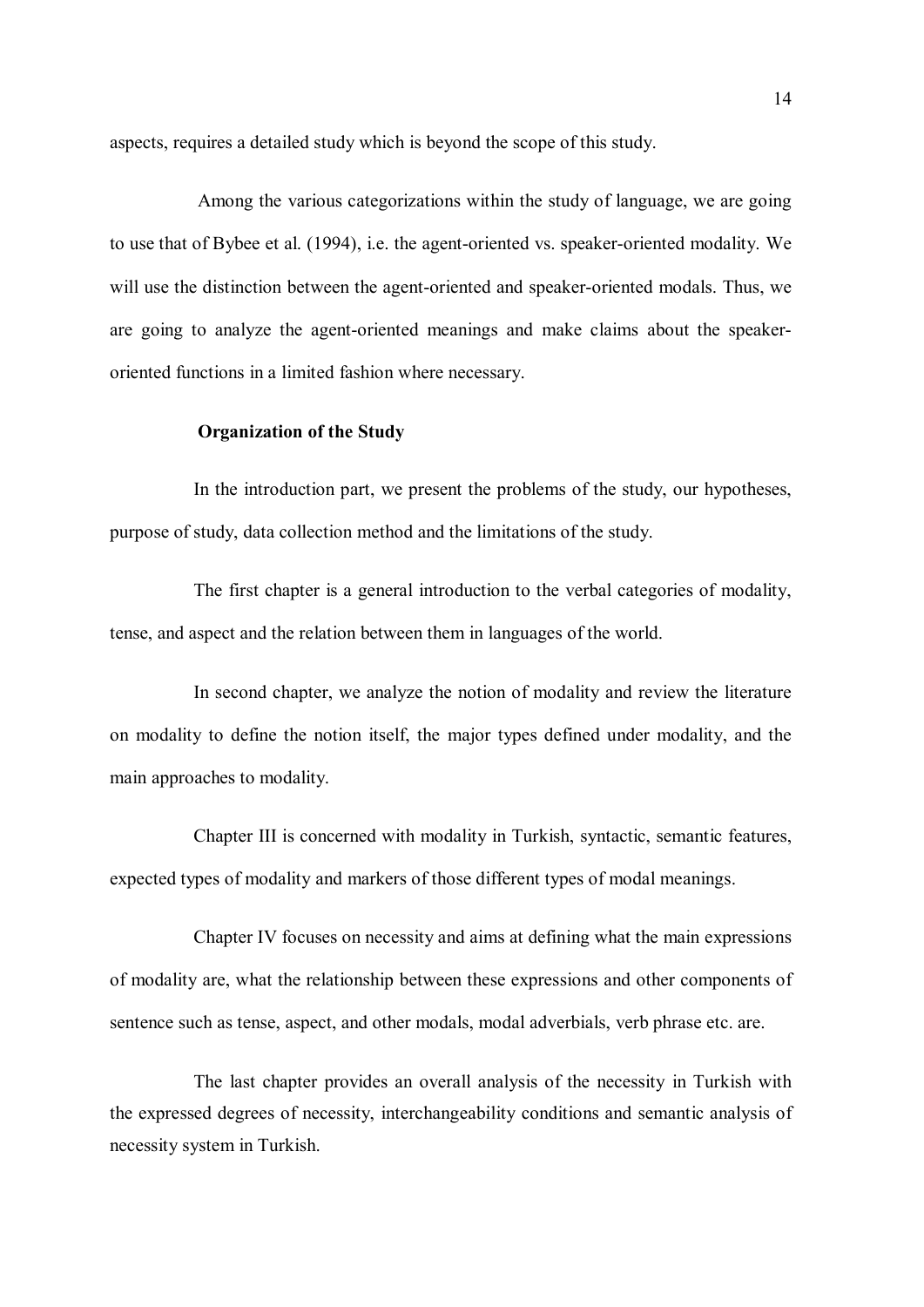#### I. THE VERBAL CATEGORIES TENSE, ASPECT AND MODALITY

Within the grammar of a language we should include many subsystems both syntactic and morphological. Here we are going to try to define and characterize tense, aspect, and modality, which belong mainly to the morphological subsystems of many languages of the world. Although it is not obligatory that they be expressed grammatically in all languages, they are used in most languages and perform very important functions, hence, are an important part of the grammatical system. We can consider tense, aspect and modality as a part of the morphological system due to the fact that they are, although not necessarily, most likely to grammaticalize morphologically and appear on the verb, which is as well the reason why they are also referred to as verbal categories. These three notions are mostly defined in relation to each other since they closely interact, such that in some languages they can be expressed by the same grammatical markers in different grammatical contexts or one grammatical marker may function as both tense and aspect marker at the same time, e.g. Turkish  $-Ir$ ,  $-(I)$ *vor*,  $-DI$  etc.

#### I.1. Tense

Tense can be defined in different ways. In most general terms, tense is the relation between the *reference time* and the *event time* (Givon, 2001). The term tense is used in the linguistic literature for morphological markers of the verb whose function is to characterize the temporal relations between the situation and the utterance time (Lyons 1977; Hatav, 1997; 2). In other words, tense is a "category used in the description of verbs which refers to the location of an action in time (Finch, 2000)". Tense in this respect can be said to "place the event spoken of in relation to the temporal perspective of the speaker" (Bussmann, 1996; 478).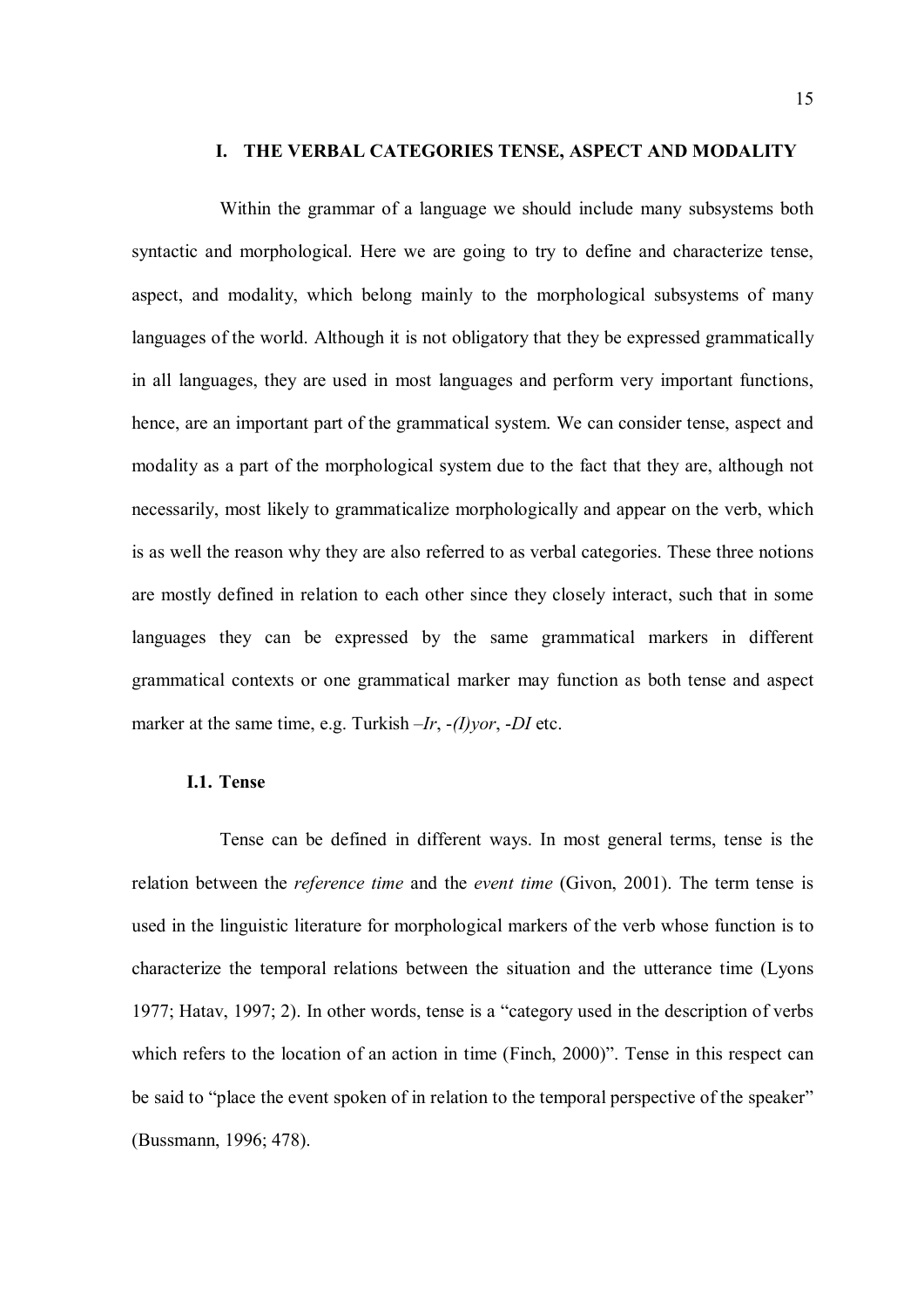The main distinction made within the category of tense is the one between absolute tense and the relative tense. The main difference between these two types is that absolute tense is concerned with the relation between the event (E) and the utterance (S=Speech act) whereas in the case of relative tense the temporal reference point (R), except from E and S, is in consideration as well (Bussmann, 1996: 478). Hatav (1997: 5) defines the speech time as "the time point of the act of speech, i.e., of the token uttered".

Finch (2000) uses form-function distinction to explain the difference between the two different categories time and tense. In this respect, it is not only temporal reference that tense expresses, but hypothetical meaning, historic present, etc. as well. Different languages have different ways for marking different tenses, i.e. they are "language specific" (Bussmann, 1996: 478). The systems that different languages use to code tense vary, e.g. English makes a two way distinction between past vs. non-past, or a New Guinea language Hua between *future* vs. *non-future*, or Romance & Latin languages make a three way distinction between past, present and future tenses.

Givon (2001: 286) considers tense as a pragmatic phenomena, rather than a propositional semantic one, which relates "the proposition to a temporal point outside itself". He also states "in the case of absolute tense, the clause, as it is uttered, is anchored to the current speech-act, performed by a particular speaker at the very time the clause is uttered" and shows the 'temporal anchoring' as in the following diagram: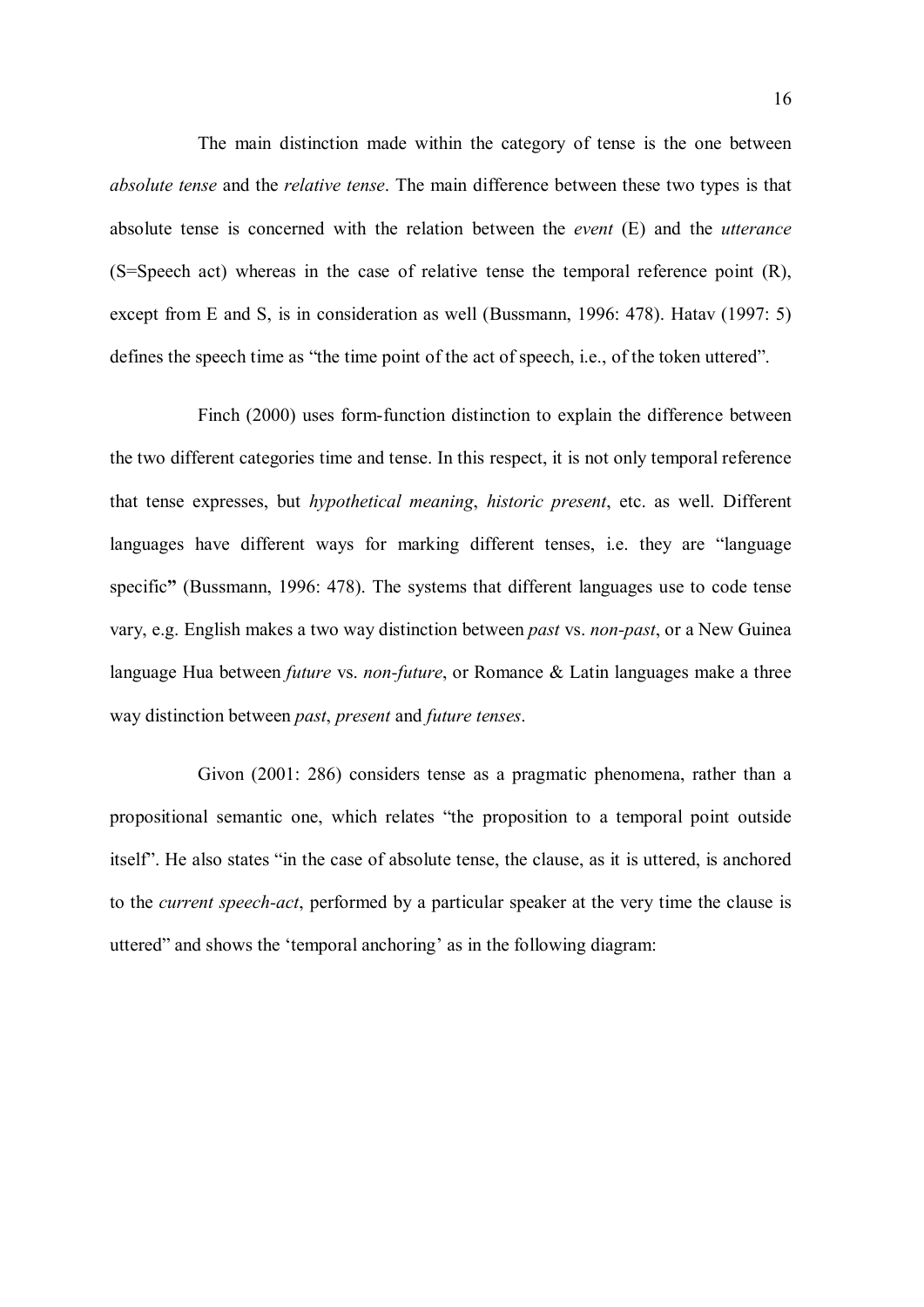

reference time

Figure 1: Tense and temporal anchoring. (Givon, 2001: 286)

The major tense divisions with reference to the table above may be listed as:

- a. Past: An event (or state) whose event time proceeded the time of speech.
- b. Future: an event (or state) whose event time follows the time of speech
- c. Present: An event (or state) whose event time is right at the time of speech
- d. Habitual: An event (or state) that either occurs or always or repeatedly, or whose even-time is left unspecified. (Givon, 2001: 286)

We should mention here that habitual is more frequently seen as a part of the aspectual systems in the languages, which Givon also discusses.

In addition to these absolute tense divisions, it is also possible that a language may have relative tenses where the absolute tense is related to another "temporal reference-point" before or after the speech time. (Givon, 2001; Busmann, 1996; Trask, 1993).

The last distinctions that language can make on the part of its tense system are the ones within the degrees of the absolute tenses such as the one between *remote past* and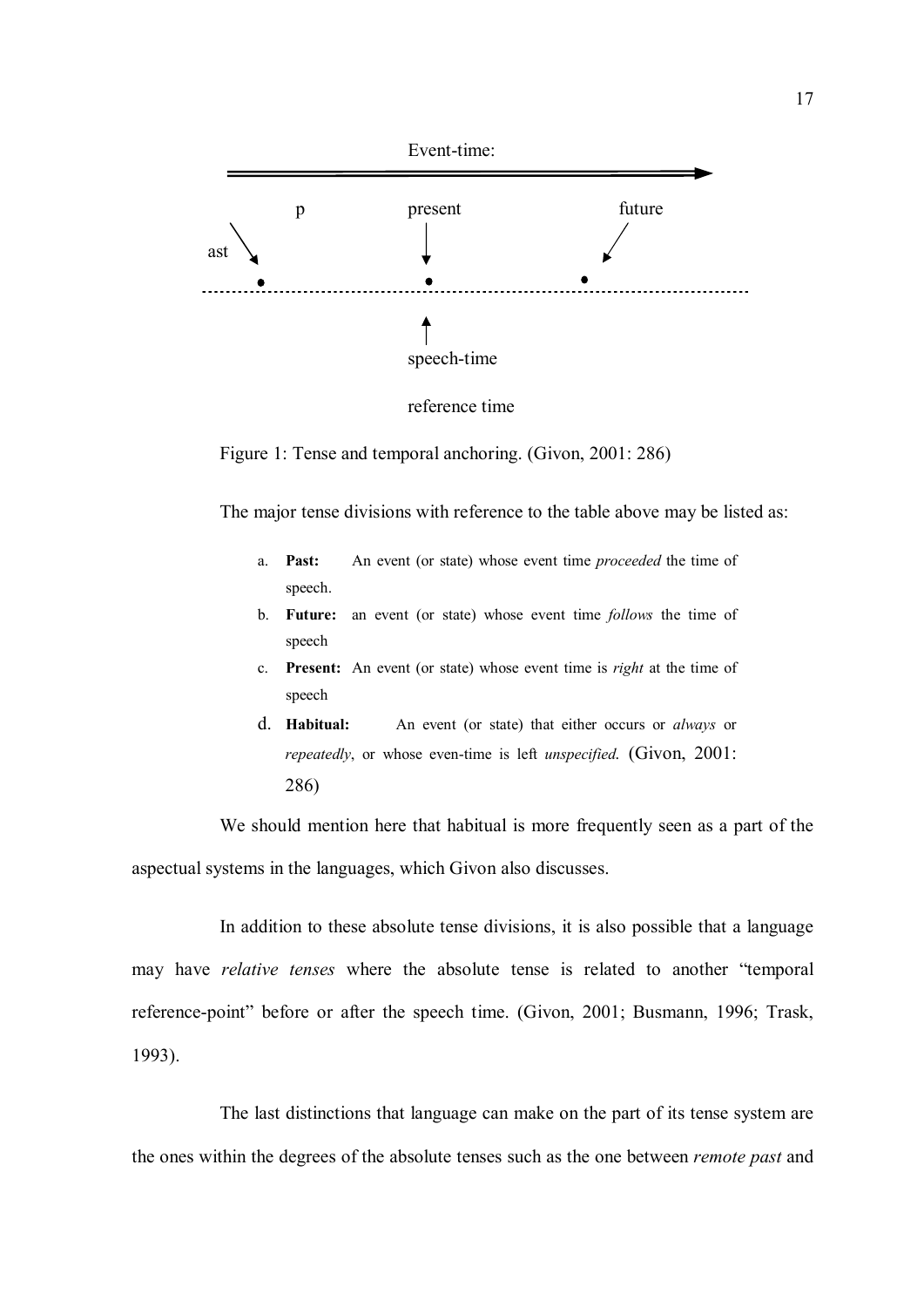recent past, or immediate future and distant future etc. (Givon, 2001: 287).

As for Turkish, we should say that it is one of the languages where tense is an obligatory category on the predicate of the sentence and which makes a three way distinction on the part of the tenses that are grammatically expressed: past, present and future. Turkish uses suffixes on the predicate to express tense and often encode other source of information, such as aspect and mood, which is a common phenomena in many other languages as well (Bussmann, 1996: 478). Turkish can be said to have a complex system of tense, aspect, and modality in the sense that the tense markers are used to express the aspect or modal values of the utterance as well, which is a characteristic feature of, especially agglutinating languages. The grammatical markers of this sort are referred collectively to as TAM markers.

#### I.2. Aspect

The second and one of the most complex parts of the grammatical system is the category of aspect. Generally aspect is defined as the "internal temporal structure of the verb or sentence meaning or, different ways of viewing the internal temporal constituency of a situation" (Comrie, 1976). It is important to mention here that although most generally marked on the verb, it is not the only case, since aspect is closely related to the inner structure of the verb and can be inherently expressed by the conceptual structure of the verb. Except from these, the type of argument noun phrases (singular vs. plural, mass vs. count etc. ), adverbials, auxiliaries, tenses etc. mutually interact with the aspectual value of the sentence, which makes it a hard task to characterize the aspect of the verb in the sentence without examining all these factors. In this manner, aspect can also be defined as 'a category used in the description of the VERBS which refer to the duration of the activity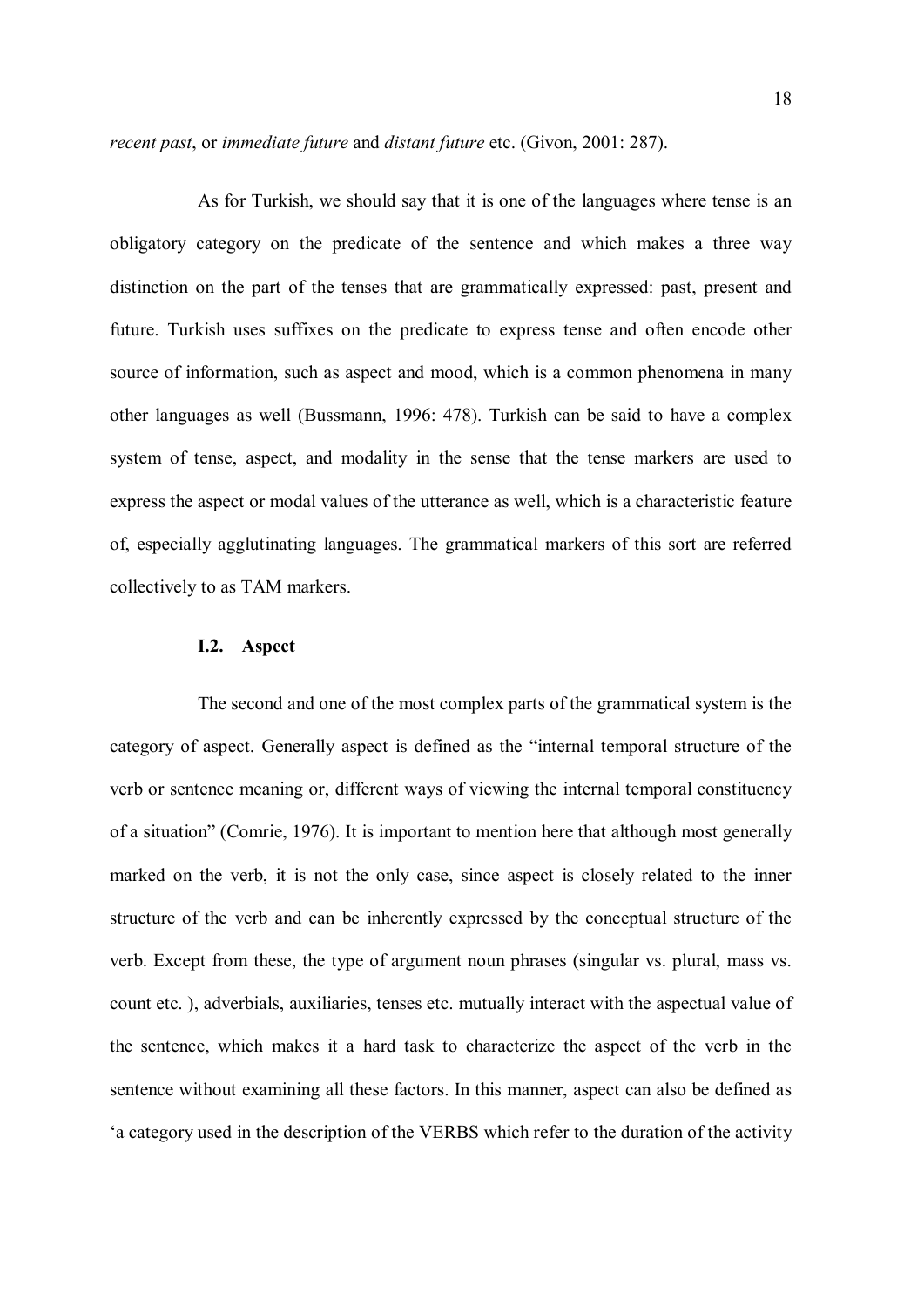indicated by the verb' (Finch, 2000: 85).

Among the aspectual categories often expressed in languages are perfective, imperfective, perfect, progressive, habitual, durative, punctual, and iterative (Trask 1993: 21).

The distinctions that can be applied to the category aspect are as follows:

#### a) Stative vs. active:

State verbs do not involve a change in time, e.g. own, known, be. Active verbs involve processes, activities, or actions, e.g. blossom, hit.

# b) Perfective vs. imperfective; durative vs. non-durative; progressive vs. non-progressive:

Imperfect, durative, or progressive aspects involve situations that are not delimited temporarily.

Perfective, non-durative and non-progressive or punctual aspects, on the contrary, involve a delimitation on the part of the situation expressed by the verb or the sentence.

- c) Habituals and iteratives: Habituals and iteratives express repetition or frequency.
- d) Reference to causality: Causality involves the distinction between a state or process and an action caused by an agent.

Aspect and tense seem to be the closest to each other within the three verbal categories, since they are related both to the temporal duration of the situations and actions expressed in the verbal complex in the sentence. This can also be the reason why these two categories may "intertwine (e.g. English), or they even coalesce into one form (e.g.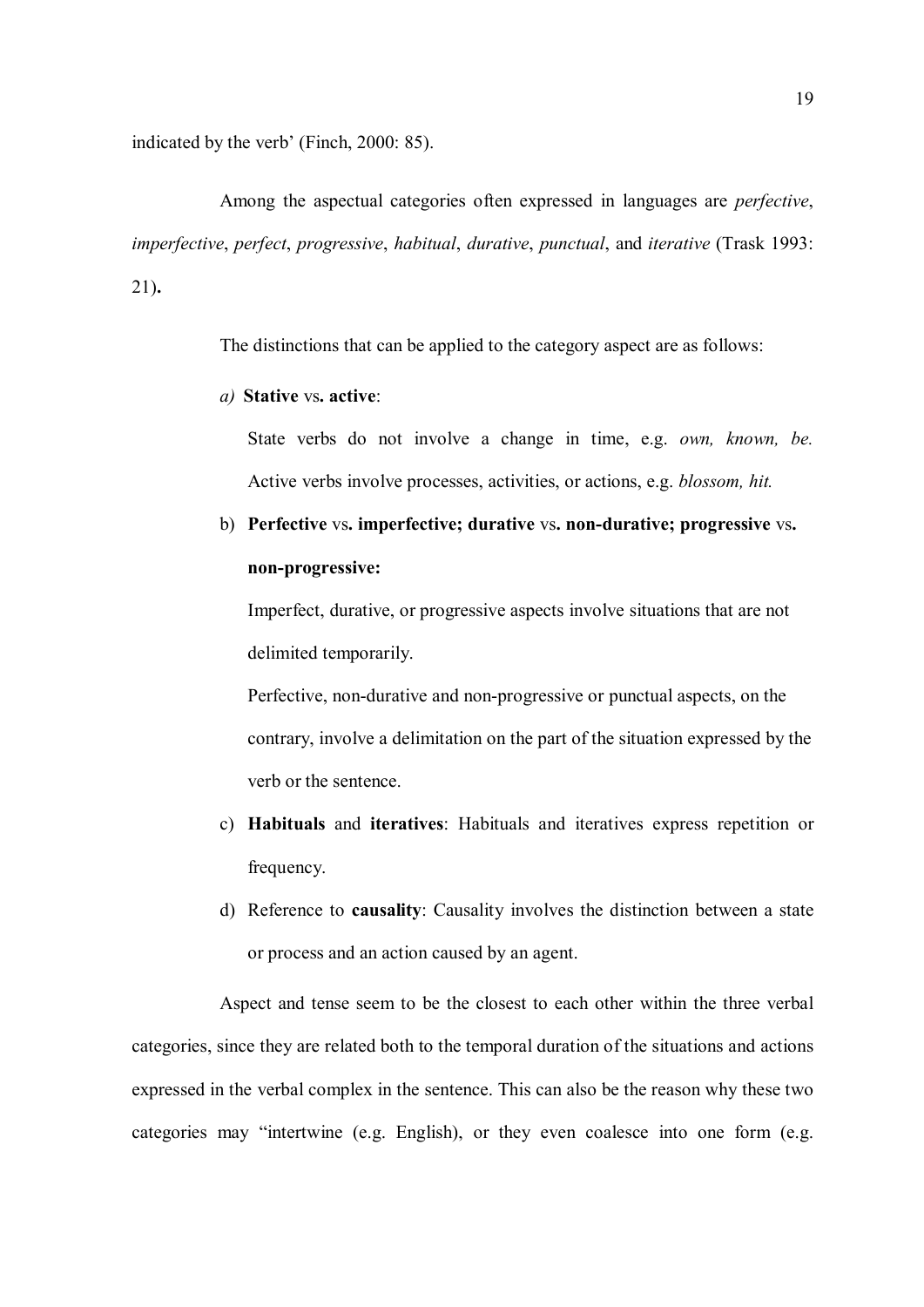French)" (Hatav, 1997: 1), especially if they are morphologically inflected on the verb.

#### I.3. Modality

The third and the last of the verbal categories that we will be defining is modality, which is accepted as the most complex one (Palmer, 1986; Bybee et. al., 1994). The most common linguistic definition of modality takes it as the speaker's attitude towards the proposition. Although it is not necessarily expressed in all languages of the world by explicit grammatical markers, we should consider modality as a grammatical category mostly related to verb (Palmer, 1986).

Although modality is generally related to the verb, it is not only marked on the verb or one clause in the sentence, rather the modal value of a sentence can be determined by analyzing the whole sentence and even the discourse that it is uttered in. In these terms, modality can be taken as a semantic category in a wider sense (Bussmann, 1996), which makes it more difficult to analyze or explain the borders of modality and to study this subject matter, which as well makes it a stimulating theme of research.

#### I.4. TAM Markers

As we have mentioned earlier, tense, aspect, and mood are three verbal grammaticalized categories. Although we cannot say that any of these are universally grammaticaized in the languages of the world we should admit that they are expressed in languages of the world and are in close relation to each other. It is a frequent case that languages, especially the languages where tense, aspect and modality are expressed morphologically, use of the same markers for expression of these three categories, although they have different functions and are pragmatically distinct from each other. If this is the case, then the marker is the TAM (tense, aspect, mood) marker: "TAM as a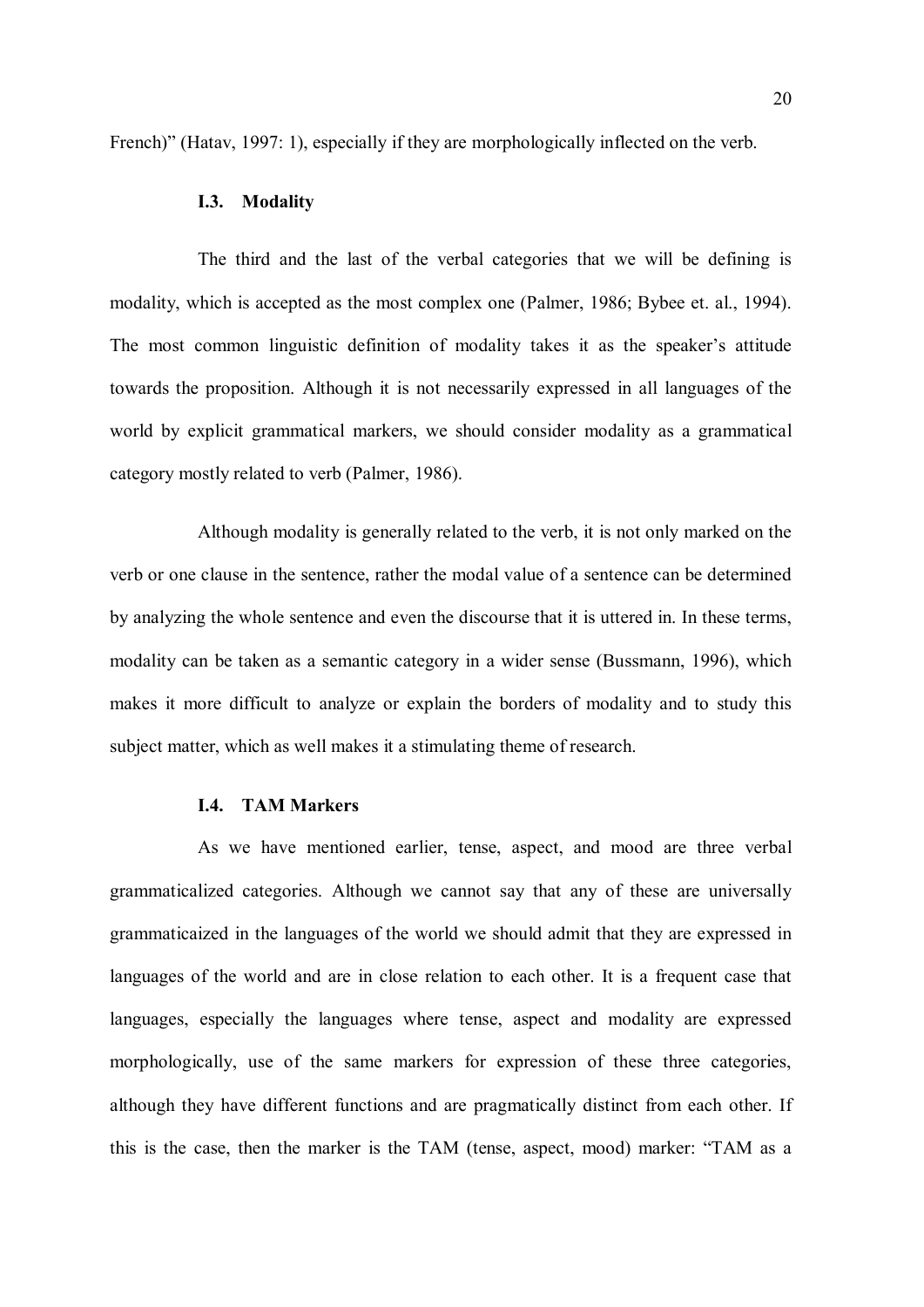morphological system is most likely to grammaticalized on the verbal word, where it interacts, often intensively, with several other verb inflectional systems:

- negation markers
- pronominal agreement
- speech-acts markers
- cross-clausal connectives" (Givon, 2001: 285).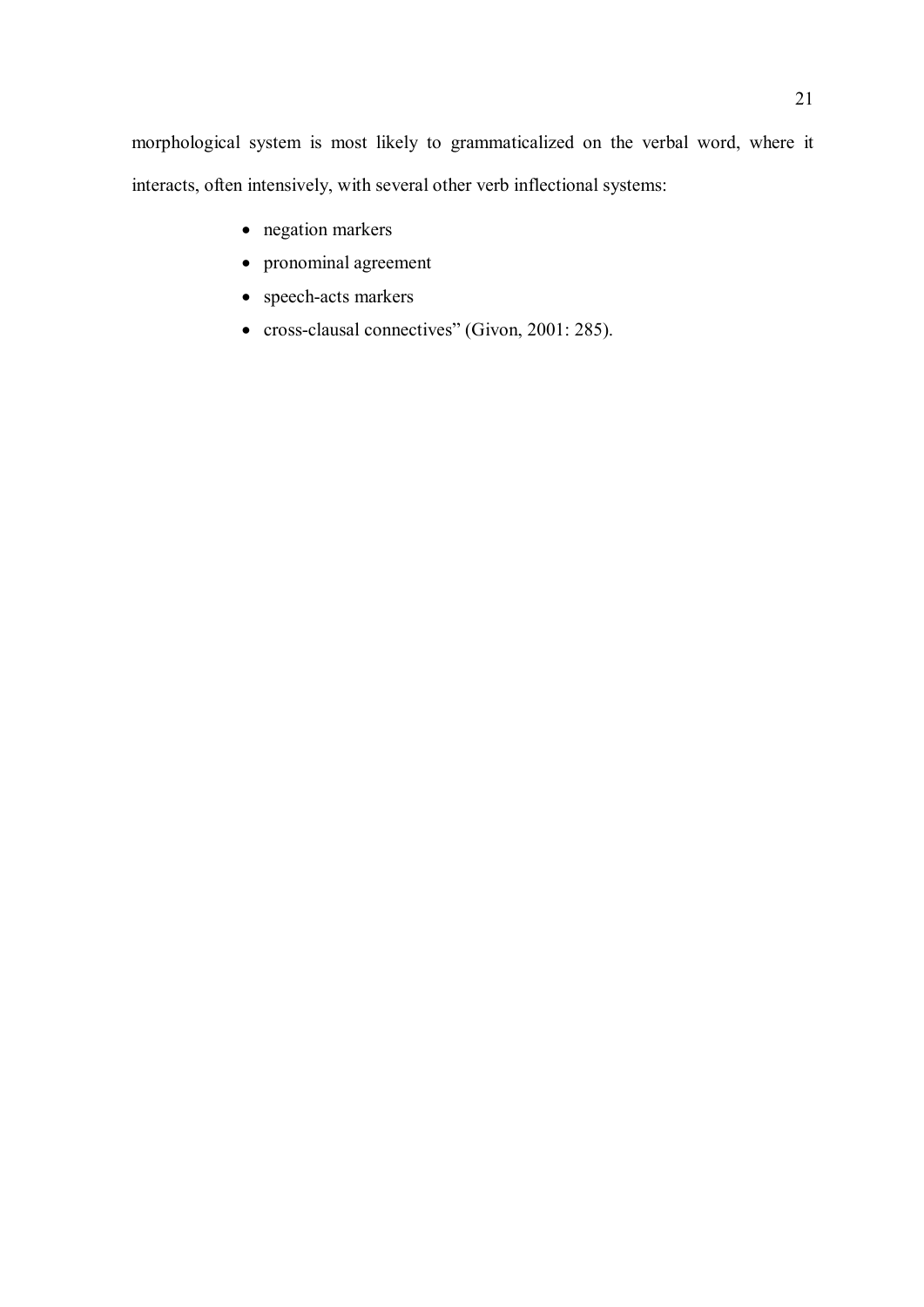#### II. MODALITY

As defined in the previous chapter, modality refers to a concept, which belongs to both philosophical and linguistic discussions. Naturally, philosophical discussions are earlier and they mainly depend on the basic queries in the modal logic dealing primarily with the notions of *necessity* and *possibility*. The discussions and terminology in philosophy forms a basis for the linguistic discussion of modality in language (Coates, 1983; Palmer, 1986, 2001; Bybee & Fleishman, 1995; Papafragou, 2000 etc.). Although there are ongoing discussions on modal logic, we are going to focus rather on the linguistic understanding and notions of linguistic modality, which covers the subject matter of our research. We are going to use these philosophical discussions on modality only when they are directly in relation to modality in language (as it is basis for our discussion). Therefore, we will use 'modality' to refer to the linguistic term throughout the study, and note when it does not.

Modality in language, as defined before, is the assessment or attitude of the speaker towards the proposition uttered in the sentence. Modality is seen as a semantic category in this sense which is connected to the necessity and possibility. Lyons (1977: 797) defines the modal and non-modal utterances. According to this, the "straightforward statements of fact (i.e. categorical assertions) may be described as epistemically nonmodal". On the other hand "any utterance in which the speaker explicitly quantifies his commitment to the truth of the proposition expressed by the sentence .… is an epistemically modal, or modalized, utterance" (Lyons, 1977: 797).

The category of modality is not as easily defined as tense and aspect (Palmer, 1986, 2001; Lakoff, 1972; Lyons, 1977; Bybee et al., 1994). The most common definition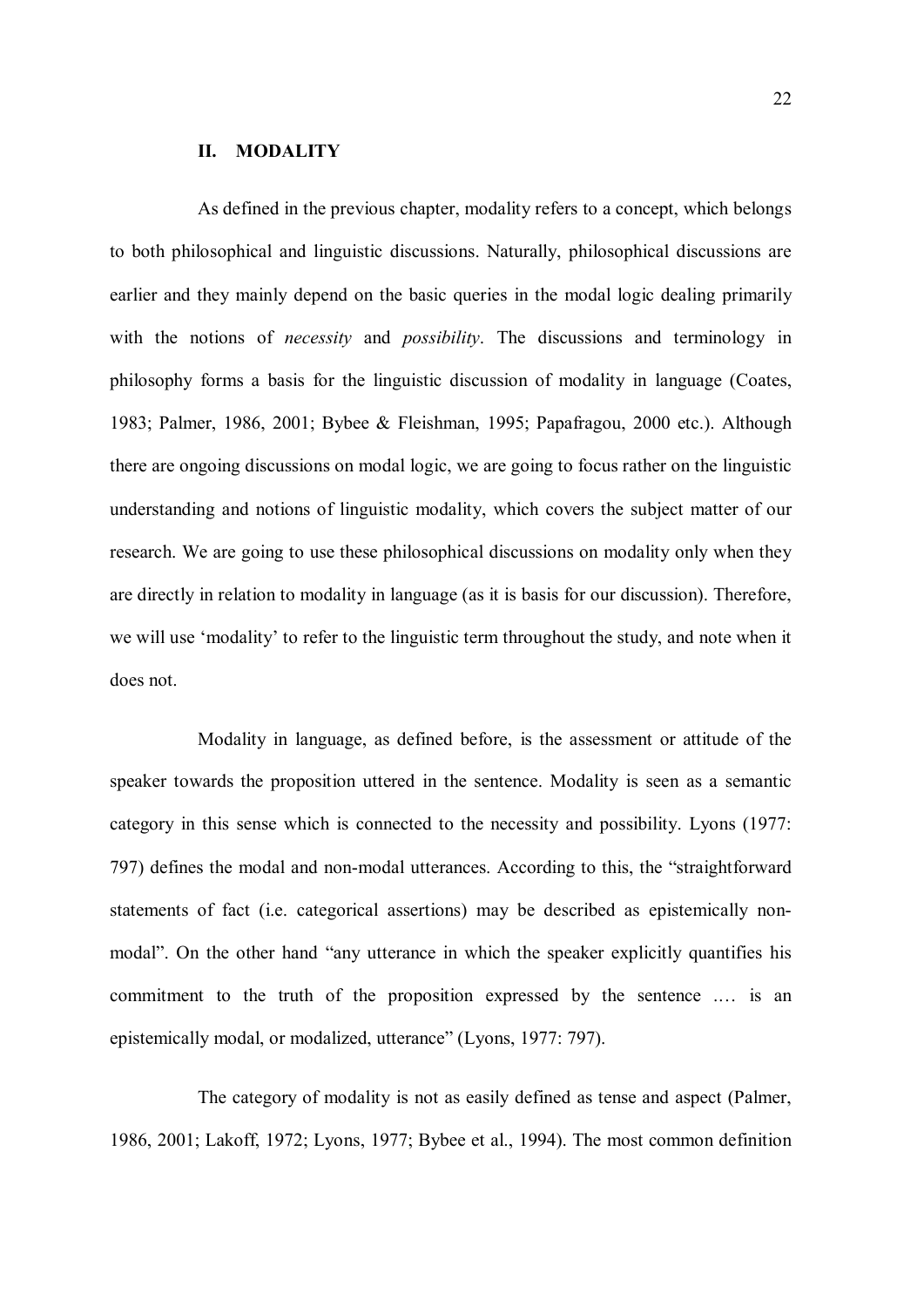of modality is made as the speaker's attitude or assessment of the proposition expressed by the utterance. more specific and detailed definitions are also possible. For example Bybee et al. (1994) state that, although the understanding of modality is based on the modal logic and notions of deontic and epistemic modality, it includes more than what is expressed in the traditional definition of "the grammaticalization of speaker's (subjective) attitudes or opinions". Rather, modality is seen as a semantic category including "a broad range of semantic nuances – jussive, desiderative, intentive, hypothetical, potential, obligative, dubitative, hortatory, exclamative etc. – whose common denominator is the addition of a supplement or overlay meaning to the most neutral semantic value of the proposition of an utterance, namely factual and declarative" (Bybee & Fleishman, 1995: 2). Lakoff (1972) also mentions the difficulty of defining modality and states in order to determine the modal value of the modal value of the sentence, different levels of language should be considered and evaluated during the interpretation process.

Modality has been a frequently studied subject matter in different languages, since it provides promising and challenging ground for the different linguistic theories. The differences between these theories result in differences not only in the aim, method, analysis, and conclusions of the research, but in the classification, terminology, and understanding of the notion of modality as well. Therefore we are now going to try to review the different studies made on modality in linguistics in order to have a broad understanding of this concept with reference to different perspectives.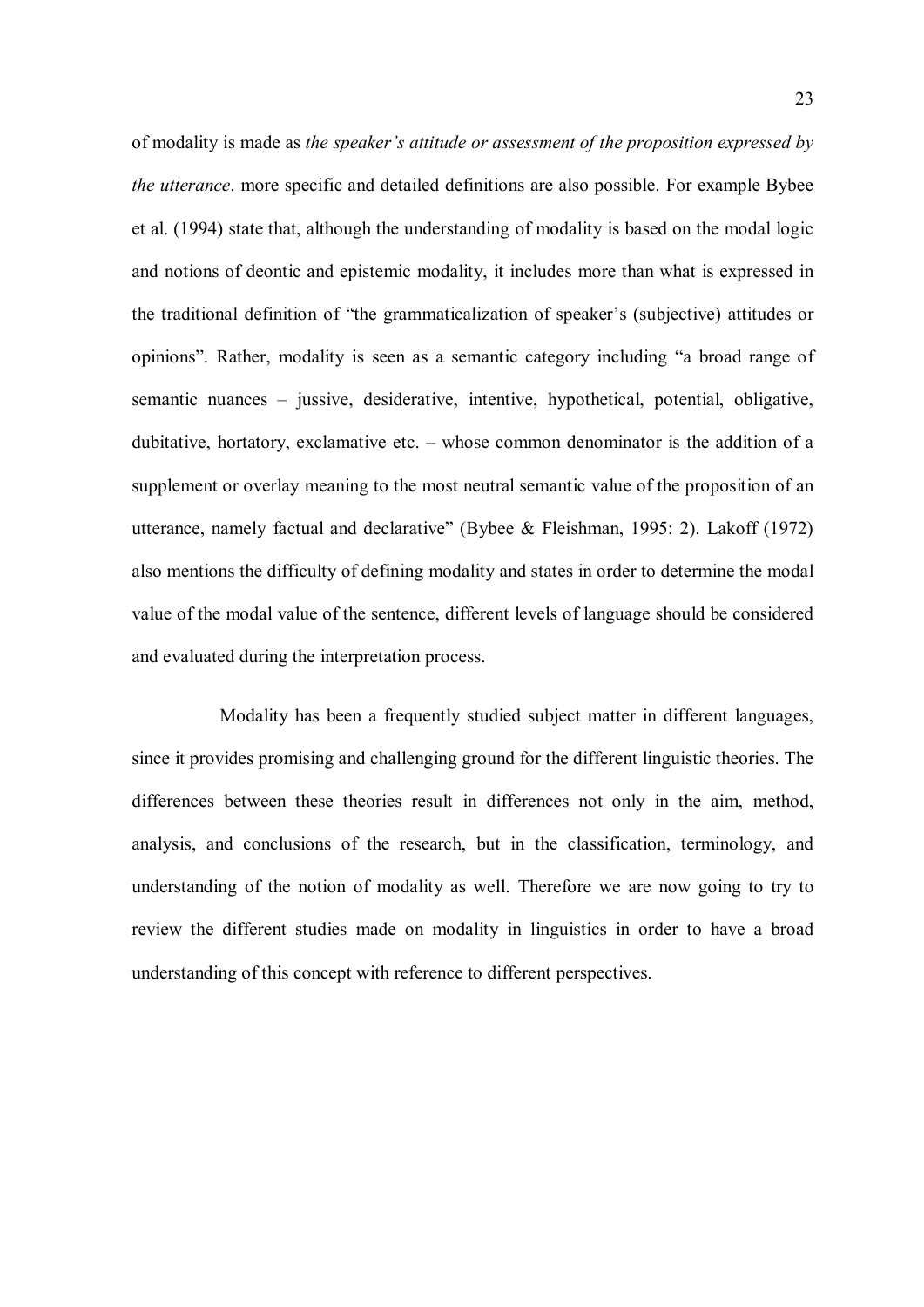#### II.1.Mood/Modality Distinction

The term mood may be used as synonym of modality by scholars, but refer to a different concept. Therefore, we should define mood and draw the line between modality and mood at the beginning.

The main distinction between mood and modality is that modality is seen as an overall semantic category which can be expressed by different kinds of grammatical markers or lexical items, whereas mood is most commonly taken as one of the grammatical markers of this semantic category. Mood can be taken in different ways by different scholars. Some of the scholars take mood as a grammatical marker on the verb, while others take it as part of the syntactic organization of the components of the sentence which results in different speech acts or sentence types such as interrogative, declarative etc. (Levinson, 1983; Halliday, 1970). On the other hand, mood can be taken as a part of the grammatical system, which marks modality in language. According to this, mood is defined as a morphological inflection on the verb expressing modal meaning, with the main distinctions of subjunctive, indicative, realis, irrealis (Palmer, 1981; 1986; 2001; Bybee et al., 1994; Quer, 1998; Kiefer, 1987: 81). Mood may exist in a language as "either cross-language gram types (e.g. conditional or subjunctive) or language specific categories", indicative, subjunctive, optative, imperative, and conditional are some of the main moods in languages (Bybee & Fleischman, 1995: 2).

Mood is analyzed in the modality studies especially in the typological studies of modality as a part of the grammatical system in relation to modal verbs, or 'modal system' (Palmer, 2001), which is the other grammatical marker of modality. The typological studies make it clear that these two grammatical markers may occur within the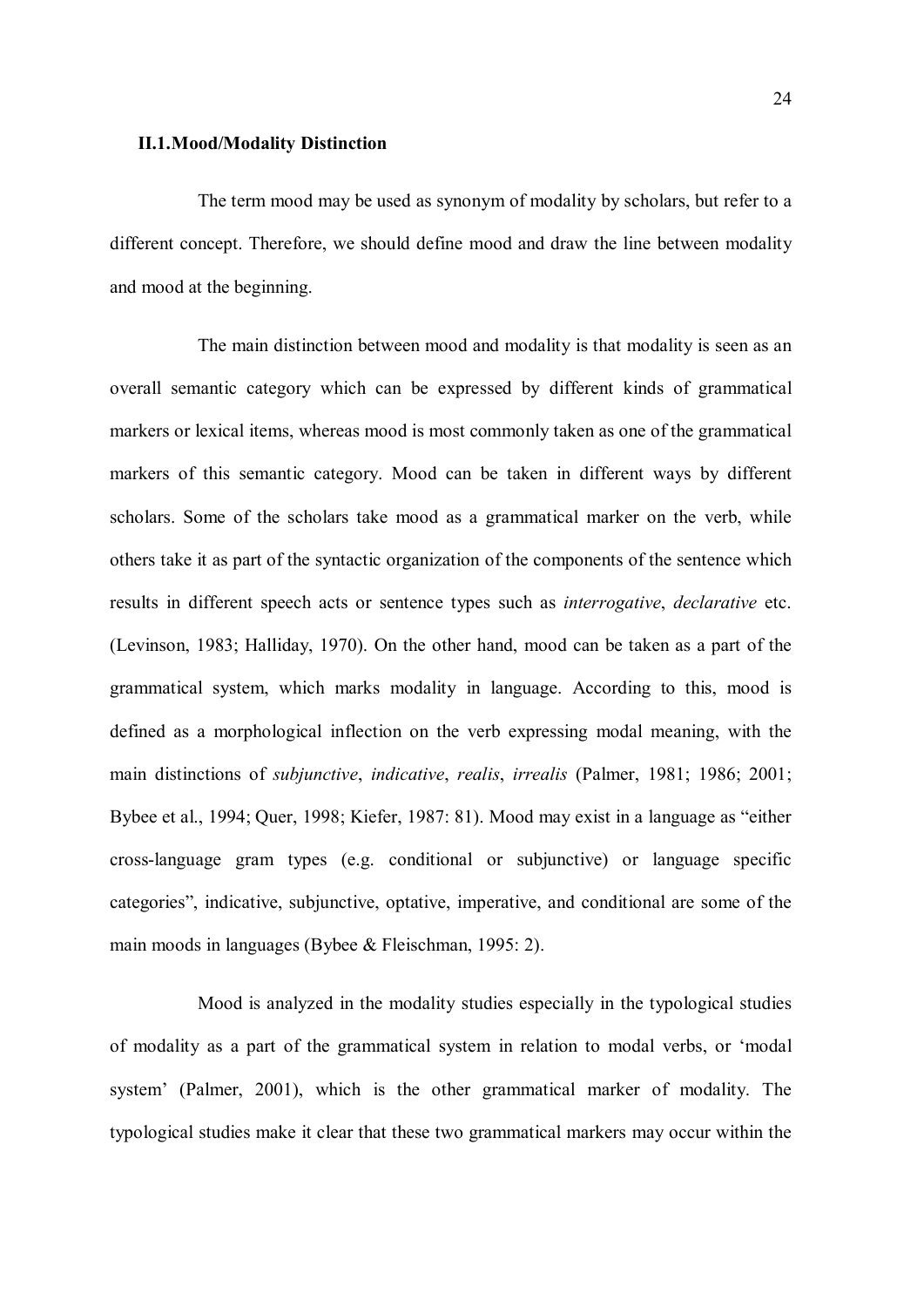same language, one of them being dominant over the other to become the only one in time while the other vanishes (Palmer, 2001).

#### II.2. Basic Terms and Classifications in The Discussion of Modality

Modality being studied in different branches in linguistics such as morphology, syntax, semantics brings the variety of terminology or classifications to the modality discussion. Now we will see how these classifications and the terms are defined in contrast to each other by different scholars in view of different approaches and try to draw a general understanding of the discussions on the notion of modality. For a complete analysis, we are going to consider the discussions and definitions both in modal logic and in linguistics.

#### II.2.1.Modal Logic: Epistemic and Deontic Modality

Here we should first introduce the notions of necessity and possibility, and to follow up, how they are dealt with in terms of epistemic and deontic modality.

The main notions of modal logic, necessity and possibility, are closely related to each other in terms of negation. According to this, they can be formalized in terms of each other as:

- (8) nec=  $\sim$ pos  $\sim$ p
- (9) pos= ~nec ~p (Lyons, 1977, Kratzer, 1991; Kiefer, 1987)

Here, the discussion is mainly on the truth of the expressed propositions depending on our knowledge and belief (Lyons; 1977: 788). The necessarily true propositions are analytic propositions, and exemplify alethic modality, which is rare in daily language use and is explained with respect to the necessity and possibility in modal logic. In alethically necessary expressions the proposition is necessarily or contingently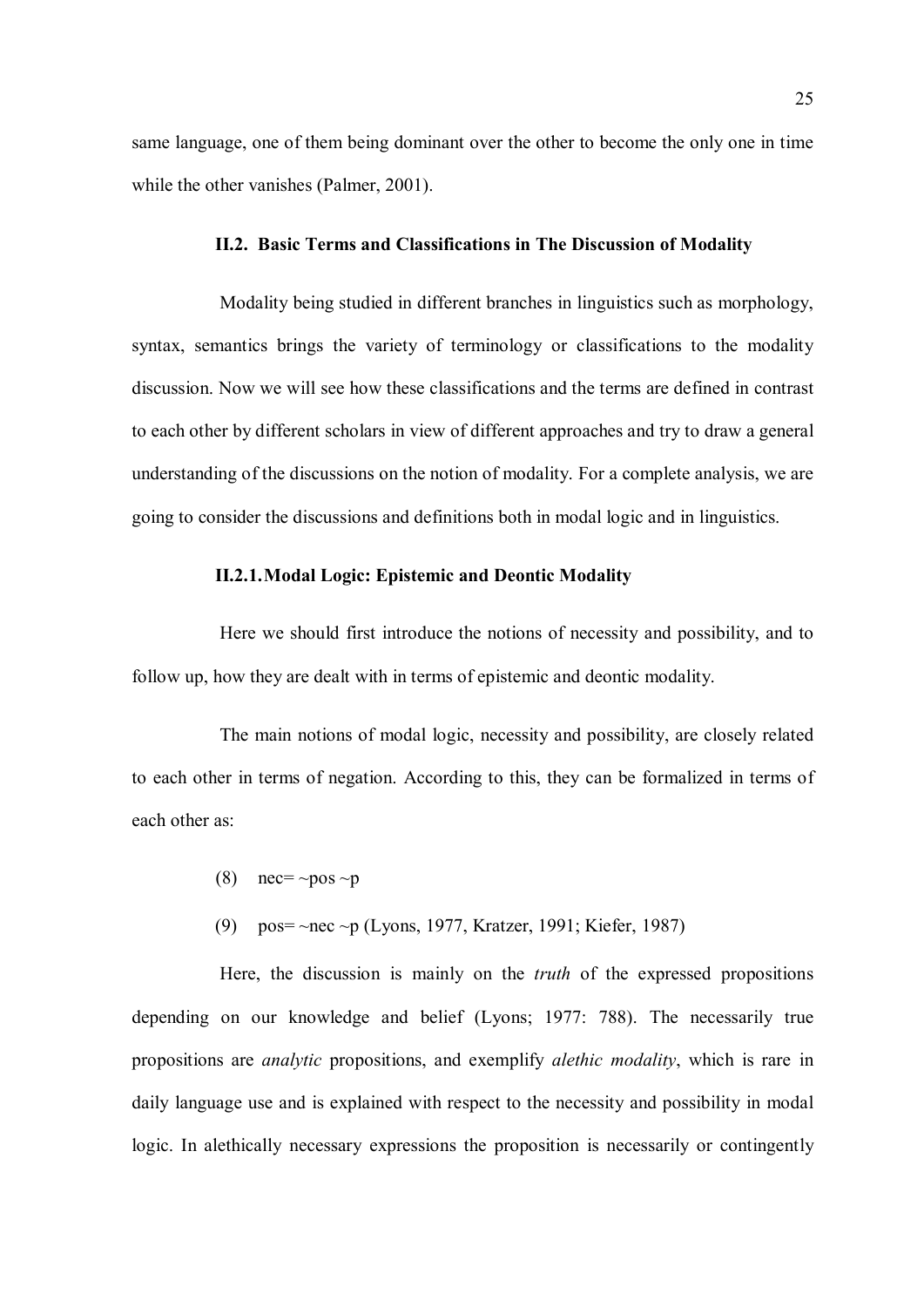true. On the other hand if the proposition is not "necessarily false" it is said to be alethically possible (Lyons, 1977: 791, Kiefer, 1987).

Other modalities defined in modal logic are epistemic and deontic modalities. Epistemic modality is defined as being closer to alethic modality in that it is concerned with the truth value of a proposition depending on the assessment of the speaker in terms of the known and/or believed facts in one or all of the possible worlds. Here the main notions are *factivity* –where speaker commits to the truth of the proposition-, *non-factivity*  $-$ speaker is committed neither truth nor the falsity of the proposition- and *contra-factivity* – committing the speaker to the falsity of the proposition (Lyons, 1977:795). The distinction between epistemic necessity and possibility is made in modal logic with respect to the factuality status of the proposition, i.e. if the proposition is factive, it is considered as epistemically necessary whereas if it is non-factual, it is epistemically possible and if contra-factual, it is epistemically impossible (Lyons, 1977: 796-7).

Deontic modality in contrast to alethic and epistemic modalities is concerned with the necessity and possibility of the actions of "morally responsible agents" and is closely related with the futurity when the truth value of an expression is to be determined (Lyons, 1977: 824-25). The main terms of necessity and possibility of the propositions of epistemic and alethic modality is replaced by the notions of obligation and permission in the deontic modality. Therefore the commands, prohibitions that express the obligation to perform or not to perform a specific act by some kind of an authority are a part of the deontic systems. On the other hand, the relation between obligation and permission is similar to that of between necessity and possibility with respect to negation, i.e. permission refers to the cases where a specific prohibition (negative obligation), is not in consideration.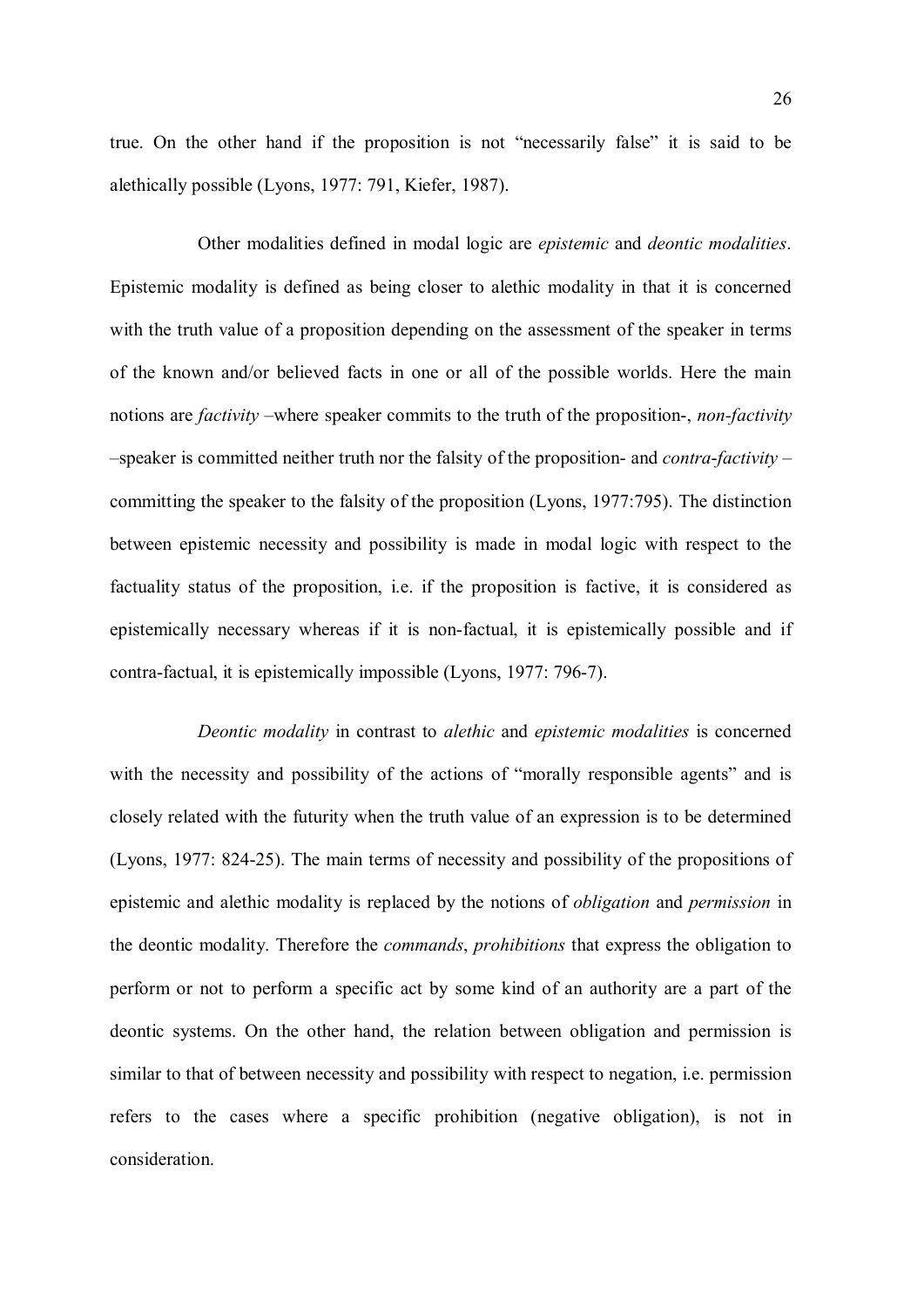#### II.2.2. Modality in Language

Modality in language has a different scope from that of modal logic and is mainly concerned with how modality is grammaticalized and expressed in natural languages. As is mentioned before, different studies in different areas of linguistics have been made on modality in language, using their own terminology and classification. The main classifications of modality in linguistics include pairs as: root modality vs. epistemic modality; deontic, dynamic modalities vs. epistemic modality; agent-oriented, speakeroriented modality vs. epistemic modality; event modality vs. propositional modality. There are also other types of modality, which are not central to our discussions and therefore be mentioned in a separate section (§ II.2.2.5).

It can easily be seen that the referent of epistemic modality is the same in different classifications, i.e. speaker's judgment on the truth value of proposition. On the other hand, the referent of its counterpart, the so-called deontic modality, varies in different linguistic studies, e.g. the terms "root, deontic, dynamic, event modality" all have similar references with this term. The speech-act status of the deontically modal utterances (Lyons, 1977, Kiefer, 1987; Papafragou, 1998) and the variety of the meanings expressed by the deontic modals can be taken to be the reason for this alteration in the terminology referring to the deontic modal meaning.

#### II.2.2.1. Root vs. Epistemic Modality

One of the main distinctions in modality, which seems to be popular with the semantics and pragmatics oriented researches, is made between root modality and epistemic modality (Coates, 1983; Sweetser, 1990; Papafragou, 2000).

Epistemic modality refers to the truth value of the propositions expressed by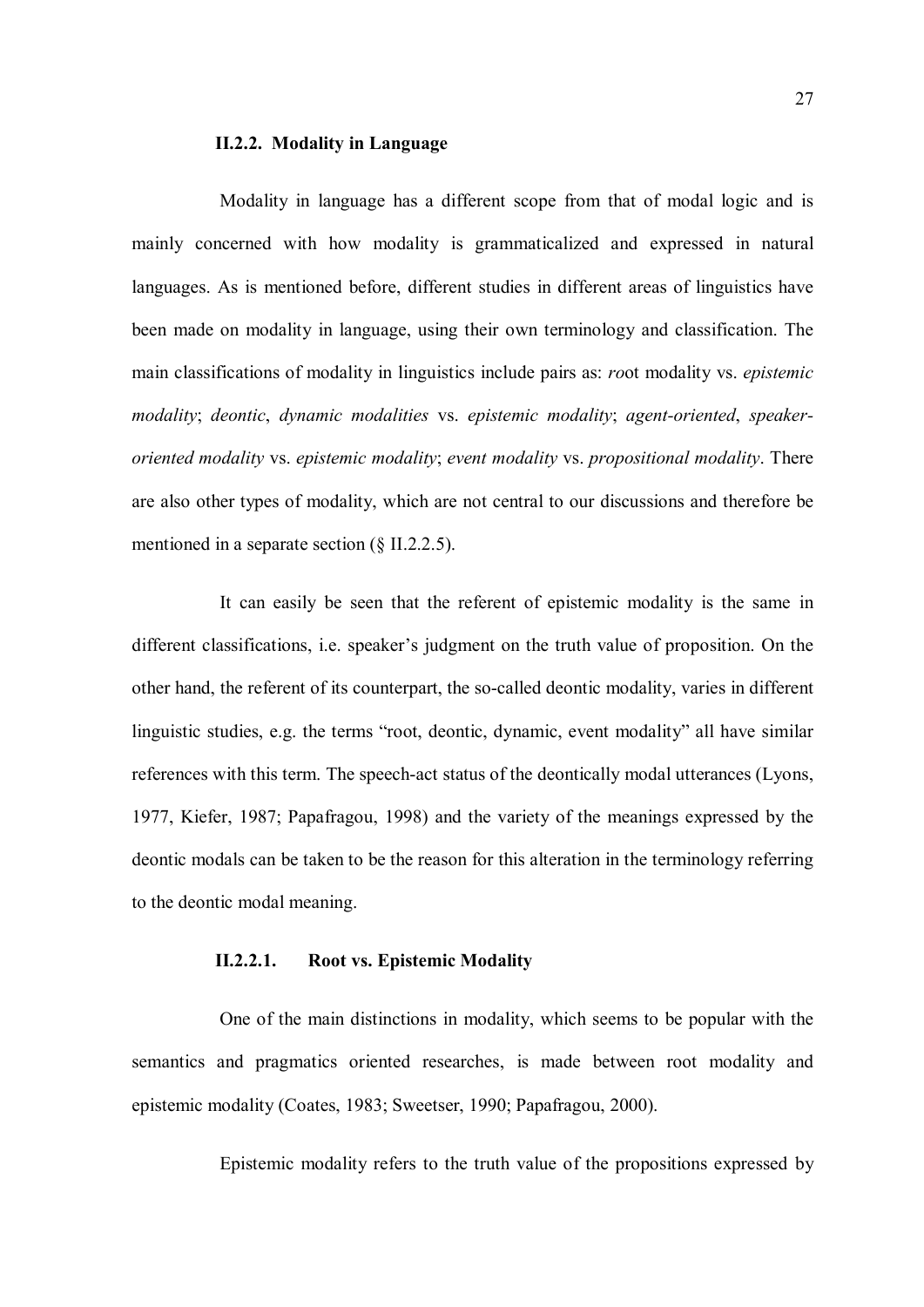the utterance of the speaker. In an epistemically modal utterance, speaker makes judgement on the truth value or the possibility of the proposition expressed by the utterance depending on her/his belief and knowledge.

Root modality, on the other hand, refers to the attitude of the speaker towards the utterance and can be considered as the counterpart of the 'deontic modality' in the modal logic. Root modality covers a range of three types of modal meanings that can also be thought of as being distinct from each other (Palmer, 1986, 2001; Bybee et al. 1994; Bybee and Fleishman, 1995), namely *obligation, permission* and *ability*. The root sense of an utterance is more related to the illocutionary act of the agent and what the factors direct the agent to perform the acts. That is the discourse is of much more important to the root modality. Other important issues to be mentioned concerning root modality are future reference and non-factuality, which are also closely related to each other. Coates (1983) clearly states that root modals indicate the expressed action has not taken place at the time of utterance since it is not possible to lay an obligation, or give permission about an accomplished event and the future events are non-factual since it is never certain that the action will be accomplished or not, even if it is an obligation. However, one should note that the ability meanings of a root modal can also be factual and refer to present or have factual status (Coates, 1983).

#### II.2.2.2. Deontic and Dynamic vs. Epistemic Modality

What is referred to by 'root modals', i.e. the non-epistemic modals, can as well be thought as two modal types: i.e. deontic, expressing obligation and permission, and dynamic, expressing ability (Palmer, 1986). Palmer states that the deontic and dynamic modality distinction was first suggested counting on a footnote in von Wright (qtd. in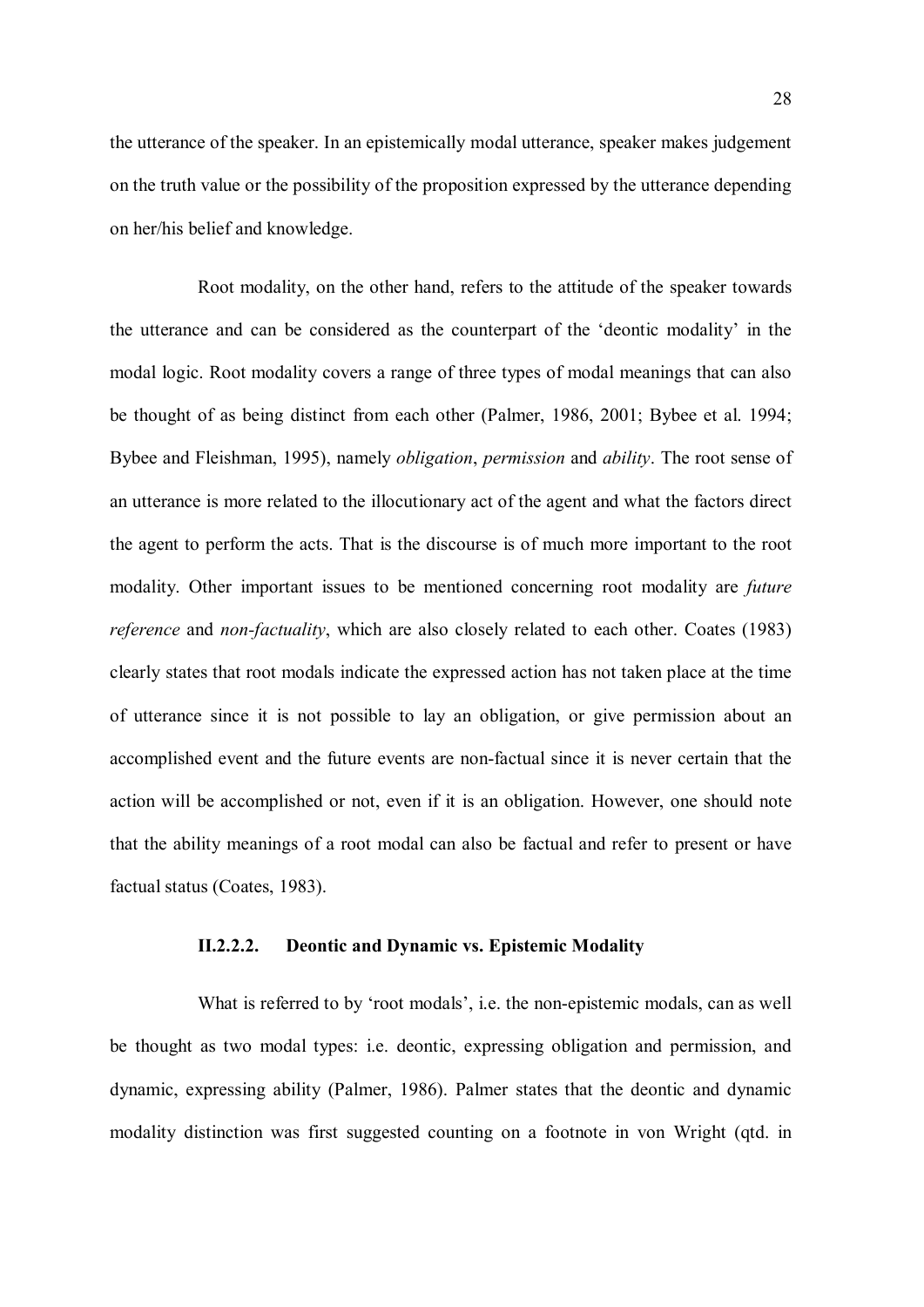Palmer, 1986). The main reason for this distinction is, according to Palmer, the lack of subjectivity in some of the so-called deontic modal utterances, which may also be named as circumstantial vs. boulomaic modality (Kratzer, 1991: 646)

- (10) John can speak Italian.
- (11) You must go now if you want to catch the bus. (Palmer, 1986: 102)

To Palmer (1986:102), this difference cannot be explained in terms of root– epistemic distinction and therefore he uses the term 'dynamic' for the modal meanings in 'neutral' and 'circumstantial' modality where the speaker does not involve his/her opinion or attitude in the utterance (the distinction belongs to Kratzer 1991: 640), i.e. neither epistemic nor deontic, but 'subject-oriented'. In dynamic modality, the speaker only states the facts about the ability or willingness of the actor, but does not involve in the action indicated by the predicate.

Palmer (2001) in the second edition of 'Mood and Modality' seems to recategorize these types of modalities and put dynamic modality under the heading of 'event modality'. Since we are going to discuss this categorization later we are not going to explain it here.

The deontic modality relates to obligation or permission, emanating from an external source, whereas dynamic modality relates to ability or willingness which comes from the individual concerned.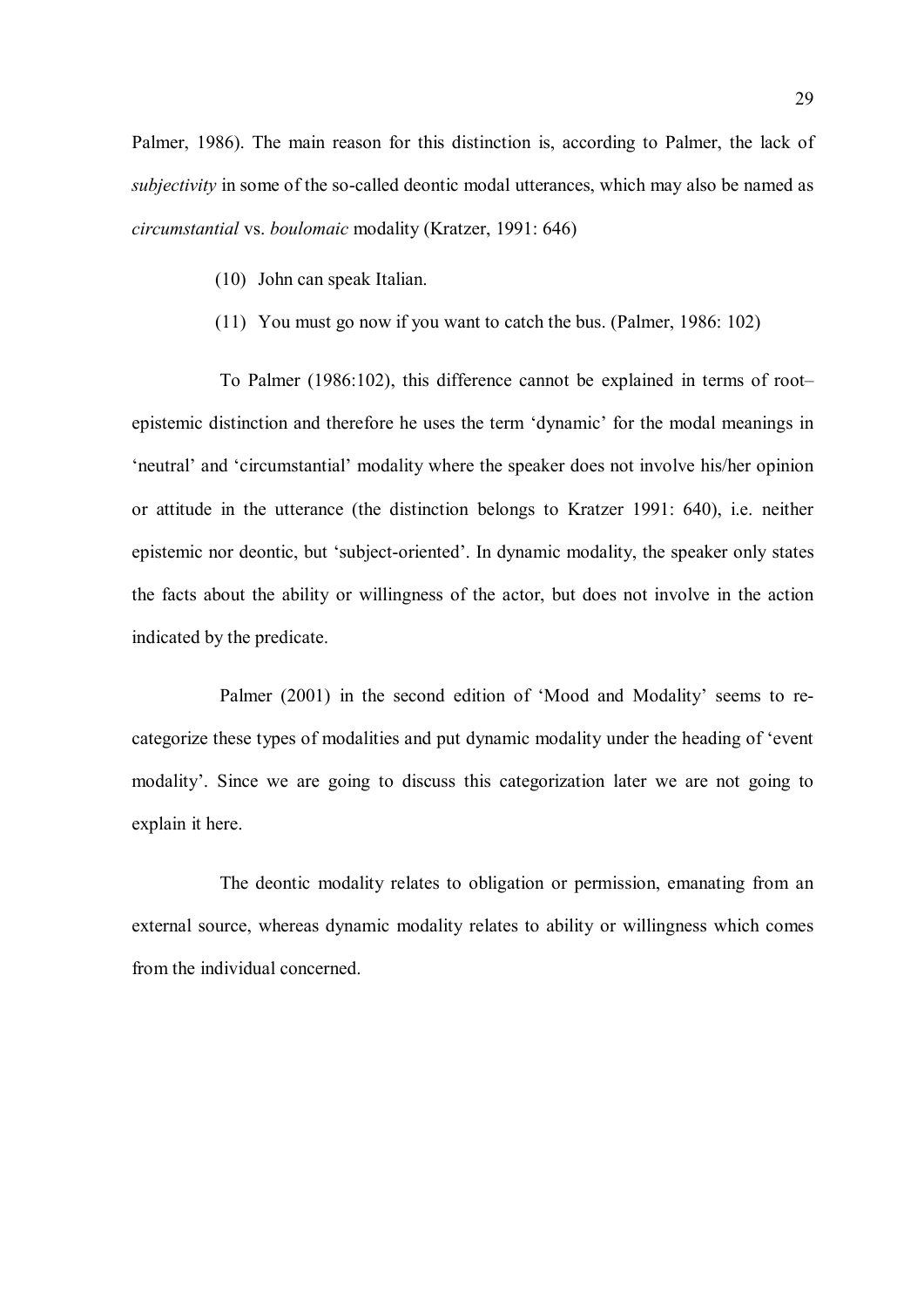# II.2.2.3. Agent Oriented vs. Speaker Oriented Modality, Subordinating **Modality**

Another distinction between the types of modality, which seems to differ from the others in being a four way distinction rather than two, and taking the speech-act values in consideration is that between agent-oriented, speaker-oriented, epistemic, subordinating modality (Bybee et. al., 1994; Bybee & Fleishman, 1995). Epistemic modality remains the same as defined and explained in root vs. epistemic modality. What should be explained here therefore seems to be agent and speaker oriented modalities.

It can be said that agent-oriented and speaker-oriented modality are the two different points of view for the deontic modal statements. Bybee et al. (1994: 177) defines agent-oriented modality, as reporting "the existence of internal and external conditions on an agent with respect to the completion of the action expressed in the main predicate". In the agent-oriented modality the main modal meanings listed are "obligation, desire, ability, permission and root possibility" (Bybee & Fleishman, 1995: 5). It is clear from the definition above that agent-oriented modality includes the modal meanings of deontic and dynamic modalities defined by Palmer (1986; 2001), root possibility indicating the modal meaning defined for the dynamic modality. In this sense agent-oriented modality seems closer to what is referred to by root modality, but the term 'agent-oriented' is preferred to emphasize the involvement of "external conditions" on the addressee and its contrastive features with the so-called speaker-oriented modality.

Speaker-oriented modality on the other hand, is concerned with the speech-act values of the modal utterances, and "do not report the existence of conditions in the agent, but rather allows the speaker to impose such conditions on the addressee" (Bybee et. al.,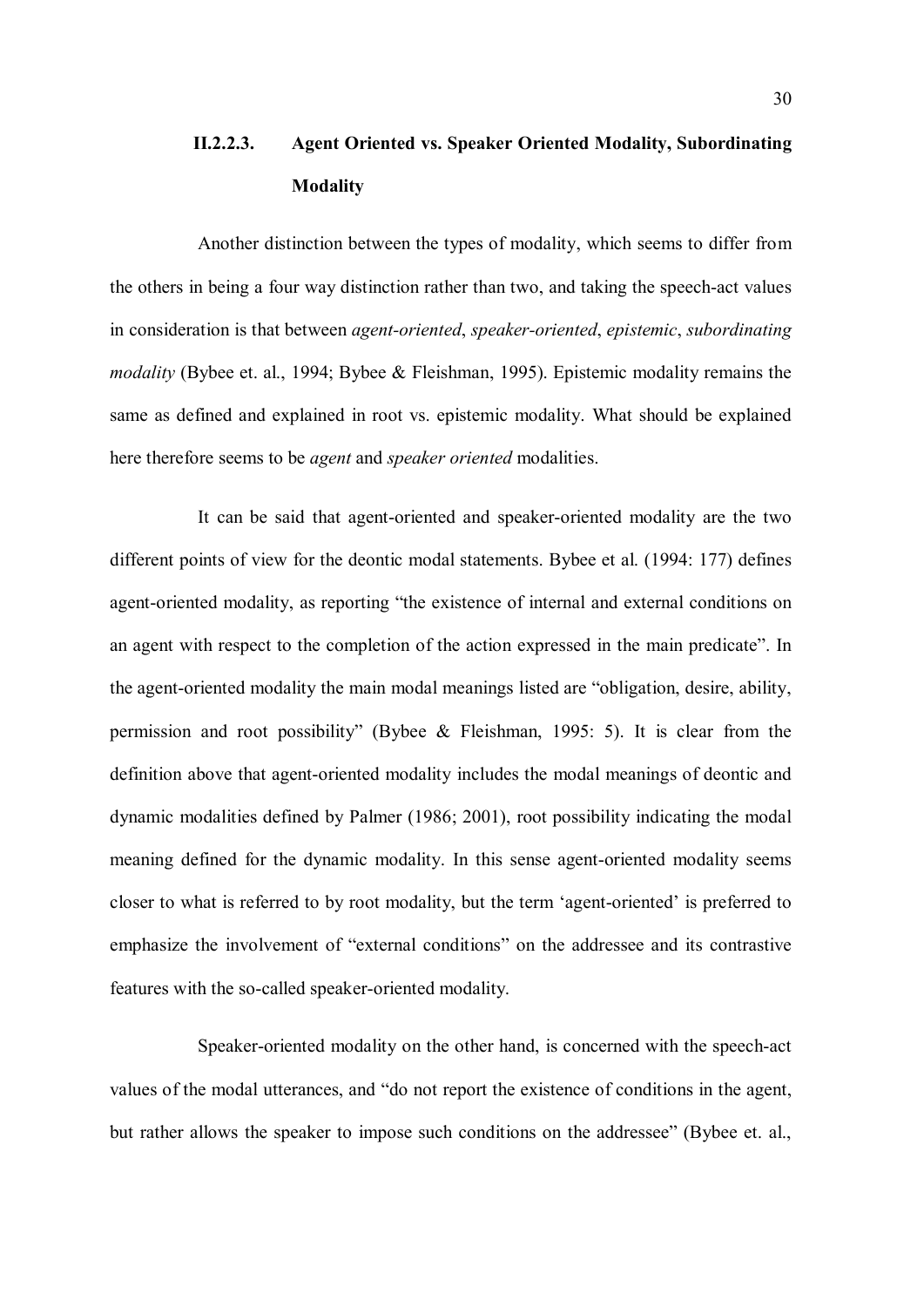#### 1994: 179). The grammatical constructions of this kind are listed as

Imperative: the form used to issue a direct command to a second person; Prohibitive: a negative command; Optative: the wish or hope of the speaker expressed in a main clause; Hortative: the speaker is encouraging or inciting someone to action; Admonitive: the speaker is issuing a warning; and Permissive: the speaker is granting permission. (Bybee et al., 1994: 179).

In short, we can say that it is the speech act value of the non-epistemic modals that is emphasized by the distinction of speaker and agent oriented modalities. In addition, according to this, speaker oriented modality seems to be more associated with mood.

Bybee et al. (1994:180) analyzes the modal markers that are used in the concessive and purpose clauses as a separate category in the discussion of modality as exemplified in the following:

- (12) I suggested that he should call you immediately.
- (13) Although he may be a wise man, he has made some mistakes in the past.
- (14) We are working now so that we can take the summer off.

# II.2.2.4. Event modality vs. Propositional Modality

Event modality and propositional modality refer to the same component of the root and epistemic modal in Coates (1983), Papafragou (2000) etc. The terminology is used by Palmer (2001). Palmer takes event modality as a label for the deontic and dynamic modals, whereas propositional modality refers to epistemic and evidential modalities. Here the new term is *evidential modality*, which refers to the cases where the speakers communicate their grounds for the truth value of the proposition (Palmer, 2001: 9). The classification of Palmer (2001) can be shown as follows: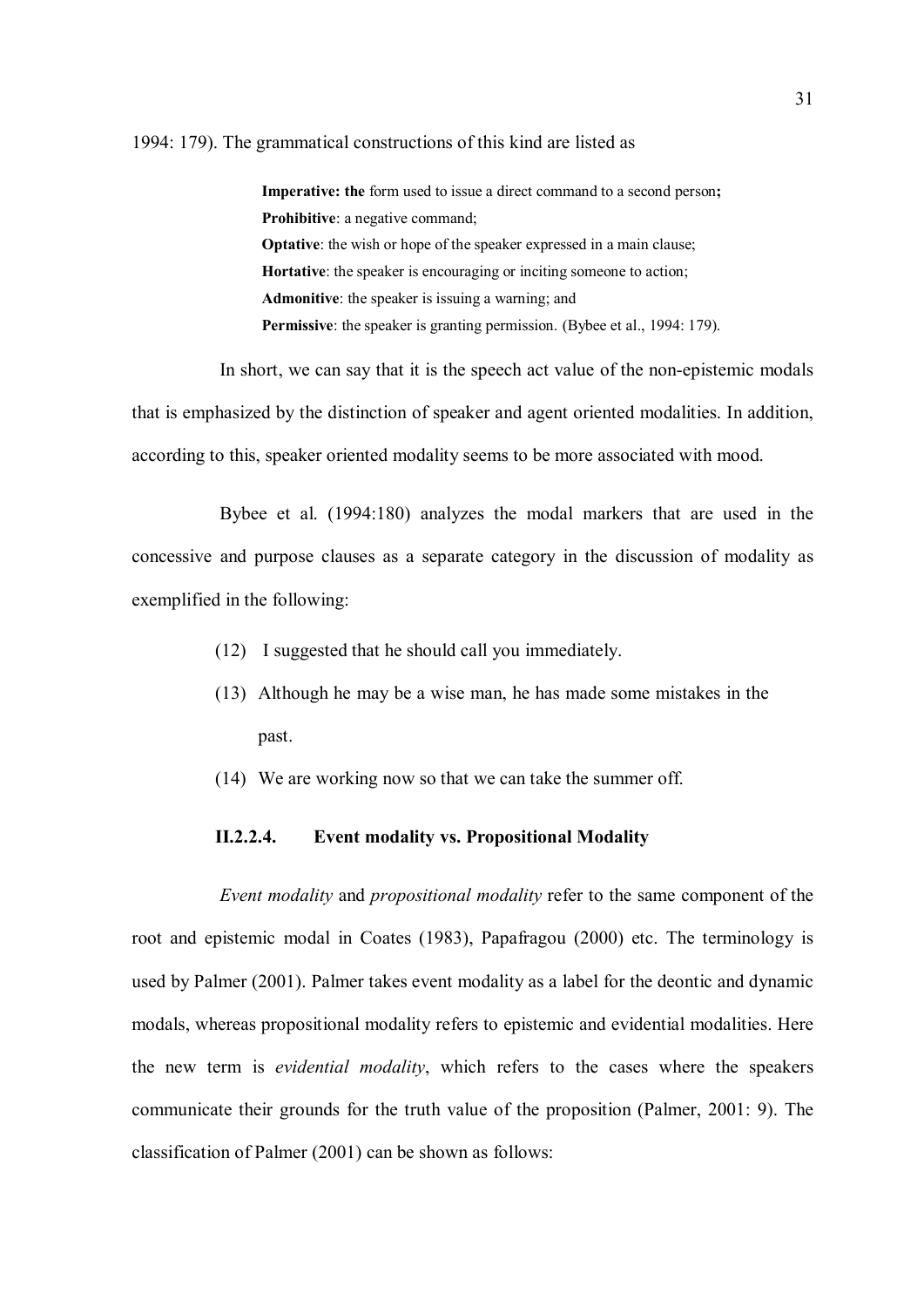|                               | Modality   |                                        |             |  |  |
|-------------------------------|------------|----------------------------------------|-------------|--|--|
| <b>Propositional Modality</b> |            | Event modality                         |             |  |  |
| Epistemic                     | Evidential | Deontic                                | Dynamic     |  |  |
| - speculative                 | - reported | - permissive                           | - abilitive |  |  |
| - deductive                   | - sensory  | - obligative                           | - volitive  |  |  |
| - assumptive                  |            | commissive<br>$\overline{\phantom{0}}$ |             |  |  |

Table 1: The modality types as defined by Palmer (2001)

The subheadings mentioned here are also mentioned in other studies; however Palmer (2001) focuses on these labels and observes different languages may communicate these modal types with different kinds of markers, especially the most grammaticalized markers, modal verbs and mood. Although we are not going to deal with the grammatical marking systems of these modal meanings here, for it involves detailed analysis, we will identify and briefly define their referents.

The types defined for epistemic modalities are speculative (8), deductive (9) and assumptive (10) whose indications are … "uncertainty", "an inference from observable evidence" and "inference from what is generally known", respectively (Palmer, 2001: 24- 25).

- (15) John may be in his office.
- (16) John must be in his office.
- (17) John'll be in his office.

The two main labels under the evidential modality, on the other hand, are reported indicating "what has been told, 'second hand', 'linguistic evidence' and sensory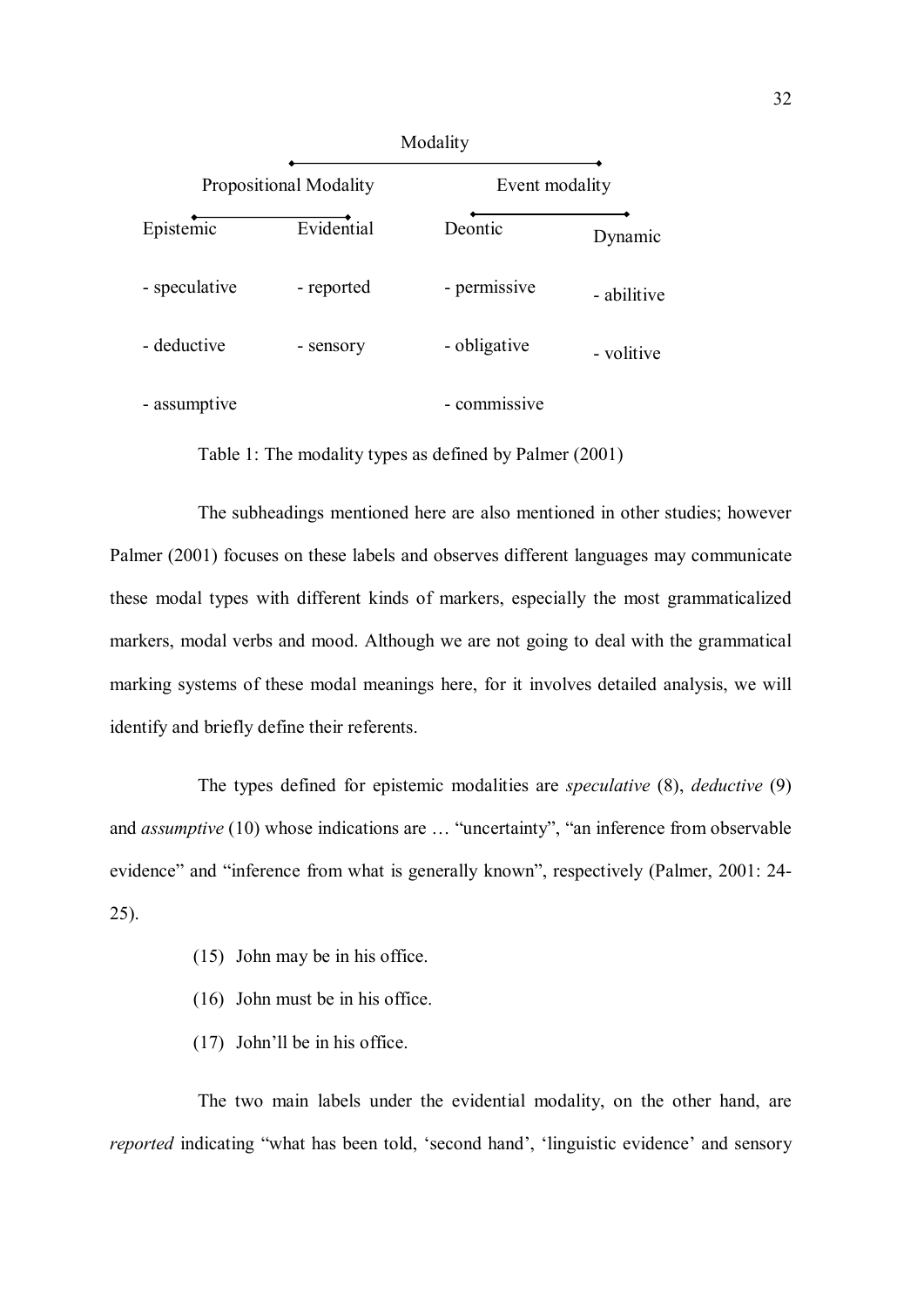with reference to "evidence attained from the senses". Some languages may distinguish between visual and auditory subheadings under the sensory evidentials, which may occur as more graded in other languages (Palmer, 2001: 35-36).

As for the *event modal* types, directive is the case "where we try to get others do things". Commissives are "where we commit ourselves to do things". Permissive is the case where we permit others do things.

Except from these modal meanings Palmer (2001: 22) states that there should be other categories under this schema, which are not easily categorized as the ones here and which usually co-occur with *realis/irrealis* mood, e.g. future, negative, imperative, "presupposed, conditional, purposive and resultative, wishes (desiderative) and fears (timitive) and ….habitual-past".

# II.2.2.5. Other Types of Modalities

Although not distinguished or mentioned in most of the works, there are other types of modals defined by some scholars, such as boulomaic (Kratzer, 1991), circumstantial (Kratzer, 1991), dispositional, existential (Coates, 1983) and discourse (Palmer qtd. in Coates, 1983: 21, 32, 183) modalities.

"Boulomaic modalities are glossed: 'It is hoped/feared/regretted/desired .… that p'" Rescher (qtd. in Palmer 1986: 12). On the other hand Palmer (1986, 2001) does not use the term boulomaic and uses the Latin based term volitive in his study. Kiefer (1992: 2517) also names the modal utterances where the necessity and the possibility of the act has to do with someone's wishes as boulomaic modality, as in sentence (18a) which can be interpreted as (18b).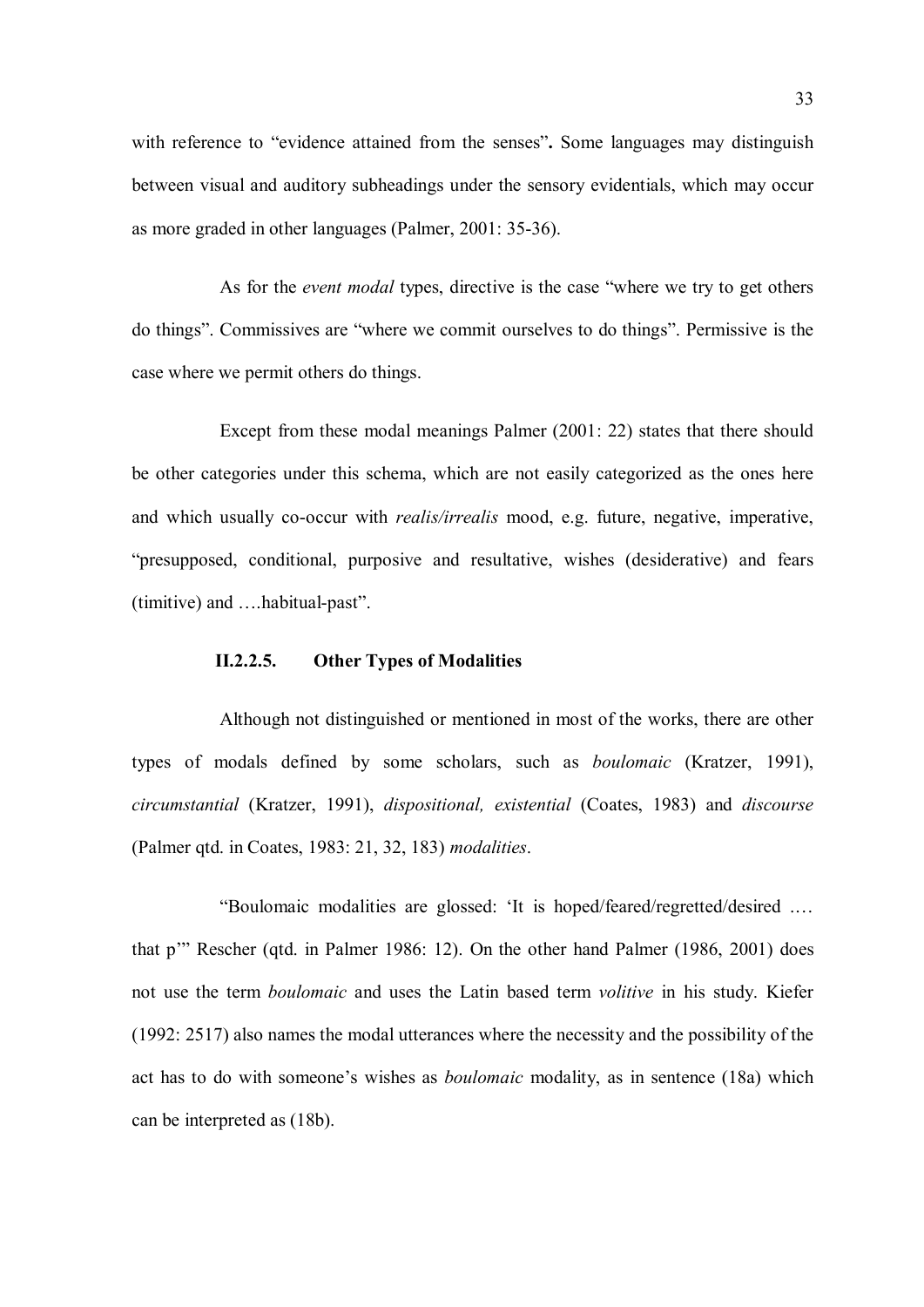(18) a. Charles may be our leader

 b. In view of their [the speaker's] wishes it is not excluded that Charles be our leader.

von Wright (qtd. in Palmer 1986: 11) also mentions "dynamic modality which is concerned with ability and disposition" as in

(19) John can speak German

"In pioneering work on modal logic von Wright (qtd. in Palmer 1986: 12) distinguishes four 'modes' the alethic modes or modes of truth, the epistemic modes or modes of knowing, the deontic modes or modes of obligation, the existential modes or modes of existence" (qtd. in Palmer 1986). He sets out the possibilities in a table:

| alethic    | epistemic | deontic    | existential |
|------------|-----------|------------|-------------|
| necessary  | verified  | obligatory | universal   |
| possible   |           | permitted  | existing    |
| contingent | undecided | indiferent |             |
| impossible | falsified | forbidden  | empty       |

Table 2: Modes defined by von Wright (qtd. in Palmer 1986).

Two other types of modality within the deontic modals, circumstantial and dispositional modality, are very close to ability or capability (Kiefer 1992; Kratzer, 1991), similar to the dynamic modality distinction of Palmer (1986). To Kiefer (1987) in the circumstantial modal utterance the circumstances are the source of the possibility or necessity of the state of affairs, whereas in dispositional modality they are determined with reference to dispositions of the agent. The following are the examples of Kiefer (1991) for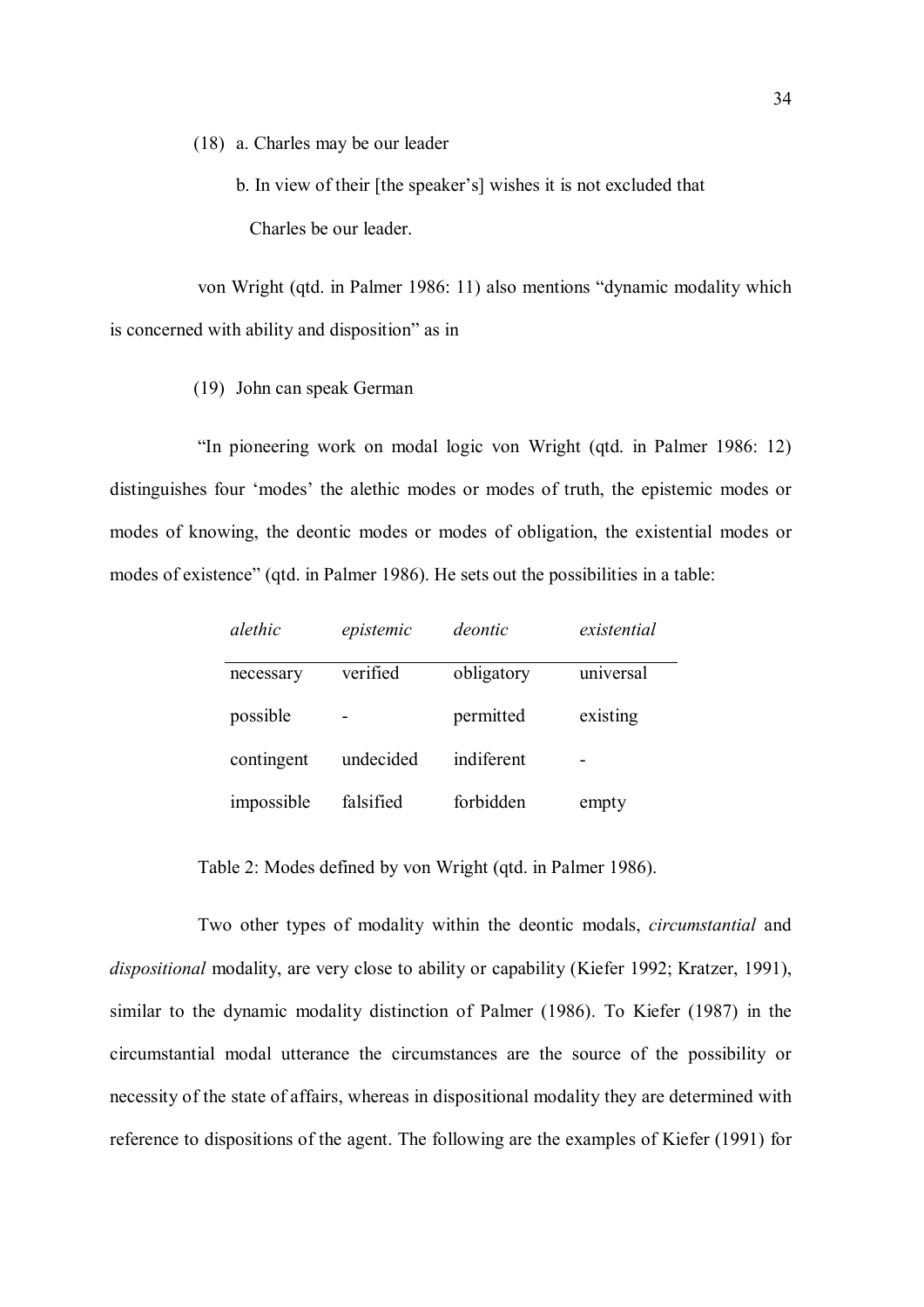the circumstantial and dispositional modalities with the interpretations.

- (20) Bill can only relax in his summer house (The circumstances are such that Bill can only relax in his summer house)
- (21) In the mountains pitched roofs must be built (In the mountains the circumstances are such that pitched roofs must be built)
- (22) Jane cannot sing today (Jane's dispositions are such today that she cannot sing today.)
- (23) John must sneeze (John's dispositions are such that he must sneeze).

Kratzer defines the distinction between the epistemic and circumstantial modal bases (§ II.3.3.2).

#### II.3. Approaches to Modality

We have mentioned that modality is one of the most complex systems in language such that there are discussions on even the definition of it. This can be explained due to the variety of the ways that are used to express modality. Modality is not expressed by a specific and only one of the different grammatical markers -which are

- i. mood (morphologic level)
- ii. modal verbs (syntactic level)
- iii. clitics and particles (lexical level)
- iv. intonation (prosodic level)

in a single language, and more than one of these markers can be used in the same language, one of them being dominant (Palmer, 2001). Since modality is not only marked on the verb but is as well concerned with the interpretation of the whole sentence, as apposed to tense and aspect (Bybee, 1994, 1995; Palmer, 1986, 2001), it supplies good evidence for various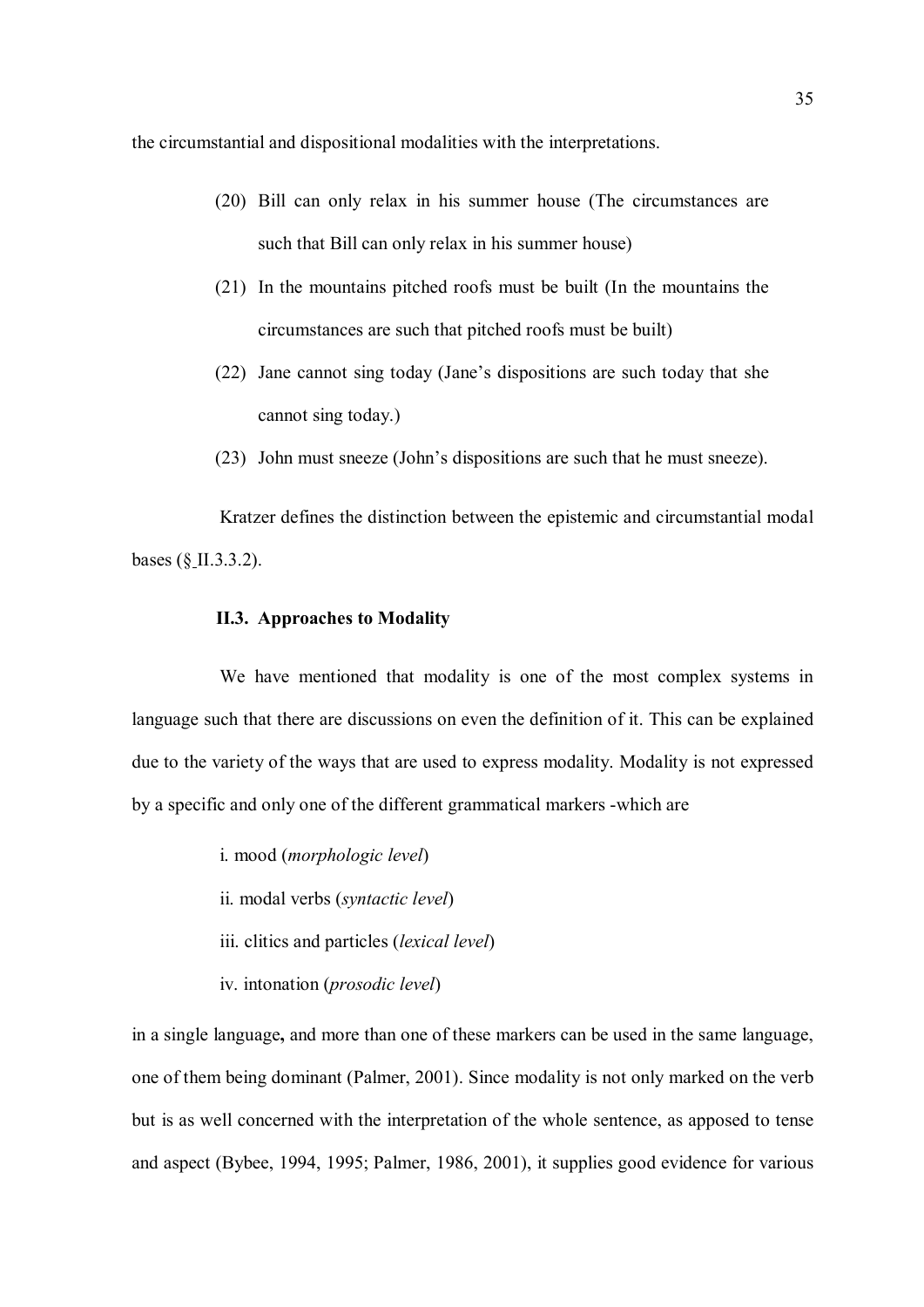approaches or grammar models. This is what enables scholars to analyze modality in language through different approaches, as mentioned before.

Since these different approaches focus on different levels of language that is inherent in the interpretation process of modality and the variation in the classifications and terminology outlined above is due to the main distinctions of the approaches, we take it necessary to mention these approaches and draw general background information for our study.

## II.3.1. Philosophy Based Approaches: Lyons (1977); Kiefer (1987)

Lyons (1977) is one of the earliest linguists who discuss the notion of modality from two different perspectives, one being the logical and the other the semantic point of view. However, he does not completely distinguish between these two perspectives in his argumentation of the semantic analysis of modality; rather he asserts that the logical and linguistic understanding of modality should be in relation to each other since the concept of linguistic modality refers to the representation of logical modality in human language. He clearly states that logical necessity is a notion that can easily be applied and utilized in "descriptive semantics" and adds that "our everyday use of language , which includes ability to draw inferences and to paraphrase one sentence by means of another, clearly depends upon our intuitive understanding of the operation of logical necessity" (1977: 789).

Lyons (1977) defines three main types of modality, alethic (necessary truth of propositions) (1977: 791), epistemic and deontic as defined before in section II.2.1., "necessity or possibility of acts performed by morally responsible agents" (1977: 823). He involves two main discussions in the epistemic modality, definitions of the notions of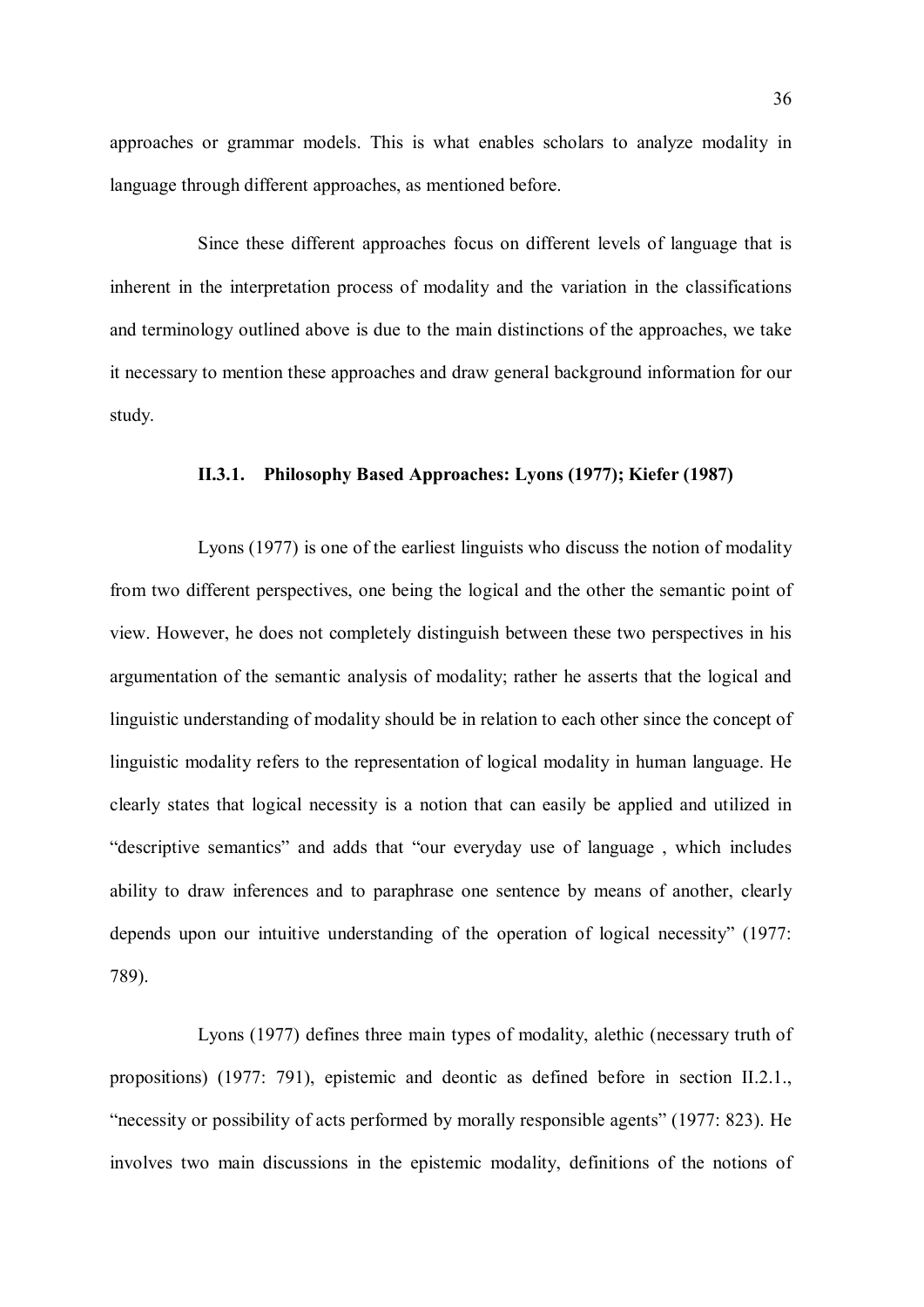factivity, non-factivity and contra-factivity of a proposition and subjective vs. objective epistemic modality.

An important feature of deontic modal statements that Lyons (1977: 835) explains is the close relationship between the directives and the deontic modality. According to this, Lyons distinguishes between the directives and the other utterance types such as 'You must open the door'. Lyons states that while directives can only be used for expression of deontic modality the modal utterances may be taken as the reported form of a directive as well as a statement of obligation. This brings Lyons to the conclusion that the deontic modal utterances with *must*, *mustn't*, *may*, *needn't*, *don't have to*, the speaker is not committed to the act of laying obligation as clearly as in the case of directives, i.e. the source of obligation remains implicit. He claims that the utterance 'You've got to come in and have your bath: Mummy says so' and 'Mummy says you've got to come in and have your bath' are much more equivalent to 'Come in and have your bath: Mummy says so' (Lyons, 1977: 835).

Kiefer (1987) mainly tries to define the relationship between the modal logic and modality in language. He claims that there certainly is a connection between the notions of necessity and possibility in modal logic and their expressions as modal statements in language; however, contrary to Lyons (1977), he thinks that they should be accepted to be distinct from each other.

Kiefer (1987), in the same way as Kratzer (1991) does, defines logical modality in terms of accessible worlds. That is to say, modality is a propositional notion and is concerned with building up relations between these possible worlds in terms of necessity and possibility. On the other hand, modality in language does not involve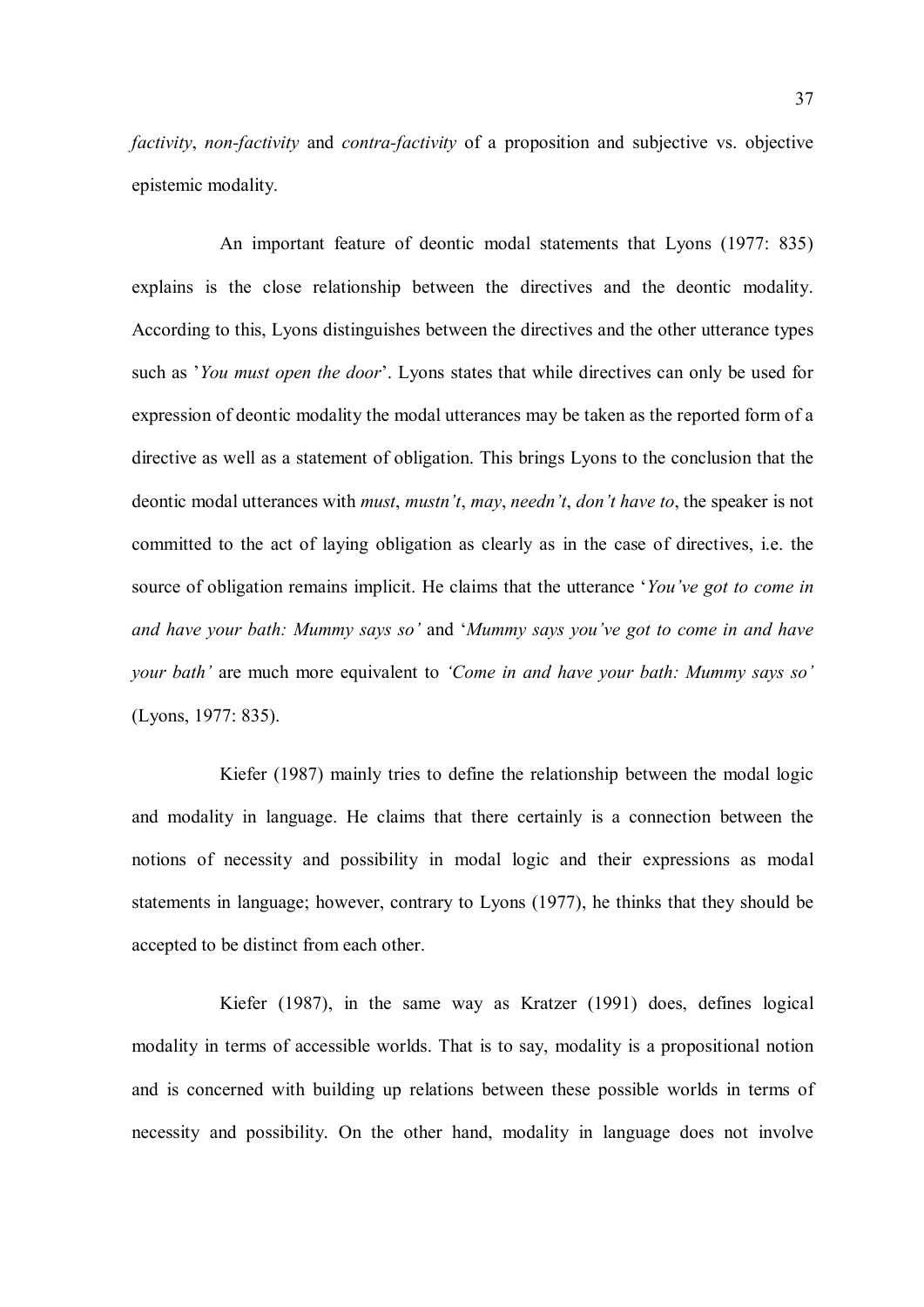statements of neither necessity nor possibility, or even so, it is not propositional. Modality in language cannot be formulized as it can be in logic. It is directly related to attitude or background information.

Kiefer's (1987: 73) definition of descriptive and non-descriptive sentences is important for modality, since in this way the modal statements can be detracted from the modal statement. He uses some tests to decide whether a sentence is descriptive or not. According to this, a sentence is descriptive if everything representable in terms of propositions can be known, and be negated by "it is not true that…". The propositions of the descriptive sentences can be used in statements. They can be negated, and be embedded under know, assert etc. For example that the sentence *John is sick* is descriptive can be tested as in the following:

- (24) Bill knows that John is sick.
- (25) Bill asserts that John is sick.
- (26) It is not true that John is sick. (Kiefer, 1987: 73).

On the other hand, the same tests when applied to the non-descriptive sentence "John is *probably sick*" this fact changes.

- (27) John is probably sick.
- (28) \*Bill knows that John is probably sick.
- (29) \*Bill asserts that John is probably sick.
- (30) \*It is not true that John is probably sick. (Kiefer, 1987: 74).

What's more, non-descriptive sentences cannot occur in conditional clauses, carrying contrastive stress, be coordinated and be quantified e.g. (31-34):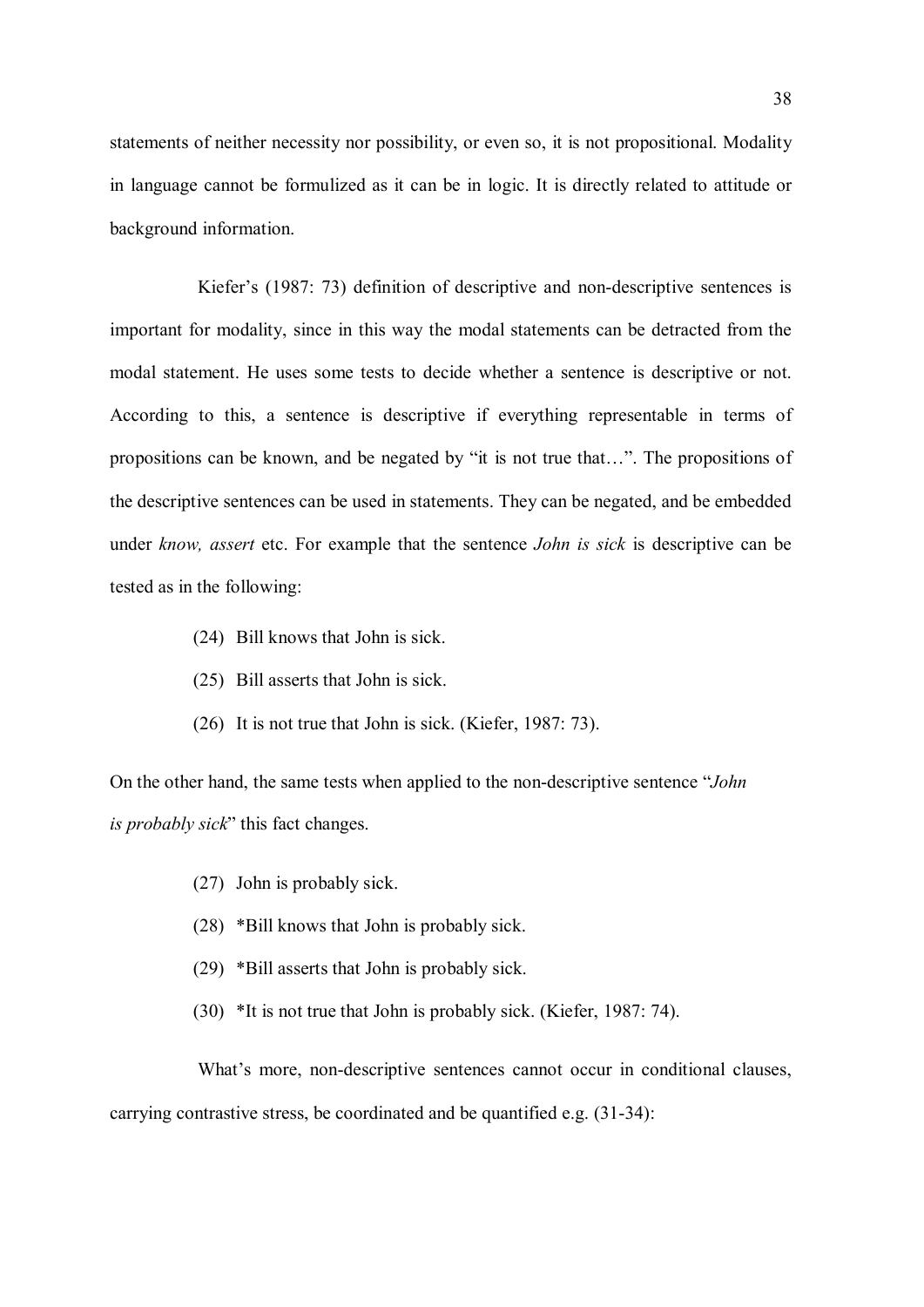- (31) "\*If John is probably sick, then we have to stay at home.
- (32) \*John is probábly sick.
- (33) \*John is regrettably and probably sick.
- (34) \*John is often probably sick." Kiefer, (1987: 74-5)

Within all the attempts to define modality Kiefer makes the logical definition of modality as "the modality of p [proposition] means that p is necessarily true or false, or possibly true or false in a certain set of possible worlds. This set is define by the accessibility relation considered" (1987: 71). Linguistic modality, on the other hand, as Kiefer (1987: 77) defines, is "the modality of a sentence is determined by its attitudinal operators". Later in his study, he tries to make a definition which will cover both interpretations and modifies his logical definition as "the set of linguistically relevant accessibility relations" (1987: 86). Although Kiefer states that modality may indicate speaker's "emotional reaction towards" or "evaluation of a certain states of affairs" and it would be useless to "try to find a common semantic denominator of all these meanings", which is what Sweetser (1990) and Papafragou (1998; 2000) does.

# II.3.2.Typological Approaches

That modality is grammaticalized in majority of the languages makes the studies to define a typology of modality inevitable. Of the main studies made with such an aim, we can mention two most important ones, namely Palmer (2001) and Bybee et al. (1994). Although they differ in the terminology, and aim of study, these studies are of special importance to our study since we aim at defining where Turkish stands among the other languages in expressing modality.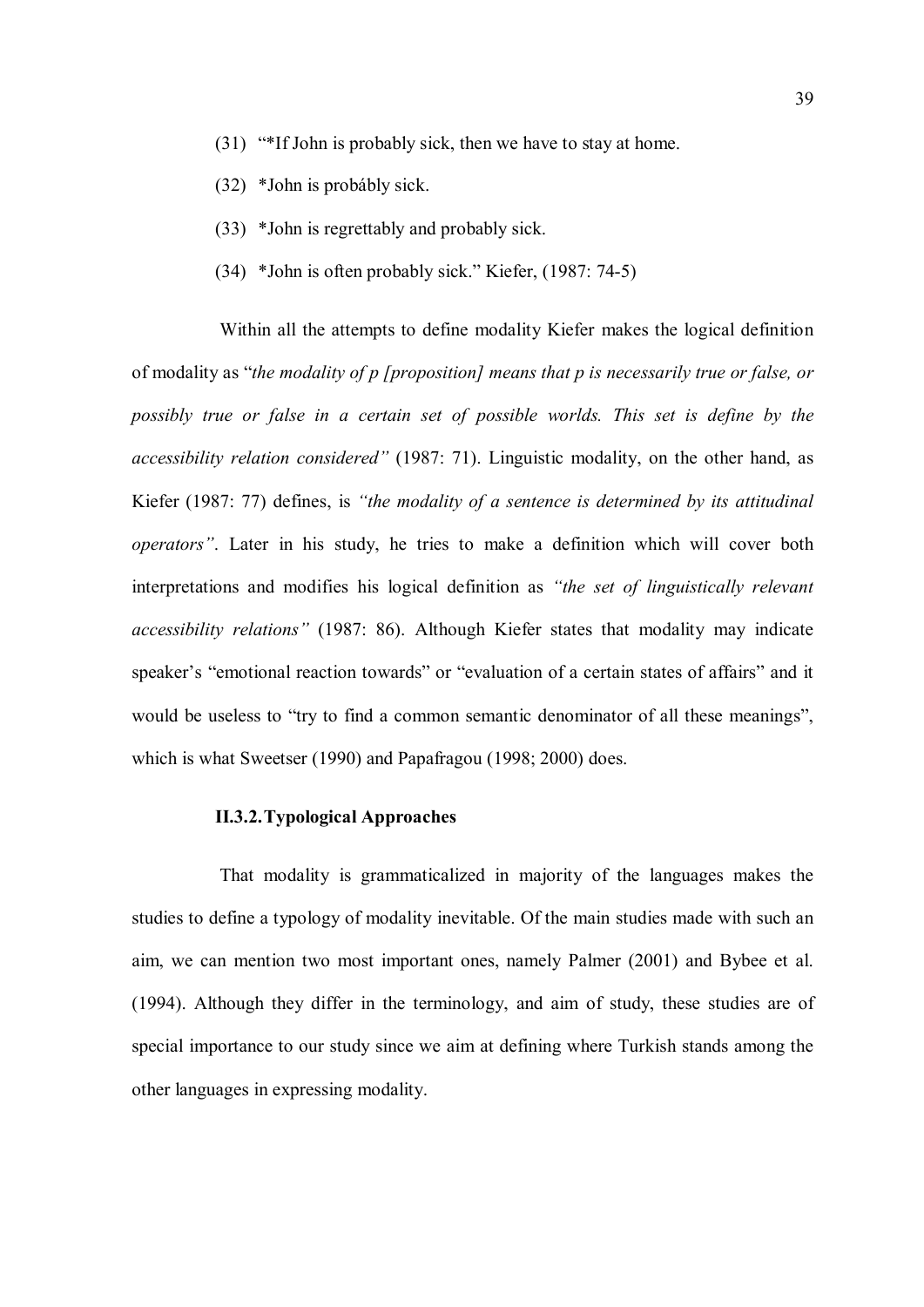Palmer (1986; 2001) is one of the most important linguists who studied modality with the aim of defining a typology of modality among different languages of the world. Palmer focuses on the formal representation of modality, and ignores the semantic or pragmatic factors in contrast to Coates (1983) or Papafragou (2000), and focuses mainly on the two grammatical marking ways of modality in languages (mood and modal verbs) by analyzing different language systems that grammaticalize different modal senses by these markers.

Palmer's (1981; 1986; 2001) definition of modality is close to the traditional linguistic understanding of modality, i.e. "concerned with the status of the proposition that describes the event" (2001: 1). He grounds his definition and understanding of modality on Lyons (1977). However, he uses his own terminology and classification for the modal meanings expressed. His study develops throughout time; he offered deontic dynamic distinction, (1986) and later put these two types of modality under the heading of event modality, which may be said to refer to the same modality type as 'root modality'. The distinction he makes has been analyzed in § II.2.2.4. The distinction that Palmer (1986, 2001) draws between deontic and dynamic modality is not accepted by many other scholars. Especially Bybee et al. (1994), another typological study, assess such a distinction as useless and prefer to employ their own labels, agent-oriented, speakeroriented modalities which analyze the deontic and dynamic modals as agent-oriented. The main difference between Bybee et al. (1994) and Palmer (2001) stems from the criteria for distinction. Palmer takes *internal/external* conditions for deontic dynamic distinction, whereas Bybee uses the *existence/non-existence* of the illocutionary act value in agent/speaker-oriented modality.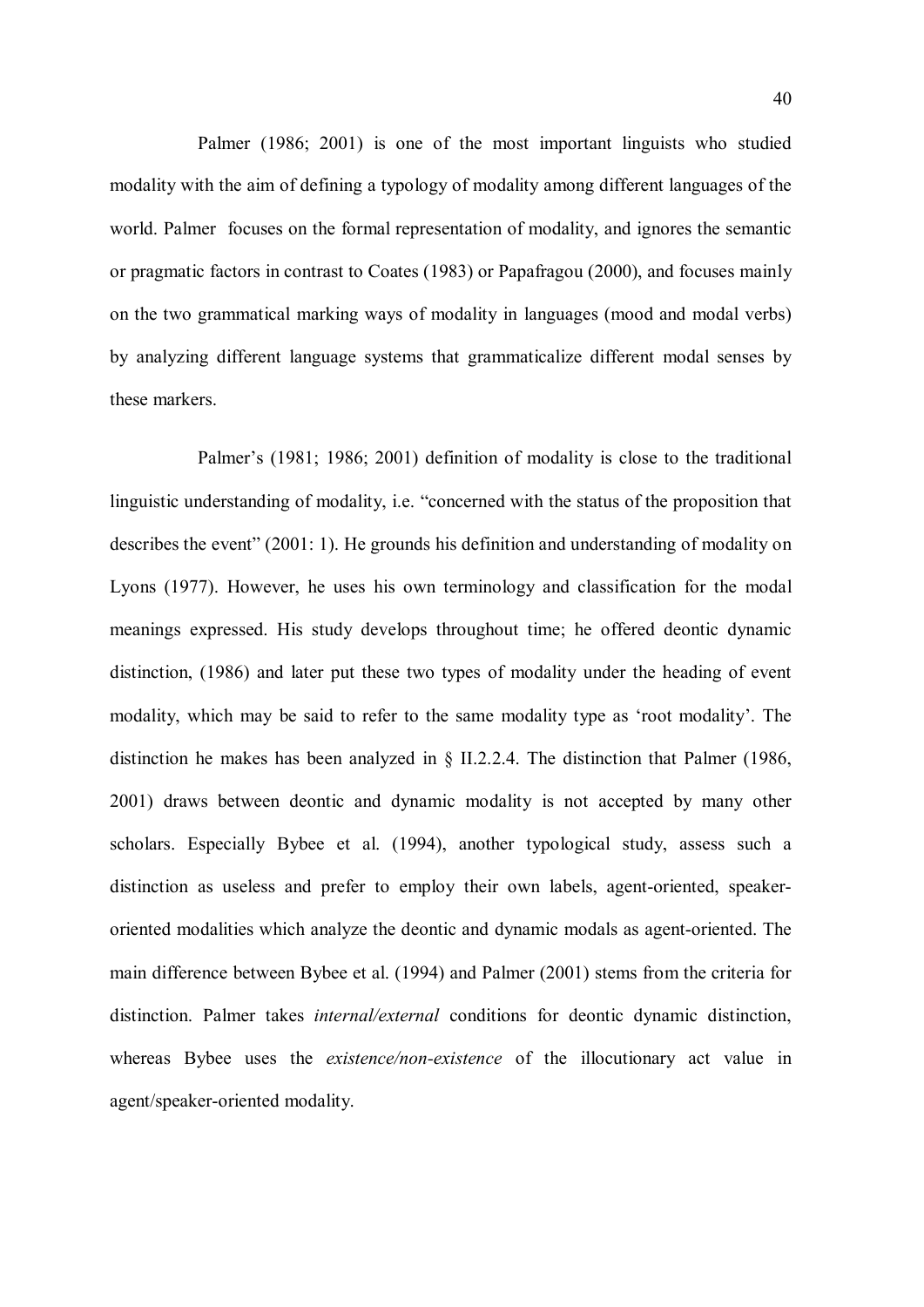Palmer (2001) is important for a modality study since it provides a wide range of meaning differences with its classification, and draws a general picture of what ways languages use to grammaticalize this range of meanings by the extensive exemplification of the grammaticalization patterns of mood and/or modal systems.

Bybee et al. (1994) do not on modality only but deal with the other verbal categories, tense and aspect as well. The study mainly aims at defining universal paths of change for these categories with a wide corpus study. The study clearly puts forward that metaphorical extension, inference, at the early stages, and generalization, harmony and absorption of contextual meaning occurring in the later stages of change are five mechanisms affective in the process of change in language from lexical level towards grams, which is a complicated process with "many small steps". These mechanisms may co-exist or progress orderly during the change. The study may be accepted as both a diachronic and a cognitive study with appealing universal facts defined on language and the process of language change.

We have mentioned that Bybee et al. (1994) takes modality as a semantic category with a wide range of meanings, which is rather difficult to define compared to tense and aspect, and we have analyzed the distinction defined between agent-oriented, speaker-oriented, epistemic and subordinating modalities suggested in Bybee et al. (1994) and Bybee & Fleishman (1995) in § II.2.2.3.

As for the semantic analysis of modality, Bybee et al. (1994) defines paths of change for agent-oriented sources from ability, obligation, desire and movement toward and a more general path for the major types of modality. These paths are shown as the following: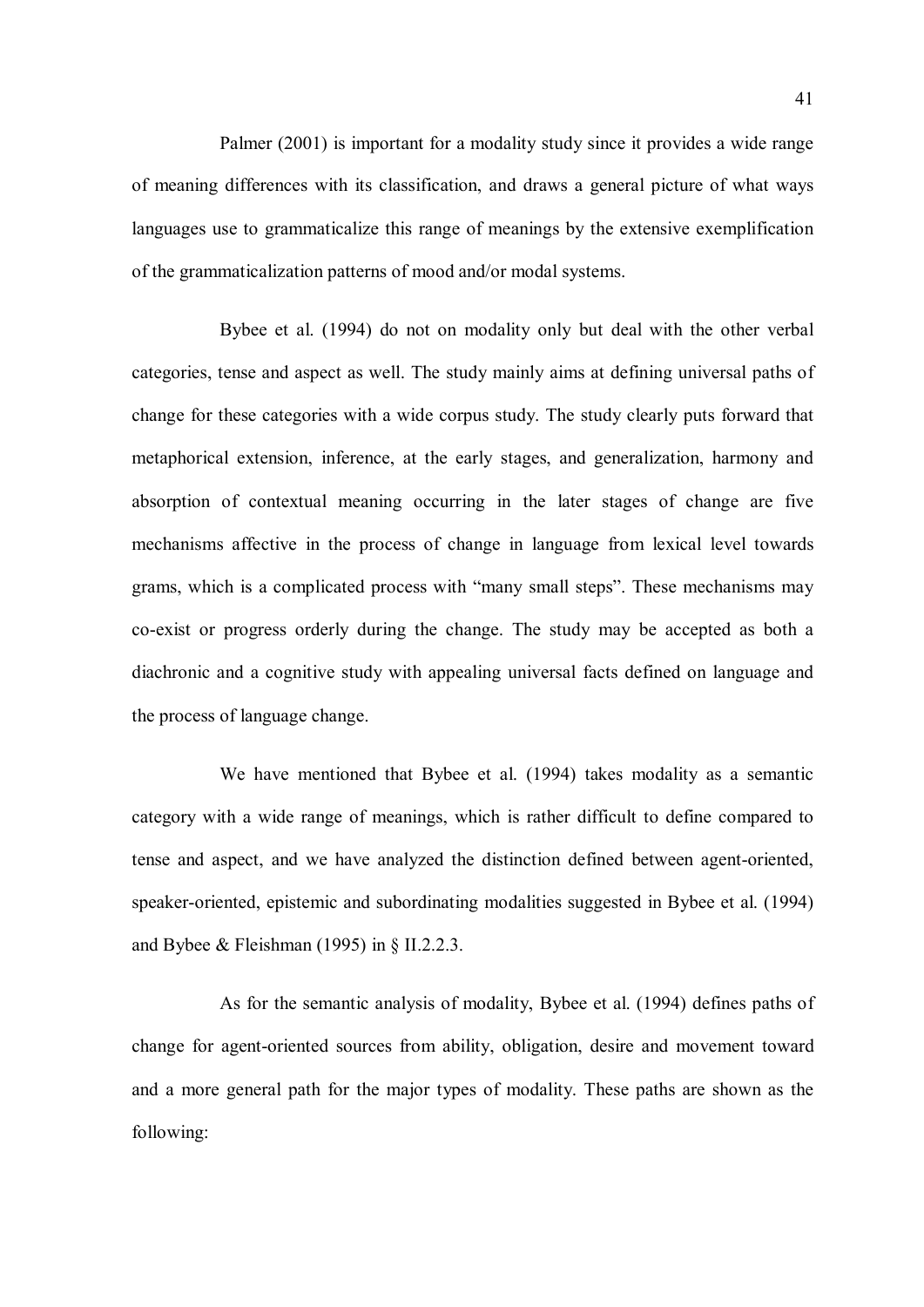

Figure. 2. Paths of development for modalities (Bybee et al., 1994: 241).

This figure clearly shows that "a single gram can develop multiple subordinate clause uses by separate paths" since all types may end in a subordinating modality at the end from different choices of change process.

The major findings of the modality analysis show that agent oriented modalities which usually exist at the earlier stages of change "tend to have non-bound, periphrastic expression" in contrast with the other types, speaker oriented, epistemic and subordinating modality. (Bybee et al., 1994: 241)

A general feature of modality, being not directly associated with the verb or verbal complex but with the whole proposition results in a "lesser tendency" for affixation on the verb for modality when compared to the other categories tense and aspect.

The analysis of future shows there is a close relationship between modality and future in that the grammaticalization paths of future begin with the agent-oriented desire and obligation, and epistemic root possibility.

## II.3.3.Semantics and Pragmatics Based Approaches

The semantic and pragmatic approaches dealing with modality vary. Levinson (1983: 138) states that the "correct analysis" of modality is "of crucial to any semantic theory, especially to those based on logical principles, since it is one of the logical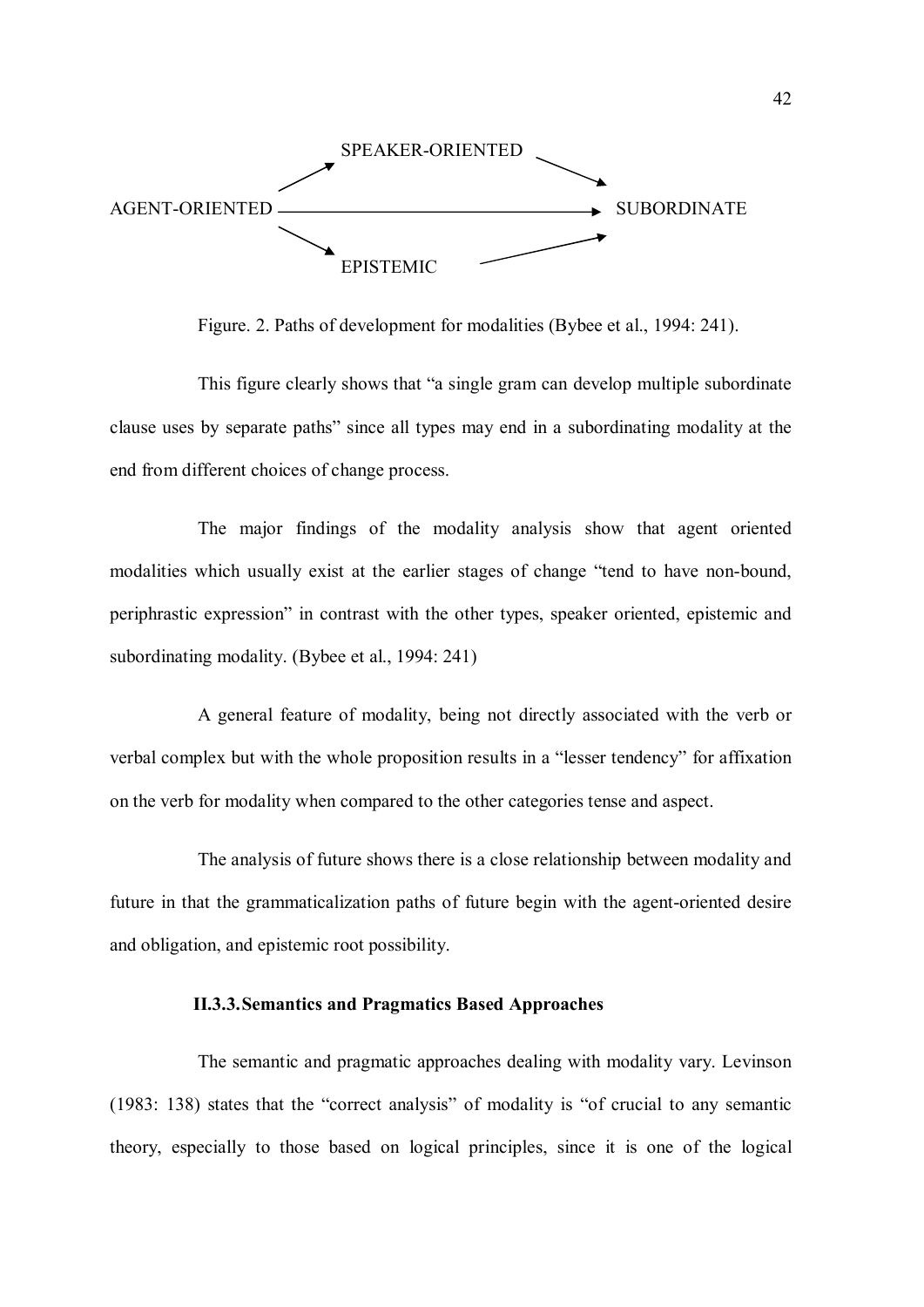expressions in language such as connectives and quantifiers".

The main studies made on pragmatics of modality is made by Lakoff (1972), which is followed by Kratzer (1991), Sweetser (1990), Nuyts (2001) and Papafragou (2000) who try to answer the same question. Coates (1983) has made an important study on the modal verb semantics of the modal verbs in English which at the same time outlines the main syntactic, contextual and semantic factors that are effective during the interpretation process of root and/or epistemic senses of the same modal forms, namely the modal verbs for English, which can be applied and used for the analysis of the modal senses in other languages expressed by other forms.

The main common discussion point in these studies is the semantic indeterminacy defined between the epistemic and root senses of modal markers, which is also mentioned in the typological studies. Modal verbs seem to be of major importance in such an analysis since they clearly show the overlapping marking tendency of root and epistemic modal senses. According to this, modal verbs are 'semantically indeterminate' and the main researches are based on how to find a solution to this indeterminacy such that it can be tested and decided what kind of modality is expressed in the utterance/sentence. We are going to try to review the different approaches to this semantic indeterminacy of modal verbs, *ambiguity, polysemy, monosemy*, in detail in section II.5.1. but now we will weigh up the semantics and pragmatics based studies in detail by drawing the general framework of each.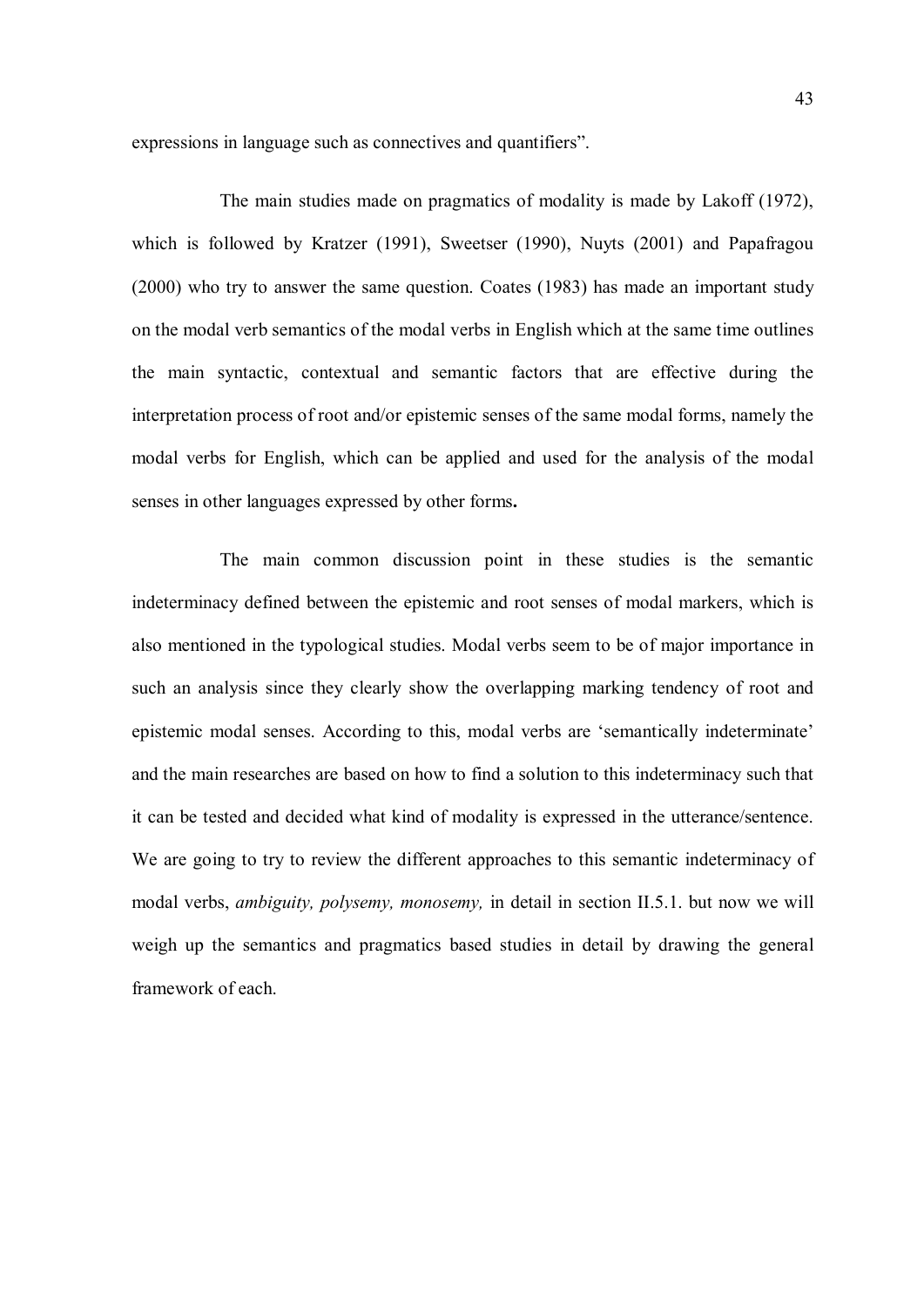## II.3.3.1. Lakoff (1972)

Lakoff (1972) is one of the first studies which takes modality as a separate class in language components with their own formal characteristics. Lakoff notes that the "semantic behavior" of these modal verbs are problematic in that they are related to some lexical verbs. Therefore, to "define" modals, one should analyze different "levels of language": "the purely syntactic environment ….; the logical structure …; and the context of utterance: the assumptions that are shared by the addressee, whether or not previously given linguistic expression in the discourse [in the same way as stated in Papafragou (2000)]; the social situation assumed by the participants in the discourse [which is supported by Coates (1983) also]; the impression the speaker wants to make on the addressee [as mentioned in Halliday (1970)]"; and so on. That is to say, the syntactic, logical (pragmatic), and the contextual factors are in progress within the comprehension process of the modals. To Lakoff (1972: 230) this complex structure of the modals is what "allows us for ambiguities of interpretation of modals due to scope differences involving quantifiers within modals".

Lakoff (1972) mainly focuses on the pragmatic factors, and tries to define appropriate contexts that are necessary for the explanation of semantic overlap of epistemic and root modals. He defines the problem as the "partial equivalence or incomplete synonymy between two modals, or between a modal and an apparent paraphrase".

- (35) (a) Football players may be sex maniacs.
	- (b) Football players can be sex maniacs.
	- (c) It is possible for football players to be sex maniacs.

(Lakoff, 1972: 230)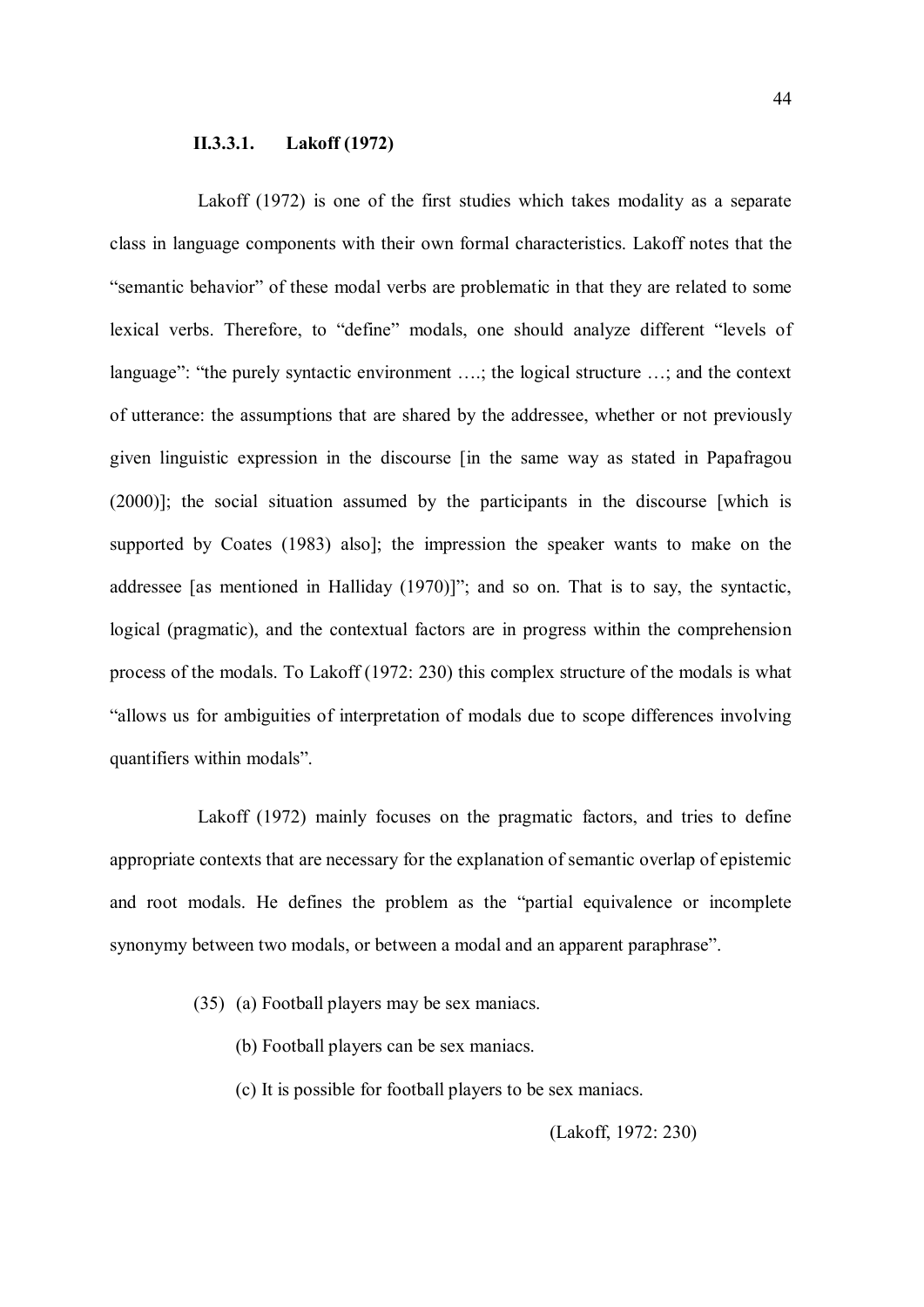Lakoff explains the incomplete synonymy between these forms with reference to the different pragmatic structure, i.e. the "quantification over possible worlds", of these modals.

Lakoff's (1972) view forms a base for Sweetser (1990), Nuyts (2001), and Papafragou (2000) who take the real-world situations and social and other contextual assumptions in consideration of the modals as well.

## II.3.3.2. Kratzer (1991)

Kratzer uses the distinction of root vs. epistemic modals, and circumstantial, deontic and boulomaic within root modals. A different terminology that Kratzer uses is the distinction between the "neutral" and "non-neutral" modals. Neutral modals are "not ambiguous" and involve phrases like "in view of ... or given that ...", i.e. "linguistically specified", whereas non-neutral modals do not involve any such phrases and their interpretation depends on the context, i.e. on the "non-linguistic context". According to this, non-neutral modals are not truly ambiguous and the semantic indeterminacy is due to the context of utterance. For the semantic analysis of modals Kratzer uses the possible world semantics and the accessibility relations, in the same way as Kiefer (1987). She explains the semantic indeterminacy of modals with relativity. To Kratzer, the relativity should be analyzed in two parameters, *modal base* which "determines the set of accessible worlds" and *ordering source* which "imposes an ordering on this set" (1991:646). With this analysis of modality, the *ambiguity*, gradience, and the *inconsistencies* (e.g. the Samatarian Paradox of deontic logic) brought about by the modals are explained, which the standard analysis is unable to do. The distinction between the epistemic and circumstantial modals, in Kratzer's analysis, derives from the modal base and the ordering source.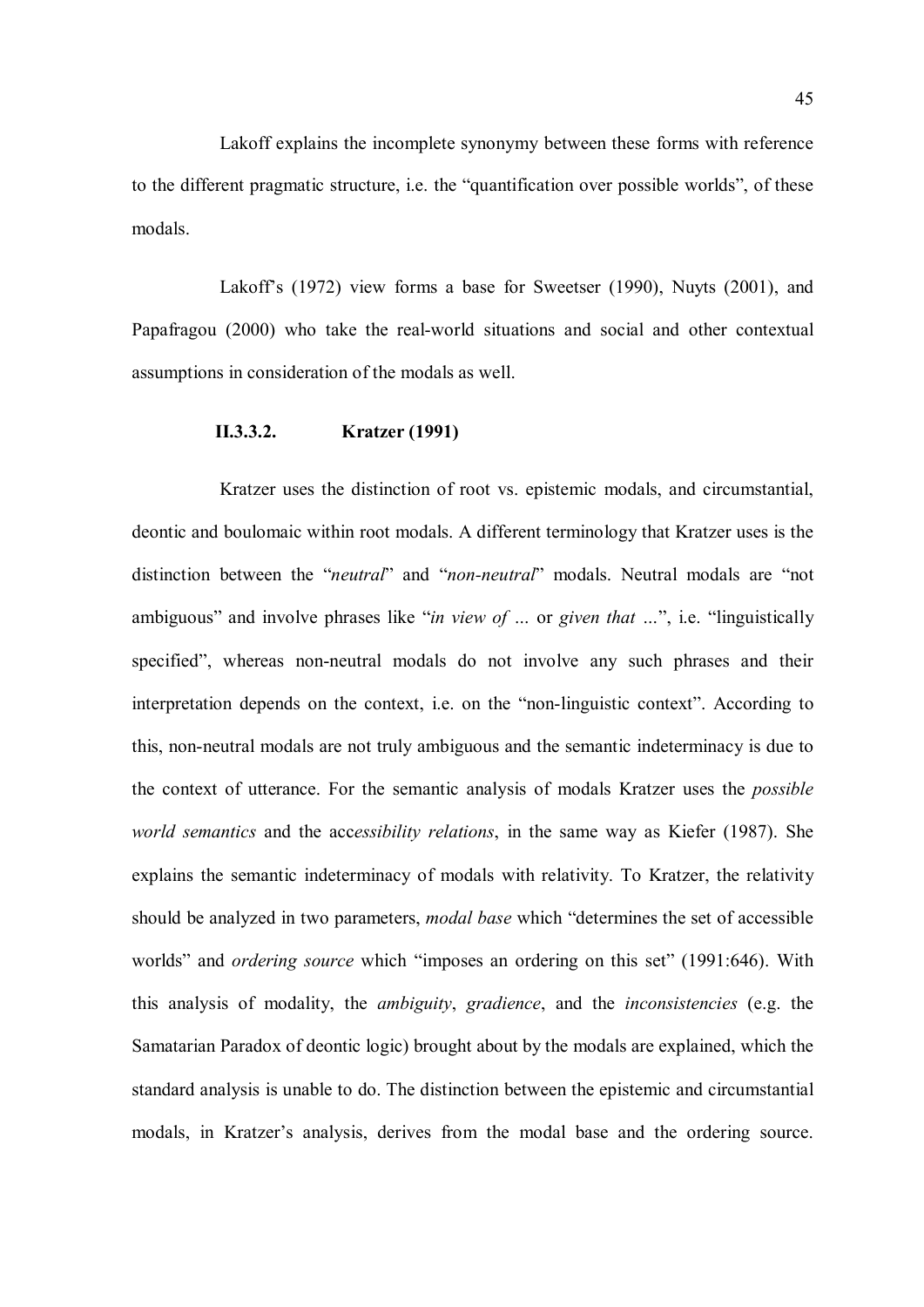According to this, the epistemic and circumstantial modals both have a "realistic modal base", but "different kinds of facts". However, epistemic modal involves "an epistemic modal base" and is interested in "what else may or must be the case in our world given all evidence". On the other hand, circumstantial modal includes a "circumstantial modal base and an empty ordering source" and concerns "necessities implied by or the possibilities opened up by certain sorts of facts" (Kratzer, 1991: 646).

An advantage of Kratzer's (1991) analysis is the difference between the so called "bouletic" modal which involves the *desires* rather than facts. In the case of *desires* (what I want) is the ordering source and this makes the difference.

She defines the gradience of the modals by the "double relative" modal notions which depend on two conversational backgrounds and she defines a gradient structure of necessity to possibility which include "a necessity", "a good possibility", "a possibility", "at least as good a possibility", "a better possibility", "a weak necessity" and "a slight possibility".

Kratzer (1991: 649) claims that the process of modal reference with three dimensions for all languages

> Dimension 1 modal force: necessity, weak necessity, good possibility, slight possibility, at least as good a possibility, better possibility, maybe others

> Dimension 2 modal base: circumstantial versus epistemic (possibly further differentiations within these groups, like knowledge coming from certain sources, facts of a special kind)

Dimension 3 ordering source: deontic, bouletic, stereotypical etc.

Finally, Kratzer (1991) mentions the argument structure of the circumstantial and the epistemic modals that are different from that of each other.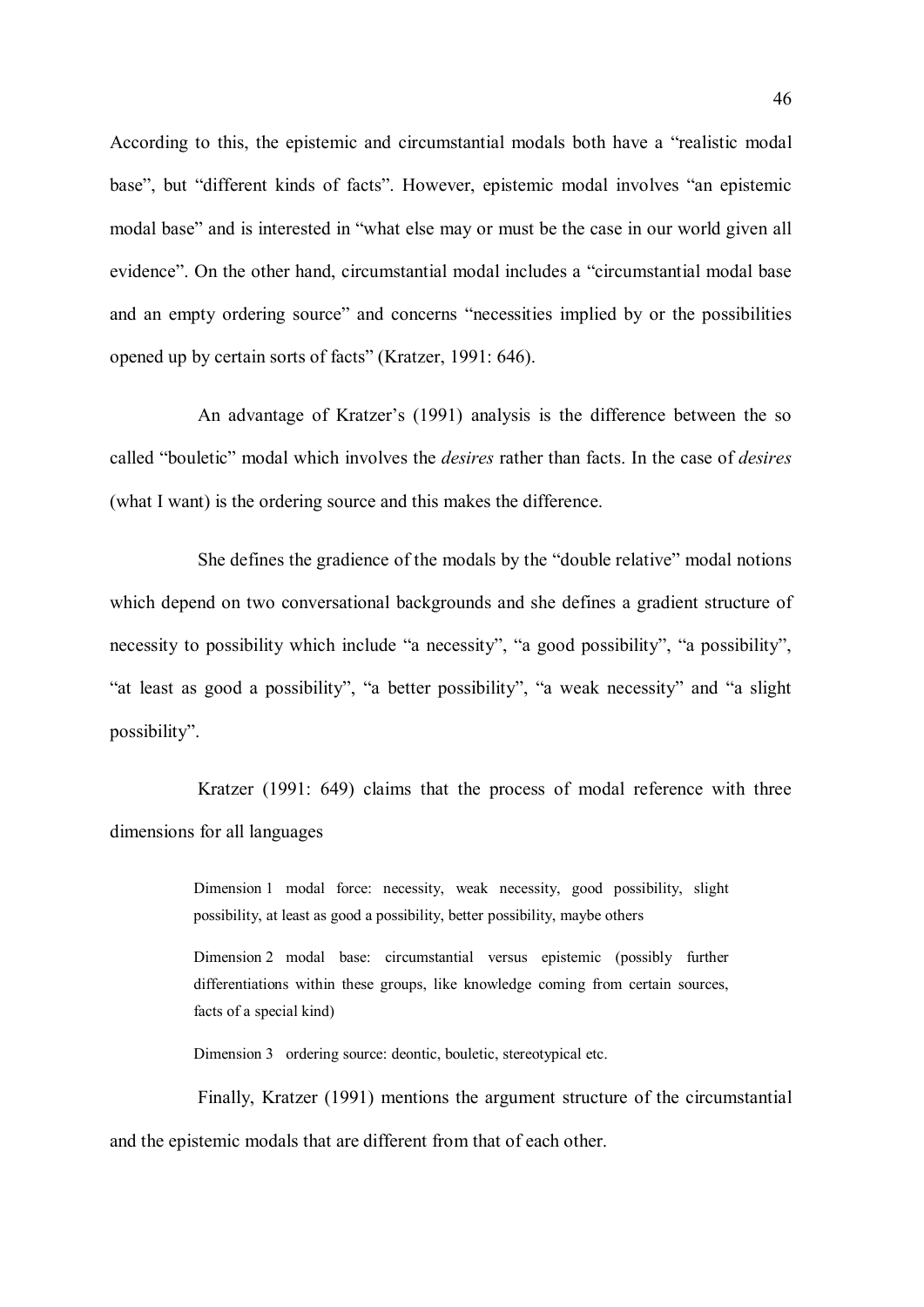With these definitions and explanations Kratzer (1991) presents a basic point of view for the pragmatics of modal expressions, which is followed by Sweetser (1990) and Papafragou (2000).

#### II.3.3.3. Sweetser (1990)

Sweetser (1990) follows the studies of Lakoff (1972) and Kratzer (1991) and supports the idea that the root and epistemic meanings of modal expressions are due to the pragmatic considerations, which are in process during communication. However, she applies an etymological approach and by relating the diachronic analysis of root modals she claims that root meaning of the modal expressions as basis and claims that epistemic meaning of the same modal forms are due to some diachronic change in the use of these forms, which was also suggested by Bybee et al. (1994). They accept the variety of meaning of these forms as a case of polysemy in the same way as conjunctions, or conditionals do. Therefore, they try to find a unitary meaning for the root and epistemic interpretations of modal expressions with the help of Talmy's (1988) theory of force dynamics. She analyses the root modals in terms of force dynamics, and later on applies these analyses to the epistemic modals and tries to show that the interpretation of epistemic modals mainly depends on that of root modals and are accepted as epistemic due to the pragmatic factors, i.e. the forces in progress during the interpretation of the utterances.

Sweetser (1990) takes modality as "intentional, directed forces and barriers" with the understanding of "generalized socio-physical concepts of forces and barriers". The forces she mentions are different kinds of obligation, volition, and responsibility.

Sweetser (1990: 64) applies the analyses of root modals in terms of *force* dynamics to the epistemic modals and argues that "our reason for applying the same modal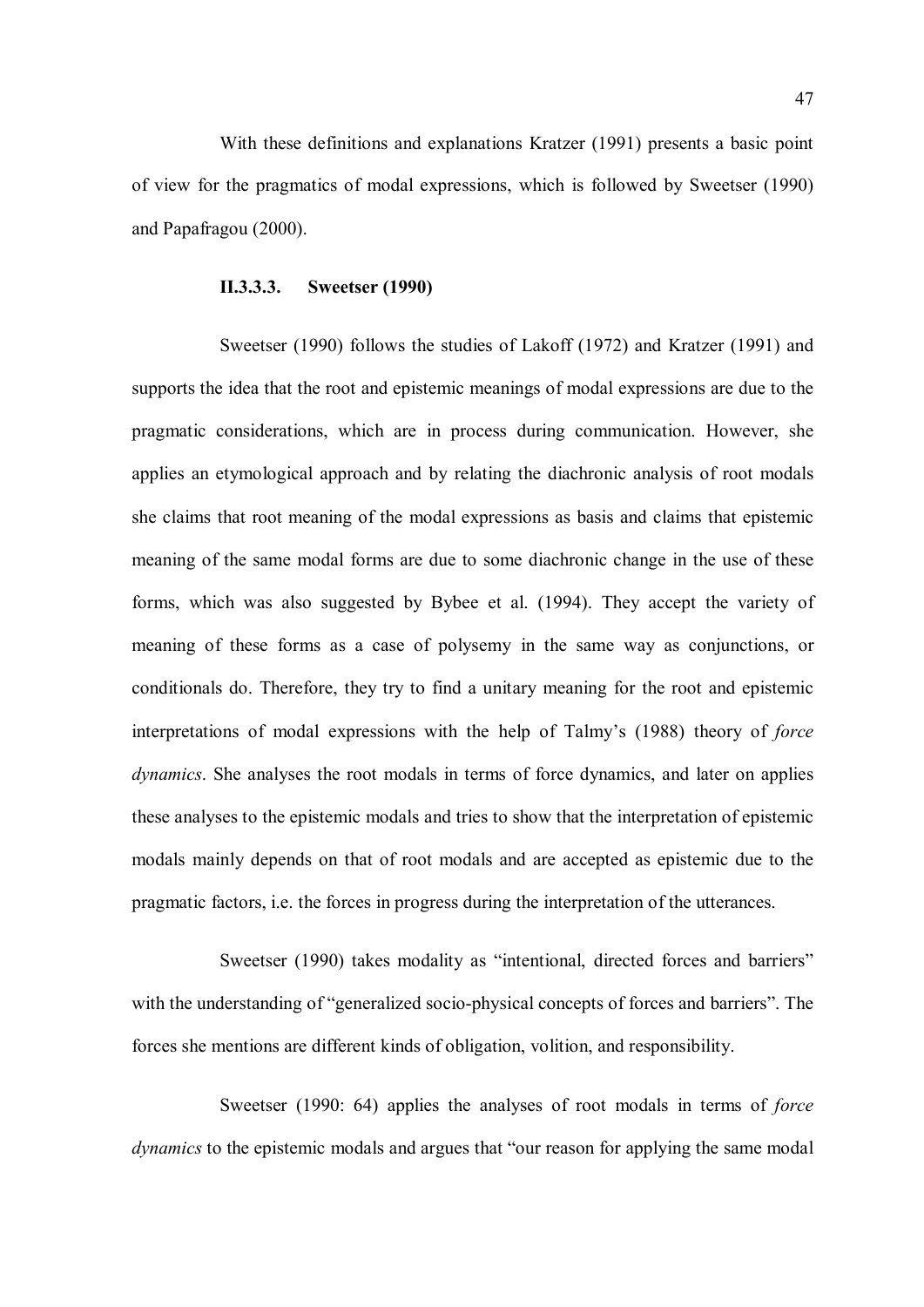verbs to the real world and to the epistemic world is that we view the epistemic world as having a force dynamic structure parallel to that of the real world (allowing differences in the actual nature of the forces and barriers involved)" (Talmy, 1988). The force in the root sense which drives the agent to act in the expressed way is inflicted by the speaker. On the other hand, in the epistemic sense, the force is imposed by premises channeling the speaker towards the expressed conclusion, e.g. the sentence "John must go to all department parties" may be read as expressing an obligation for John to go to all parties, or a conclusion deriving from the facts known to the speaker (Sweetser, 1990: 64).

In short Sweetser analyses the modals in terms of the contextual factors affecting the pragmatic process of interpretation of the modals.

# II.3.3.4. Papafragou (2000)

Another recent study made on the pragmatic analysis is that of Papafragou (2000) which takes modality as the main issue of her analysis. She, in the same way as Sweetser (1990), does, tries to explain the use of the same modal markers to express different modal values. She applies a new approach to the discussion of modality in this sense, namely the "relevance theory".

To Papafragou (2000) the different meanings of the modal verbs, i.e. root and epistemic, arises from "semantic content" of these verbs and it is the context that determines the meaning to be associated with the verb in terms of pragmatic considerations. Her aim is to form up "a conceptual map of modality within which it is possible to locate cross-linguistic similarity and difference" (2000: 9). According to the polysemy view, the root and epistemic senses are expressed by the same markers. In this sense Papafragou supports similar ideas with Kratzer (1991), Sweetser (1990), and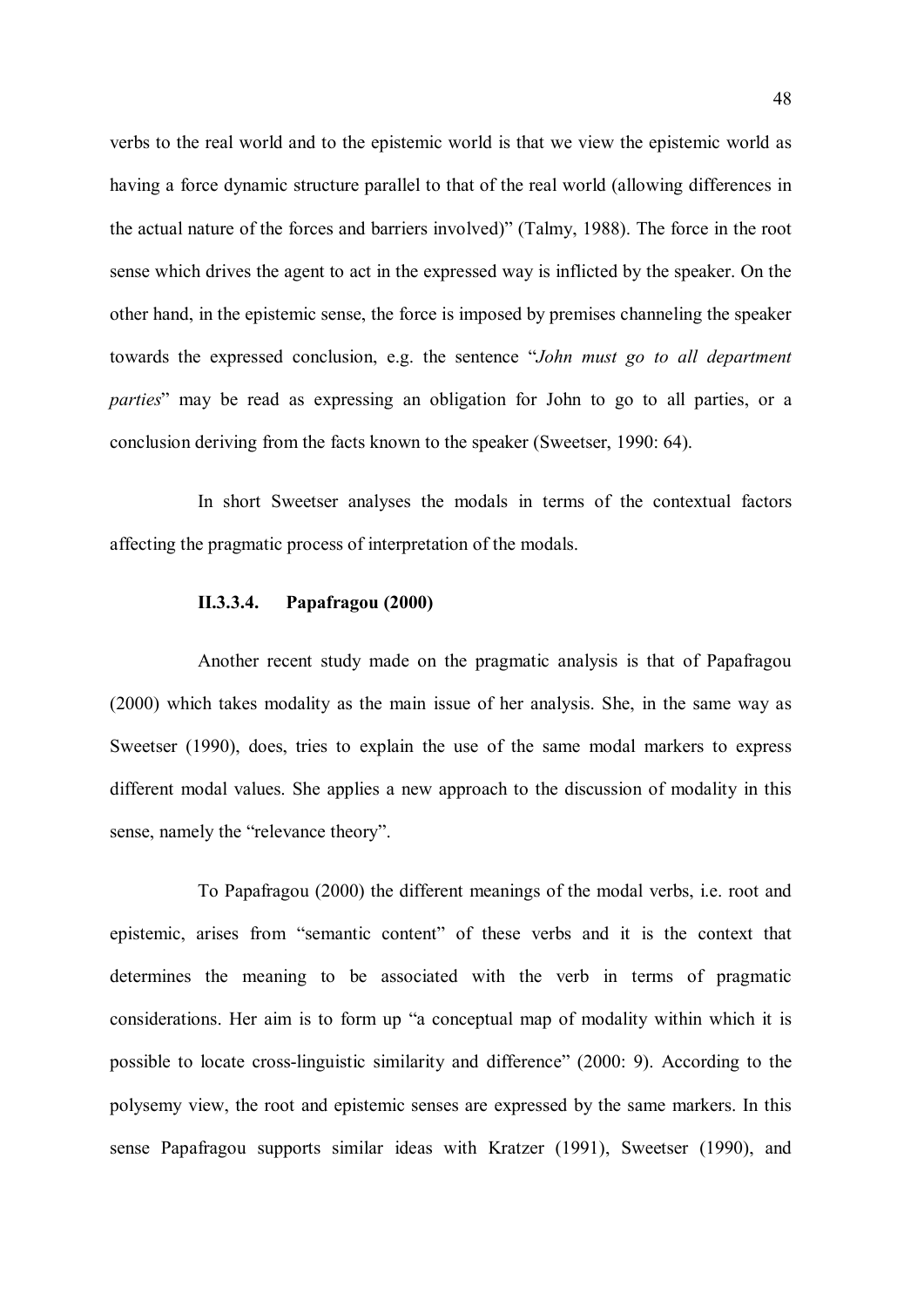Groefsema (1985). She claims that there is a unitary meaning of modal verbs which later extends into root or epistemic interpretation during the communication process due to the pragmatic factors. Within this pragmatic explanation on the polysemy of modals, Papafragou claims that speaker has a "mental assumption" against the utterance as a result of the context upon which s/he forms a hypothesis. Later on, this hypothesis is tested against the hearer's "expectation of relevance" (2000: 18). This is the process how an utterance is interpreted as one of the various possible meanings. In this sense, we can say that discourse of utterance is of great importance in the interpretation of modals.

Papafragou(2000: 18) uses two semantic components for the modal utterances R and D as shown by the formula  $(36)$ .

(36) R (D, p)

Operator (Restrictor, proposition)

Here  $R$  stands for the '*Operator*' which limits the meaning ranges of meaning that the proposition may take and relates it to the ' $Restrictor$ ' represented by  $D$  which decides what modal meaning will be assigned to the modal verb in the utterance. The semantic content of the modal verb may function as  $D$  or if it does not the pragmatic process performs this function.

The domains mentioned by Papafragou (2000: 19) are factual domain (propositions describing the actual world) regulatory domains (legal rulings, social regulations etc.) domain of moral beliefs, domain of desirability (states of worlds where proposition is desired), interpretive use of propositions (abstract representations or abstract representations of representations). The domains listed here are not "mutually exclusive". More than one can be elected for an utterance, or they may even overlap, e.g. "normative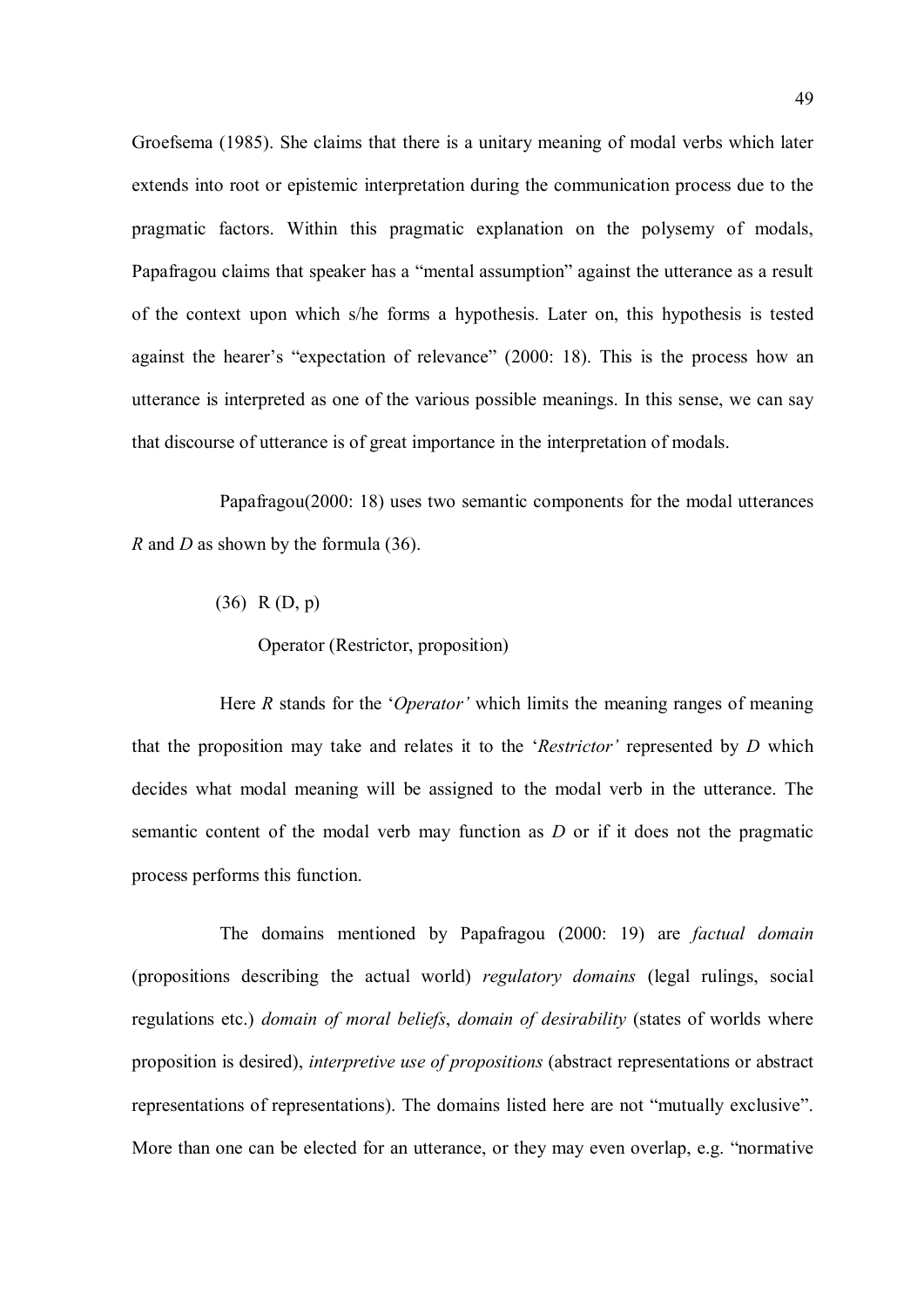and ideal centered-domains".

Papafragou (2000: 35) states two main purposes for the application of theory of domains of propositions to modality: "it offers the means for pragmatically restricting modal relations …. It provides a conceptual pool for grammaticalization process to draw on". She applies this domain of proposition explanation to some of the English modal verbs: must, may, can, should and ought to (primarily). She claims that the root vs. epistemic meanings of these modals are due to the restrictors, domains of propositions and makes the following interpretation on part of these modals.

- (37) Can: p is compatible with  $D_{\text{factual}}$
- (38) May:  $p$  is compatible with D<sub>unspecified</sub>
- (39) Must:  $p$  is entailed by  $D_{\text{unspecified}}$
- (40) Should: p is entailed by  $D_{\text{nonmative}}$

The two types of semantic indeterminacy in the modals are "free enrichment" and (e.g. in the case of can, should) where "domain restriction" occurs, and "pragmatic saturation" (e.g. may and must) where "domain selection" occurs (2000: 43-4).

Jokes and misunderstandings prove that modal domains exist and are necessary for the interpretation of the modal verbs. Therefore, Papafragou (2000) claims that the theory is the best way to deal with the semantics of modals since other theories cannot explain the indeterminacy of modal markers as exactly as her unitary explanation does.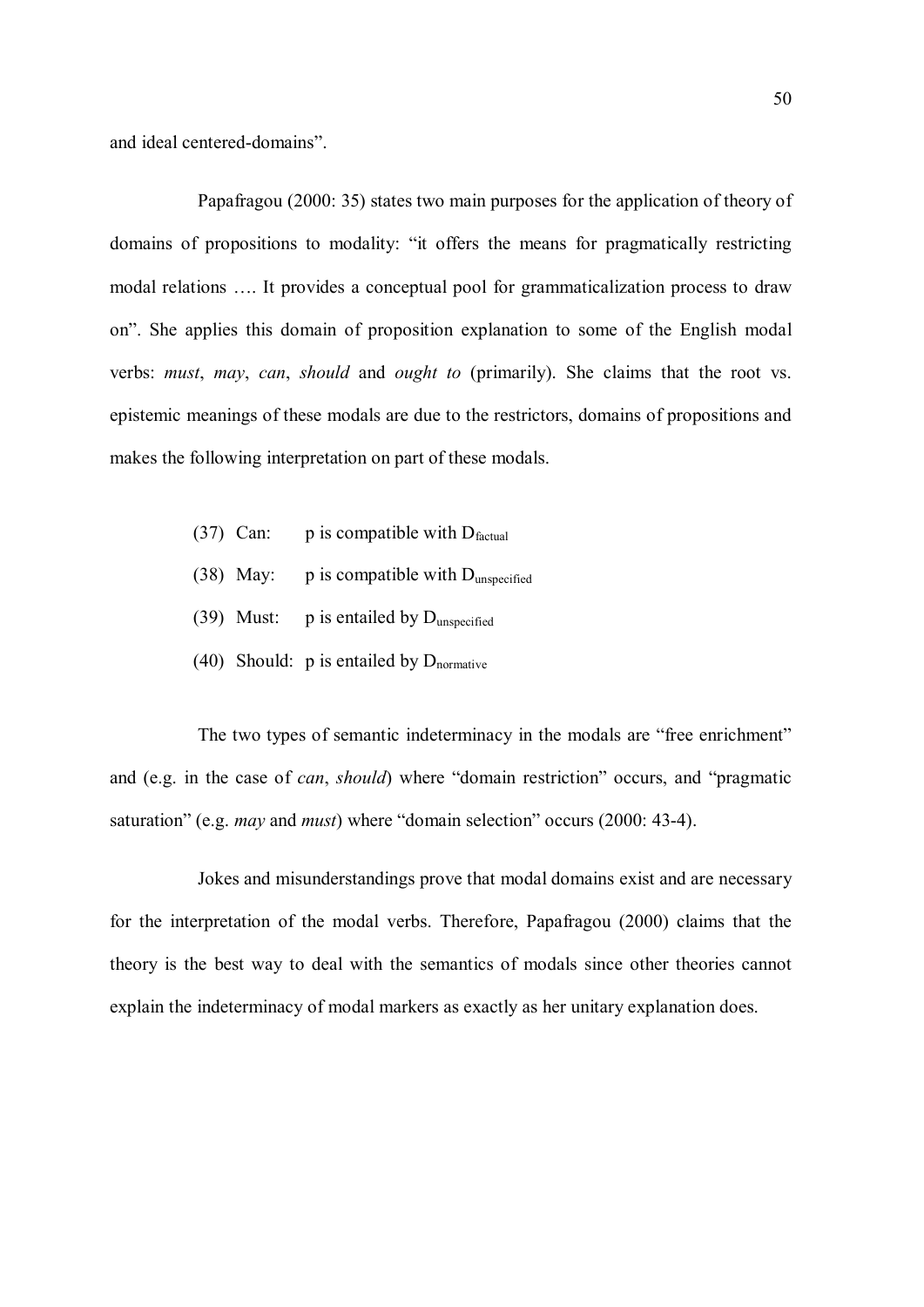## II.3.3.5. Coates (1983)

Coates (1983) is concerned with the semantic indeterminacy between root and epistemic meaning of modal verbs and tries to explain this phenomenon in terms of an approach originating from mathematics, namely the fuzzy set theory, by adapting it to a gradience model. The fuzzy set theory changes the understanding of the membership to a set and defines semi-members which have the properties required for being a member to the set under only some conditions, unlike the full members which are in the set under all conditions. According to this, the membership to a set shows gradience where full members are said to be in the core of the fuzzy set and the semi-members are in the periphery, and the ones in between the core and the periphery are in the skirt.



Figure 3: The fuzzy set model (Coates, 1983: 11)

As for the application of this theory to modality, Coates (1983) defines distinct sets for each of modal verbs in English with root modal and epistemic modal meanings and claims that since the modal verbs show indeterminacy in their meaning they can be analyzed in terms of the fuzzy set model. Coates (1983: 13) identifies the full members in the core, as expressing "strong" modal meanings and the ones in the periphery as expressing "weak" modal meanings.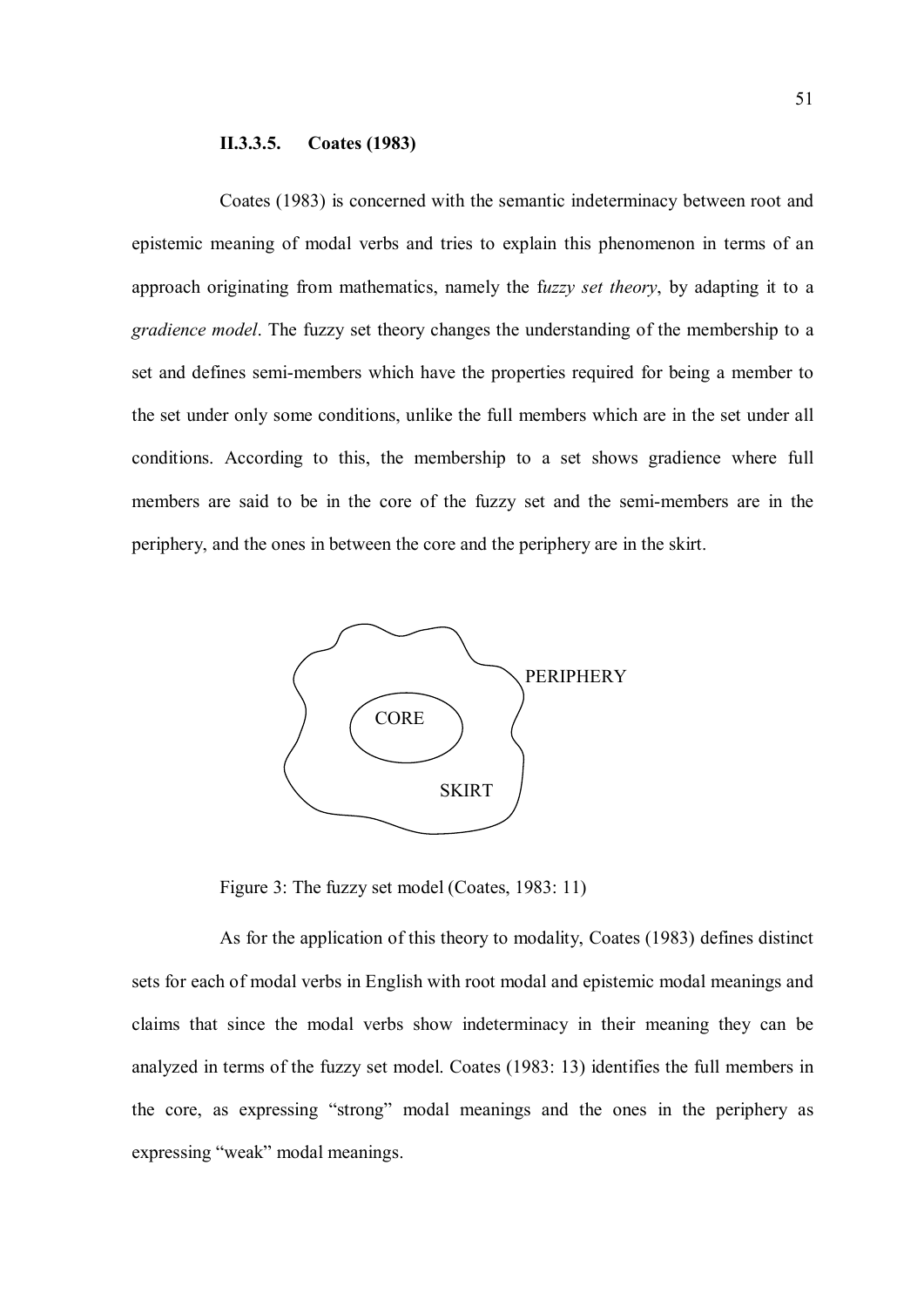In the gradience model, Coates (1983) defines the three categories of indeterminacy that a modal verb may apply as *gradience*, *ambiguity*, and *merger*.

In the case of gradience, we can say that member of a set are graded from "the closest to the core" to "the furthest to the core". Coates speaks of two types of gradience in the case of modals: gradience of inherency, and gradience of restriction. In the former the intrinsic characteristics of the modal causes the gradience, whereas in the latter, it is the external factors such as the inanimate subject, or verb of action, which determines the grade of the modal: closer to the core or to the periphery.

Ambiguity is the case where it is not possible to determine whether the modal is used in one meaning or the other. In the case of ambiguity it is possible to determine which meaning is indicated by the help of context, unlike in the case of merger.

Merger is much or less alike the ambiguity case. Merger is the case where the modal has two meanings, but on contrary to the case of ambiguity, both of the meanings make sense in the given context. The distinction is neutralized in the case of merger.

Coates (1983) claims that the meaning of modal verbs can be decided by the application of some specific formal criteria to the components of the utterance and analysis of some discourse components. To prove this hypothesis, she analyzes the corpus of English and concludes that some generalizations on how the indeterminacy should be treated and resolved can be made in the case of English modal verbs.

The findings on the epistemic modality are summarized by Coates (1983:244) as the following:

- (a) Negation affects the main predication.
- (b) Hypothetical meaning affects main predication.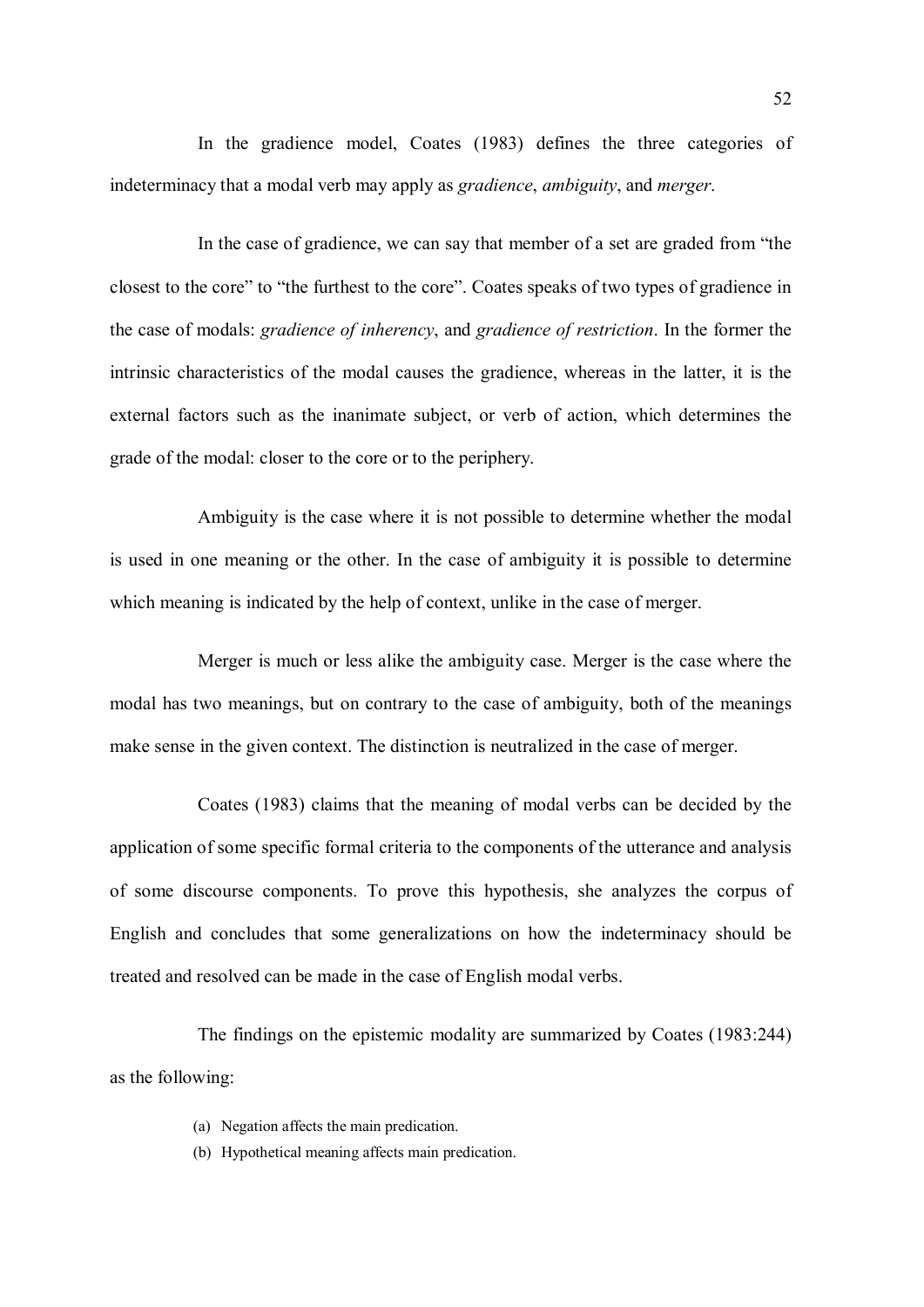- (c) Past time marking affects the main predication.
- These three characteristics constitute the Principle of the Inviolability of Epistemic Modality
- (d) Epistemic modals are not found in the interrogative (apart from WILL, SHALL and WOULD which may be considered only marginally Epistemic)
- (e) Epistemic modals usual receive stress of the one kind or another and are associated with fall-rise and fall-plus-rise intonation (not WILL, SHALL and WOULD)
- (f) The syntactic co-occurrence patterns given for each modal show that Epistemic meaning is typically associated with the following syntactic features:<sup>2</sup> HAVE + EN construction (= past time marker): MUST, MAY, WILL. Progressive aspect: MUST, MAY, MIGHT, WILL, SHALL, WOULD Existential subject: MUST, MAY, MIGHT, WILL, WOULD Stative verb: MUST, MAY, MIGHT, WILL, SHALL, WOULD Quasi-modal: MAY, MIGHT, WILL, SHALL, WOULD Inanimate subject: WILL, WOULD
- (g) Epistemic modal vary in terms of subjectivity: core examples are subjective, peripheral examples are objective. Epistemic modality is less fuzzy than Root and most examples cluster around the core.

In addition, the findings on the root modal meanings of English modal verbs

#### are:

- (a) Negation affects the modal predication.
- (b) Hypothetical meaning affects modal predication.
- (c) Past time marking affects the modal predication.
- (d) Root modals are found in the interrogative.
- (e) The core meanings of the Root modals are crucially associated with Agentivity, that is, the action referred to in the main predication is carried out by someone (or something) using their own energy.
- (f) Root meaning is typically associated with the following syntactic features: $3$ Negation: MUST, OUGHT Agentive verb: MUST, OUGHT Passive voice: MUST, SHOULD, OUGHT, CAN (='Possibility'), COULD (='Possibility')
- (g) Root modals vary in terms of both subjectivity and a strong-weak continuum. Root modality is typically fuzzy ... and most examples can be assigned not to the core or periphery, but to the skirt.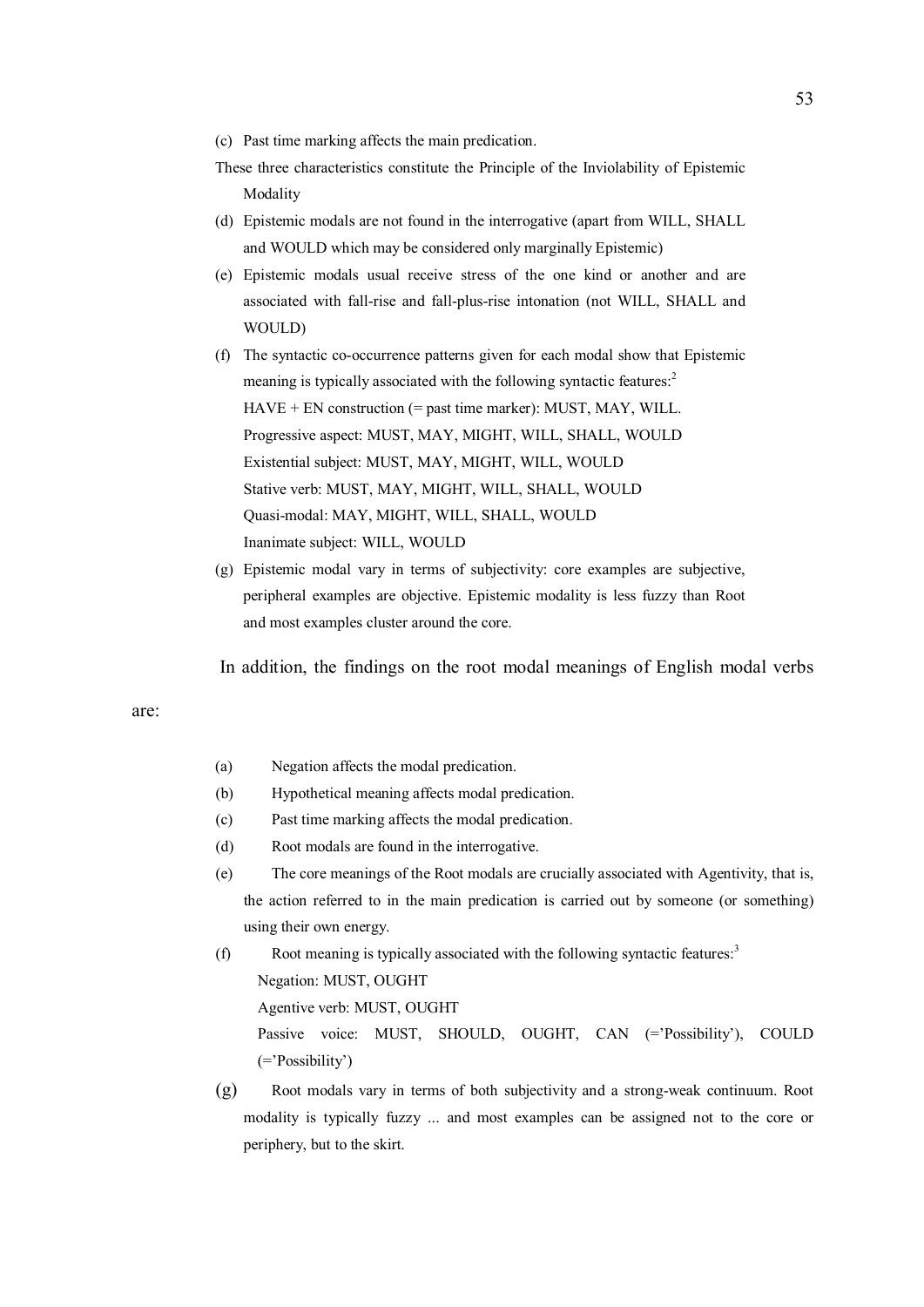## II.4. Markers of Modality

As previously noted, modality differs form the other verbal categories in that it is marked not only within the verbal complex but may also be expressed by the structure of the sentence. We have defined the main markers of modality in the typological terms as mood, modal verbs, particles, clitics and adverbials and intonation which may co-occur in a single language (§ II.3.2.). In this section, we are going to examine these markers.

#### II.4.1. Mood

Mood is the morphological category on the main predicate which expresses the obligatory, volitional, desirable status of the action especially in the subordinating clauses, e.g. in Latin, Greek, French etc. Although it is a way of expressing modality, mood is accepted as a different structure which has its own distinctions in itself. Thus, the main distinctions within mood are stated as *indicative* vs. *subjunctive*, and *realis* vs. *irrealis* (Palmer: 2001). Bybee & Fleischman (1995: 2) also take mood as referring to an inflectional verbal category expressing various modal meanings, such as "indicative, subjunctive, optative, imperative, conditional, etc.", whose number and/or semantic references differentiate among languages. The different modal meanings that different kinds of moods express may include directives, purposive, wishes and fears, resultative, speculative, reported, assertion, presupposition, conditional, imperative and jussive (Palmer: 2001: 121-136).

There are two main distinctions defined within mood: between subjunctive vs. indicative and between realis vs. irrealis. Subjunctive mood "describes the state of affairs as speakers wish or hope them to be" whereas indicative "conveys to the listener/reader that the listener/writer is making a statement, referring to the real world in an honest direct,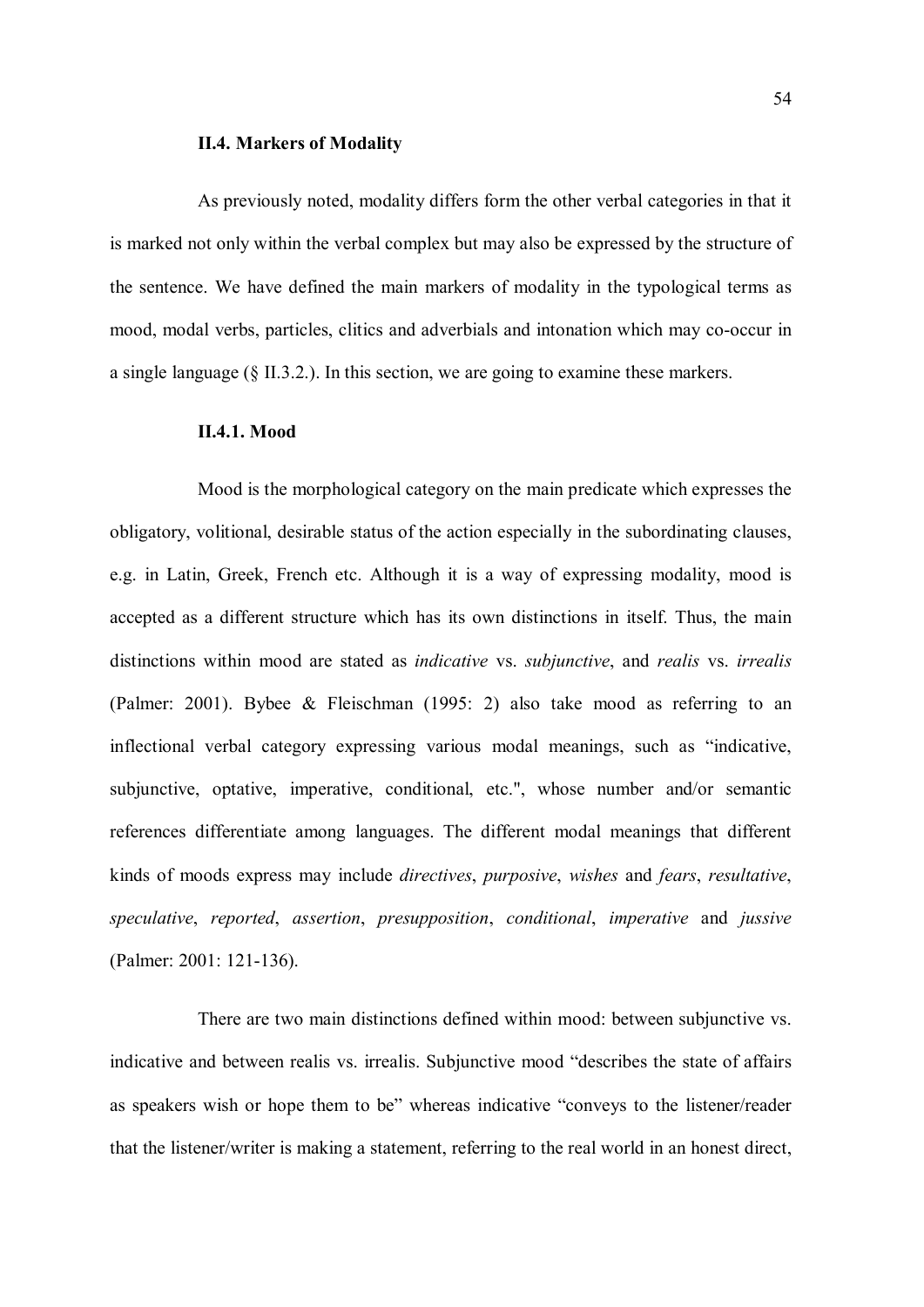relevant way" (Kies, 2003). Realis, on the other hand, refers to "an event or a state of a perceived as actually occurring or having occurred contrasting with irrealis; …. a label …. having some kind of relation with unreality" (Trask, 1993: 228, 147), e.g. Papua New Guinea languages (Palmer, 2001: 145). Although the categories subjunctive/indicative and realis/irrealis refer to similar phenomena, there are differences in terms of their use. These differences between the realis/irrealis and subjunctive/indicative moods are illustrated by (Palmer, 2001: 5) as follows:

- (i) The subjunctive is found mainly in subordinate clauses.
- (ii) Irrealis and realis often co-occur with other grammatical markers.
- (iii) Both are often notionally redundant, but in different ways irrealis because of its co-occurrence with other markers, subjunctive because, in subordinate clauses, its co-occurrence is determined b the type of the complementizer.
- (iv) Unlike the indicative/subjunctive system, realis/irrealis systems do not usually occur together with tense systems. In general past and present are marked as realis, future as irrealis.

## II.4.2. Modal Verbs

Modal verbs are other and most commonly used markers of modality. Although some additional language specific features of modal verbs do occur, some basic features of these verbs, referred to as the NICE properties of the auxiliary verbs, include the co-occurrence of these verbs with negation, inversion, code and emphatic affirmation as suggested by Huddleston (qtd. in Palmer, 1986: 33). The additional common features of modal verbs defined by Palmer (1986: 33) are as follows:

- (i) They do not co-occur: there is no  $*will can come,*may shall be, etc.$  (though in a few dialects there are some very restricted possibilities of co-occurrence such as might could.)
- (ii) They have no –s forms for their  $3<sup>rd</sup>$  person singular: e.g. \**He oughts to come*. The form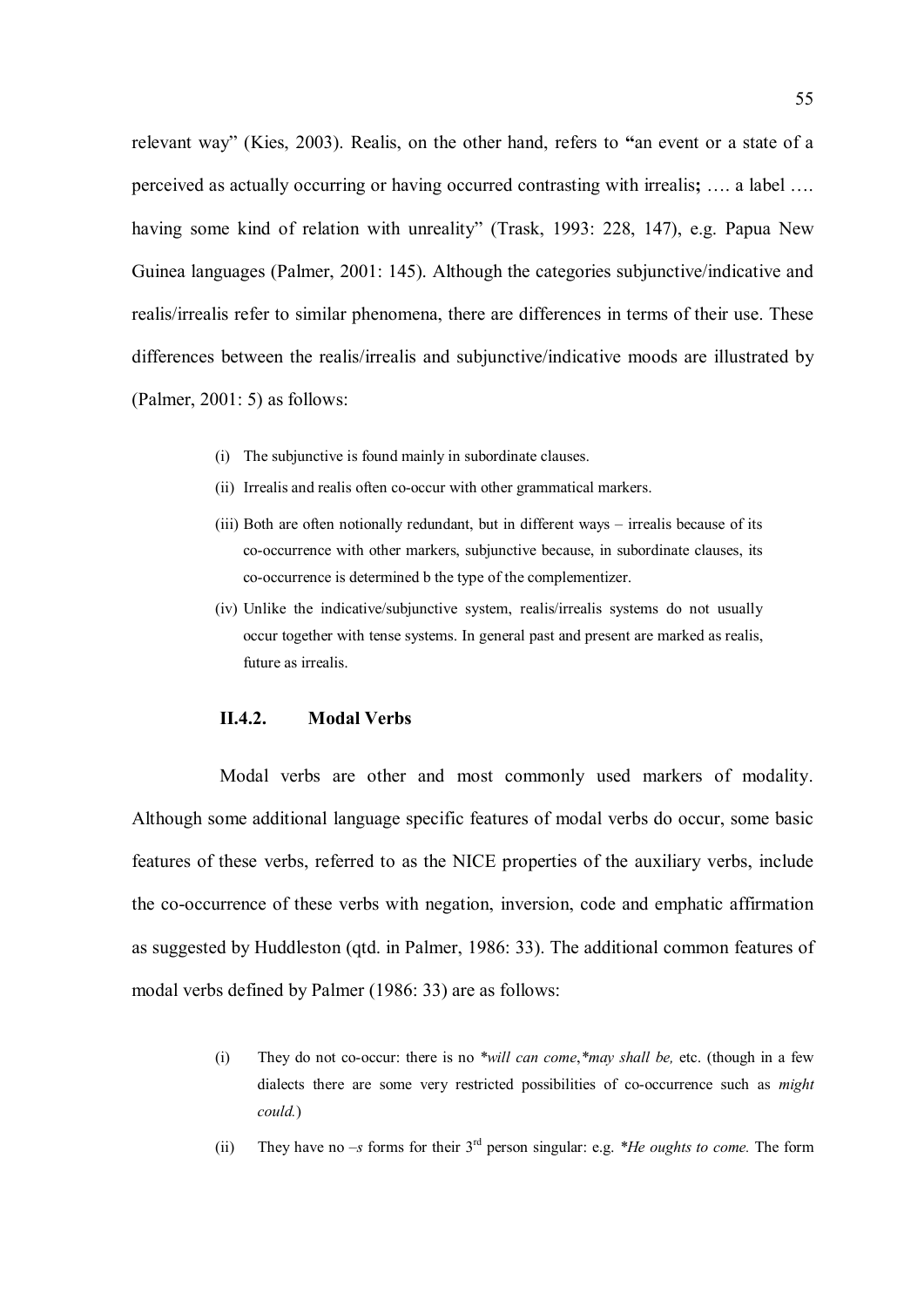wills exist, but as a form of the lexical verb, as does *cans*, in entirely different senses. (DARE has forms both with and without  $-s$ : He dares to come, Dare he come? This suggests that it functions as a lexical verb and a modal.)

- (iii) They have no non-finite forms: e.g. no  $*_{to can}$  or  $*_{canning}$ ; there is no  $*_{I}$  hope to can come tomorrow.
- (iv) They have no imperatives: \*Can be here! \*Must come now!
- (v) MUST has no morphologically past tense form, although others do (could, should, might, etc.); of those forms, only *could* is used to refer to past time (although all may occur in reported speech).
- (vi) There are suppletive negative forms: He may be there  $\qquad \qquad$  He can't be there He must be there  $\qquad \qquad$  He needn't be there
- (vii) There are formal differences between the modal verbs, in their epistemic and deontic senses, in terms of negation and tense.

It is important to mention semi-modal verbs, e.g. have to, need and quasimodal verbs, e.g. bound to, dare, defined in English with some of these features, and modal meaning (Quirk et. al, 1985). On the other hand, modal verbs of other languages may have additional properties or lack some of the ones listed above. One thing is certain that modal verbs occur with auxiliary like properties and are of great importance to linguists who try to explain of the modality systems of these languages especially in that they are the markers where the semantic indeterminacy is seen most clearly.

# II.4.3. Particles, Clitics, Adverbs

Except from mood (inflection on the verb) and modal verbs, it is also a common phenomena that modal sense is expressed with the use of certain *particles*, *clitics*, especially in the agglutinative languages (Palmer, 1986: 44), and adverbials, i.e. lexical items.

Clitics and particles are the components of the syntactic organization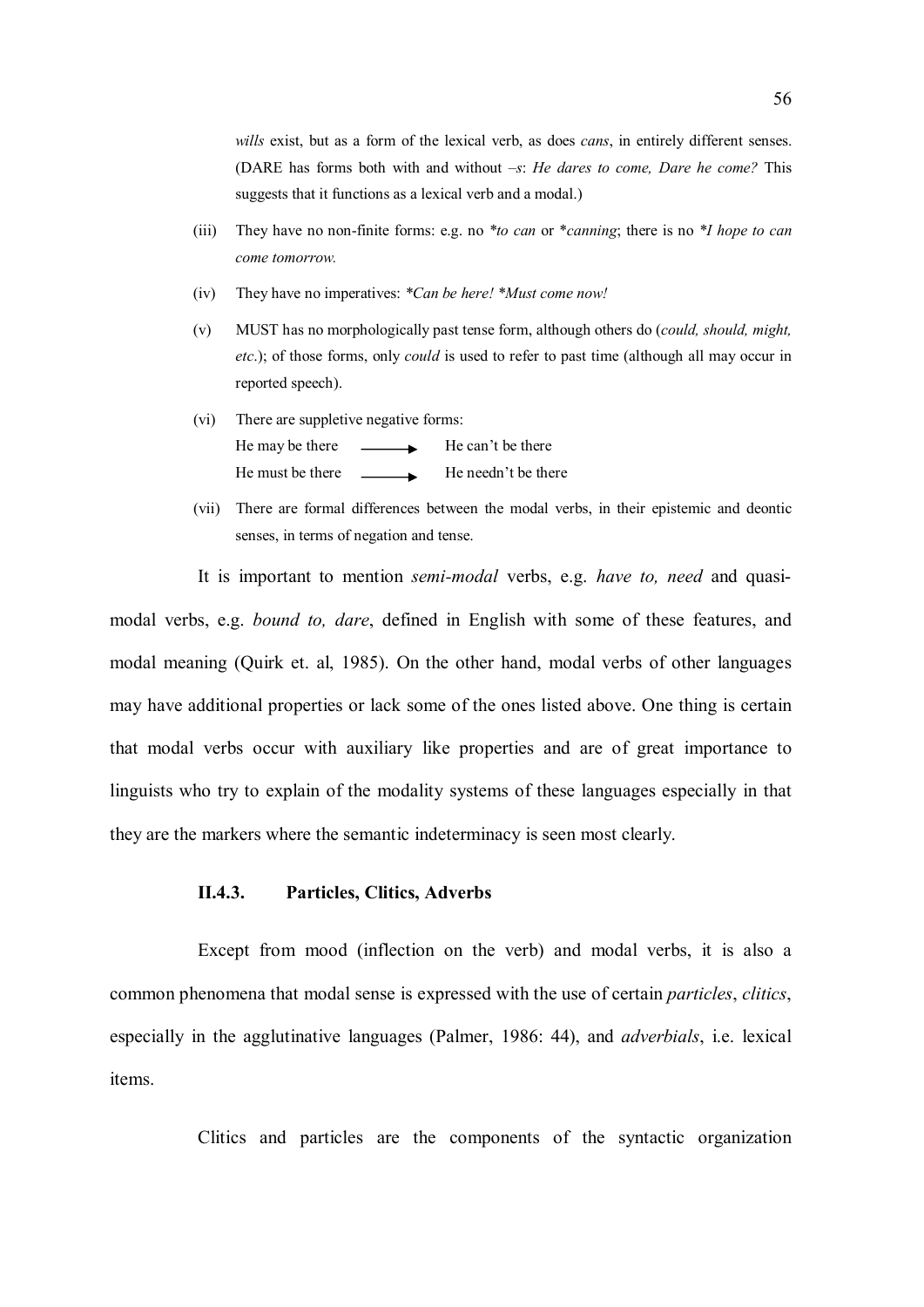independent of the verbal complex. They can be used to express modality in some languages, such as the particle "xu" in Luisenõ (Uto-Aztecan, California) as exemplified in the following.

| $(41)$ noo xu  |         | n                  | po heyi |  |
|----------------|---------|--------------------|---------|--|
|                | I modal | $I+SG+CP+$ FUT dig |         |  |
| 'I should dig' |         |                    |         |  |

$$
(Palmer, 1986:44)
$$

Adverbs are also used to express modality in language (Hoye, 1997) which is a common case with the languages, e.g. English perhaps, certainly, probably, etc. or Turkish equivalents of them belki, kesinlikle, sanki etc.

The fact that these are markers of modality shows us that it is not only on the verbal paradigm that languages express modality. The particles, clitics, and adverbs are the proof that modality is more associated with the whole of the sentence/utterance than tense and aspect (Palmer, 1986: 45). It can be claimed that the modal value of a sentence/utterance is determined with respect to a phrase in the sentences or to the whole of it.

# II.4.4. Intonation

Intonation is another marker of modality, which also shows the importance of the discourse within the interpretation of the modal meaning of an utterance (Palmer, 1986; Coates 1980, 1983; Bybee, 1994, 1995; Halliday, 1970). Even in English intonation plays an important role in deciding the distinction between the meanings expressed by modal verbs should, and ought to. That is to say, it is the prosodic features that decide which of the modal senses, i.e. epistemic or root, the modal verbs indicate (Coates, 1980:340, 1983: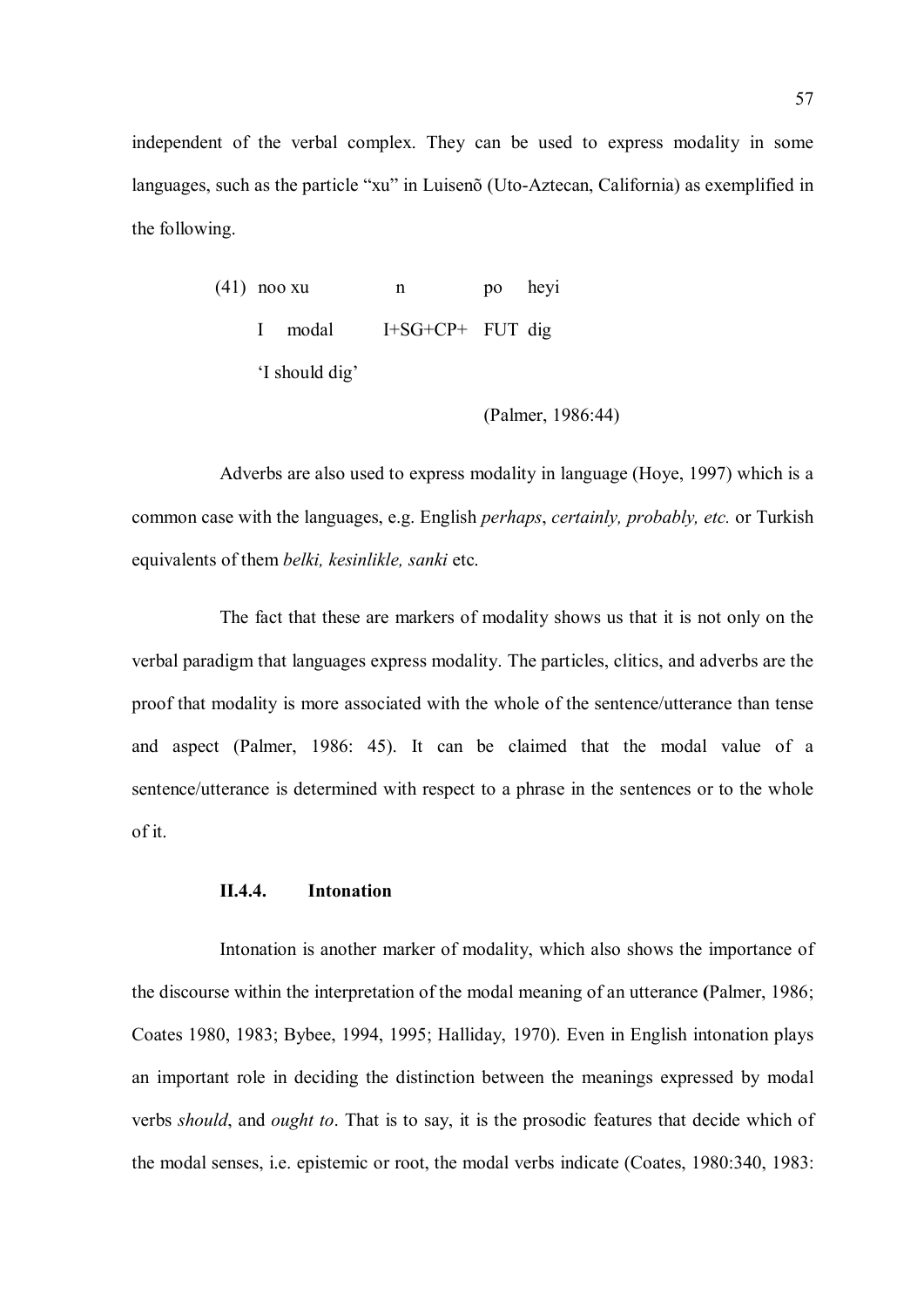134). Intonation is also an important marker of the modality in Turkish where the prosodic features are significant for other systems of the language.

Although Palmer (1986) accepts intonation as a modality maker, he does not focus on his typological study on it since intonation, in the same way as particles, clitics and adverbials, can not be analyzed as a universal grammatical pattern.

## II.4.5. Complex Systems

Palmer (2001) mentions some languages with a complex system of modality where modal verbs, clitics of different kinds and particles occur within a language with the function of modal expression, and shows Ngiyambaa, a language spoken at N. S. Wales, Australia, as an example language with a complex system.

## II.4.6. Modality in Subordinating Clauses

Although the modal value of an utterance is decided by the main clause, subordinating clauses are also important in the modality discussions. Palmer (1986: 126) states three main reasons for this: modal forms may also be used in the subordinating clauses, it is the modal judgement of the subjects in the main clauses that are reported in the subordinating clause and if that subject of main clause is the first person then, it is the attitude or assessment of the speaker him/herself. Bybee et al. (1994: 180) defines a distinct type of modality where the speaker and agent oriented modal markers are used in some specific kinds of subordinating clauses, i.e. complement clauses, concessive and purpose clauses in English (§ II.2.2.3).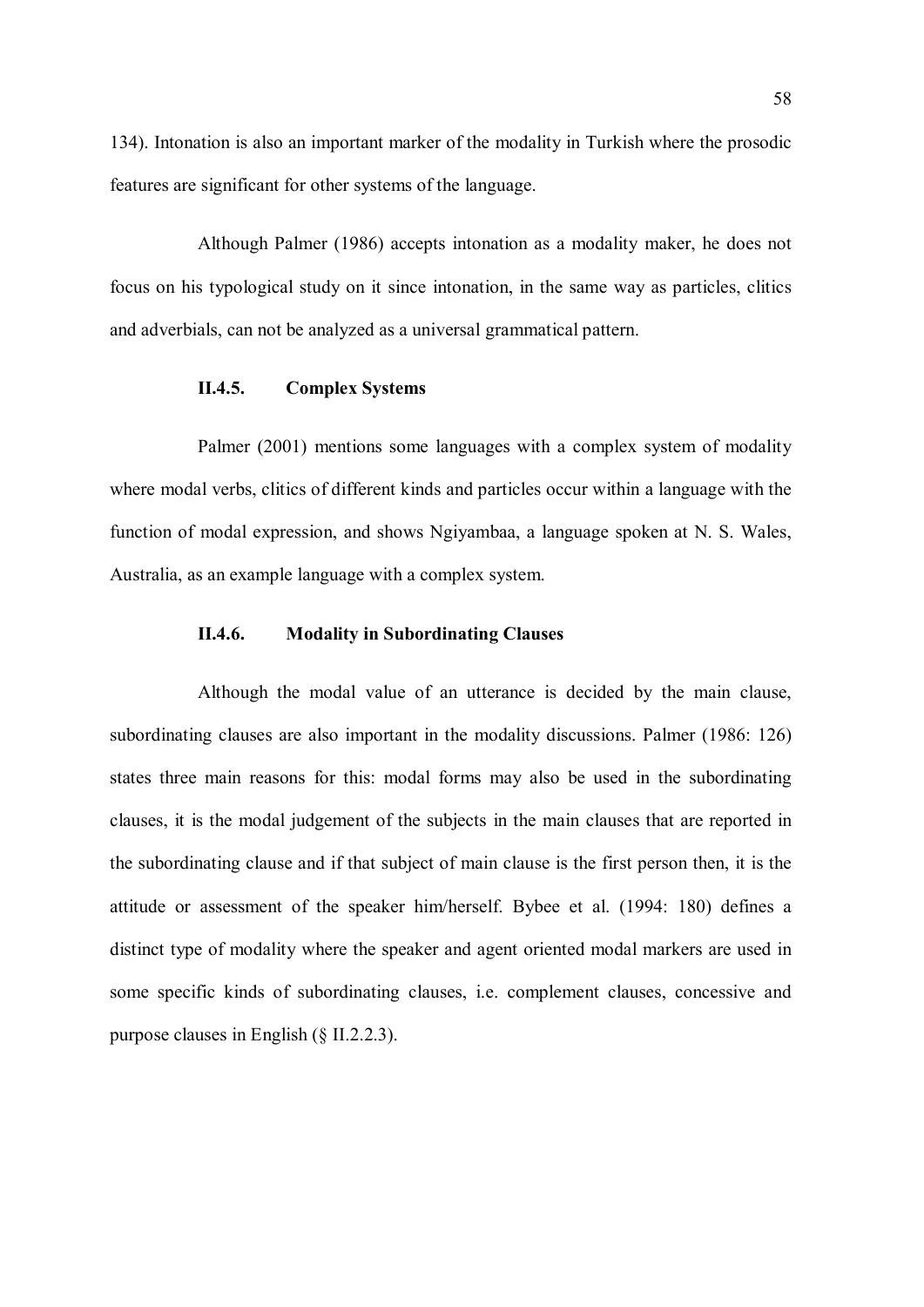## II.5. Semantics of Modality

We have mentioned the different approaches that take modality as a semantic category which mainly grammaticalizes on the verbal complex. Since we have shown the grammatical marking of this semantic category with different ways of grammaticalization, i.e. mood, modality, particles, clitics, adverbials and lexical items, now we will analyze what is involved in the modality at the semantic level. Although we have mentioned most of the arguments on the semantics of modality in § II.3.3., where we referred to semantic and pragmatic approaches to modality, there are some notions that should be mentioned concerning the semantic aspect of modality and modal markers.

The first thing to be examined in the semantic structure of the modality is the semantic indeterminacy of the modal markers. Later will to describe main concepts involved in the semantic content of the modal expressions.

# II.5.1. Semantic Indeterminacy of the Modal Expressions

As we have discussed in  $\S$  II.3.3., there is a universal tendency of languages to use the same forms for the expression of different kinds of modal meanings, i.e. epistemic and root (or deontic). The semantic indeterminacy of modal expressions is more common with the grammatical markers, modal verbs and the affixes, than it is with the lexical items, since the referents of the lexical items are more clearly understood with less dependence on the discourse conditions. Most of the semantic studies focus on the modal verbs (Papafragou, 2000; Sweetser, 1990; Lakoff, 1972; Kratzer, 1991; Coates, 1983 etc.) because of the fact that these researches are mainly made on English where modal verbs are the primary modality markers, which can be said to be the most appealing examples of semantic indeterminacy.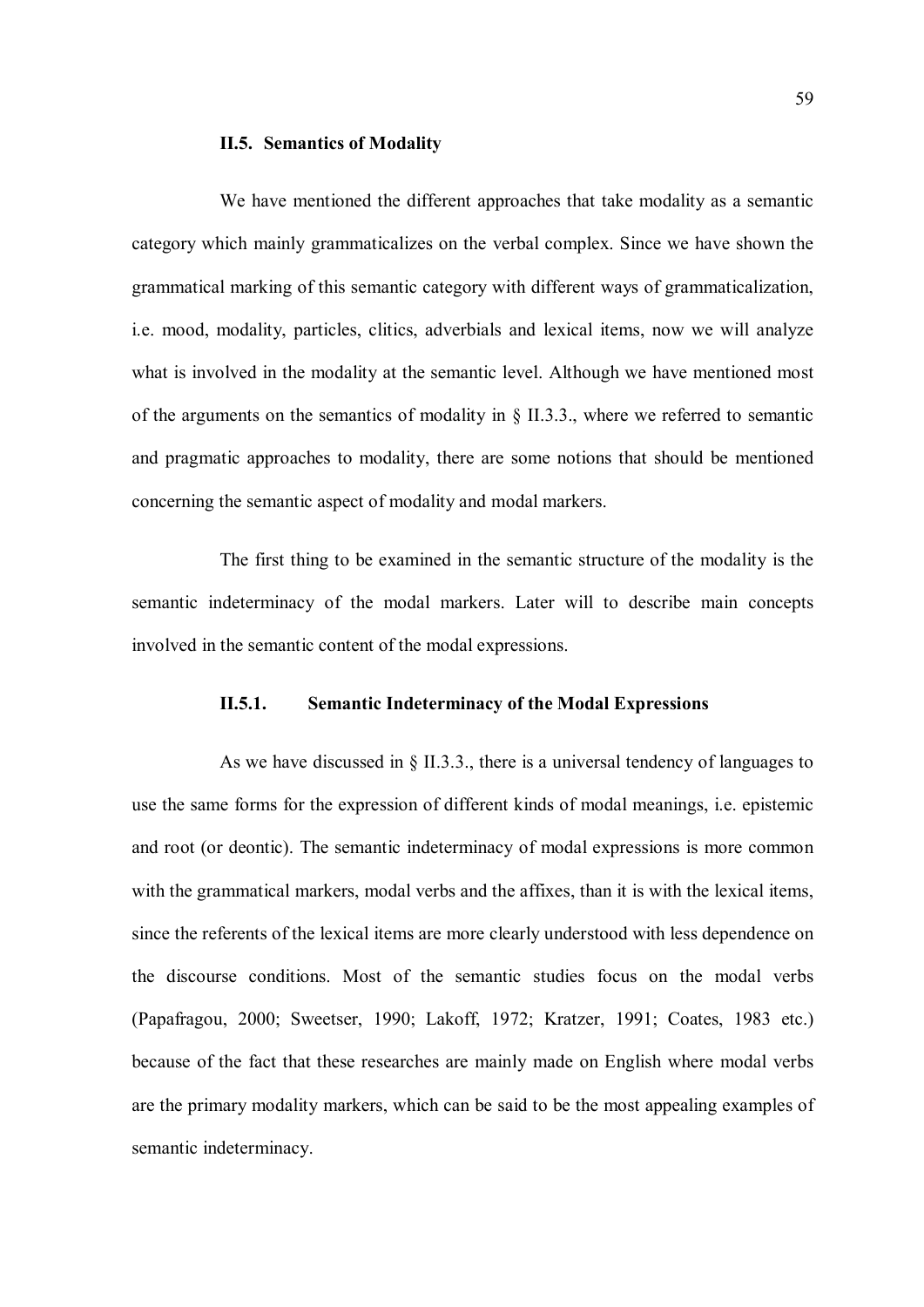There are mainly three ways to cope with the indeterminate behaviors of the modal verbs: ambiguity, polysemy, and monosemy. In addition, Coates (1983) defines the gradience model (§ 2.4.3.5.) combining the ambiguity and the monosemy views.

As is known, ambiguity is the case where an item or a construction may lead to more than semantic interpretation. Palmer (1986, 2001) defines the indeterminacy between the epistemic and deontic meanings of the same forms as ambiguity and claims that the discourse components help the interpretation of one of the epistemic and non-epistemic meanings. Palmer (1986) talks of ambiguous modal verbs, e.g. MUST and MAY in English, and mood markers, e.g. in Latin expressing subjunctive or indicative.

Sweetser (1990), Bybee et al. (1994), Nuyts (2001), Lyons (1977), and Halliday (1970) see the semantic indeterminacy of modal verbs as a case of polysemy, i.e. the several different meanings of the modal verbs derive from a single basic meaning. Due to the evidences from historical development and language acquisition processes, it is generally accepted that the root (deontic) modal meaning is the basic form and the epistemic modal originates from that one meaning. The explanation of Bybee et al. (1994) and Sweetser (1990) for the polysemy of modal verbs may be defined as homonymy also since they claim that the root meaning of modals is historically basic to the epistemic meaning.

Similar to polysemy view, it is also said that there is a single meaning of the modal expressions (Perkins, 1983; Haegeman, 1983, Kratzer, 1991; Lakoff, 1972). Monosemy of the modal verbs denote a single basic meaning and claim that the other meanings are expressed due to the contextual variables, i.e. semantic and pragmatic considerations.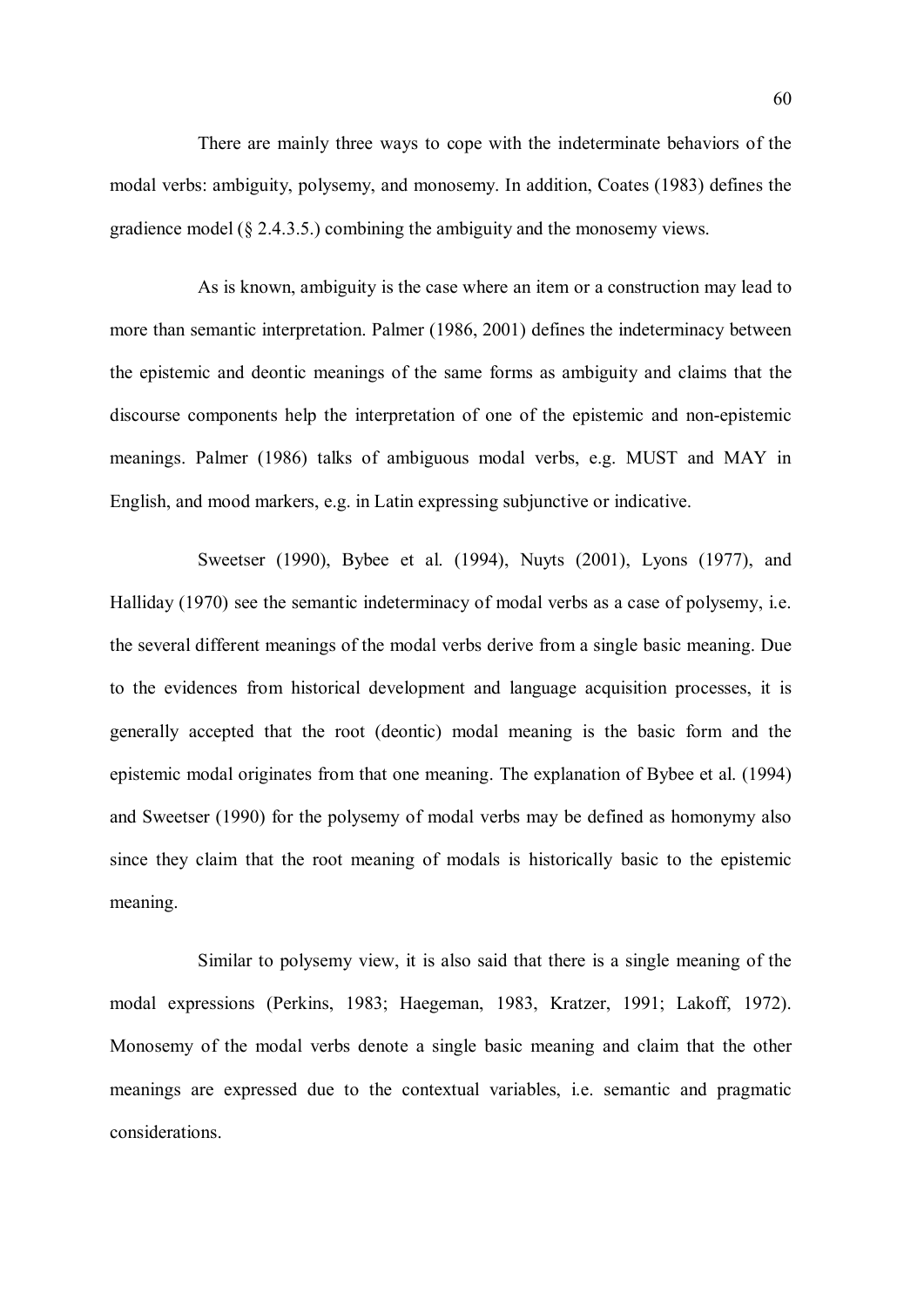Except from these, Coates (1983) claims that the gradience model she suggests, depending on the fuzzy set theory, explains the semantic behavior of the modal verbs by combining the ambiguity and the polysemy views by defining a scale of root to epistemic meanings of the modal verbs.

It is clear that in order to determine the meaning/function of the modal expressions, the semantic and pragmatic considerations should be taken in account (Papafragou, 2000: 25)

# II.5.2. Basic Variables in the Semantics of Modality: Future Reference, Agentivity, Subjectivity, Factuality

The basic variables in modality are factuality, subjectivity, agentivity, and future reference of the modal expression, which are defined in Lyons (1977).

Factuality of the modal expression is defined in three labels depending on the commitment of the speaker to the truth of the proposition expressed in the uttered sentence in the discussion of epistemic modality (Lyons, 1977). These are *factuality, non-factuality* and *contra-factuality*. Factivity, as defined by Lyons, is the case where speaker commits himself to the truth of the proposition, e.g. "X knows that  $p$ ". However, non-factivity is the case, more generally with the predicates of believe or think, which do not commit the speaker to truth or falsity of the proposition. On the other hand, contra-factivity refers to cases where speaker commits himself to that the proposition is false. This is the frequent case with 'wishes' and 'the unreal conditionals' (1977: 795). These features are also vital for the discussion of deontic modality.

Palmer (1986: 17) also uses factuality as "a criteria" on "the definition of modality". According to Palmer, although non-factuality is seen as a basic feature of the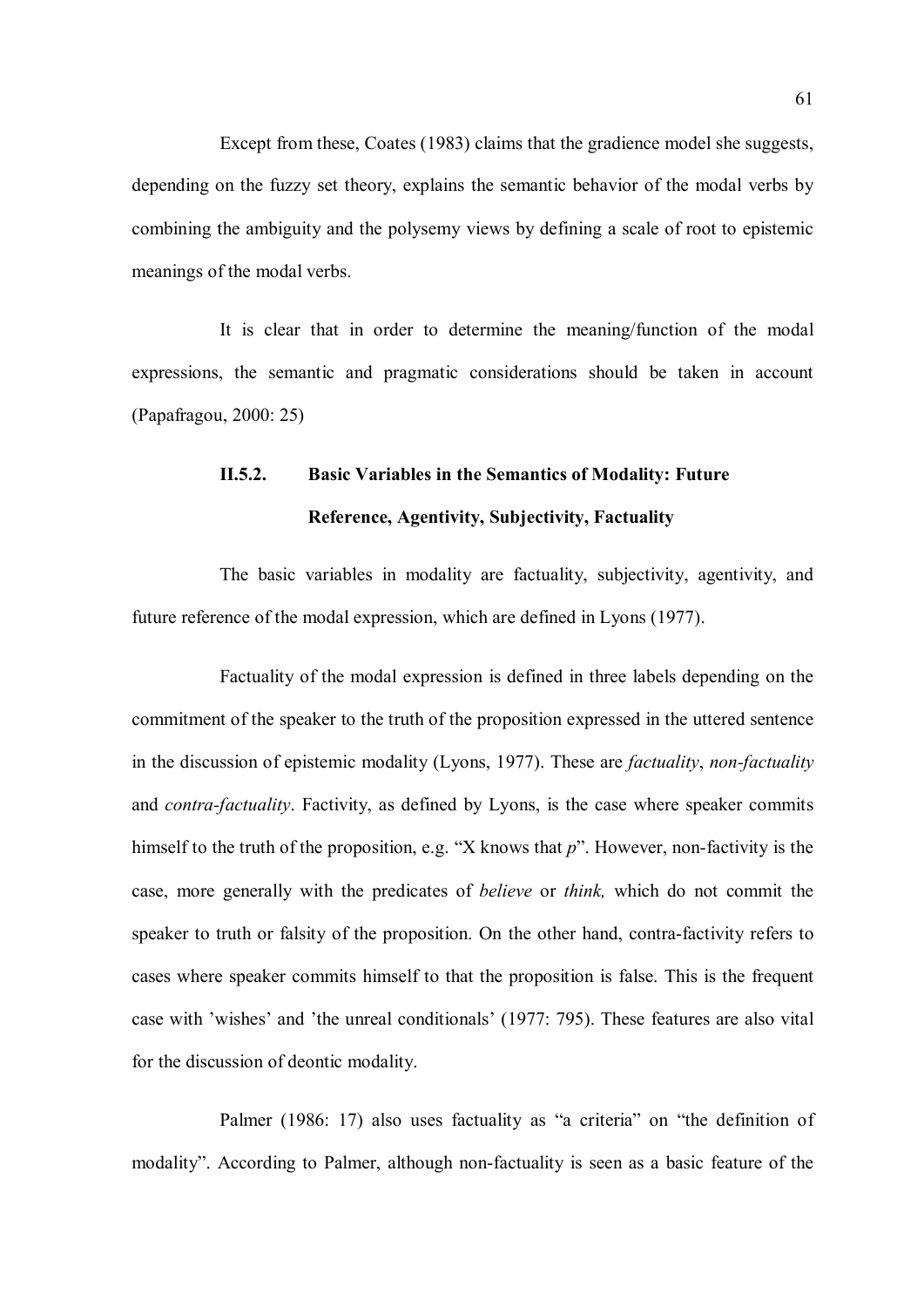modal expressions, it does not mean to say that the factual statements can not involve subjective opinions or judgments of the speakers.

Palmer also mentions the "assertive" vs. "factual" distinctions of Hooper (qtd. in Palmer, 1986: 142) which explains the reason why some factive statements are modals as well. Except from this, the distinction between assertion and presupposition is a factor in the modal value of the utterance.

Subjectivity is seen as another important criterion for the modal utterances. Even the definition of modality involves the subjective attitude of modality, i.e. "grammaticalization of speakers' (subjective) attitudes and opinions (Palmer, 1986: 16), such that "only grammatical systems in which a great deal of subjectivity is involved can therefore be considered modal" (Palmer, 1986: 17).

Subjectivity is also important in Lyons (1977) which makes the distinction between subjective vs. objective epistemic modality. An objectively modalized utterance commits speaker to the factuality of the information he is giving, the act completed is 'telling', which can be "hypothesized in a real conditional statement and ... be referred to by the complement of a factive predicator" (1977: 799). Subjective epistemic utterance, on the other hand, does not "tell" the information. The main difference between the two notions may be stated as in an objective epistemic modal utterance speaker is the authority over the utterance and is more confident about the truth of the information, whereas in a subjective epistemic modal he is less confident. Lyons (1977: 797) exemplifies the objective epistemic modality with the sentence (42) and subjective epistemic modality with (43).

- (42) Alfred may be unmarried.
- (43) Alfred must be unmarried.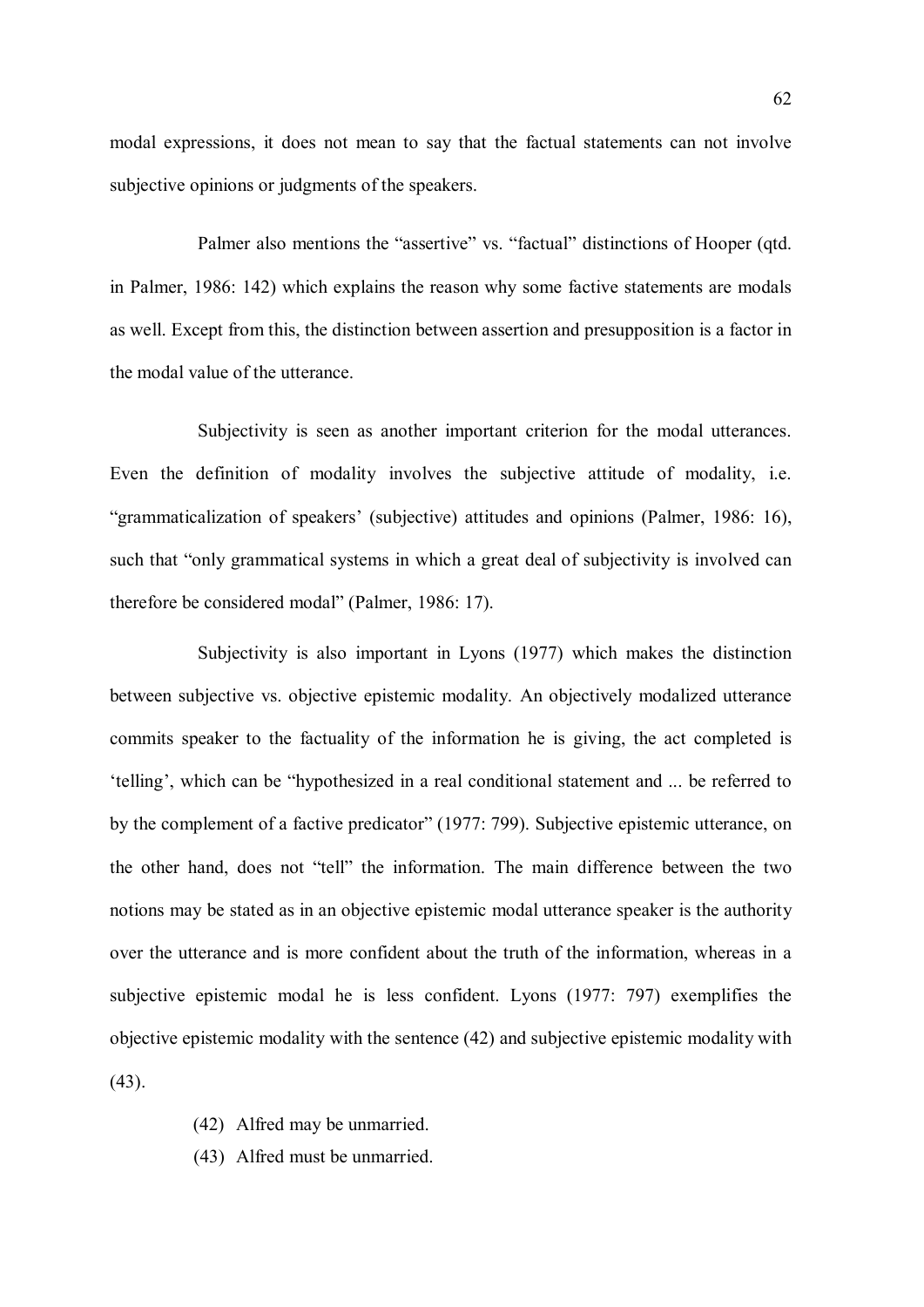Palmer (1986: 102) states that non-epistemic uses of modals may exclude the subjectivity. In order to explain this phenomenon, Palmer distinguishes between the deontic and dynamic modalities, the former being subjective while the later is not, and exemplifies the deontic modal as (44).

(44) John can speak Italian.

Agentivity is considered as a concept related to the deontic modality rather than epistemic. Deontic modality denotes that there are responsible agents to fulfill the necessary or possible acts (Lyons, 1977: 681-2). Lyons bases the agentivity of the deontic modals on the speech act theory of Searle (1969). Bybee et al. (1994) also take the speech act value of the deontic modals as a criteria and a distinguishing feature; however, they mention a distinct type of modality as speaker-oriented modality contrary to agent-oriented modality which is referred to as the root modals. To Bybee et al. (1994) the speech act status of the modals should be analyzed in a different kind of modality which mainly depends on the illocutionary force of the modal expressions.

We have mentioned the close relationship between modality and other verbal categories, tense and aspect. Among these, future tense has the closest relation between modality, since the deontic modal meaning inherently implies futurity (Lyons, 1977; Kiefer, 1991; Palmer, 1986). This relationship can be accounted with the fact that future is not only used for predictions or factual questions on future events, but also for "non-factive utterances, involving supposition, inference, wish, intention and desire" (Lyons, 1977:816). Furthermore it is clear that modal expressions have future reference, especially when they have root references (Coates, 1983). This is explained by pragmatic factors that an act can not be laid as an obligation or one can not give permission for a past event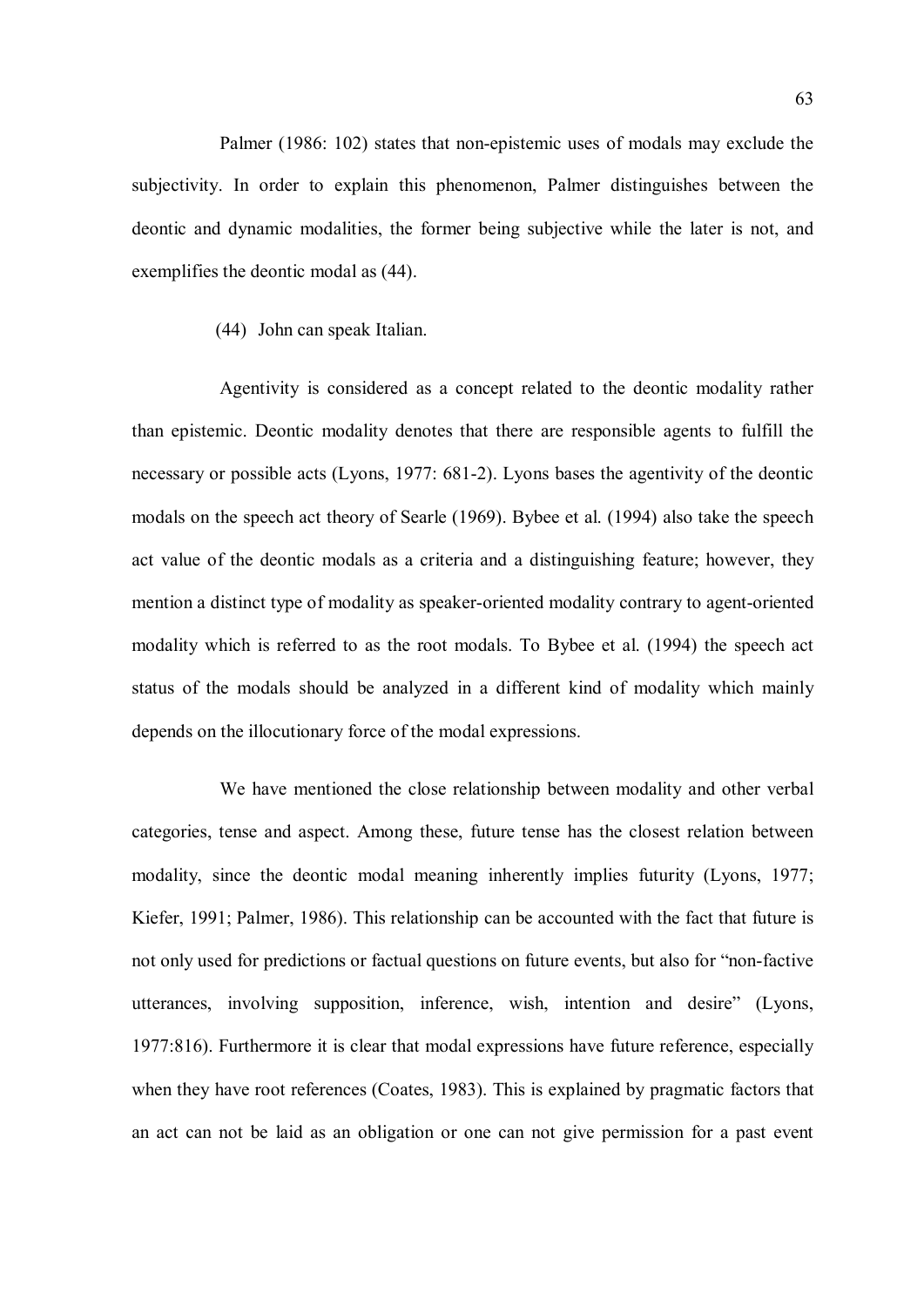which has already been completed.

The modal elements may refer to future, even mark the future tense (45).

(45) Yarın geleyim.

```
 (Palmer, 1986: 17)
```
Bybee et al. (1994) states that this close relationship is a result of the synchronic development of language which suggests that the future tense and obligation come from the same sources, which is true of many languages of the world.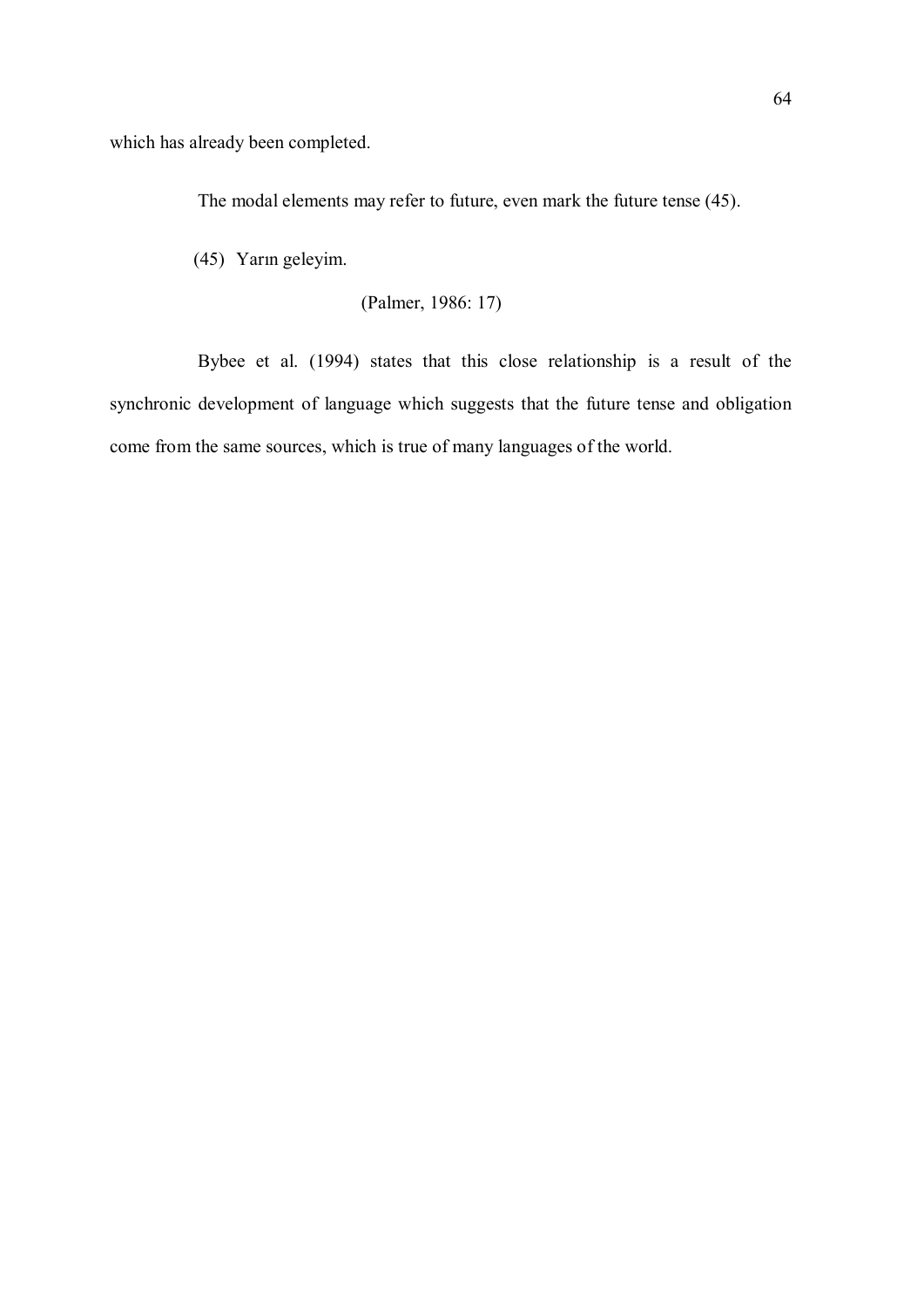#### V. MODALITY IN TURKISH

After having a general view of what modality refers to in the universal terms, we are going to analyze how this phenomenon is treated in Turkish. In this section we will analyze the studies made on the modality system, define the types of modality that are grammaticalized and the markers of these different modal types.

## V.1. Previous Studies on Modality in Turkish

As we have explained in the previous chapter, modality is an important issue in language studies. However, the number of the studies on Turkish focusing on modality is limited. Except from the grammar studies the studies on modality system of Turkish frequently focus on ability (-Ebil) or conditional -sE, rather than necessity. We can consider the studies on Turkish modal system in two groups generally: the traditional approaches and the modern linguistic studies.

Modality is generally taken as a part of the tense system of language and only in the inflectional system in most of the grammar studies. These grammars generally ignore the lexical items used for the expression of modality. In the traditional approach, modality is defined as the different forms of the predicate of the sentence determined by the temporal and semantic referents of it (Gencan, 2000; 304). The traditional approaches to the studies of Turkish grammar (e.g. Banguoğlu, 2000; Ergin, 1986; Gencan, 2000) take the main tense markers in Turkish as modal expressions at the same time and label the tense and aspect markers as the indicative mood markers (Dilaçar, 1971) or epistemic modality (Gencan, 2000; Kocaman, 1998; Banguoğlu, 2000; Hatiboğlu, 1972; Ediskun, 1984; Üçok, 1947, etc.). In this sense, these grammar studies are in the tendency of defining two main groups of modality in Turkish: one referring to what we call as the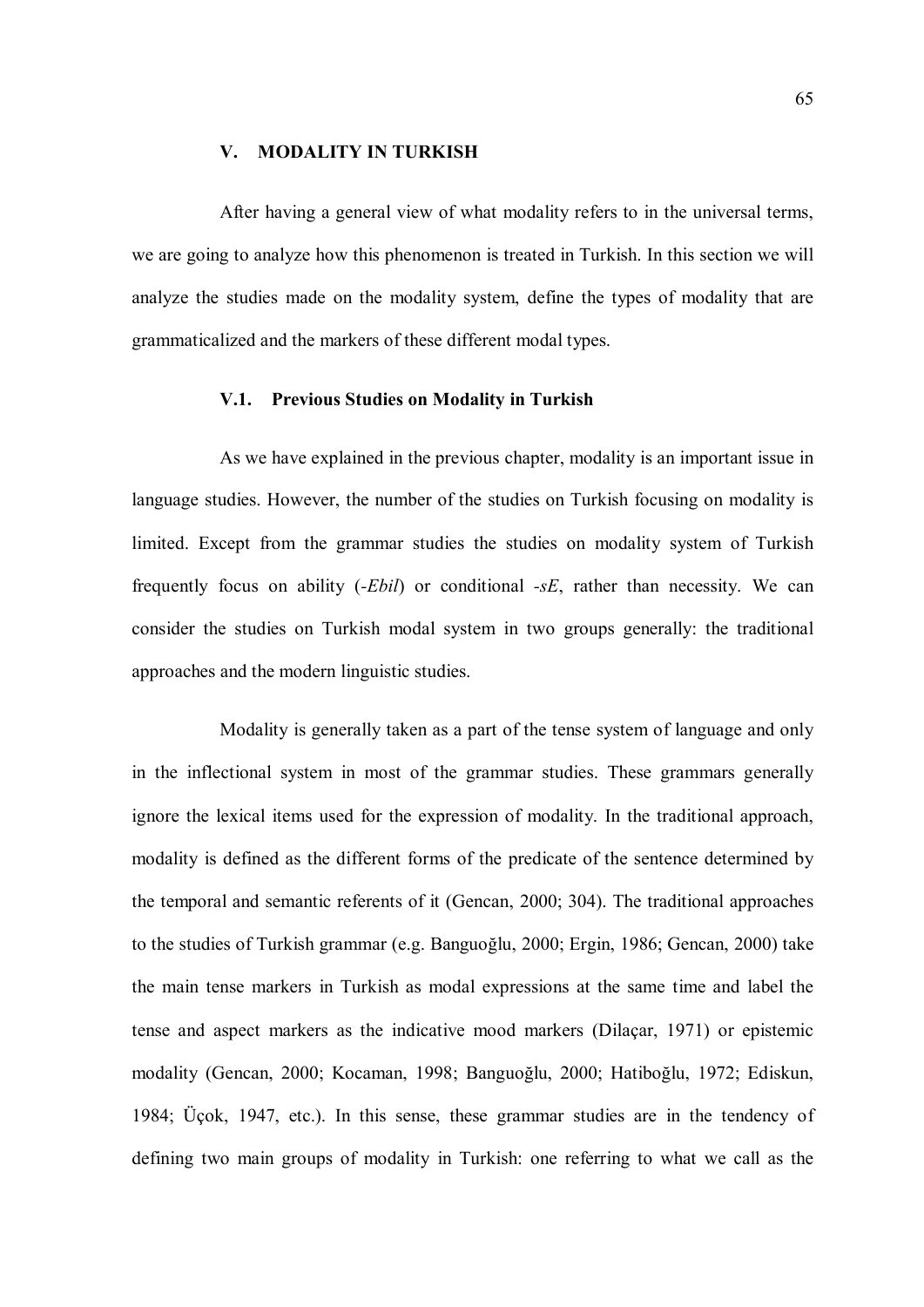epistemic modality, i.e. the utterances where the speaker aims at informing the hearer, and the second group, deontic, where the speaker communicates an attitude towards the predicate. We should note here that, the terms deontic and epistemic are not used as their general reference but with specific references for the translation of the terms "bildirme" (indicative-declerative) and the "dilek-sart" (desirative-conditional) to draw a general understanding of modality in Turkish grammars.

The linguistic studies, on the other hand, label the verbal inflectional suffixes as the TAM markers (as defined in § I.4) and distinguish them in terms of their primary functions. According to this, the tenses that are grammaticalized in Turkish and the aspect markers are distinguished from each other and modal markers are categorized in a distinct section (Kornfilt, 1997). The TAM suffixes and their functions are as follows:

| $-DI$      | Past tense/ Relative tense/ Present perfect/ Perfective/         |
|------------|------------------------------------------------------------------|
|            | Semelfactive/Punctual/Telic                                      |
| $-mIS$     | Past perfect (-mIştI)/ Future perfect (-mIş olacak) / Evidential |
| $-(I)$ yor | Present tense/ Continuous/ Progressive/ Ingressive / Iterative   |
| $-(y)EcEk$ | Future tense/ Relative tense (-mIş/-(I)yor olacak)               |
| $-(I)r$    | Aorist (present tense)/ Habitual                                 |

## Table 3: The Turkish TAM suffixes and their functions

The modality markers, on the other hand, cover the declarative ("dilek-şart") markers as they are labeled in the traditional grammars. The main modal meanings and the markers of these modal meanings are: conditional (and wish) marker  $-(y)sA$ , imperative –  $\varnothing$  (-(Y)In), optative  $-(y)A$ , debitive  $-mEll$ , potential  $-(y)Ebil$ , certainty – mEll, -(y)Ebil, -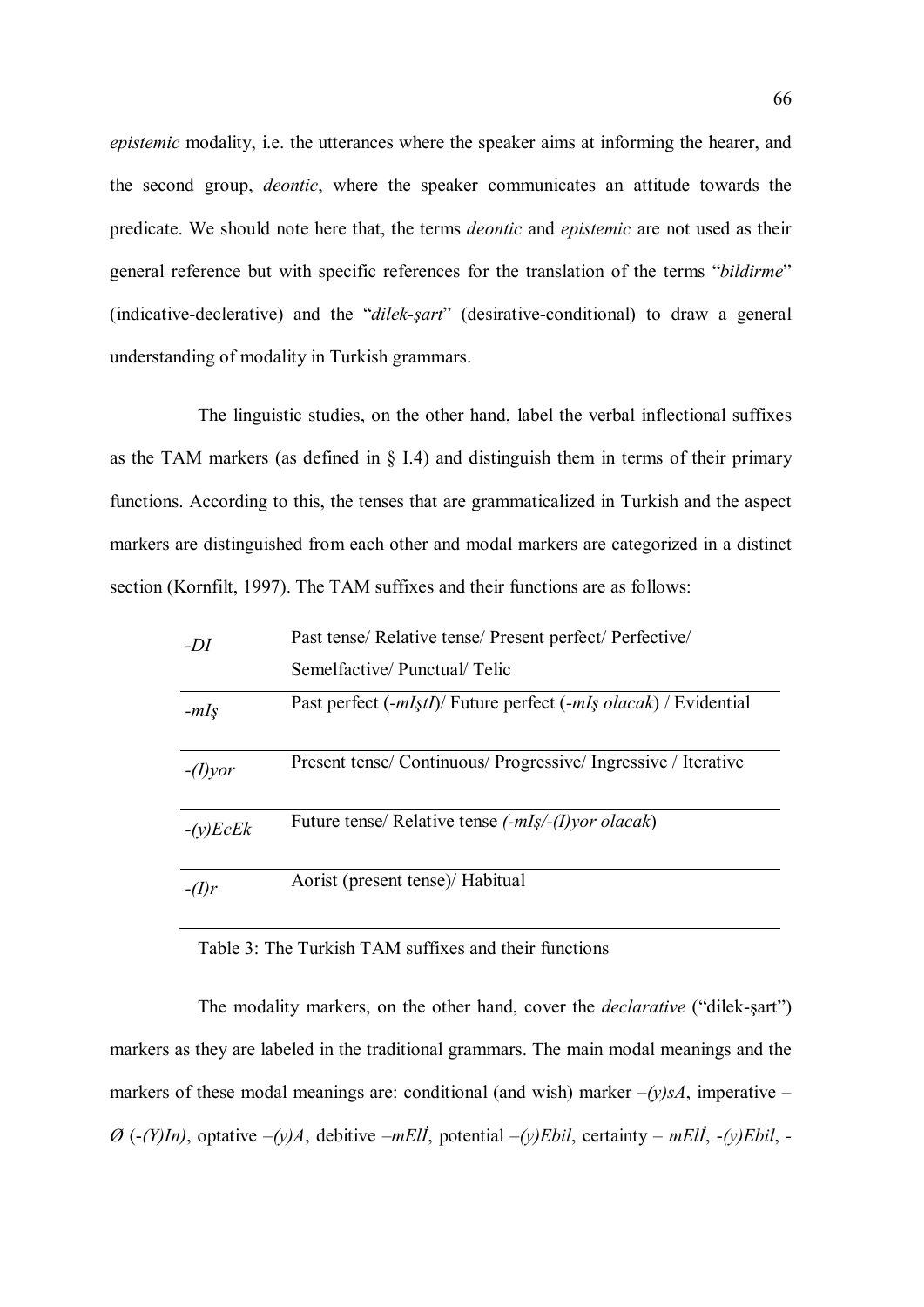DIr, assertive –DI, -mIş, -Ir (Kornfilt, 1997).

Except from the grammar studies, there are many important researches which focus on concepts related to modality, i.e. possibility, necessity, ability, etc. and mention both the lexical and inflectional markers of modality in relation to other components of the sentence and to each other. Among others, the main of the studies on modality in Turkish are: Slobin and Aksu (1982), Savaşır (1986), Kocaman (1986; 1988; 1996), Aksu-Koç (1988), Ruhi et al. (1992), Erguvanlı-Taylan and Özsoy (1993), Ozil (1994) Kerslake (1996), Schaaik (1994), Aygen Tosun (1998), Cinque (2001), Güven (2001), etc.

Savaşır (1986) mainly studies ability in Turkish. The ability marker  $-(y)Ebil$  is analyzed in terms of ability expression in relation to other TAM markers, i.e. aorist, in the study. Kerslake (1996) -another study on  $-(y)Ebil$ - rather focuses on epistemic and deontic possibility use of the morpheme. Kerslake argues conflicting ideas on the use of  $-(y)Ebil$ and aorist with Savaşır (1986) on the use of marker with the aorist.

Another study on Turkish modal system is Kocaman (1988) which focuses on the fact that modality is directly concerned not only with the verbal complex but also with the whole proposition. He relates this to the fact that Turkish uses not only grammatical markers, i.e. inflectional suffixes for the expression of modality but other lexical items, i.e. modal adverbials such as belki, herhalde, sanırım, tahmin ederim as well. Therefore, pragmatic and discoursal considerations such as subjectivity or objectivity should be taken in consideration.

Kocaman (1986; 1996), focus on necessity and are, therefore, more vital for our study. He tries to define the semantic functions of the necessity expressions in Turkish and different markers of necessity: inflection on the verb, lexical items, and modal adverbs (as he refers to them "modal adjectives").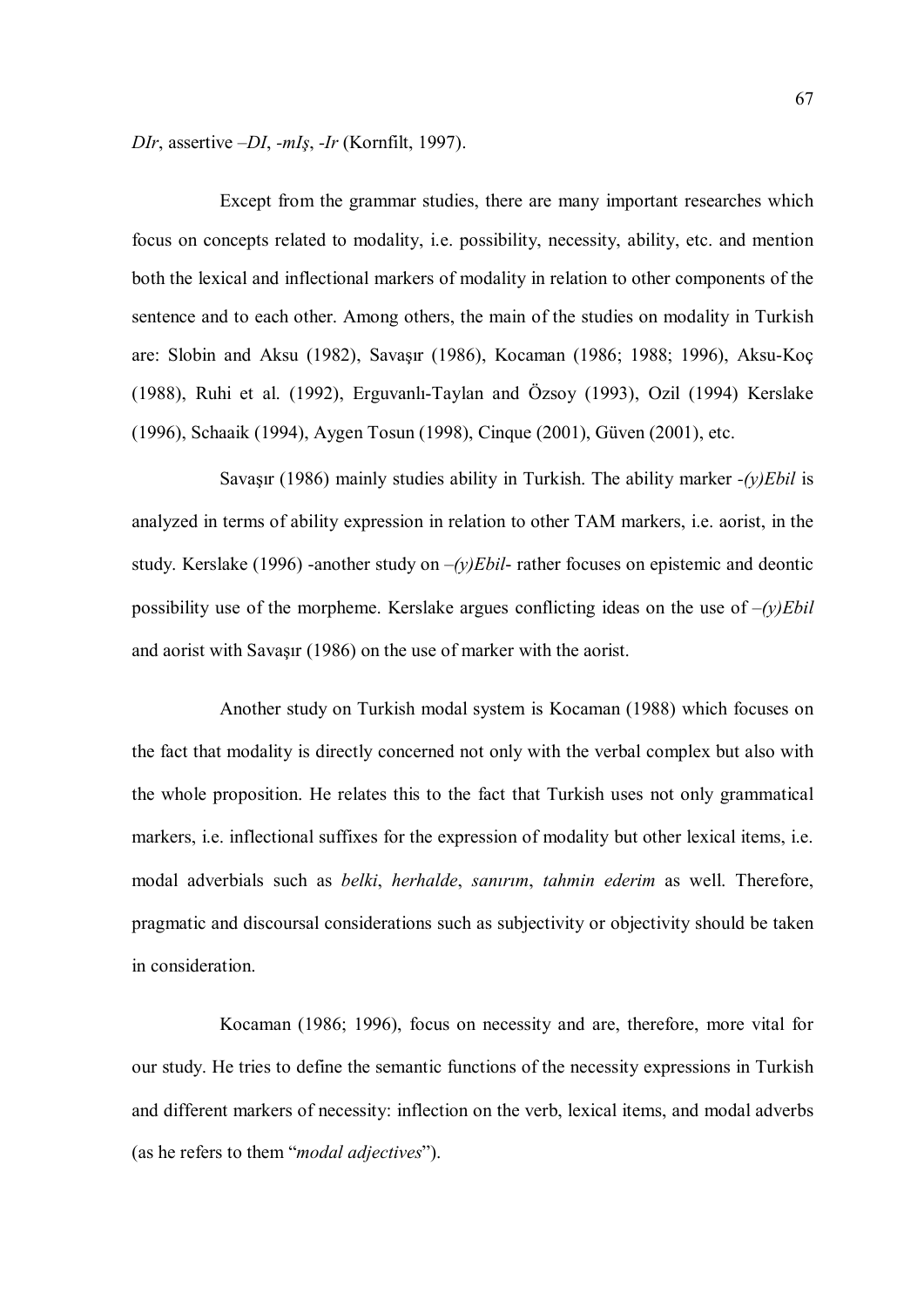Ruhi et al. (1992) try to classify the modal adverbs of Turkish in relation to modal inflectional suffixes and take the work of Palmer (1986) as basis to their discussion. They mainly focus on the epistemic possibility adverbs herhalde, galiba, belki, kesinlikle, mutlaka and classify them depending on the assertion and knowledge vs. belief based status expressed by these adverbs  $(\S V.2)$ . Ruhi et al. (1992) also put forward that some discourse connectors such as  $-de$  and  $-ki$  and discourse fillers such as *eee* and *vani* may affect the meanings of the modal adverbs in question.

Erguvanlı-Taylan and Özsoy (1993) take modality as an issue to be taught and focus on the use of modal adverbs in Turkish; they draw the general picture of modality system in Turkish.

Ozil (1994) is another important study on modality which analyzes the subordination process of the modal sentences.

Finally, Cinque supports the idea that the verbal suffixes in Turkish has a fixed order and the flexible uses result from the different functions expressed by the same morpheme. Güven (2001) focuses on the case of ability marker –*Ebil* depending on Cinque's thesis on the modal suffixes.

#### V.2. Markers of Modality

Like many other languages, Turkish uses various markers for modality, i.e. modal inflection on the verb, particles, lexical items, and intonation. We have mentioned that most important studies on modality focus on mood or the modal verbs (Coates, 1983; Palmer, 1986: 2001; Bybee et al, 1994; Bybee & Fleischman, 1995; Papafragou, 2000; Nuyts, 2001, etc.). However, since Turkish does not use a system of auxiliary verbs as English or Greek, the modal auxiliaries are, naturally, not a part of the modality system of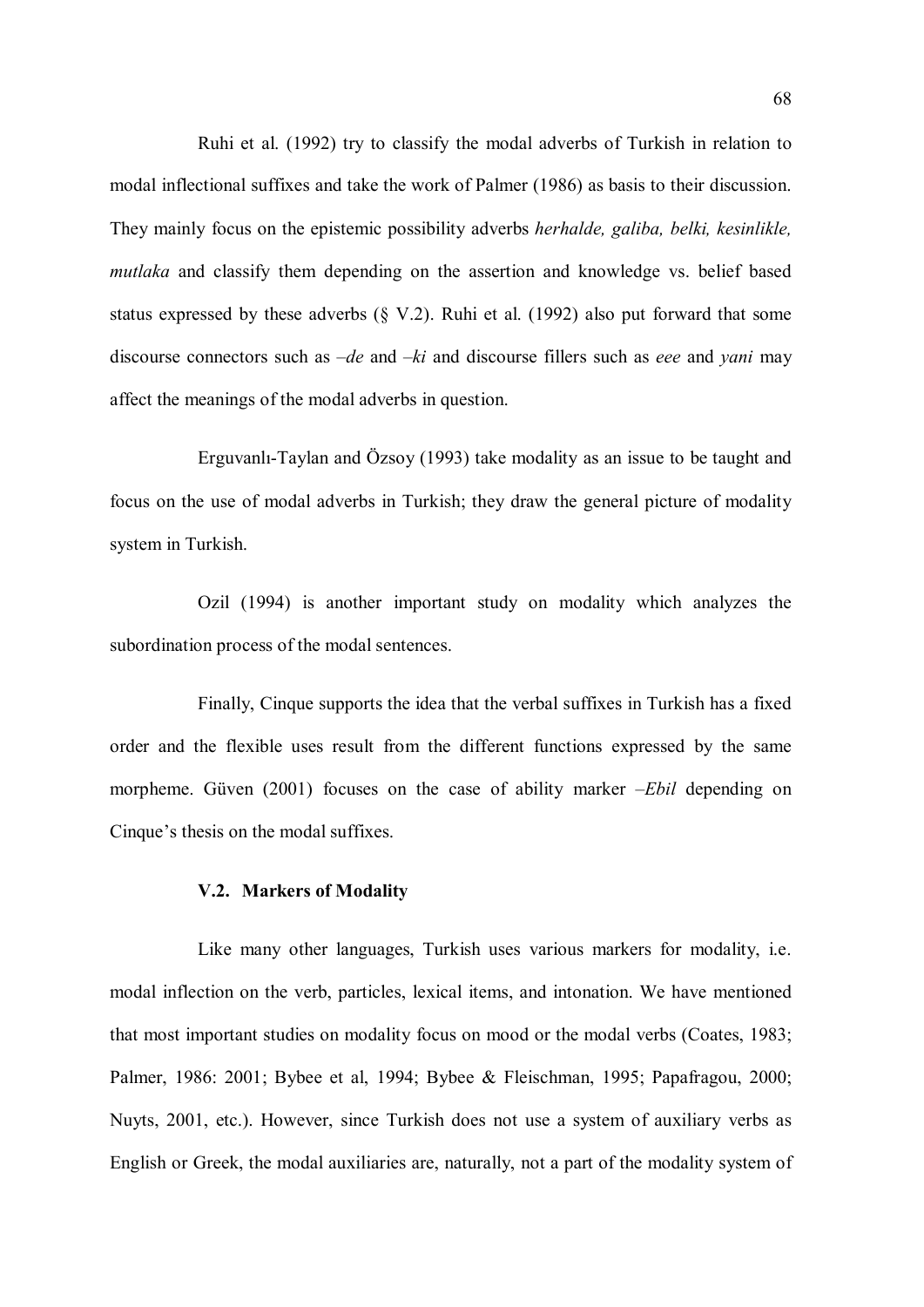the language. The lexical items used as predicates replace the modal auxiliaries. Although there are verbal inflection markers, modal meaning can as well be expressed by lexical items due to some syntactic and semantic factors, which is also a common phenomenon in other languages of the world. For example, in case of negation or nominalization process, the inflectional volitional modal marker  $-E$  can be paraphrased by the verb *iste*-, which is also common with the other modal suffixes in Turkish including necessity marker  $-mEI$ .

(46) Yarın siz-e gel-e-yim.

tomorrow you-dat come-vol.-1sg.

'I shall visit you tomorrow.'

a. Yarın size gelmek istemiyorum.

'I don't want to visit you tomorrow:'

b. Benden yarın size gelmemi istedi.

'He wanted me to visit you tomorrow.'

As mentioned before the inflectional modal markers are the major ways of expressing modality in Turkish. The main inflectional modal suffixes are conditional (and wish) marker  $-(y)sA$ , imperative  $-\emptyset$ /-(Y)In, optative  $-(y)A$ , debitive  $-mEll$ , potential  $-(y)Ebil$ , certainty – mEll, (y)Ebil, -DIr, assertive –DI, -mIş, -Ir (Kornfilt, 1997). Banguoğlu (2000) also mentions conditional –sE, volitional –(yA), necessitive –mEll, and imperative – $\emptyset$ .

The above markers can be exemplified as follows with the modal references given in the parentheses:

(47) Birkaç kez okusa unutmaz. (Conditional)

'If he reads many times, he would not forget.'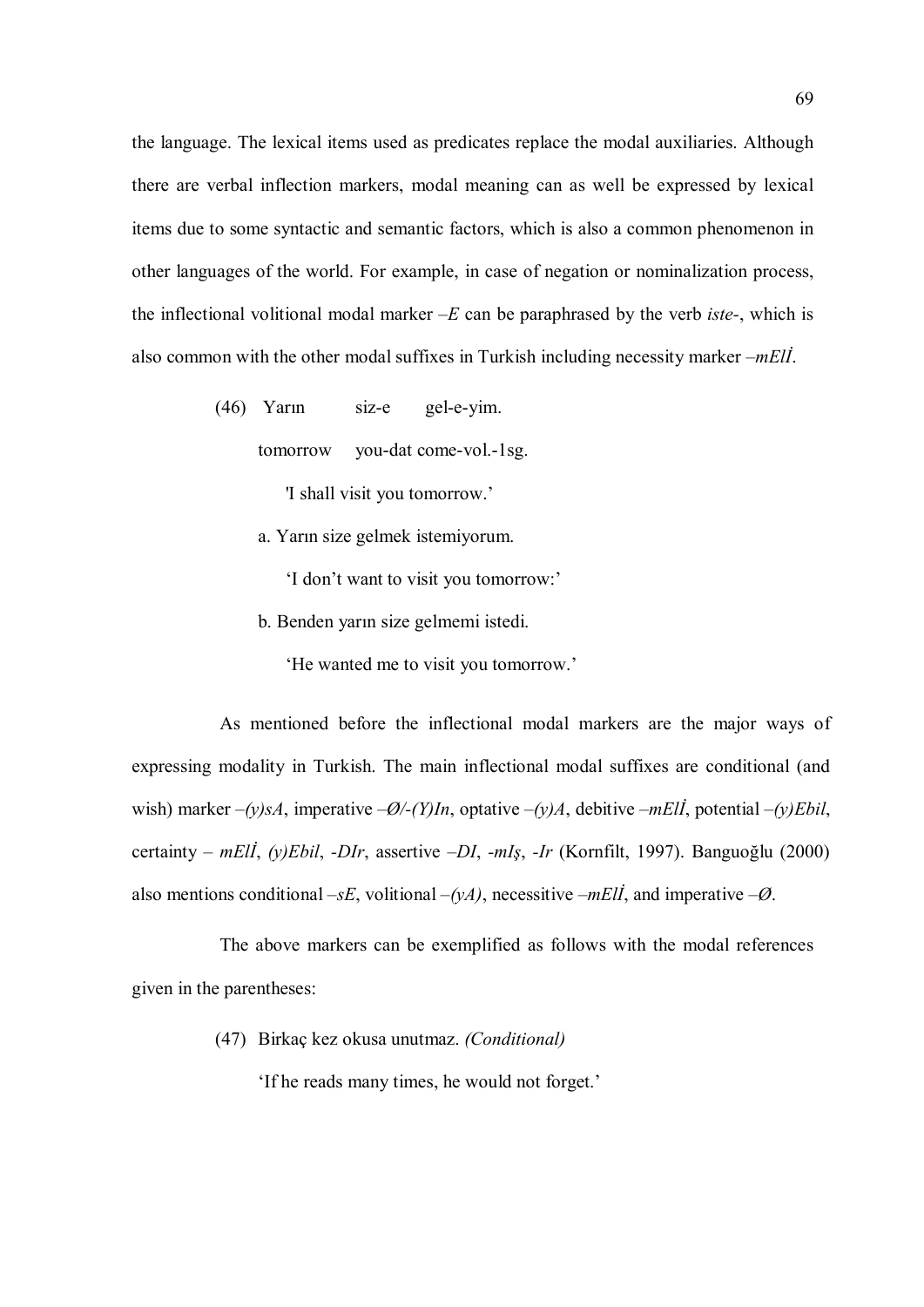(48) Kalk yerimden! (Imperative)

'Go away! That's my seat.'

- (49) Yarın kendime güzel bir elbise alayım. (Optative) 'I shall buy a beautiful dress for myself tomorrow'
- (50) Çocuk odasında toz tutulmasını önlemek için az eşya bulunmalıdır. (Debitive/Necessity)

'There should be few furniture in the child's room to avoid dust.'

(51) Dakikada seksen kelime yazabilyorum. (Potential/Ability)

'I can type 80 words per minute.'

These markers of modality should be labeled as 'mood' which refers to the inflection on the verb expressing modal meaning rather than modality. However, the inflectional markers of Turkish are not analyzed under the heading of the subjunctive, indicative, realis, or irrealis. Rather these are the modal inflectional suffixes that express optative, imperative modal meanings as mentioned in Bybee et al. (1994).

The modal verb is common with many languages and is seen as the main markers of modality. Since they belong to the grammatical system of the language and have semantic content in the same way as lexical items do, they are frequently subject to both syntactic and semantic studies, the most appealing point about them being the semantic indeterminacy between the epistemic and non-epistemic modal meanings.

However, Turkish does not use a developed system of auxiliary, therefore, does not have modal verbs. Rather Turkish uses lexical items such as modal adverbs, i.e. kesinlikle, mecburen, modal adjectives, e.g. kaçınılmaz, muhtemel, olası, and the modal predicates that inherently carry modal reference, e.g. gereky, istey, as well.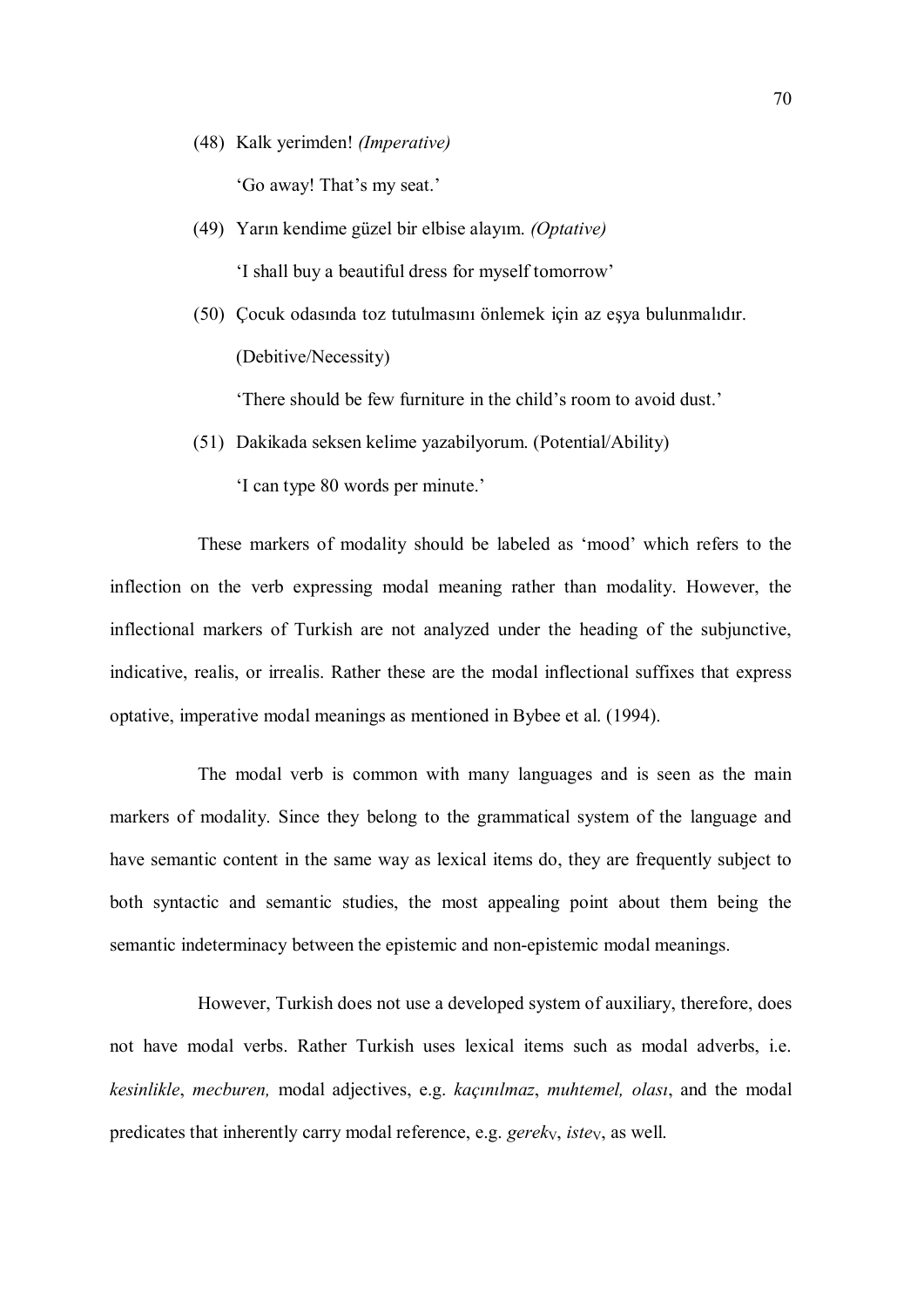(52) Çok çalışmam gerek, anne, çook!

'I need to study very hard Mummy, really very hard'!

- (53) Telefon numaralarını tek tek kaydetmeniz gerekiyor. 'You have to record each phone number one by one.'
- (54) İyi şartlarda yaşamak istiyorum.

'I want to live under better conditions.'

The use of modal adverbs is common in Turkish. Among the modal adverbs of Turkish are mutlaka, herhalde, belki, galiba, kesinlikle, mecburen, bence etc.

The modal adverbs can also be used with the modal suffixes and may add to their modal indications (Kocaman, 1986; Erguvanlı Taylan and Özsoy, 1993; Ruhi et al., 1997). This may be true for both epistemic and some agent or speaker-oriented modal suffixes, i.e. possibility, ability, necessity, obligation, advice, permissive, etc. For example:

(55) Bu filmi mutlaka görmelisin.

'You certainly should see this movie.'

(56) Tabii ki başarabilirsin, biraz daha sıkı çalışman yeterli.

'Of course you can do it; all you need is to study a little harder.'

(57) Bu kitabı mutlaka basalım.

'We shall certainly publish the book.'

Except from the modal adverbs, some predicates that are commonly used in Turkish may inherently express modality, thus determine the modal value of the utterance. The most important examples of these modal predicates are used for obligation or necessity, e.g. gerek $_{V/ADJ}$ , lazım <sub>ADJ</sub>, and possibility, e.g. mümkün<sub>ADJ</sub>, olası<sub>ADJ</sub> *i*. The derivatives of most of these modal predicates naturally indicate modality also. Most of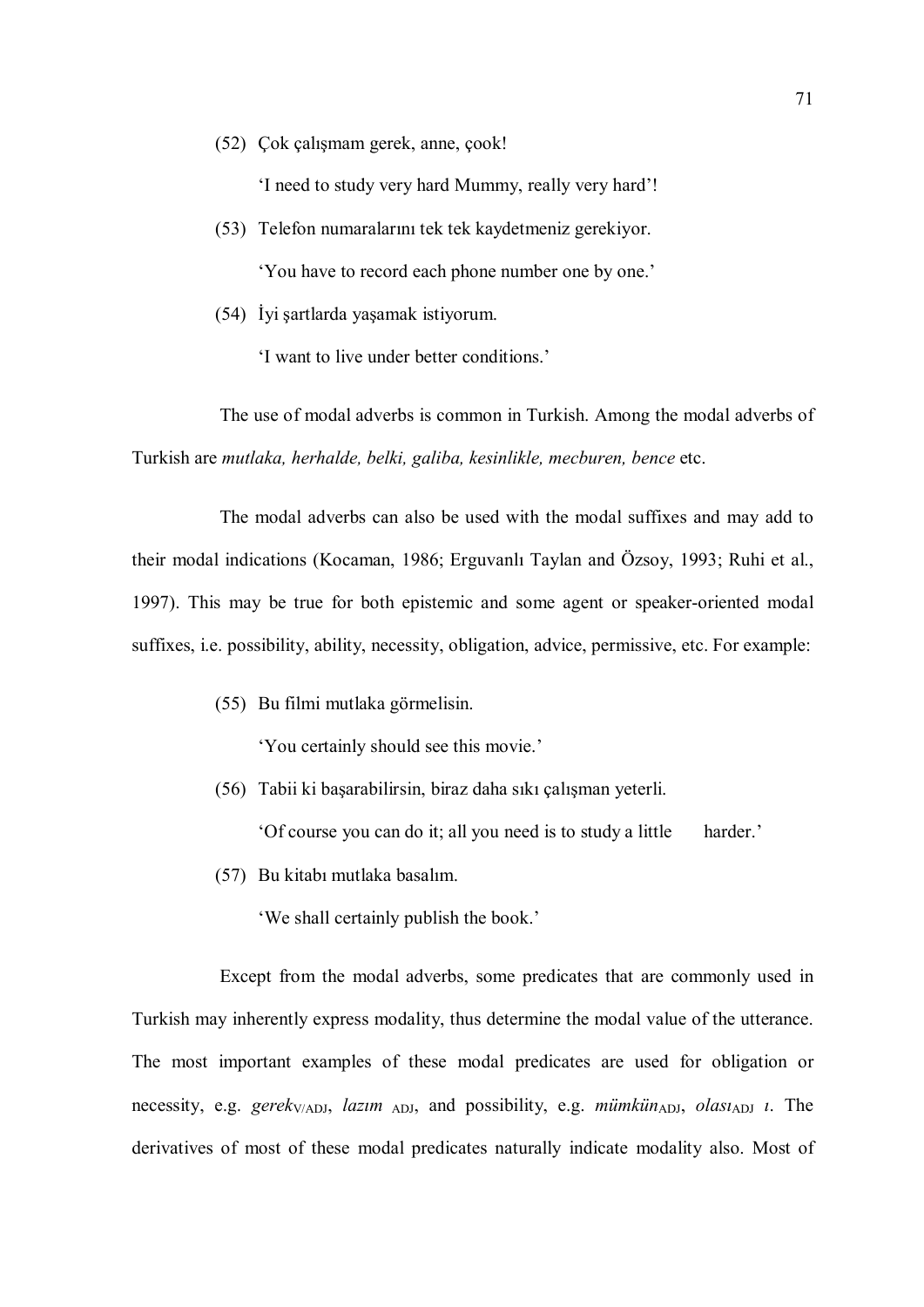these lexical items are borrowed words, e.g. muhtemel<sub>ADJ</sub>, elzem<sub>ADJ</sub>, lüzum<sub>ADJ</sub>, or derived forms, olas $u_{ADJ}$ , gerekli<sub>ADJ</sub>, zorunda.

Intonation is, as in many languages (Coates, 1983; Palmer, 1986; Bybee et al., 1994), a part of the modal system of Turkish. Intonation especially plays an important role in determination of the strength of the expressed modal meaning such as volition, obligation, assertion, certainty, treat, unwillingness etc.

- (58) Yarın burada olacaksın! (imperative) 'You will be here tomorrrow.'
- (59) Çıkabilirsin! (imperative) 'You may go out.'
- (60) Derya da gelmek ister (assertion) 'Derya also would like to come.'
- (61) Şartlarımı kabul etme istersen! (treat) 'Don't obey my conditions if you like.'
- (62) Speaker 1: Bugün döner mi sence?

'Will he come back do you think today?'

Sp. 2: a. Döner, döner. (confidence)

'He will.'

b. Dönecek! (treat)

'He will.'

c. Dönmeli! (volition/ treat)

'He should.'

The repetitive and duplicated forms as in example (62a) or the use of idiomatic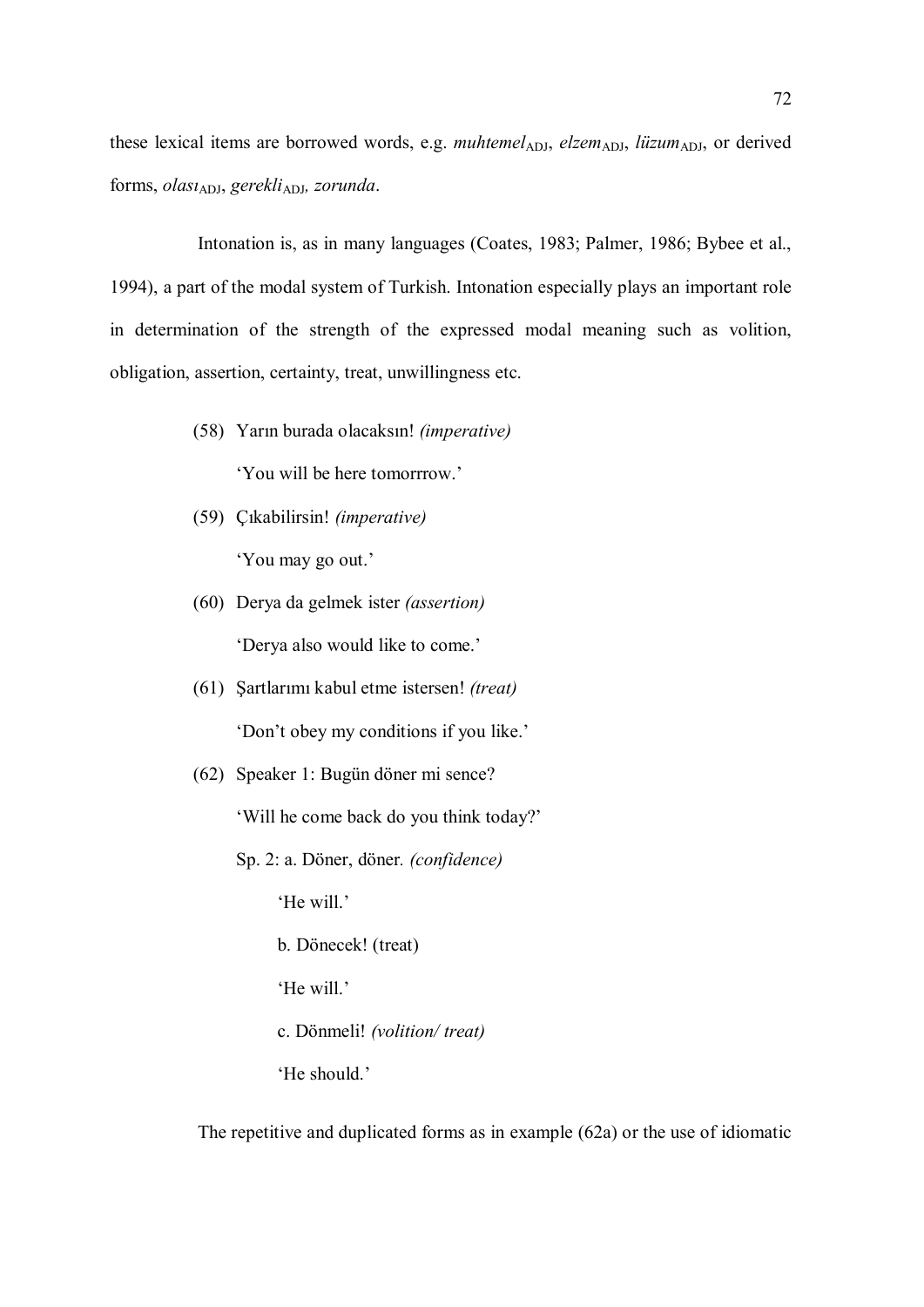expressions as in "eli mahkum olmak, eli kolu bağlı olmak" are other modality expressions that require particular intonation patterns.

### V.3. Categorization of Modality in Turkish

As we have mentioned before, the notion of modality is studied by different approaches and there are various categorizations of modal types (§ II.2.2.).

Among these various names for the deontic and epistemic modal meanings defined by Lyons (1977), we will prefer root and epistemic. The root vs. epistemic distinction will also be useful for the semantic analysis of modality. Within the root modals, we are also going to make distinction between agent-oriented and speaker oriented modals. In other words we will make use of the categorization offered by Bybee et al. (1994) (§ II.2.2.3) as it is more useful in it clearly distinguishes between the notions in root modals and the speech act values of the modal markers are asserted by Dilaçar (1971) as infinite. Furthermore, it includes the agentivity of the subject of the modal sentence within the analysis. Thus, we are going to define four main types of modality in Turkish: agentoriented, speaker-oriented, epistemic, and subordinating modality.

Agent-oriented modality involves necessity, obligation, desire, ability, permission, and root possibility (Bybee et al., 1994). These modals are clearly expressed in Turkish by modal suffixes listed in § V.2. Among the modality types, obligation is also commonly expressed by modal predicates and modal adverbs. We are going to take necessity and obligation as the different degrees of necessity, obligation denoting the strong necessity sense among the agent-oriented modals.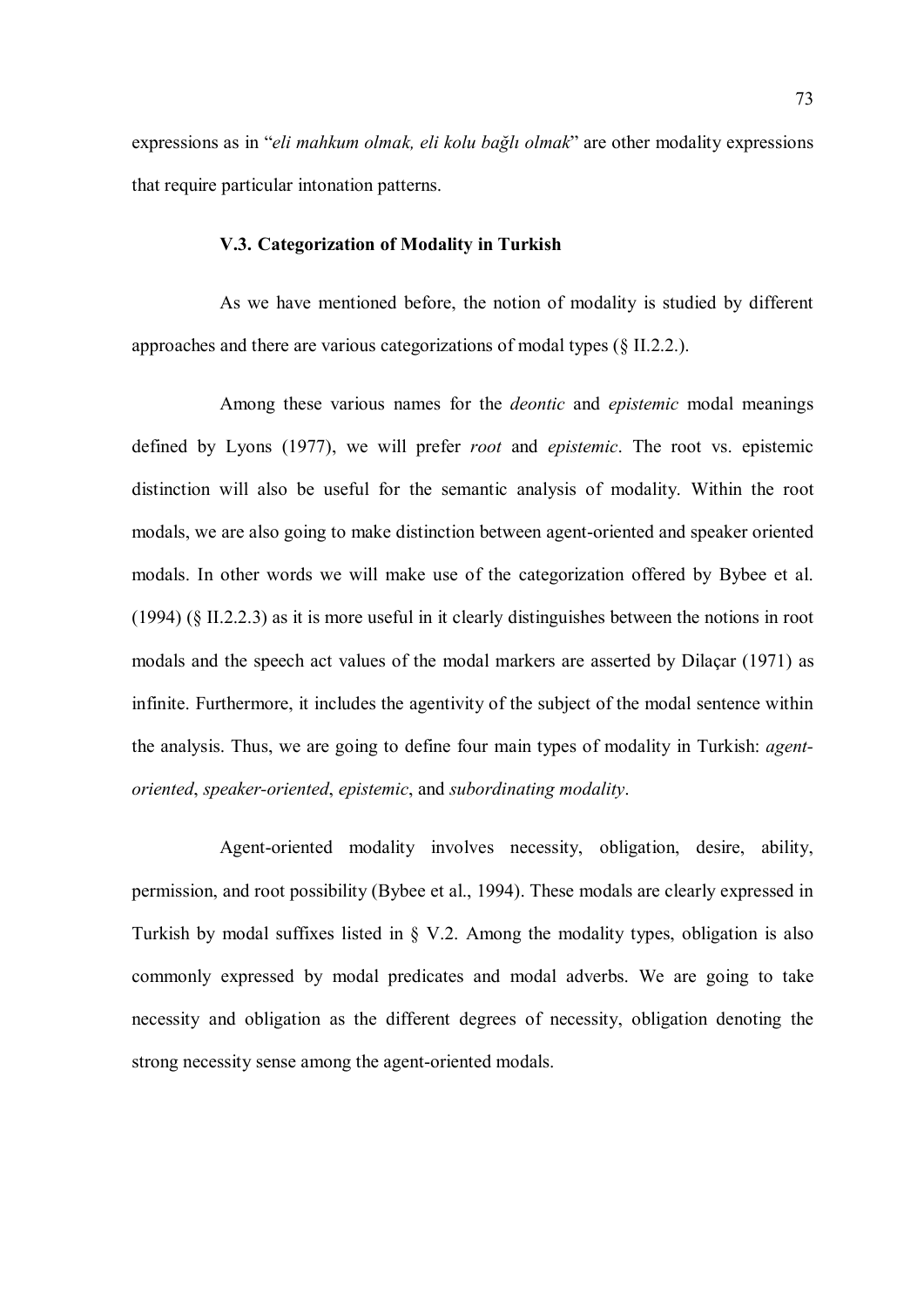Speaker–oriented modality differs from agent-oriented modality in that it refers to the acts performed by the addressee. Speaker-oriented modals carry modal features in that the acts to be performed are conditioned by the speaker (Bybee et al., 1994). The main speaker-oriented modals are imperative, prohibitive, optative, hortative, admonitive, and permissive.

It is natural that these modal be communicated by the same markers with agent-oriented modals. The examples of the modal markers and the speaker-oriented modal values of them given are as follows:

- (63) Tamam canım, sen gidebilirsin. (permissive) 'Okey dear! You may go.'
- (64) Artık okula tek başına gidebilirsin. (ability) 'You can go to school alone.'
- (65) Okula gitmek için her iki yolu da kullanabilirsin. (root possibility) 'You can use both of the ways to reach the school.'
- (66) Ninenin evine giderken ormanın içinden geçme. (prohibition) 'Don't use the path in the forest while going to grandma's house.'
- (67) Çimlere basmayın. (prohibition)

'Don't step on the grass.'

(68) Bundan böyle yağlı ve tuzlu yememelisiniz. (prohibition)

'You should not eat salty and fatty food from now on.'

Epistemic modality, as defined before, is where speaker commits her/himself to the truth of the proposition expressed. The main types included in the epistemic modality are speculative, deductive, assumptive, and evidential (Palmer, 1986)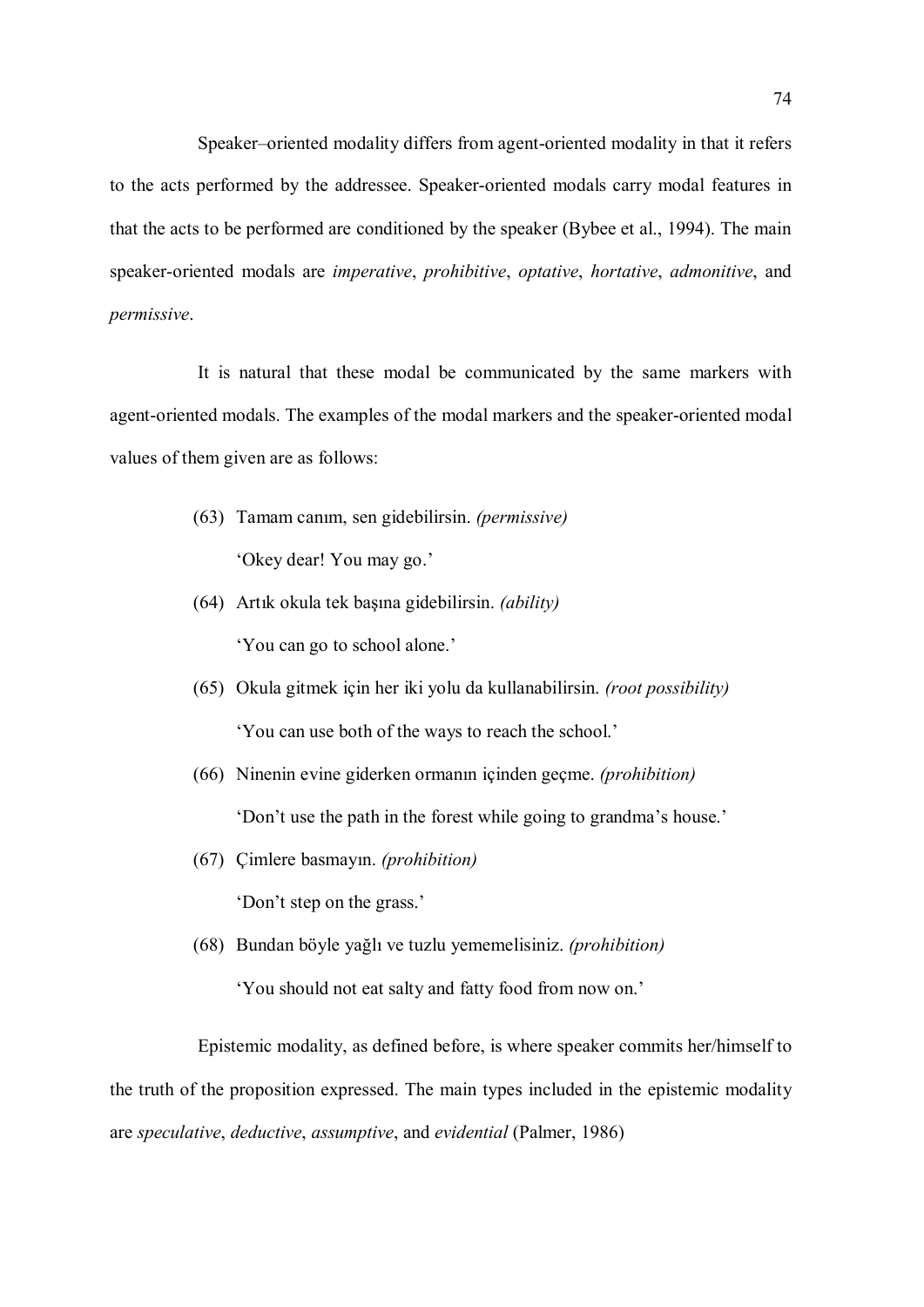The epistemic modals in Turkish are generally marked by the TAM markers, e.g. assertive  $-DIr$ , inferential or evidential  $-mIs$ , or modal adverbs (§ V.2.) mutlaka, kesinlikle, kesin, sanırım, bence.

- (69) Böyle şeyleri asla kaçırmaz, mutlaka gelir/gelecektir. 'He would not miss that, he certainly will come.'
- (70) Bu kadar lezzetli bir yemeği kesinlikle beğenir/miştir/ecektir. 'S/he would certainly like such a delicious meal.'
- (71) Sanırım, annesini yolcu etmeye gider/gidecektir

'I think s/he would come to see her/his mother off.'

Ruhi et al. (1992) state that the modal adverbs "mutlaka, herhalde, belki, kesinlikle, galiba", indicate different levels of assertion –assertive/non-assertive– and different origins for the truth of the propositions –knowledge/belief– after Palmer (1986), and place these items on the scale as follows:

|                         | Assertion<br>(confidance) |                 | Non-assertion<br>(weak confidance, lack of<br>confidence) |
|-------------------------|---------------------------|-----------------|-----------------------------------------------------------|
| Knowledge-based MUTLAKA |                           | <b>HERHALDE</b> | <b>BELKI</b>                                              |
| Belief based            | <b>KESİNLİKLE</b>         |                 | <b>GALIBA</b>                                             |

Table 4: The epistemic modal adverbs in Turkish (Ruhi et al., 1992: 313)

Thus, assertion is a part of the epistemic modality also. Turkish makes distinction in epistemic modality types by the verbal suffixes  $-DI$ , -mIş, modal adverbs, or the lexical expressions.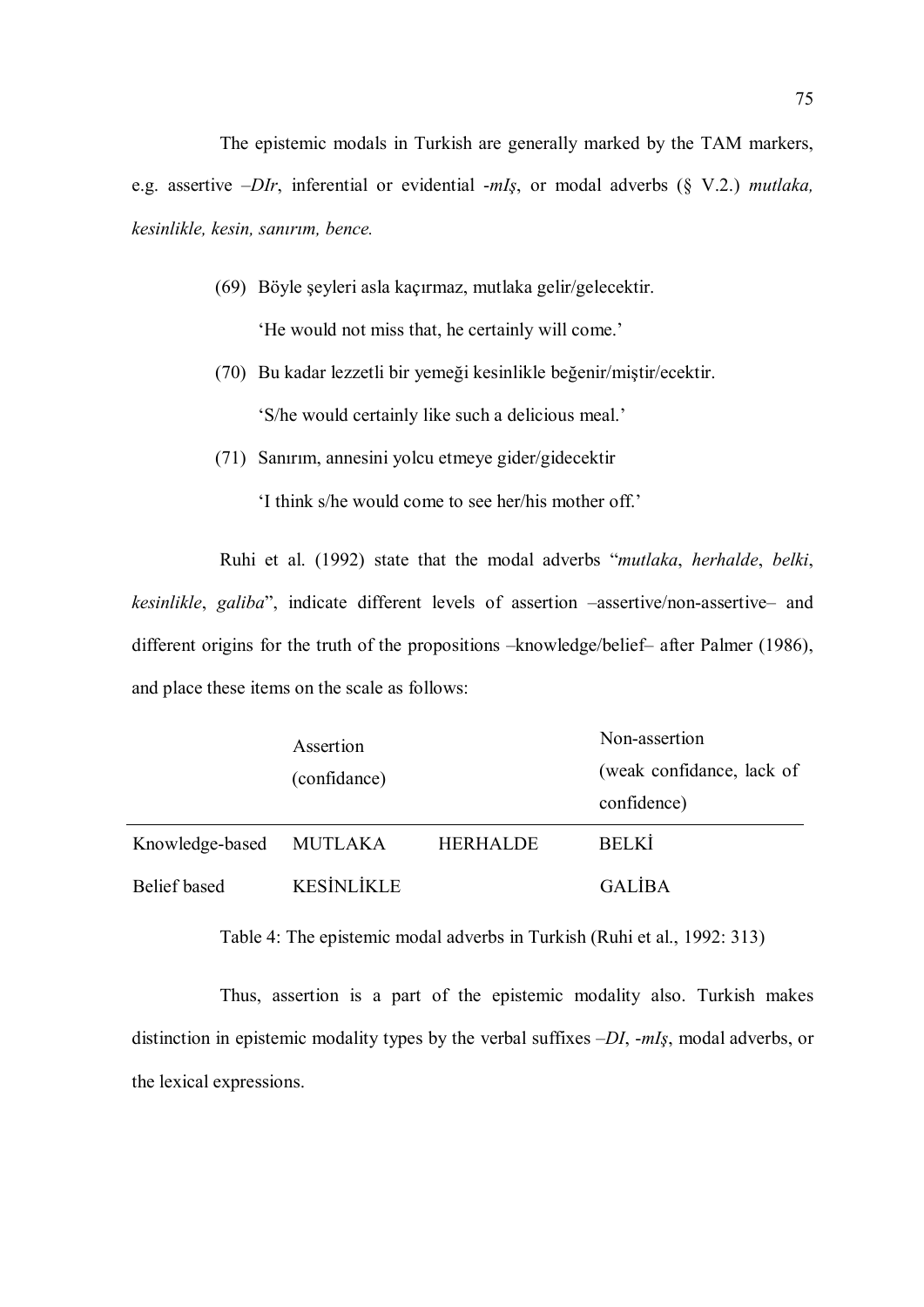Bybee et al. (1994) names the use of some modal verbs within the subordinating purpose and concessive clauses as *subordinating modality* (§ II.2.2.3.). However, since we do not have modal verbs in Turkish we should deal with the modal inflectional suffixes. The subordinating modality examples in Turkish are rare. Among the modal markers of Turkish, the conditional  $E\zeta e r$  ...  $-sE$  (72) can be thought of as subordinating modal since it is obligatorily used within a main sentence.

(72) Eğer gelecekse önceden haber versin.

'If s/he is going to come, tell her/him to inform me beforehand.'

The modality system of Turkish is composed of the modal suffixes, lexical expressions (modal predicates), intonation, and the idiomatic expressions indicating the agent-oriented, speaker-oriented, epistemic, and subordinating modalities. Among these the agent-oriented modal meaning under the overall heading of the root modalities forms the topic of our research. In the following section, we are going to define what is necessity is and the place of necessity in the modal system in Turkish.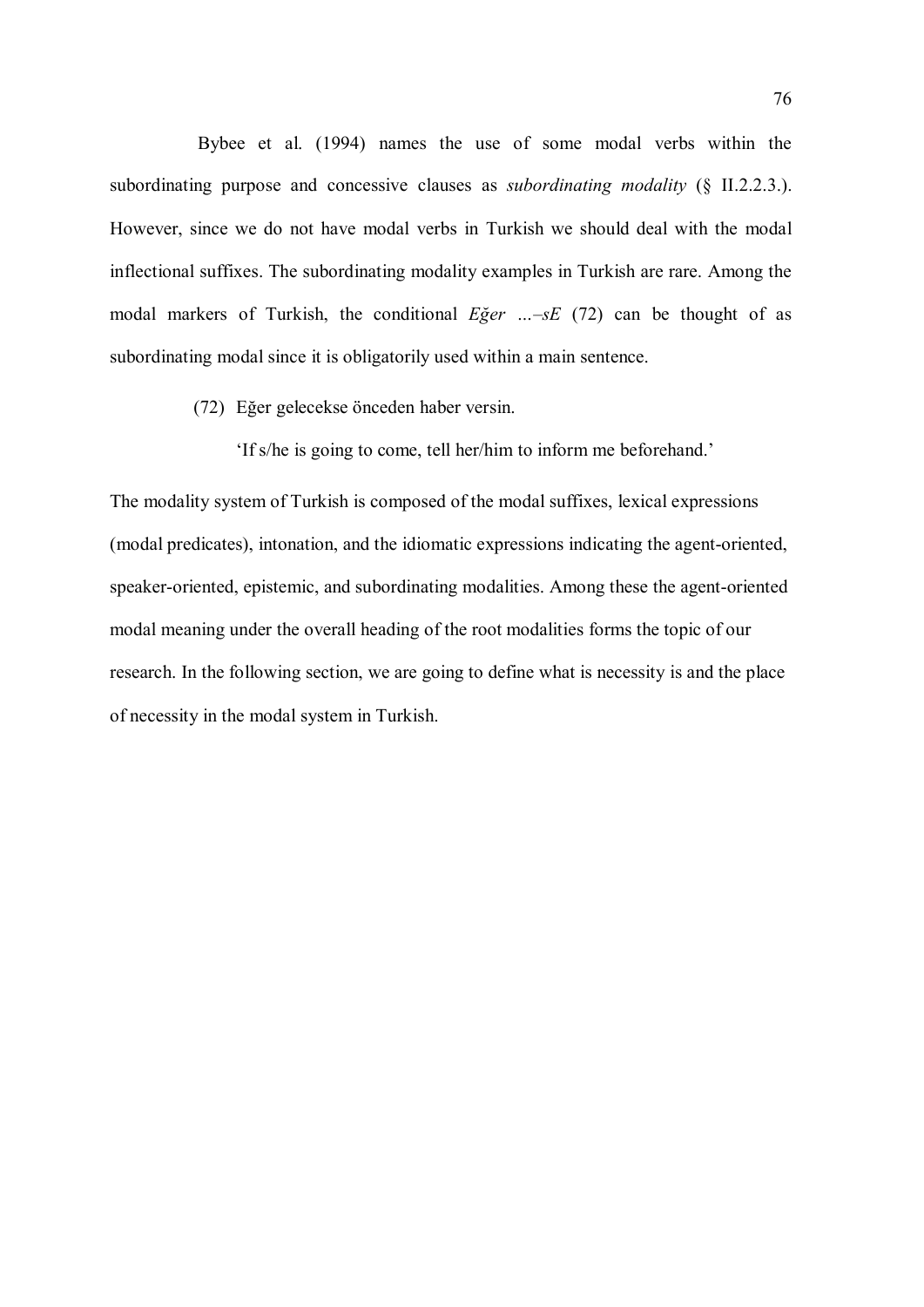#### IV. EXPRESSIONS OF NECESSITY IN TURKISH

One of the important types of modality is necessity since it is one of the basic notions included in the definition of modality (Lyons, 1977), which goes back to the philosophical studies. In order to understand and analyze the necessity in language we should first define what is necessity and the related notions, e.g. obligation. Afterwards, we will analyze the logical and linguistic understanding of necessity as a part of the modal system before we begin our analysis of the markers of necessity in Turkish.

It is seen that necessity is a difficult notion to define since the definitions of it in the dictionaries are made in terms of its derivatives or so. The dictionary definition of adjective "necessary" is, for example, made by the synonyms of the word recursively or the verb 'need', i.e.

- 1. absolutely essential
- 2. needed to achieve a certain result or effect; requisite
- 3.a. unavoidably determined by prior conditions or circumstances; inevitable.
	- b. logically inevitable
- 4. required by obligation, compulsion or convention (American Heritage).

Similarly, necessity is generally defined by the help of its other derivatives or synonyms in the dictionaries, e.g. "a requirement, necessary duty, or obligation" (Webster's dictionary), or "requirement, essential, necessary, requisite, need, prerequisite, basic, fundamental (Oxford). A definition of necessity without using its derivatives or synonyms would be 'the act, event, or thing which another act, event, or thing is bound to' (Turkish Dictionary).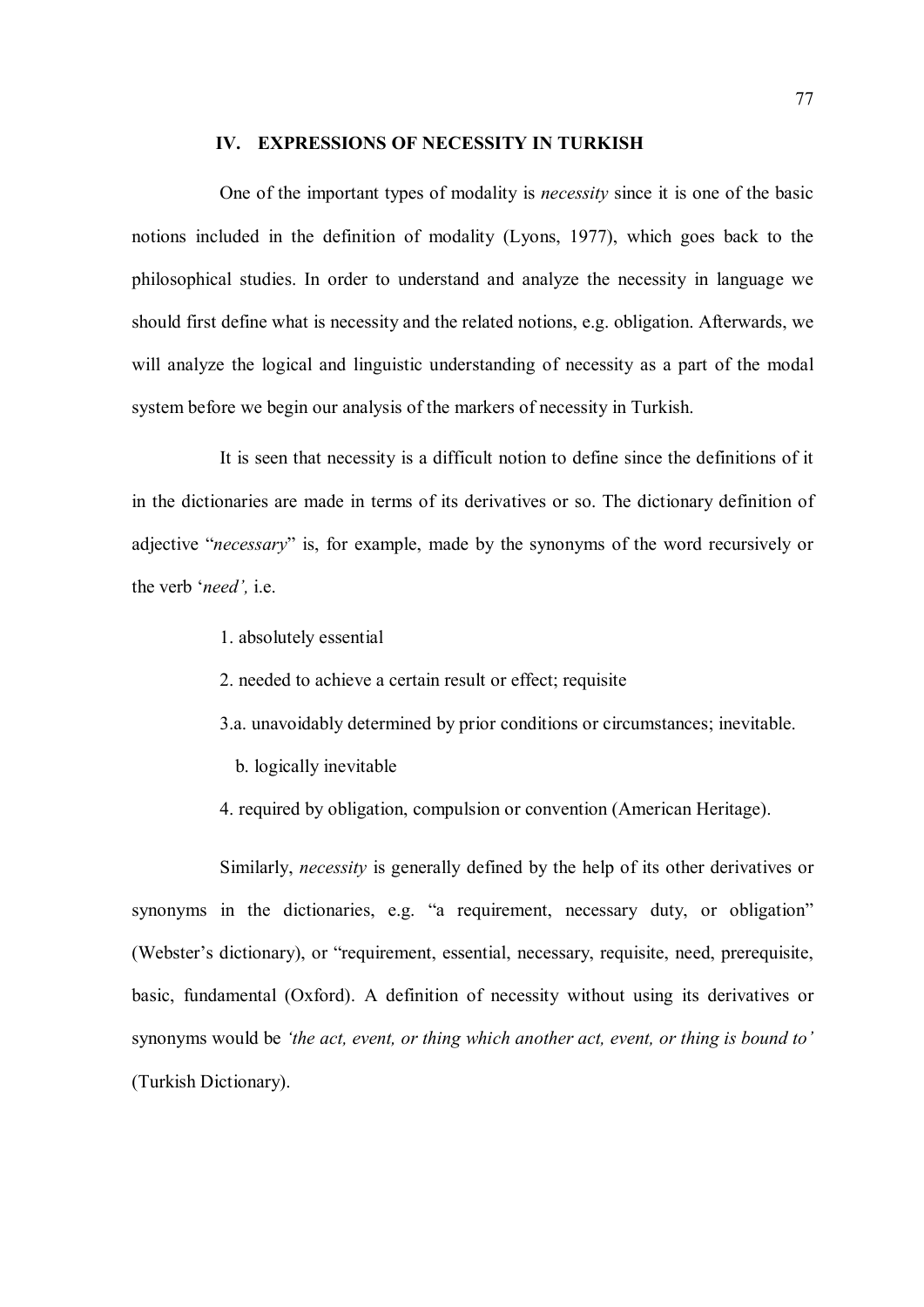In our discussion we feel it necessary to include *obligation* in *necessity* since in most works it is used as a synonym of 'strong necessity' (Bybee et al., 1994; Coates, 1983; Palmer, 1986). Obligation is defined as follows:

- 1. The act of obligating.
- 2. That which obligates or constrains; the binding power of a promise, contract, oath, or vow, or of law; that which constitutes legal or moral duty. A tender conscience is a stronger obligation than a prohibition.
- 3. Any act by which a person becomes bound to do something to or for another, or to forbear something; external duties imposed by law, promise, or contract, by the relations of society, or by courtesy, kindness, etc.

 Every man has obligations which belong to his station. Duties extend beyond obligation, and direct the affections, desires, and intentions, as well as the actions.

- 4. The state of being obligated or bound; the state of being indebted for an act of favor or kindness; as, to place others under obligations to one.
- 5. (Law) A bond with a condition annexed, and a penalty for non-fulfillment. In a larger sense, it is an acknowledgment of a duty to pay a certain sum or do a certain things. (Oxford)

The main difference between the *obligation* and *necessity* is that *obligation* denotes stronger illocutionary force. That is, if something is *obligatory* the act to be done is strongly necessary since something that is unwanted occurs, usually on the part of the agent of the act, or there occurs some sanction if the act is not performed. Obligation denotes that there is no choice for the agent but to perform the action. However, in the case of necessity such a sanction does not occur, or even if it does, it is not as powerful on the agent as it is in the case of an obligatory event. In the case of necessity, the agent has the choice of not performing the act. If the agent does not perform the action, something that s/he wants/desires does not take place, it is a matter of choice. Thus, the strength of the necessity expressed by the speaker depends on the strength of the sanction that makes the act a necessity, a requisite, or an obligation.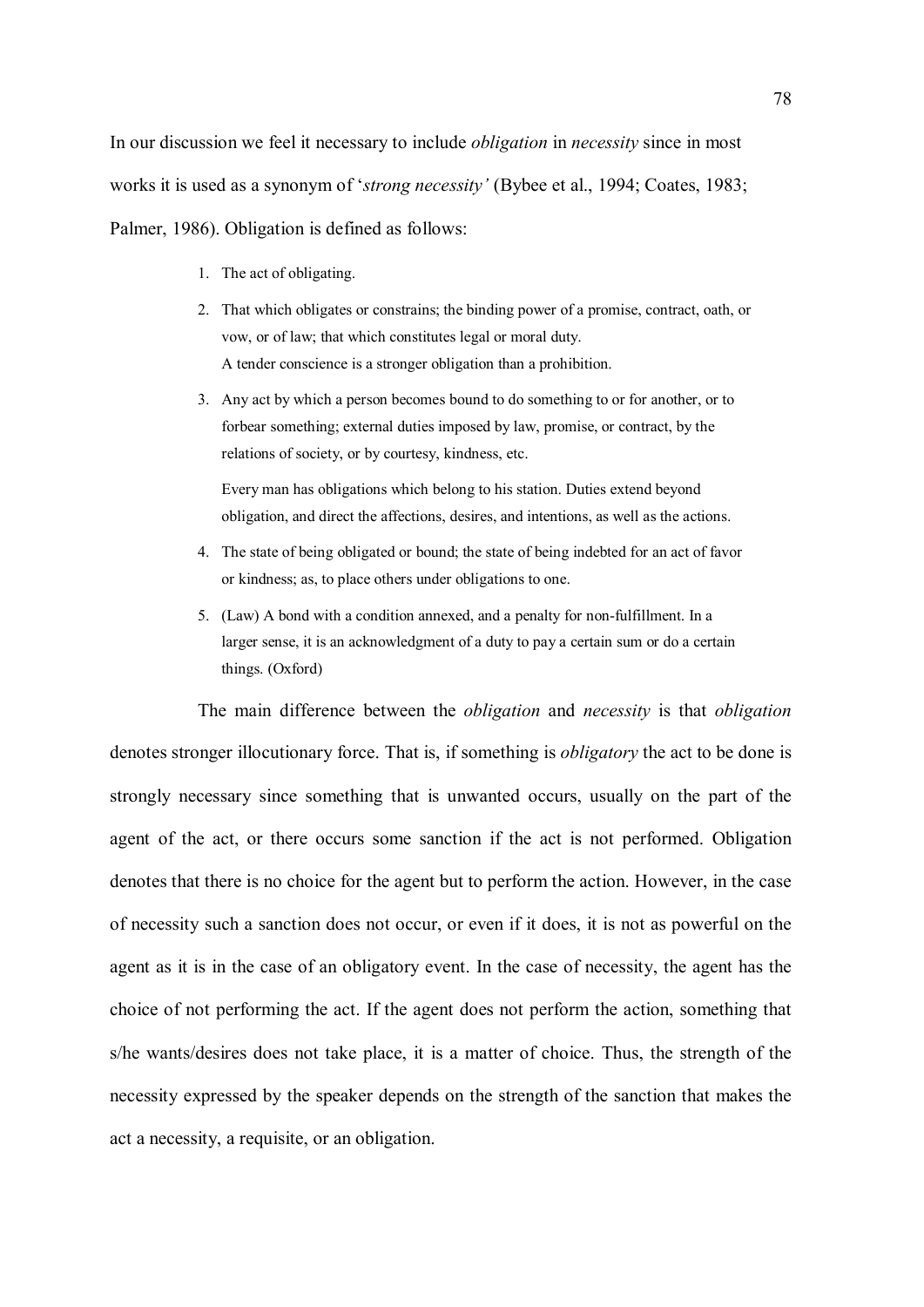As mentioned before (§ II.2.1), necessity can be analyzed in relation to possibility in terms of negation and can logically be defined as:

(82) nec= $\sim$ pos  $\sim$ p

That is, if something is necessary it is not possible that it is false/not true, i.e. it is necessarily true. In terms of linguistic modality, we consider necessity under the heading of agent-oriented modality, therefore we are consider the attitude of the speaker towards the proposition rather than the truth value of it. In terms of agent-oriented modality, necessity concerns the status of the acts indicated by the utterances. That is, the completion of the act denoted by the main predicate is necessary/ to be necessarily accomplished.

In our study, we will analyze the modality system of necessity in Turkish in two main terms: formal analysis and the semantic analysis. In the formal analysis of necessity expressions, we are going to focus on the use of expressions of necessity with different tense, aspect, modal markers, active, passive, causative constructions, copula and different complements such as adverbs or purpose clauses. The subject person of the modal sentence is also of importance in terms of formal analysis. Furthermore we are going to see the co-occurrence of necessitive with the different complement that different lexical items of necessity may take and the internal syntactic features of the sentential complements in relation to the modal predicate.

In the semantic analysis, the main variables to be analyzed are (as in  $\S$  II.5.2) the subjectivity, agentivity, factivity (and certainty, belief, knowledge based inference for epistemic meanings). These values of each modal expression will be analyzed in relation to the formal features.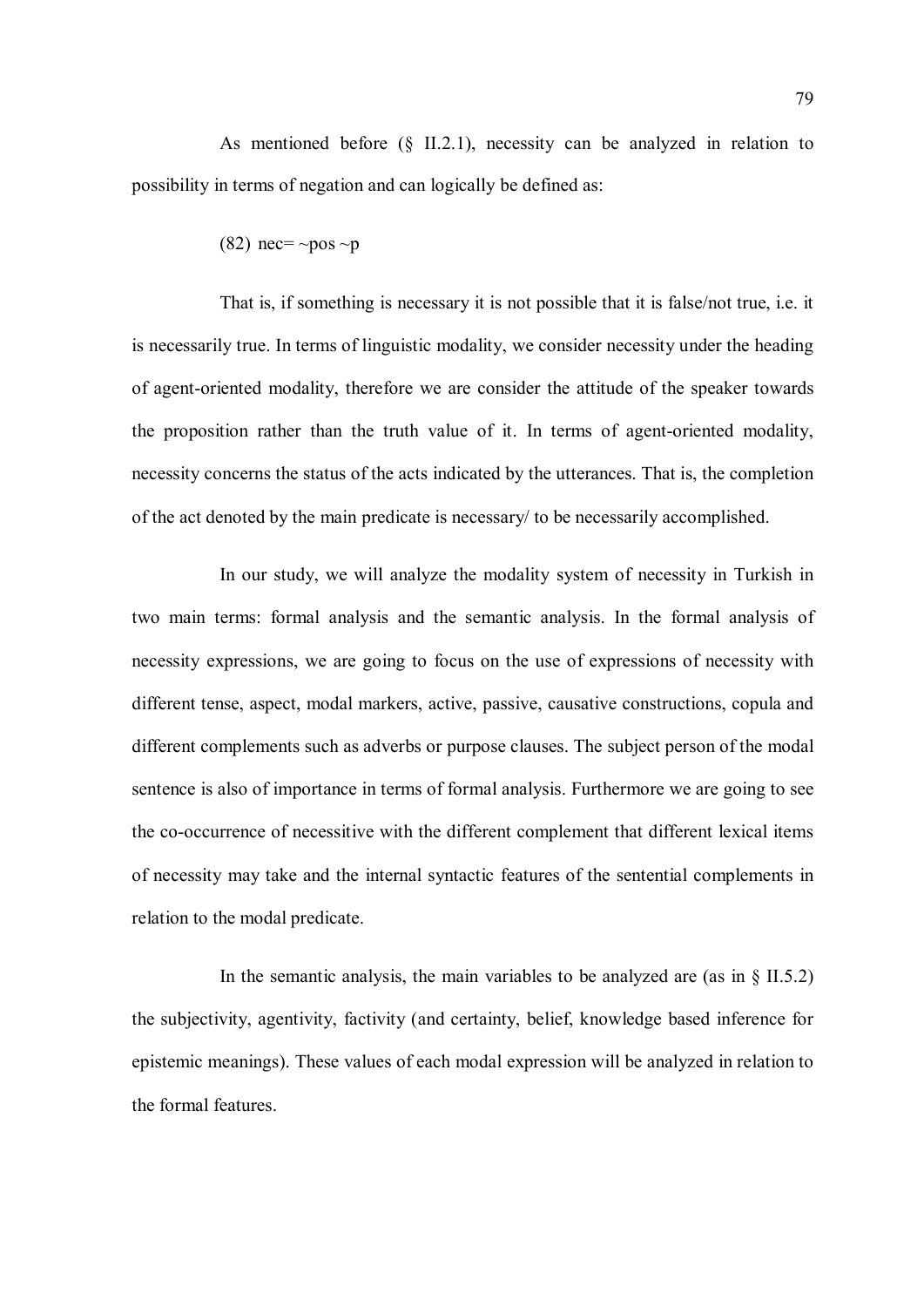After defining which forms are used for the expression of necessity and the formal analysis mentioned above, we will define which form expresses what kind of necessity by defining the gradience within the notion of necessity, from obligation to desire. The findings in this part will be based on the semantic and pragmatic studies mostly made on English modal verbs (cf. § II.3.3). The gradience (Coates, 1983) and polysemy (Papafragou, 2000) approaches will be basis for the semantic analysis in our study. We are also going to define the cases when necessity markers behave as a merger, ambiguity, or gradience in view of the formal and semantic variables that lead such phenomenon.

We have previously mentioned the semantic approach suggested by Coates (1983) (§ II.3.3.5) based on the fuzzy set theory where the modal verbs are analyzed in the fuzzy sets of root and epistemic modal references that are defined for each of them and the membership status of these modal verbs to these sets are discussed in a corpus study. The gradience of the different necessity degrees can be displayed in the following diagram, which includes the different necessity values expressed by different modal verbs in English, e.g. desire/volition can be expressed by SHOULD, while MUST can express weak necessity at the other extreme:



Figure 4: Root meanings of necessity modal verbs in English (Coates, 1983)

The criteria that Coates (1983: 33) uses for the gradience of necessity meaning of the modal verbs in English are: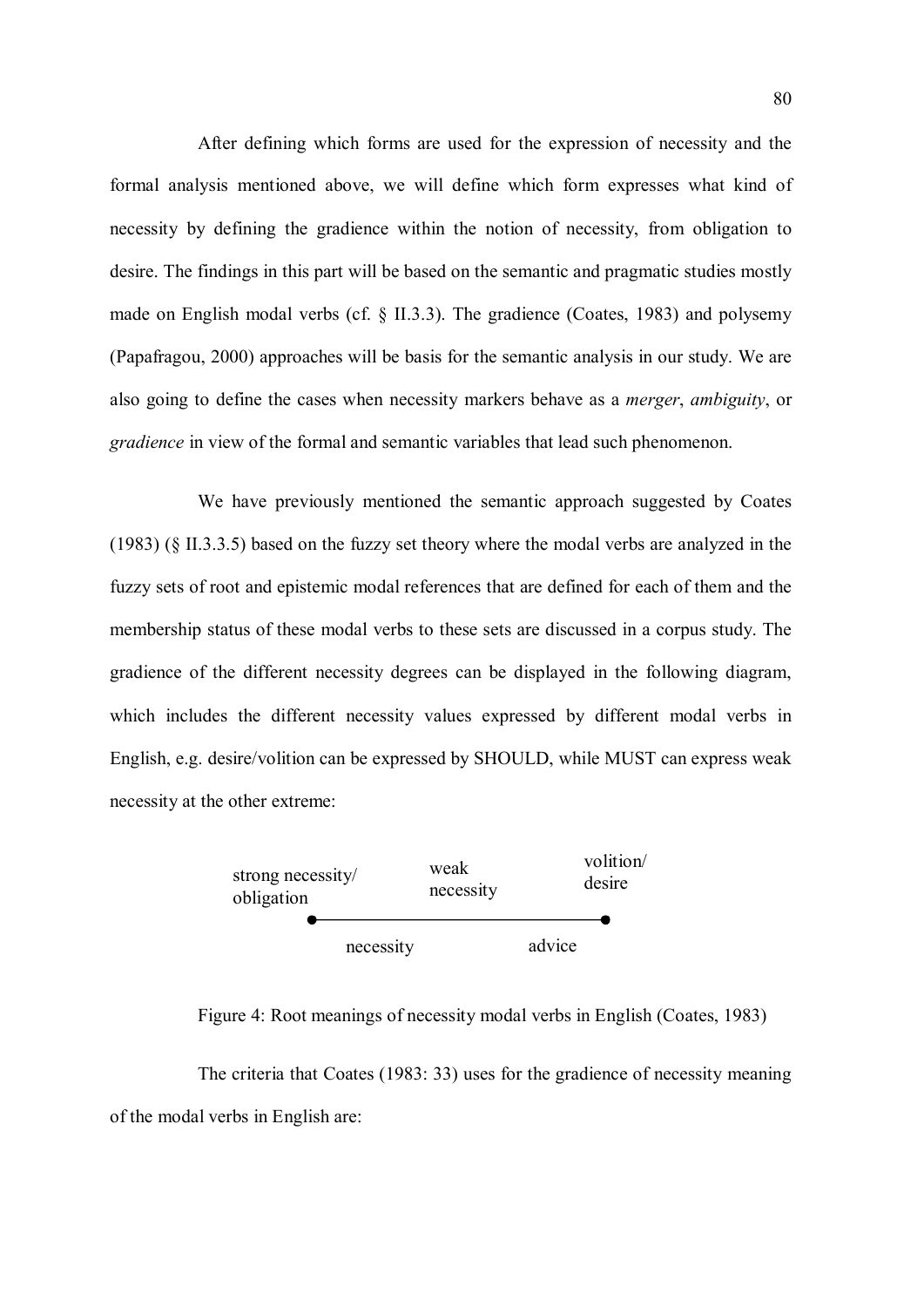- (i) Subject is animate
- (ii) Main verb is active verb
- (iii) Speaker is interested in getting subject to perform the action
- (iv) Speaker has authority over subject

The matrix (Coates, 1983: 36) formed in order to analyze the root MUST parameters, which shows the gradient of it involves the following:

- (i) second person subject,
- (ii) speaker involvement,
- (iii) speaker has authority over subject,
- (iv) verb is agentive,
- (v) paraphrasable by 'it is obligatory/absolutely essential that',
- (vi) animate subject,
- (vii) paraphrasable by 'it is important that,
- (viii) inanimate subject.

Coates (1983: 37) gives the syntactic features that usually co-occur with the

root indication of the modal verb MUST is shown as:

| Negation                                           |      | $100\%$ + Root Meaning |
|----------------------------------------------------|------|------------------------|
| Passive                                            |      | 93 % + Root Meaning    |
| Agentive verb                                      |      | 91 % + Root Meaning    |
| Second person subject $\bigcap$ 87% + Root Meaning |      |                        |
| First person subject                               | 83 % | + Root Meaning         |

Table 5: The components triggering root meaning (Coates, 1983)

The table which shows the formal features of the sentence that interacts and triggers the root modal meaning of the necessity expressions. It clearly shows that the negation, passive, agentive verb, second and first person subject uses are frequent and are common in the root necessity. Although we are not going with a corpus, , we will test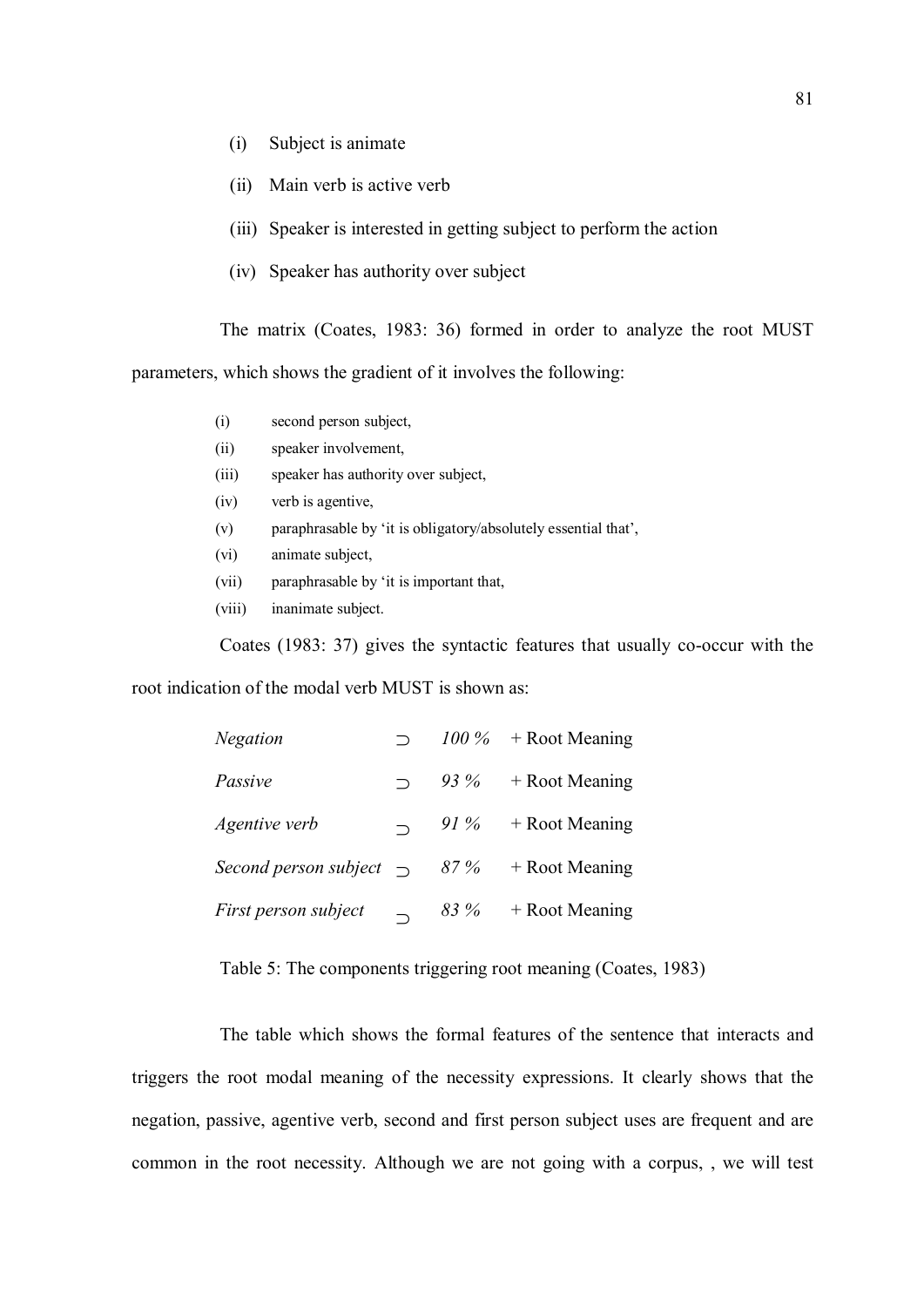whether these features are used with the root necessity in Turkish as well.

In the semantic analysis of the markers of necessity in Turkish we will use these criteria defined by Coates (1983) in order to determine the degree of necessity expressed by each marker. However, these are not the only criteria for Turkish since the system of modality, especially in terms of grammaticalization patterns are not much alike with that of English.

## IV.3. Morphological Marker: -mElİ

-mEll is the main modal inflectional suffix that expresses necessity. In this section, we are going to analyze formal and semantic features of this morpheme and show how it is affected by the other components in the sentence.

The morphological analysis of the morpheme  $-mE\ddot{\theta}$  includes the place of it in the verbal inflection paradigm with its morphological and semantic status when used with different tense, aspect, modal markers, agreement markers, negation, voice markers, and the copula. Our analysis aims to show that these factors are affective in determining the semantic status of the necessity expression of the morpheme –mEll.

 $-mE\ddot{\theta}$  occurs in the verbal paradigm with the modal markers following the negation and aspect markers preceding the tense markers. The place of the suffix in the verb inflection is shown as in Table 6: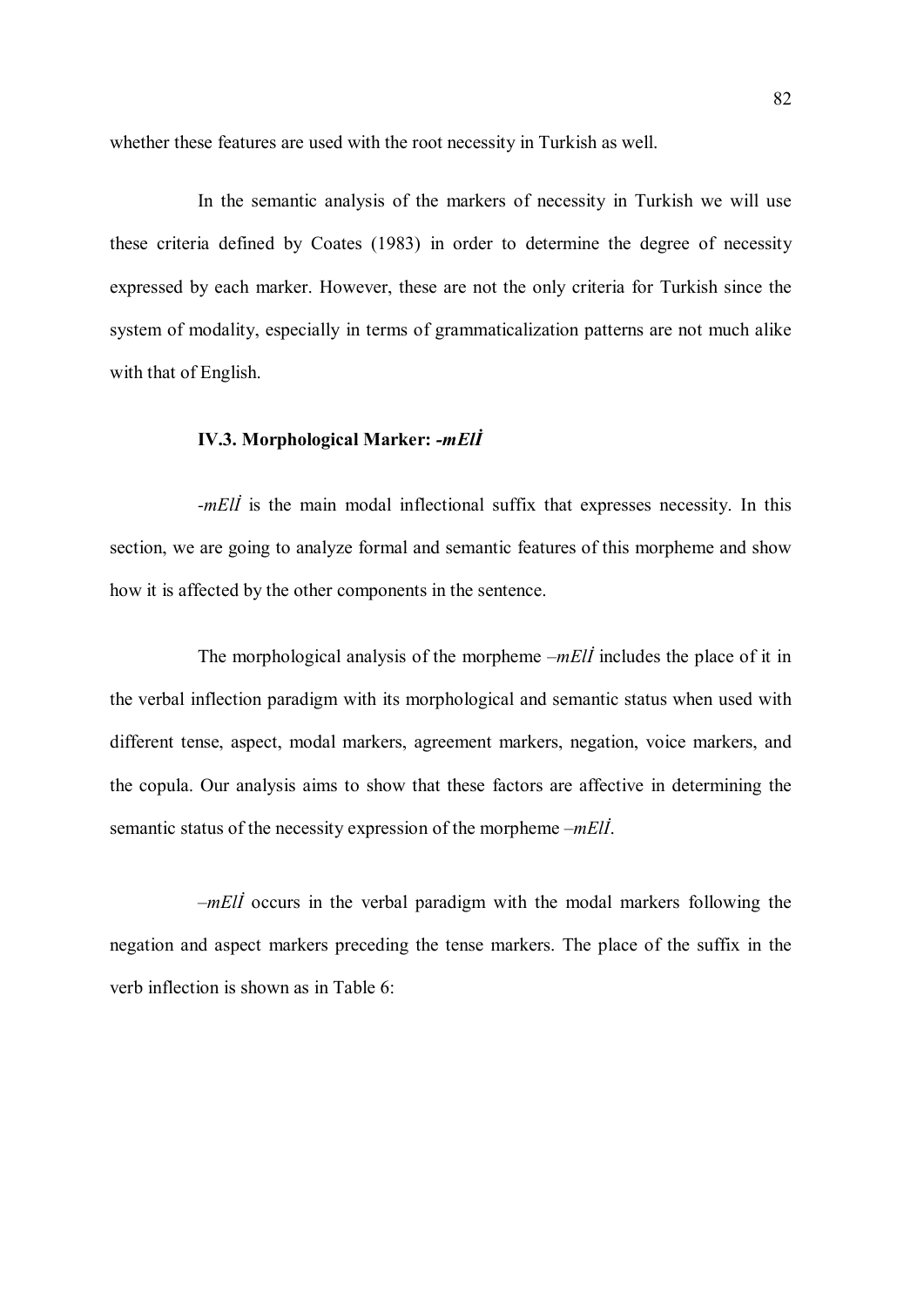V/-(y)a/-bil (Abil) /-iyor (Prog) /-(y) di (P) /(y)sA (Cond) / (Agr) /-dir /-ir/ar (Aor) /-(y)mış (Ev) (Ass/Prob) /-(y)acak (Fut) /-(y)sA (Cond) /-malı (Nec) [ms. D.C.] /-miş (Ev/Perf) /-sa (Cond) /-di (P)

Table 6: Ordering of the verbal suffixes in Turkish (Göksel, 2001: 153).

#### IV.3.1. Co-occurring Tense Markers

Among the tense markers of Turkish, the past tense markers  $-DI$  is the only one that may be suffixed after the necessity suffix  $-mEll$ . The present tense markers  $-(1)r$ , -(I)yor and the future tense marker  $-(y)EcEk$ , on the other hand, cannot be used with  $-mEli$ .

The past tense marker  $-DI$  is conjugated on  $-mEII$  after the copula  $-i$ -, i.e. in the following form, e.g. (83a/b):

- (83)  $V+mEll+j+dl$ 
	- a. İçinden bir ses annesinin zor durumda olduğunu söylüyordu. Hemen eve gitmeliydi.

 'She felt that her mother was in trouble. She should go home immediately.'

b. Elektrik faturasını dün ödemeliydin.

'You had to pay the electricty bill.'

When -DI follows –mEll, it indicates that 'the act or event was necessary in the past'. The semantic content of the necessity marker, i.e. subjective, factual, and future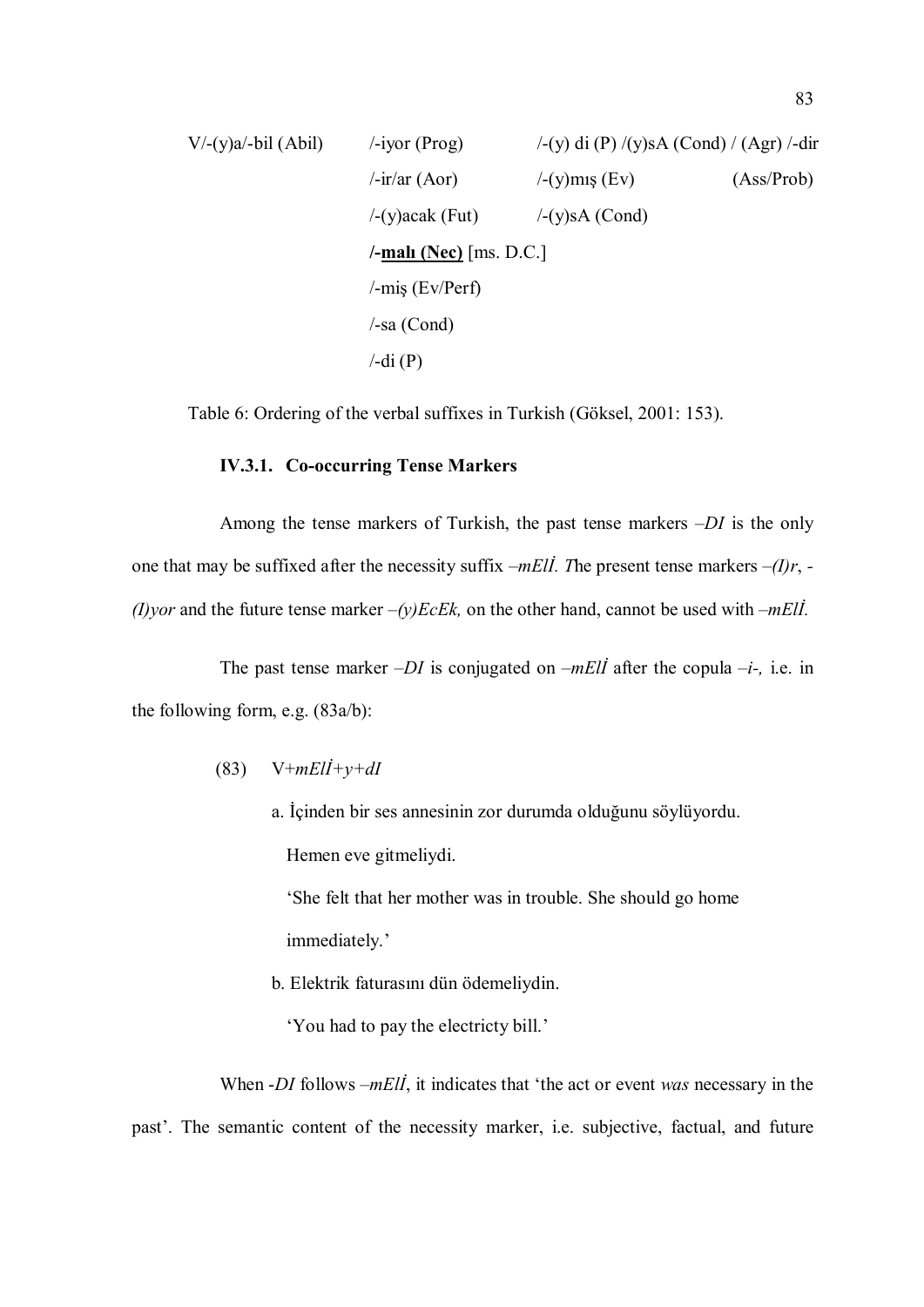referent status, remains unaffected with the use of -DI. However, future expressed in the semantic content of –*mEll* is determined according to the time of the act or event expressed by the utterance rather than the time of utterance. So, the perfective indication of -DI cannot be expressed when it is suffixed after –mElİ. If we formulize this as exemplified in sentences (85-87) the result should be as (84).

- (84) past nec p.
- (85) Bu iki tepenin arasında bir vadi vardı, biz vadiye ulaşmalıydık, oraya varmayı başarınca gerisi kolaydı.

'There was a valley between thetewo hills, We had to reach the valley, it was easy after we managed to reach there.

(86) Sana bunları en başta anlatmalıydım, biliyorum. Ama yapamadım işte.

 'I should have told you al these at the beginning, but I just couldn't.'

(87) Seni hiç ciddiye almamalıydım.

'I shouldn't have taken you serious.'

Examples (85)-(87) all refer to the events that were necessary in the past. Since the events took place in the past and the consequences –whether the necessary act was or was not completed- are known there may be two different readings of these sentences: the act was completed since it was necessary, the act was not completed although it was necessary. The first one makes the non-factual reading of the utterance and the second makes the counterfactual reading of it.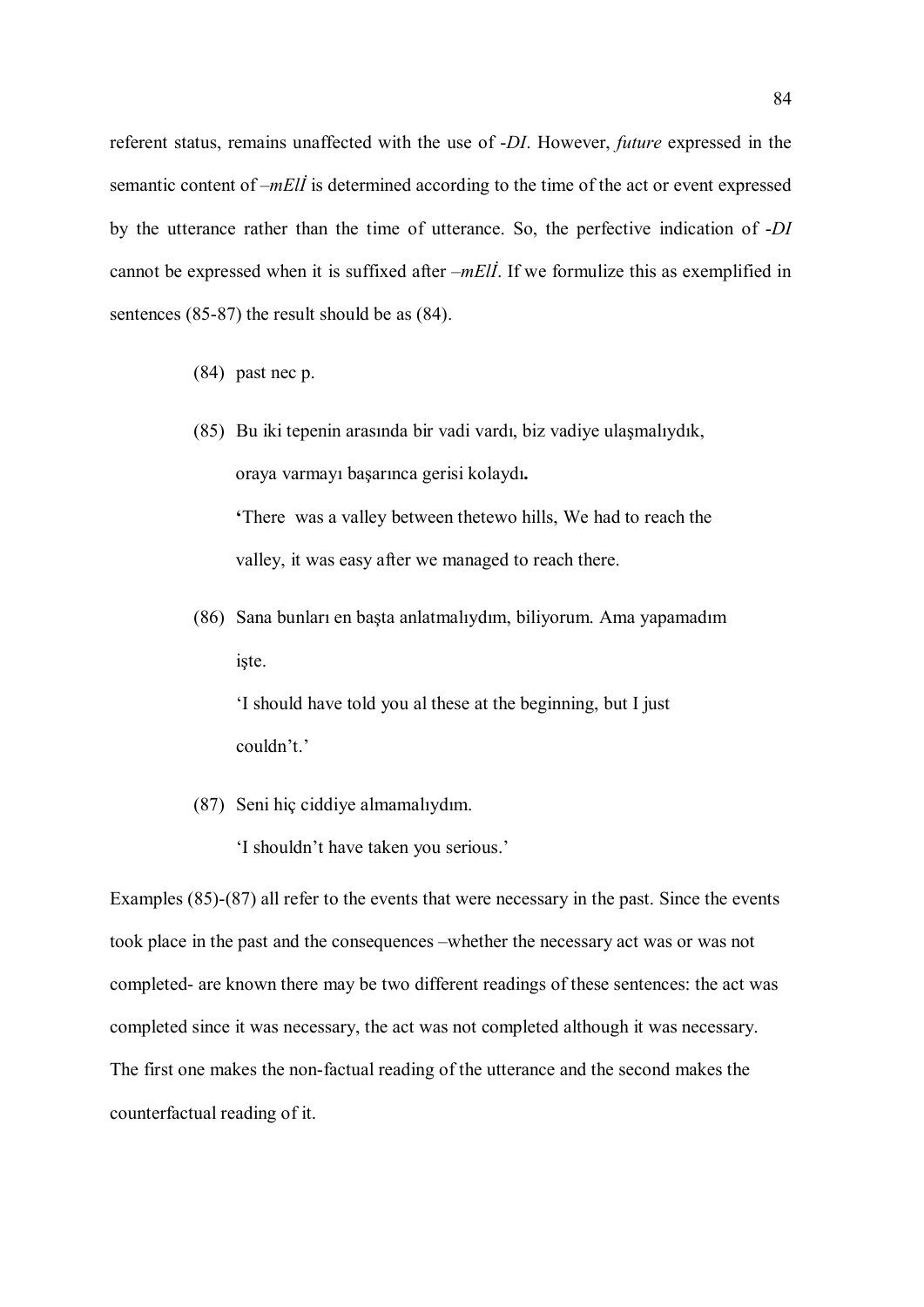#### IV.3.2. Co-occurring Aspect Markers

The aspect types and the makers of these aspects are as following: progressive  $-vor$ mEktE (88), perfect  $-DI(89)$ , habitual -Ir (90), ingressive -mak üzere (91), terminative -DI (92), semelfactive -DI (93), simultaneous -yordu (94) punctual -DI(95), telic (end of a situation) –DI (96). (Kornfilt, 1997: 350-63):

(88) Hasan sorunun cevabını biliyor/mekte.

'Hasan knows the answer to my question.'

(89) Dün odamı toplarken telefon çaldı.

'Yesterday while I was tydying up my room, the telephone rang.'

(90) Hasan piyano çalar.

'Hasan plays the piano.'

(91) Koltuğa oturmak üzereyim.

'I am about to sit on the armchair.'

(92) Haberleri dinledikten sonra durumun ciddiyetini anladım.

 'After listening to the news I understood the seriousness of the situation.

(93) Hasan öksürdü.

'Hasan coughed.'

(94) Hasan resimlere bakarken ben müzik dinliyordum.

'While Hasan was looking at the pictures, I was listening to music.'

(95) Hasan dağın zirvesine erişti.

'Hasan reached the summit of the mountain.'

(96) Hasan masa yaptı.

'Hasan made a table.'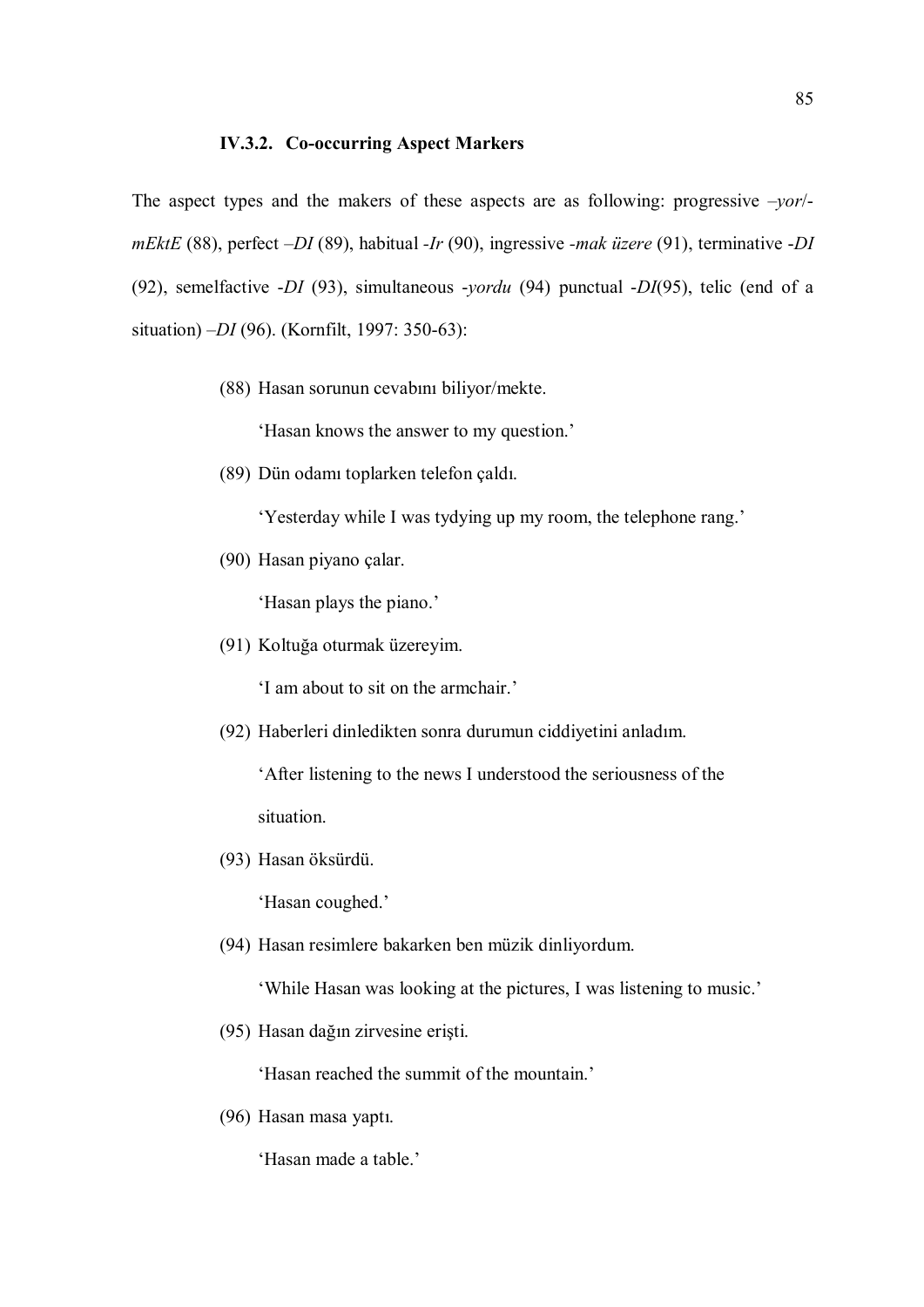Among these aspects markers, necessitive –mElİ can be suffixed after perfect  $mI<sub>S</sub>$ , and continuous/progressive marker-(*I*)*yor*. The ordering of the TAM suffixes in Turkish (Table 6, p 76) clearly shows that the aspect markers should precede the modal markers in the inflection of the predicate.

## (97) Gelmeli-\*iyor/\*ir/\*mekte.

 $-mI<sub>S</sub>$  may have the perfective reading when used with  $-mEII$ ; however, since the aspect marker is placed before the modal marker but modal marker can not be added to the aspect marker, the copula 'ol-' is used as a syntactic buffer (Göksel, 2001), e.g. (98) (99):

> (98) Afganistandaki mevziilerine yönelik hızlı ve etkin bir karşılık, terörist örgütlerinde şok etkisi yapmış ve Amerikanın zayıflığına dair inançlarını sarsmış olmalı.

 'The rapid and affective response to the Afghan position must have shocked the terrorists and discarded their belief in the weakness of the American forces.'

(99) Sayım uzun sürmüş olmalı, baksanıza ekimin 3'üne zor yetiştirdiler. The census must have lasted long, as they could hardly finished it at the 3rd October.

It is clear from the examples below that it is the epistemic use of  $-mEll$  when it is used after 'V-mIş ol-'. What's more, the epistemic inference is made on some past event rather than a present event. This may be explained as the result of the past reference which cannot co-occur with the agent-oriented meaning (Lyons, 1977; Coates, 1983).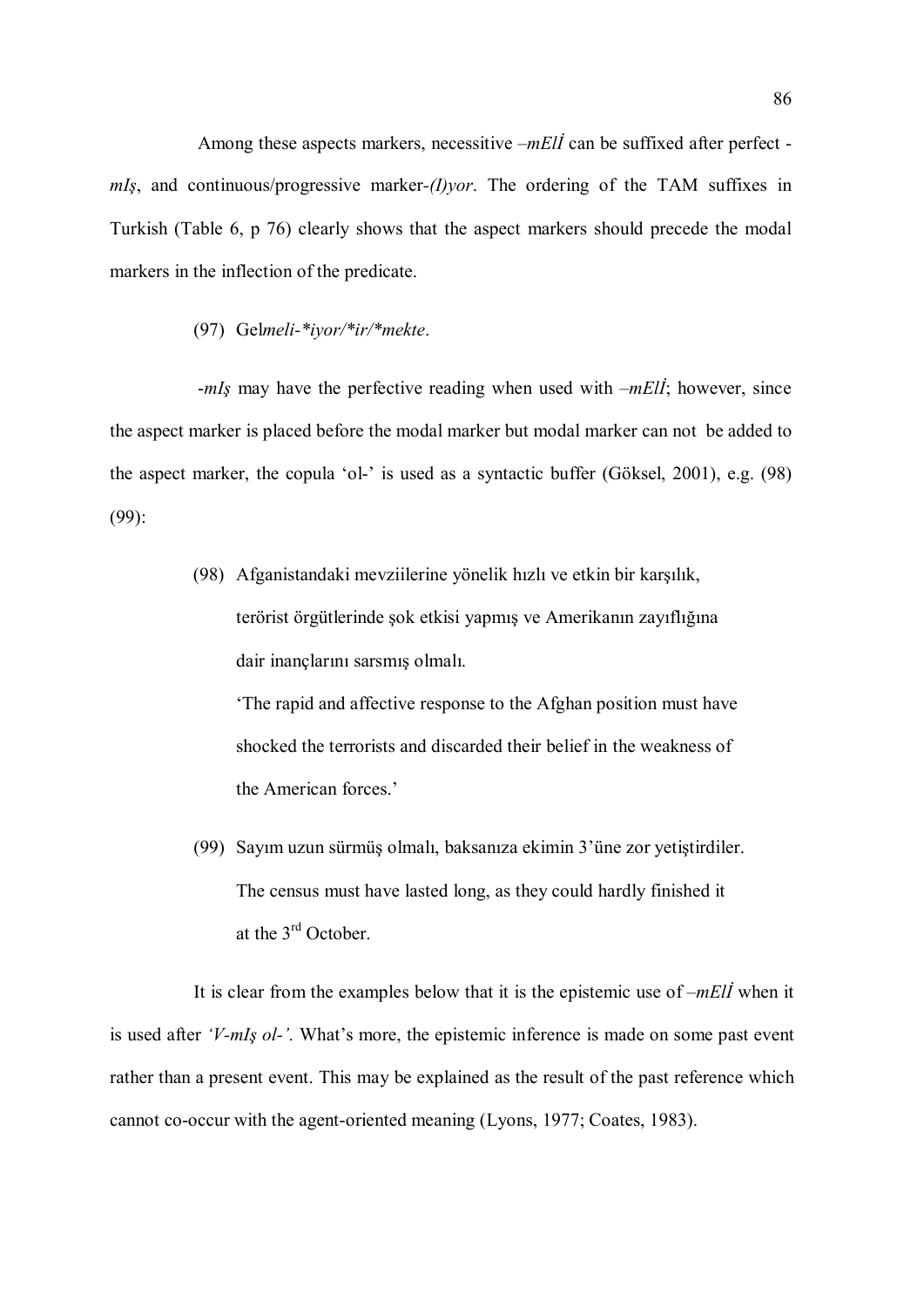Another point to mention about  $-mI<sub>S</sub>$  is that it may also function as a nominalizer that forms adjective phrases functioning as the characterization attribute where 'ol-' is used as a copular verb rather than a syntactic buffer and it is only the epistemic meaning that is interpreted, e.g.:

- (100)Öncelikle fotoğrafın bir yüzü olması gerekir. Yani, bir birikim sonucu ortaya çıkmış olmalı. (epistemic) 'First of all, a photo should to have a face. That is, it has to be a result of some experience.'
- (101)Jimnastiğin yapıldığı havuzdaki su ısıtılmış olmalı. (epistemic)

'The water in the pool where exercises are made should be warm.'

Another aspect marker is the present tense and progressive/continuous aspect marker  $-(I)$ *yor*. This marker cannot be conjugated to  $-mEll$  as the present tense marker, most probably due to semantic reasons, which stems from the fact that  $-mE/I$  has present or future reference, as in the case of  $-mI<sub>S</sub>$ .

(102)Geç kaldım. Hemen çıkmalıyım/\*çıkmalıyorum/\*çıkıyormalıyım

'I am late. I have to go.'

However,  $-mEll$  can be used with  $-(I)$ *yor* as progressive aspect marker by being suffixed to the syntactic buffer ' $ol$ -', such as  $-mI<sub>S</sub>$ , e.g.

- (103) Bu günlerde ikisi de emekliliğin tadını çıkarıyor olmalı. 'Both of them must be enjoying the retirement nowadays.'
- (104)'Dönüş Yok'un en can alıcı bölümlerini biliyor olmalısınız. 'You should know the most striking parts of the movie 'No Way Back'.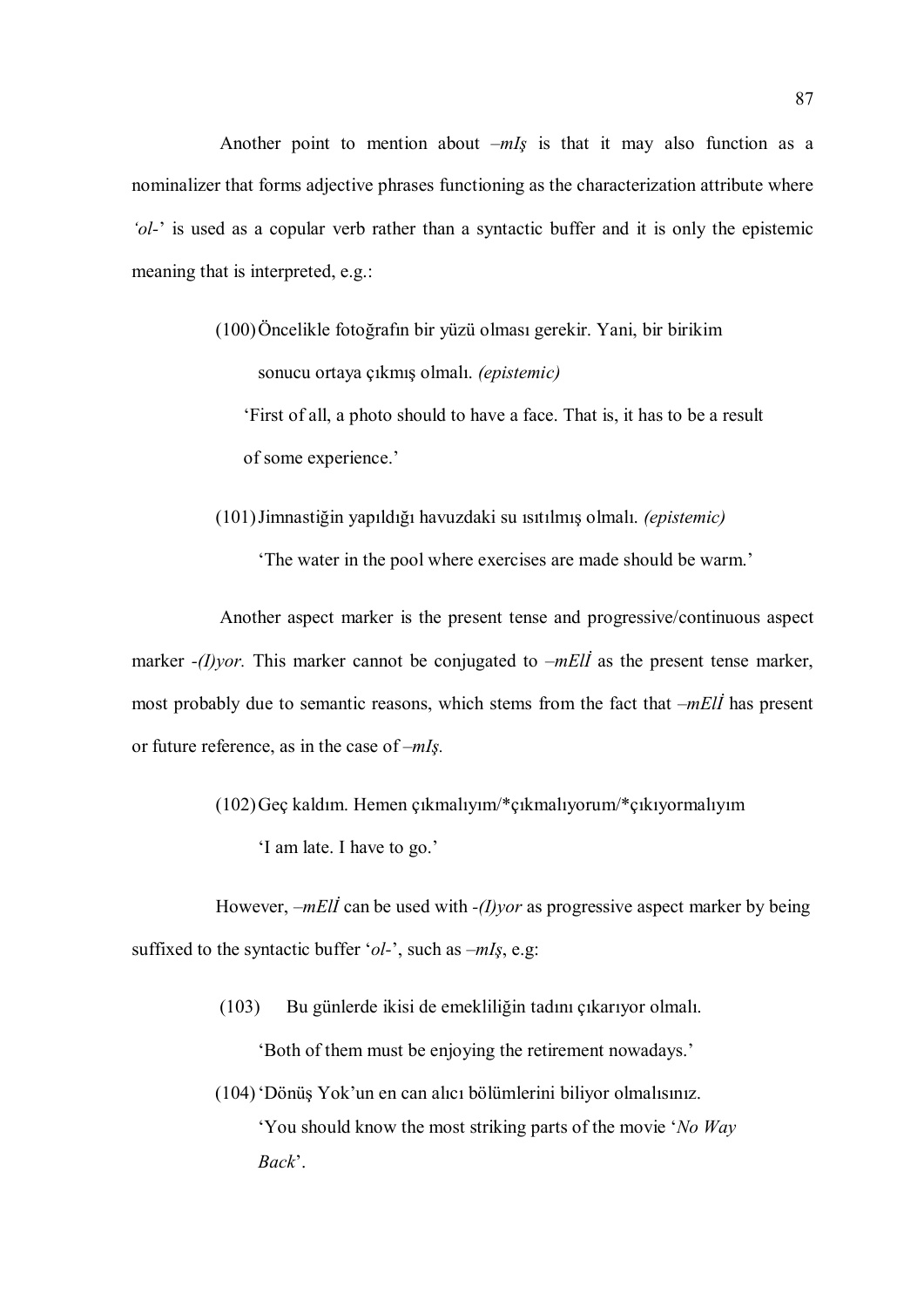(105)Kim bilir, belki sadece çocuklukta değil, her yaşta oyuncağa ihtiyacı var insanların. Sadece biçim ve oynama tarzı değişiyor olmalı. 'Who knows may be it is not only during the childhood that a person needs toys. Only the shape and playing techniques may be changing.

With the perfect  $-mI<sub>S</sub>$  the past meaning is on the act denoted by the predicate of the sentence. Thus the formula (84) of the form V-meliydi changes. Theformula of the form V-mış olmalı is as in (106).

(106) nec past p

As seen, it is the epistemic meaning that is expressed by the  $-mEll$  in the above examples after ' $V-(I)$ *yor ol*-'.

We have mentioned before that  $-(y)EcEk$  cannot be used with  $-mEli$  as the future tense marker. The non-occurrence of the future tense with  $-mE\ddot{I}$  may be explained as a semantic clash between necessity and futurity. That is, necessity, or as Lyons (1977) refers to, obligation involves futurity since one can not lay an obligation on some event or action that has occurred in the past, but in the future. Therefore, even the predicate is marked with the present the necessary act may refer to some time sooner than the reference time, i.e. future. Coates (1983) explains this by stating that the necessity expressed by the modal verbs refers to present or future events.

(107)Oğluna destek \*çıkmalıyacak/\*çıkacakmalı.

son-his support-nec-fut/ support-fut-nec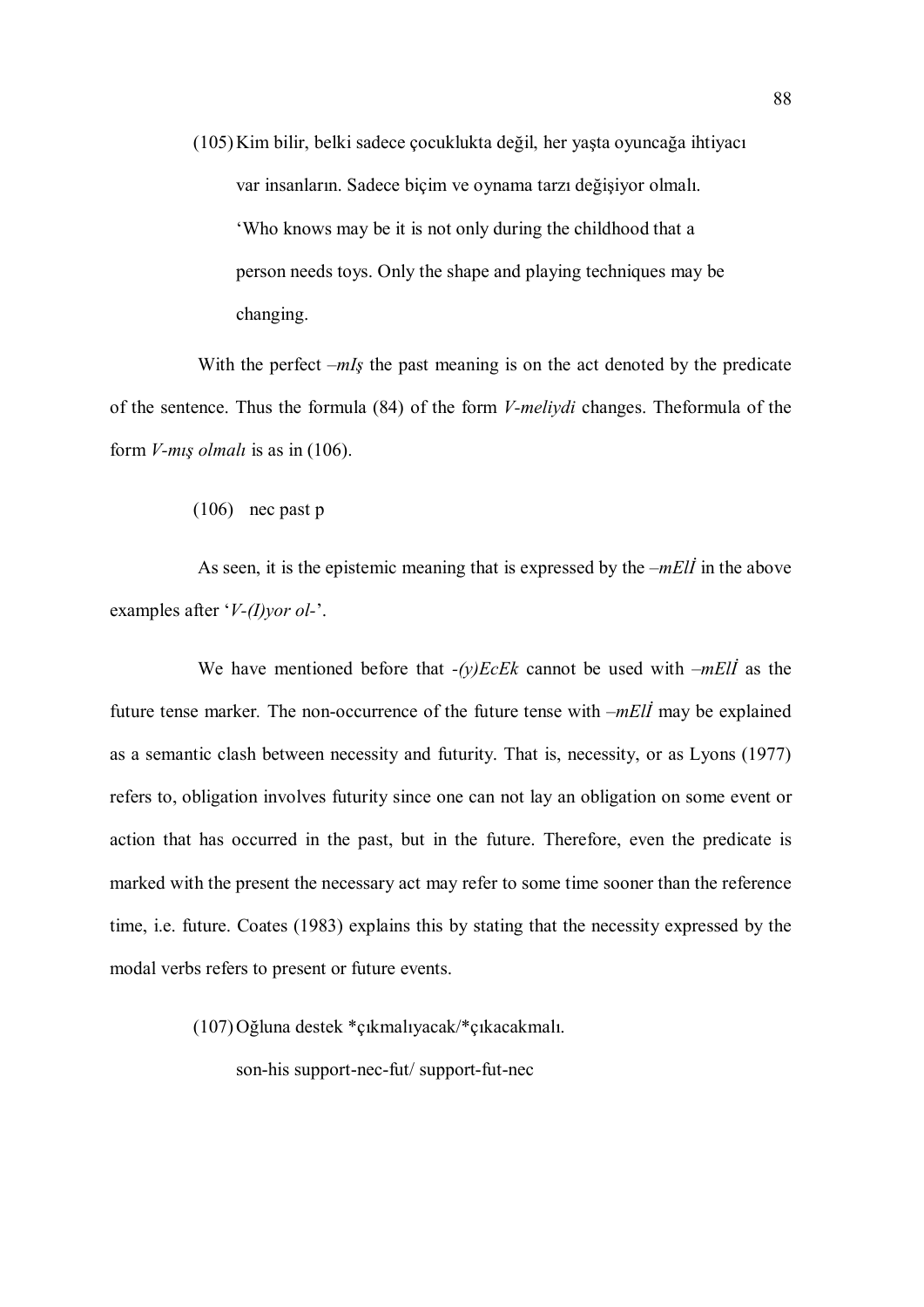On the other hand, when  $-(y)EcEk$  functions as the aspect marker  $-mE\ddot{\theta}$  may be used after the semantic copula  $ol$ -used as the semantic buffer, but the function of  $-mEll$ differs in that case the modality expressed being the epistemic meaning of epistemic inference, as in (108); however, this is not a usual and preferred use of the modal marker, since necessity involves futurity inherently.

(108)Uçak saat 5'te kalktığına göre 10 gibi varacak (ASP) olmalılar.

Uçak saat 5'te kalktığına göre 10 gibi varmalılar.

 'Since the plane took off at 5 o'clock, they need to be arriving at 10 o'clock.'

 $-(I)r$  the present tense (aorist) and  $-mEktE$ , the ingressive aspect marker, cannot be used with  $-mEll$ , e.g.:

> (109)Ahmet \*git-mekte-meli/\*git-meli-mekte/(?) git-mekte olmalı /\*git meli-r/ \*gid-er-meli/ \*gid-er ol-malı.

Generally, we can conclude that  $-mEll$  can be conjugated to different aspect markers  $(-mI<sub>S</sub>, (I)<sub>Y</sub>or, -EcEk)$  by the help of ol- as the syntaactic buffer. However, as a result of the semantic considerations it cannot be used after the progressive -(I)yor and habitual  $-(I)r$ , and  $-(v)EcEk$ . Also the continious/progressive aspect marker  $-mEktE$  cannot co-occur with  $-mEll$ .

### IV.3.3. Co-occurring Modal Markers

Among the modal markers, i.e. conditional (and wish) marker  $-(y)sA$ , imperative  $-\varnothing$  (-(Y)In), optative  $-(y)A$ , ability  $-(y)Ebil$ , certainty (y)Ebil, evidential -mIs and assertive/probability -DIr, only conditional  $-(y)sA$ , ability  $-(y)Ebil$ , evidential  $-mIs$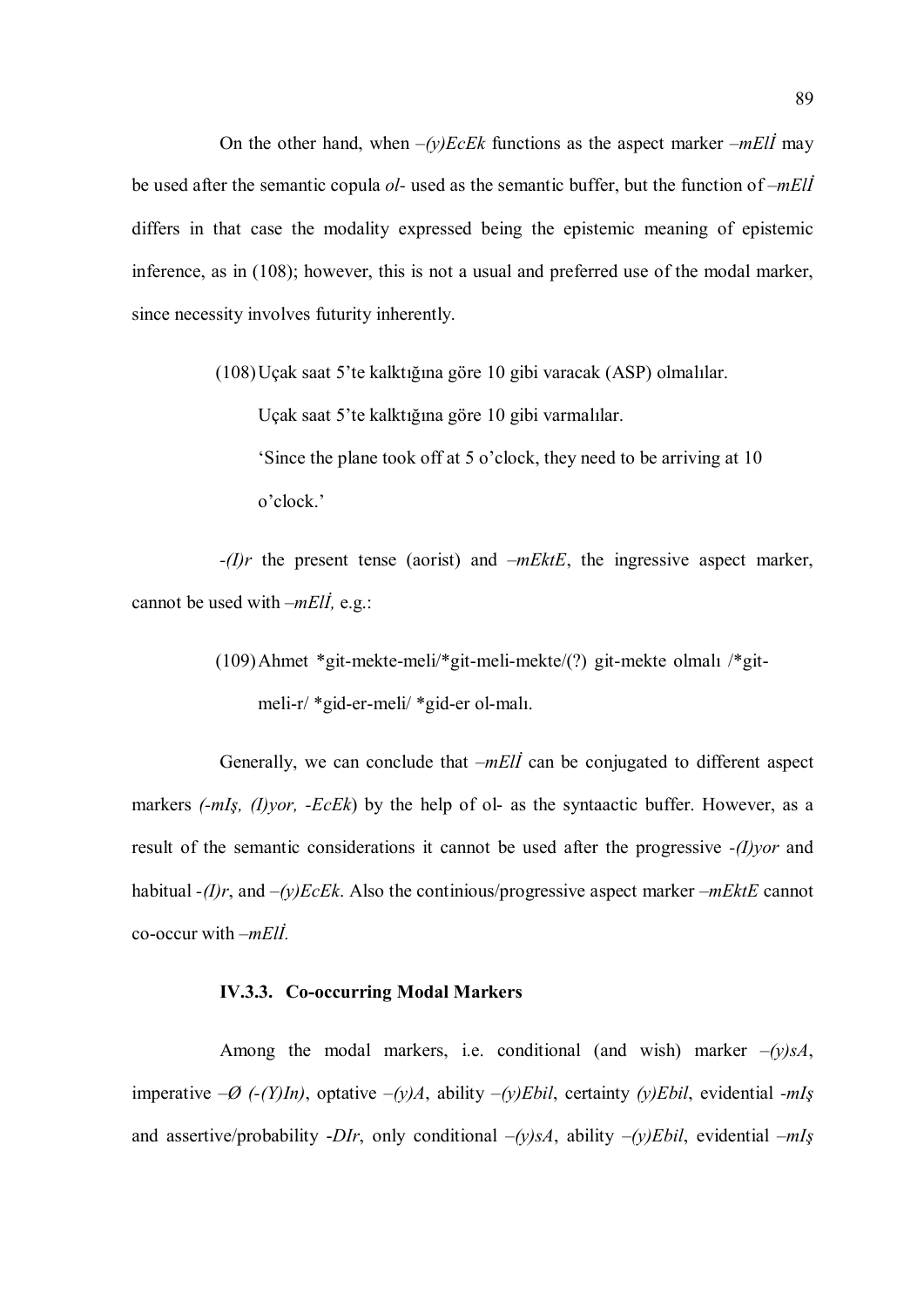and assertive  $-DIr$  can co-occur with  $-mEll$ , e.g.:

(110)Ece okula git-meli-yse/ \*meli- $\varnothing$ / \*meli-ye/ \*ebil/ meli-dir/\*se-meli/

\*e-meli/ ebil-meli/ \*dir-meli.

- (111) V-Ebil-mElİ (necessity)
- (112) Öğrenciler her düzeyde oy ve her sömestr hocalar hakkında not verebilmeli.

 'The student should be able to vote at all levels and evaluate the tutors each semester.

- (113) V-mElİ-y-mIş (inferential)
- (114) Demek ki insan her zaman sağlığına dikkat etmeliymiş. 'So, one should always take care of his health.'
- (115) Hareket sırasında avuç içleriniz birbirine bakmalıdır 'During the exercise, the palms should face each other.'
- (116) V-mElİ-ysE (conditional)
- (117) Dürüst ve sağlam bir kişilikte bir adam ne yapmalıysa onu yapmıştı
- (118) V-mElİ-dİr (assertive)
- (119) Hastaya destek seyanslarına ihtiyaç duyabileceği söylenmelidir 'The patient should be told that s/he may need extra interviews.'

When the modal markers that are used with  $-mE\ddot{i}$ , the the following suffix determines the modal type. For example, (114) - (115) are evidential utterances, since it is  $-mI<sub>s</sub>$  that follows-mEll.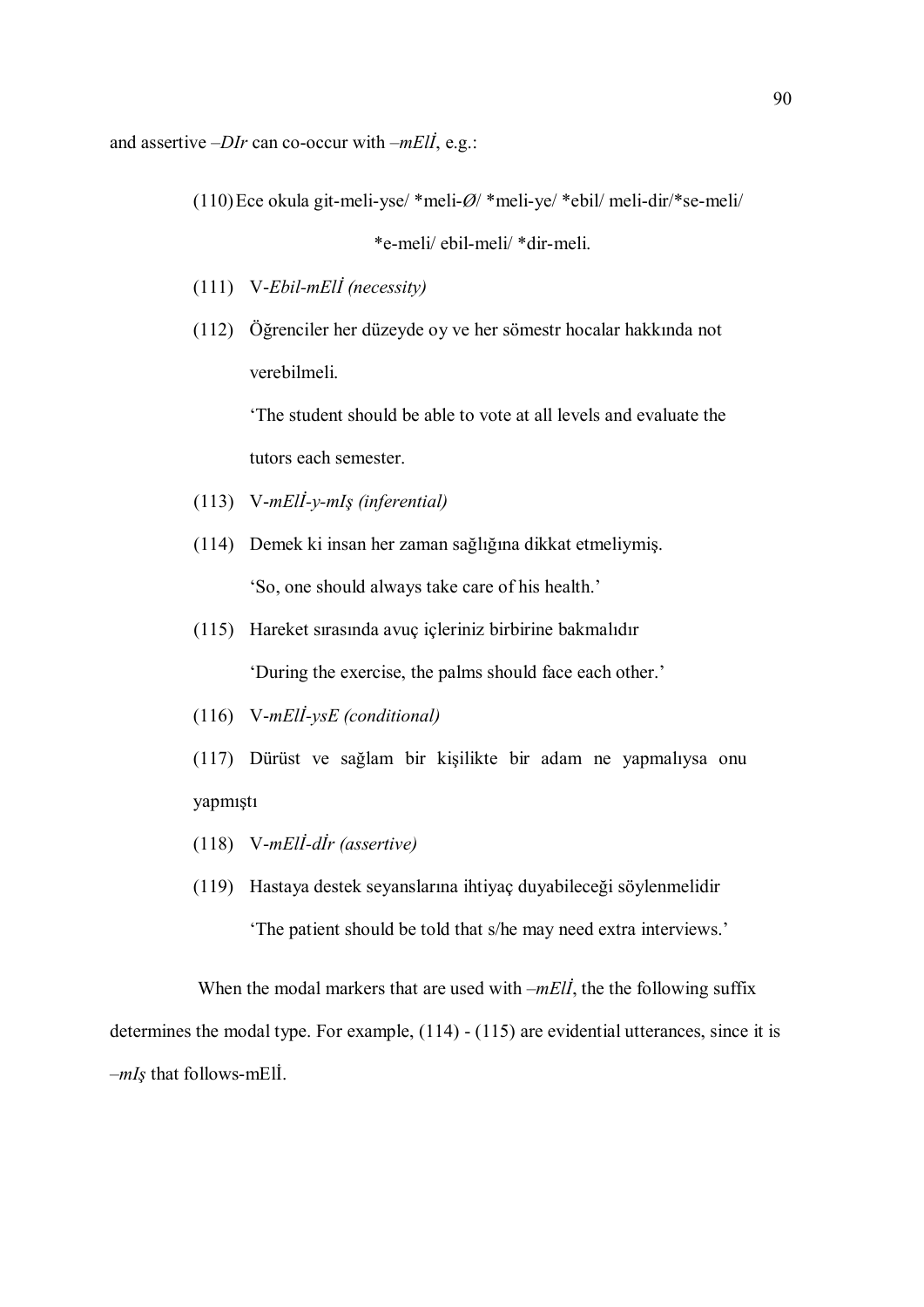#### IV.3.4. Negation and  $-mE\ddot{I}$

The relationship and co-occurrence of  $-mE\ddot{\theta}$  and negation is an important point to be analyzed since there are morphological limitations on the use of these modal markers with the inflectional negation marker  $-mE$ . The verbal paradigm shows clearly that  $-mE$ should precede the modal marker  $-mE\ddot{\theta}$  in Turkish. Therefore,  $-mE$  can not have scope over the necessity modal marker  $-mE\ddot{\theta}$ , but on the verb.

> (120)Bu çabayı ona bırakmamalı, onunla beraber sürdürmeliydi. 'He should not leave the endevour, but continue with him.'

(121)Beni asla saçım dagınıkken, makyajsız falan görmemeliler.

'They shouldn't see me with untidy hair, or without make up.'

(122)İstikrarlı olmalı, durmadan değiştirilmemeli.

'The law should be stative. It should not be changed constantly.'

(123)Kesinlikle boyun eğmemeli ve bir önceki hükümetten aldığı dersi hiç unutmamalı.

 'The citizens should never yield and should not forget the lesson they got with the previous administration.'

(124)Bir cerrah ağır paket taşımamalı

'A surgeon should take care of her/his hands.'

Therefore, it is the predicate that is negated not the necessity itself in the negation of  $-mE/I$ . That is, with  $-mEII$  only the predicate can be negated and the existence of necessity is not, which is formulized by Lyons (1977) as "nec  $\neg p$ " with the interpretation of "it is not necessary that p".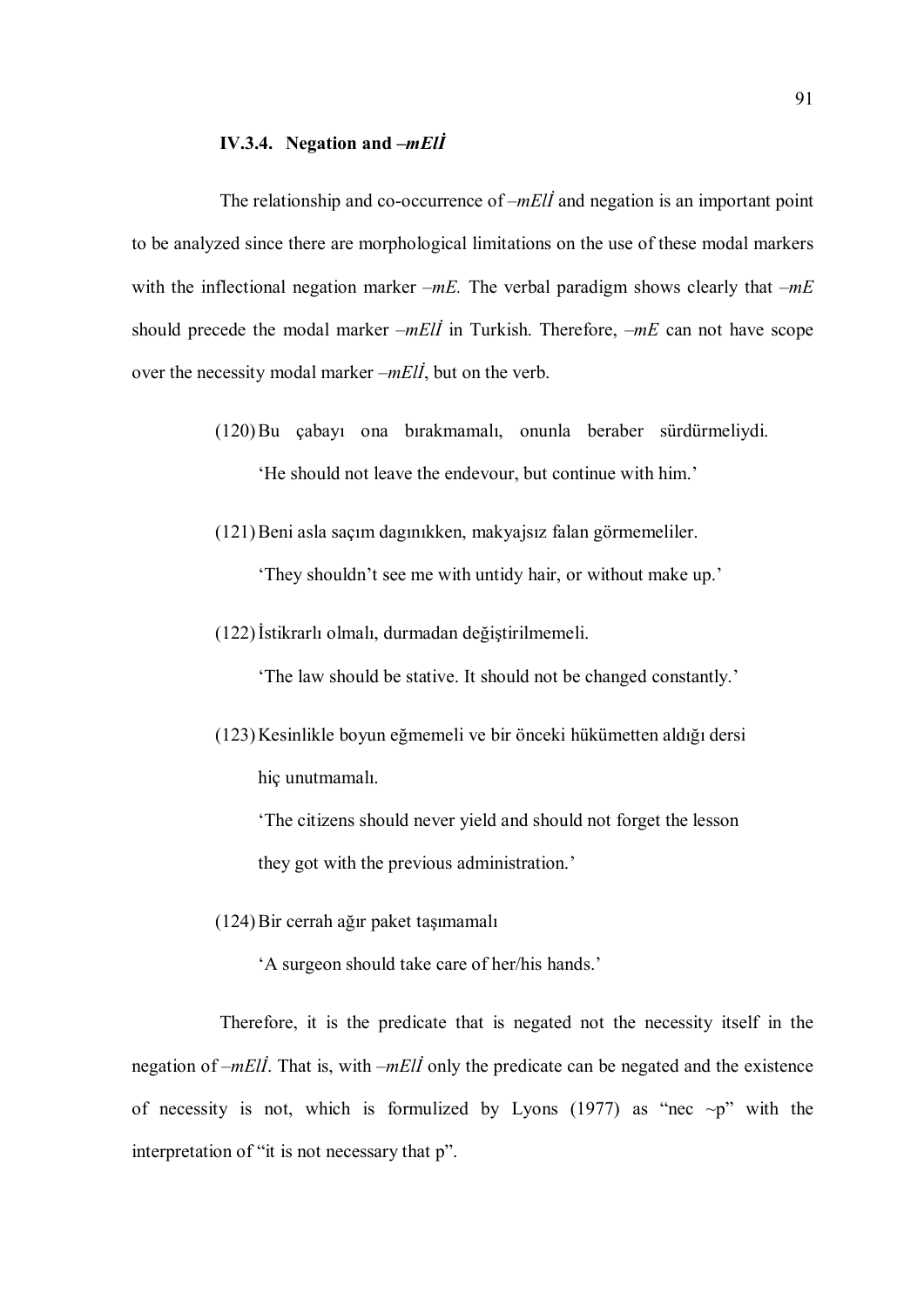#### IV.3.5. Agreement

 $-mE\ddot{\mu}$  takes the subject agreement and unlike imperative necessity can be used with any of the subject persons without any morphologic limitation (Lewis, 2000: 126).

|                 | <b>Singular</b>        | <b>Plural</b>  |
|-----------------|------------------------|----------------|
| 1 <sup>st</sup> | $-mEl\dot{I}y\dot{I}m$ | $-mElI$ ylz    |
| 2 <sup>nd</sup> | $-mEll\sin$            | $-mEll\sinh z$ |
| 3 <sup>d</sup>  | $-mEll$                | $-mEll$ ler    |

Table 7: Agreement paradigm of –mElİ.

However, as a result of a more common use of the passive forms, the third person subject seems to occur more common than the other subject persons.

(125)Verilen kararlar aynen yapılmalı, uygulanmalı.

The decisions taken should be applied.'

(126)Yemek hazırlanmadan önce eller iyice yıkanmalı.

'The hands should be washed before the meal is prepared.'

(127)Pişmiş yiyecekler oda ısısında 2 saatten fazla bekletilmemeli. 'The cooked meal should not be left at the room temperature more than two hours.'

# IV.3.6. Use of –mElİ with Active, Passive and Causative Verbs

We have mentioned before that  $-mEll$  can co-occur with the active passive and causative verbs and suffixes. Here, we are going to analyze these factors one by one in relation to each other.

The voice of the verb, active vs. passive, does not restrict the use of  $-mEli$  as the modal marker. –*mEll* is placed after the passive marker –(I)n/l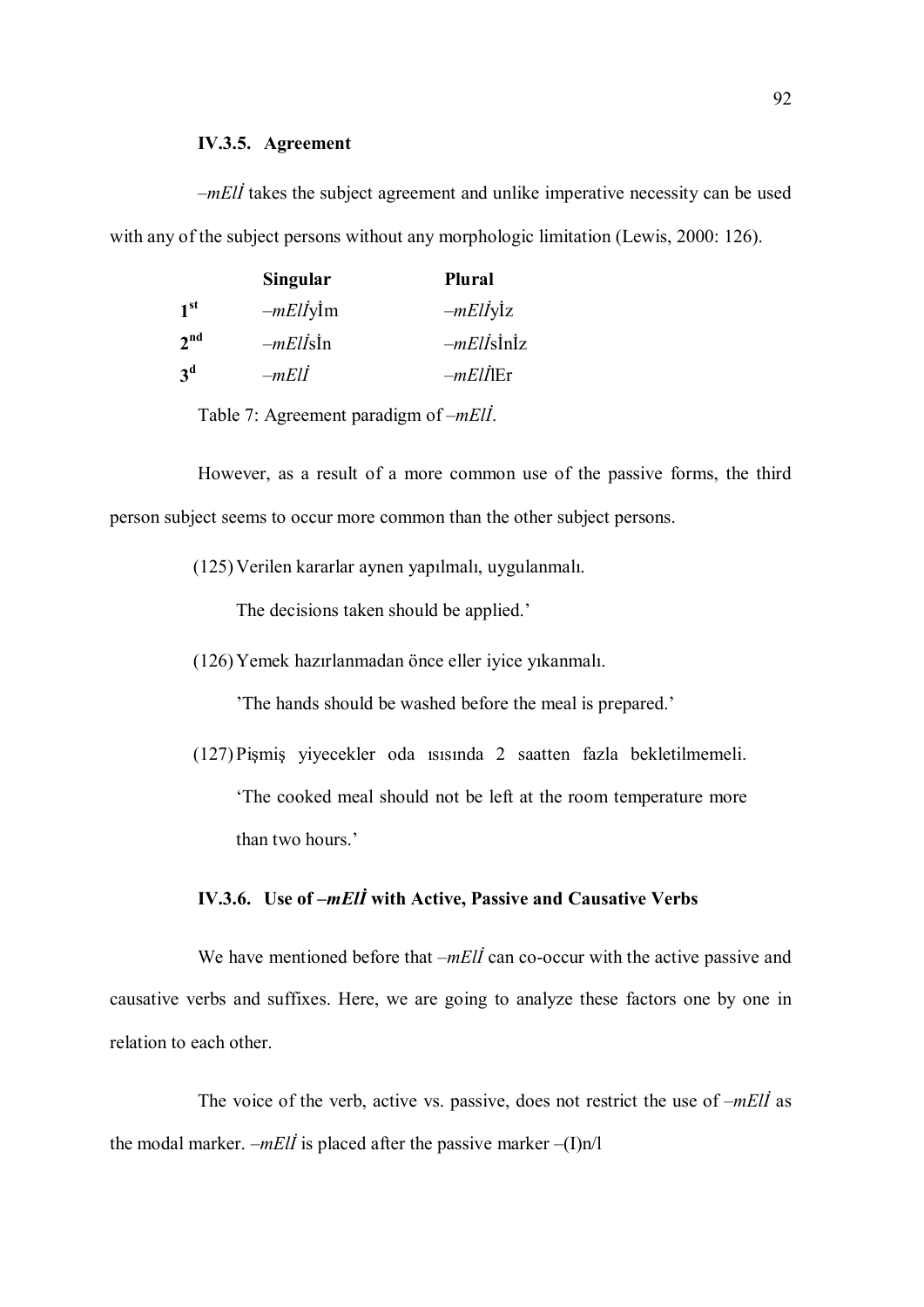(128)İç kaynak arayışlarında özel kurumların üzerine gidilmeli

 'In the seeking of domestic fonds, we should focus on the private sector<sup>'</sup>

(129)Yemek hazırlanmadan önce eller iyice yıkanmalı.

 'The hands should be washed thoroughly before the meal is prepared.'

When compared to the use of  $-mEll$  with the active verbs with passives, we can easily conclude from the data that the passive verbs are more commonly used with the morpheme. Coates (1983) mentions that the passive constructions used by the necessitive trigger the root meaning of the marker.

Another voice that  $-mEll$  is suffixed to is the causative, which is made by the causative markers –DIr, -Ir, -T.

(130)Hastaya besin değeri yüksek yiyecekler yedirmelisiniz/yedirilmeli.

'The patient should be given nutritive food.'

(131)Çocuklara kalın giyecekler, ve atkı bere giydirmelisin/giydirilmeli. 'The children should be worn thick clothes, shawl, and beret.'

(132)Başarı için nasıl bir yol izlemeniz gerektiğini yavaş yavaş kafanızda oluşturmalısınız.

 'You should form up in your mind which steps you should take for the success.'

(133) Bir kişi yanlış davrandıysa cezalandırılmalıdır.

'If a person has done something wrong s/he should be punished.'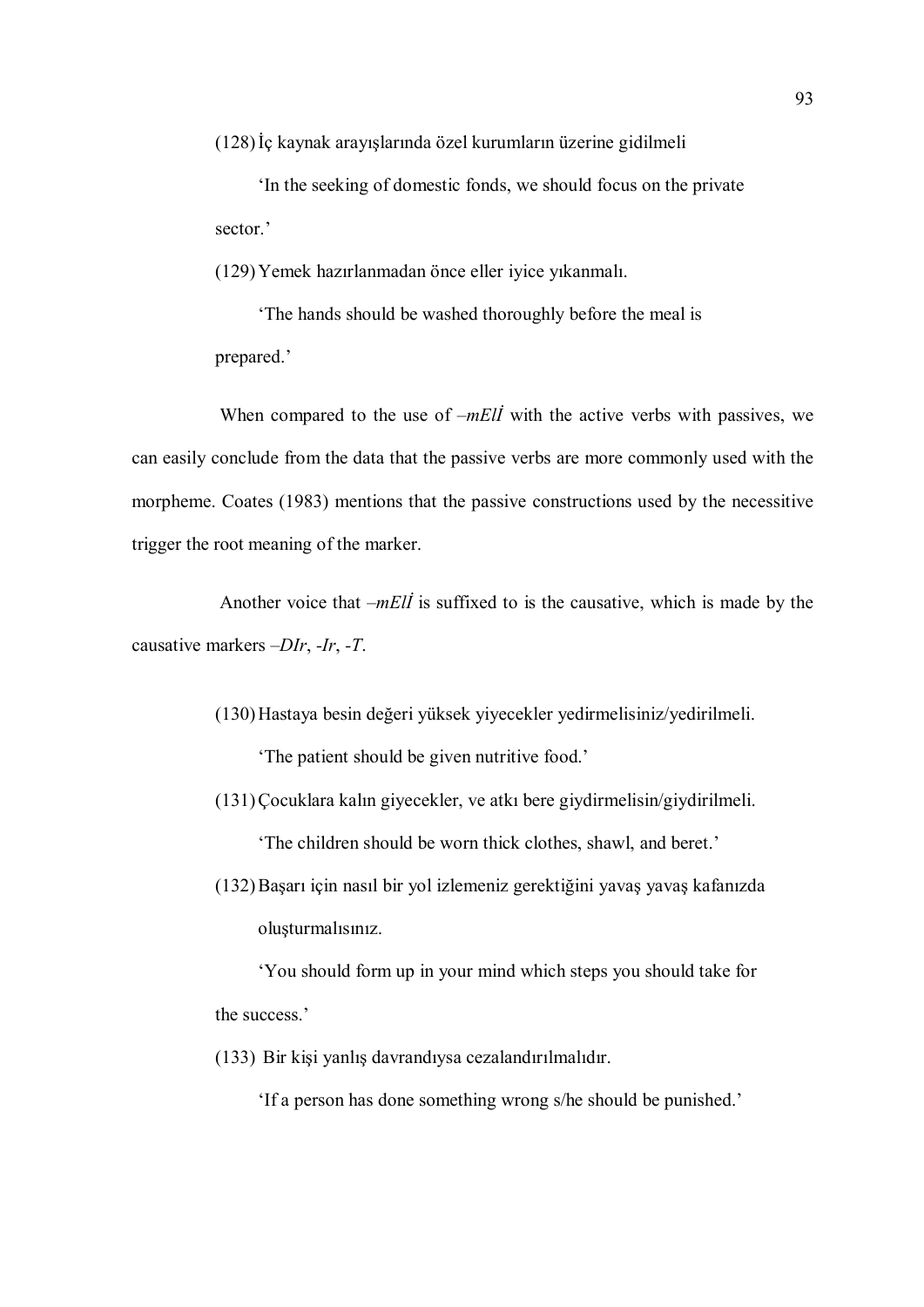The causative suffix requires a patient and therefore adds to the arguments of the base verb. This does not affect the use of  $-mEll$  or restrict the semantic content of the morpheme.

## IV.3.7. Use of Copula with –mElİ

Kornfilt (1997) analyzes three main copulas in Turkish: -*i*-, -*DIr*, and *ol*-. We can see the use of these copulas and the differences between them in terms of formal patterns that they can be used with in the following examples. Togay (1981: 49) includes –  $DIr$  in the set of aspect markers denoting non-completion. Tura Sansa (1986) asserts  $-DIr$ as assertive modal marker and Göksel (2001) takes it among the modal markers in Turkish with probability and assertion functions. We are going to follow Sansa-Tura in this sense and take  $-DIr$  as modal marker. The copulas  $-i$  and  $ol$ - used with the TAM markers of Turkish can be shown as the following:

> (134) a. (Bu) gelen Ahmet/ ti/ se,/ miş/ \*meli/ \*ebilir/ \*(y)a/ \*iyor/ \*mekte.

b. 'Bu gelen Ahmettir/miştir(?)/\*tirmeli/\*tirmiş/\*direbilir/

c. Bu gelen Ahmet olmalı/olabilir/olsa/ola/\*du/\*muş/.

'It is Ahmet coming.'

\*diriyor/dirse(?)/\*mektedir.

(135) a. Derya güzel/ti/se/miş/\*meli/\*ebilir/\*(y)a/\*iyor/\*mekte. b. Derya güzeldir/miştir(?)/dirmiş/\*tirmeli/\*tirmiş/\*direbilir/ \*diriyor/dirse(?)/\*mektedir.

 c. Derya güzel olmalı/olabilir/olsa/ola/du/muş/(?)makta/uyor/. 'Derya is beautiful.'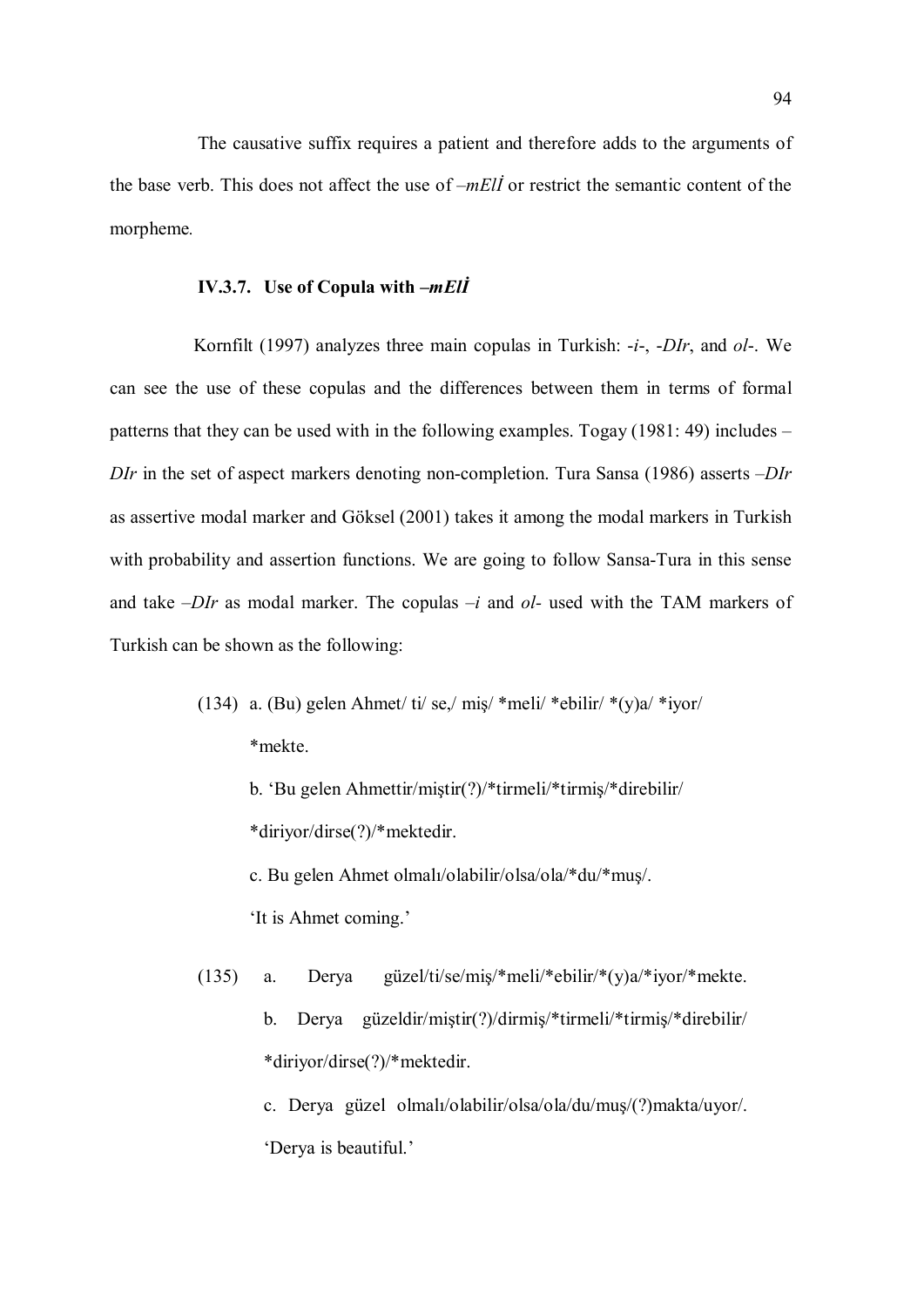As seen from the examples above, the copula  $-i$ –cannot be used with the modal suffixes in the verbal complement, while ol- can.

Ol- is structurally different from the other copula  $-i$ -, which is a bound morpheme, in that it behaves more as a lexical verb. Therefore, it is natural that *ol*- can be conjugated by all the modal markers in Turkish,  $-mEll$ ,  $-(v)Ebil$ ,  $-(v)E$ ,  $-sE$ , and the substantives (as named by Togay, 1981). It may behave as a syntactic buffer after aspect markers, nominalization patterns (Göksel, 2001).

## IV.3.8. Semantics of –mElİ

Necessity as a universal fact has future reference since one cannot lay obligation or necessity on a past event that has been completed (Lyons, 1977). Thus, the act or event marked as necessary is concerned with some time sooner than the time of utterance. The future referent status of necessity is seen as the reason why it is non-factual (Lyons, 1977). –mElİ as the necessity marker of Turkish, thus, marks future reference and non-factuality.

The time reference of the predicate is also an important factor in determining the modal meaning expressed by  $-mEll$  with the use of copula, i.e. if the copula takes characterization attribute (manner) the present reference leads epistemic reading whereas future reference leads root (agent-oriented) meaning (cf. § IV.3.1)

Subjectivity is an important factor in modality (Lyons, 1977; Palmer, 1989). In the gradience model, Coates (1983) takes subjectivity as an important variant in the modal meaning expressed by the marker.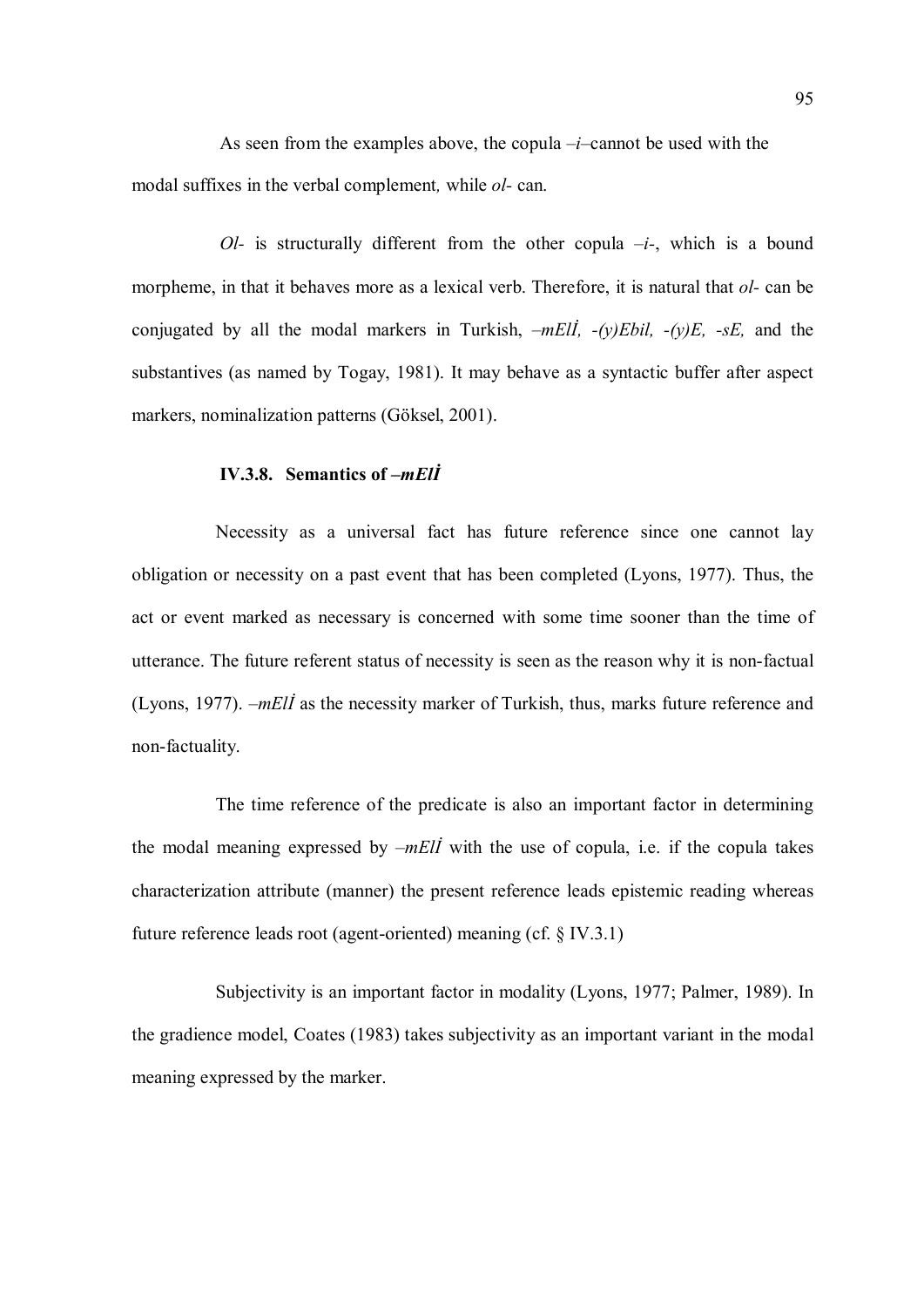In Turkish,  $-mE\ddot{\theta}$  indicates a high degree of subjectivity, that is  $-mE\ddot{\theta}$  marks subjective necessity. The source of the necessity marked by  $-mE\ddot{l}$  is the speaker or at least opinion of the speaker confirms the existence of necessity such that it may be paraphrased by "to my belief/idea/opinion, it is obligatory, necessary, advisable that…". Thus, we can conclude that if we are to distinguish necessity in terms of modal bases in the same way as epistemic modal adverbs  $-mEll$  can be taken as the belief based necessity. The highly subjective status of  $-mEll$  makes it possible to express agent oriented volition or speakeroriented advice.

The subjectivity of  $-mEll$  is affected by the discourse components, such as speaker's authority on subject, speaker's interest in getting the agent to perform the action, subject person and active/passive verb, as defined for English by Coates (1983). Furthermore, some other components, e.g. modal adverbs, copula –DIr are also affective in the subjectivity of the necessity expressing utterances in Turkish (Kocaman, 1998, Aygen, 1998).

The main modal meaning of  $-mEll$  is root necessity. The modal meanings of  $$  $mE\ddot{\theta}$  varies. Below is a fuzzy set for  $-mE\ddot{\theta}$ :



Figure 5: Fuzzy set of -*mEll* 

This fuzzy set is similar to the fuzzy set defined for the modal verb SHOULD in English; however, the strong necessity meaning is not expressed by SHOULD but rather MUST.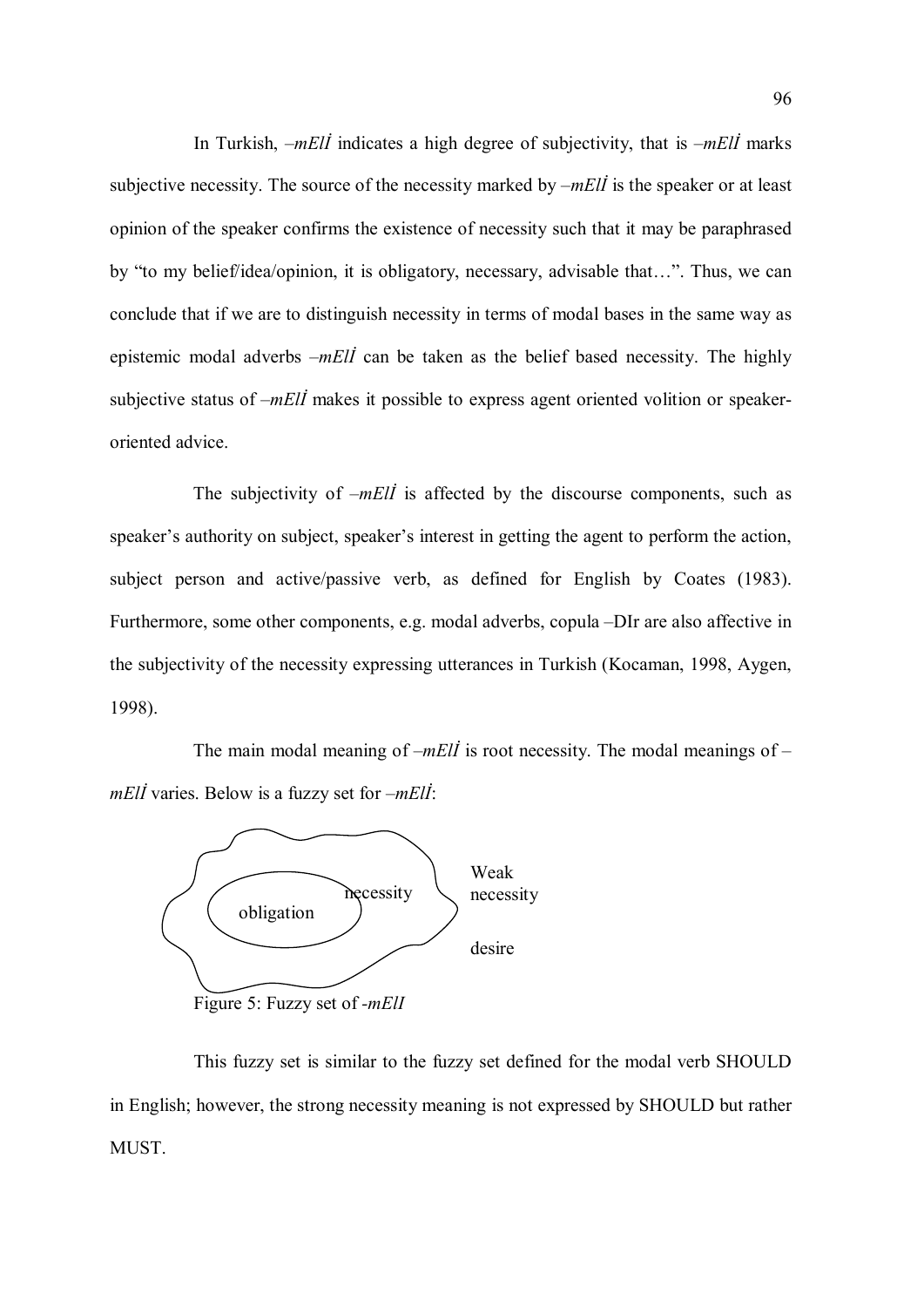As seen in the fuzzy set,  $-mE\vec{l}$  can be used to express strong necessity/obligation, necessity, weak necessity and desire. These different modal references of –*mElI* occur within different contexts due to pragmatic reasons.

The strong necessity/obligation use of  $-mE\ddot{\theta}$  occurs when the agent is not willing to perform the action. What's more the speaker usually has authority over the agent; other wise, it may be interpreted as weak necessity, which may function as an advice. The obligation is expressed by  $-mE/I$  when the proposition is stating a rule and it is not as frequently used as the other meanıngs since it is closely related to the speech act values and the context that the utterance is made in.

(136) Riskli bölgelerde çok katlı bina yapılmamalı.

 'The multi-folded buildings should not be built on the areas under risk.'

(137) İstek formuna yazacağınız adres, bir posta kutusu adresi olamamalı, hafta içi saat 9:00-18:00 arasında sizi bulabileceğimiz bir adres olmalıdır.

'The adress on the request letter should be a mail-box address.'

(138) İnsan her şeyi kendi başına yapmalı, yoksa tam ve doğru olmayabilir 'One has to do everything by her/himself, or it may not be complete and correct.'

Necessity, as the most common use of  $-mE\ddot{\theta}$ , frequently occurs with passive verbs. In accordance to this, generic and third person subjects are usually used.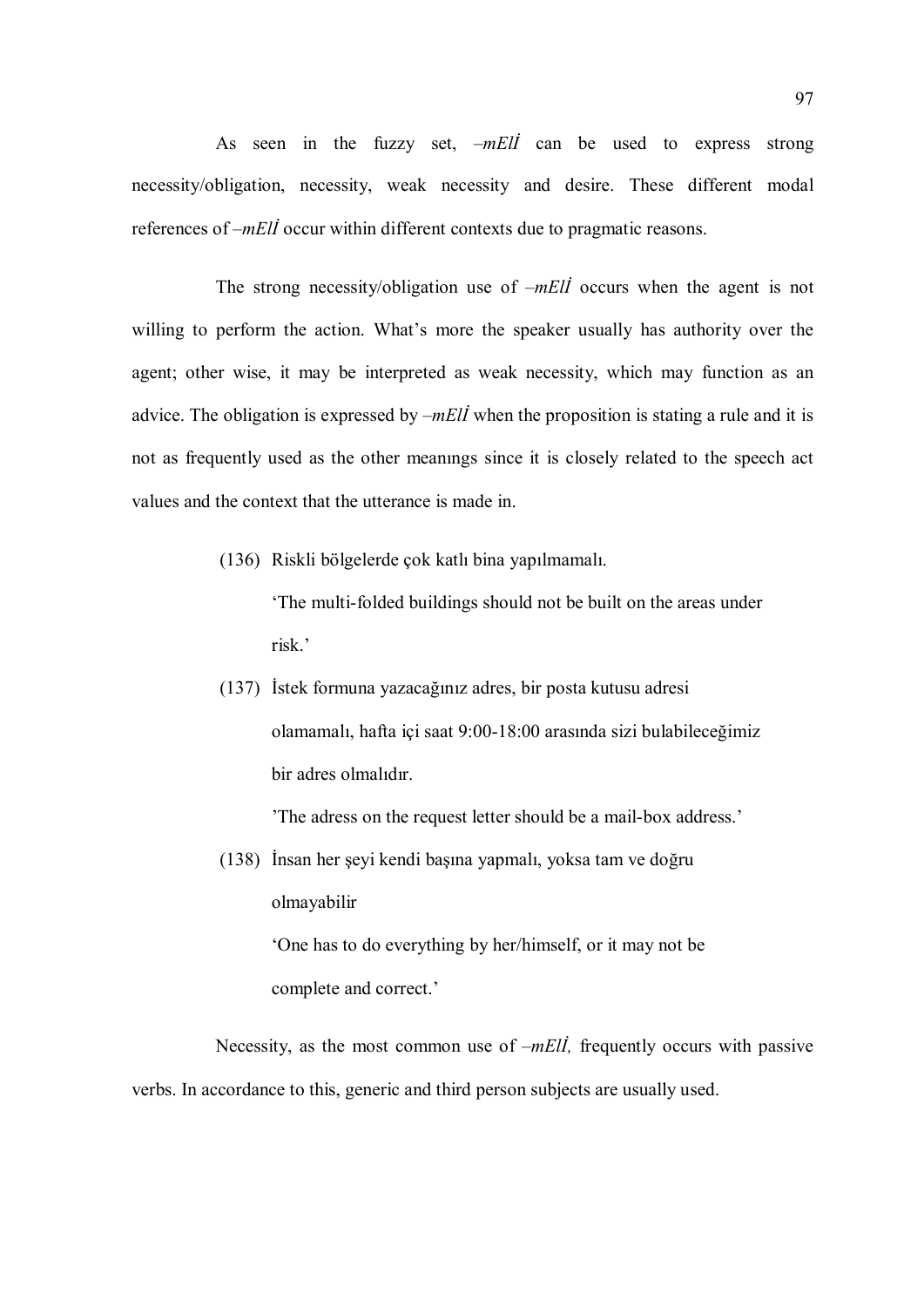(139) Dolayısıyla ABD kendi stratejisi açısından Irak'a girecekse [Türkiye'de] kalmalı.

> 'Therefore, USA has to remain in Türkiye if she wants to conquest Iraq.'

(140) Kazadan sonra bilinciniz açıksa değerli eşyalar hemen kontrol edilmeli.

> 'After the accident the valuable belongings must immediately be controlled, if you're conscious.'

(141) Çocuklara öğünlerden önce şekerli gıda yedirilmemeli.

'Children should not be given sugary food before the meals.'

We have mentioned that  $-mE\vec{l}$  indicates higher portions of subjectivity and the speaker agrees with the idea that the act is necessary. However, in example (140) the expressed necessary act is a uttered by a person who has had an accident and has experienced that the belongings should be checked immediately in the case of an accident is necessary. This can be seen as another important case, which once again proves how important and affective the contextual variables are in the definition of modality.

Weak necessity which may be expressed by  $-mE\ddot{\theta}$  is more subjective than the others in that the act does not stem from the external conditions, rules etc. but from the personal opinion of the speaker. It should be underlined that the speaker's personally agreeing with the necessity of the act denoted by the proposition is different. This use of – mEll may function as an advice since the speaker does not have authority on the agent and the source of the necessity is the speaker him/herself. The necessity of the act is not certain and may not be acceptable for other people or associations.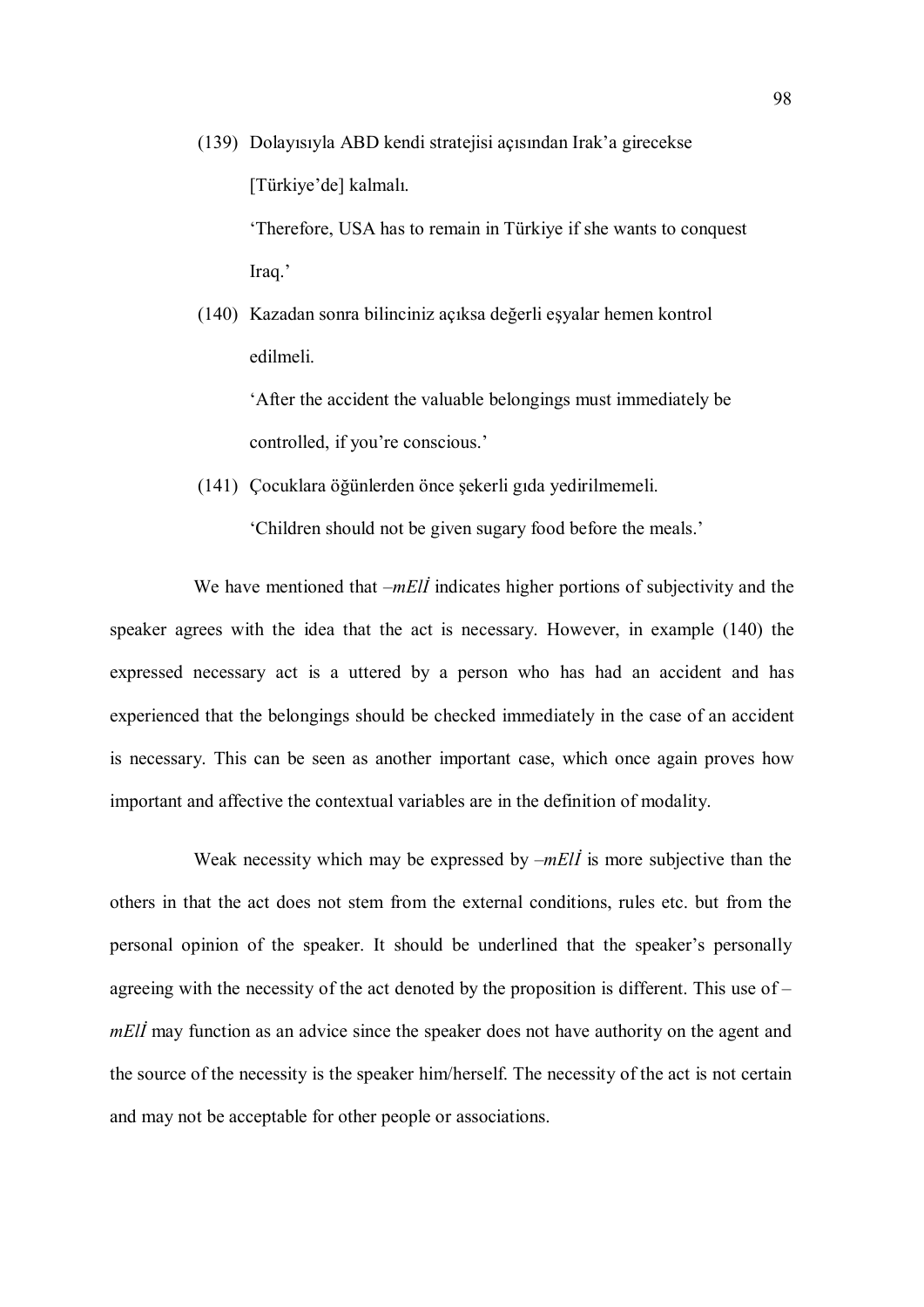(142) Bence bir an önce gidip hocayla konuşmalıyız.

'I think we should go and talk to the tutor as soon as possible.'

(143) Sabiha Gökçen, havacılık literatüründe yer almıyor. Oysa onu tüm dünya tanımalı.

 'Sabiha Gökçen does not exist in the aviation literature. In fact, everybody should know her.'

Volition or desire is another modal meaning that –mElİ may mark. Volition, in general, is concerned with unreal/hypothetical situations, which did not, does not, or will not exist, yet the speaker would be pleased if it had been, were, or becomes real. –*mEll* may also mark this meaning. This use of  $-mE\ddot{l}$  may be interpreted as the speaker is laying condition, necessity for a volitive act/situation to come true. This meaning of  $-mE\ddot{l}$ naturally indicates high degree of subjectivity (the speaker is willing the act to be completed). The event generally has future reference and is non-factual.

(144) Ankaralı bir sevgilim olmalı

İstasyondan gelip beni almalı.

'I should have a fiancé from Ankara.

He should come and pick me up from the station.'

(145) Pembe panjurlu, bahçeli bir evimiz olmalı. Çocuklarımız evimizin bahçesinde oynamalı.

 'We should have a house with pink shutters and a garden. Our children should play in its garden.

(146) Mavi gömleğini giyinmelisin. Bende kalan siyah kazağını aramalısın. Onu ben giymeliyim.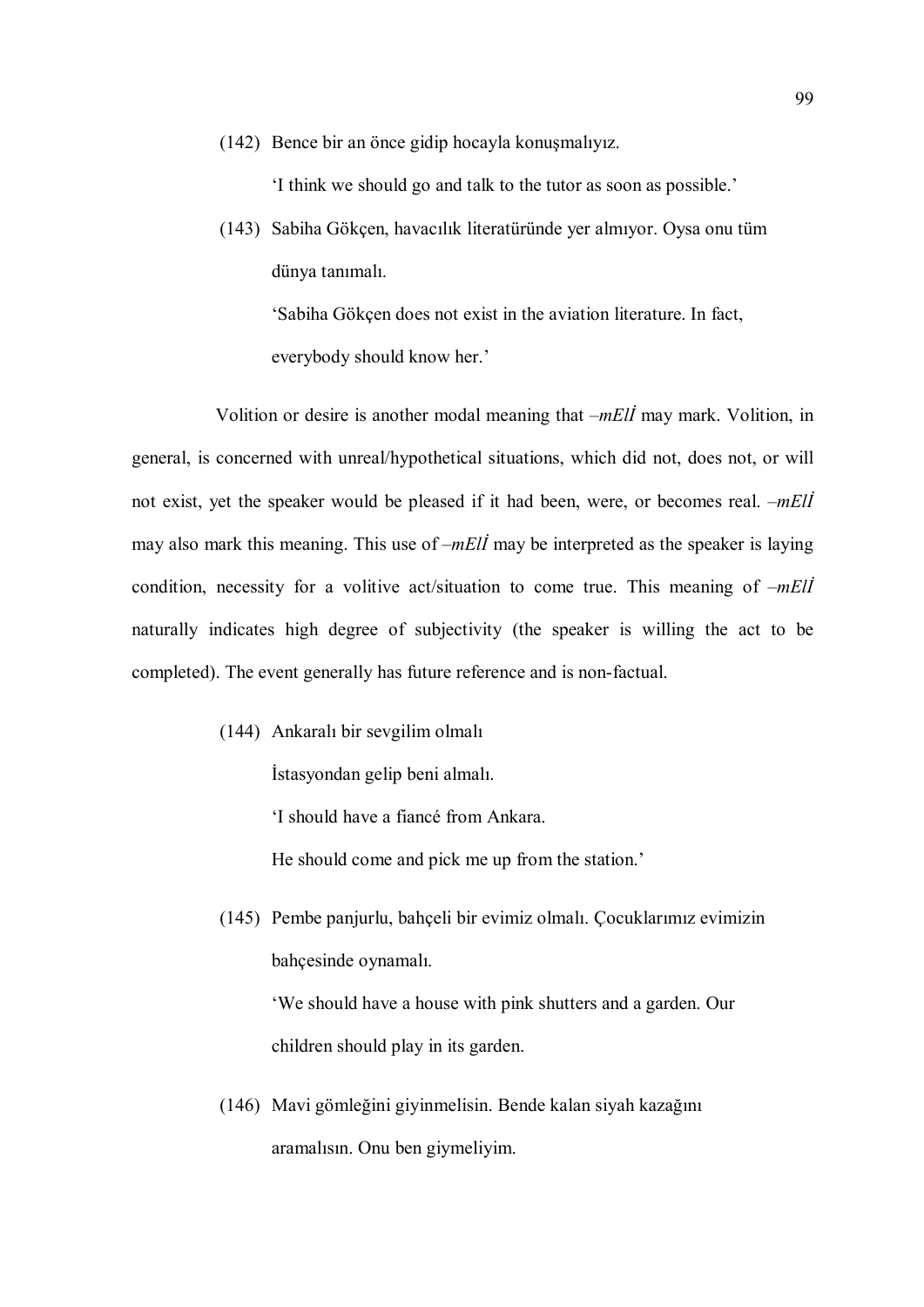'You should wear your blue T-shirt. You should search the black pullover which you left at my house. I should wear it.'

(147) Şimdi düşünüyorum da. Bizler evlenmeliydik. Boy boy çocuklarımız olmalıydı hatta…

> ' I think now that, we should have married. We should even have many children

However, it is also possible that  $-mEll$  expresses regret when conjugated with past tense marker –DI, i.e. volition on some past event that has not been performed or completed in the past.

Among the speaker-oriented uses of  $-mE\ddot{\theta}$  we can include advice.  $-mE\ddot{\theta}$  may be used to giving advices which is a part of the speaker-oriented modal meaning. This function of–*mElI* may correspond to the agent-oriented weak necessity use.

(148) Bu filmi mutlaka görmelisin.

'You certainly should see this movie.'

In the example above, the speaker is advising that the agent should perform the act and uses  $-mE\ddot{i}$  to guarantee that the perlocutionary act will be performed since it denotes that the act is necessary.

The use of assertive and evaluative adverbs is frequent with advice function of  $-mE\ddot{\theta}$  since it indicates that the necessity of the act is also the personal opinion of the speaker.

 $-mE\ddot{\mu}$  may mark epistemic modality as well as root modality. Aygen (1998) mentions that epistemic meaning of  $-mEll$  is indicated only with the copula  $ol$ -. However,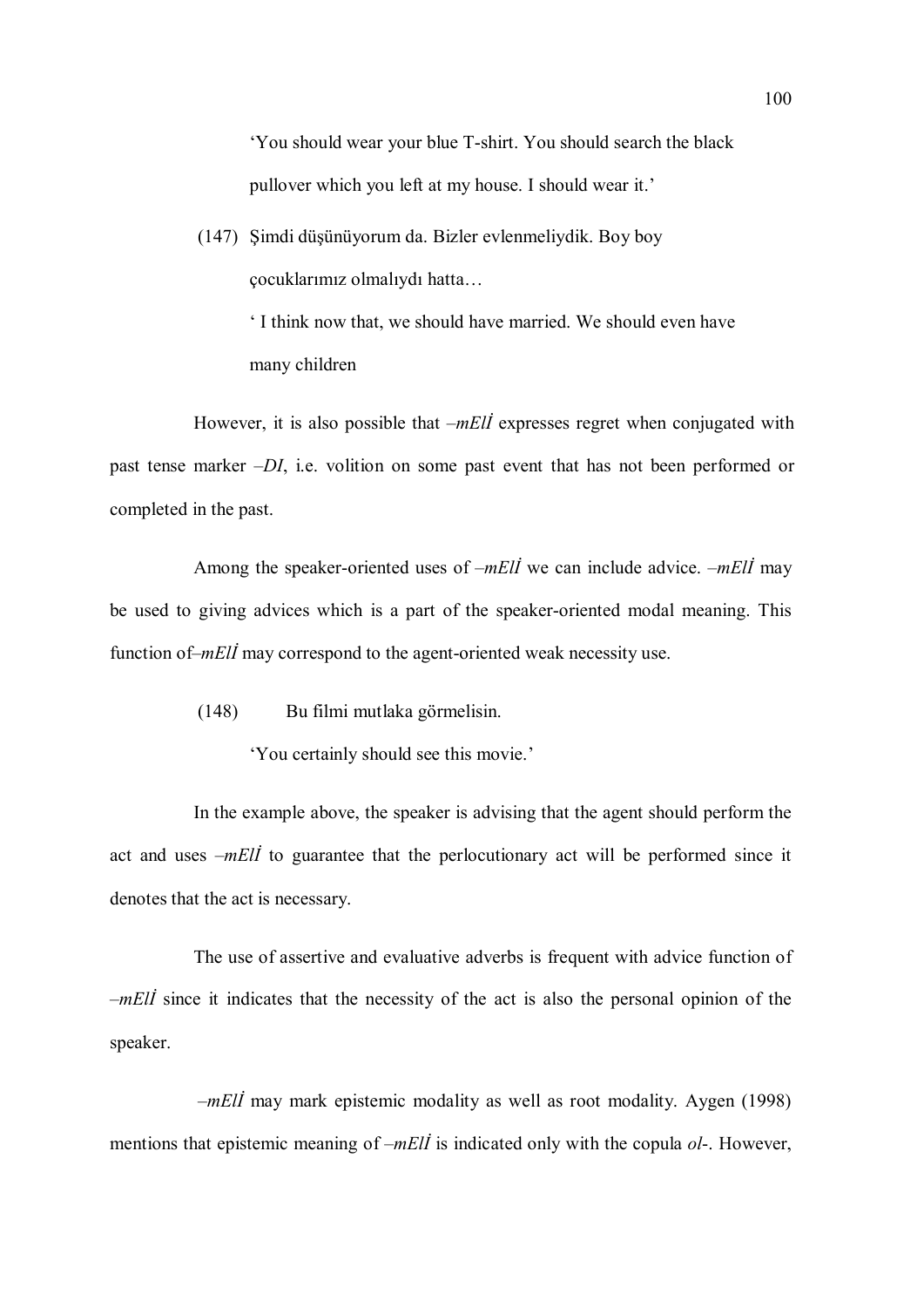it should be noted that olmalı may express both root and epistemic modal meanings and may be ambiguous in some cases. The copular use of *ol*- and the different types of its attributes determine the modal reference of *olmali*.

Coates (1983) mentions that negation is an affective factor on necessitive modal verbs in that, it marks root necessity only. This may lead the question if *olmamali* should also express root modality. Yet, negation does not affect  $-mE\ddot{\mu}$  in the same way as it does in English. The different behaviors of the necessity markers in Turkish and English are natural since epistemic interpretation of  $\sim$ nec p can be expressed by the negation of – mEll on copula in Turkish whereas MUST is replaced by CAN'T in epistemic use, e.g.

(149) Ali hasta olmamalı. Sabah markette karşılaştık.

 '\*Ali mustn't be ill. We met at the market in the morning.' 'Ali can't be ill. We met at the market in the morning.'

It should be noted that  $\sim$ nec p is equal to pos  $\sim$ p thus the replacement of olmamalı with olamaz is logical/natural. However, in the epistemic sense olmasa gerek is more natural with the epistemic meaning of necessity.

- (150) Ali hasta olmasa gerek.
	- 'Ali can't be ill.'

The desire and advice meanings of  $-mEll$ , which may be expressed with second or third person subjects of the active predicates, can not be expressed with the passive since these meanings require that the act is related to the speaker or the agent which are not explicitly stated by the passive.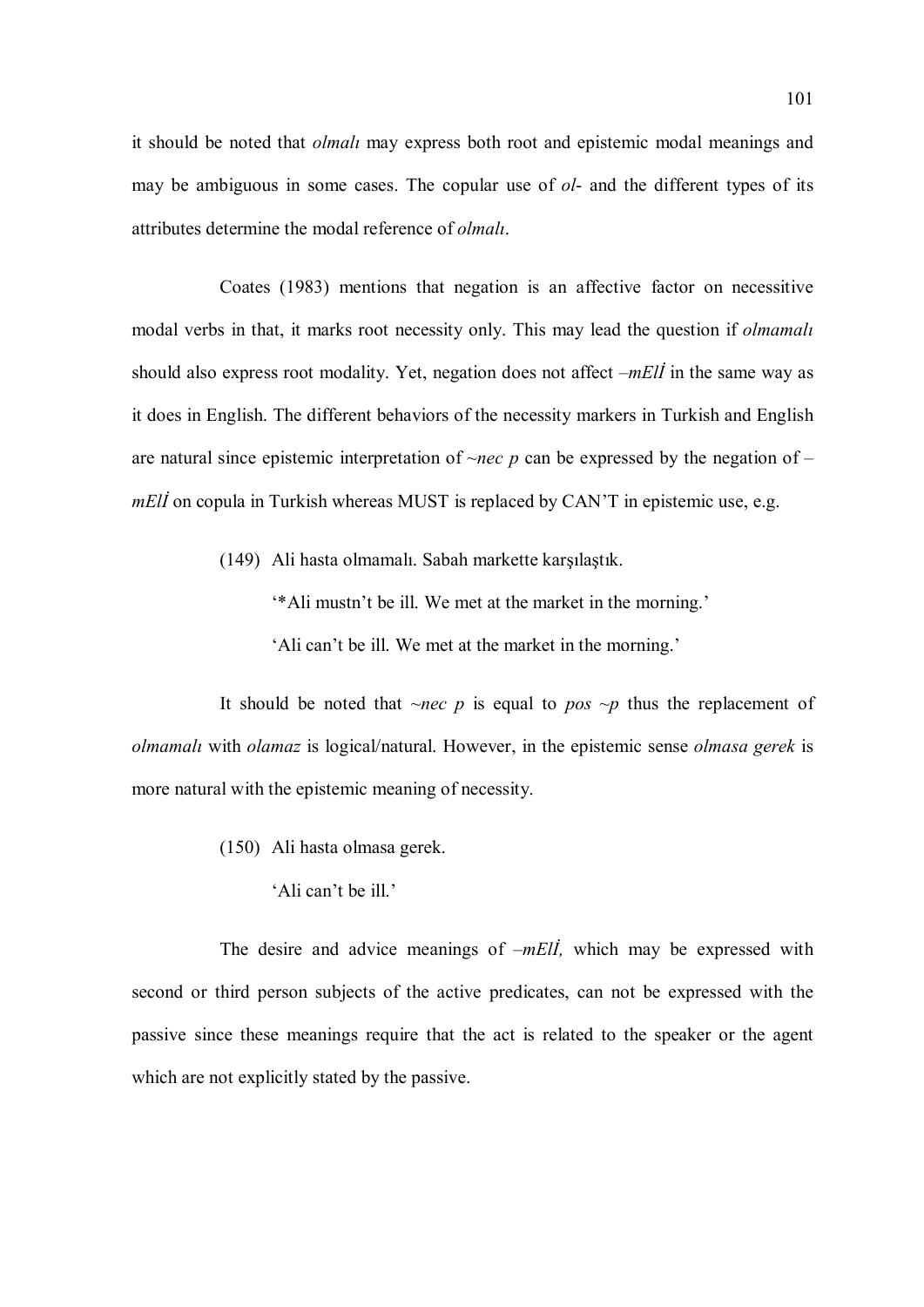Another point to mention is that when the epistemic modal adverbs herhalde, galiba, belki de, sanırım are used with agent-oriented or speaker-oriented modality, they play a controlling role over the modal meaning and determine the modal value of the utterance. E.g.

| (151) Taşınmanız elzem herhalde.   | pos (nec p)  |
|------------------------------------|--------------|
| You will have to move, I guess.'   |              |
| (152) Galiba yapabilirim.          | pos (abil p) |
| 'Maybe I can do that.'             |              |
| (153) Sanırım şuradan çıkılabilir. | pos (pos p)  |

'I think you can exit there.'

The non-assertive status of the modal adverbs discussed by Ruhi et al. (1992) may be the reason for the controlling role of these items over the modal value of the utterances (c.f. § V.2).

# V.2. Lexical Expressions of Necessity

As mentioned before, modal senses can be expressed by the lexical items, which can be thought of as the periphrasis of the modal suffixes in Turkish (Lewis, 2000). These lexical items express the modal senses in their semantic content. Necessity provides good evidence for the periphrastic use of modal senses by wide range of lexical items that expresses necessity. The main lexical items that express necessity are  $gerek<sub>V/ADJ</sub>$ , *lazim* and their derivations/compound forms. Besides, the strong necessity/obligation meaning can be expressed by *zorunda/zorunlu, sart, mecbur, icap et-*, and their derivations/compound forms. The lexical items play an important role in the study of modality since their arguments with the predicative use is different than that of the modal suffixes such that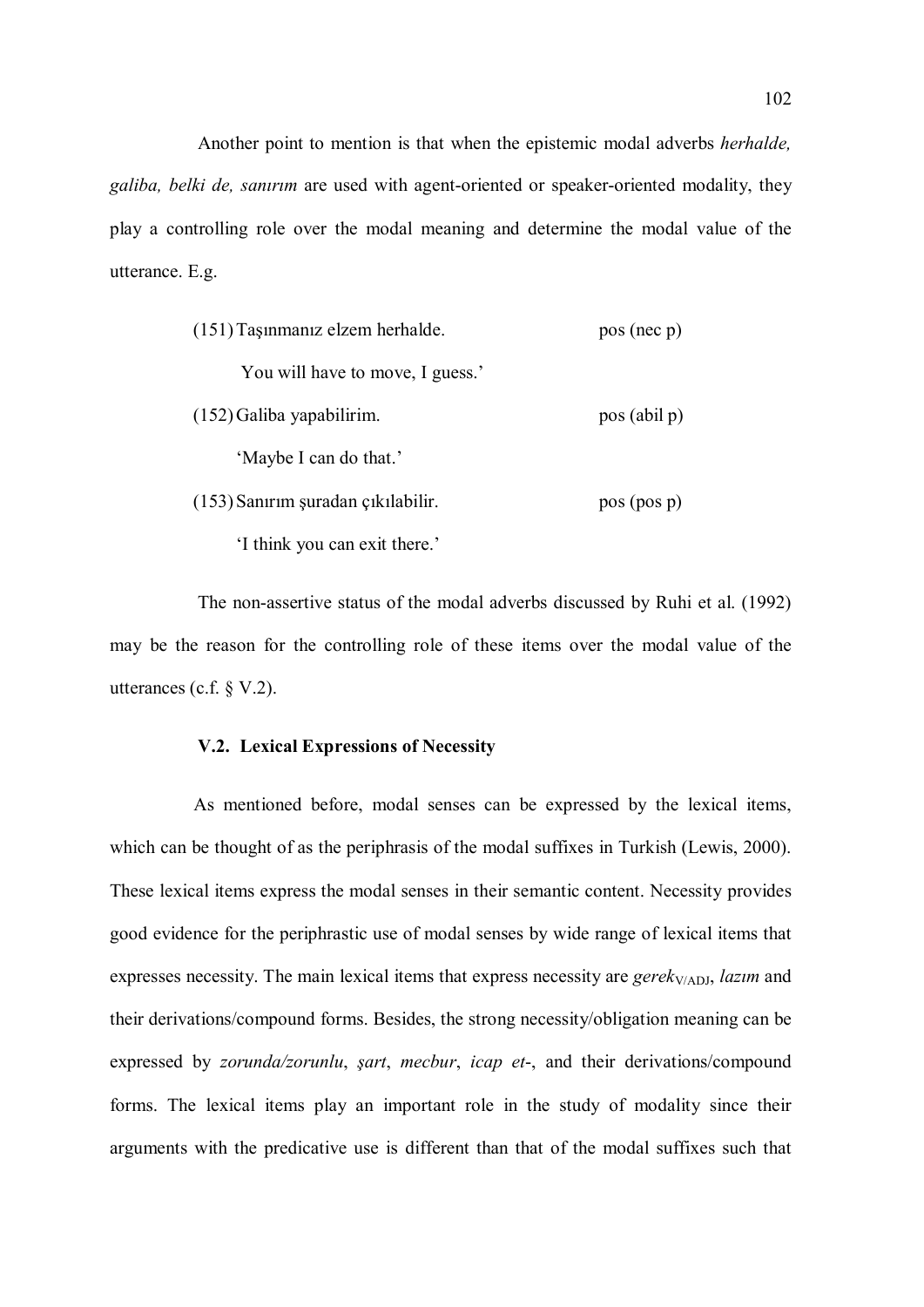they may indicate the source and degree of necessity in the overall structure of the utterance.

What's more different from  $-mE/I$ , the lexical items have specific semantic content. Since  $-mE\ddot{\theta}$  is a suffix, the semantic content of it is closely related to the other components in the sentence. The lexical expressions on the other hand have clear indications of the necessity expressed. Thus these two forms of necessity expressions aree different and has important roles within the modal system.

In this section we will analyze and exemplify the derivations, functions that the lexical modal items perform, their arguments structure, and semantic features. Since they are similar in form and function, we are going to analyze the lexical necessity expressions in a single section.

## V.2.1. Derivations of the Lexical Expressions

In this section, we are going to analyze the lexical expressions of necessity in terms of their derivations. In addition, we will analyze and exemplify the verbal compounds they form with the variety verbs ol-, kal-, kıl-, et-, tut-, bul-(un-), hisset-, gör-,  $duv$ -, etc. We will discuss each lexical modal item with the possible compounds that they can be used in, since not all the lexical modal items can be used with the modal function. These compound verbs formed with the modal lexical items differ in their argument structure, syntactic behavior, and have distinct semantic features, which will be analyzed in the later sections.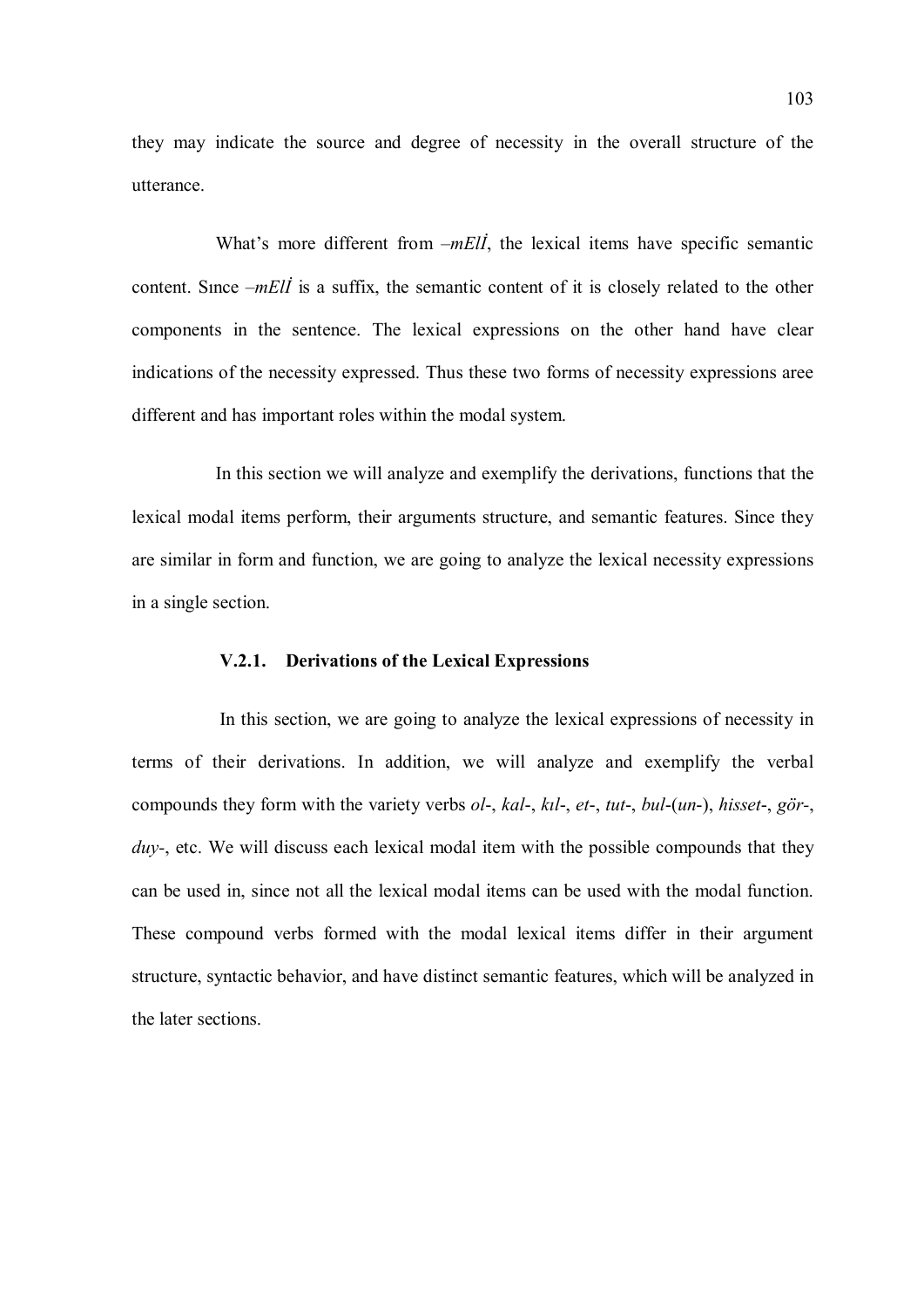Historically, the original form of gerek is "kergek-/kerek-" and was used in Turkish as the expression of necessity in the oldest forms of language before  $-mE\ddot{l}$ (Ediskun, 1984: 183). In modern Turkish, gerek is used as a verb with the meaning of to be necessary, to be needed, to be required, to be lacking. Gereky, as the only verb among the lexical expressions of necessity, has a different place in the system, both syntactically and semantically.

(154) Çocuklara iki ayrı oda gerek

'We need two separate rooms for the kids.'

(155) Acilen ikinci bir dil öğrenmen gerekiyor.

'You have to learn a second foreign language immediately.'

Besides, it can be used as noun with zero derivation to mean necessity, need. In this meaning gerek<sub>N</sub> is synonymous with *ihtiya*<sub>CN</sub> when used with the noun complement in the compound form with the verbs gerek duy-/ gör-/ hisset-.

(156) Bana uçuş için özel bir kıyafete gerek var.

'For my permission to fly, a special dress is necessary.'

(157) Türkiye'ye taze bir başlangıç gerek.

'Türkiye needs a fresh beginning.'

However, gere $k_N$  may mean what is needed under a particular condition with the Persian synonym of  $icap_N$ .

(158)Gereği/icabı neyse yaparız.

'We will do whatever is necessary.'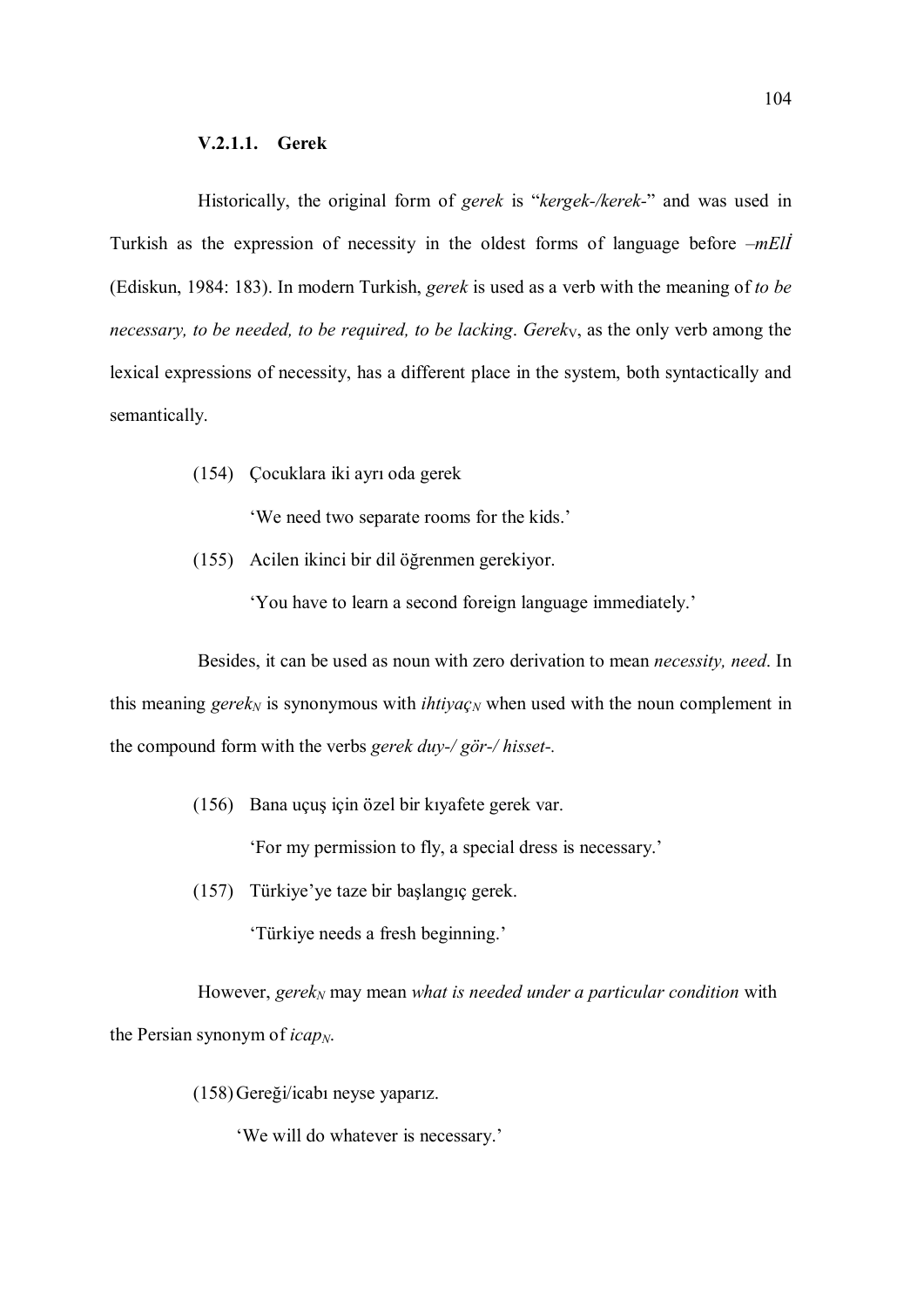(159)Mesleği gereği/icabı bu tavırlara alışık.

'Due to her/his job s/he is used to such behaviors.'

Gerek is also used as noun with the meaning of *necessity* in predicative function with existentials *var/yok* (*exist/not exist*).

(160)Senin gelmene gerek yok.

'There is no need for you to come with me.'

(161)Hem ne gerek var ki kendi evinde rahat rahat oturmak varken

başkasının evine gidip sıkılarak oturmaya!

'What use is there in sitting at another's house uncomfortably,

instead of being comfortable at home?'

(162)Benim de gelmeme gerek var mı?

'Do I need to accompany you?'

The noun gerek is used with modal reference with negation and question form, but does not take nominal complement in the affirmative.

- (163) ??/\*Benim gelmeme gerek var.
	- 'I need to come also.'

 $Gerek_N$  can also function as the predicate in the sentence by the conjugation of copula  $-i$ -, or *ol*-. The distinction between *gerek<sub>V</sub>*, *gerek<sub>N</sub>* is made by the help of the inflection and negation they take: gerek<sub>V</sub> takes verbal conjugation whereas gerek<sub>N</sub> is used predicatively by the existentials var/yok. Gerek<sub>N</sub> is negated by *değil*, whereas gerek<sub>V</sub> is negated by the verbal negation  $-mE$ . We should note that *gerek değil* does not frequently occur and does not seem as natural as the other negated derivations of gerek, it is more common with the noun complement rather than nominal.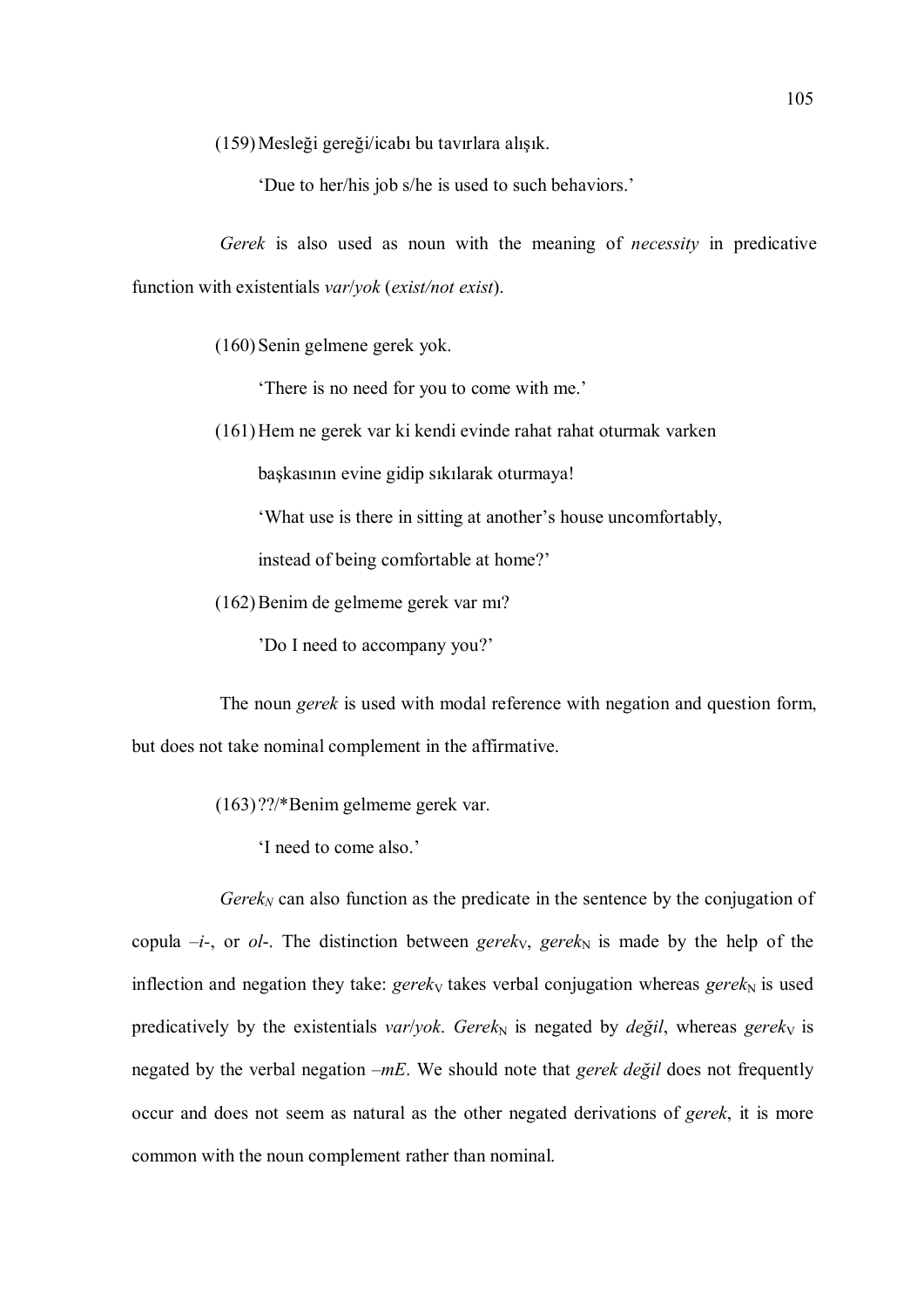(164) a. İkinci bir dil öğrenmen gerekmiyor.

b. İkinci bir dil ögrenmene gerek yok.

c. ? İkinci bir dil öğrenmen gerek değil.

d. İkinci dil gerek değil.

'You don't need to learn a second foreign language.

(165) Kalem artık bana gerek değil.

'The pencil is not necessary for me anymore.'

 $Gerek<sub>V</sub>$  is the only verb among the lexical expressions of necessity can take the

inflection and can be used in subordinations without copula ol-.

(166) Seni görmem gerekiyor/ ecek/ ti/ miş/ meli/ se/ ebilir.

'I may need to see you.'

(167) Seni görmem gerekeceğini sanmıyorum.

'I don't think that I will need to see you.'

(168) Seni görmem gerekince çağırırım.

'I will call you when I need to see you.'

The zero-derivation of *gerek* extends the possible derivations. The noun *gerek*<sub>N</sub> has derivations of the following:

Gerek-çe  $_N$ : excuse, reason, justification, rationale.

(169) Geçen hafta yönetim kongre telaşi içindeyken, Ali Sami Yen'deki Bursaspor mücadelesinde Sarı-Kırmızılı takımın nizami bir golü ofsayt gerekçesiyle iptal ediliyor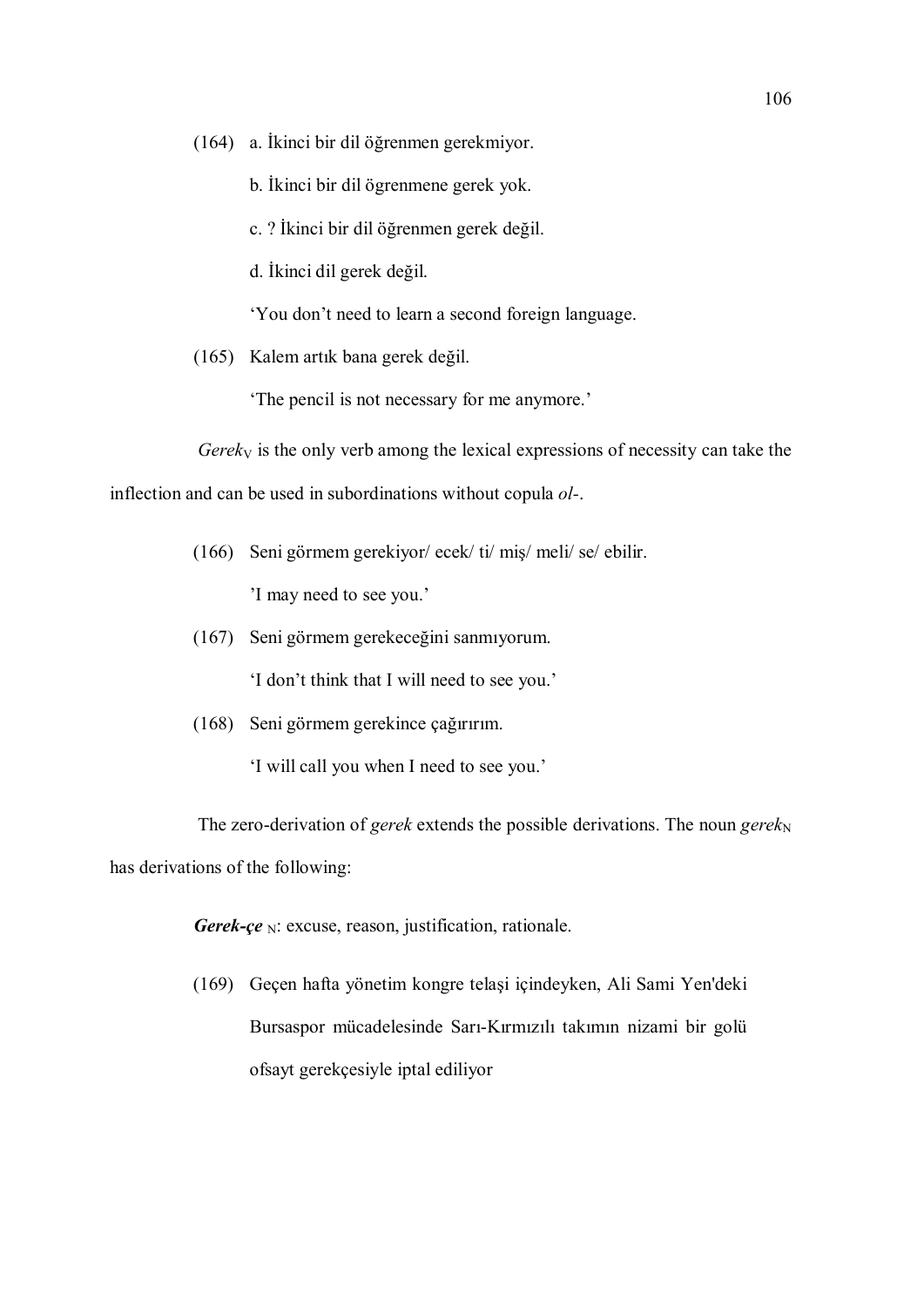(170) Sezer, veto kararını şöyle gerekçelendirdi: ...  $Gerekçeli_{ADJ}:$  justified.

(171) Gerekçeli karar...

Gerek-li<sub>ADJ</sub> necessary, essential, wanted, requisite, imperative, indispensable, needful, obligatory.

- (172) Ancak bu stratejileri gerçekleştirmek için devlette iyi yönetim gerekli.
- (173) Gerekli belgeleri tamamladıktan sonra bürolara şahsen başvurmanız gerekmektedir.

Gerek-li-lik/gerek-lik<sub>N</sub> :necessity, requirement.

(174) Artık öğrenciliğin geeklerini öğrenmiş olmanız bekleniyor sizden.

Gerek-se-/Gerek-sin $_V$ : consider necessary, feel the need of.

Gerek-sin-im<sub>N</sub>: need, necessity, requirement.

(175) Çiçekli bitkilerin toprak gereksinimleri ise şöyledir.

Gerek-siz<sub>ADJ</sub>: unnecessary, inappropriate, inessential, needless.

(176) Gereksiz tamiratların yüzündan evdeki herşey bozuldu.

Gerek-siz-li $k_N$ : Inessentiality, verbosity.

(177) Zaten çalışan teybin yerine gidip yenisini üstelik de o kadar pahalısını almanın gereksizliği gün gibi ortada.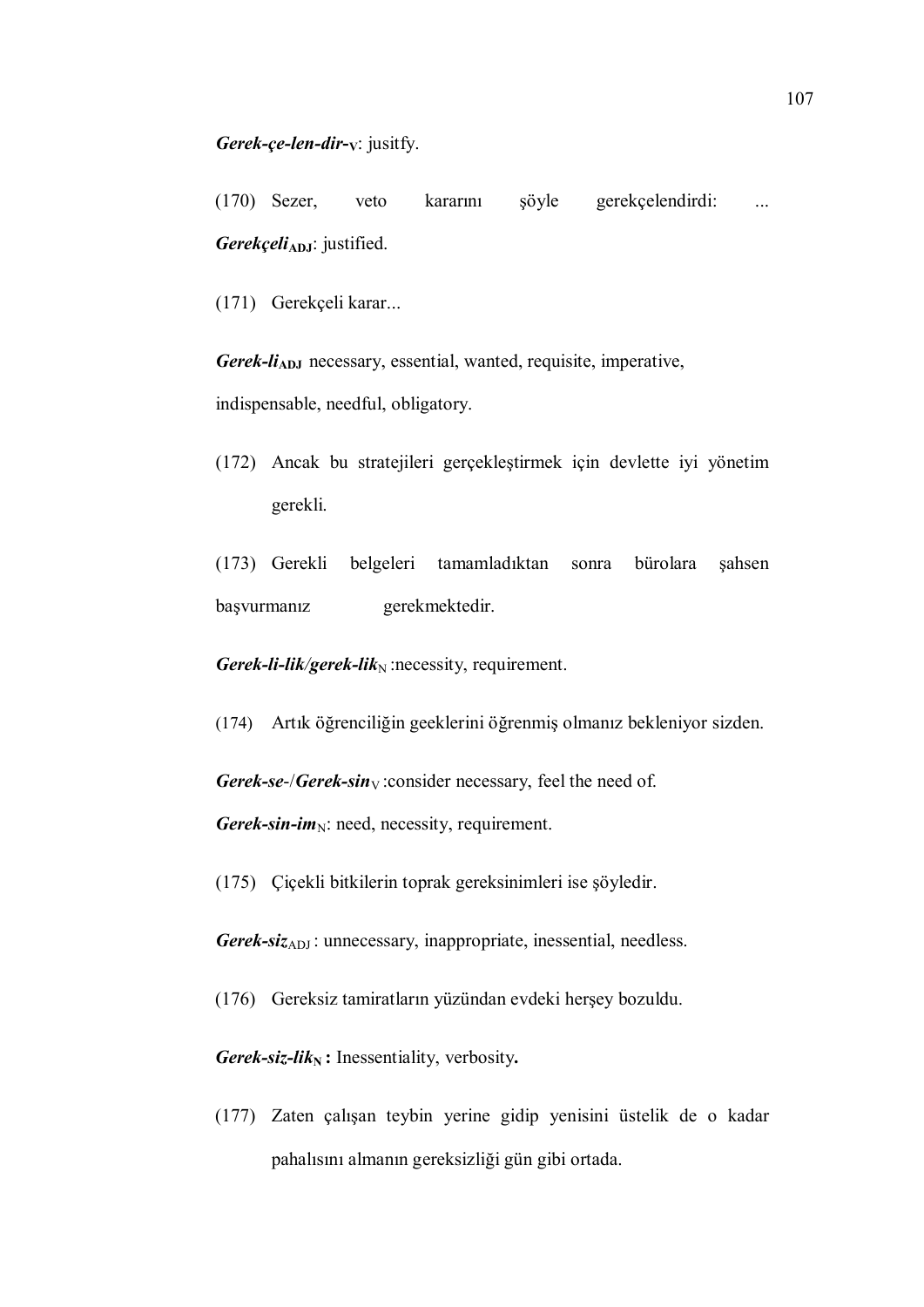Among the derivations of gerek, gerekli is the one of the forms to be used as necessity expression also. However, the predicative use of gerekli is notably rare.

The derivations of verb gereky on the other hand are limited, which can be shown as follows:

**Gerek-tir**<sub>V</sub>: require, consider necessary, necessitate.

(178) Şartlar böyle gerektiriyor, yapacak birşey yok.

Gerek-ir-lik $_N$ : necessity

(179) Özür dilemenin gerekirliğiyle boğuşuyorum.

The other possibilities are all compounds that are formed with the verbs such as kal-, et-, tut- etc. which vary depending on the part of speech of the necessity expression. The possible compound verbs that gerek<sub>N</sub> and gerekli<sub>ADJ</sub> are used in and the examples are as follows:

Gereğini duy-/hisset -: feel the necessity of.

- (180) Nedense aniden gidip ocağı kontrol etmeye gerek duydum.
- (181) Kim olduğumu söyleme gereği bile duymuyorum.

Gerek gör-/ Gerekli gör-: consider necessary, necessitate.

(182) Beni aramaya gerek bile görmemişler.

(183) En yakın olduğumu sandığım arkadaşımla selamlaşmaya gerek bile duymuyoruz.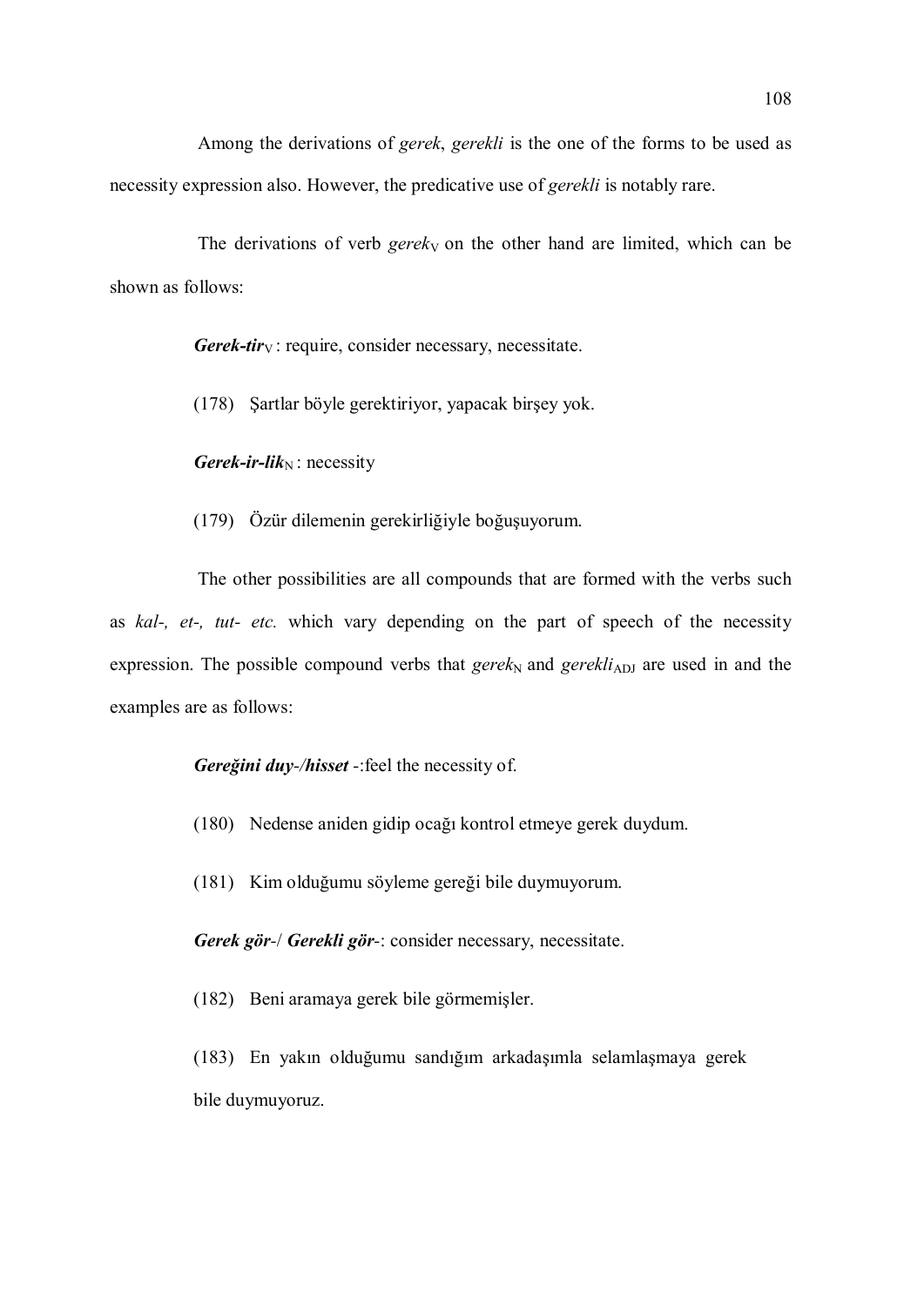Gerek kal-: (usu. negated) (not) to be necessary (anymore)

(184) O halde benim seninle yaşamama gerek kalmadı.

Gerekli kıl-:necessiate.

(185) Yasada sözü edilen değişiklikler tekrar gözden geçirmeyi gerekli kılar.

We should note here that *gerek kal*- is never used in the indicative form, but is acceptable only in the negative context.

- (186) Gelmene gerek kalmadı, biz işi hallettik.
- (187) Gelmeme gerek kaldı mı?
- (188) ?? Gelmene gerek kaldı.

# V.2.1.2. Zorunda/Zorunlu

Zorunda stems from 'zor' means 'force' whose derivations are 'zor kullan-' and 'zorla-', which mean 'to force somebody to do something that s/he is not eager to do', thus inherently express causation. Zorunda (obligatory) or zorunlu (obliged to) is related to this force sense of 'zor' since it indicates that the act is unwilled or accomplished with the force of some authority. Thus, *zorunda* and *zorunlu* express strong necessity/obligation. These items are used with predicative function in the sentence with copulas  $-i$ - and  $-DIr$ .

Zorunda ADJ: obliged, compelled, have to

(189)Önceliğimiz verimlilik olmak zorunda.

(190)Herhangi bir nedenle toplantıya katılamayacak üye bunu sekretere bildirmek zorunda.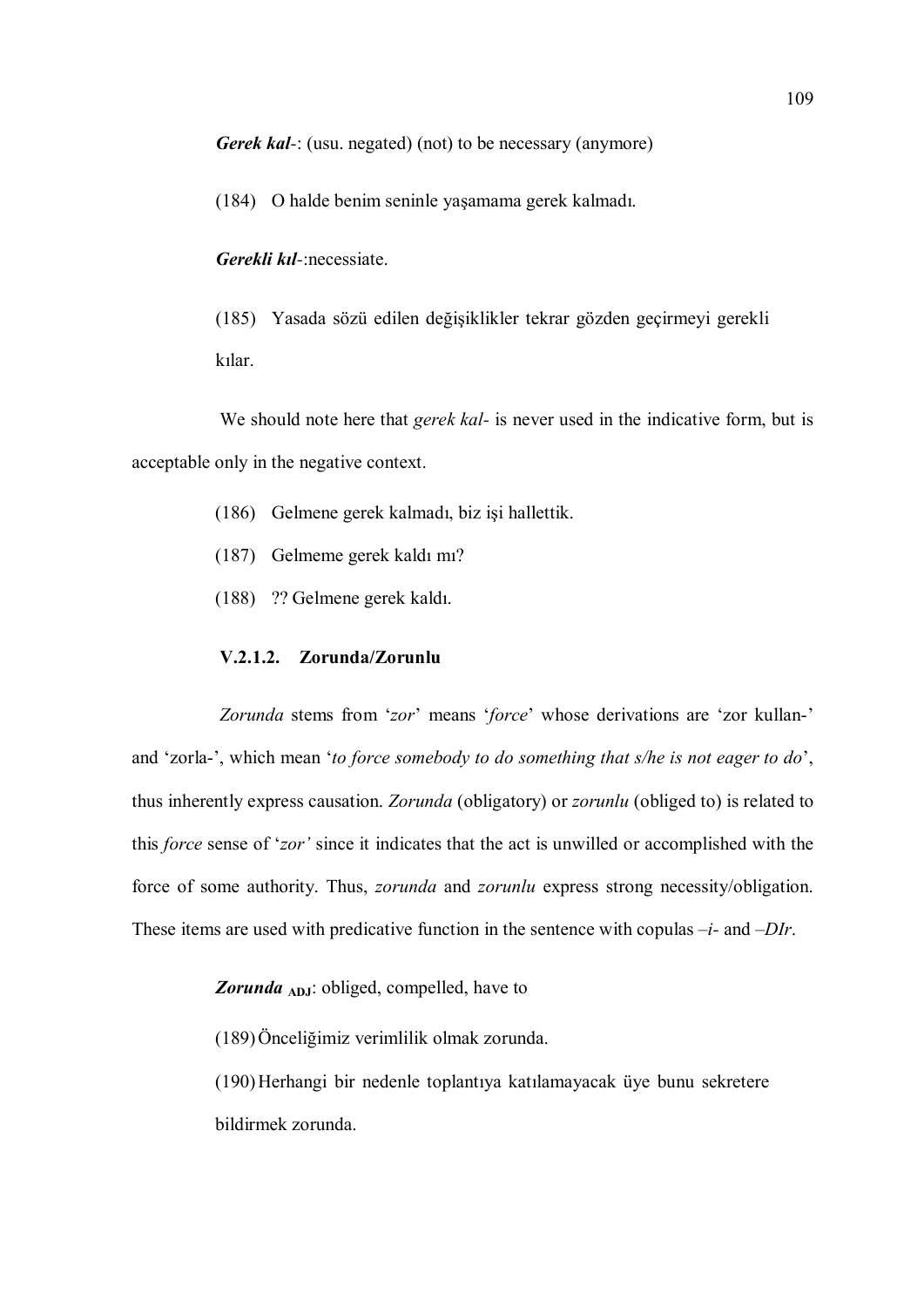(191)Türkiye her alanda çağdaş sınırları yakalamak zorundadır.

zorunlu ADJ: Essential, obligatory

(192)Vekaleten oy kullanacak kişinin vekalet ve imzalı beyannamesi ile üyelik kartını beraberinde getirmesi zorunludur.

*zorunluluk* $_N$ : obligation, compulsion

(193)Bu bizim için hayati bir zorunluluktur.

(194)Devamı alınmış bşr derse tekrar devam etme zorunluluğu yoktur.

In addition to that *zorunda/zorunlu* can be used in compound verbs in the same way as gerekli<sub>ADJ</sub> and gerek<sub>N</sub> does. The compound verbs of *zorunda/zorunlu* are:

zorunlu tut-/zorunlu kil-/: to make stg. necessary,

(195) Küreselleşme maliyetlerin düşürülmesini zorunlu kılıyor.

zorunda birak-: to oblige sb. to do stg.

- (196) Beni yeni bardak almak zorunda bıraktın.
- (197) Beni sana kötü davranmak zorunda bırakma!

zorunda kal $V<sub>V</sub>$ : to be obliged to

(198) Şiddet kullanmak zorunda kalıyorum.

(199) O aptal fırfırlı gömleğe 80 milyon ödemek zorunda kaldım.

# (kendini) zorunda hisset-/ (kendini) zorunlu hissety: to feel obliged to.

- (200) Kurulun alınmasını zorunlu gördüğü tedbirler şunlardır:…
- (201) Kendini bana ardım etmek zorunda hissetme.
- (202) Bunun bir örneği ordunun kendini toparlama zorunluluğu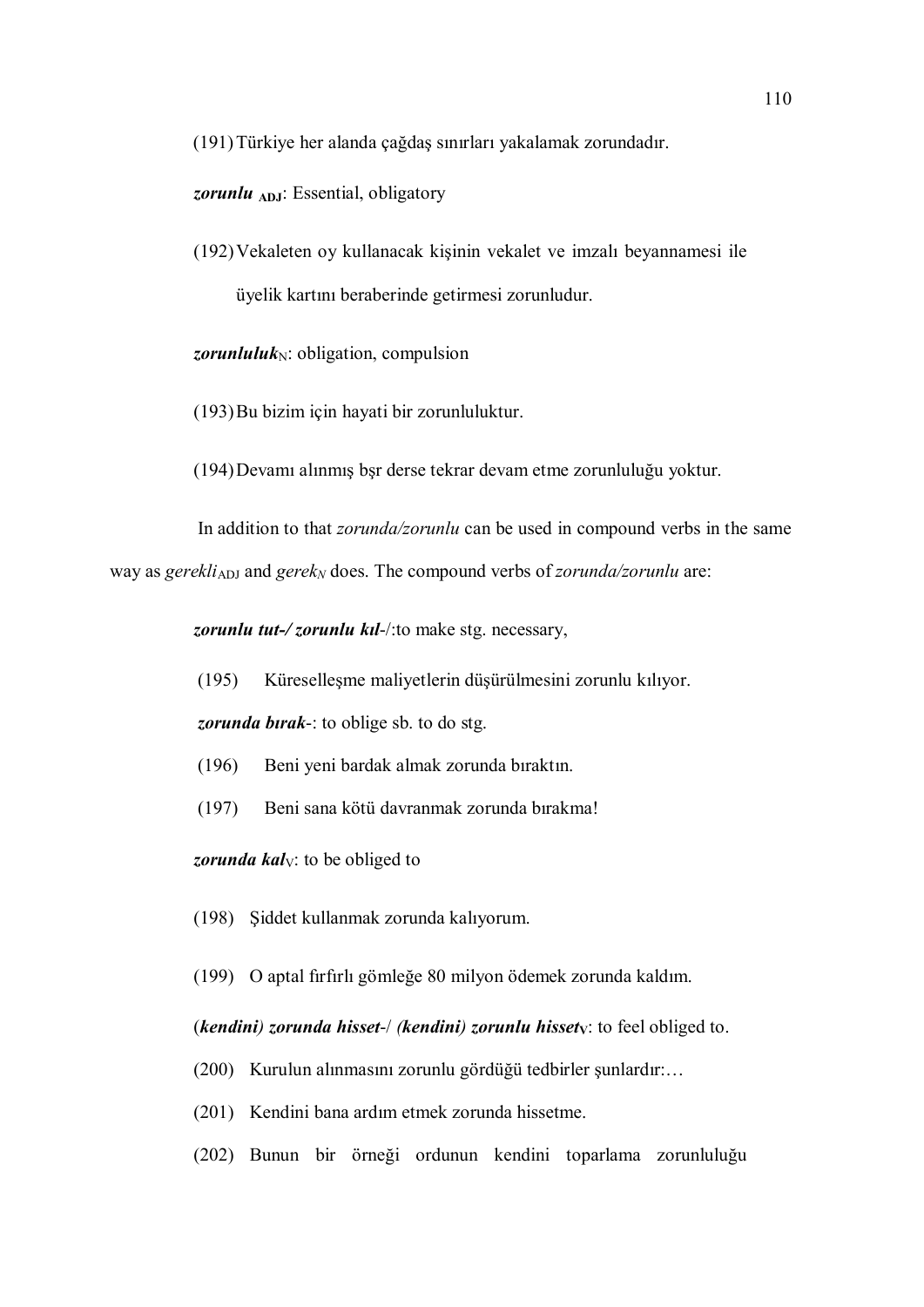duymasıdır.

Zarurî<sub>ADJ</sub> is also another the adjective derivation of zor, from Persian, which occurs in some idiomatic compounds and is not used in the daily language except from these compounds, e.g.: Zarurî ihtiyaç,

# V.2.1.3. Şart

 $Sart_N$  means *condition* in the noun use as the main meaning and can be used as indicating conditional.

(203) Yalnız bir şartım var.

'But I have a condition.'

(204) Bana bir hediye getirmek şartıyla gidebilirsin.

'You may go on condition that you may go.'

Yet, *şart*<sub>N</sub> can also be used as predicate with the copulas  $-i$ - and ol in the root

necessity sense.

 $Sart_N$ : Necessary.

(205) Ülke ekonomisini düzeltmek için birşeyler yapılması şart.

The compound verbs that are formed with  $\text{sqrt}$  are:

*sart kil-* $V$ : to make necessary

(206) Böylece beş vakit namaz şart kılındı.

(207) Markanın tesicili için ihbarname çıkarılması şart kılındı.

 $\text{sqrt}$  ol- $\vee$ : become necessary, unavoidable.

(208) Artık hükumetin önlem alması şart oldu.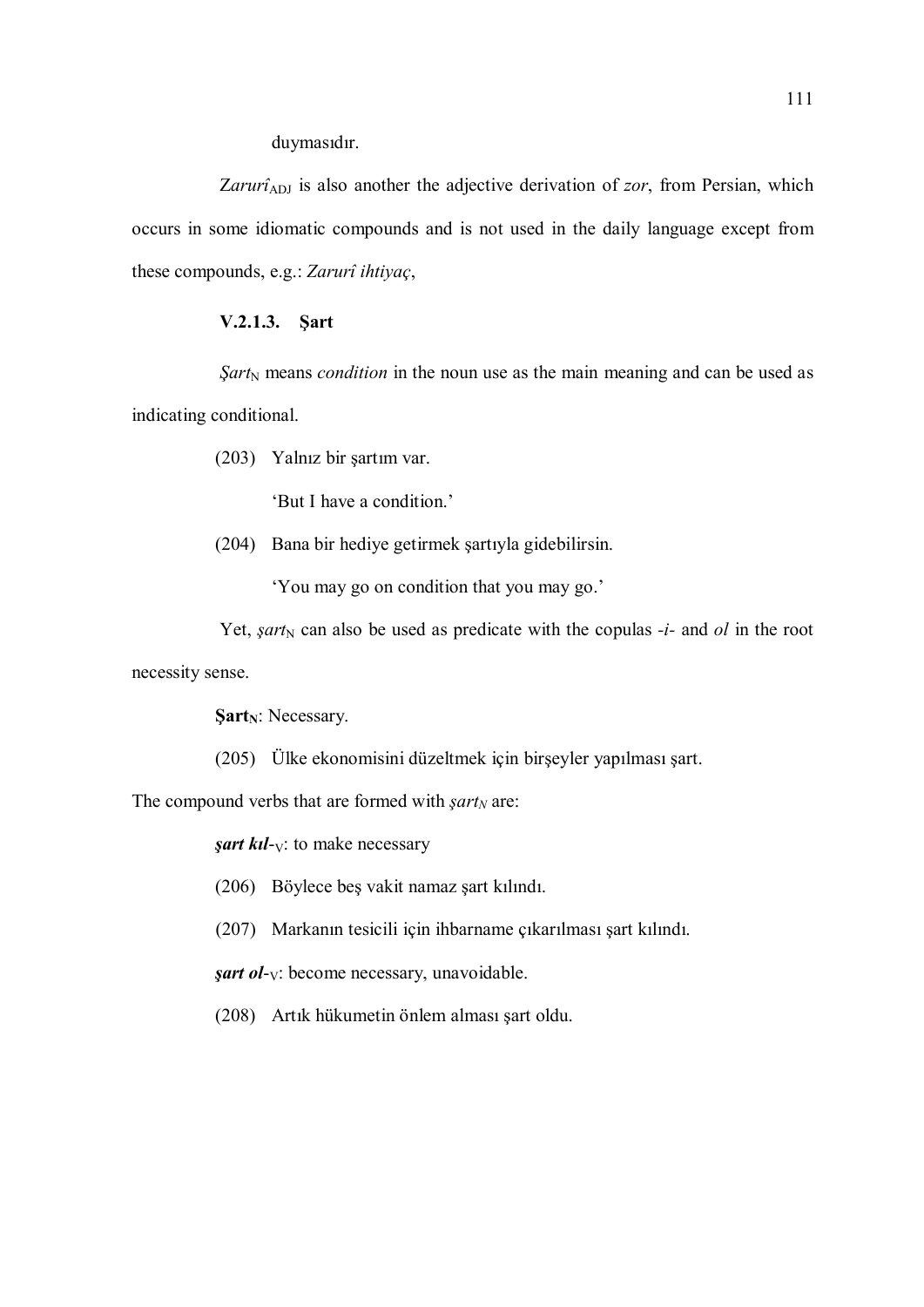Mecbur is a borrowed Persian adjective, which means obligatory. Mecbur is used with predicative function in the sentence, as the other lexical modal items in Turkish, with  $-i$ - and  $ol$ -.

**Mecbur**  $_{ADJ}$ : Compelled, forced, bound, doomed.

(209) Patronun kaprislerini çekmeye ve anlayışla karşılamaya mecburum.

*Mecburen*  $_{\text{ADV}}$ : compulsorily, forcedly.

(210) Patrona en yakın adam olduğunuz için diğerleri mecburen size çok iyi davranırlar.

**Mecburi**  $_{AD}$ compulsory, obligatory, forced.

(211) Mecburî hizmet..

*Mecburiyet*  $_N$ : obligation, compulsion.

(212) Türkiye'nin davranışını mecburiyetler belirleyecek idiyse, siyasi kadronun o veya bu olmasının, iktidarın nimetlerinin el değiştirmesinden başka ne anlamı var?

Mecburiyetten  $_{\text{ADV}}$ : due to an obligation.

(213) Mecburiyetten valla bu kadar erken kalkıyorum, yoksa hiç yapamam.

Among the derivations of mecbur we can mention the only necessity modal adverb *mecburen* and the adjective *mecburî*. Mecburen is a verb phrase adverb, which may occur in sentence initial, medial or final position in the utterance, imposing obligation.

(214) Mecburen başka bir yere gideceğim.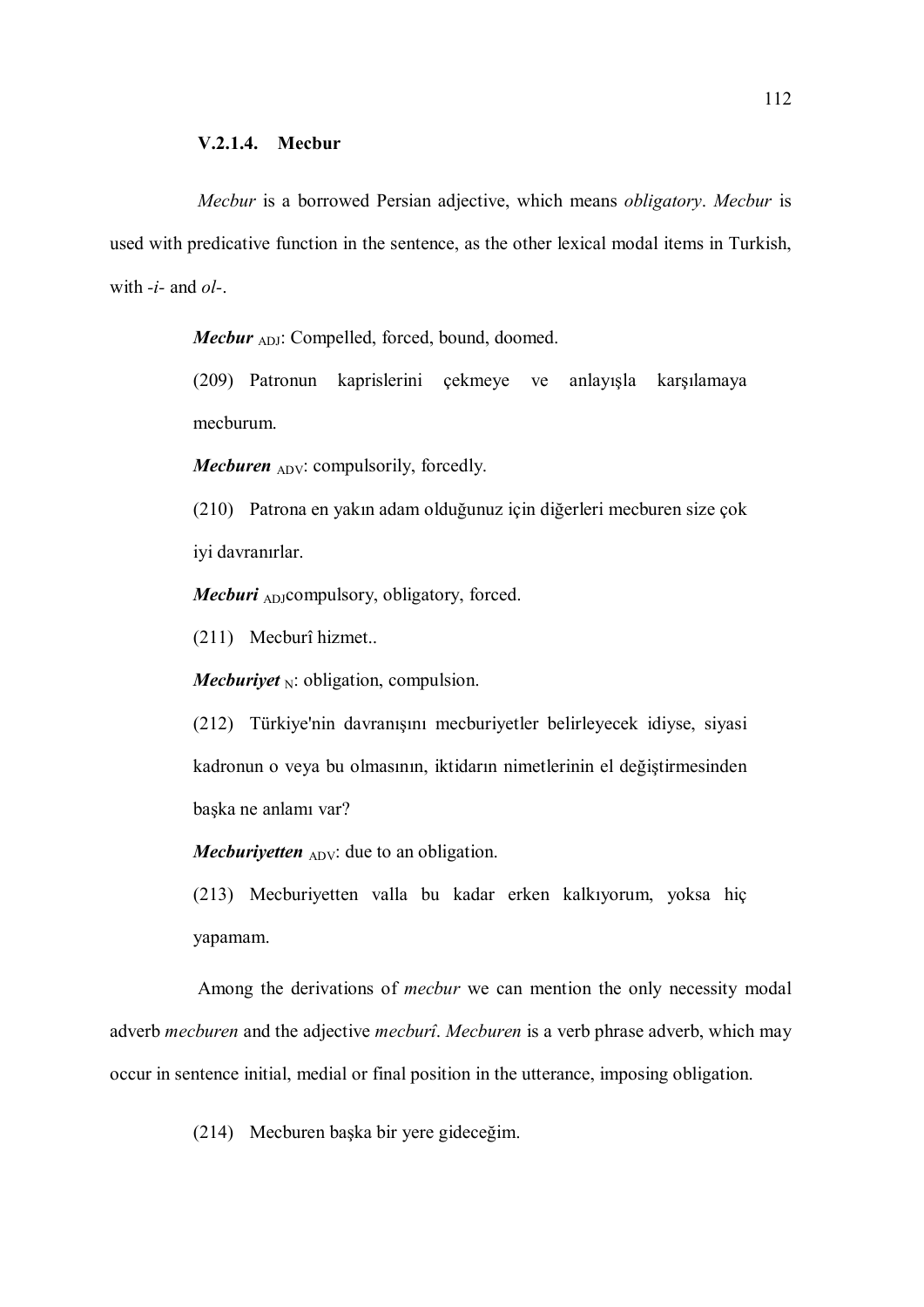'I hve to go somewhere else.'

- (215) Yani işinizi mecburen eve taşırsınız. 'That is, you obligatorily bring home work.'
- (216) Şimdi yaz okuluna gidiyorum mecburen.

'Now, I obligatorily attend the summer school.'

The adjective *mecburî* means *compulsory*, and occurs in the idiomatic uses as mecburî hizmet and is rare in daily use. However, the compound with mecburî tut- may occur in the daily language with the meaning of to make obligatory.

The compound verbs formed with mecbur are:

*mecbur ol-/mecbur kal-*: to be obliged to do stg.

- (217) Birbiriyle çatışan görüntüler arasında seçim yapmak hepimizin mecbur olduğu bir şey.
- (218) Amerikan vatandaşlarının mecbur olmadıkça seyahat etmemesi
- gibi uygulamalar var.

mecbur et-/mecbur tut-/mecbur kıl-: to compel stg.

(219) İslamcıları bile gerçekçi bir politika izlemeye mecbur etmekte.

mecbur birak-: to oblige sb., compel sb.

(220) Çin idaresini uzlaşma yolu ile bazı vaadlerde bulunmaya mecbur bıraktı.

(221) Bu gelişme RSFBC Başkanı Boris Yeltsin'i bir ileri hamle yapmaya mecbur bıraktı.

Mecbur hisset-: to feel (oneself) obliged to.

(222) Ama arkadaşlarımdan kitabın ne kadar harika bir kitap olduğunu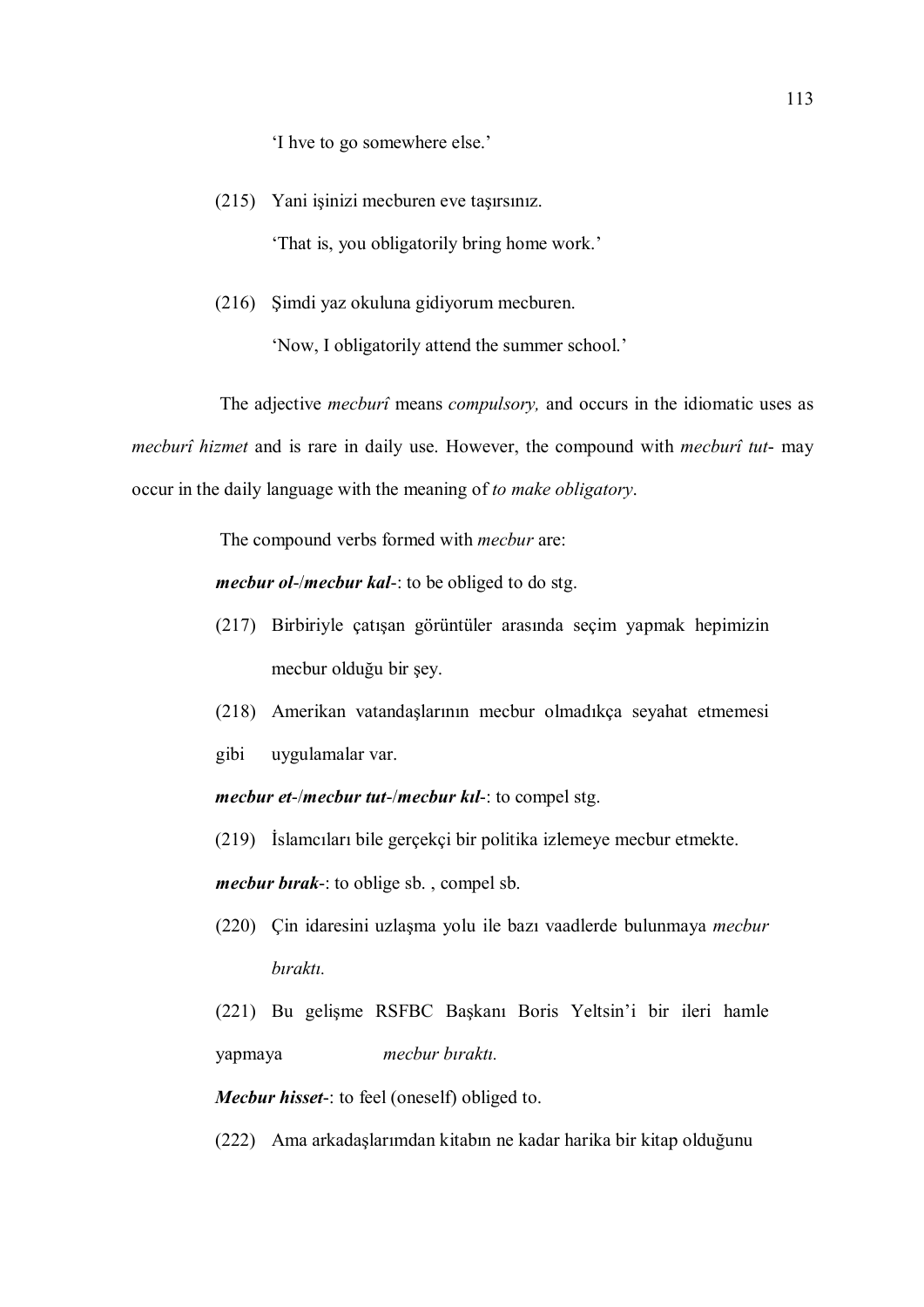öyle çok şey duydum ki, bir süre sonra kitabı okumaya mecbur hissettim kendimi

# V.2.1.5. Lazım

In the same way as mecbur (compelled), lazım (necessary) is also borrowed from Persian expressing necessity. It can be used as predicate with the copulas -i- and ol-.

Lazum: Requisite, required, necessary

(223) Arko, her eve lazım.

'Essential for every home.'

(224) Herkese lazım öneriler.

'Suggestions for everybody.'

(225) Maddelerin demokratik ve daha özgürlükçü şekilde düzenlenmesi lazım.

> 'The items should be organized in a more democratic and liberal way.'

The derivations of lazım are also borrowed from its origin language, Persian:  $liizum_N (necessity), elzem<sub>ADJ</sub> (most necessary, essential).$ 

The Turkish derivation can be added on *lüzum* to make adjective *lüzumlu*<sub>ADJ</sub> and  $liizumsuz_{ADJ}$ .

> (226) A: Şu kadınları anlamıyorum: çantalarında onca lüzumsuz şeyi doldurup tüm gün omuzlarında taşıyorlar.

> > 'I don't understand the women. They carry everything –necessary or not- in their bags and carry.'

 B: Öyle demeyin efendim, bu bahsettikleriniz çok lüzumlu eşyalardır.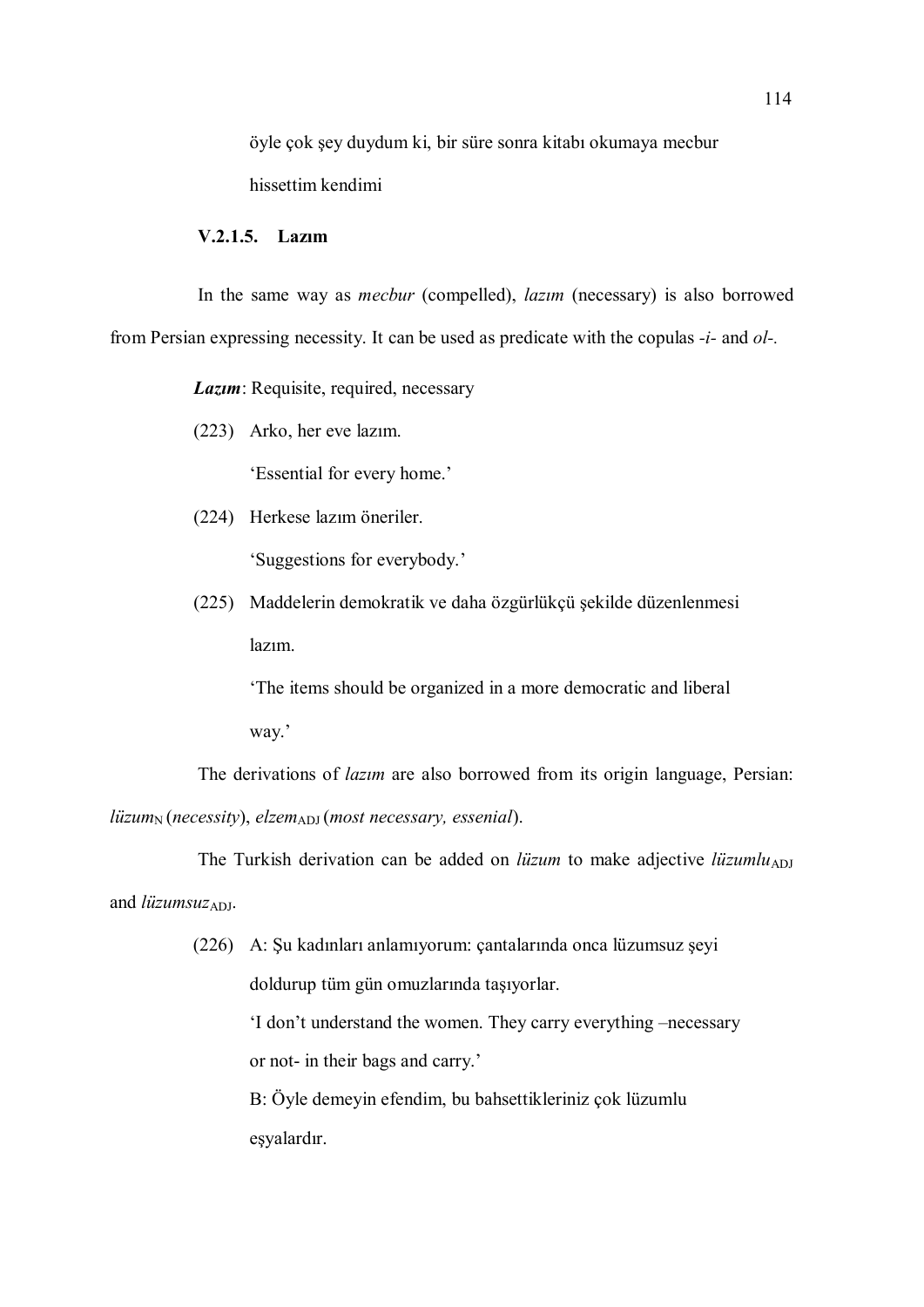'Don't say that sir, the things you say are so essential.'

The compounds of *lazim* are limited and are rare in daily language use:

lüzumlu gör-: to necessitate stg.

(227) Muhafazasına lüzum görülmeyen malzeme kaldırılıp atılır.

# V.2.2. Inflection of the Lexical Necessity Expressions

We have seen that the lexical modal expressions of necessity are nouns or adjectives that are usually used as nominal predicates with the copulas  $-i$ - and  $ol$ -. If not, they are used in the form of compound verbs. Otherwise they do not express modality since modality is related to the whole sentence.

The predicative uses of the lexical modal items can be conjugate by  $-DI$ ,  $-mI<sub>S</sub>$ and  $-DIr$  with copula  $-i$ -, and are ungrammatical with the others.

- (228) a. Sabretmek gerek/lazım/şart/zorunlu IdI/ImIş/TIr/Ø.
	- b. Sabretmek zorunda-ydı/ymış/dır/Ø.
	- c. Sabratmeye mecbur-du/muş/dur/Ø.
		- 'S/he has to be patient.'

However, the copula ol,- and compounds that gerek, zorunda/ zorunlu, şart, mecbur, *lazim* can be conjugated with the following tense, aspect and modal suffixes.

(229) gerek/lazım/mecbur/zorunlu/şart ol-muş/acak/ur/uyor/malı/\*a/\*sa/makta.

In the above ordering the optative  $-A$  and the conditional  $-S\overline{A}$  are unacceptable due to semantic considerations.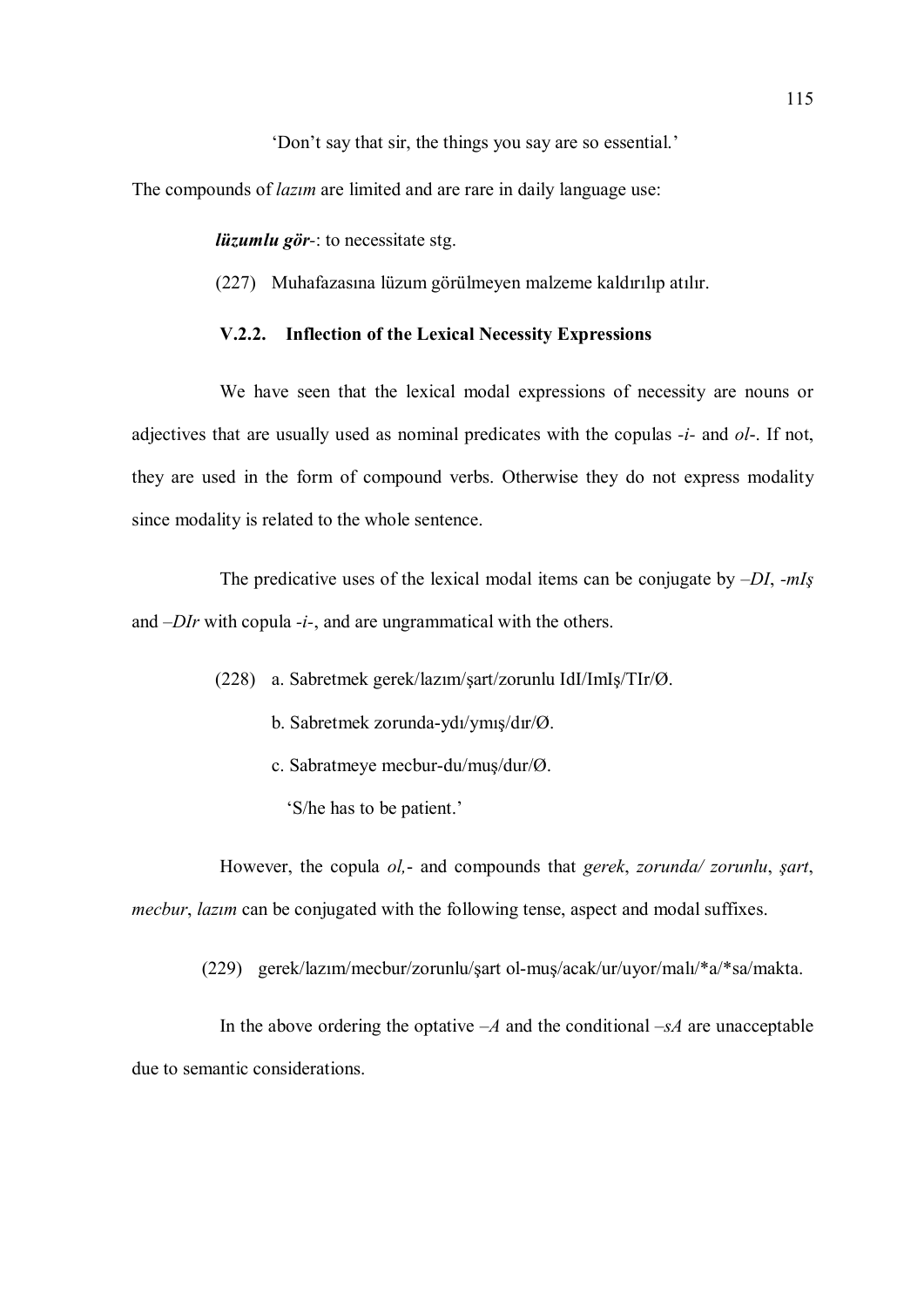The predicative uses of lexical expressions of necessity differ in their use in terms of person agreement due to the arguments that they take (§ V.2.4)

Gerek<sub>N</sub>, gerek<sub>V</sub>, zorunlu<sub>ADJ</sub>, lazım<sub>ADJ</sub> and şart<sub>N</sub> may be used with 3<sup>rd</sup> person singular subject person only, which is the only possibility with the sentential complement, whereas *mecbur<sub>ADJ</sub>* and *zorunda<sub>ADJ</sub>* can be used with all of the persons.

- (230) Onun yanında olmak zorunda yım/sın/Ø/yız/sınız/lar 'I/you/s/he/we/they have /has to live with her/him.'
- (231) Ailemle yaşamaya mecbur um/sun/Ø/uz/sunuz/lar.

'I/you/s/he/we/they have/ has to live with my family.

## V.2.3. Negation of the Lexical Expressions of Necessity

The negated forms of the lexical items differ in terms of their parts of speech. The predicative use of the adjectives *zorunda, zorunlu, gerekli, mecbur, lazim* are negated by *değil*, the *gerek*<sub>N</sub> is negated by *yok*, whereas the compound verbs that are made by these items and gereky are negated by the verbal negation suffix  $-mE$ . As we have mentioned before *gerek*/*lüzum kal*- is only used in the negated context.

(232) Bunun için bankaya gelmenize gerek yok.

'You don't need to come to the bank for that.'

- (233) Bu ittifağa katılmaya mecbur degilsiniz. 'You are not obliged to join this allience.'
- (234) Benimle aynı fikirde olmak zorunda değil. 'S/he does not have agree with me.'
- (235) Beni mutlu etmek için yalan söylemen şart değil. 'You don't have to lie to make me happy.'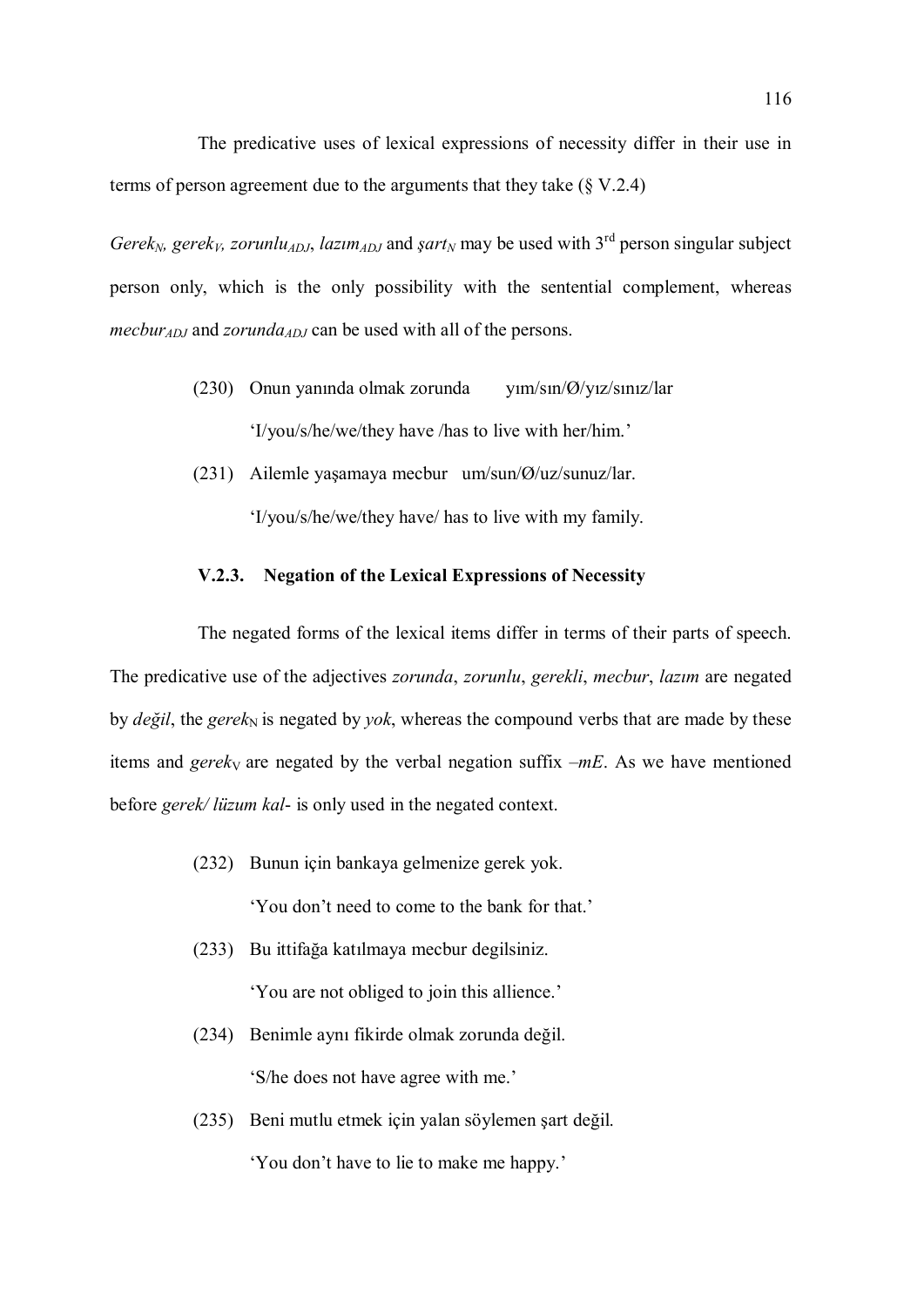(236) Artık kadın erkeğin soyadını almak zorunda değil.

'Wife does not have to take the husband's surname any longer.'

- (237) Bulaşıkları hemen yıkaman gerekmiyor. 'You don't have to wash the dishes right now.'
- (238) Savaş çıkarmak için bahane bulmaya bile gerek görmüyor. 'They don't need even a reason to wage a war.'
- (239) Başka hiçbir ülke deprem sigortasını zorunlu tutmaz. 'No other country obliges the insurance against the earthquake.'
- (240) Çok şükür ki babam beni yalan söylemek zorunda bırakmadı. 'Thanks God, my father did not compell me to lie.'

Gerek değil is not used in the negated form with nominal complement. It is rather acceptable with noun complement.

(241) ?? Bulaşıkları hemen yıkaman gerek değil.

'You don't need to wash the dishes immediately.'

(242) Senden gelecek yardım bana gerek değil. 'I don't need your help.'

Negation of lexical necessity items is different than the negation of the morphological marker of necessity  $-mE\ddot{l}$ . We have mentioned that  $-mE\ddot{l}$  cannot be negated with the suffix  $-mE$  due to syntactic considerations, therefore it is only the predicate that can be negated in the sentence, formulized as (243). On the other hand, there does not occur any such limitation for the verbal items gere $k_N$  and  $lazim_{ADJ}$  –verbs formed with ol-, e.g. gerek olmaz, lazım olmuyor, gerekmez, etc. both of the possibilities may apply with the negation of the lexical expressions of necessity: *nec ~p* (244) and *~nec p* (245).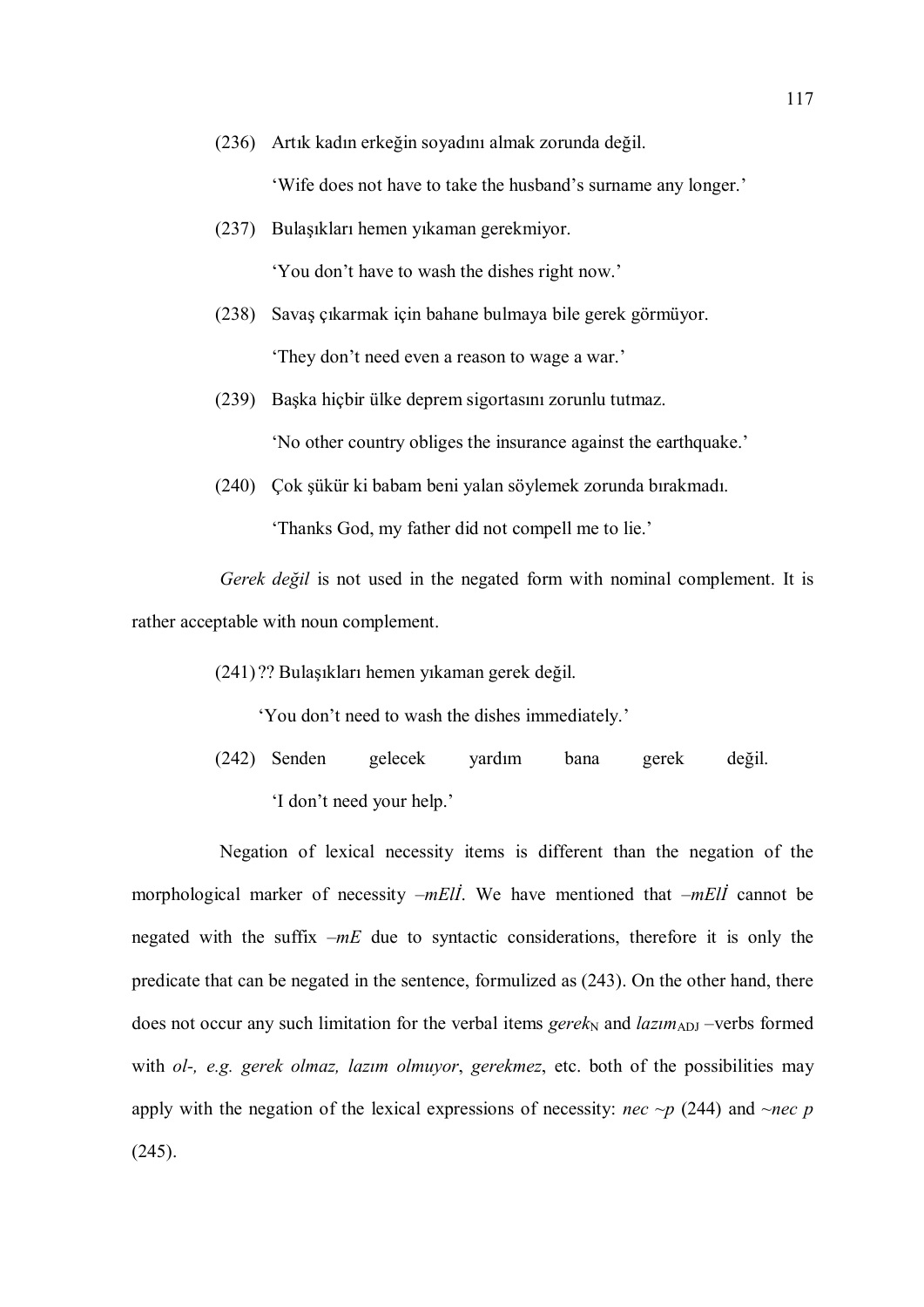$(243)$  nec  $\neg p$ 

(244) Hasta ziyaretini uzatmamak gerek.  $nec \sim p$ 

'The visit to the ill person should no t last long.'

 $(245)$ Çalışmak için illa üniversite mezunu olman gerekmez.  $\sim$ nec p

'It is not obligatory that you have a B.A. degree to work.'

(246) Babana küstün diye benle de konuşmaman gerekmiyor.  $\sim$ nec ~p

 'It is not necessary for you not to talk to me once you have broke up with your father.'

The other lexical expressions of necessity, zorunda/zorunlu, şart, mecbur can also be used with negated nominal complements.

(247)Artık babanı üzmemek zorundasınız.

'You should not upset your father.'

(248)Bir hafta çukulata yememeye mecburum.

'I must not eat chocolate for a week.'

(249)Bir süre ortalarda görünmemem şart.

'I must disappear for a while.'

However, especially in some cases the lexical items may seem unacceptable with negated nominal predicate, and their replacement with the necessity suffix –mElİ or the possibility marker –Ebil seems more appropriate. The reasons are semantic/pragmatic, rather than syntactic.

(250) ?? Bir hafta evden çıkmamaya mecbur/çıkmamak zorunda.

'S/he has to/she is obliged to not go out for a week.'

(251)Bir hafta evden çıkmamalı

'S/he mustn't go out for a week.'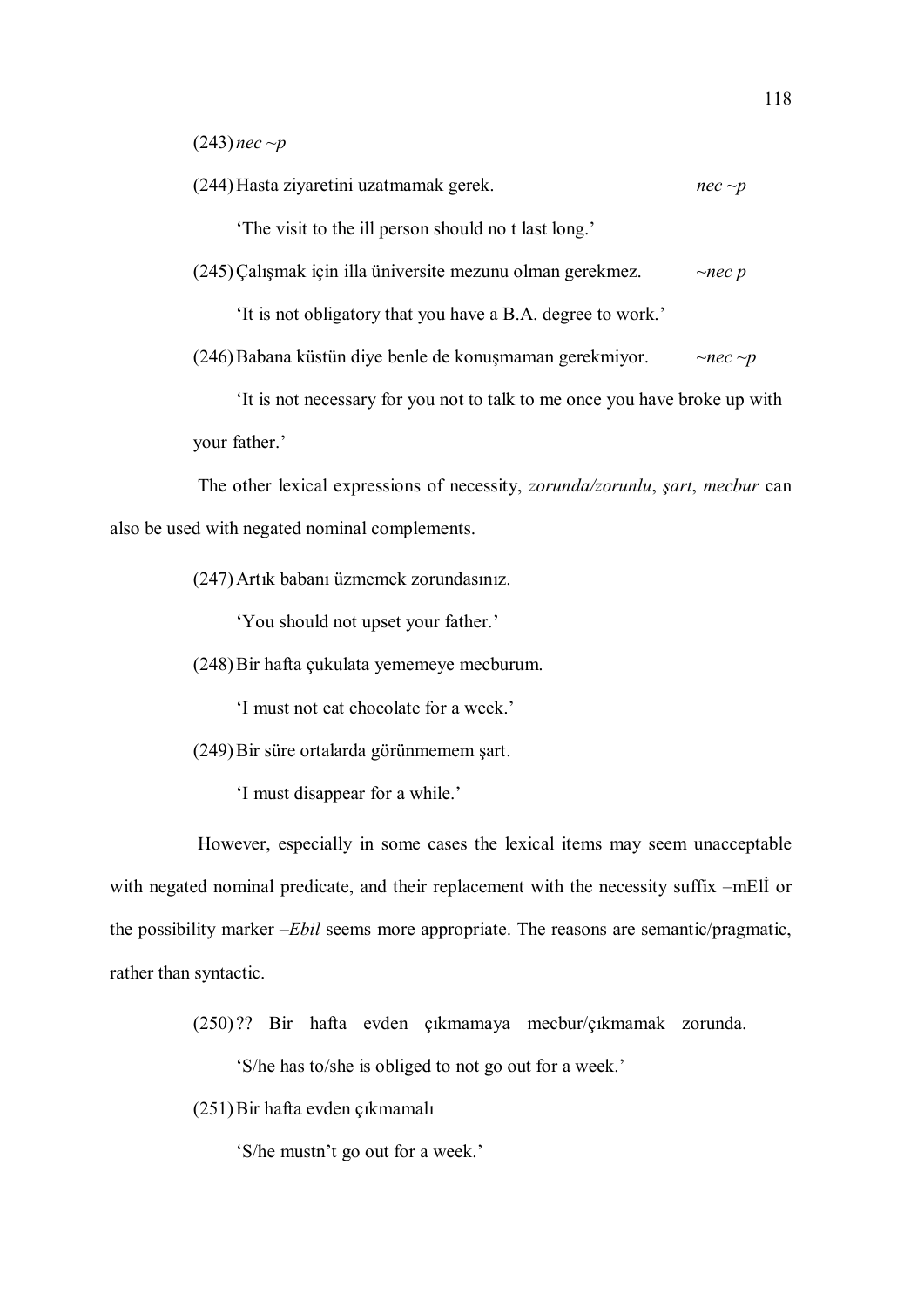(252) ?? Türkiye bu savaşa girmemeye mecbur/girmemek zorunda!

'Türkiye has to not / is obliged not to wage this war

(253)Türkiye bu savaşa girmemeli.

'Turkey should not participate this war.'

The negation of predicate in the following example is not acceptable with the negated predicate in the nominal, since its modal domain denotes obligation and the obligation on a negated act is prohibition, which is rather expressed by negation of possibility –Ebil. This phenomenon is usual with the English obligation marker MUST.

(254) ?Arkadaşınla sinemaya gitmemek zorundasın.

'You must not go to the cinema with your friend.'

(255)Arkadaşınla sinemaya gidemezsin.

You can't go to the cinema with your friends.'

The negation of the compound forms of the lexical expressions of necessity is also possible, although rare due to semantic/pragmatic reasons.

(256)Benim gelmemi zorunlu kılmadı.

S/he did not oblige me to come.'

(257)Toplantılara katılmayı şart koşmuyoruz/gerekli bulmuyoruz/.

'We do not oblige to attend the meetings.'

(258)Sizi evden çıkmaya mecbur etmiyorum.

'I don't push you to leave the house.'

To sum up, it is clear that the lexical expressions of necessity play an important role in the negation of the necessity. They provide the form for the negation of the proposition in the necessity rather than the necessity itself in Turkish, which is the only case with the suffix  $-mEll$ .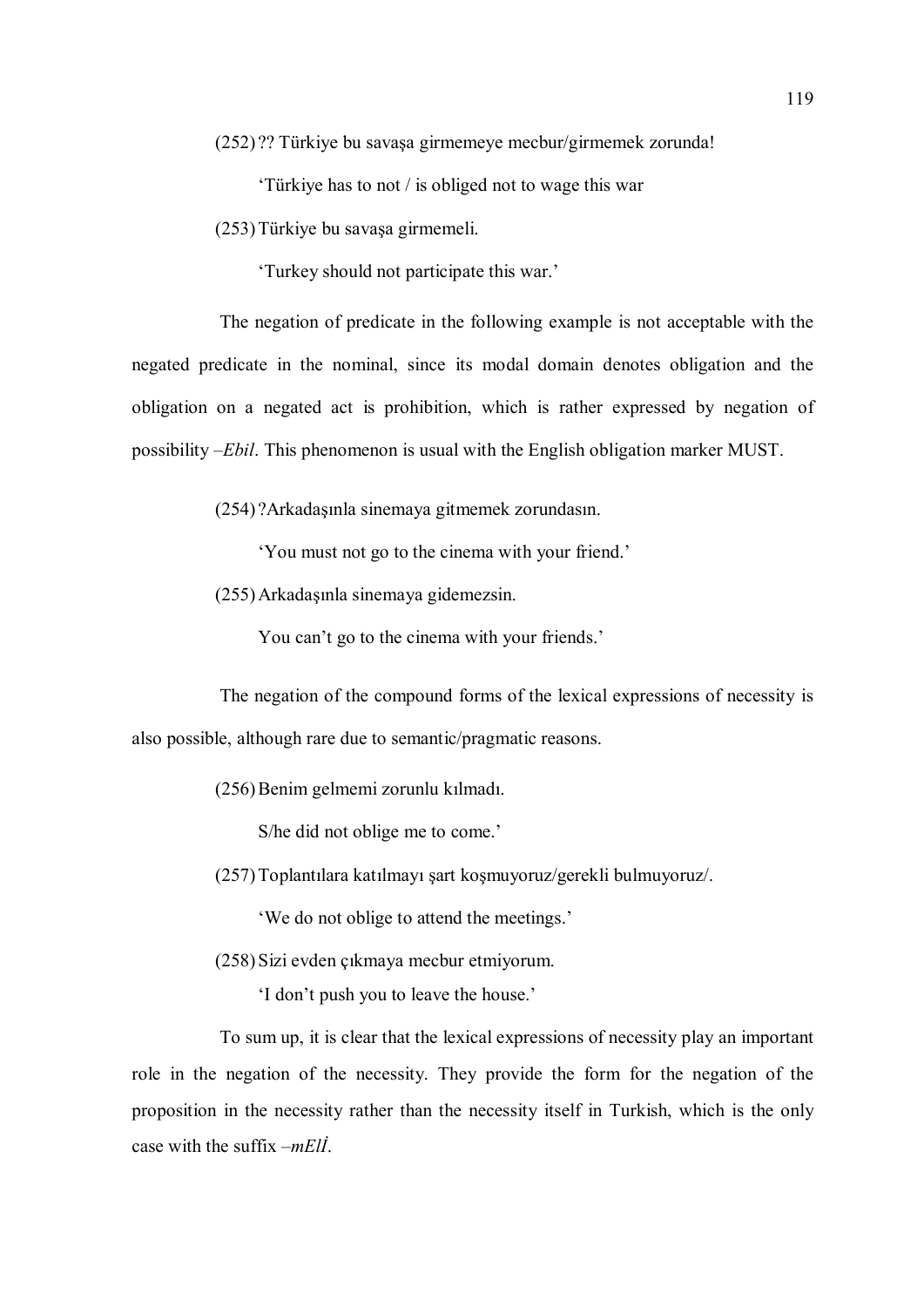#### V.2.4. Argument Structure of the Lexical Expressions

We have previously mentioned that the argument structures of the necessity expressing lexical items differ. The distinction can be defined between the causative compound verbs made with bul-, kıl-, gör-, et-, bırak-, tut-, koş-, and the non-causatives, kal-, hisset- and gerek-. Except from the argument structure, each lexical necessity item differs in the type of the complements they take, i.e. they may take sentential and nominal complement as subject of the sentence. That's why we are going to analyze each lexical item of necessity, their arguments, argument structure, and case marking in separate sections.

# $V.2.4.1.$  Gerek<sub>V/N</sub>

We have mentioned that *gerek* can be used as verb, noun and adjective with zero derivation which are distinguished from each other by the help of the conjugation and in the sentence when they are used as predicate. In the predicative use it is difficult to decide which form is used in the sentence without conjugation. These forms of *gerek* are also similar in their syntactic behavior. Gerek<sub>y</sub> and gerek<sub>N</sub> can take both noun and sentential complements, on the other hand, gerek<sub>N</sub> and gerekli<sub>N</sub> are rare with nominal complements.

When gerek<sub>V</sub>, and gerek<sub>N</sub> take noun complement they denote that the item is needed/necessary to complete some act/event, in other words the noun is a need of the object of the sentence. With the noun complement gerek<sub>V</sub>, and gerek<sub>N</sub> have two arguments, patient (subject) marked with nominative case and the theme (object) marked with dative case.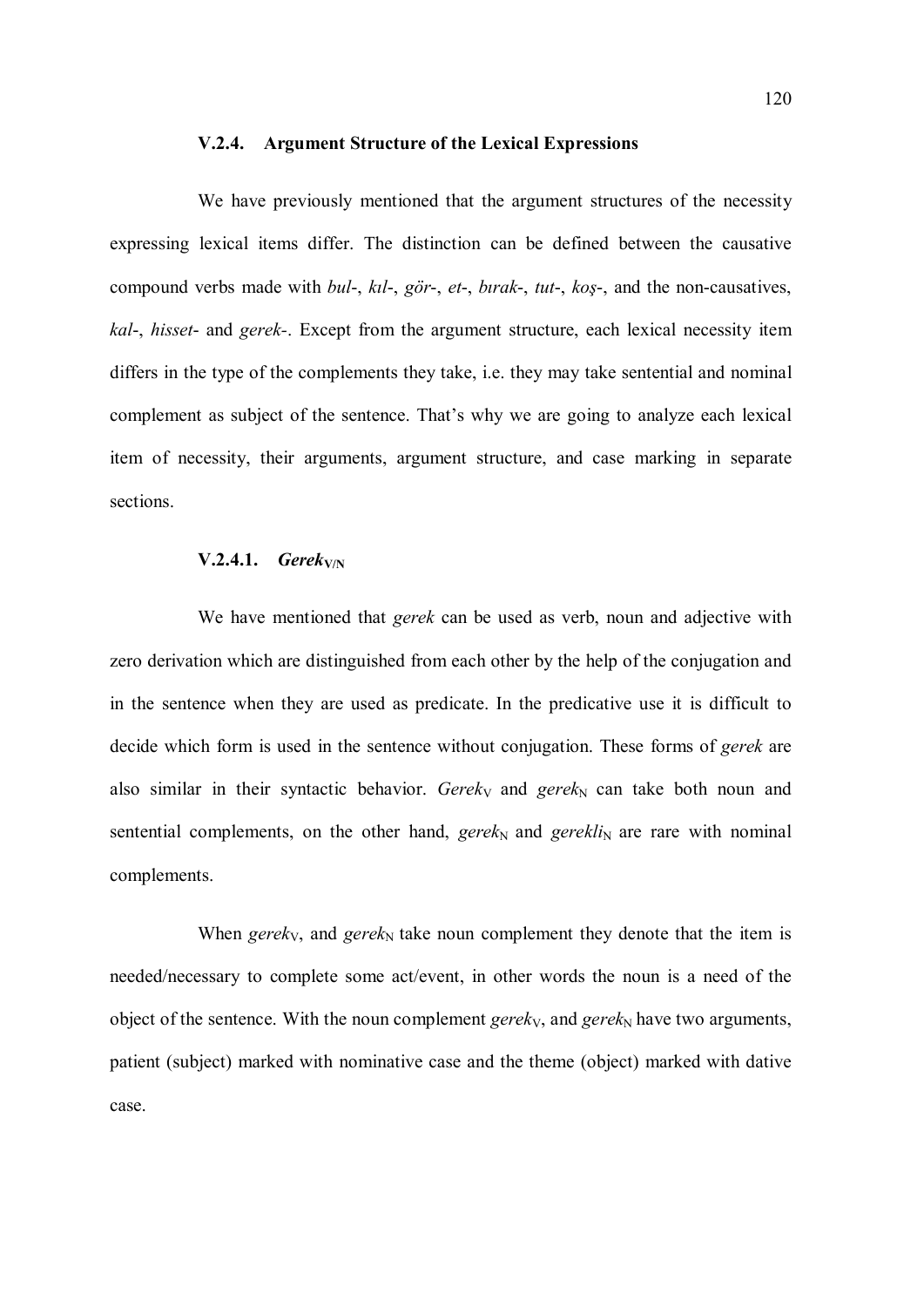(259) Bu iş için biz-e iki adam daha gerek. This job for we-dat two man more necessary 'We need two more persons for this job.' /'Two more persons are necessary for us for this job.'

We should note here that although gerek<sub>V</sub>, and gerek<sub>N</sub> communicate a need, they do not have any modal reference since modality involves the attitude towards an act/event/situation. With the noun complement, on the other hand, there are not any propositions expressing an act/event/situation assessed as necessary, which makes the sentence a factive statement with no modal value. Consequently, we are concerned with the sentential complement of gerek<sub>V</sub> and gerek<sub>N</sub> in our study.

Gerek<sub>V</sub> and gerek<sub>N</sub> take complement that is nominalized with the action nominal marker  $-mE$  and is ungrammatical with any complement marked as the factive nominal by the suffix –DIk.

- (260) Bu gece evde olmam gerek -Ø. tonight home be-ACT-1sg necessary -3sg 'I should be home tonight.'
- (261) Önemli günlerde biraraya gelmek gerek -Ø -Ø. important days together come necessary –pres -3sg 'People should be together at the important days.'
- (262) \*Bu gece evde olduğum gerek- Ø. tonight home be-FAC-1sg necessary -3sg 'It is necessary for me to be at home.'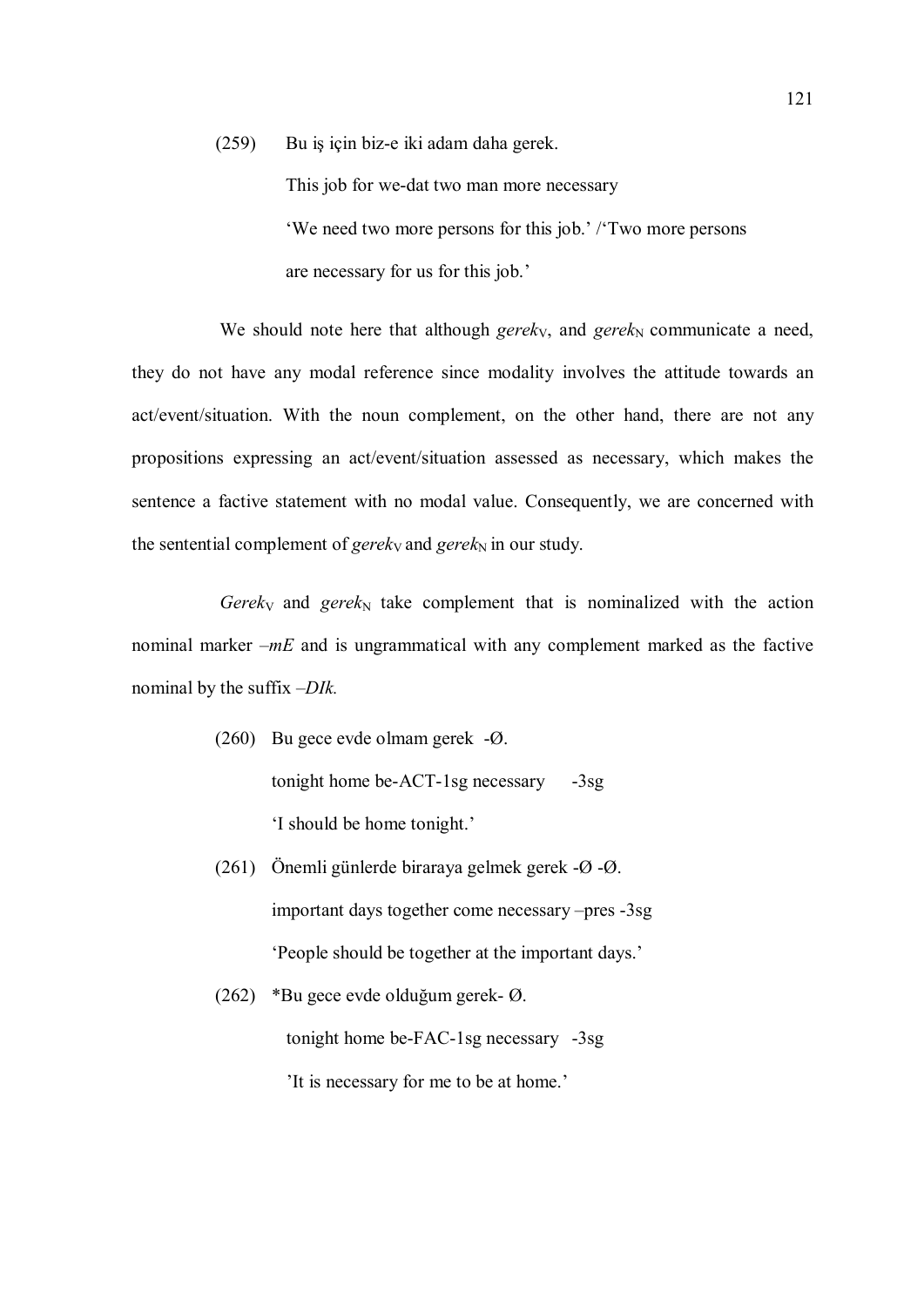The ungrammaticality of the factive nominal with the necessity expression is explained by the non-factuality involved in modality.

The nominal marker occurs with gerek<sub>V</sub> and gerek<sub>N</sub> in two forms: in agreement with the subject of the nominal and in generic implication without any agreement.

(263) a. Çocukların okula gitmesi gerek.

b. Okula gitmek gerek.

In sentence (263a), the necessity of the act is for the children, whereas in (263b) it is not mentioned for whom the act is necessary, i.e. the agent of the necessary act. The second example focuses on what is necessary rather than for whom it is necessary. If the agent is understood from the context of utterance, then it may not be expressed in the nominal:

> (264) Sanırım Selda bugün toplantıya katılamaz. Enstitüye gitmesi gerekti.

> > 'I think Selda will not be able to attnd the meeting today. She had

to go to the Institute.'

The action nominal may also be nominalized by infinitive  $-mEk$ , which can also co-occur with gerek<sub>V</sub>, and gerek<sub>N</sub> in the nominal case, if the necessity is imposed on a generic act with generic subject.

(265) Hasta ziyaretlerini kısa tutmak gerek.

'The visits to the ill people should not last long.

# V.2.4.2. Zorunda/Zorunlu

Although they are derivations of the same stem the *zorunda* and *zorunlu* are different from each other in terms of their syntactic behavior, especially in their argument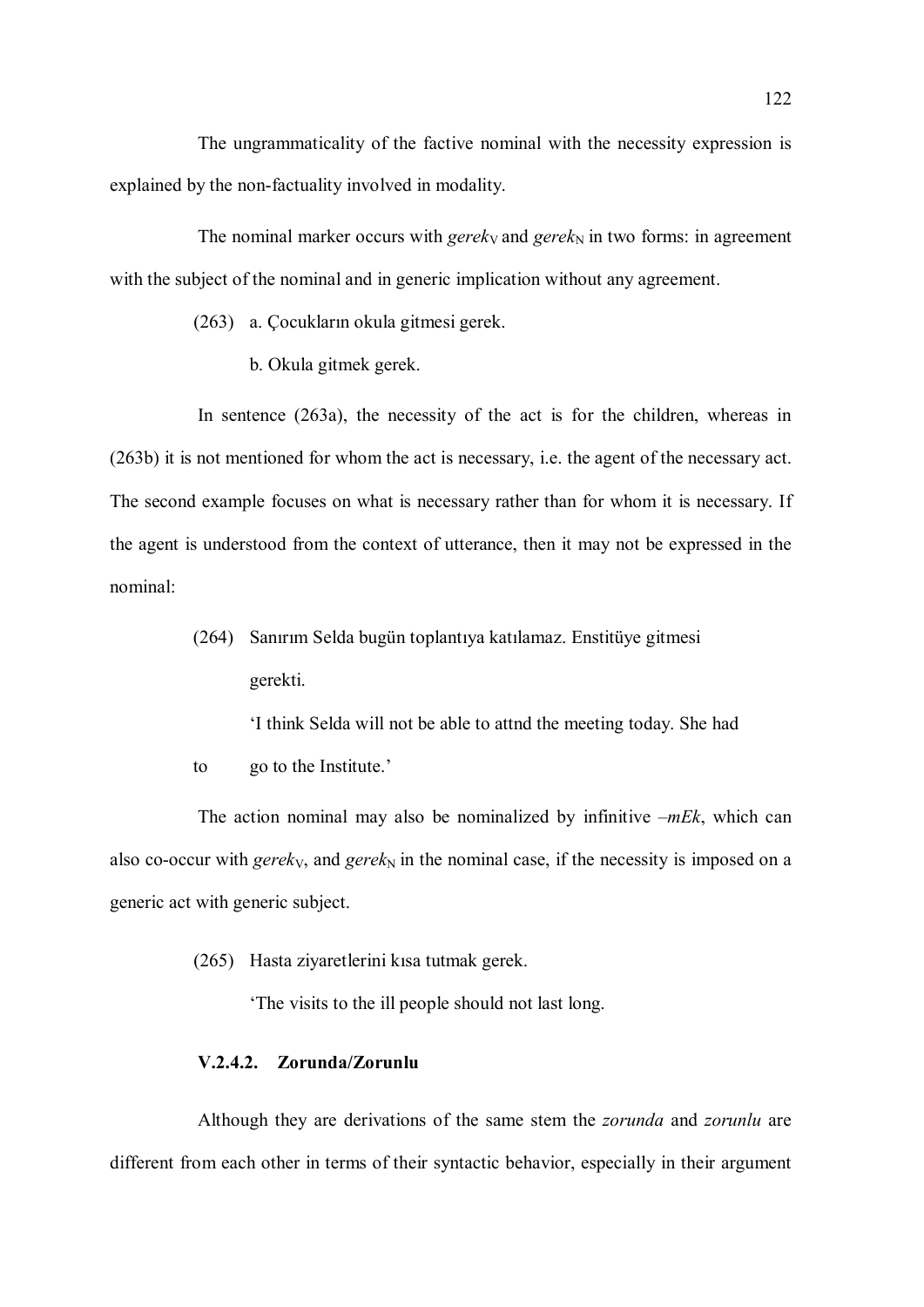structure. Zorunda is a two-place predicate, which can only be used with nominal complement whereas *zorunlu* is a one-place argument, which can be used with both noun and nominal complements.

- (266) a. Bu kitabı okumak zorundayım.
	- b. \*Kitap zorunda(yım)./\*zorunda kitap
- (267) a. Bu kitabı okumam/okumak zorunlu.
	- b. Kitap zorunlu./ ?zorunlu kitap

As seen in the examples above, although zorunda and zorunlu take action nominal as complement, they differ in the possible agreement status of the nominal complements they take. Agreement on the action nominal is optional when zorunlu is the predicate of the sentence (267 a) in the same way as in gerek<sub>V/N</sub> The formulation of this can be made as the following:

(268) S-geni Obj. V-mE-possi/ACT zorunlu.

The nominal complement of *zorunda*, on the other hand should be used without any agreement, since the subject of the nominal is identical with the subject of the main clause, which can be shown as in (269):

(269)  $S_i$  PRO<sub>i</sub> Obj<sub>j</sub>. V-mEk zorunda-aggr<sub>i</sub>.

With the use of *zorunda* the subject of the main clause is not the necessary act but the doer of the necessary act, i.e. the agent. That is why the action nominal marker is not marked with the possessive marker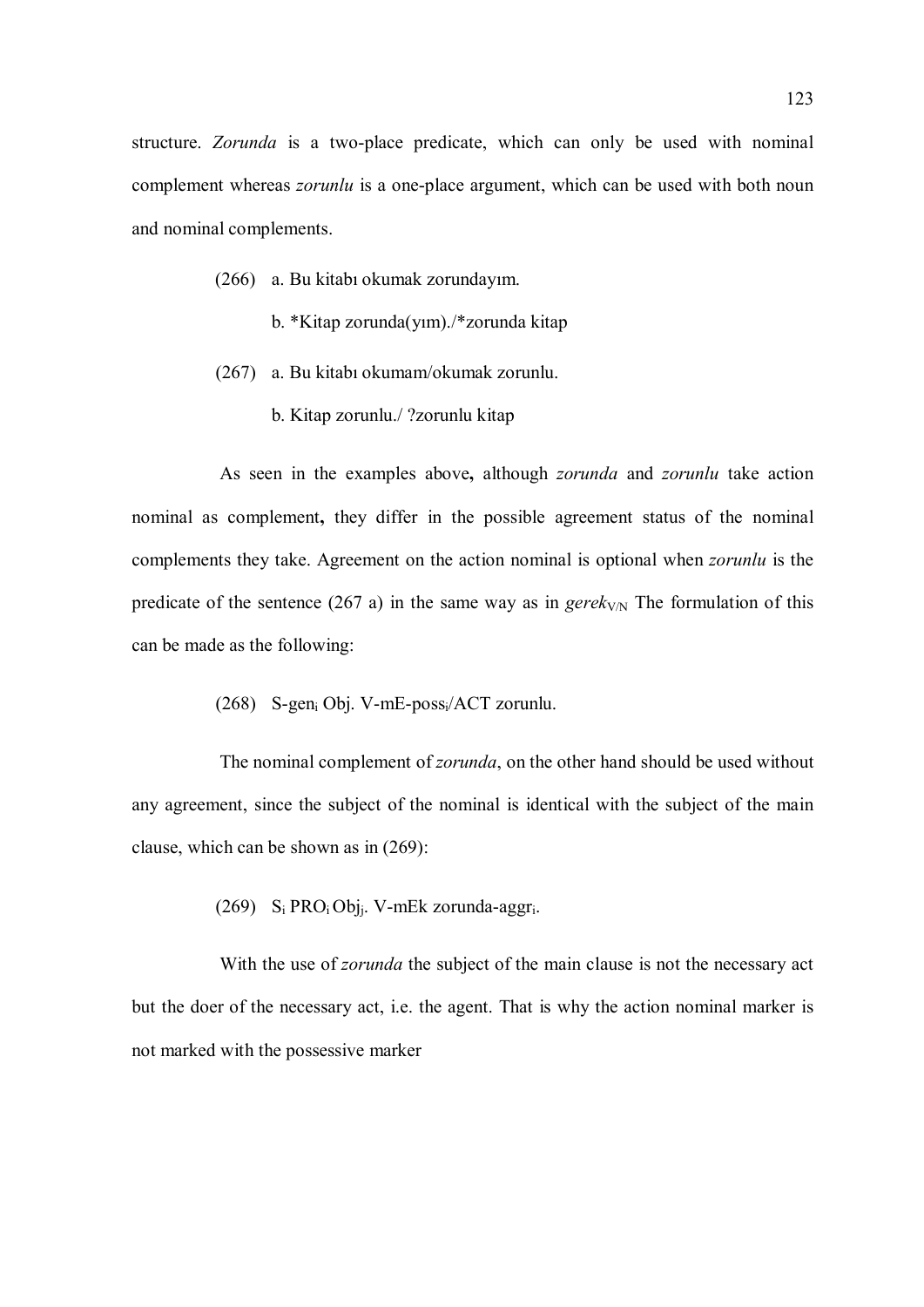(270) (ben) Para biriktir mek -Ø zorunda - Ø -yım. (I) money save -INF -nom obliged -pres -1sg 'I have to save money.'

(271) (Ben -im) para biriktir me -m -Ø zorunlu -Ø - Ø. (I -gen) money save -ACT -1sg -nom obligatory -pres -3sg. 'I have to save money.'

The arguments of both *zorunlu* and *zorunda* are marked with the nominative case, as the subjects of the sentences.

# V.2.4.3. Lazım

 $Lazim_{ADJ}$  can function as a one place predicate, with both noun and nominal complements.

(272) Sana ucuza şehir içinde bir daire lazım.

'You need a cheap apartment in the city.'

(273) Bütün bunlar için çok paran olması lazım.

'For all these you need to have lots of money.'

The argument structure of *lazim*<sub>ADJ</sub> is similar to the *gerek<sub>V/N</sub>* and *zorunlu<sub>ADJ</sub>*. The agent of the necessary act is mentioned within the nominal clause with genitive possessive marking on the subject and the predicate of the nominal clause, respectively. The form of generic subject in the nominal is marked by the infinitive, as with  $gerek_{V/N}$  and zorunlu  $_{ADI}$ 

> (274) Ben im ev -e git-me-m -Ø lazım- Ø- Ø. I-gen<sub>i</sub> home -dat go-ACT-poss<sub>i</sub>-nom necessary-pres -3sg 'I have to go home.'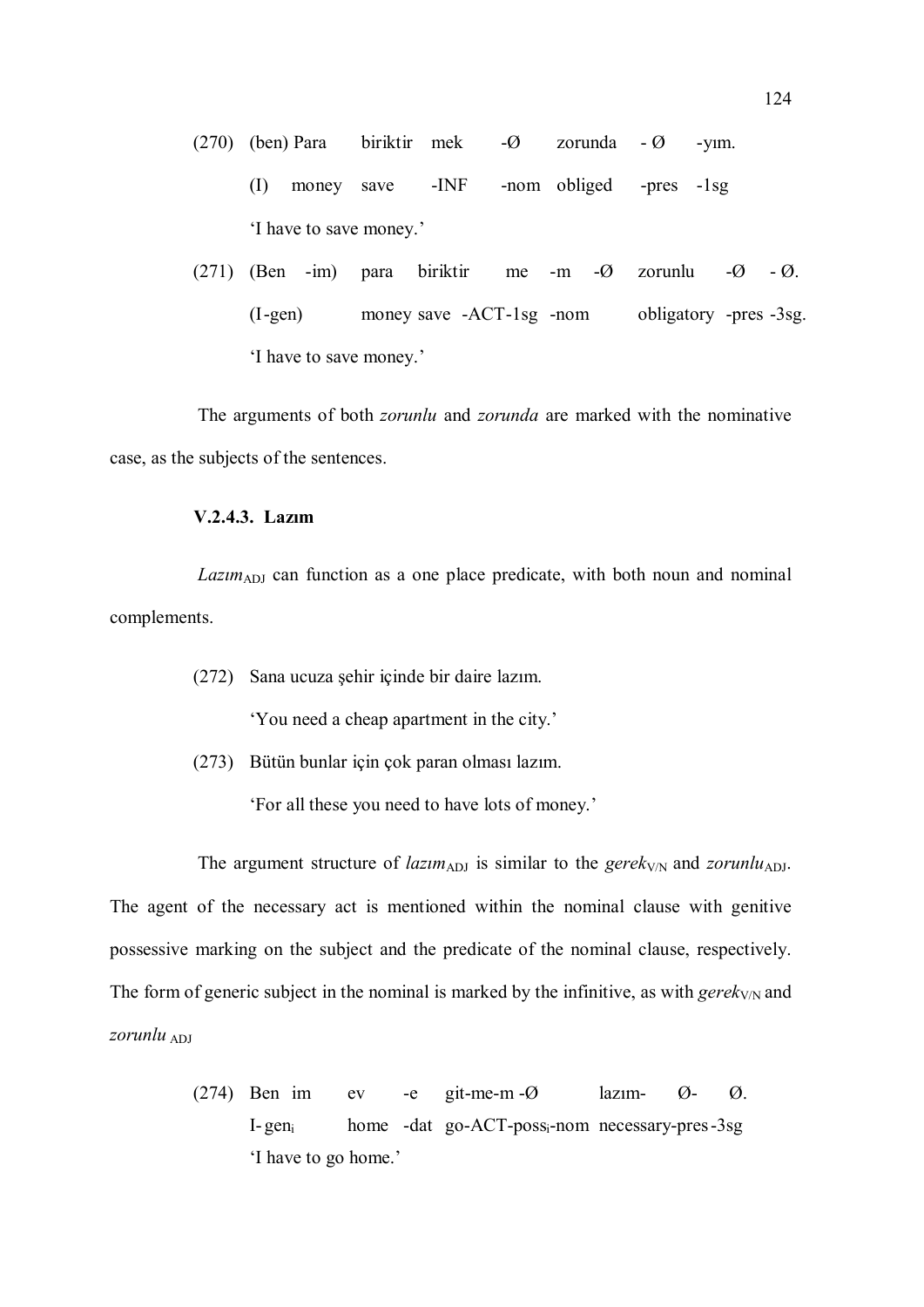(275) Sakin ol mak -Ø lazım -Ø -Ø. calm be -INF -nom necessary pres -3sg 'It is necessary to be calm.'

The complement of *lazim* is marked with the nominative case as seen in the examples above.

#### V.2.4.4. Mecbur

Mecbur is similar to zorunda in terms of its argument structure. It takes two arguments, one being the agent of the necessary act (subject) and the other the nominal (object).

 $Mecbur<sub>ADJ</sub>$  takes the agent of the necessary act as the argument in the main clause; thus, the subjects of the main clause and the nominal are necessarily identical. According to this, the nominal does not mark any genitive-possessive agreement in the internal structure. Instead there is agreement between the subject and predicate mecbur.

- (276) (Ben) çalış -ma -ya mecbur -Ø -um. I work -ACT -dat obliged -pres -1sg 'I have to work.'
- (277) (Zavallı çocuk) Hırsızlık yap-ma -ya mecbur-  $\emptyset$  - $\emptyset$ . poor child theft do -ACT dat obliged-pres -3sg 'Poor child had to steal.'

Different from the other lexical expressions of necessity mecbur assigns dative case on the theme (object) and nominative case on the agent (the subject), when used as the predicate of the sentence.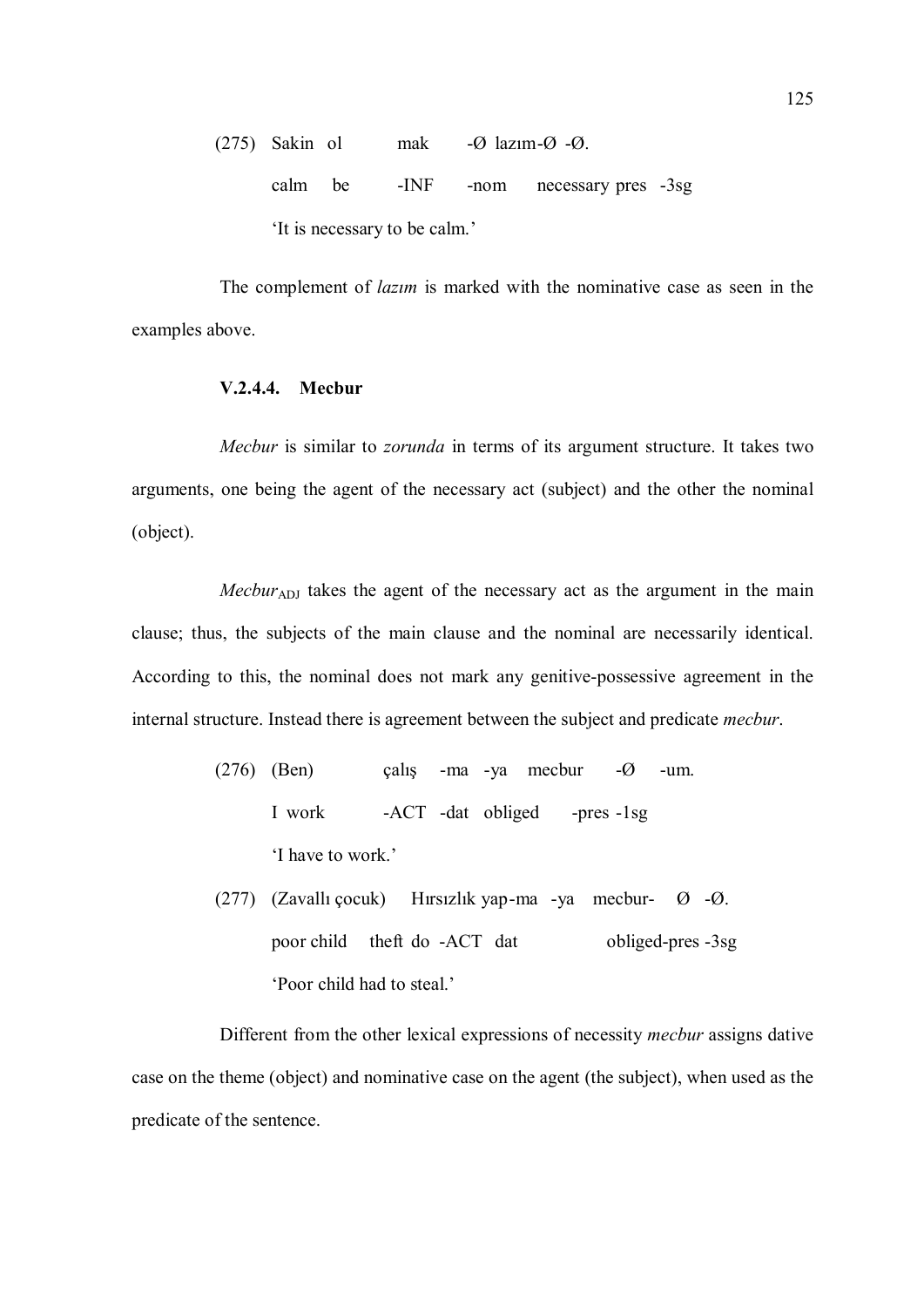It may also be used non-modally with noun argument in the highly marked rethoric sense which is used with 'san-a/ on-a' (you/s/he-dat) e.g.:

(278) Ben sana mecburum!

'I need you.'

### V.2.4.5. Şart

Sart<sub>N</sub> shows similar features with gerek<sub>V/N</sub>, zorunda and lazim<sub>ADJ</sub>: it takes single argument with nominative case in the infinitive, depending on the subject of the nominal: impersonal use does not require agreement.

> (279) (ben im) Yarın Ankara'da ol-ma -m - Ø şart-Ø-Ø. (I -gen) tomorrow Ankara-locbe-ACT poss-nom obligatory- pres-3sg

> > 'I have to be at Ankara tomorrow.'

(280) Bugünlerde temkinli ol mak -Ø şart -Ø -Ø. nowadays prudent be INF -nom necessary -pres 3sg 'One has to be prudent these days/nowadays.'

The nominal complement is marked with nominative case and the predicate is in agreement with the nominal, i.e. third person singular as all other necessity expressing adjectives used as predicate.

# V.2.5. Lexical Necessity Expressions and Voice

Passive with the use of lexical expressions of necessity can be analyzed in two ways: the passivization of the necessity, and the passivization of the predicate of the nominal. The lexical expressions of necessity can only be passivized in some of the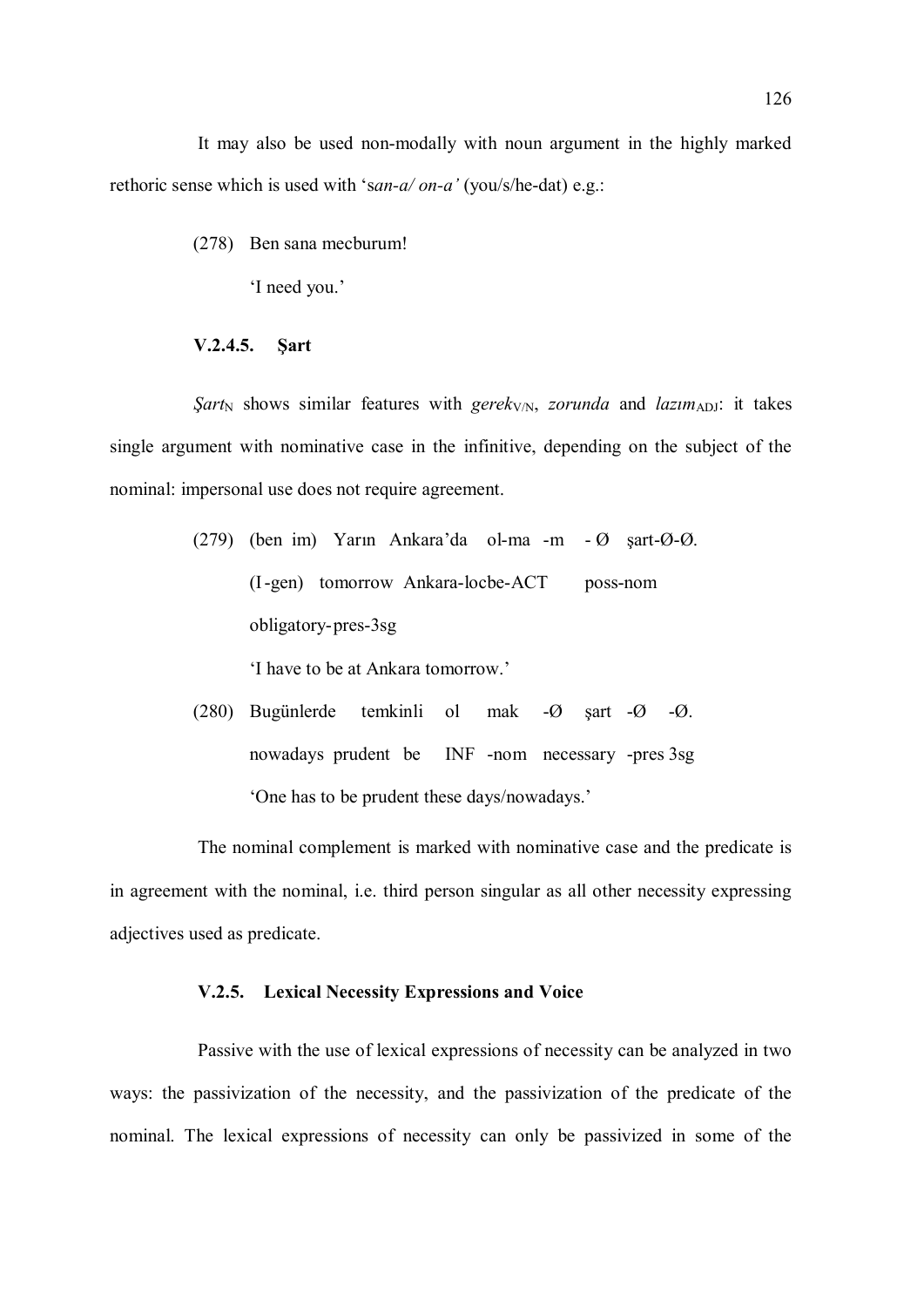compound forms, and the predicate of the nominal can be passivized with the lexical necessity expressions, except form mecbur.

We have mentioned before that necessity cannot be passivized with  $-mE\ddot{\theta}$  due to morphological rules of Turkish. Similarly, the verb  $gerek<sub>V</sub>$  and other lexical expressions of necessity, gerek<sub>N</sub>, zorunlu<sub>ADJ</sub>, *şart<sub>N</sub>*, *lazım*<sub>ADJ</sub>, cannot be marked with passive suffix – In/-Il, when they are used as predicate in the sentence with the copula ol- and in the compounds with the verbs kal- and hisset-. Contrary to this, zorunda/ mecbur kal-/ ol- can be used in the passive form. The argument structure of these items is the reason for their occurrence/non-occurrence with passive: when the subject of the main predicate is/is not the agent.

- (281) a. Gelmen gerek oldu/\*olundu.
	- b. Gelmen lazım oldu/\*olundu.
	- c. Gelmeye gerek hissetti/?hissedildi.
	- d. Gelmeye gerek/zorunlu \*kaldı/\*kalınmadı.
	- e. Gelmeye zorunlu oldu/\*olundu.
	- f. Gelmek zorunda kaldı/kalındı.
	- g. Gelmeye mecbur kaldı/oldu/kalındı/?olundu.
	- 'It was (\*been) necessary to come.'

On the other hand, the verbal compounds with the verbs tut-, gör-, bul-, kıl-, bırak-, et-, koş-, duy-, can be made passive, again due to their argument structure, which clearly notes the source of necessity/obligation.

- (282) a. Gelmen/mek gerekli görüldü/bulundu/kılındı.
	- b. Gelmeye/mene gerek duyuldu.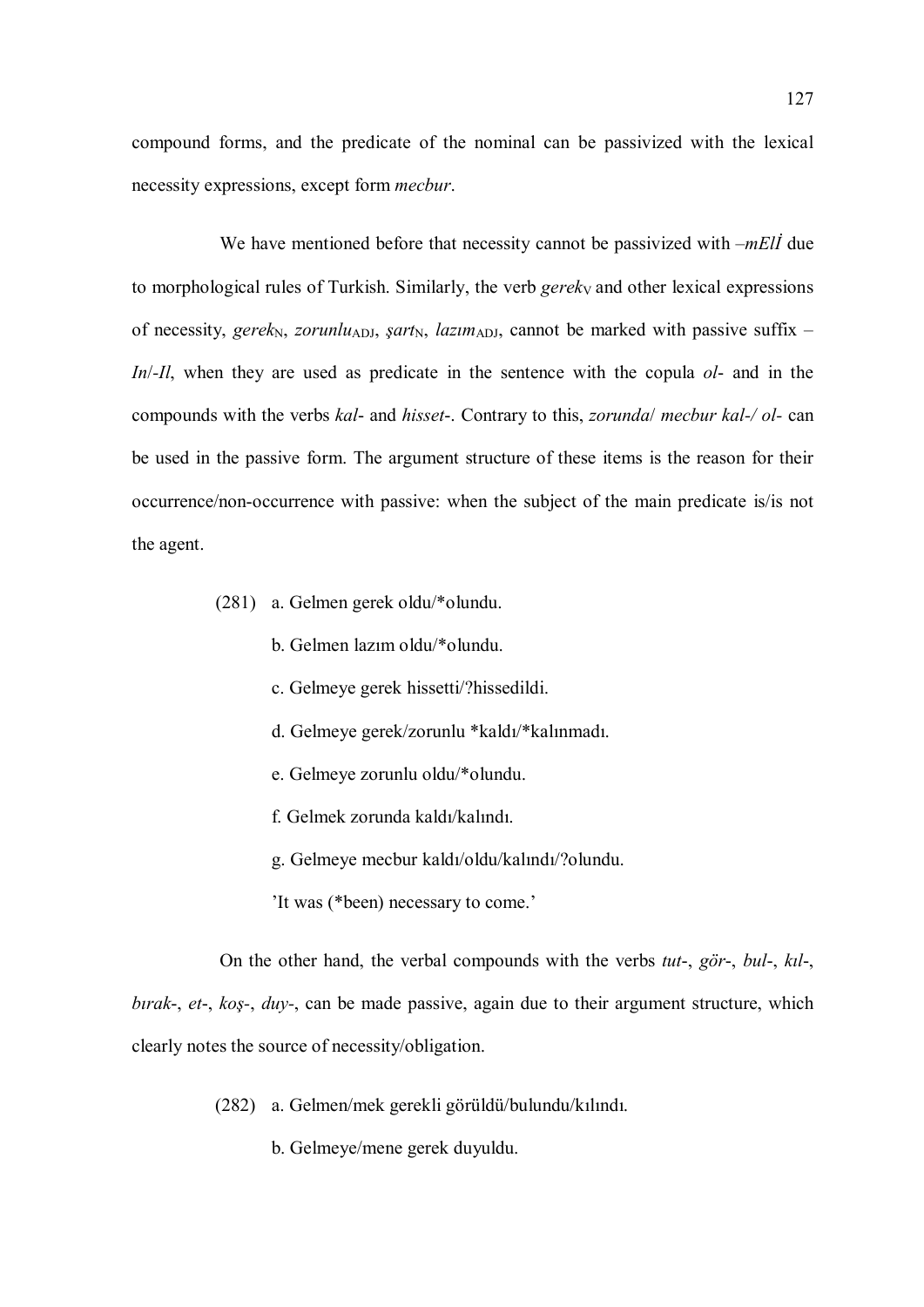c Gelmen/mek zorunlu kılındı.

d Gelmek zorunda ?tutuldu/bırakıldı.

e. Gelmeye mecbur bırakıldı/kılındı/edildi.

f. Gelmen/mek şart koşuldu/kılındı.

'It is obliged that you come.'

The predicate of the nominal can also be marked as passive. Nearly all of the lexical items, used with copula or in compound form, can take nominal complement with passive, except from the predicate uses of  $mecbur_{ADJ}$ . The agent of the necessary act should also be identical with the subject of the main sentence (subject of  $mecbur_{ADJ}$  to whom the necessity is imposed) with mecbur<sub>ADJ</sub>. In addition to that mecbur<sub>ADJ</sub>, mecbur et-/bırak require human subject, thus, they are unacceptable with passive predicate in the nominal (283e, 283i). *Mecburi*<sub>ADJ</sub> is acceptable as the predicate in such cases (283b). In addition to that the use of passive nominal is rare with *zorunda*. The compound forms of zorunda kal/mecbur kal if these compounds are not in passive form.

(283) a. ?? Süt(ün) içilmesi mecbur/mecbur etti.

- b. Süt(ün) içilmesi mecburidir.
- c. ? Süt içilmek zorunda.
- d. Süt içilmesini mecbur tuttu/kıldı.
- e. \*Sütü içilmeye mecbur etti/bıraktı.
- f. Süt(ün) içilmesi gerek/lazım/şart/zorunlu.
- g. Süt(ün) içilmesine gerek gördü.
- h. Sütün içilmesini gerekli buldu/kıldı.
- i. Sütün içilmesini şart koştu/tuttu/kıldı.
- j. Sütün içilmesi zorunlu buldu/tuttu/etti/kıldı.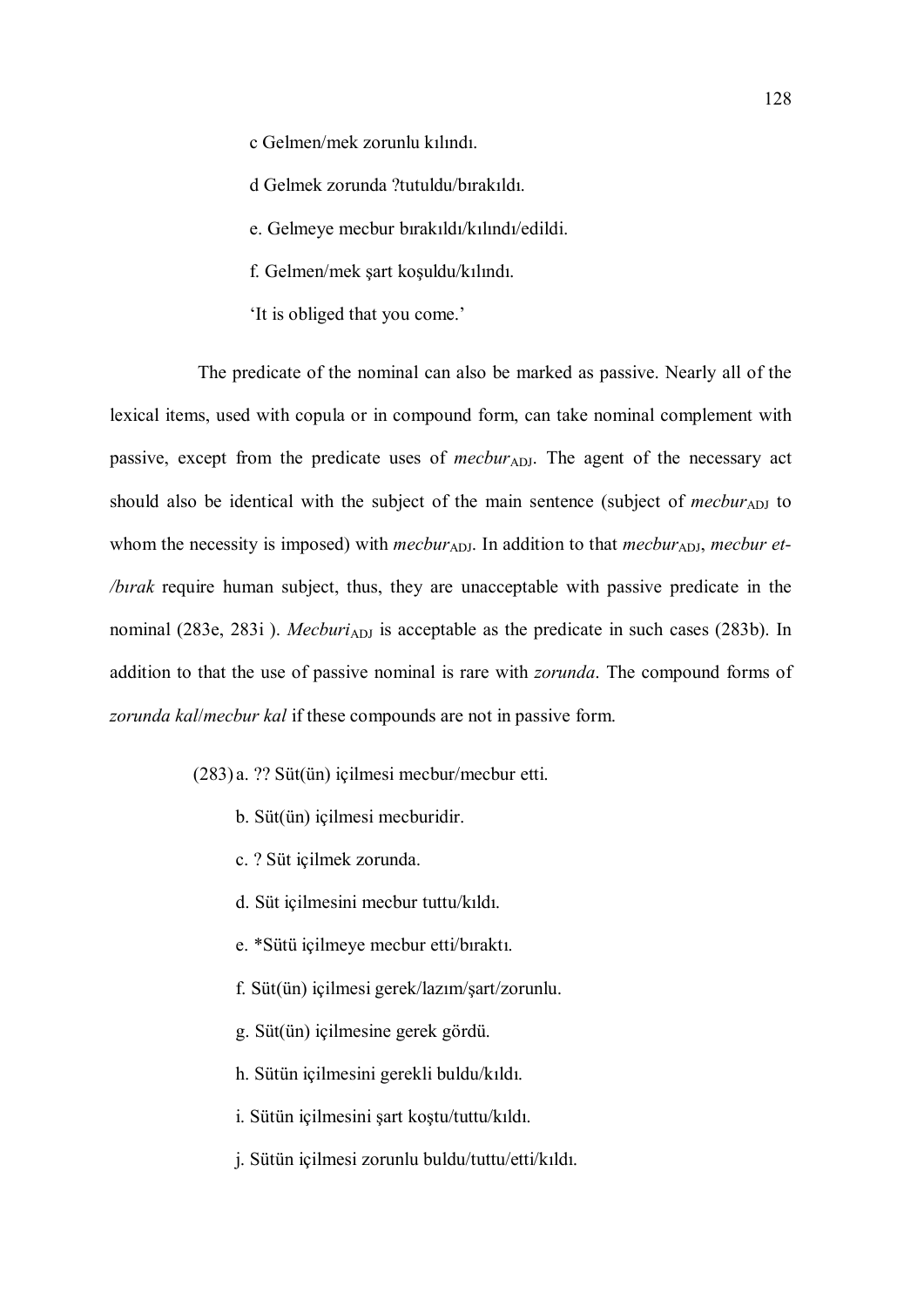k. Sütün içilmesi(ni) zorunda kalırız/ zorunda kalındı.

l. Sütün içilmesi(ni) mecbur kaldı.

'To drink the milk is (made) obligatory.'

The examples here clearly show the passive is acceptable on the necessity, if it is expressed via the compound forms of the lexical items.

### V.2.6. Lexical Expressions of Necessity and Causation

As the only verb that indicates necessity *gerek*<sub>V</sub> can take the causation suffix – DIr and differs from the other means of expressing necessity. The other lexical markers of necessity on the other hand, cannot be used with the causation suffix –DIr in predicative function with copulas  $ol$ - and  $-i$ -.

(284)(a) İnsan olmak akıllı olmayı gerektirir.

(b) \*İnsan olmak akıllı olmayı gerek/ lazım/ zorunda/ zorunlu/

mecbur/ şart oldurur.

'Being human requires being intellectual.'

However, the compound verbs formed with bul-, gör-, kil-, et-, birak-, tutinherently express causation. To put in other words, the compound verbs gerekli bul-, gerekli kıl-, gerekli gör-, zorunda bırak-, zorunlu tut-, zorunlu kıl-, zorunlu bul-, mecbur tut-, mecbur bırak-, mecbur kıl-, mecbur et-, lüzumlu kıl-, şart koş-, şart kıl- are causative in their internal semantic structure. This internal causative semantics of compound forms is also effective on their argument structure that makes passive use of these items possible.

The causation of the predicate of the nominal complement is also acceptable with the use of lexical expressions of necessity.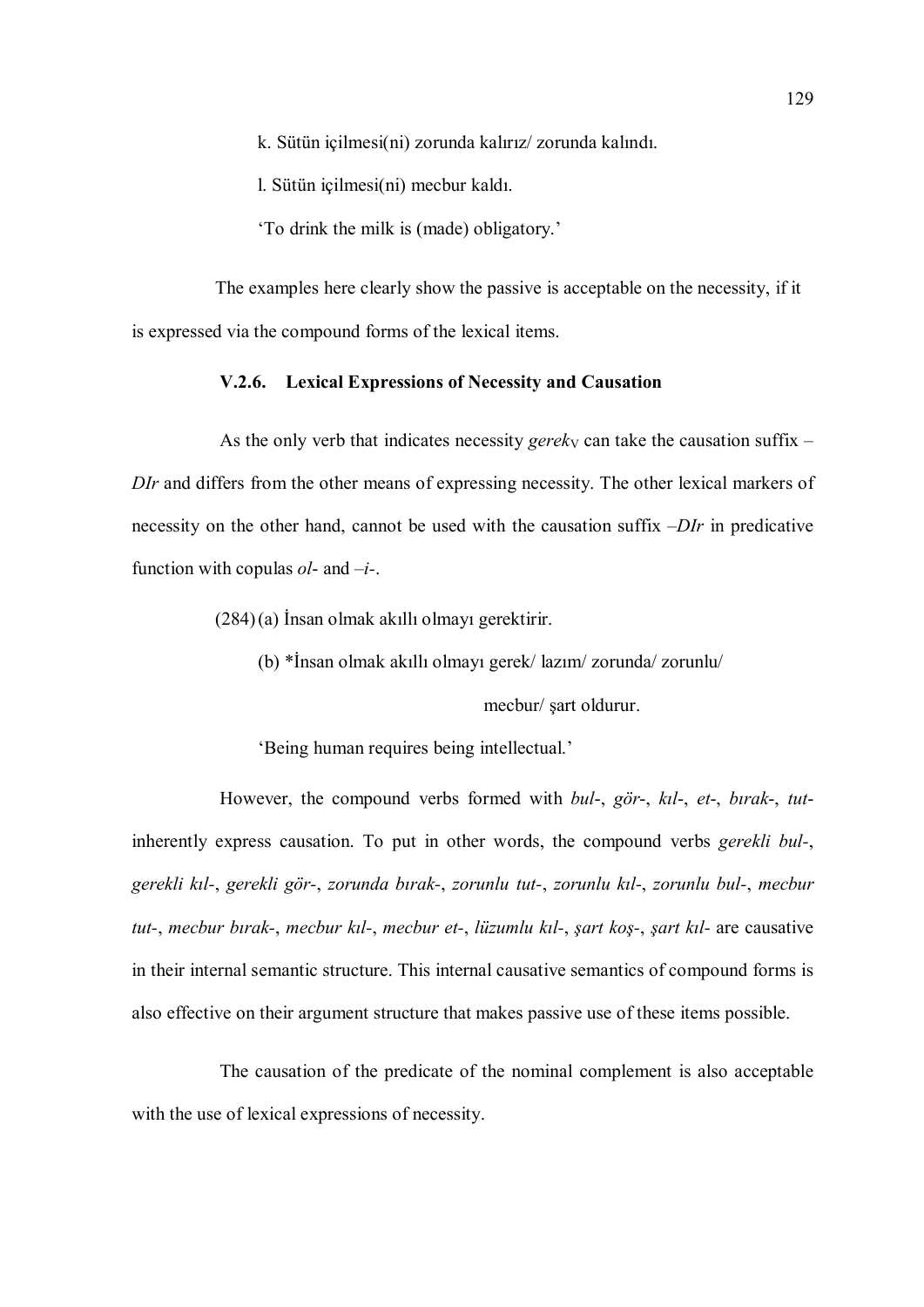(285) a. Çocuğa yemek yedirmek zorunda.

- b. Çocuğa yemek yedirmeye mecbur.
- c. Çocuğa yemek yedirmesi gerek/ şart/ zorunlu.

'She has to feed the child.'

### V.2.7. Adverbs and Lexical Expressions of Necessity

The modal adverbs function as specifier in the use of modal suffixes. This is valid for the lexical expressions of necessity. The modal adverbs modifying the modal predicate specify root necessity with lexical expressions also. The important point is that the adverb may modify the predicate of sentential/nominal complement or the modal predicate of main clause. The specifying function is only possible with the second case.

The adverbials usually do not occur between the complement and the necessity predicate, but if they can, this shows that the adverb modifies the modal predicate.

(286)Ahmetin dün okulda olması gerekiyordu.

'Ahmet had to be at the school yesterday.

We have touched the use of the modal adverbs with the necessity suffix  $-mEli$ , and displayed the difference between the use of assertive and non-assertive epistemic modal adverbs with  $-mE/I$ . With the lexical expression of necessity, the assertion status of the epistemic modal is effective. With gerek<sub>V</sub>, gerek<sub>ADJ</sub> and lazim<sub>ADJ</sub> the assertive epistemic modals strengthen the necessity expressed by the item. On the other hand, the assertive epistemic modals are unacceptable with zorunda/zorunlu, mecbur and şart due to their specified modal domain.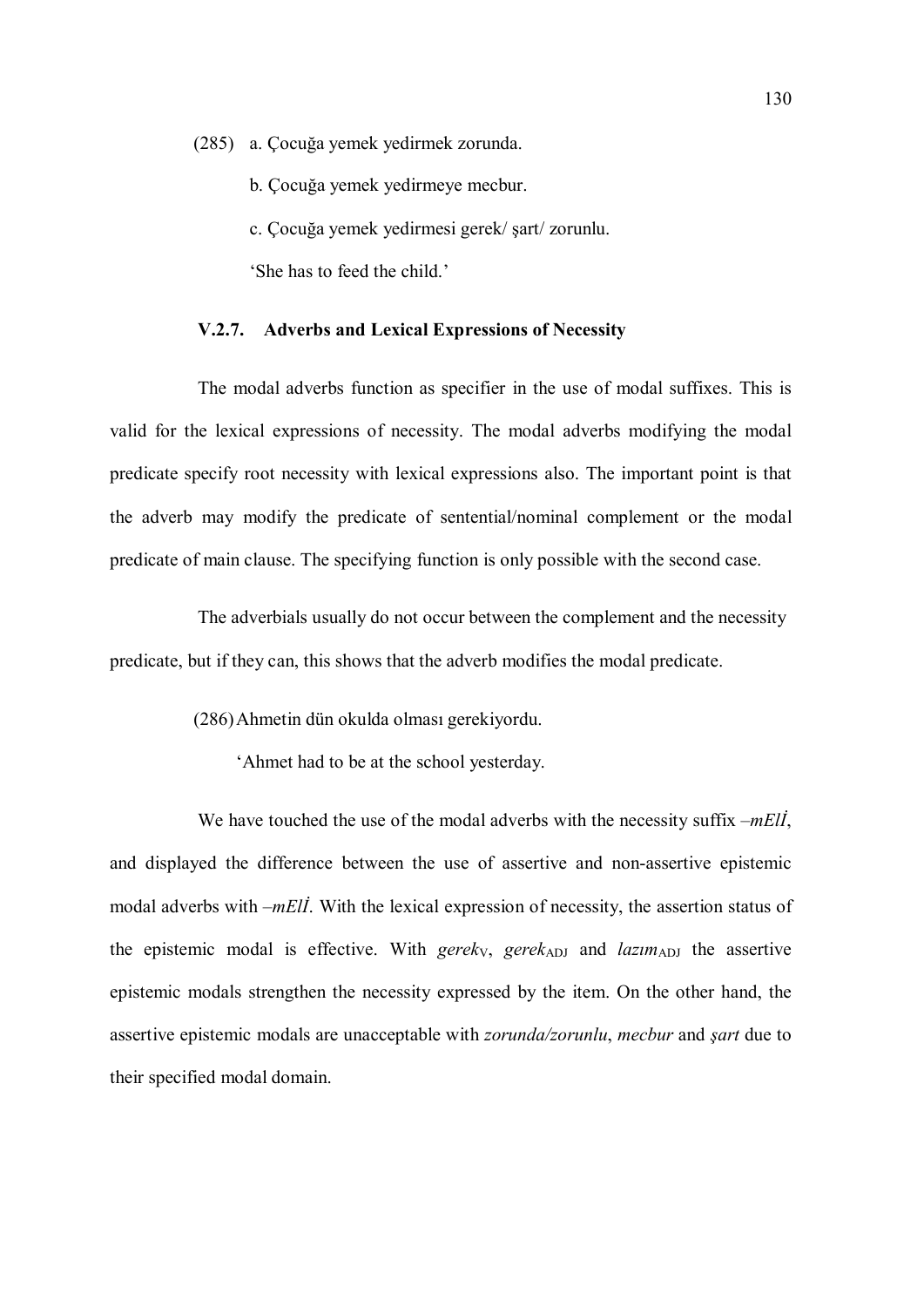(287) (a)Mutlaka/kesinlikle gelmen gerek/lazım.

'It is certainly necessary for you to come.'

- (b)?? Mutlaka gelmek zorundasın.
- (c)?? Gelmeye mutlaka mecbursun.

'You are certainly obliged to come.'

(d)? Toplantıda bulunmak kesinlikle zorunlu.

'To attend the meeting is certainly obligatory.

However, with the future tense marker on these lexical items, functioning as epistemic prediction sense, the utterances become acceptable. In this case the sentences are:

(288) Mutlaka gelmek zorunda kalacaksın.

'You will certainly have to come.'

(289) Gelmeye mecbur olacaksın.

'You will have to come.'

(290) Toplantıda bulunmak kesinlikle zorunlu olacak.

'To attend the meeting will certainly be obligatory.'

The non-assertive modal adverbs behave in a similar way with the lexical items as with  $-mEll$ : they mark epistemic possibility on the necessity of the act/event/situation, with the formulation of *pos nec p*.

(291) Galiba gelmeye mecburum.

'I think I have to come.'

(292) Herhalde gelmek zorundayım.

'I have to come I guess.'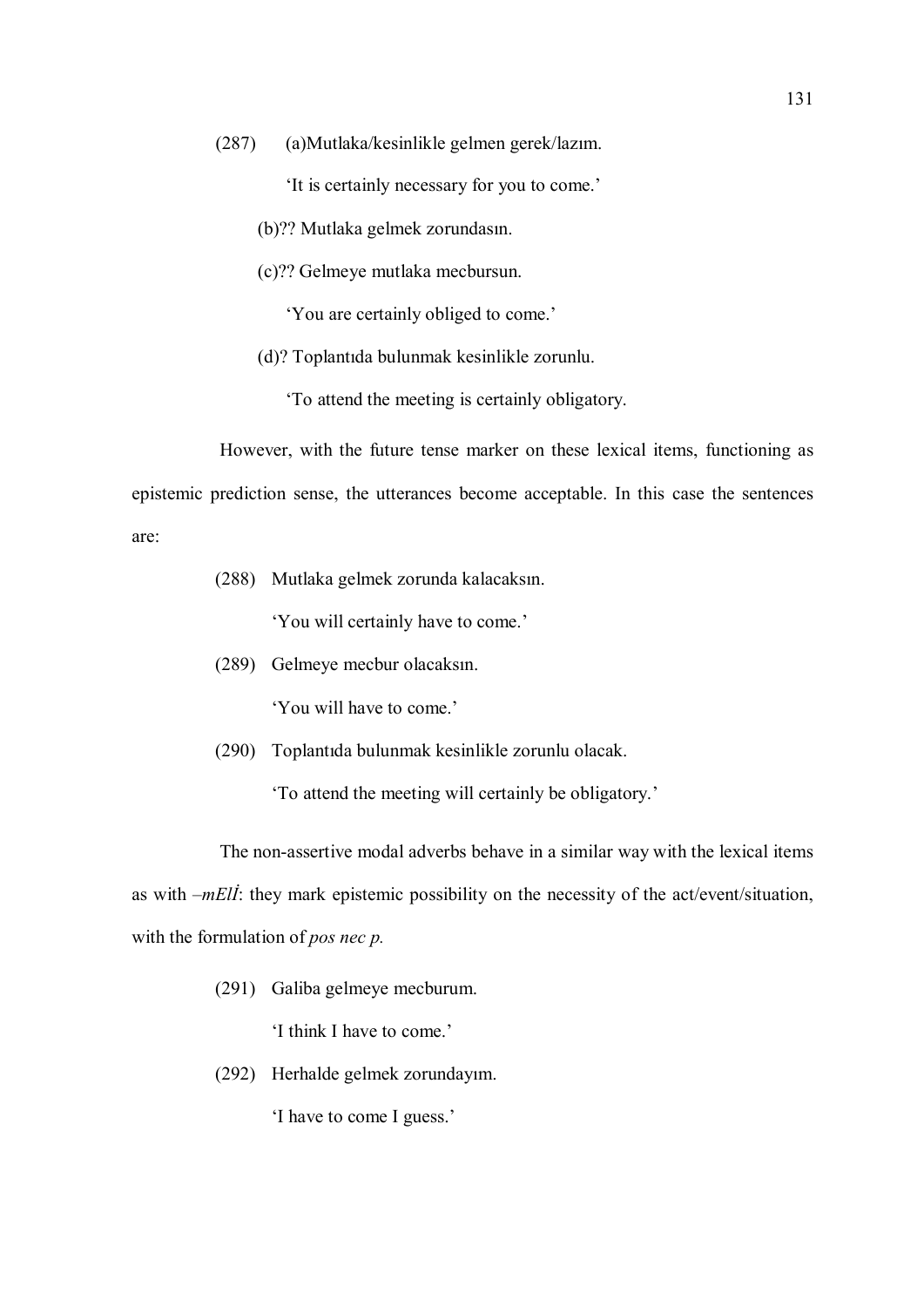(293) Sanırım bunların tamamını yemem lazım.

'I think I have to eat all of it.'

(294) Belki de gitmem gerekiyordur/gereklidir. 'Maybe I have to go.'

### V.2.8. Compounds with the Lexical Expressions of Necessity

We have shown that the lexical expressions of necessity are different from each other in terms of their syntactic behavior. The compound forms that these lexical expressions of necessity are used also differ from each other in terms of the syntactic behavior according to the argument structures they take.

As we have mentioned before, gerek gör-, gerekli bul-, zorunda/mecbur bırak-, zorunda hisset-, zorunluluğunu/gerek duy-, zorunlu/mecbur tut-, zorulu/mecbur/şart kıl-, zorunlu bul-, zorunlu gör-, mecbur et-, şart koş- imply causation which assign an extra argument, as a universal phenomenon. However, the case suffixes and the arguments that each verb requires differ depending on the possible arguments of the lexical expressions they are used with, e.g. the one place predicates gerek<sub>N</sub>, lazim<sub>ADJ</sub> and sart<sub>N</sub> differs from the one place predicates *zorunda* and *mecbur*<sub>ADJ</sub> in the compound forms also.

(295) Babas-ı, Sedef'-in ev-den ayrıl-ma-sı-nı gerekli/zorunlu gördü/bul-du

şart koştu/ zorunlu/ mecbur

tutu/ zorunlu buldu/

zorunlu/mecbur/şart kıldı.

father-poss Sedef-gen<sub>i</sub> home-loc-leave-ACT-poss<sub>i</sub>-acc necessary find-past 'Her father necessiated/ obliged Sedef to leave home.'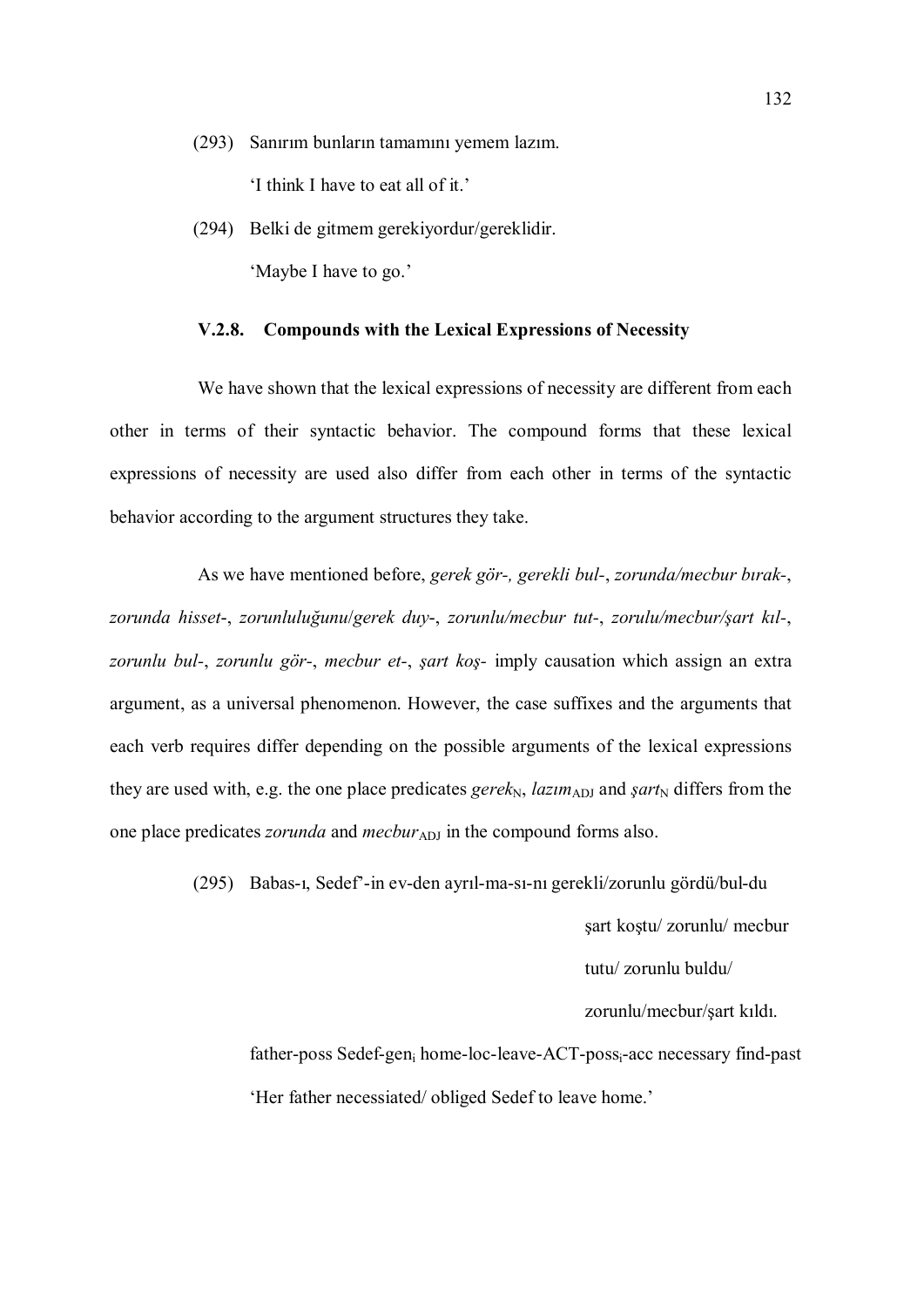(296) Baba-sı, Sedef-i ev-den ayrıl-mak- zorunda bırak-tı.

father-poss Sedef-acc home-loc-leave-INF-Ø obligatory leave-

'Her father obliged Sedef to leave home.'

past

(297) Baba-sı, Sedef-i ev-den ayrıl-ma-ya mecbur bırak-tı/et-ti. father-3sg poss Sedef-acc home-loc-leave-ACT-Ø compel/past 'Her father compelled Sedef to leave home.'

In the example above the source of imposition is 'father of Sedef' who necessitates (compounds with gerek) or obliges Sedef to leave home, which is absent in the sentence with non-causative predicate.

- (298) a. 'Sedef'in evden ayrılması gerek/zorunlu/şart'
	- b.'Sedef evden ayrılmaya mecbur/ayrılmak zorunda.'

As seen in the examples above, the case suffix and the roles of the arguments do not change in the compound forms of the lexical necessity expressions  $gerek_{V/N}$ , zorunda<sub>ADJ</sub>, mecbur<sub>ADJ</sub>, sart<sub>N</sub>. They remain the same as in their predicative use. The additional role assigned by the causation is the source of the imposition with the compound verbs. The imposer of necessity (source) is marked with the nominative with the compound forms. Furthermore, the nominal complement is marked by the accusative in the case of gerek<sub>N</sub>, lazim/sart/zorunlu<sub>ADJ</sub> which assign nominative case when used alone as the predicate. On the other hand since *mecbur*ADJ and *zorunda* express the agent of the necessary act in the main clause, they do not need any change in the case marking they require in compound forms.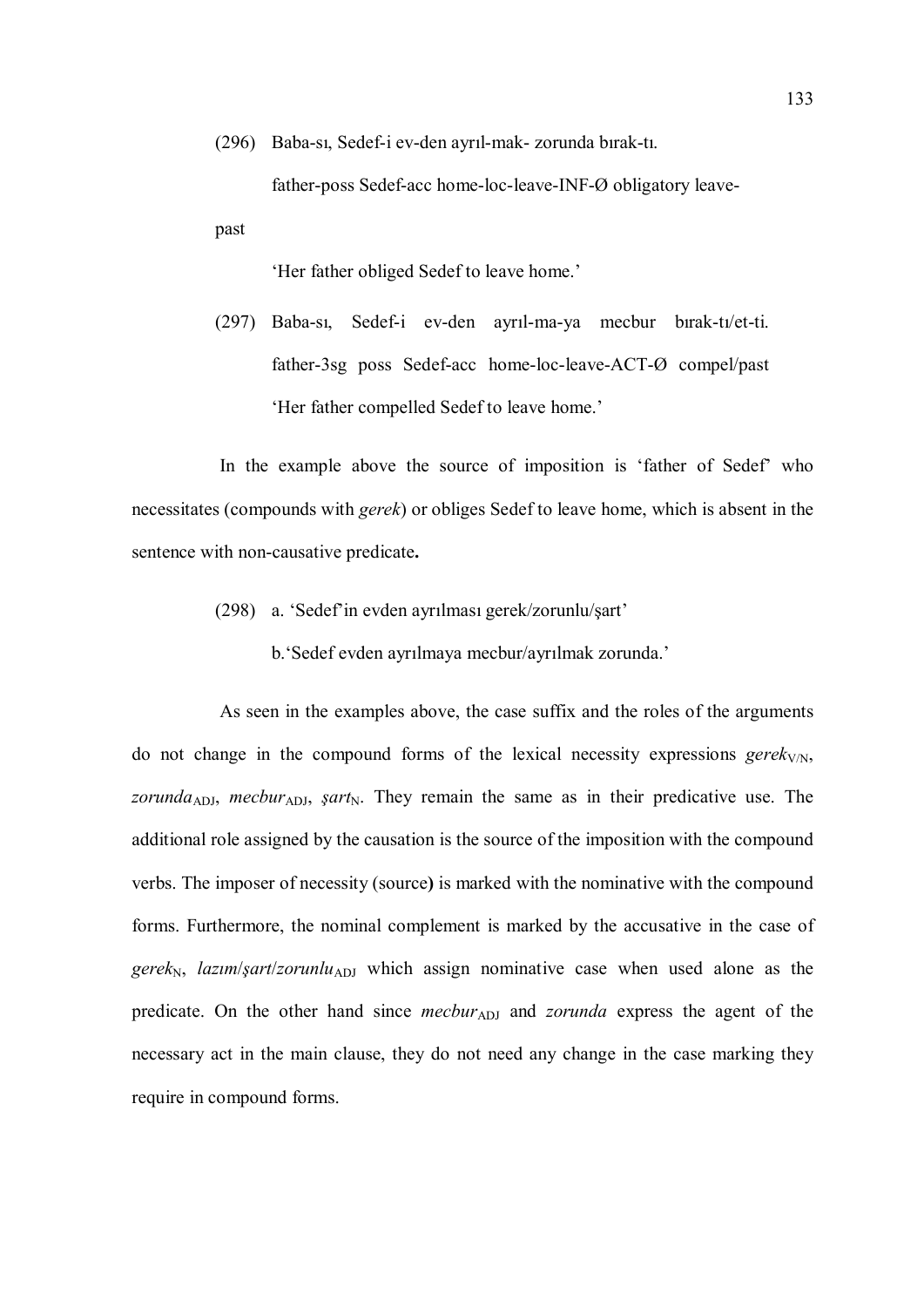Yet the compound verbs that do not express causation (kal-, ol-, hisset/duy) do not have any influence on the roles assigned by the predicate. Zorunda/ mecbur kal- does not express any source of imposition marked in the sentence.

(299) a. Arkadaş-ım oda-dan çık-mak-Ø zorunda kal-dı-Ø.

friend-1sg room go out-INF-nom obliged stay-past-3sg 'My friend was obliged to leave the room.' b. Arkadaş-ım oda-dan çık-ma-ya mecbur kal-dı-Ø. friend-1sgposs room go out-ACT-dat compelled stay-past-3sg 'My friend had to leave the room.' c. Arkadaş-ım-ın oda-dan çık-ma-sı-na gerek kal-ma-dı-Ø. friend-1sg-gen<sub>i</sub> room go out-ACT-poss<sub>i</sub>-dat need stay—neg-past-3sg

'It is not necessary for my friend to leave the room any more.'

It is clear form the examples that the lexical expressions of necessity preserve their original syntactic features with their use in the compound verbs. The compounds with causative implication assign an extra role of the source of the necessity the compounds made by kal-, hisset-, and copula ol- do not.

### V.2.9. Lexical Expressions in Subordinating Clauses

The lexical items can occur in the subordinating clauses both in subject and object position without any restriction. Besides, we should note that the uses of lexical necessity items in the predicative function and in the compound verbs differ in their form in the subordinating clause.

(300) a. Çalışması gerek/gerekiyordu.

'He had to study.'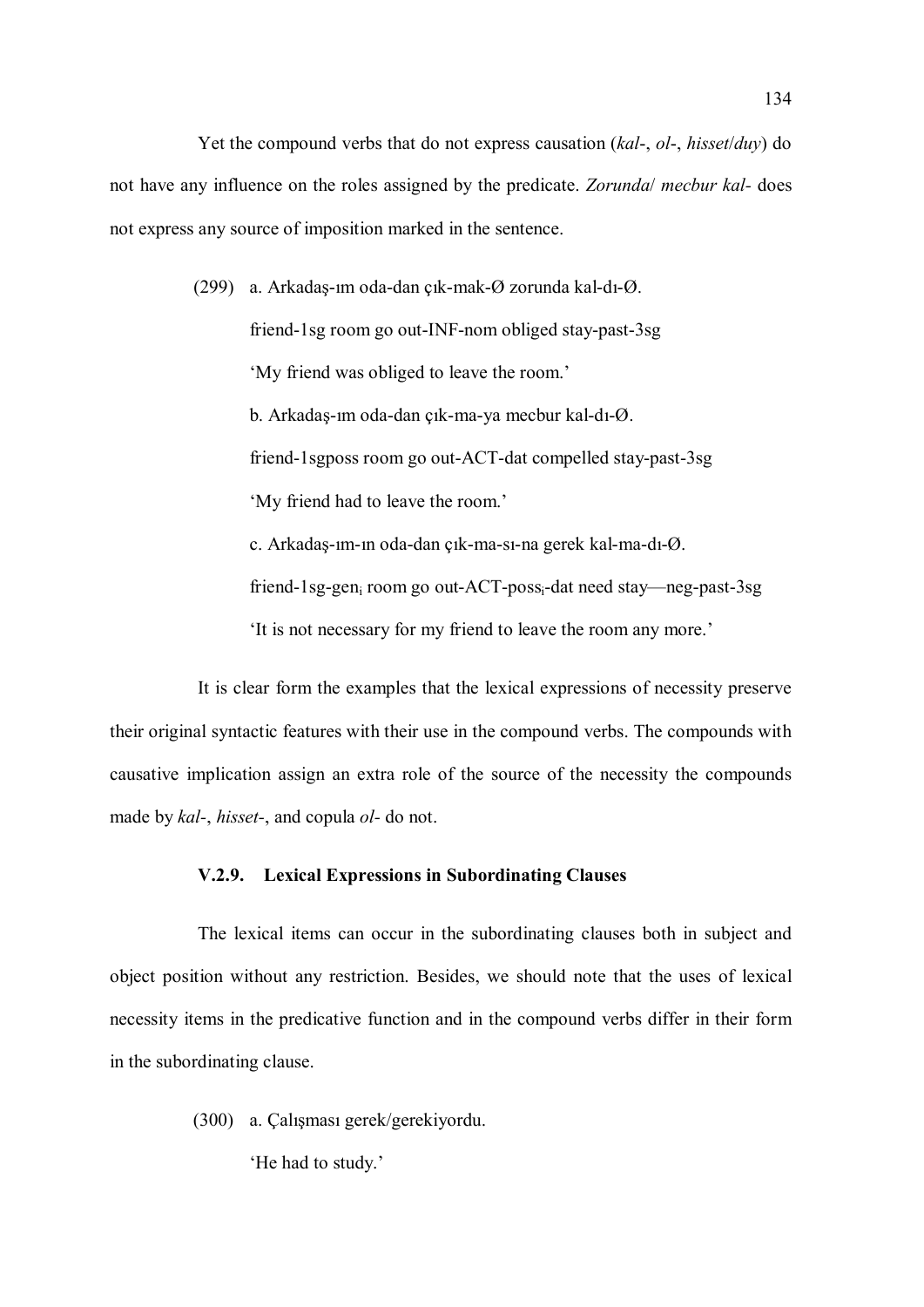b. Ona çalışması gerektiğini söyledim.

'I told him/her that s/he had to study.'

c. Ona çalışmak zorunda olduğunu söyledim.

'I told him/her that s/he had to study.'

d. Çalışmaya mecbur kaldığı için habersiz ayrılmış.

'S/he left without informing since hs/he had to study.'

(301) a. Pek çok çocuk çalışmaya mecbur/ mecbur kalıyor.

'Many kids are obliged to work.'

b. Çalışmaya mecbur olan pek çok çocuk var etrafımızda.

'There are many kids around that have to work.'

In the examples above it is seen that when the predicative uses of the lexical items of necessity are used in the subordination, the subordination marker is added on the copula ol-, which is a common phenomena in the subordination of the nominal predicates in Turkish.

The compound verbs, on the other hand, are marked by all of the subordinating markers in Turkish. Thus no change in their structure is necessary except from the omission of the agreement and tense markers.

- (302) Gitmek zorunda kaldığı için özür diliyor. 'S/he apologizes for he had to leave.'
- (303) Babası onu çalışmaya mecbur bıraktığı için okuyamadı. 'S/he had to leave the school since her/his father obliged her/him to work.'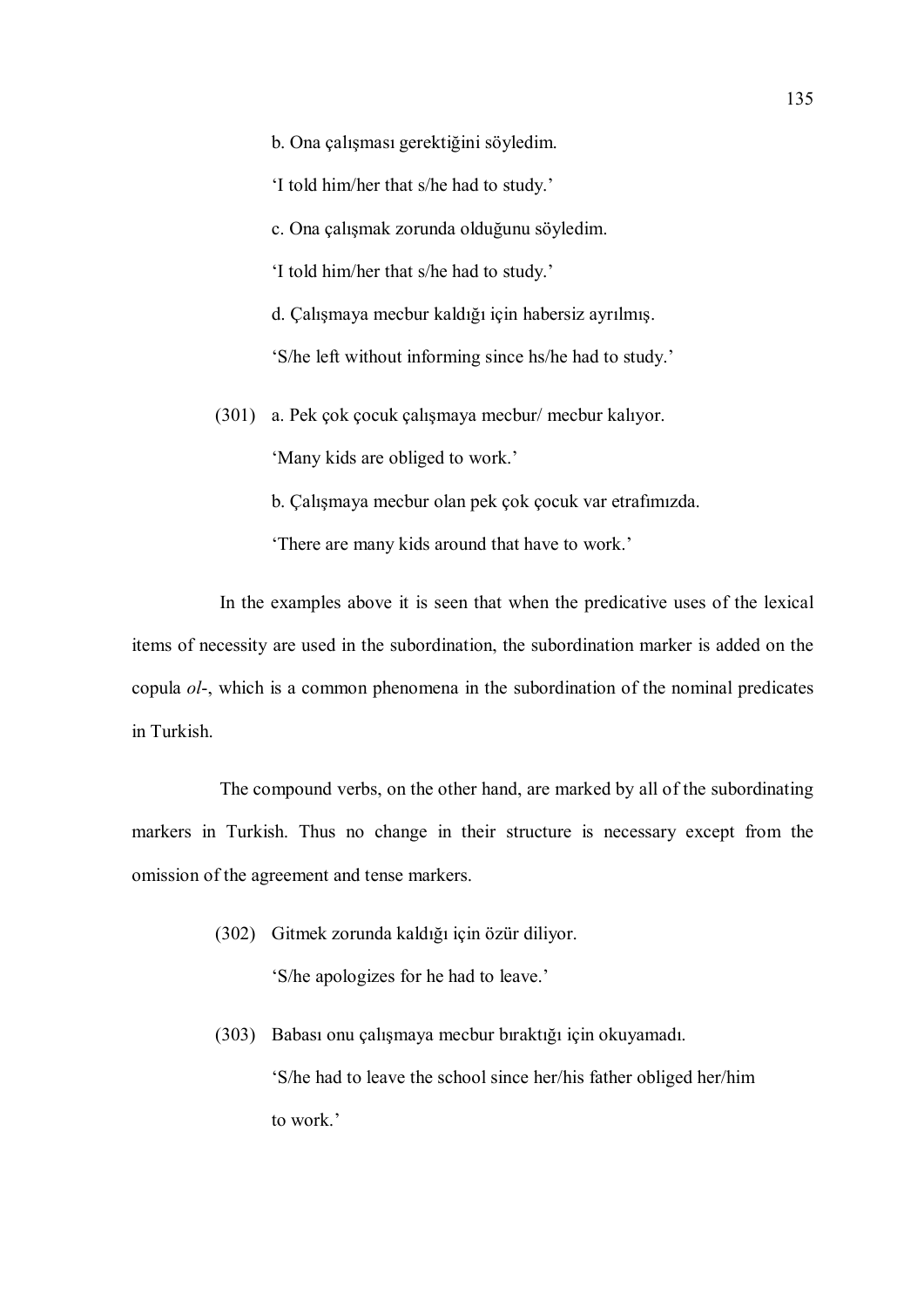Gerek<sub>V</sub> as the only root verb expressing necessity in the I language system has an important role in the subordination of necessity especially when the modal morpheme – mEll is to be used in the subordinating clause, e.g. in the reported speech (304b).

(304) a. Önce alışveriş yapmalıyım.

'I have to do shopping first.'

b. Önce alışveriş yapması gerektiğini söyledi.

'S/he said s/he has to do shopping first.'

Thus, the most common form of the necessity being expressed in the subordinating clause is by gereky. Gerek<sub>N</sub>, lazim <sub>ADJ</sub>, -mEll, i.e. all necessity and weak necessity expressions are replaced by  $gerek<sub>V</sub>$  in subordinated clause. This wide range of the periphrastic use of *gerek* $\sqrt{V}$  is the reason why the semantic range of the morpheme seems to be larger than it is.

On the other hand, *zorunda*, *mecbur*, *şart* cannot be replaced by *gerek* $\sqrt{ }$  due to the specified strong necessity domains  $(\S V.2.4)$ . They are used in the subordination clause by the help of the copula ol-. The other expressions on the other hand are common with the reported form.

#### V.2.10. Semantic Features of the Lexical Expressions

As seen in section V.2.1. the lexical items gerek<sub>V/N</sub>, zorunda/ zorunlu<sub>ADJ</sub>, *şart*<sub>N</sub>,  $mecbur<sub>ADI</sub>$ , and  $lazim<sub>ADI</sub>$  and their derivations have similar semantic contents, all expressing necessity. Among these, gerek<sub>V/N</sub> and *lazim*<sub>ADJ</sub> are synonymous to each other in that they express necessity and weak necessity, and they take the same argument structure with same implication. Besides, *mecbur<sub>N</sub>*, *zorunda/zorunlu<sub>ADJ</sub>*, *şart*<sub>N</sub> are synonymous with the indication of strong necessity. The synonymous items are different in terms of their collocations, argument structure, and case marking.

Up to now, we have analyzed the meanings  $(\S V.2.1)$  of the lexical necessity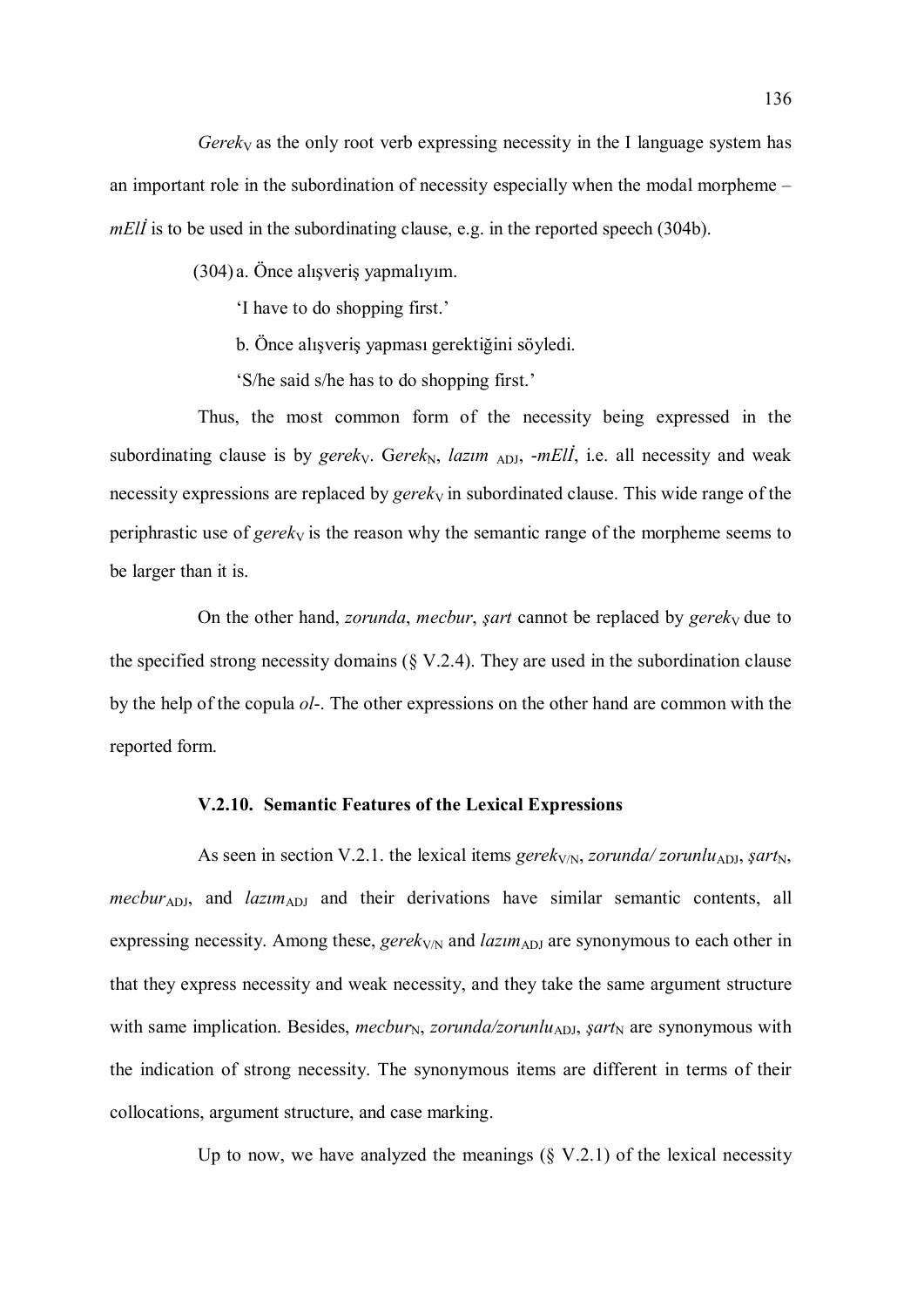items and their syntactic features (§ V.2.1-V.2.9). Now we are going to analyze the semantic content of these items and try to define their range of use and distinctions between the synonymous items.

### V.2.10.1. Factuality, Future Reference and Subjectivity

The lexical expressions of necessity, gerek<sub>V/N</sub>, zorunda/ zorunlu<sub>ADJ</sub>, *şart*<sub>N</sub>,  $mecbur<sub>ADJ</sub>$ , lazim<sub>ADJ</sub> and their derivations all indicate necessity with modal implication when they take nominal complement. As mentioned before with the nominal complement it is the subject of the nominal clause on whom the necessity is imposed. In the sentence "Huzur evlerini ziyaret etmek gerek" the speaker is expressing a general necessity of the act "visiting the old age asylum".

The semantic features that have been analyzed for the suffix  $-mE/I$  exists for the case of the lexical items. That is, the lexical items gerek<sub>V/N</sub>, zorunda/ zorunlu<sub>ADJ</sub>, *şart*<sub>N</sub>, mecbur<sub>ADJ</sub>, lazim<sub>ADJ</sub> and their derivations also have the features of non-factuality, future reference and subjectivity. Yet, the future reference and non-factual values may be influenced by the use of tense or aspect markers in some cases. What's more, the lexical items vary in the degree of subjectivity they denote as they have different modal domains.

The lexical items and their derivations/compound forms mark the act as nonfactual and future referent. For example, in the sentence "Ankara'da olmam gerek" it is not certain that the agent will complete the necessary act or not.

We have mentioned that the lexical expressions of necessity may be used with the tense and aspect markers without any restriction  $(\S V.2.1)$ . This leads us to question the future reference status of these modal expressions. However, we should note that the future reference is not considered for the modal expressions; rather we are concerned with the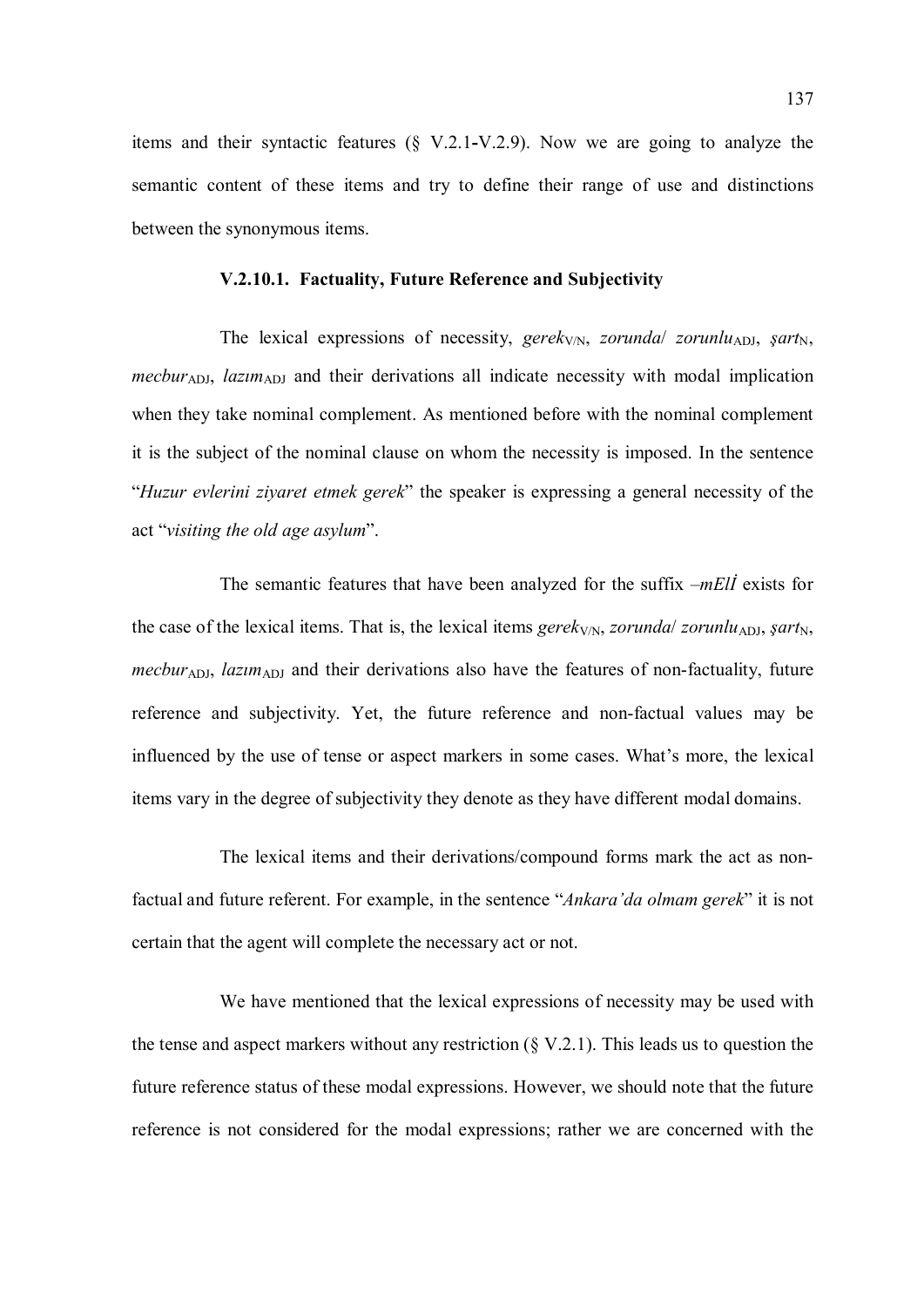future reference of the proposition expressed in the nominal. The lexical expressions also include futurity, reference to the completion of the act at a latter time than the time of event/act with all tenses.

The subjectivity of the lexical expressions of necessity differs from that of the necessity suffix –mEll in that gerek<sub>V/N</sub>, zorunda/ zorunlu<sub>ADJ</sub>, şart<sub>N</sub>, mecbur<sub>ADJ</sub>, lazım<sub>ADJ</sub> and their derivations indicate less subjectivity and are neutral in terms of the attitude of the speaker on the necessitive status of the event (Kocaman, 1988 mentions about the subjective status of *gerek*). The lexical items imply that the speaker does not evaluate the necessity of the act/event/situation rather they indicate that the speaker is just narrating that such a necessity occurs without any evaluation on the truth of the necessary status of the act/event/situation (Lyons, 1977).

### V.2.10.2. Root Necessity

The lexical expressions of necessity may be used to indicate strong necessity, necessity and weak necessity. However, they differ in their use for these different necessity degrees. Among the lexical expressions of necessity gerek<sub>V/N</sub>, lazim<sub>ADJ</sub> and their derivations/compounds express necessity or weak necessity and cannot have strong necessity indication. The other items, *zorunda/zorunlu, mecbur, sart* and their compound forms, express only strong necessity/obligation.

- (305) a. Sabahları erken kalkmam gerekiyor. (necesssity)
	- 'I have to wake up early in the mornings.'
	- b. Yarın erken kalkmam lazım. (weak necessity)
	- 'I need to wake up early in the morning tomorrow.'
	- c. Her sabah erken kalkmak zorundayım. (strong necessity)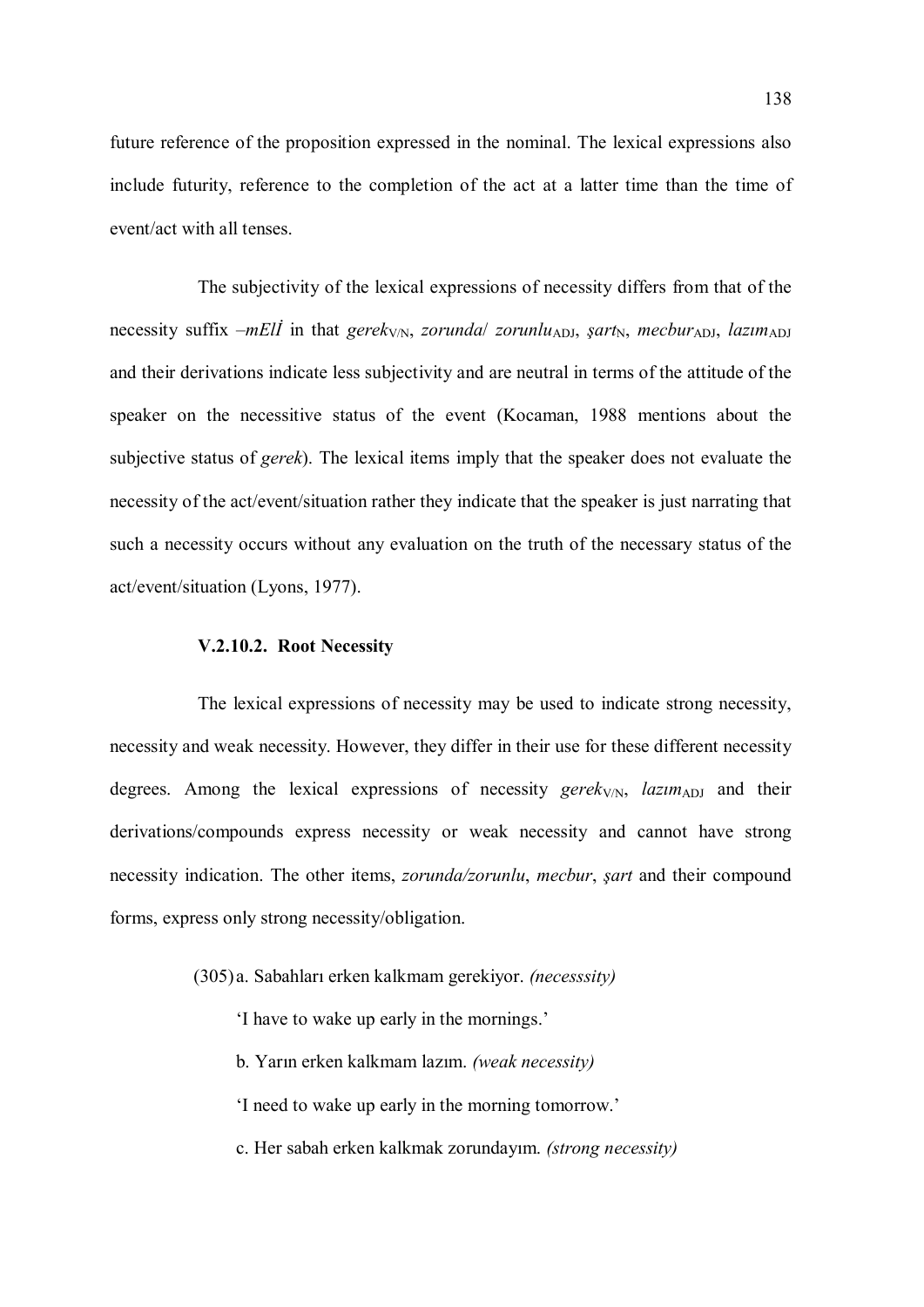'I have to wake up earl in the mornings.'

d. Askerde erken kalkmak zorunludur. (strong necessity)

'To wake up early in the morning is obligatory.'

e. Eğer iyi bir iş istiyorsa okumaya mecbur. (strong necessity)

'S/he must have a good education for a good job.'

We have mentioned that  $gerek<sub>V</sub>$  has a special role in terms of its syntactic and semantic features and explained the syntactic features of the lexeme. Semantic features of  $gerek<sub>V</sub>$  are due to the wide range of its syntactic use. It may be used to express weak necessity and necessity in the main clause

The other lexical expressions of necessity and their compound forms indicate strong necessity only with different modal domains. Mecbur implies that the agent has to perform the action since there is no other choice left.

Zorunda<sub>ADJ</sub> implies that the act is obligatory by the force of some authority or rule governing the process.

Sart implies that the only way to achieve the desired act/event/situation is to perform the necessary act. It is also used with similar indication with zorunlu in formal contexts in the compound form şart kılın-.

### V.2.10.3. Pragmatic Analysis of the Lexical Expressions of Necessity

In the pragmatic analysis of lexical expressions of necessity, we include the source of imposition and the domains of necessity, which is treated and marked in different ways by different necessity expressions, which differ in the argument structure.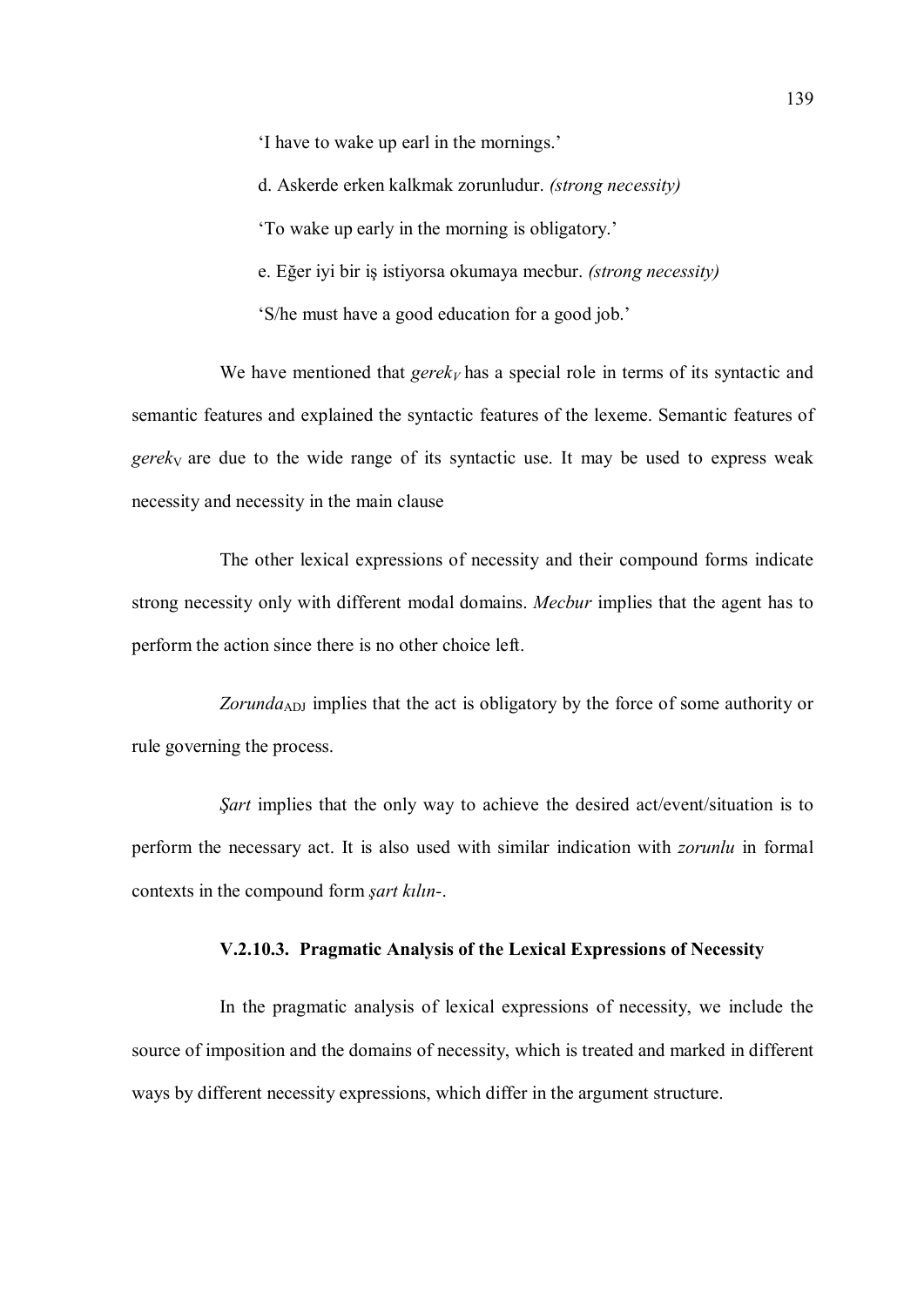Zorunda and mecbur are the items that essentially require the agent of the necessary act (perlocutor) and the imposer of necessity in the sentence, as the subject of the main clause.

(306)Avukatlar müşteri tahsilat makbuzu düzenlemek zorundadır.

'The lawyers have to arrange a revenue receipt for the customers.'

When *zorunda* and *mecbur* are causated in the compound verb form, the source of imposition becomes the subject of the sentence, and has to be overtly expressed in the sentence, if the verb is not made passive.

Gerek<sub>V/N</sub>, lazim<sub>ADJ</sub>, zorunlu<sub>ADJ</sub>, şart<sub>N</sub>, on the other hand, do not mark the agent of the necessary act (perlocutor) in the structure of the main clause, but in the nominal as the subject of the subordinating clause. The complement is marked with infinitive with impersonal use.

(307)Ayşe'nin İngilizce'den ek ders alması gerek.

'Ayşe should have additional English courses.

(308) a. Ellerin sabunlu su ile yıkanması gerekir/lazımdır.

'The hands should be washed by the soap.'

b. Elleri bol su ile yıkamak gerekir/zorunludur/şarttır.

'It is obligatory that hands are washed with water.

(309) c. Hastalara iyi bakılması gerek.

'The patients should be taken care well.'

In example (307) the agent of the necessary act , Ayşe, is expressed in the nominal subordinating clause, whereas it is not mentioned in example (307) and a generic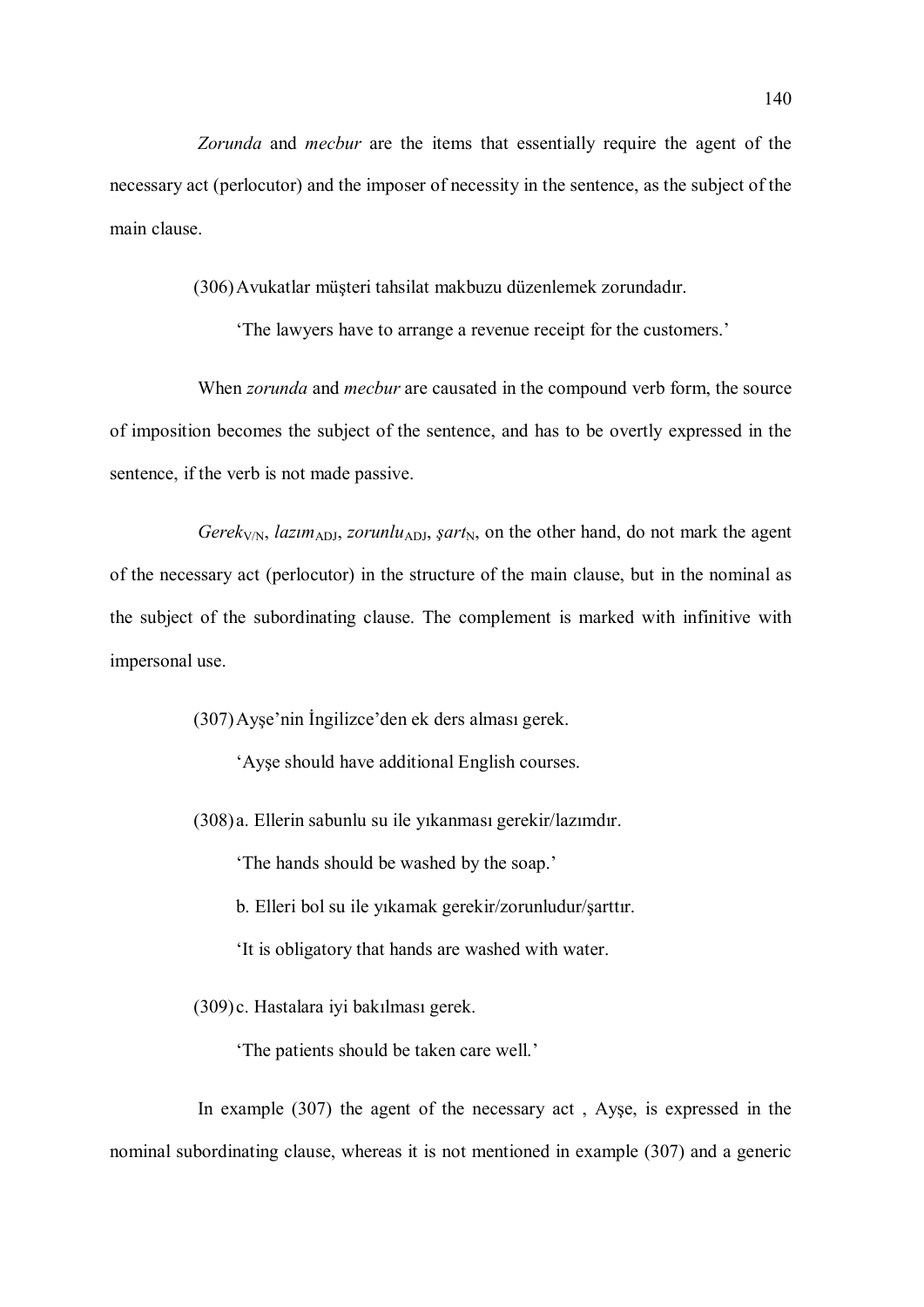necessity with social or moral domains is expressed. In (308) although the imposer or perlocutor are not stated, the patient is expressed in the nominal clause, which is passive in the non-nominal from.

Since these items are distinct lexemes with different semantic content, the external and internal source of imposition are distinct from each other as well. In other words, the lexical items expressing external source of imposition may differ from each other in terms of the domain of necessity, which is communicated by the semantic content of the lexical items. In the case of *zorunda* and *zorunlu*<sub>ADJ</sub>, for example, the domain of necessity is some authority; however, with *mecbur*<sub>ADJ</sub> the expressed domain is the lack of alternatives other than the necessary act/event/situation.

 $Sart_N$  indicates that the necessary act is obligation defined by external conditions. Gerek<sub>V/N</sub> and *lazim*<sub>ADJ</sub> denote external source of necessity with social or moral domains, such as definition of the ideal especially with the passive.

## V.2.10.4. Epistemic Necessity

The lexical items that may express both root and epistemic necessity are  $gerek<sub>N</sub>$ and  $lazim_{ADJ}$ . Since the modal domains are unspecified (see Papafragou, 1998, 2000), they can be used to express epistemic modality.

(310)Bu ingilizce seviyesiyle bu bölümü kazanamamaları lazım.

'They should enter the department with this level of English.'

These utterances are ambiguous in that they may be interpreted as marking both root and epistemic necessity. The first reading is epistemic with *ol*- as the predicate in nominal and root with noun complement. The ambiguity of these utterances is resolved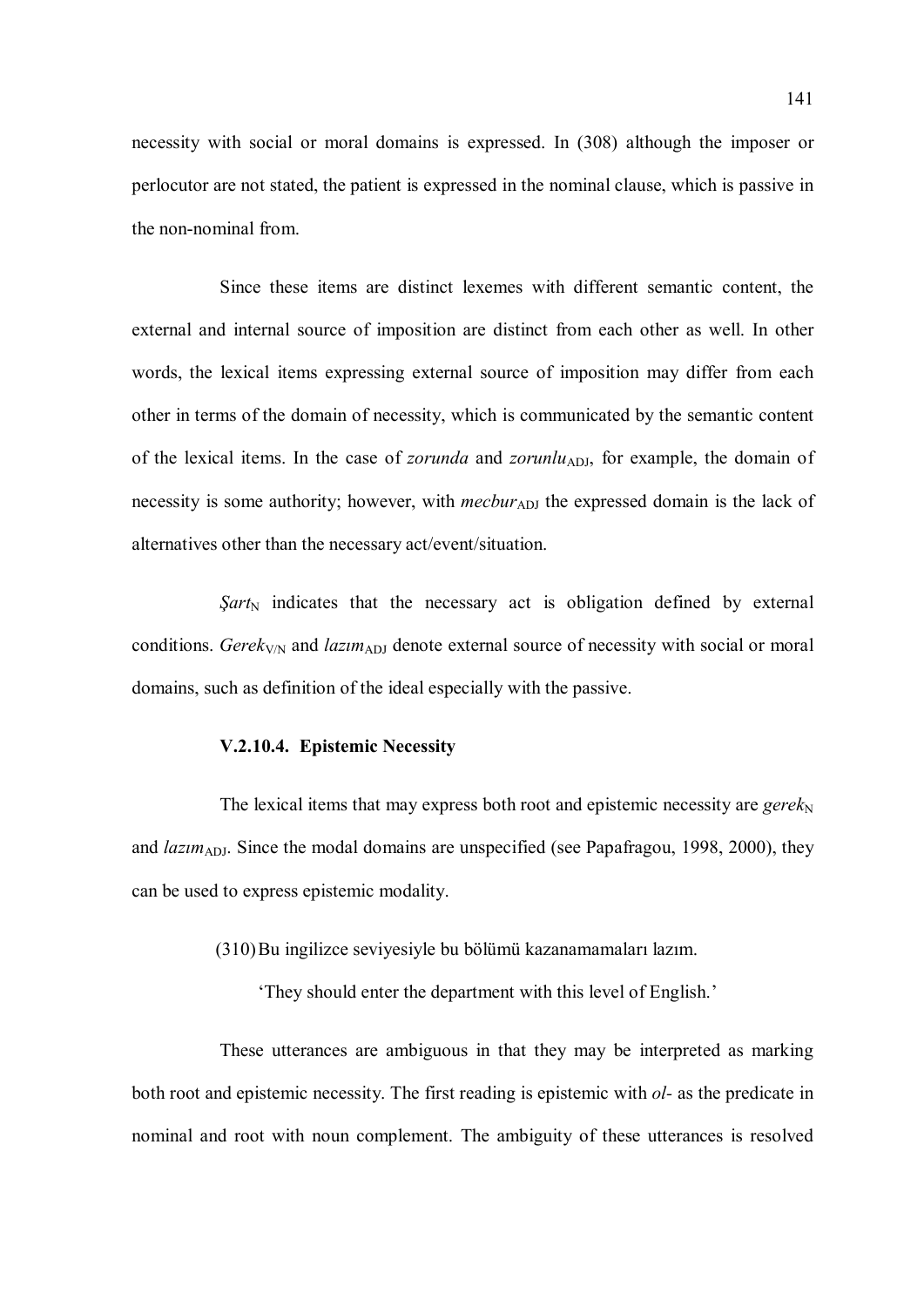only in context. However, we can apply some generalizations when root reading is prior to epistemic (taken from Coates, 1983).

Furthermore, the conditional conjugated form of the copular verb ol- may cooccur with gere $k_N$  with the epistemic necessity indication also. In this case, we cannot think of root necessity, thus, no ambiguity occurs.

- (311)Tüm bardaklar aynı yerde olsa gerek.
	- 'All the cups should be together.'

(312)Bütün bu yasalar, tasarılar önceden hazırlanmış olsa gerek.

'All these laws and the projects should be prepared beforehand.'

-sA gerek with root modal indication is very rare, and is idiosyncratic in that it are limited to narrative use of language, figure of speech.  $-SA$  gerek in the following stanza marks certain future.

(313)Fırsat elde iken amel kazan

Gül cemalin bir gün solsa gerektir;

Zevkine aldanma tapma dünyaya,

Dünya malı burda kalsa gerektir.

### V.3. Other Expressions of Necessity

Except from the morphological and lexical expressions of necessity, Turkish uses some idiomatic expressions that denote the obligatory status of the action. We should note here that the obligation expressed by  $-(y)EcEk$  is the speaker oriented modal sense imperative, or for the third person the jussive. To Bybee et al. (1994) speaker-oriented imperative is the counterpart of agent-oriented obligation. Thus, although Turkish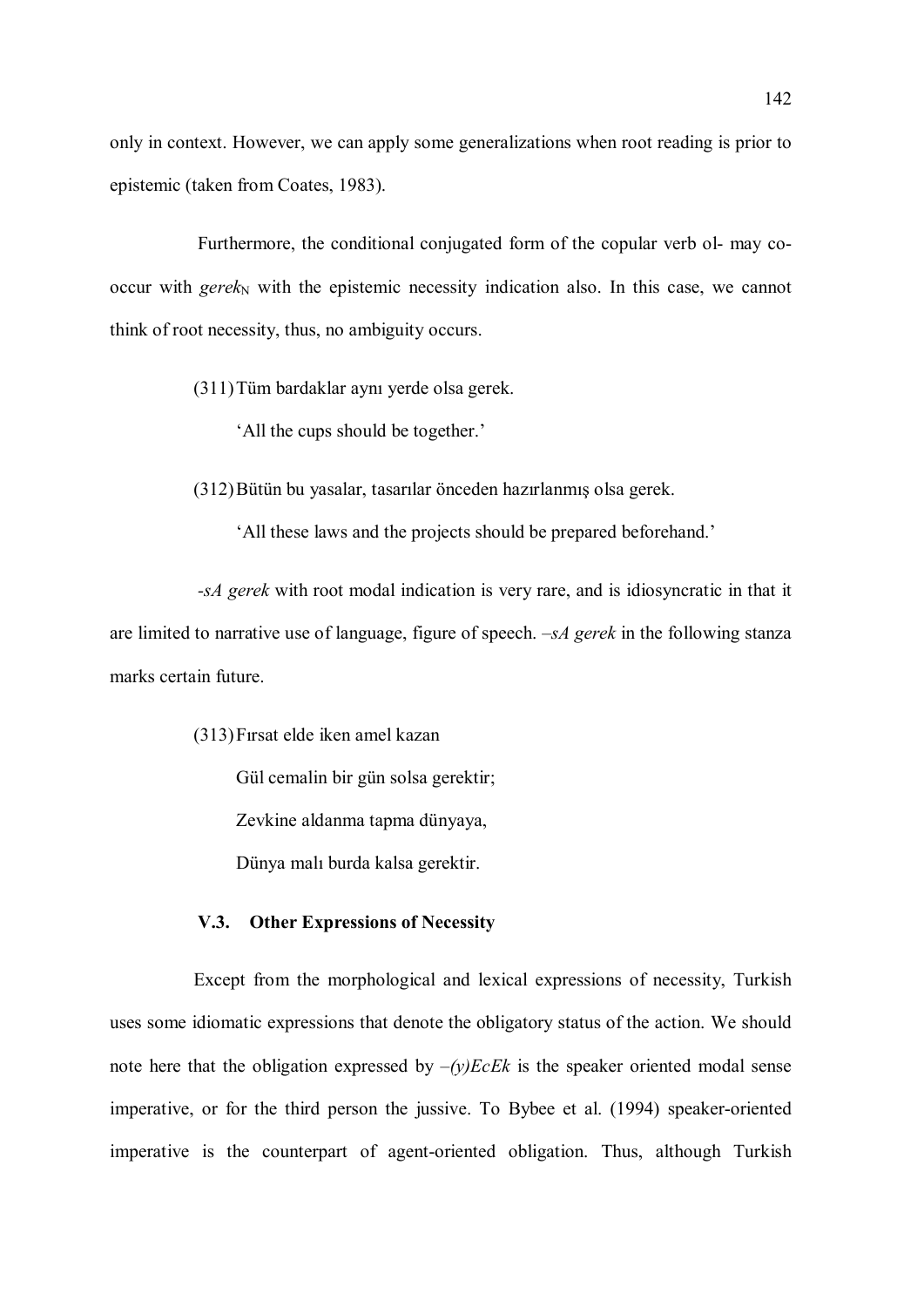imperative mood is not included in our research, since it has a different place in the Turkish modal system, we are going to mention the obligation imposing use of  $-(y)EcEk$  in this section.

### V.3.1. Idiomatic Expressions

The idiomatic expressions inherently indicate the necessity status of the proposition or the necessity imposed on the agent. The semantic content of these expressions pragmatically leads the obligatory reading for the proposition. Thus, the modal domains are well defined for these expressions. The idiomatic expressions that are used in Turkish can be analyzed and categorized in terms of their modal domain and the degree of necessity that each expresses. The structures and forms of these expressions vary: there are full idioms as full sentences, or particles indicating that a specific behavior or act is the only choice, etc. However, we are not going to analyze the grammatical structures of these expressions in detail.

In the first place, we are going to analyze the full idiomatic sentences, which differ from the other expressions in that they are full sentences. These idioms express that the act is obligatory for the agent and mark the agent by the inflection on the verb (i.e. the verb is in agreement with the agent of the action). Some of the idioms expressing obligation are exemplified in the following.

Eli kolu bağlı olmak: to be unable to do anything, to be helpless.

(314) Elim kolum bağlı. Beklemekten başka çarem yok./ beklemeye mecburum.

Eli mahkum olmak: to have no other choice, to be obliged to.

(315) Bana gelip benden para istemeye eli mahkum. Parayı bulabileceği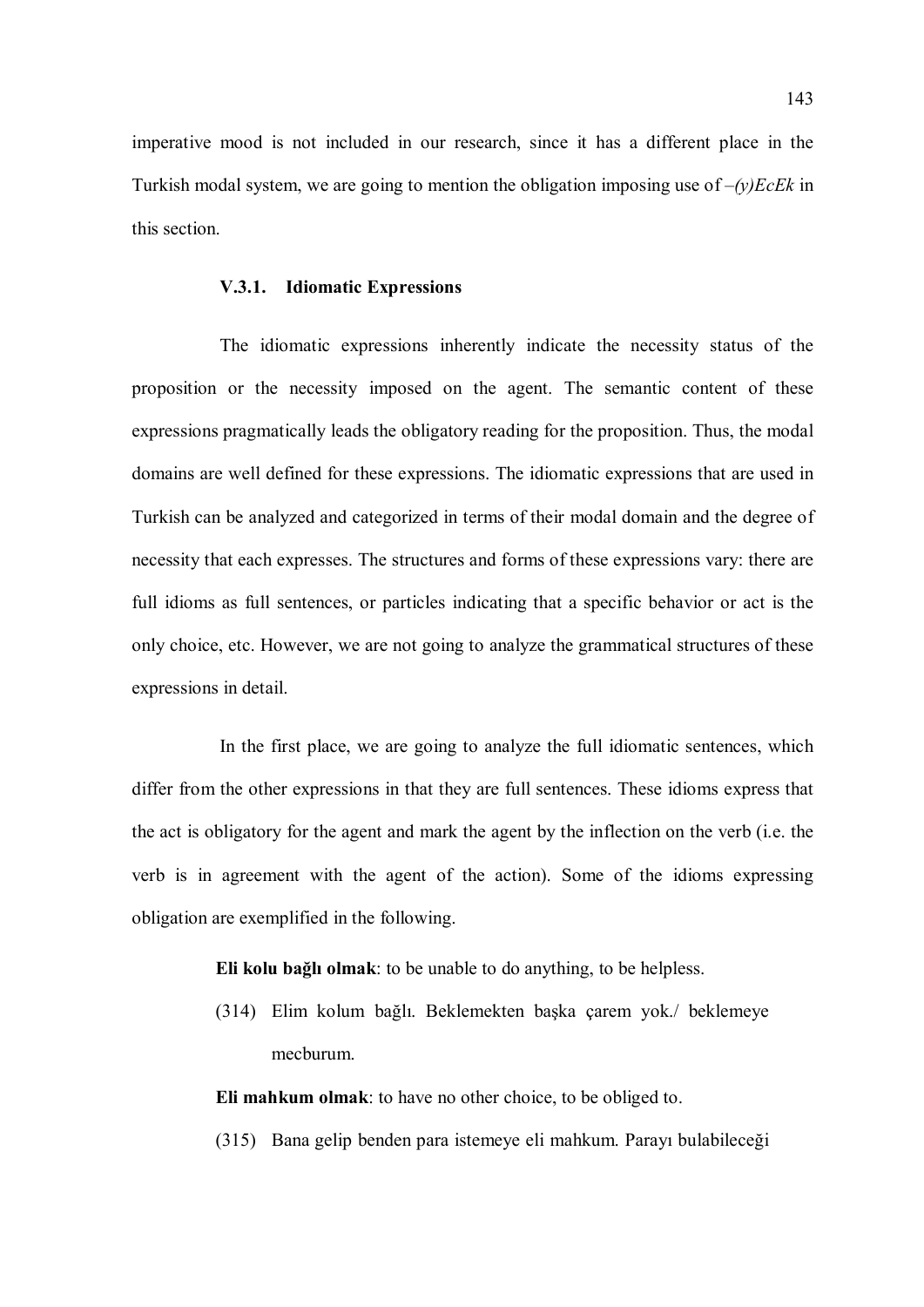başka hiçbir yer yok.

Onu bunu bilmem: this or that / neither this nor that

(316) Valla onu bunu bilmem! O filme birlikte gideceğiz.

There are doubling constructions with idiomatic function that indicate necessity/strong necessity.

Lamı cimi yok: no 'but's accepted

(317) Lamı cimi yok Berna, Bu yaz bize en az bir haftalığına kesin geliyorsun!

Aması maması yok: no 'but's accepted

(318) Aması maması yok. Geleceksin/ sen de bizimle geliyorsun.

## İstesen de istemesen de…:

(319) İstesen de istemesen de bu işin bir parçası olacaksın.

# Hoşuna gitse de gitmese de...:

(320) Hoşuna gitse de gitmese de babanla gideceksin.

The clitic particle de is used in the expressions above in the concessive meaning of 'no matter... or not, ...'. As seen, the concessive relation is set between the declarative and negative forms of the verbs want or like, which underlines the unwilled status of the obligatory act. These expressions are necessarily followed by a future referent proposition. Thus, it is possible to say that they function as adverbial to specify the necessity expression of TAM suffix  $-(y)EcEk$ .

Another use of concessive particle *de* is with the verb git (go) in an idiomatic expression that denotes there is no alternative but to act/behave in a certain way. The modal meaning that *gel de* expresses is not obligation and no source that imposes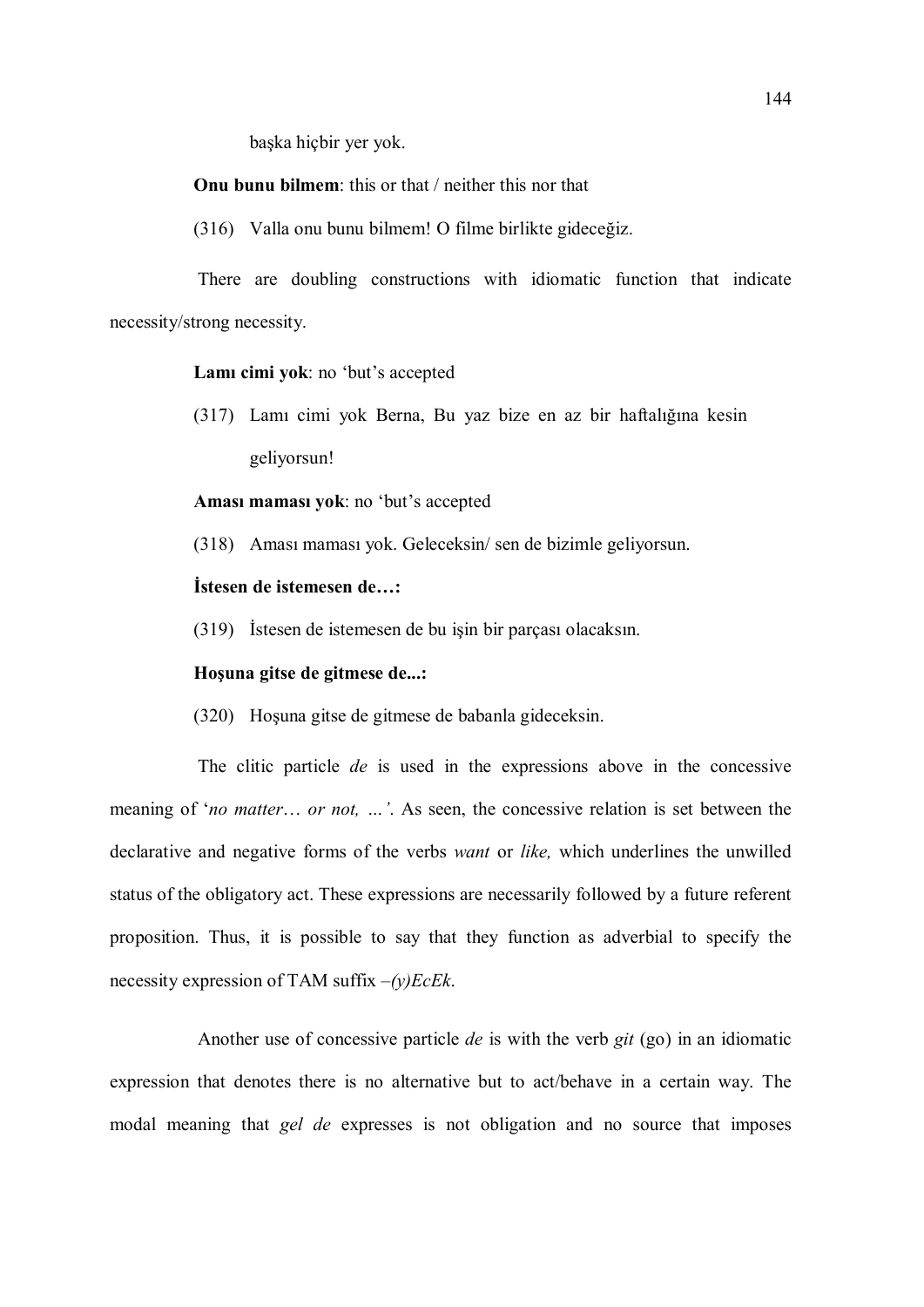obligation exists. Rather, the act is the only and best conclusion that the conditions lead. Although gel de can be used in declarative, it occurs in negative contexts more frequently. The uses of gel de in necessitive contexts are:

## Gel de VmE:

(321) Gel de isyan etme, haydi ge de küsme; O kadar kolaysa şimdi gel de içme!

The existential *var*/*yok* (exist/not exist) can also be used in the prohibition function with the infinitive  $-mE k$  if the speaker has authority or power to prohibit the action on the hearer. It is the usual case that this use of  $-mE<sub>k</sub>$  yok appears with the time adverbials bundan böyle/ artık/ bundan sonra (from now on).

- (322) Bundan böyle geceleri arkadaşlarınla takılmak ve eve geç gelmek yok. (wife to husband)
- (323) Sana söylüyorum: Artık Şule'yle görüşmek yok.

Another expression is with the copula *ol*- in the negative contexts. This pattern notes that it is not acceptable that the act expressed in the sentence is not performed; thus, it is the only choice and the best thing to do. Examples of this are as follows:

- (324) Şimdi gitmemek olmaz, küserler.
- (325) Olur mu hiç çalışmamak!
- (326) Anneyi dinlememek olur muymuş evladım!

The expressions used in necessitive contexts with the indication of the act being the only possible choice are not limited with the idioms formed with the concessive and verbs of want. The adverb *caresiz* is also used to express necessity especially with the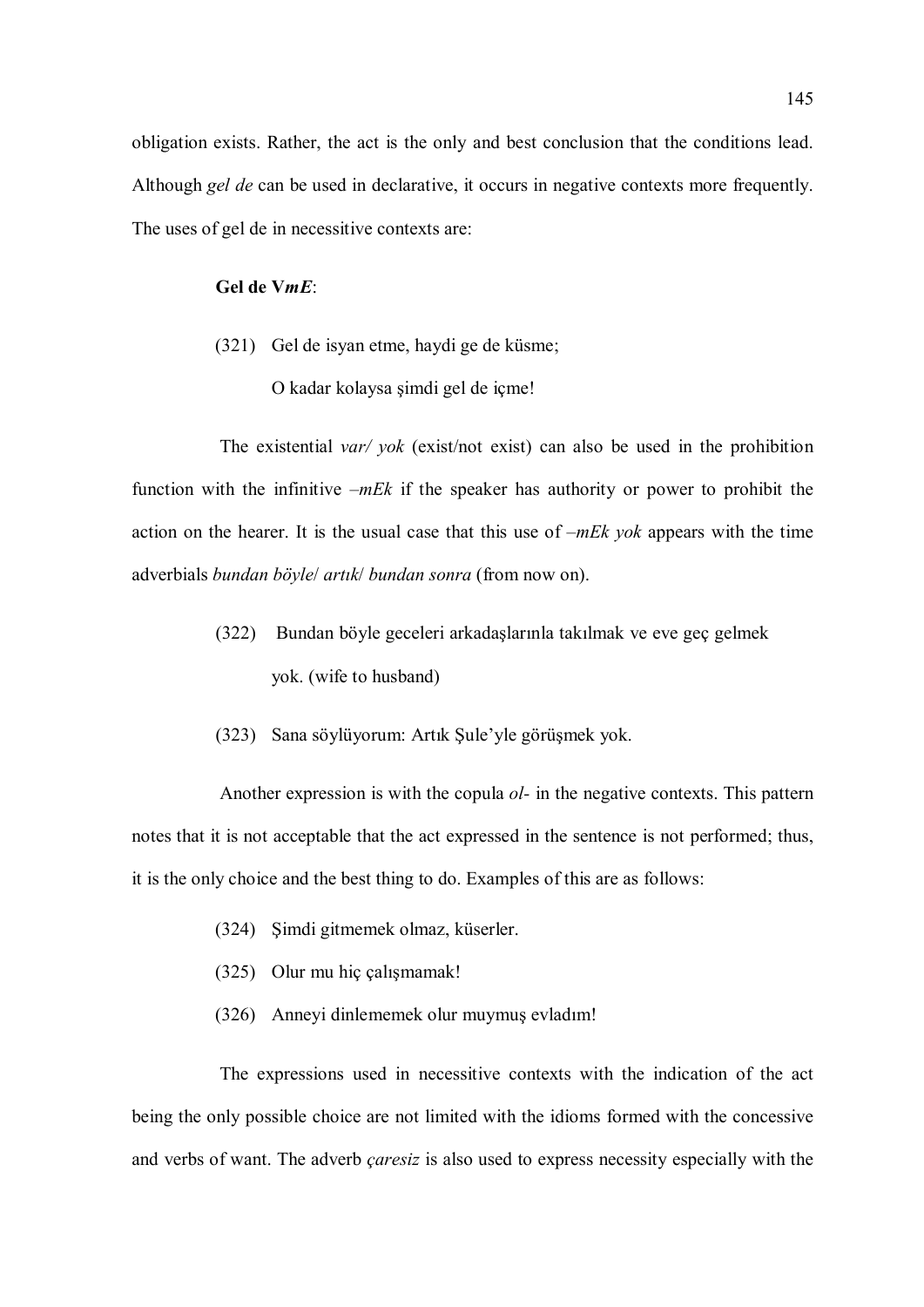suffix  $-(y)EcEk$ . Examples are as follows.

- (327) Çaresiz gideceğiz.
- (328) Yapacak bir şey yok. Fidyecilerin isteğini çaresiz kabul edeceğiz.

The other similar utterances where the lexical items *care/yol* (way) are used with the negative existential *yok* to indicate the only way is the necessity act are: *kaçari* yok, başka çare yok, çıkarı/çıkar yol yok, yol yok, seçenek yok; and the adjectival and predicative uses of these items: tek çare/seçenek/çıkar yol/yol.

- (329) Madem içinde şüphe kaldı dönüp bakmak tek çıkar yol.
- (330) Hastanın durumu çok kritik ve eğer ameliyat etmezsek onu kaybedebiliriz. Sizin anlayacağınız ameliyattan başka çare/çıkar yol/seçenek yok.

As the last idiomatic expressions used for the modal expression are the following, which in fact denotes advice. However, they may be inferred as treat or if the speaker has the authority they may convey necessitive meaning with the speaker-oriented modal imperative function.

V-san iyi olur: 'd better

(331) Yarın benim odama gelsen iyi olur.

## V-manı tavsiye ederim: I advise you to

(332) Çıkışta benim odama gelip yönergeyi almanı tasiye ederim.

Ben olsam V-ardım: If I were you, I would...

(333) Ben olsam bu konuyu çok daha sınırlı olarak ele alırım.

As seen in this section, the idiomatic expressions may either be used alone or with the future marker  $-(y)EcEk$  to create necessitive contexts. The pragmatic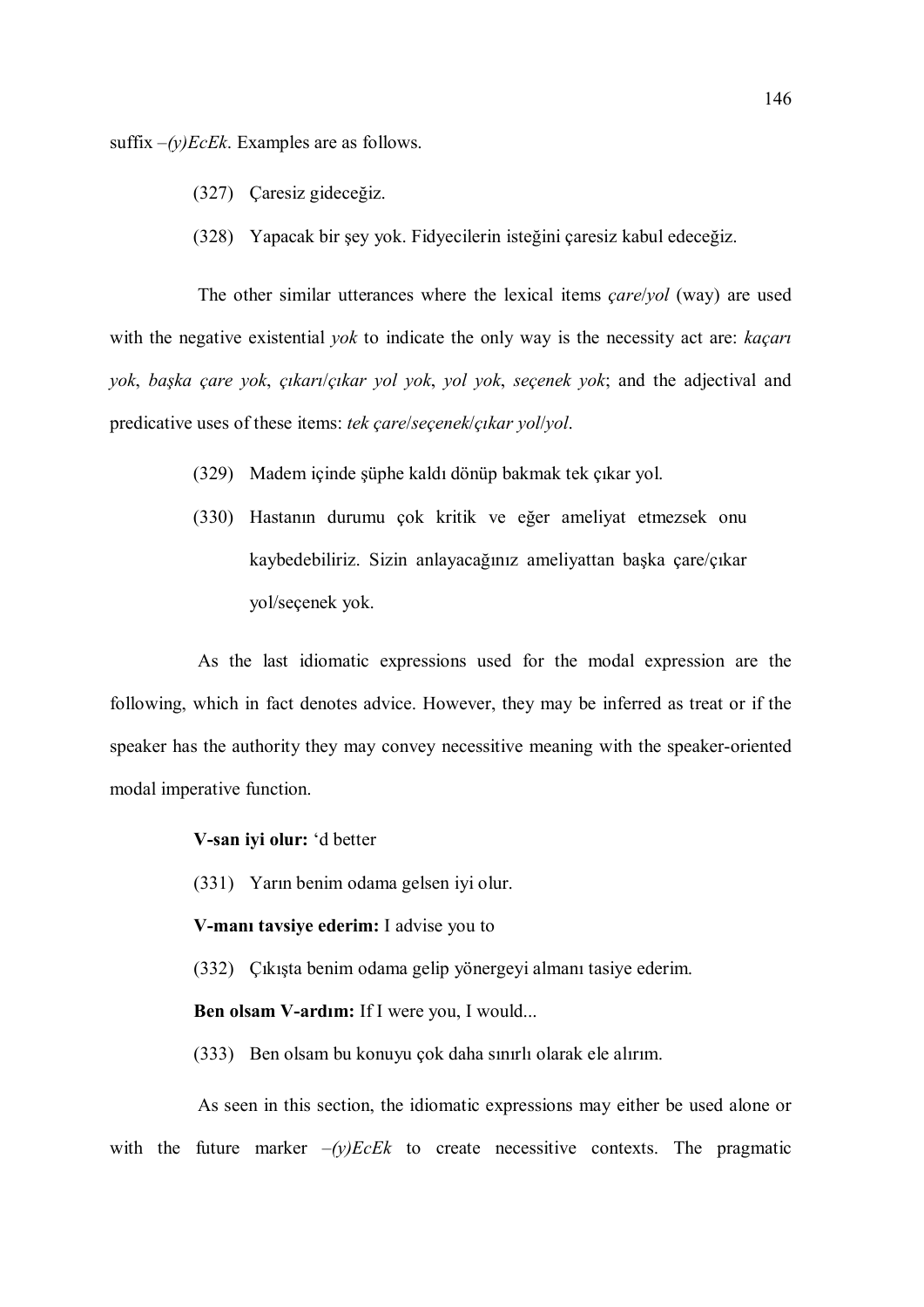considerations that obligation and necessity indicate are the main points that are underlined by the idiomatic or conjunctional expressions, e.g. the unwilled status of the obligatory act, or the authority of the speaker on the hearer that makes the future event/act definite, thus obligatory. This, we are going to mention in the following section as well with the use of the future suffix  $-(y)EcEk$  with the function of obligation.

## V.3.2.  $-(y)EcEk$ ,  $-(I) yor$ ,  $-Ir$  as Expressing Obligation

As mentioned in the previous section, the future marker  $-(y)EcEk$  may be used to mark obligation when used with some adverbials that adds certainty meaning to the telicity of the event/act expressed by the proposition. Kocaman (1998) also notes the use of the certainty expression of Turkish  $-DIr$  with  $-(y)EcEk$  denoting necessity. The modal meaning of  $-(y)EcEk$  may also be affected by the authority of the speaker on the agent of the action, where  $-(y)EcEk$  marks imperative. In sum,  $-(y)EcEk$  is used in Turkish as necessity marker in different contexts. In fact, this phenomenon does not only occur in Turkish. The close relation between futurity and modality is a universal fact (Lyons, 1977; Kiefer, 1981; Palmer, 1986, 2001).

Now we are going to exemplify the uses of  $-(y)EcEk$  with necessity meaning, and imperative uses of the form. We should note here that the obligation indication of –  $(y)EcEk$  occurs with other items that are used in the utterance denoting that act/event is the only and best choice in a particular situation or items that denote the certainty of the act/event expressed by the proposition, i.e. the certainty marker –DIr (Kocaman, 1988). The assertive epistemic modal adverbs *mutlaka*, *kesinlikle*, *elbette* (Ruhi et al., 1997) can as well be used with  $-(y)EcEk$  in necessitive contexts. The uses of  $-(y)EcEk$  with the epistemic modal adverbials marks imperative, as well.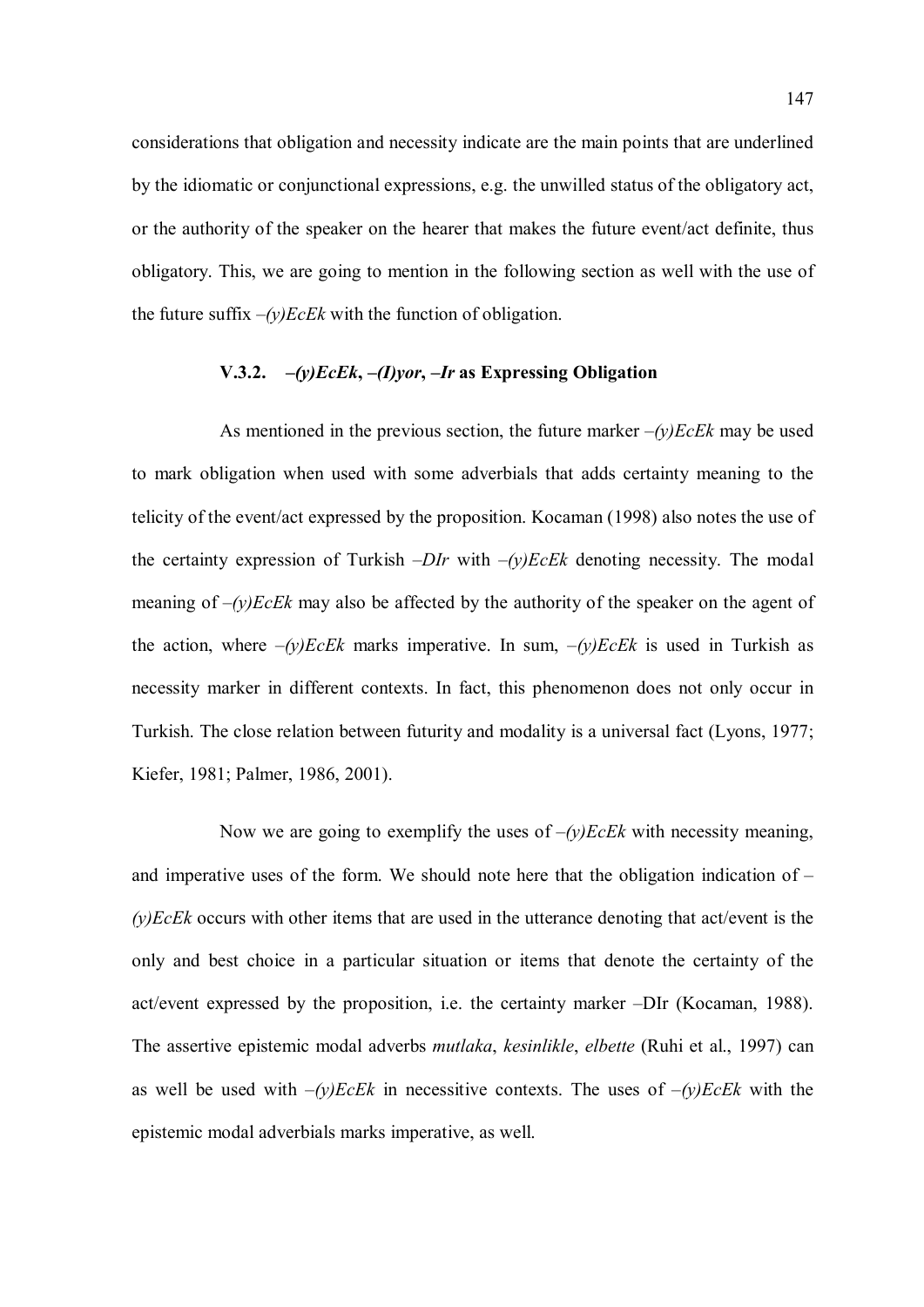As  $-(y)EcEk$  is used in the imperative function, the other TAM suffixes  $-(I)$ *yor* and –Ir are also used to mark imperative, thus express necessity which derives from the authority of the speaker over the agent of the necessary act. These uses of the suffixes are highly marked and context bound.

- (334) (Mother to her son) Başka laf istemiyorum. Bu akşam o yemeğe geliyorsun!
- (335) Student: Hocam, İrem kitabı fotokopi için bana vermak istemiyor. Tutor: Verir, verir!

To sum up, necessity is expressed via  $-mE\ddot{l}$  and the lexical items, and the idiomatic expressions in Turkish.Each of these markers have particular uses and/or collacations with specific semantic contents in relation to other components in the sentence.

In this section we have analyzed the ways that Turkish uses to express necessity. In the next section we are going to analyze the whole system and the importance of these expressions.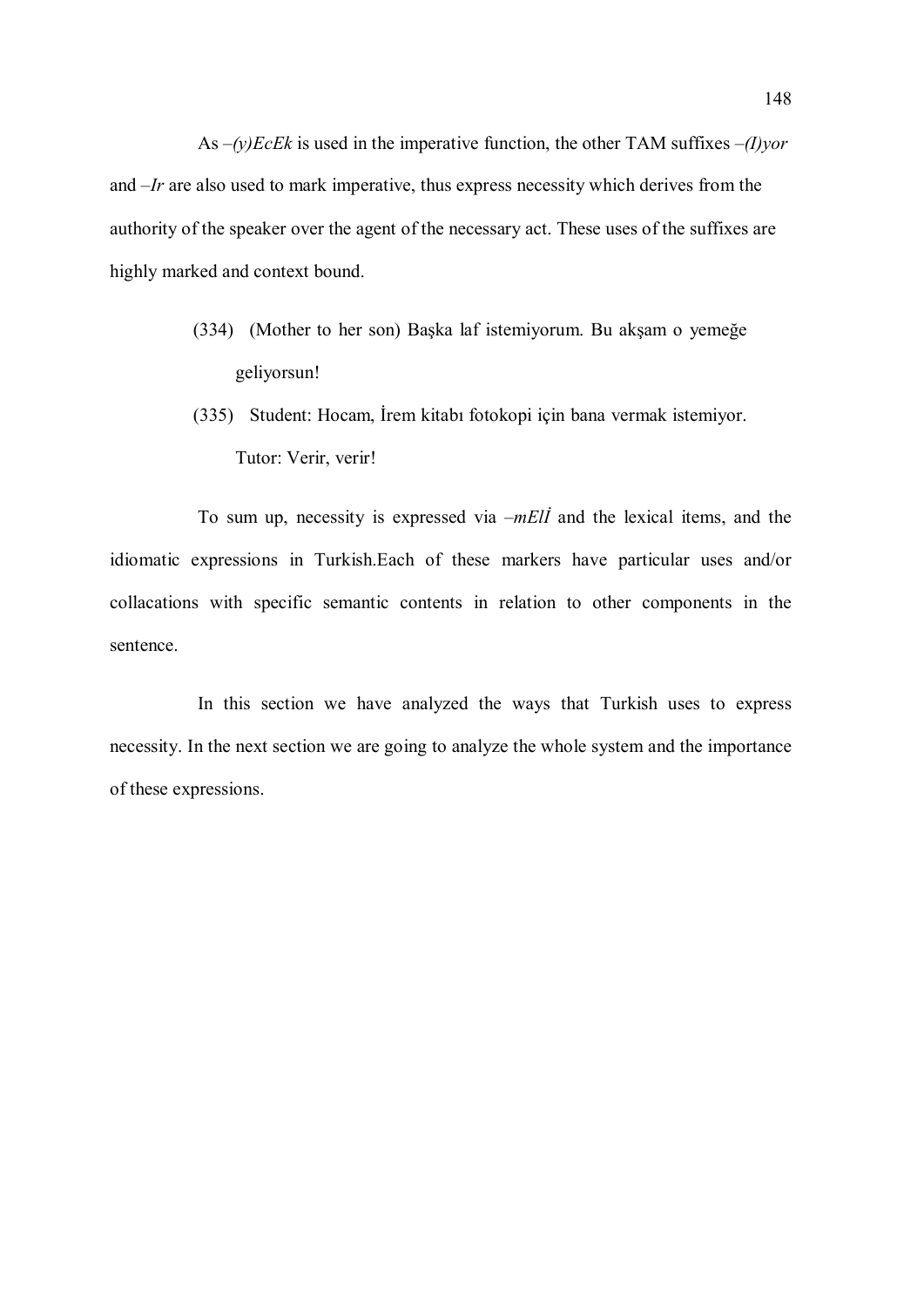## VI. NECESSITY AS A SYSTEM IN LANGUAGE

In the previous sections, we have analyzed the morphological and lexical means of expression of necessity in Turkish. We have examined the relation between the different expressions of necessity and other categories, their interchangeable uses, the grammatical patterns that affect the modal meaning or the pragmatic structure of the modal utterance, and the degrees of necessity that each expression in Turkish communicates. In this section, we are going to analyze the unmarked forms of the necessity expressions in relation to each other and try to outline and show how the modal system works in Turkish with necessity in syntactic, morphological, semantic and pragmatic levels of language. In other words, we are going to try to define the necessity system of Turkish in this section by the help of the findings in the previous sections on the use of different expressions of necessity.

The unmarked expressions of necessity in Turkish are the modal suffix  $-mEli$ , the lexical expressions gerek, zorunda, zorunlu, mecbur, şart, and the derivations/compound verb forms of these lexical items. On the other hand, the future suffix  $-(y)EcEk$  and the idiomatic expressions that create necessitive contexts form the marked expressions of necessity.

In the unmarked use, the necessity expressions mark root necessity of different degrees depending on the modal domains of the modal expressions. Among the root necessity meanings, we can include agent-oriented necessity (obligation as referred to by Bybee, 1994) and speaker-oriented imperative. However, since the imperative has a different place in the modal system and has a distinct marker in Turkish it is not included in our study.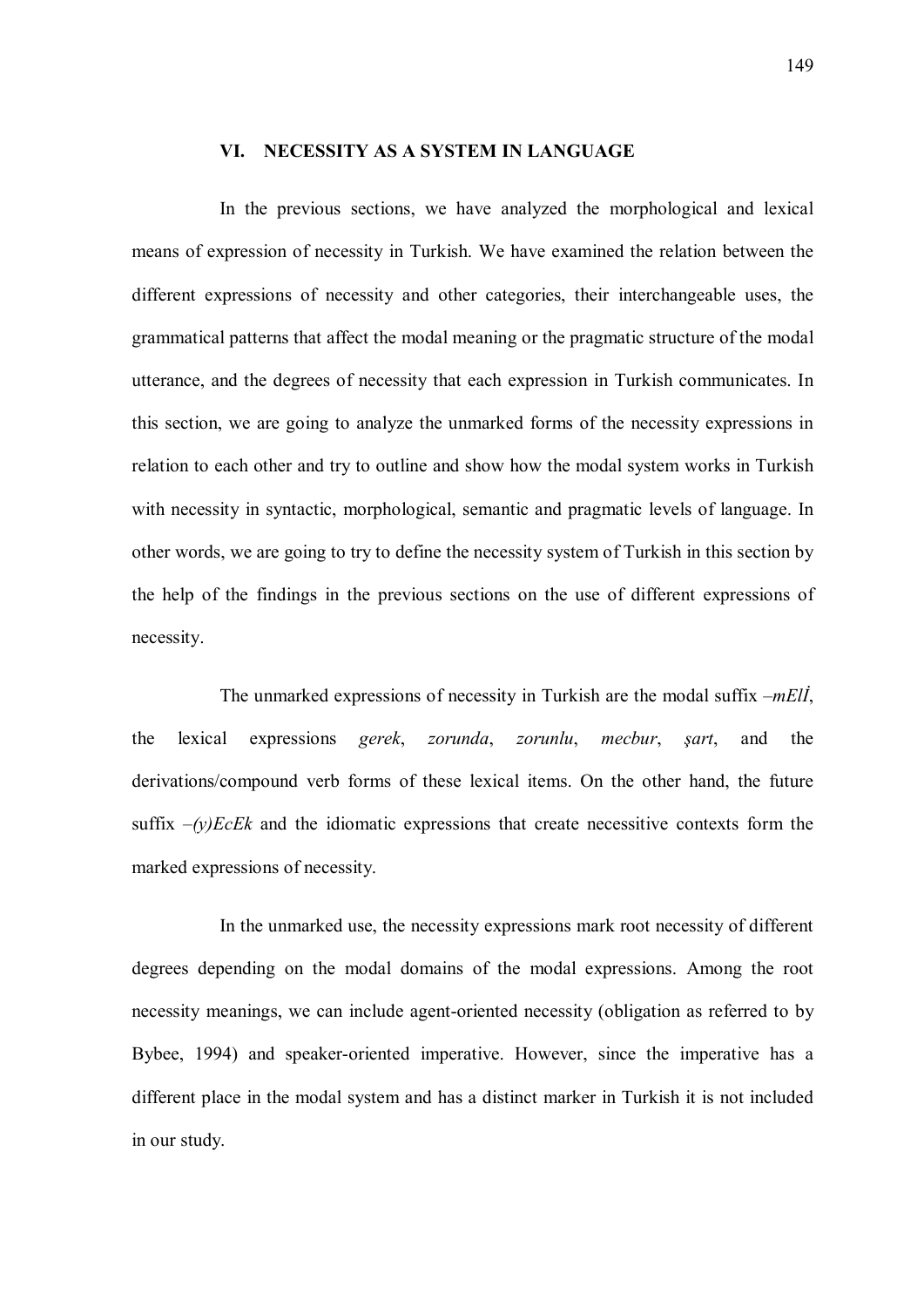In the analysis of necessity in Turkish, we include the strong necessity/obligation, necessity and weak necessity meanings. We are going to analyze the use of the modal expressions in Turkish with the other categories in the language. The categories/systems that will be examined in relation to necessity are the tense,aspect and modal suffixes, copular verbs, passive, causative systems, subordination. In addition to that, we are going to try to outline the ambiguity of the modal expressions and try to account the cases where ambiguity occurs and where it does not.

### V.9. Expressions for Different Degrees of Necessity in Turkish

As we have mentioned before, concept of necessity denotes that an act, event, or situation is dependent on another act, event, or situation. This dependency may occur in several different ways and make necessity a gradable concept composed of different degrees. The different degrees of necessity can be listed as strong necessity, necessity, and weak necessity. In Turkish, these necessity types are communicated by different expressions of necessity. What's more, the same expression can also be used for more than one type of necessity depending on the semantics of the expression.

If we show the uses of the expressions of necessity in terms of the different necessity degrees (types) they denote in a scale, the places of the Turkish necessity expressions will be as the following:

| Strong necessity | weak necessity |         |  |
|------------------|----------------|---------|--|
| şart             | gerek          | lazım   |  |
| mecbur           | lazım          | $-mEll$ |  |
| zorunda/zorunlu  | -mElİ          |         |  |
| gerek            |                |         |  |
| $-mEll$          |                |         |  |

Table 8: Degrees of necessity in Turkish.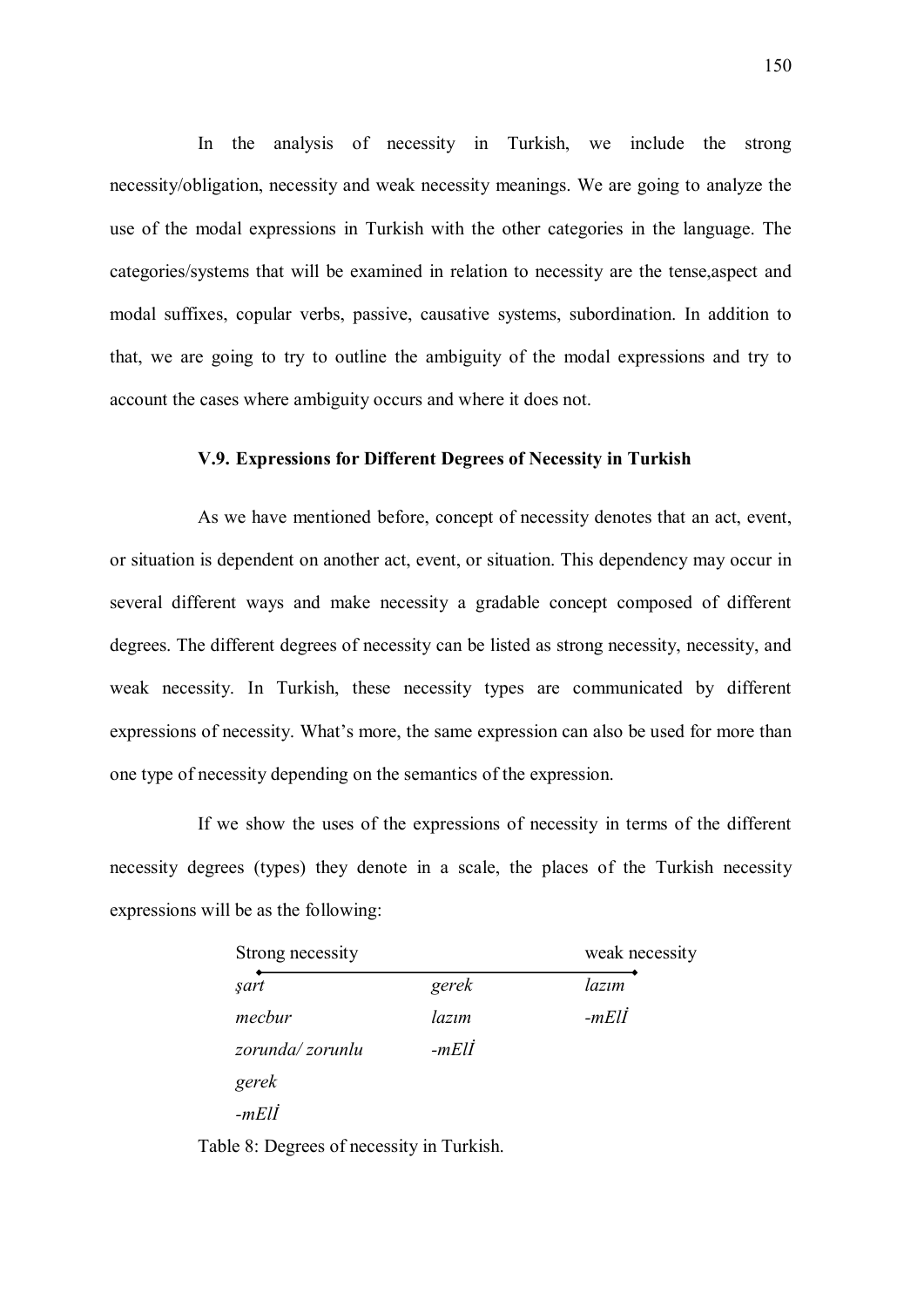The modal sense of strong necessity is expressed by the lexical expressions zorunda, zorunlu, mecbur, sart, the derivations and compound forms of these expressions. In addition to these expressions,  $-mE\ddot{\theta}$  may be used to express strong necessity, although this use of the modal suffix is rare and bound to some certain pragmatic conditions and discourse. Although these expressions all mark strong necessity, their modal domains and the sources of imposition may vary. The modal domain of *zorunda* and *zorunlu* is specified with some rule or law. On the other hand, *mecbur* indicates that there is only one choice for the agent to perform, and *sart* indicates that the situation or condition that the agent of the necessary act is in forces the agent to perform the act.

The modal domain of  $-mE\vec{l}$  is not as definite as the lexical expressions.  $-mE\vec{l}$ indicates a modal domain internal to the speaker. That is, the speaker internally agrees or confirms that the expressed act is necessary. –*mEll* expresses strong necessity when the source of imposition is a rule or law, or the will of some authority. In the first person singular subject use  $-mE\ddot{\theta}$  can also express strong necessity if the speaker aims at reporting the existence of a force/authority on her/himself to perform the action.

(336) Sorulara cevabınızı 5 saniye içinde vermelisiniz.

'You should answer the questions in 5 seconds.'

(337) Patron aradı, çıkmalıyım.

''The boss called I've got to go out immediately.'

Although it is possible that the necessitive suffix  $-mE\ddot{\theta}$  can express strong necessity, Turkish mainly uses lexical expressions zorunda, zorunlu, şart, and mecbur for the strong necessity meaning. These expressions, with different modal domains, indicate strong necessity. Thus, the strong necessity in Turkish is communicated by the lexical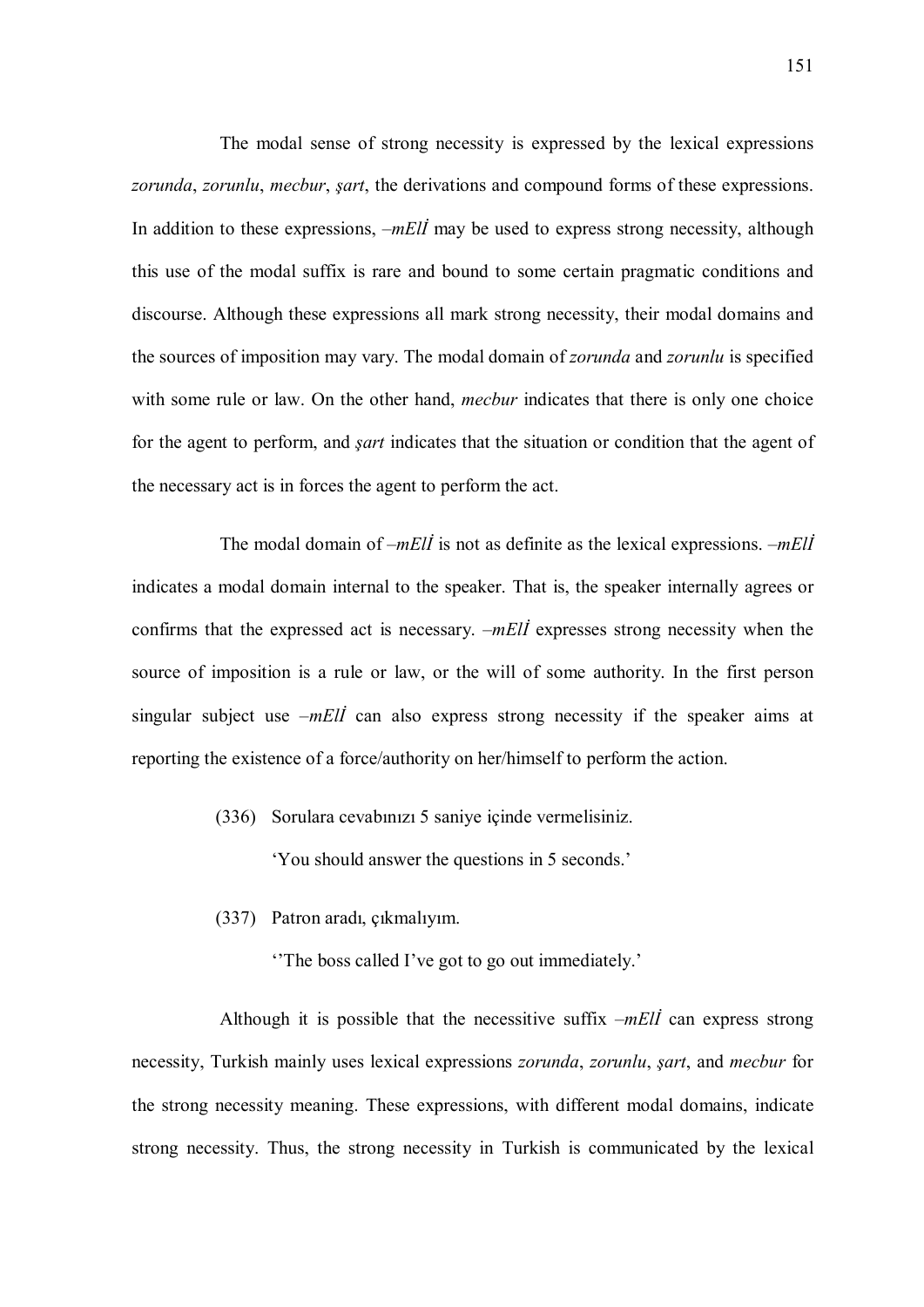rather than verbal inflection.

The expressions that indicate necessity in Turkish are *gerek*, *lazim*, their derivations and compound forms, and  $-mE\ddot{\theta}$ . These expressions indicate different modal domains and sources of imposition *Gerek* and –*mEll* differs in terms of their modal domains: gerek indicates external source of imposition, and  $-mE/I$  indicates internal source of imposition. Lazım on the other hand can be used for both internal and external domains of necessity. Thus, the expression ways of weak necessity sense are similar with necessity sense: gerek, lazım and –mElİ.

It can be interpreted form the scale that the items that are mentioned to express the same degree of necessity, such as zorunda and mecbur, etc., can replace other without difference in the degree of necessity. However, they vary in terms of the modal domains and the sources of imposition that they denote. Therefore, even if these expressions replace each other, the source of necessity and the modal domain will change.

Although the use of each item is clearly distinct, there are, still, some cases where the replacement of one necessity expression with another is possible. This is especially the case where the replacement of one expression with another is due to the syntactic rule such as the use of the necessitive utterance in subordination, and the negation of the necessity.

As known, Turkish requires infinite clause during subordination in most of the cases, e.g. reported clauses, adverbial clauses etc. Thus, the necessitive suffix  $-mE\ddot{\theta}$  as a part of the verbal inflectional system of Turkish, cannot be used during subordination on the verb. In order to express the necessitive meaning of the utterance in the subordination,  $mE\ddot{\theta}$  needs a substitute form in the subordinating clause, which may be gerek<sub>V</sub>or another appropriate verb compound of the lexical expressions such as *zorunda kal<sub>V</sub>*, *zorunda oly*.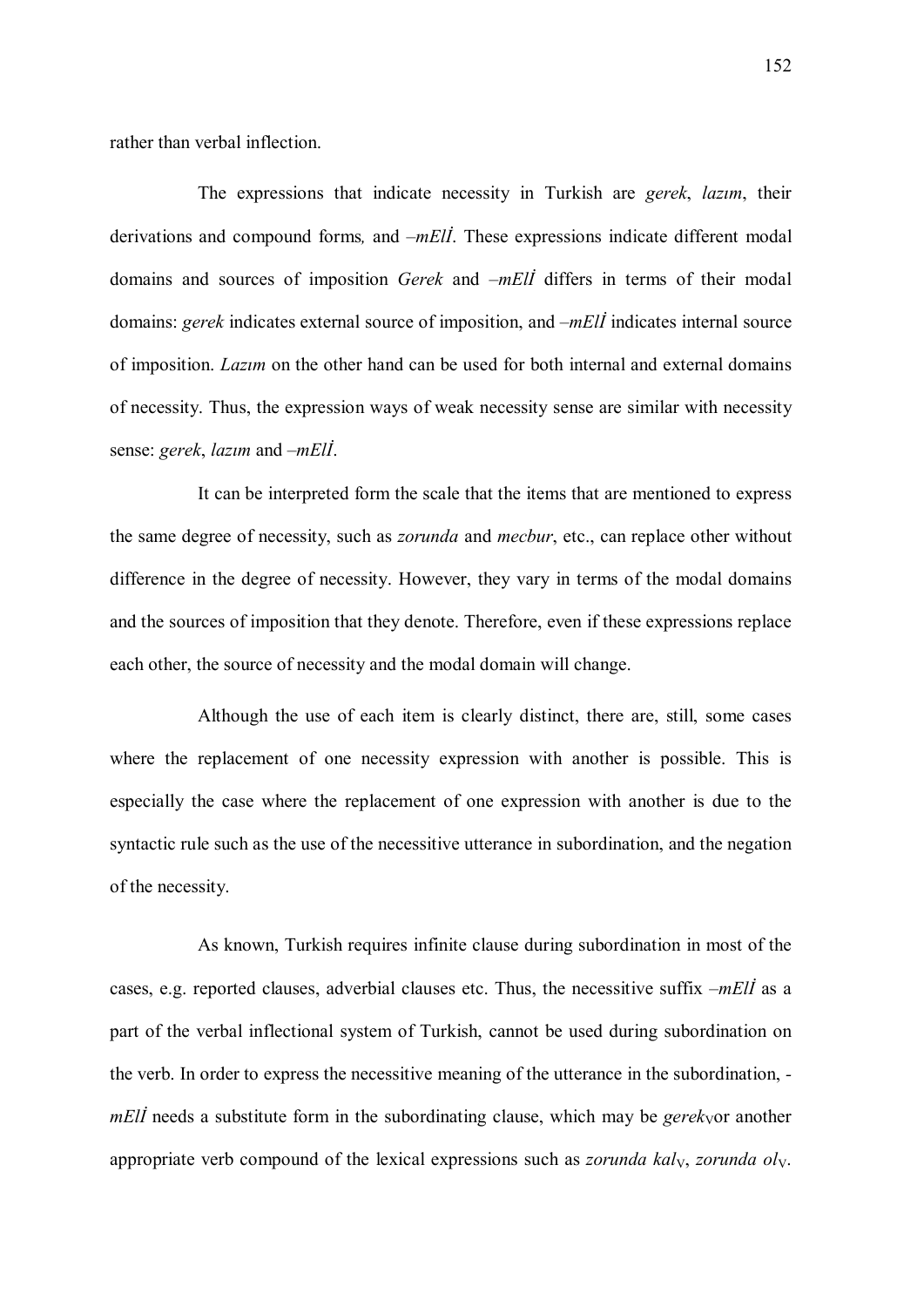Thus, *-mEll* in the sentence (338) is replaced by the peripherasis *zorunda* (339). This is the reasons why Lewis (2000) names *gerek* as the periphrastic form for –*mEll*.

- (338) Sınavı geçmek istiyorsan çok çalışmalısın. 'You have to study if you want to pass the exam.'
- (339) Rehberlik danışmanı Ali'ye sınavı geçmek istiyorsa çok çalışması gerektiğini söyledi.

'The consultant told her that he had to study hard if he wants to

pass the exam.'

(340) A: Çıkmalıyım. Masadakilerden benim adıma özür diler misin? 'I must go. Please can you tell my apologies to the stuff?' B: Çıkmak zorunda kaldığı için hepinizden özür diledi 'S/he apologized for she had to go out.'

Another case where  $-mE\vec{l}$  is to be obligatorily substituted by the lexical expressions is during negation of the necessity. Negation of necessity is a problematic phenomenon in many of the languages that express necessity in the syntactic system, rather than in the lexicon (Palmer, 1986, Lyons, 1977). We have mentioned that the necessitive utterance, as all modal utterances, is composed of two parts: the modal (nec/pos) and the proposition (p). These two parts can be negated independent of each other:  $(\sim)$  nec  $(\sim)$  p. However, when necessity is expressed by the morphological device,  $-mE\ddot{\theta}$  the modal part of the utterance cannot be negated: negation suffix  $-mE$  may have scope over the predicate only but it cannot have scope over the necessitive  $-mE\ddot{\theta}$ . In this case, a common phenomenon of Turkish occurs, and the suffix element is replaced by the lexical periphrasis. Thus, the only form for the ~nec p in Turkish is the case where necessity is negated is by lexical expression of necessity +mE.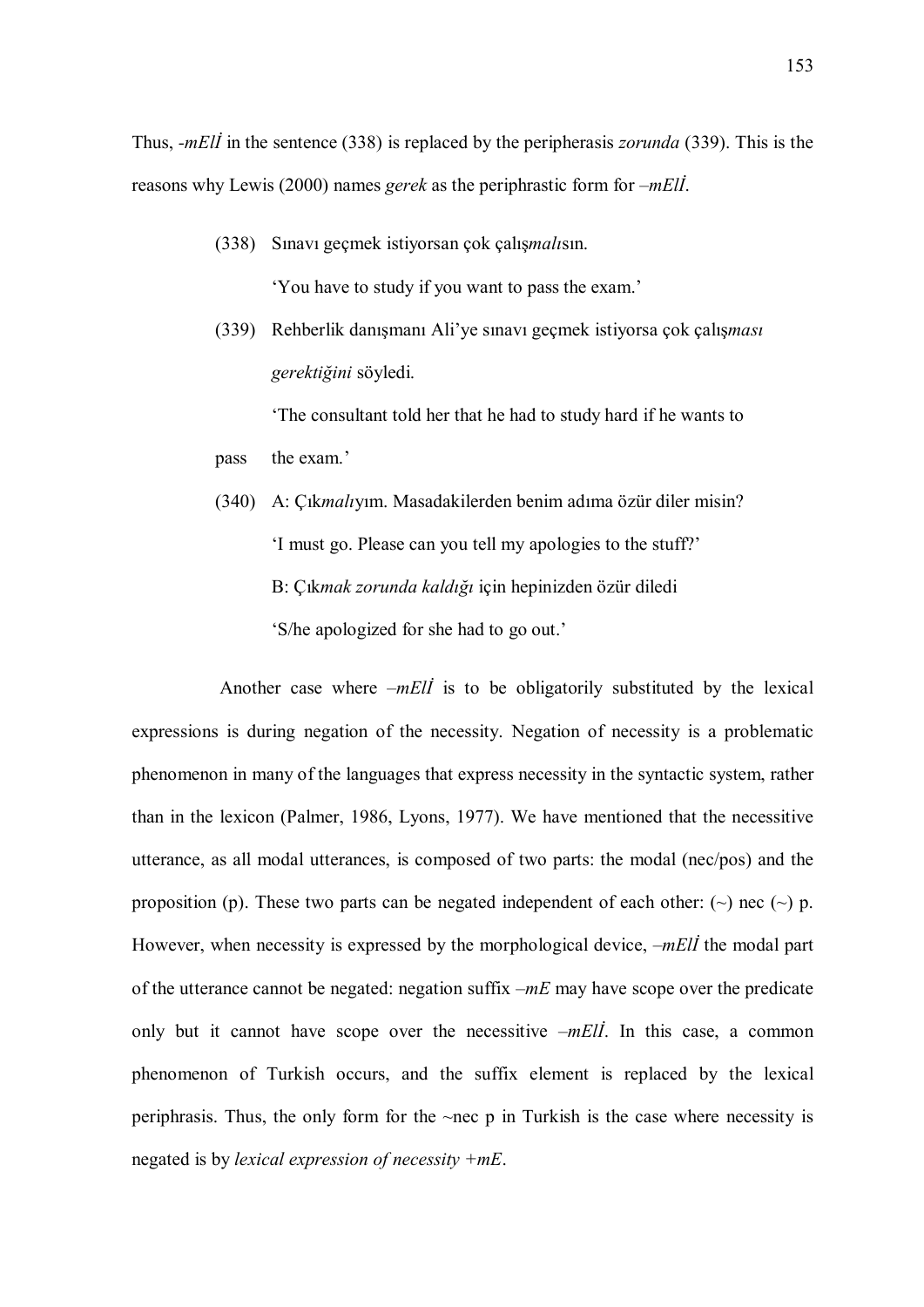| (341) Gelmemeli               | $nec \sim p = \sim pos p$   |
|-------------------------------|-----------------------------|
| 'S/he mustn't come.'          |                             |
| (342) Gelmesi gerekmez        | $\sim$ nec p = pos $\sim$ p |
| 'S/he does not need to come.' |                             |
| (343) a. Gitmeliyim           | nec p                       |
| 'I must go'                   |                             |
| b. Gitmek zorunda değilim.    | $\sim$ nec p                |
| 'I don't have to go.'         |                             |
| $(344)$ a. Kalmaliyim.        | nec p                       |
| 'I must stay.'                |                             |
| b. Kalmam şart değil.         | $\sim$ nec p                |
| 'I don't have to stay.'       |                             |

In some cases the question form of  $-mE\ddot{\theta}$  can also require the lexical periphrasis of the necessitive. E.g. the sentence gitmelisin turns into gitmek zorunda mısın in the question form and this use is more acceptable than the question form of  $-mEll$ gitmeli misin? Although the second form is not ungrammatical, since the speaker questions the semantic content of  $-mEll$ , s/he wants to make it clear by using the lexical expression.

## V.10.Tense Markers

Tense is one of the three verbal categories that are in close relation to each other. This relation between these categories is so close that they may even be expressed via same marker, named as TAM markers in some languages, one which is Turkish. The close semantic and formal relation between these categories results in some hindrances of their co-occurrence. In this section we are going to analyze the use of necessity expressions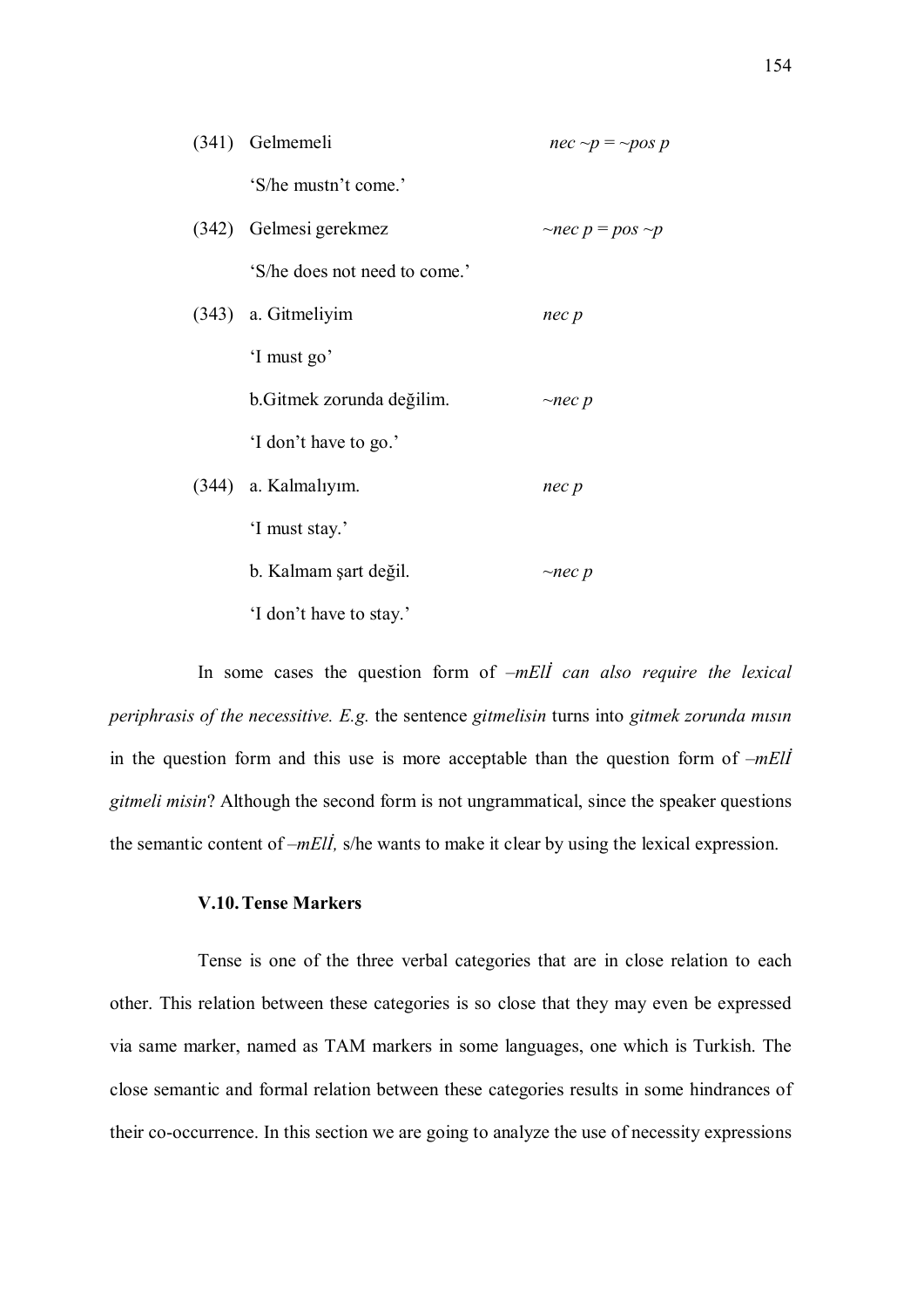with the tense markers.

The necessity suffix  $-mE\ddot{\theta}$  and the lexical expressions of necessity differ in their use with the tense markers.  $-mEll$  as the verbal suffix cannot co-occur with the tense markers, with the exception of past tense marker -DI, whereas the lexical expressions in the verb forms can.

 $(345)$ Gelmeli $(-y)$ \*ecek/di/\*ir

(346) gelmesi gerek-ecek/ti/ir

(347) zorunda kal-acak/dı/ır etc.

Thus, the lexical necessity expressions in the verb form have to be used to communicate a necessity in the future, or a necessity in the aorist form.

(348) Eğer dediğimi yapmazsa, bunun bedelini ödemek zorunda kalır.

'If s/he does not obey what I say s/he has to pay for it.'

(349) Sanırım evden çıkmamız gerekecek.

'I guess we will have to get out the house.'

The past tense marker  $-DI$ , the only tense marker that can be used with  $-mEII$ , may have different referents with the root modals in Turkish. –DI requires special analysis in terms of its use with the necessity expressions, since it is the only grammatical tense form with  $-mE\ddot{\theta}$  and the semantic referent of it when used with  $-mE\ddot{\theta}$ , gerek and lazim, i.e. the weak necessity expressions.  $-DI$  is used as the definite past tense marker in Turkish, and it is used to express the factual statements in the general use. However, as Palmer (2001) notes for the past tense markers of many languages, -DI be used to mark counter factuality of the proposition when it is used with the root modals in Turkish, including the necessitive as in the sentences (350-351) indicating the necessary act was not completed.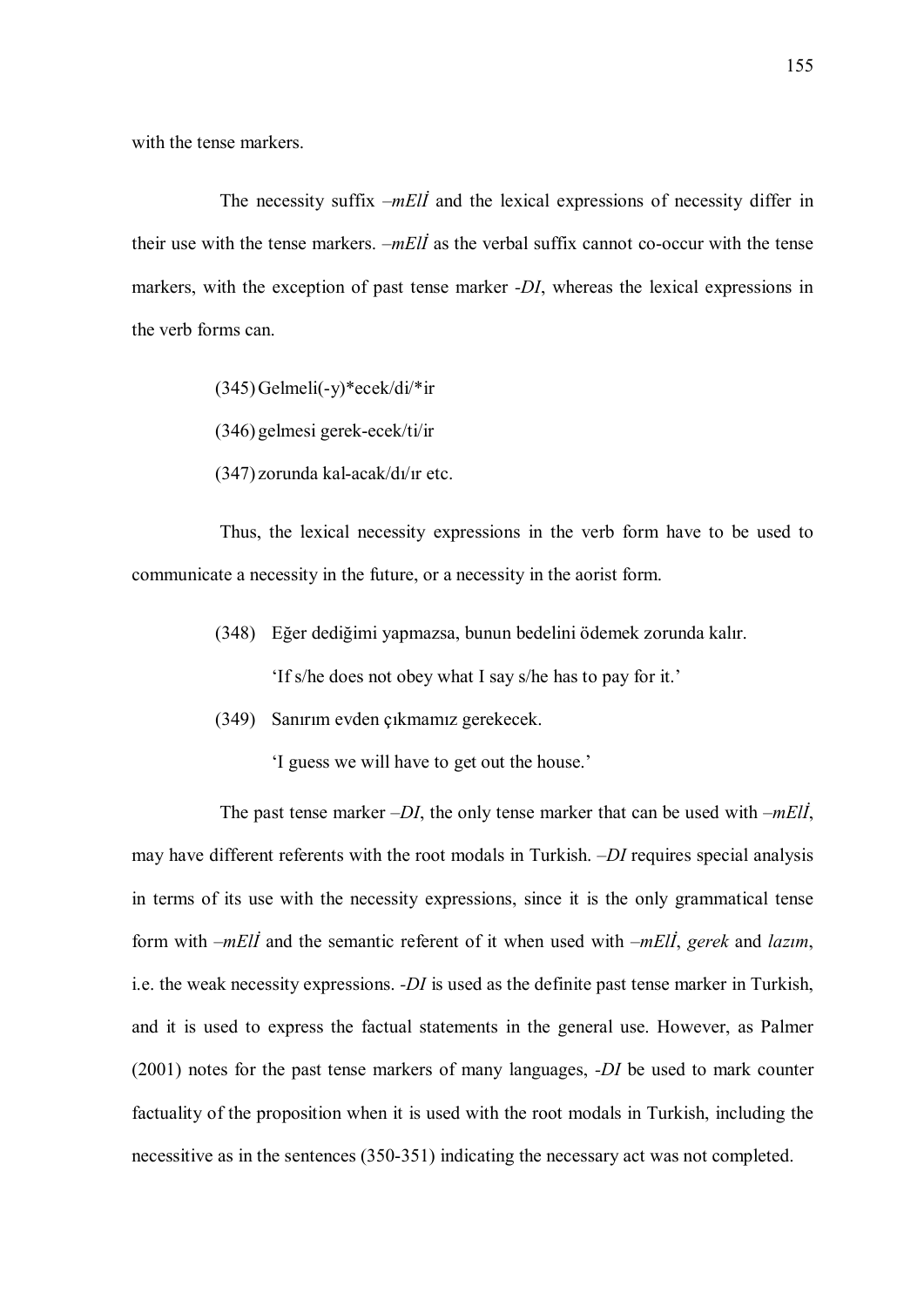(350) Ankara'da olmalıydım.

'I had to be in Ankara.'

(351) Bu görevi yerine getirenleri kutlamak gerekirdi, yermek değil. 'We should have congratulated the people to perform the task, not to criticize them.

### V.11.Aspect Markers

There is a clear distinction between the lexical expressions of necessity and the suffix  $-mEll$  in terms of their use with different aspect markers. The necessitive suffix – mEll can co-occur with certain aspect markers, whereas the lexical expressions are used with all of the aspect markers, with exception of the progressive marker –mEktE.

Suffix  $-mE\ddot{\theta}$  can co-occur with the *perfective –mIs* and the progressive or continuous  $-(I)$ *yor*, after the syntactic buffer *ol*- (Göksel, 2001).

> (352) Uydurduğumu düşünüyor olmalısınız/\*düşünmeliyor. 'You should be thinking that I am making up.'

(353) Yazıktır, garibanların ülkesinden sermaye kaçırmayalım, diye düşünmüş olmalı/ \*düşünmeliymiş

'They must have thought that they should not embezzle the country of these poor-fellows.'

(354) Yansıtması gerek-ir/iyor/mekte/ti.

As seen in the examples, the reverse order of the aspect markers and  $-mE\ddot{l}$  is ungrammatical. However, this does not mean to say that necessity cannot be marked with the aspect markers. The lexical expressions of necessity replace  $-mE\ddot{\theta}$  when the aspect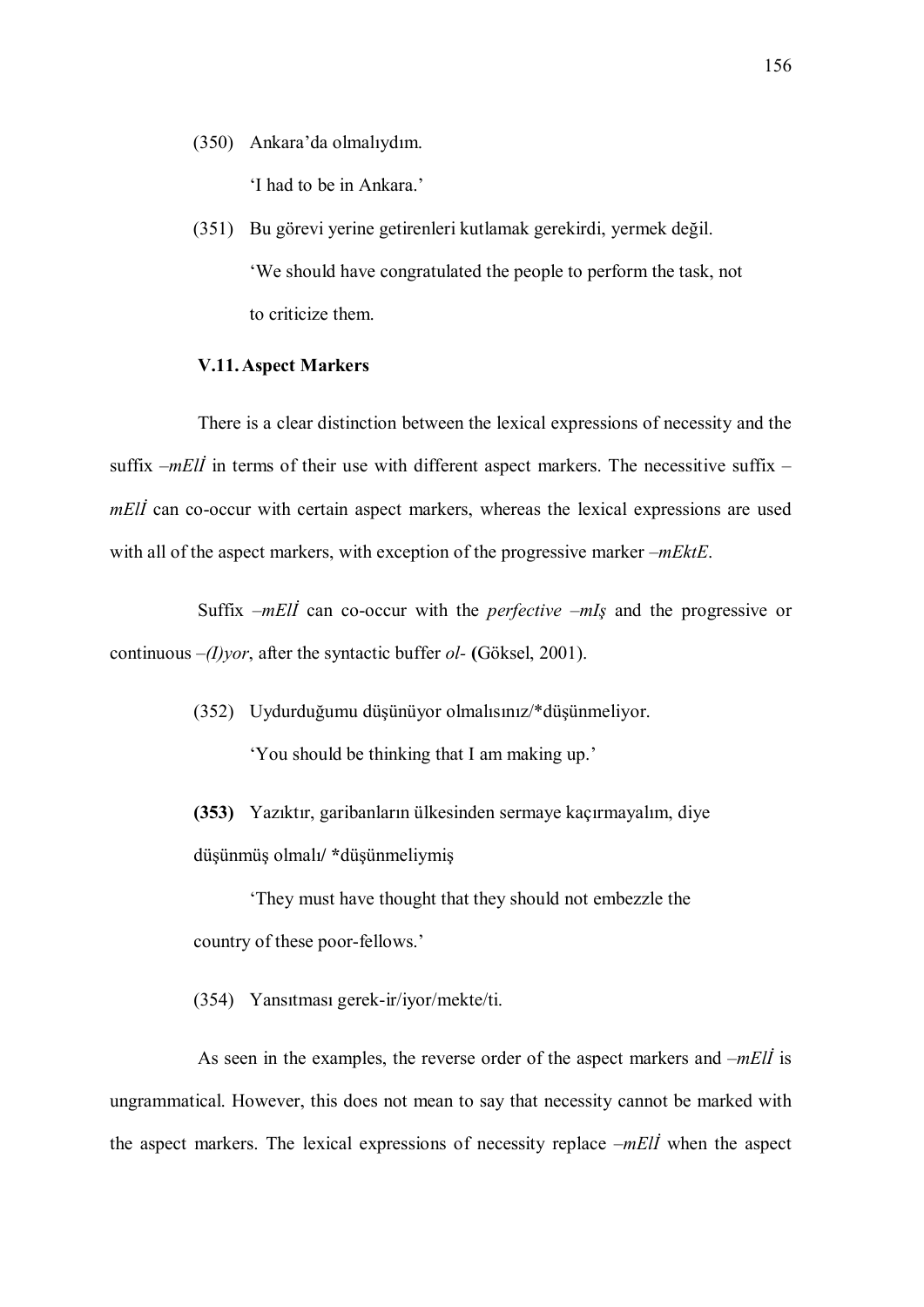markers are to be suffixed on a necessitive verb phrase.

The only exception for the use of the verbal expressions of necessity with the aspect markers in Turkish is the progressive aspect. The strong necessity expressions, zorunda, zorunlu, mecbur, sart are not acceptable with the progressive  $-mEktE$  without assertive  $-DIr$ . Due to semantic/pragmaic reasons,  $-mEktE$  is used with  $-DIr$  in formal contexts or with the generic use of the first person plural subjects.

> (355) Bu ilişkilerde bazı bölge ülkelerinin de beraberce dikkate alınması yaralı ve/veya zorunlu olmaktadır.

> > 'In such relations the region countries should be handled together.'

(356) İnsan organizması uygarlık geliştikçe daha az hareket etmek zorunda kalmaktadır.

'the humanbeing has to exercise less as the civilization develops.'

(357) Biz avukatlar savunmayı savunmak zorunda kalmaktayız. We, as the lawyers, have to defend the defence.'

To sum up, the aspect markers are used with the lexical expressions to mark the necessity. The aspectual values, perfect and progressive, of the necessary act leads the epistemic reading of the modal utterance. In other words, *nec (asp)*  $p$  has epistemic reading. The relationship between aspect and modal is an important linguistic phenomenon also by the use of ol- as syntactic buffer.

### V.12.Modal Markers

In the same way as the tense and aspect markers, the modal suffixes of Turkish can also be used with the necessitive. The modal markers that can co-occur with the necessitive are conditional  $-SE$ , abilitive  $-(y)Ebil$ , the evidential  $-mIs$ , the assertive and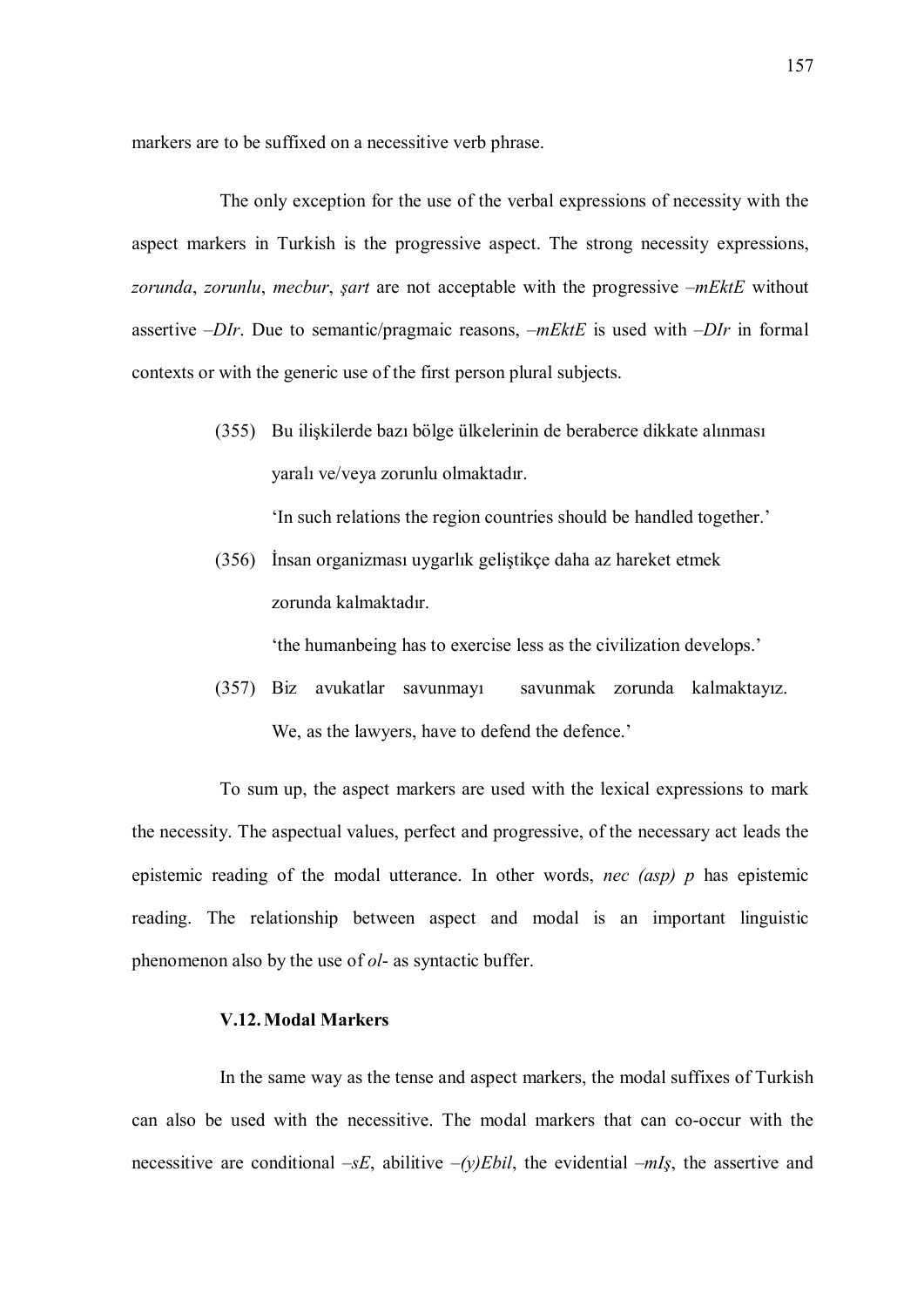probability expressing –DIr. Use of –mElİ and the lexical expressions of necessity is not the same for all modal markers. As we have mentioned before the ordering sequence of the different modal markers determine the modal value of the utterance. The scope relations among the verbal inflectional suffixes in Turkish makes the last modal suffix on the predicate determine the modal value, i.e. if the conditional is added later in the sequence, the utterance is a conditional, or if the possibility marker  $-Ebil$  is added the utterance expresses possibility.

- (358)Biraz daha bekle-me-miz gerek-ebil-ir. (possibility) A little bit more wait-ANom-1stPl be necessary-Poss-Pres-3rdSing 'It may be necessary for us to wait a little longer.'
- (359) Gerek-ir-se soruşturma aç-acağ-ız. (conditional) Be necessary-aor-Cond. investigation wage-Fut.-1stPl 'If necessary, we are going to accuse.'

(360) Reklam ve ilanlar sayfa dolu-su yazı-nın arasından okuyucu-nun ilgi-si-ni çek-ebil-meli.

Ad and announcements paper full-pos text-gen among reader-gen attention-pos-acc bear-Abil.-Nec.

 'Ads and announcements should be able to bear attention of the reader among the paper full text.'

The modal suffixes in Turkish and their use with the necessitive can be shown in a table as the following.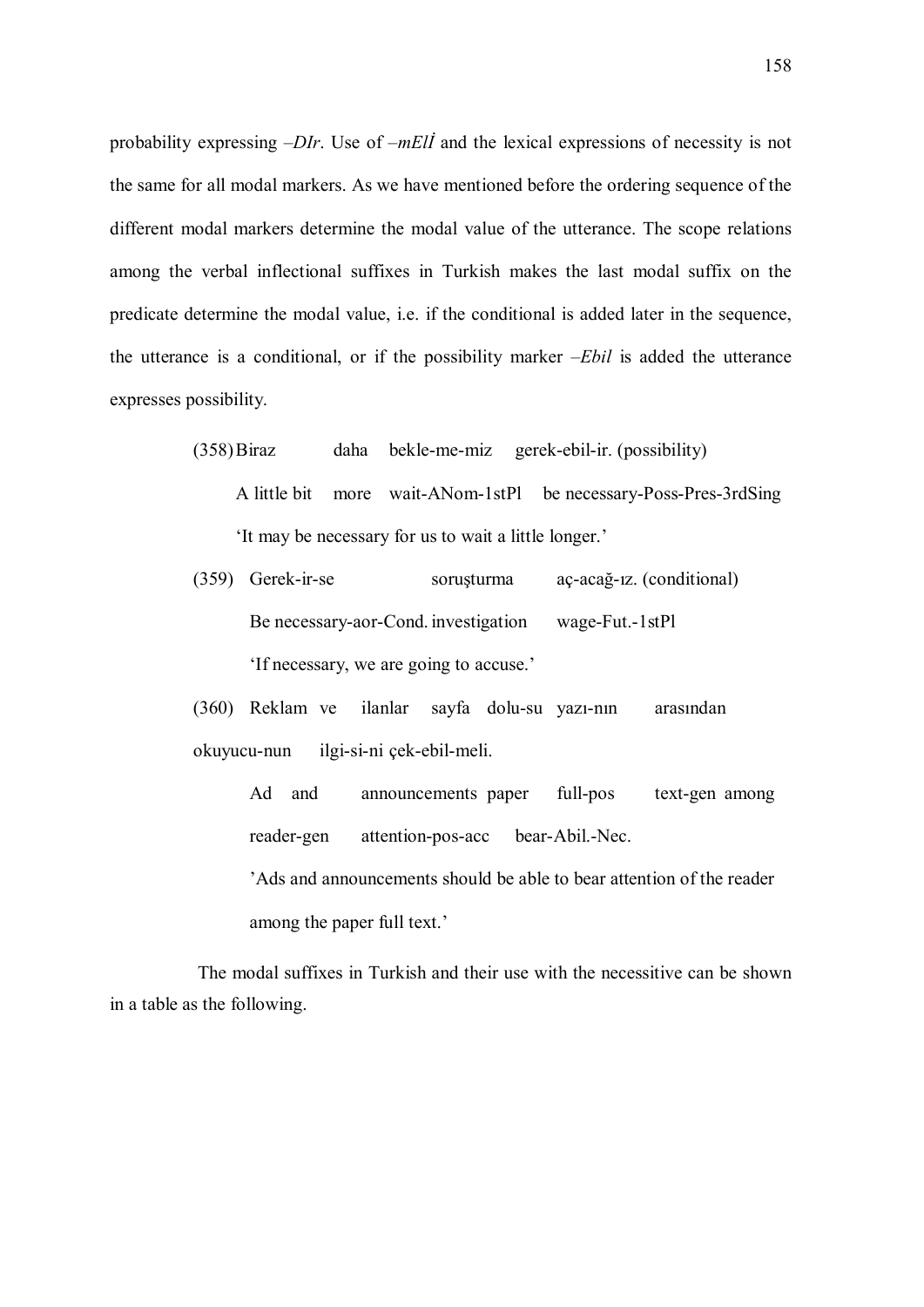| Modal suffixes | Necessity         |
|----------------|-------------------|
| $*$ -ysE       | $*-mEll$          |
| $*$ -ymIş      |                   |
| $*$ -dIr       |                   |
| -Ebil          |                   |
|                | *- $(y)$ <i>A</i> |

Table 9: Other modal suffixes and –mElİ.

| Base | (-i-) Modal marker                                                                | necessity                                                                                                                                          |  |  |
|------|-----------------------------------------------------------------------------------|----------------------------------------------------------------------------------------------------------------------------------------------------|--|--|
|      | $-(y)$ s $E$<br>*- $(y)$ mIş (modal)<br>$*_{-dIr}$<br>*- $(y)$ Ebil<br>*- $(v)$ A | gerek(epistemic)<br>$lazım (+v)(epistemic)$<br>$\text{sqrt } (+v)$ (root)<br>zorunlu $(+v)$ (root)<br>zorunda $(+v)$ (root)<br>mecbur $(+v)(root)$ |  |  |

| gerek              | $-(y)$ s $E$       |
|--------------------|--------------------|
| $lazim (+v)$       | $-(y)$ mIş (modal) |
| $\int \sqrt{f(x)}$ | $-dIr$             |
| zorunlu $(+v)$     | $-(y)Ebil$         |
| zorunda $(+v)$     | *- $(v)$ A         |
| mecbur $(+v)$      |                    |

Table 10: Modal suffixes and lexical expressions of necessity..

The lexical expressions of necessity can also be used with the necessitive suffix –mElİ, e.g. gerekmeli, zorunda kalmalı, with the paraphrase of 'I want it to be necessary/obligatory that...'. The examples of this use are as follows:

(361)Artık pratiler de kendilerine çeki düzen vermek zorunda kalmalı.

'From now on the parties should have to repair.'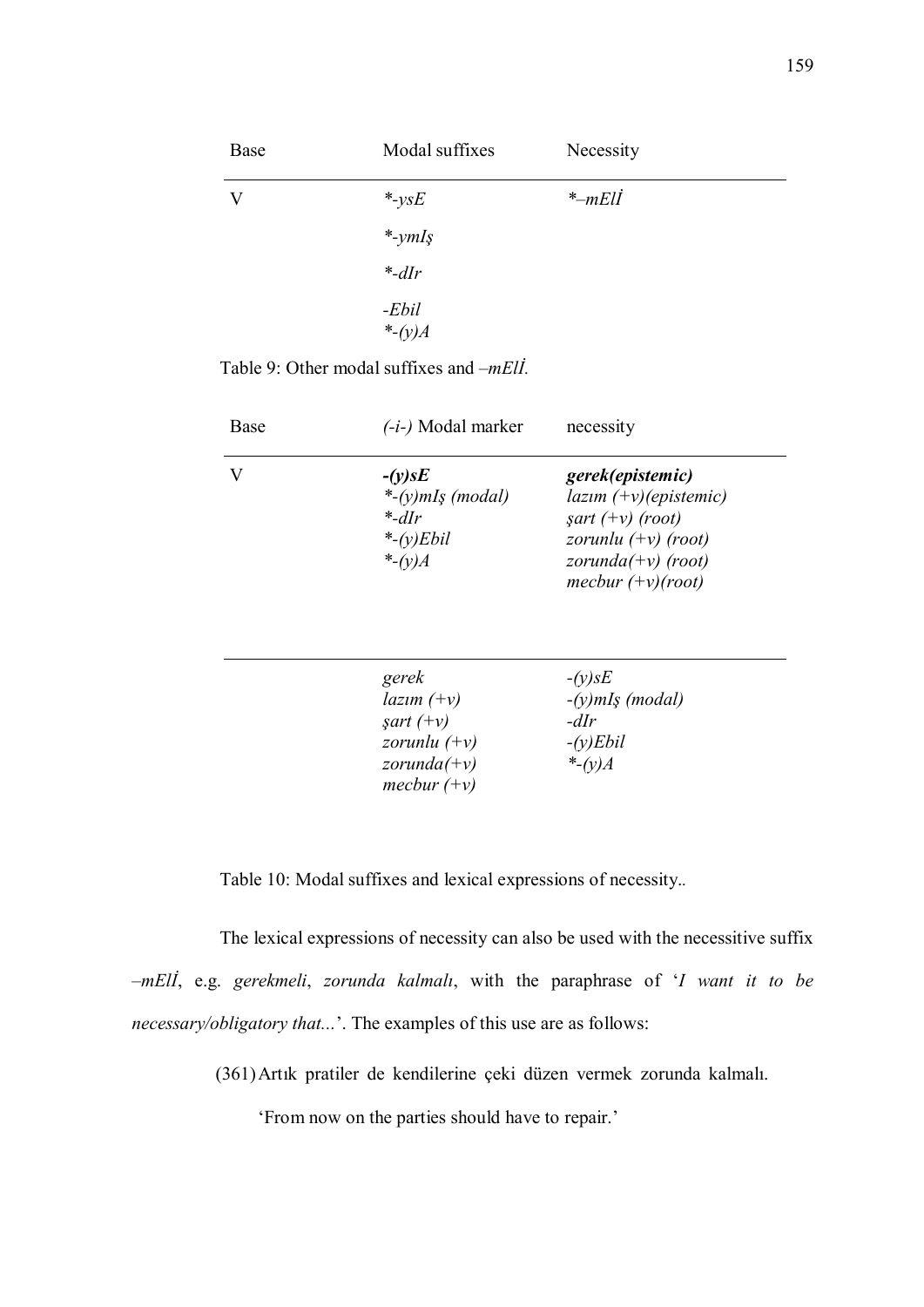(362)Ona öyle şeyler yapmalıyım ki gelip önümde diz çökmek zorunda kalmalı!

'I should do such things to her/him that s/he must come and kneel down.'

The conditional  $-sE$  can occur both with  $-mE/I$  and the lexical expressions of necessity. The order of the necessity expression, the use of the verb *ol*- and the marker used for the necessitive are the main factors that affect the use of  $-sE$  with the necessitive especially in semantic terms. The conditional and necessitive may follow or precede each other in the verbal form. When the conditional  $-sE$  follows the necessitive, the utterance is inferred as conditional, and functions as the subordinating clause of the sentence. When the conditional suffix  $-sE$  precedes the necessity expression, on the other hand,  $-mE\ddot{\theta}$  cannot be used. And the use of gerek is possible only if the verb is ol-. In addition to these, the modal value of the utterance with the verb phrase olsa gerek is interpreted as having epistemic modal meaning of inference.

- (363) Kalabilirsen kal, gitmeliysen git/ \*gitsemeli. Stay if you may, go if you have to.
- (364) Komutan cepheye askerini sürmeden önce ne yapmalıysa bir teknik direktör de aynı yolda yürümelidir. 'A trainer should do what a commander should do before sending his soldier to the forehead.'
- (365) Eğer öğrenci konaklamasını kesmek zorunda kalırsa herhangi bir şekilde tazminat istemeye hakkı yoktur.

 'If the student has to quit before the estimated time, s/he does not have any right to demand her/his compensation.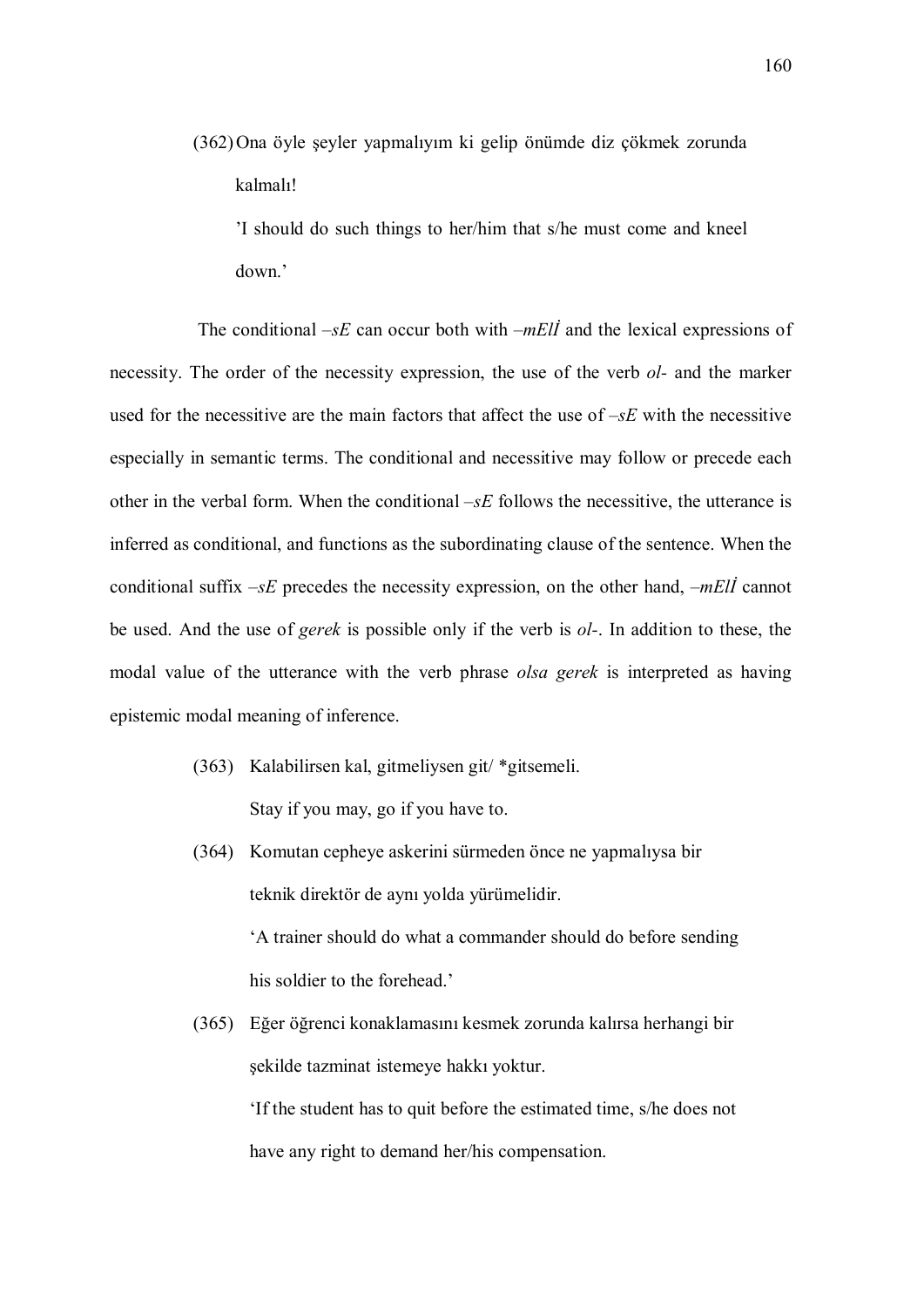(366) Gerçekten öyle midir, en yakınındakiler bilse gerek.

The people close to her/him must know whether he is so or not.'

(367) Okul ve iş hayatındaki başarında yelkenciliğin getimiş olduğu disiplin önemli rol oynasa gerek.

> 'The principles that s/he has acquired during sailing must play an important role in her/his success at the school and work

In sum, the lexical and inflectional markers differ in the use of the verbal category modal as well as tense and aspect, and the ordering of the modal expressions has an important role in determining the modal value of the utterance.

## V.13.Negation

Since negation marker  $-mE$  has a fixed place in the morphological paradigm, as mentioned before, the inflectional modal markers follow -mE in the verbal inflection. This results in the use of modal under the scope of the negation. This is especially common with the root modals. We should note that  $-(y)Ebil$  may behave different from the other modal markers in this respect, since it may only occur before negation in the verbal paradigm with the possibility and permission meaning (but not with ability meaning) and make it possible to negate the modal reference as well as the predicate. (Aygen Tosun, 1998; Schaik, 2001; Göksel, 2001).

| (368) Yarın erken kalkabilirim. | pos p |
|---------------------------------|-------|
|---------------------------------|-------|

'I can wake up early tomorrow'

(369) Yarın erken kalkamam.  $\sim$ pos p

'I can't wake up early tomorrow.'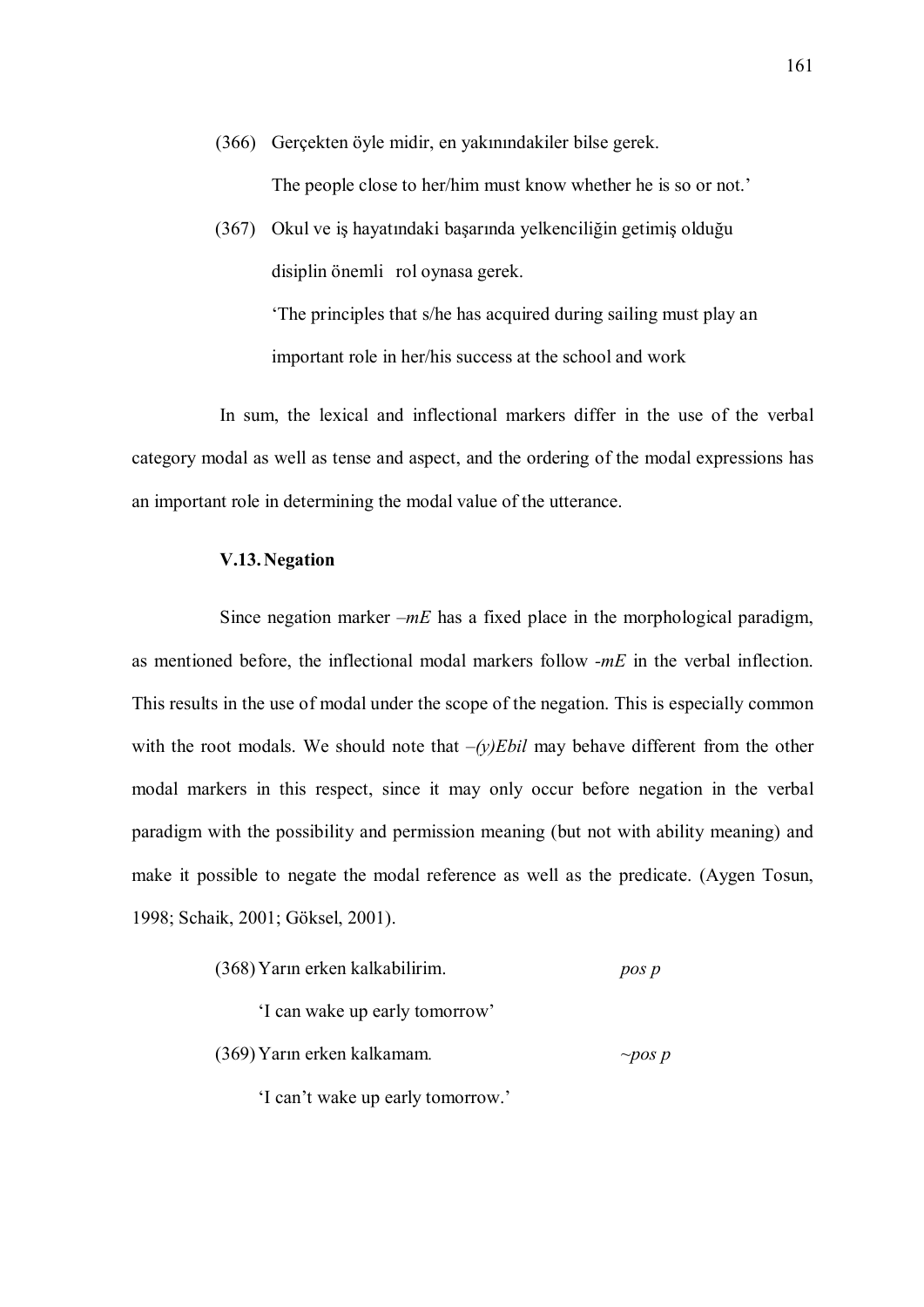(370) Yarın erken kalkmayabilirim. pos  $\sim p$ 

'I may not wake up early tomorrow'

 $(371)$ İstersen bugün okula gelmeyebilirsin. pos ~p

'You do not have to come to school today if you don't want to.'

The effect of negation on the modal value may be similar in other languages as well. The examples from other languages on the negation modal reference interaction are as follows (Auwera, 2001: 24-29):

(372) French

 a. Tu ne peux pas manger de la viande. you not can not eat of the meat 'you can not eat meat.'  $\sim \Diamond p \degree \Diamond \Box$  b. Tu peux ne pas manger de la viande. you can not not eat of the meat 'You can not eat meat.'  $\degree{\Diamond} \sim p$ 

(373) English

a. John must not eat his soup today.

 $\Delta$  $\neg$  $\neg$  $p'$ 

b. John need not eat his soup today.

 $\sim$   $p'$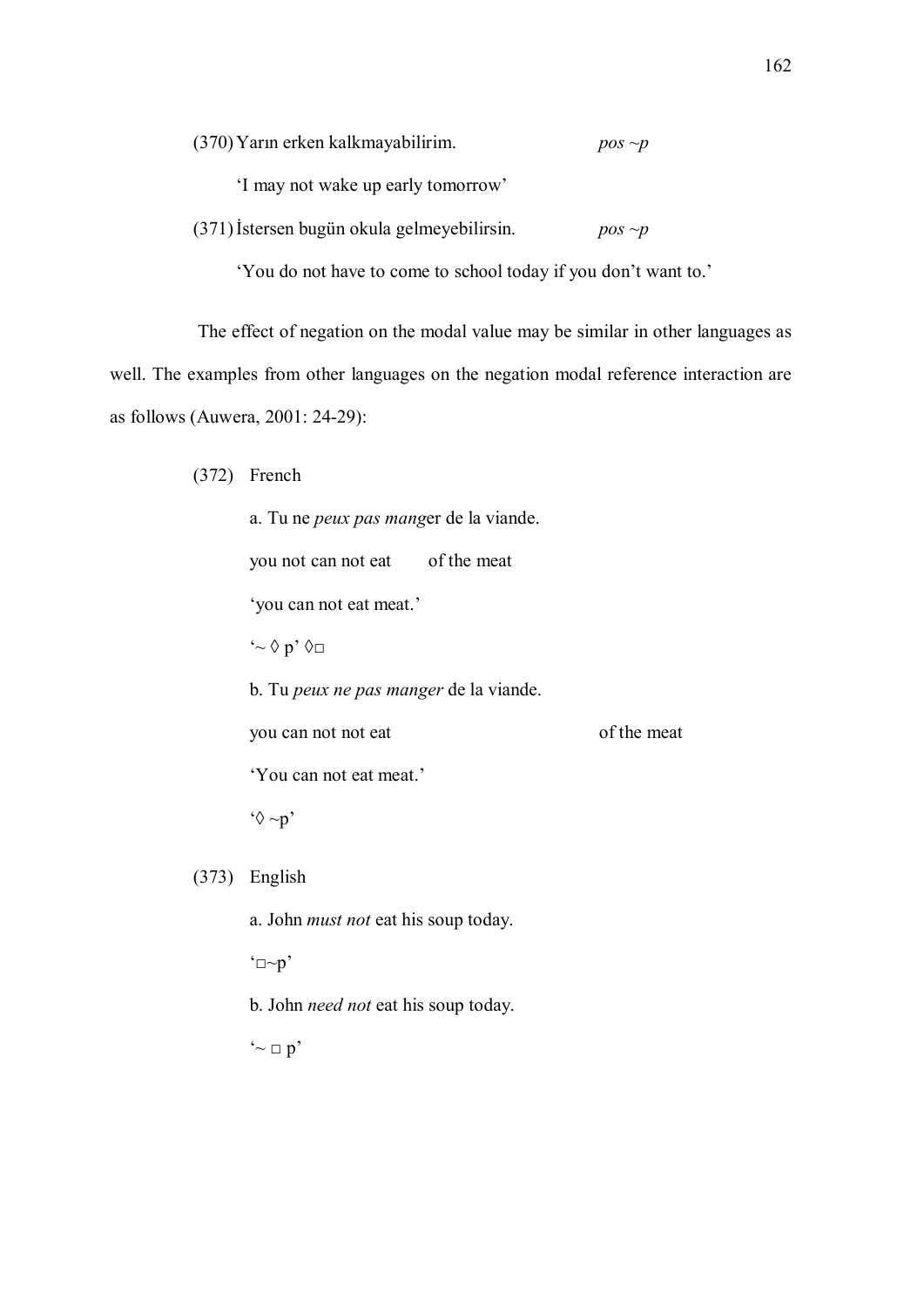(374) Russian (cf. Weidner 1986: 192)

Mne *nel'zja* igrat'. To me not possible play 'I may no t play.'  $\sim \Diamond p'$ 

(375) Sweedish

Lasse får köra bil.

Lasse gets drive car

"Lass gets to drive the car."

'Lasse may/must drive the car.'

The same phenomenon occurs with the necessity expressions. As we have mentioned before, the necessity suffix  $-mE/I$  does not let the predicate to be negated while the lexical expressions do. Thus, the lexical expression repleaces the suffix when the predicate is to be negated.

| (376) a. Gitmemeliyim                  | $nec \sim p$ |
|----------------------------------------|--------------|
| 'I mustn't go'                         |              |
| b. Gitmek zorunda değilim.             | $\neg$ nec p |
| 'I don't have to go.'                  |              |
| (377) a. Hazir yiyecekler yememelisin. | $nec \sim p$ |
| 'You mustn't eat fast food.'           |              |
| b. Hazir yiyicek yemen şart değil.     | $\sim$ nec p |
| I don't have to eat fast food '        |              |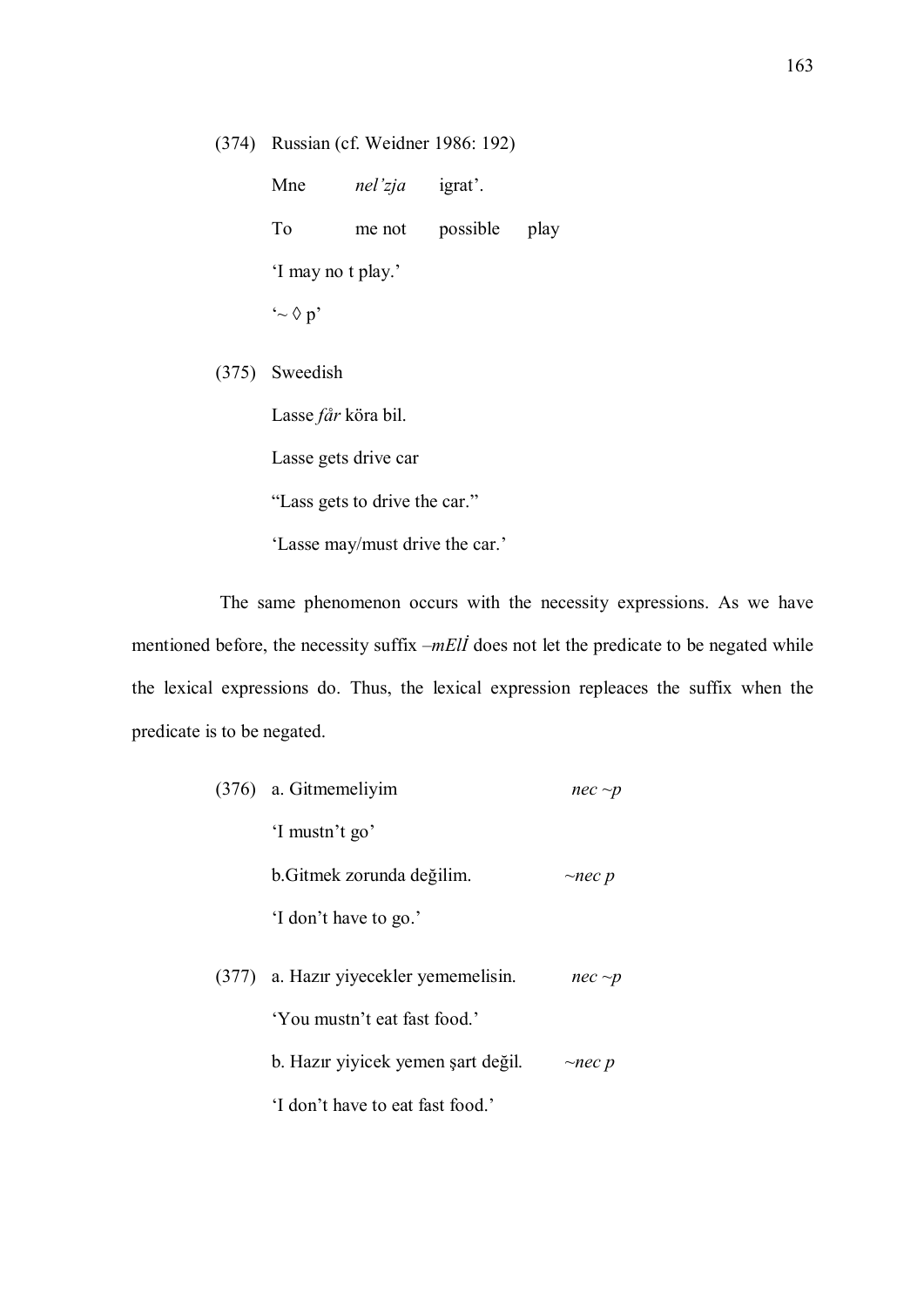### V.14.Copula

Among the copulas in Turkish, Kornfilt (1997: 87) mentions *ol*- and *i*-. Both copulas can be used with the necessity expressions with different functions. In the use of aspect and modal markers, the copula is an important item in the analysis of necessity.

The copula  $-i$ - is used with the verbal inflection of past tense  $-DI$ , evidential – mIş and the conditional  $- sE$  after  $-mE\ddot{\theta}$  and the lexical expressions. It is also obligatory in the inflection of the use of adjectives zorunda, zorunlu, şart, mecbur. However, it is nonconcurrent before the necessity expressions. Due to the syntactic features that it carries, it is not a verb base and cannot be used with the verbal inflection.

| Modal marker    | Copula -i- | <b>TAM</b> markers |
|-----------------|------------|--------------------|
| $-mEll$         | $-i-$      | $-sE$              |
| gerek           | $ol-$      | -dI                |
| zorunlu/zorunda |            | -mIş               |
| şart            |            |                    |
| mecbur          |            |                    |
| Verb base       | Copula     | Modal marker       |
| ADJ/N/V         | $*_{-i-}$  | $-mEll$            |
|                 | $ol-$      | gerek              |
|                 |            | zorunlu/ zorunda   |
|                 |            | şart               |
|                 |            | mecbur             |

Table 11: Copula and the necessity expressions.

Kornfilt (1997: 87) states the copula  $ol$ - in Turkish may be used with two different semantic referents: the verb 'to become' and the copular verb 'to be'. Both referents of the copular verb ol- can co-occur with necessity expressions and have different affects on the necessity expressions. The copular use of ol- is essential with the co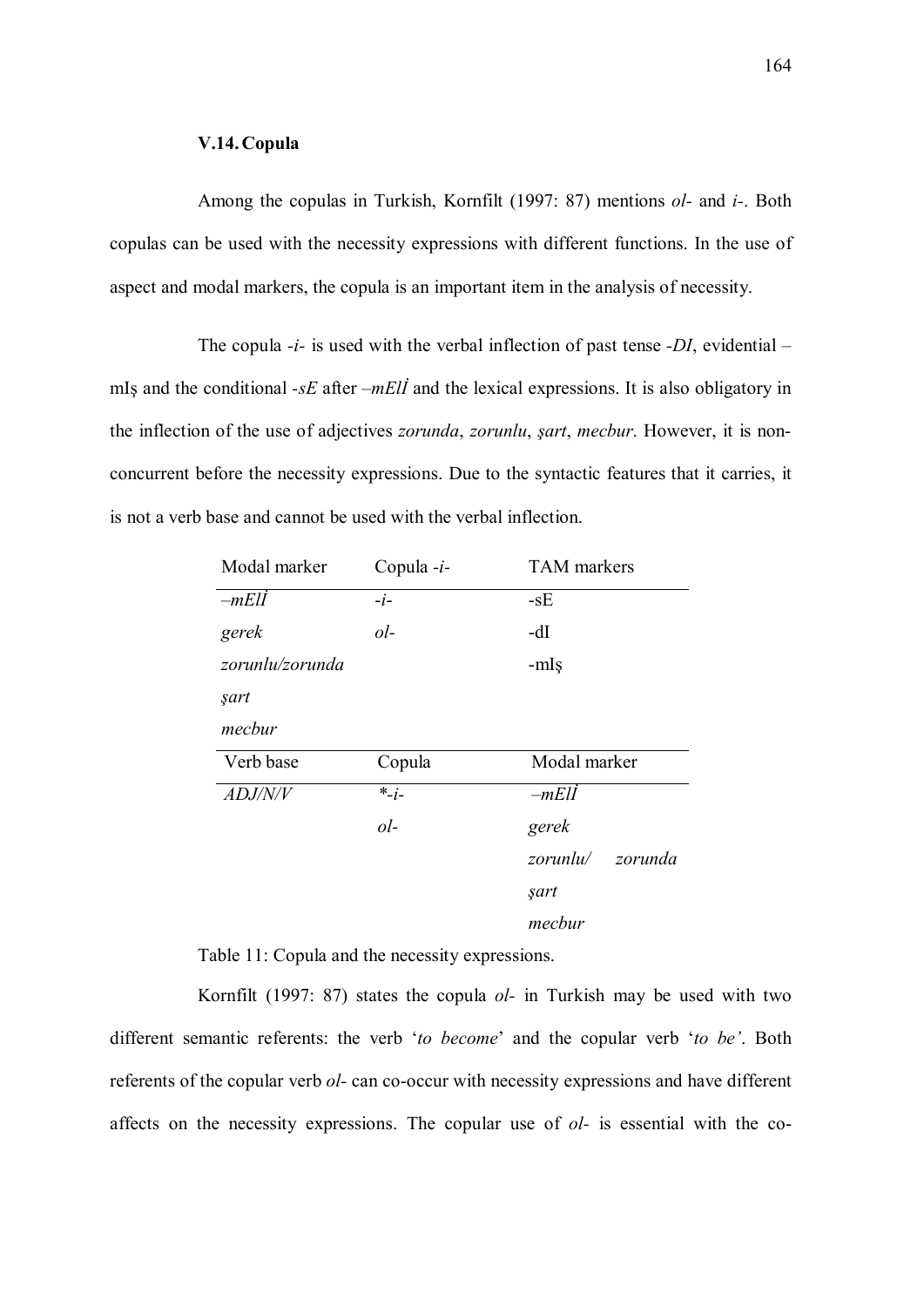occurrence of  $-mE\ddot{\theta}$  and the aspect markers. However, copular use of  $ol$ -does not co-occur with the lexical expressions of necessity since they may take the inflection on the verb forms and the syntactic buffer ol- is not necessary with the use of these expressions. The co-occurrence of the non-verb lexical necessity expressions with the verb ol- is restricted with its verb use meaning 'to become', e.g. gerek ol-, lazim ol-, zorunlu ol-, şart ol-.

In the previous section, we have analyzed the use of  $ol$ - with conditional  $\neg$ E before gerek with epistemic reading.

(378) Ahmet şu anda evde olsa gerek.

Ahmet should be home right now.

Similarly, the co-occurrence of  $ol$ - with  $-mE\ddot{l}$  has epistemic connotation. When  $-mEll$  is suffixed to  $ol$ -, the semantic content and the ambiguity of the copular verb leads ambiguity in the modal meaning: if ol-functions as a copula  $-mE\ddot{\theta}$  may mark root or epistemic necessity, whereas use of  $ol$ - as verb with  $-mEll$  has root necessity reading only. We are going to deal with the ambiguity of the form *olmali* in the following section.

The copula *ol*- is also essential with the subordination of the necessitive sentence, when the necessity is expressed by *zorunda*  $_{ADJ}$ , *zorunlu*  $_{ADJ}$ , *sart*  $_{ADJ}$ , *mecbur*  $_{ADJ}$ as the predicate. The factive nominal marker  $-DIk$ , the act nominal marker  $-mE$ , and infinitive  $-mEk$  may mark the necessitive as in the examples (379 b/c/d)

(379) a. Herşeye rağmen hala onunla yaşamak zorundayım.

'I have to live with her/him despite everything.'

 b. Herşeye rağmen hala onunla yaşamak zorunda olmak gücüme gidiyor. 'To be obliged to live with her/him despite all that have happened offends me.'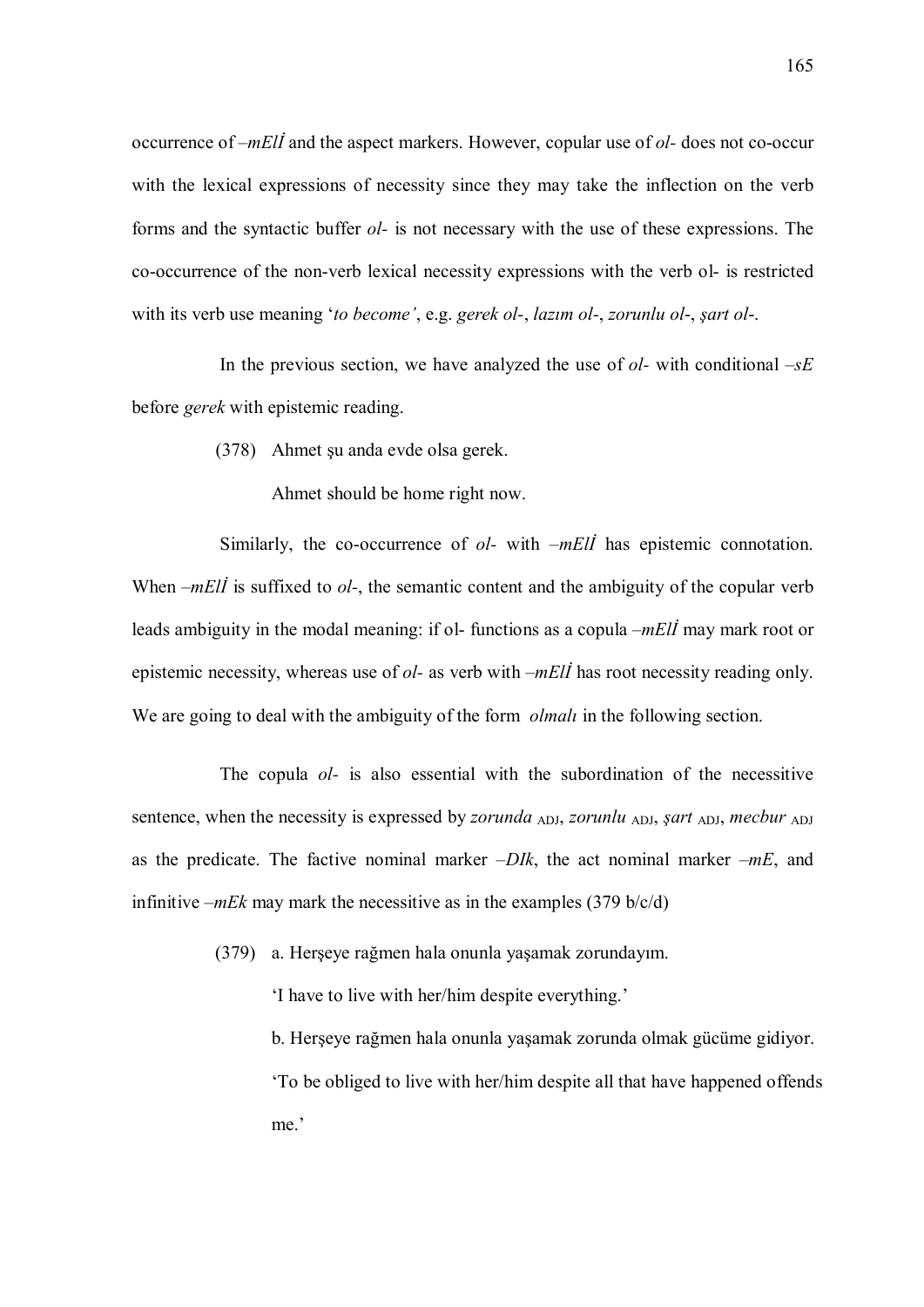c. Onunla yaşamak zorunda olduğumu düşündükçe kahroluyorum.

'I feel terrible when I thinl that I have to live with her/him.'

d. Onunla yaşamak zorunda olmanı kabullenemiyorum.

'I can't endure that you have to live with her.'

If we show the use of copulas i- and ol- in Turkish in short, the following table

would be the result.

| Necessity items   | $ol$ -y / $ol$ Copula     | Necessity |
|-------------------|---------------------------|-----------|
| $-mIS$            | <i>ol</i> - (verb/copula) | malı      |
| $-(I)$ <i>yor</i> |                           | -sa gerek |
| $*-mEll$          | $ol$ - (verb)             |           |
| gerek             |                           |           |
| zorunlu           |                           |           |
| zorunda           |                           |           |
| şart              |                           |           |
| mecbur            |                           |           |
| zorunlu           | $ol$ - (copula)           | $-dIk$    |
| zorunda           |                           | $-mE$     |
| şart              |                           | $-mEk$    |
| mecbur            |                           |           |

Table 12: The use of ol- with the necessity expressions.

It is clear that the copular verb  $ol$ - has important semantic and syntactic functions with the necessitive, especially with the subordination of the lexical itemsand the inflection of the aspect markers on the predicate marked with the necessity suffix –mElİ.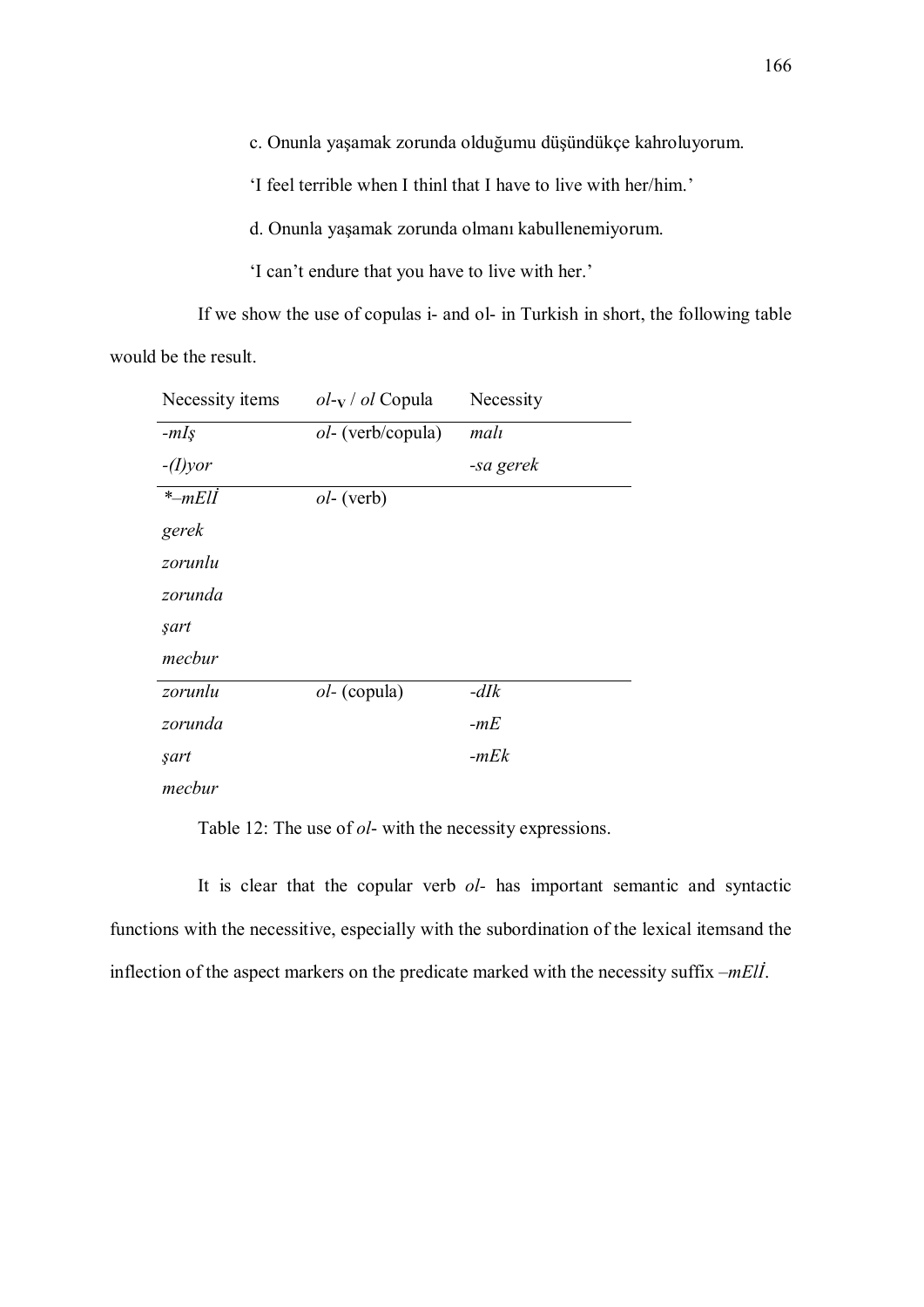### V.15.Semantic Analysis of the Necessity Expressions

The most important two semantic issues in the study of necessity modal are the degrees of necessity as expressed by different expressions and the ambiguity between the epistemic and root modal meaning. In this section, we are going to define the different degrees of necessity communicated by different expressions and specify the special uses of the expressions of necessitive. In addition to that, we are going to focus on the important universal phenomenon of ambiguity between the epistemic and root meanings defined for the modal expressions. We are going to define the cases where necessity expressions are and are not ambiguous, and how disambiguation is possible.

## V.15.1. Degrees of Necessity

We defined the degrees of necessity and the expressions that Turkish uses for expression of each meaning, depending on the criteria defined by Coates (1983) for the distinction between the different degrees of necessity which are related to certain features of the modal utterance. The gradience model uses the following features.

- (v) Subject is animate
- (vi) Main verb is active verb
- (vii) Speaker is interested in getting subject to perform the action
- (viii) Speaker has authority over subject (Coates, 1983: 35)

In the analysis of the degrees of necessity  $-mE\ddot{\theta}$  has a special role in that it can be used to express all types of necessity, while the other expressions of necessity indicate one of the different degrees of necessity. This wide range of meanings expressed by  $-mEll$ is related to the fact that it is a bound morpheme, i.e. a suffix, whose semantic reference is more related to that of other elements, such as the verb or the adverb, in the sentence.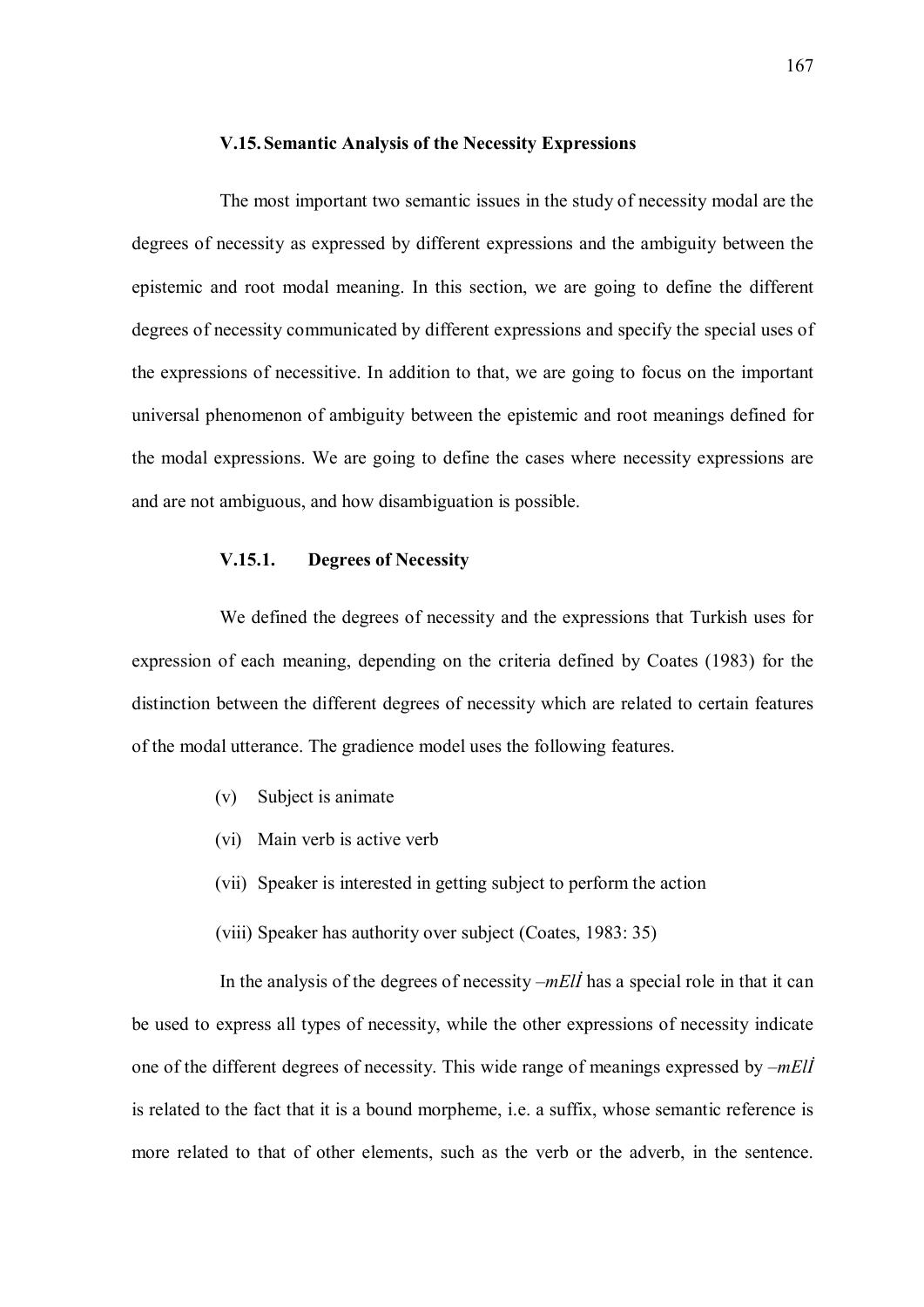Therefore, the subject person, dynamic or stative verb, or the type of the attribute used, negation are all affective in the meaning of the suffix.

#### V.15.2. Ambiguity between Root and Epistemic Necessity

Ambiguity of the root and epistemic uses of the same modal expression is a universal phenomenon which is subject to many researches on different languages. Many explanations, using various different theories have been made to explain the ambiguity of the modal expressions. However, it seems that the ambiguity is a natural part of the language and occurs due to the logical factors that leads language use. The case of ambiguity in the modality system is not an easy job to do, and needs a detailed study. Therefore, we are going to try to define the cases ambiguous cases in our study and the factors that lead the ambiguous use of the necessity expressions in Turkish.

Among the different degrees of necessity the data shows us that the ones that are used to express necessity or weak necessity are also used to express epistemic modality, i.e. *gerek*, *lazim*, and  $-mE\ddot{\theta}$ , while the strong necessity/obligation expressions are unambiguous with their clear semantic content referring to the existence of an obligation, rule or inevitability. There are certain conditions for the epistemic use of gerek,  $lazim$ , and  $-mEli$  and only some of these conditions create ambiguity.

The epistemic use of *gerek* is not restricted with its use with the conditional. In the unmarked use of gerek with nominal complement it may express epistemic meaning also,

(380) Şimdiye varması gerekti.

'S/he should have arrived by now.'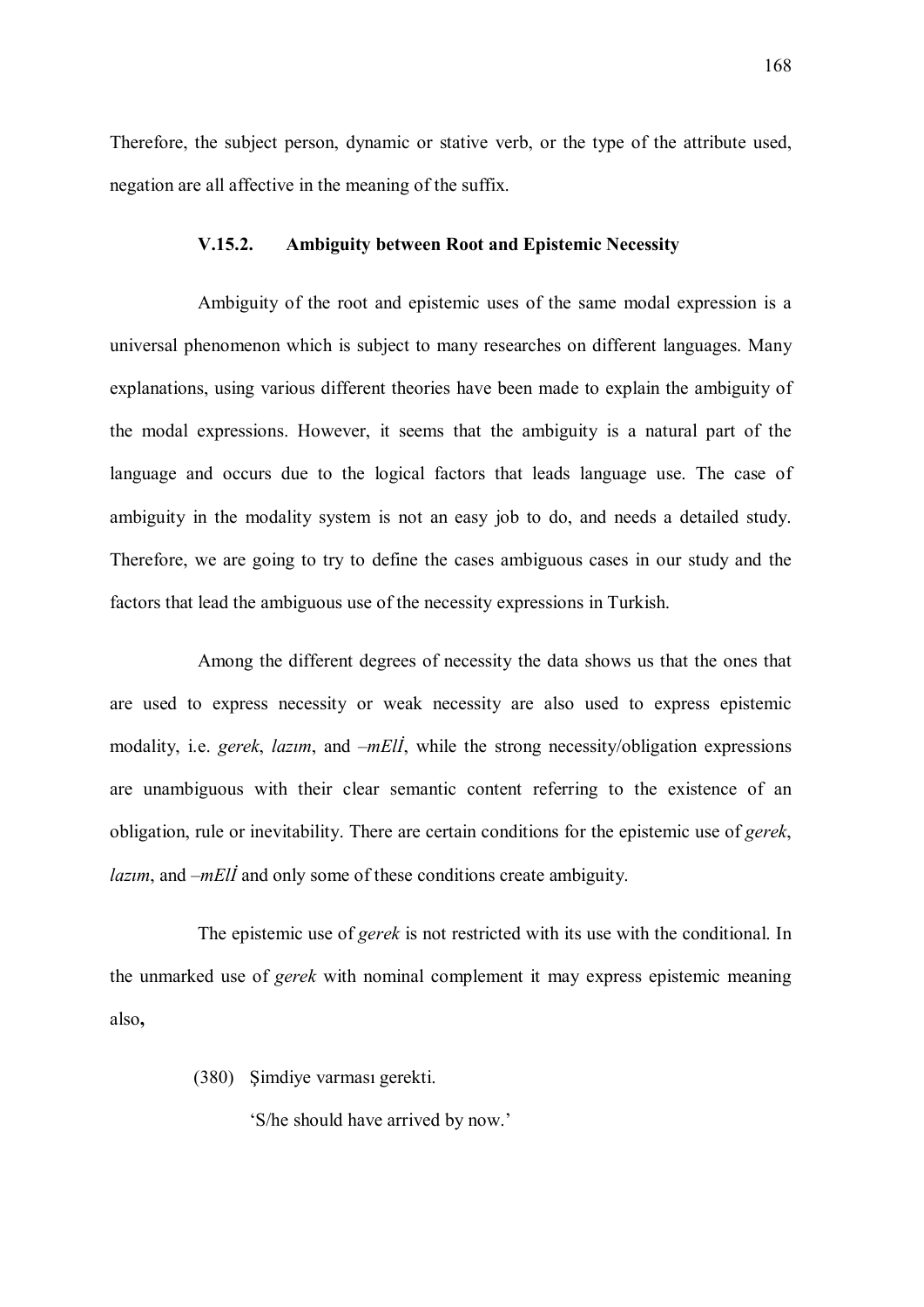The act expressed in sentences (380) is necessary due to the normal course/nature of the events, thus the speaker judges that the situation is necessary when the natural course of events is considered. These examples of the gerek<sub>V</sub> may be said to express alethic necessity with factual domain.

The ambiguous use of *lazim* is also similar to the use of *gerek*. The similarity in the root necessity meaning between *gerek* and *lazim* is also valid for the epistemic use. The knowledge of the speaker on the natural/genaral/usual course of events leads the speaker to make an inference which s/he communicates by *lazim*. The examples of the epistemic uses of lazım are as follows:

> (381) Beni çoktan araması lazım. 'S/he had to call me.'

In addition to these, co-occurrence of  $-mE\ddot{\theta}$  with the copular verb ol-, which has different functions in Turkish, leads the epistemic reading of the modal expression. In fact, this affect of *ol*- is not limited with the pattern *olmali* as mentioned in the previous sections. The epistemic meaning of *gerek* and *lazim* are also usually triggered by the use of copular verb *ol*-. The ambiguity of *ol*- between the dynamic verb 'to become', the stative verb 'to be' and the copular use as syntactic buffer (Göksel, 2001) contributes the ambiguity in the meaning of the necessity expression that co-occur.

Heine (1995) defines the properties of the modal utterances and claims that these properties may be used to determine what the modal value of the utterance are:

- a. There is some force F that is characterized by an element of will" (Jespersen 1924: 320-1), i.e. that has an interest in an event either occurrig or not occurring.
- b. The event is to be performed typically by a controlling agent C.
- c. The event is dynamic (D), i.e. it involves the manipulation of a situation and is conceived of typically as leading to a change of state.
- d. The event has not yet taken place at reference time, i.e., its occurrence, if it does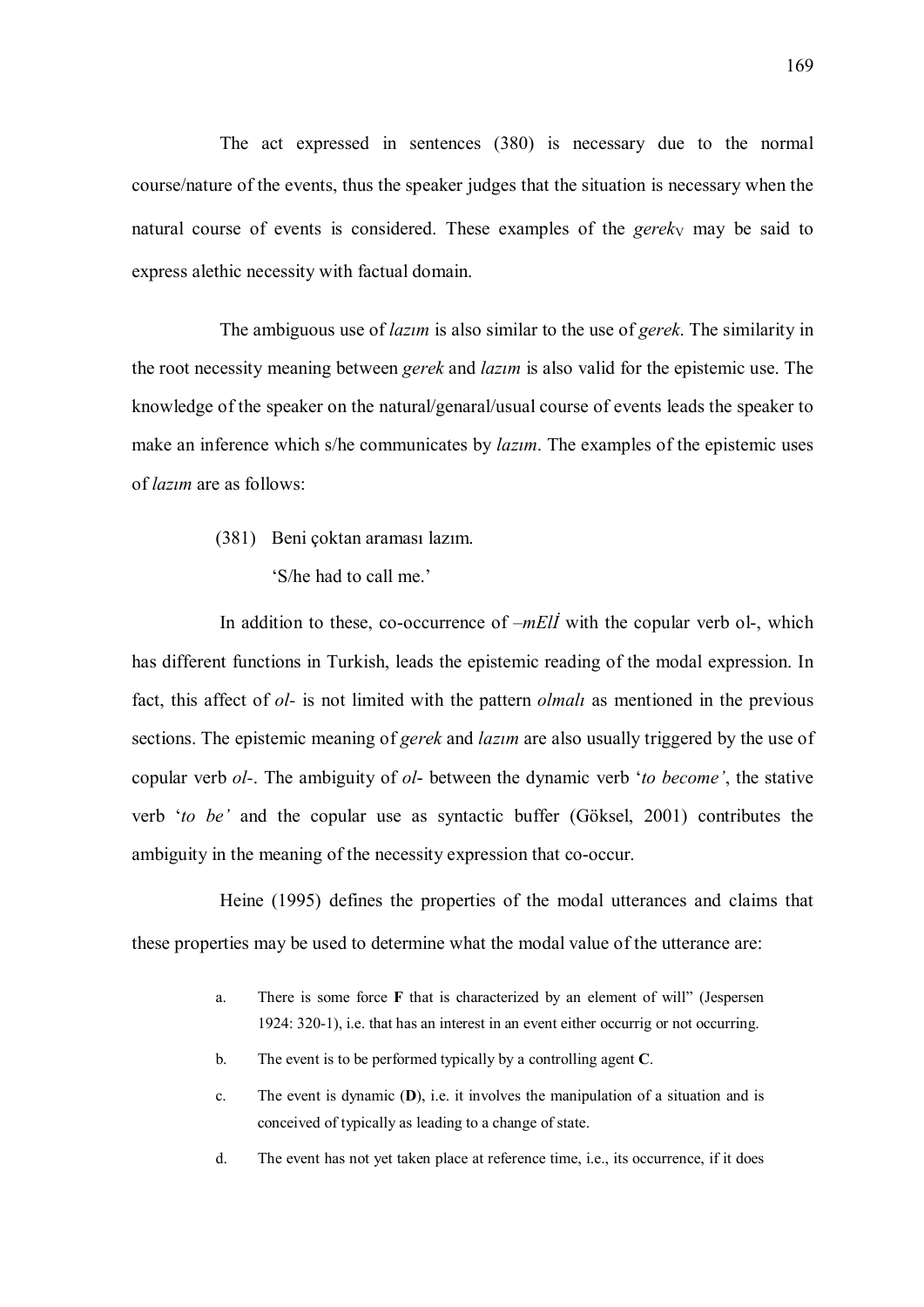in fact take place, that will be at a time later than the reference time (L).

e. The event is non-factual (Palmer, 1986: 96), but there is a certain degree of probability that it will occur (P).

According to Heine "while prototypical instances of agent oriented modality are characterized by the presence of the properties, prototypical instances of epistemic modality lack all properties except  $P$ ". He adds that the property  $F$  is basic for the root modal sense, and it is of the main importance in the modal type to be expressed. Coates (1995:) states that although it is clear that these properties are affective on the modal reference, they are not adequate to distinguish between the epistemic and root uses of the expressions, thus, she adds the subjectivity (S) among the properties, which show the weak distinction between root and epistemic modals.

Heine (1995) also suggests that the contextual frames are important in the cases where the property F is absent in the utterance. The main frame has to do with the following factors:

- i. Contextual clues
- ii. Knowledge of the world.
- iii. Social norms.

Our concern is that the ambiguous cases of necessity expressions in Turkish may be analyzed in terms of these properties of the modals. Therefore, we are going to analyze the sentences (382)-(392) and try to outline the cases where the modal values of sentences differ, and what properties the Turkish expressions have in terms of the properties listed above. The example sentences, with their paraphrases/contexts to illustrate the modal values of them, are as follows: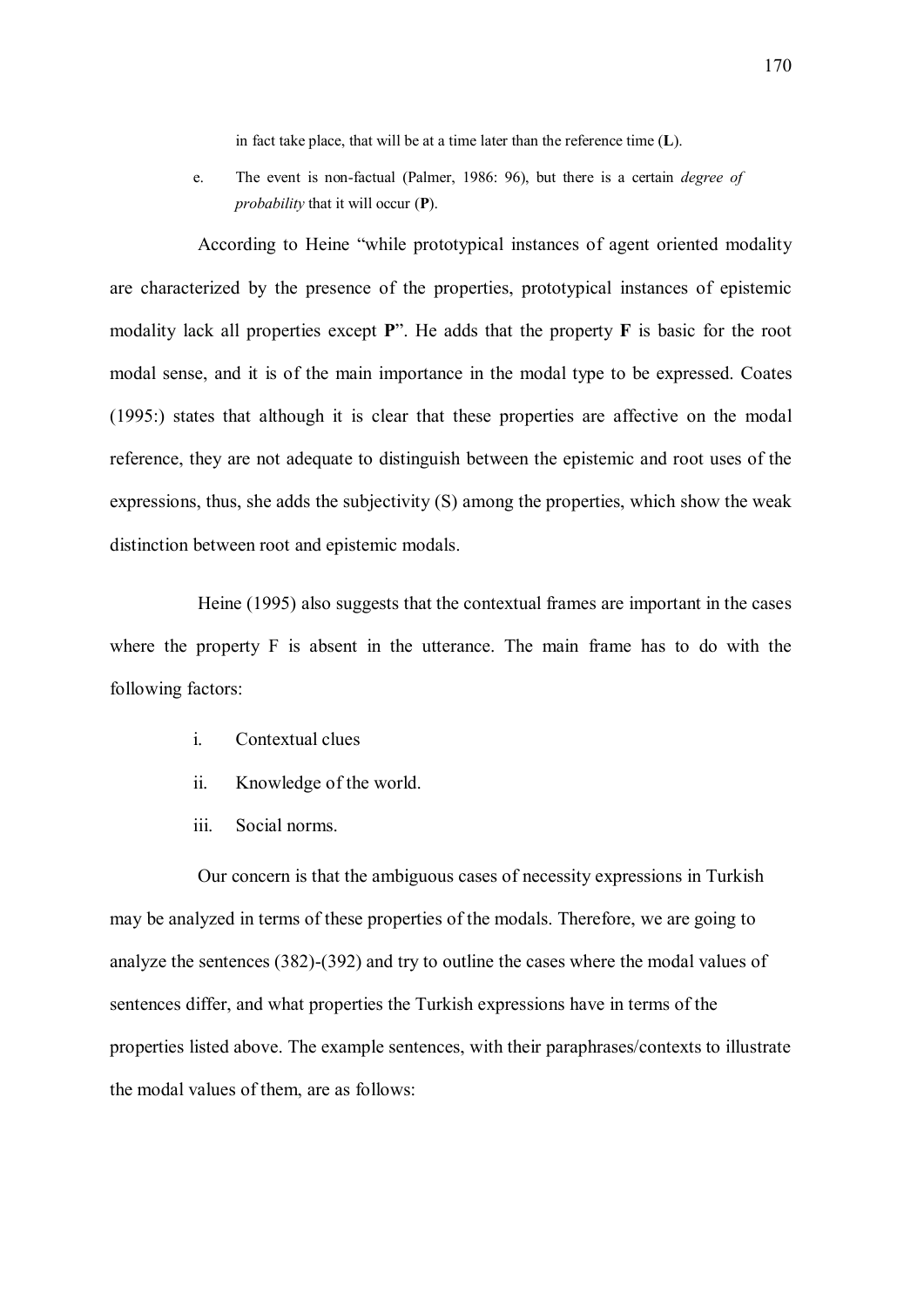(382) Ahmet cesur olmalı.

'Ahmet must be brave.'

a 'He must behave in a courageous manner..'

b. 'What he has done shows that he is so.'

(383) . Seyfi korkak olmalı.

'Seyfi must be a coward.'

'His behaviors show that he is so.'

(384) . Güzel olmalıyım.

'I must be beautiful.'

(385) Oturma odasında olmalısın.

'You must be at the living room.

a. I hear the noise of the TV

b. There is something that we have to talk in the evening..

- (386) Yapılacaksa bu geniş tabanlı bir reform çalışması olmalı. 'If they are to make a reform, it should be a broad one.'
- (387) Bu yaptıkları olan geniş tabanlı bir reform çalışması olmalı. 'The reformation in progress should be a broad one.
- (388) a Yarın Ankara'da olmalıyım.

'I have to be in Ankara tomorrow.'

b. Şu an Ankara'da olmalı/sın/sınız/lar

'You/they must be in Ankara now.'

(389) a. Bu kadar sıkı eğitimle iyi işler yapmaları lazım.

'They should do good work with this study.'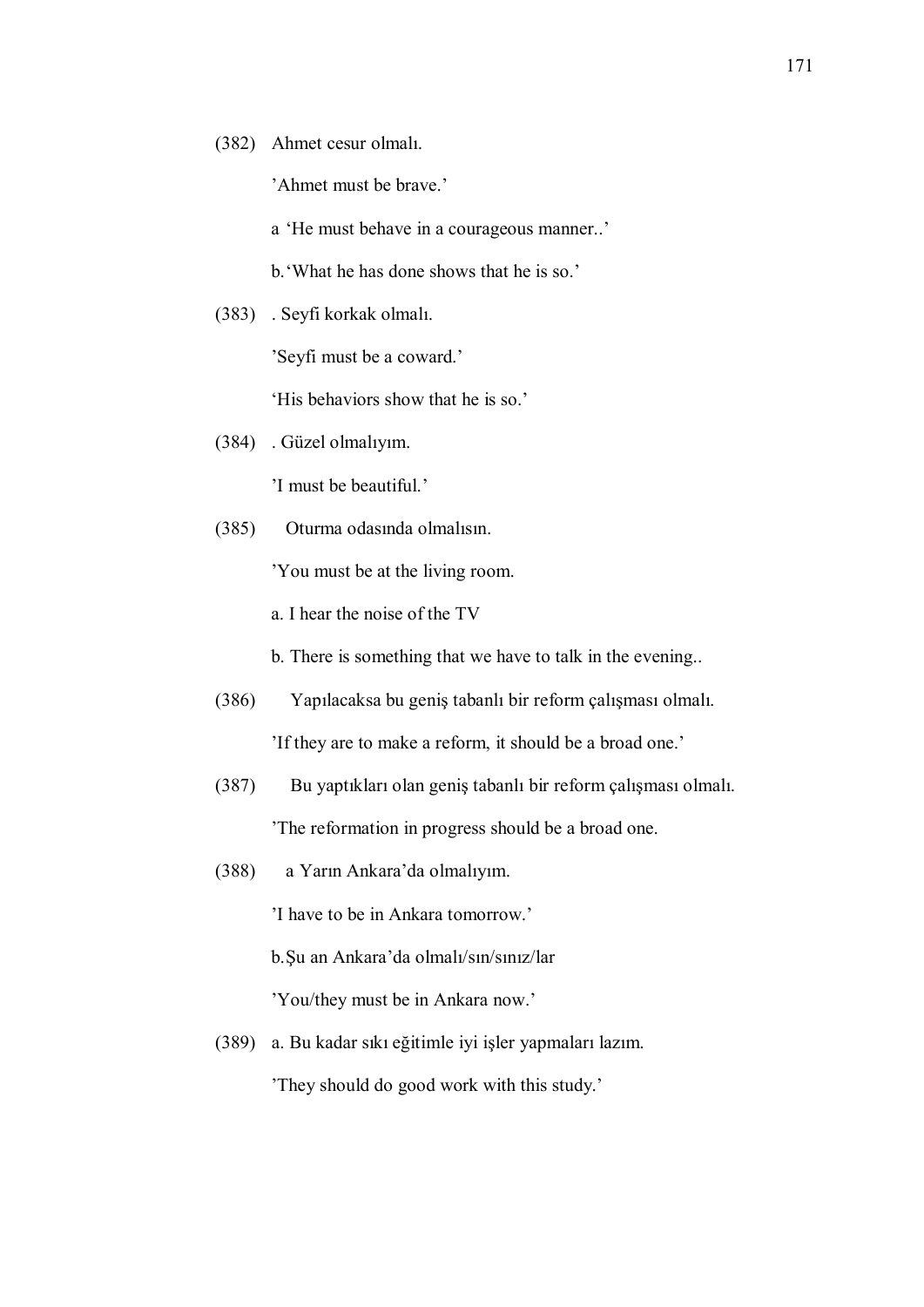b. Bu kadar eğitimle çok daha iyi işler yapmaları lazım.

'They should have done better work with this study.'

(390) İyi bir adam olması gerek.

'He must be a good man.'

a 'İnsanlara bu kadar yardım ettiğine göre...'

b 'Yoksa buradaki yetkisini kendi çıkarlarına kullanabilir.'

(391) Ayşenin doktor olması gerek.

'Ayşe must be a doctor.'

a. Her father wants her to be a doctor.

- b. ?I see her going out with the white apron.
- (392) Hasan hasta olmalı.

'S/he must be ill.'

'Okula gelmediğine göre'

|                    | F      | $\mathcal{L}$ | D      |        | $\mathbf{P}$ | Modal Meaning       |
|--------------------|--------|---------------|--------|--------|--------------|---------------------|
| 382a/384/385b      | $^{+}$ |               | $^{+}$ | $^{+}$ | $^{+}$       | Root necessity      |
| 388b               | $^{+}$ | $^{+}$        |        | $^{+}$ | $^{+}$       | Root necessity      |
| 385b/390a          | $^{+}$ |               |        | $^{+}$ | $^{+}$       | Root necessity      |
| 387a/390a/391a     | $^{+}$ | $+$           | $^{+}$ | $^{+}$ | $^{+}$       | Root necessity      |
| 387b               |        | $^{+}$        | $^{+}$ |        |              | Epistemic necessity |
| 382b/383/385a/     |        |               |        |        |              | Epistemic necessity |
| 389a/388a/391a/392 |        |               |        |        |              |                     |

Table 13: The variables F, C, D, L and P (Heine, 1995) defined for (382-392).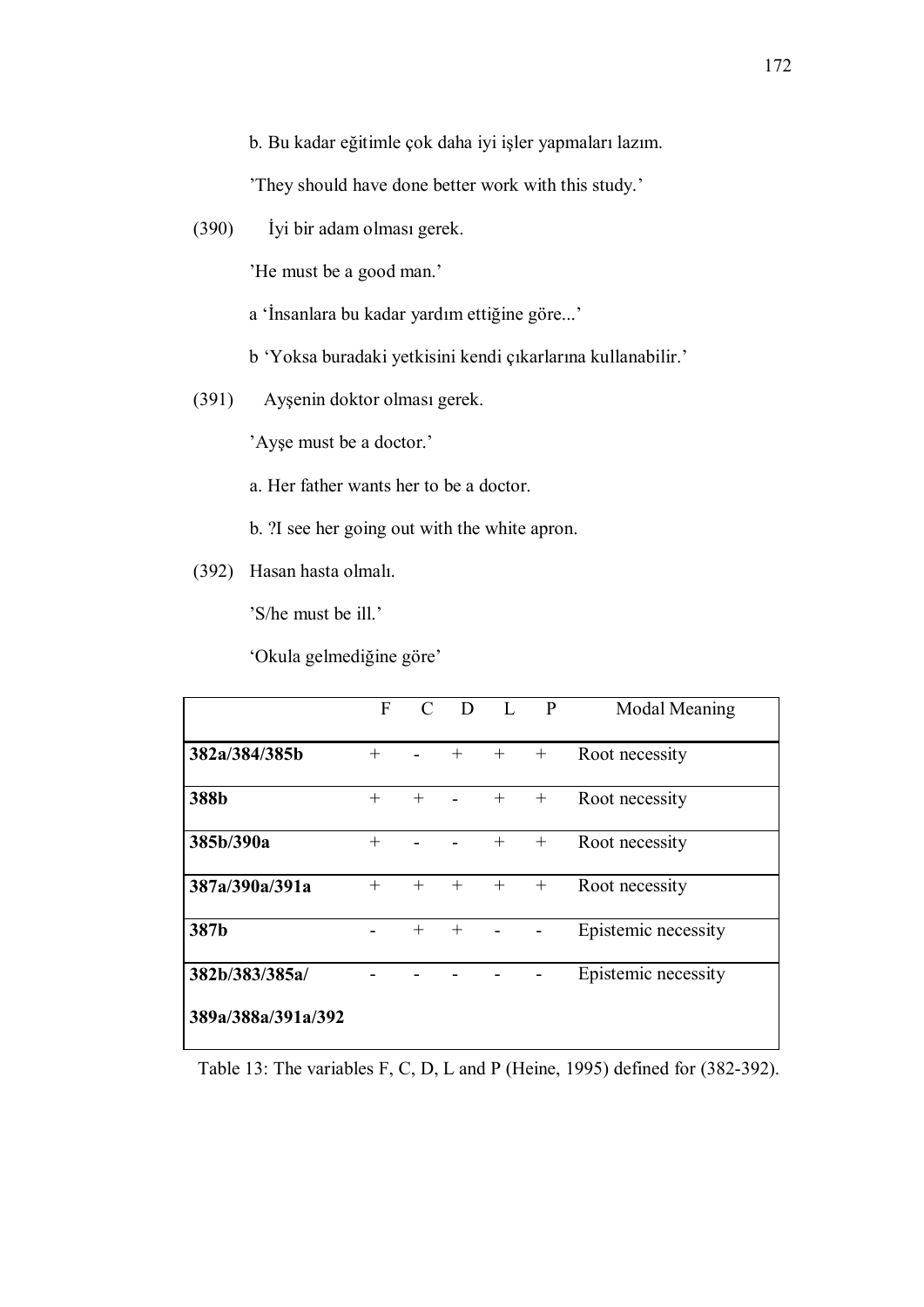It is clear on the table that F, S, A, N, and Q factors are important in the root necessity reading of the modal utterances. According to Heine (1995) F is basic since it entails the others. The features C, D, L, P, are assessed to be of less importance.

Knowledge of the world, as stated by Heine, is important and affective in epistemic reading. In sentence 393, for example, if the speaker has been to Italy and knows that the medical service is not free, then the utterance expresses root necessity. However, if s/he does not have any idea about the topic, then the utterance is epistemic.

(393) Italya'da sağlık işlemleri parasız olmalı.

'I know that is not so, and think it is should be.'

'I guess it is so by some evidence.'

Negation of the epistemic meaning is not possible with the form of olmalı. Instead the probability modal -DIr, or the *olsa gerek*, whose inferential epistemic reading is certain are used in the negation of epistemic necessity when the main verb is to be negated.

(394) a. Hasta olmalı. (epistemic)

'S/he must be ill.' (epistemic)

b. Hasta olmamalı. (root)

'S/he should not be ill.' (root)

- c. Hasta değildir. (epistemic)
- d. Hasta olmasa gerek. (epistemic)
	- 'He mustn't be ill.' (epistemic)

Coates mentions that the negation has different scopes over the root and epistemic modal markers. The use of negation with root marker only in Turkish and the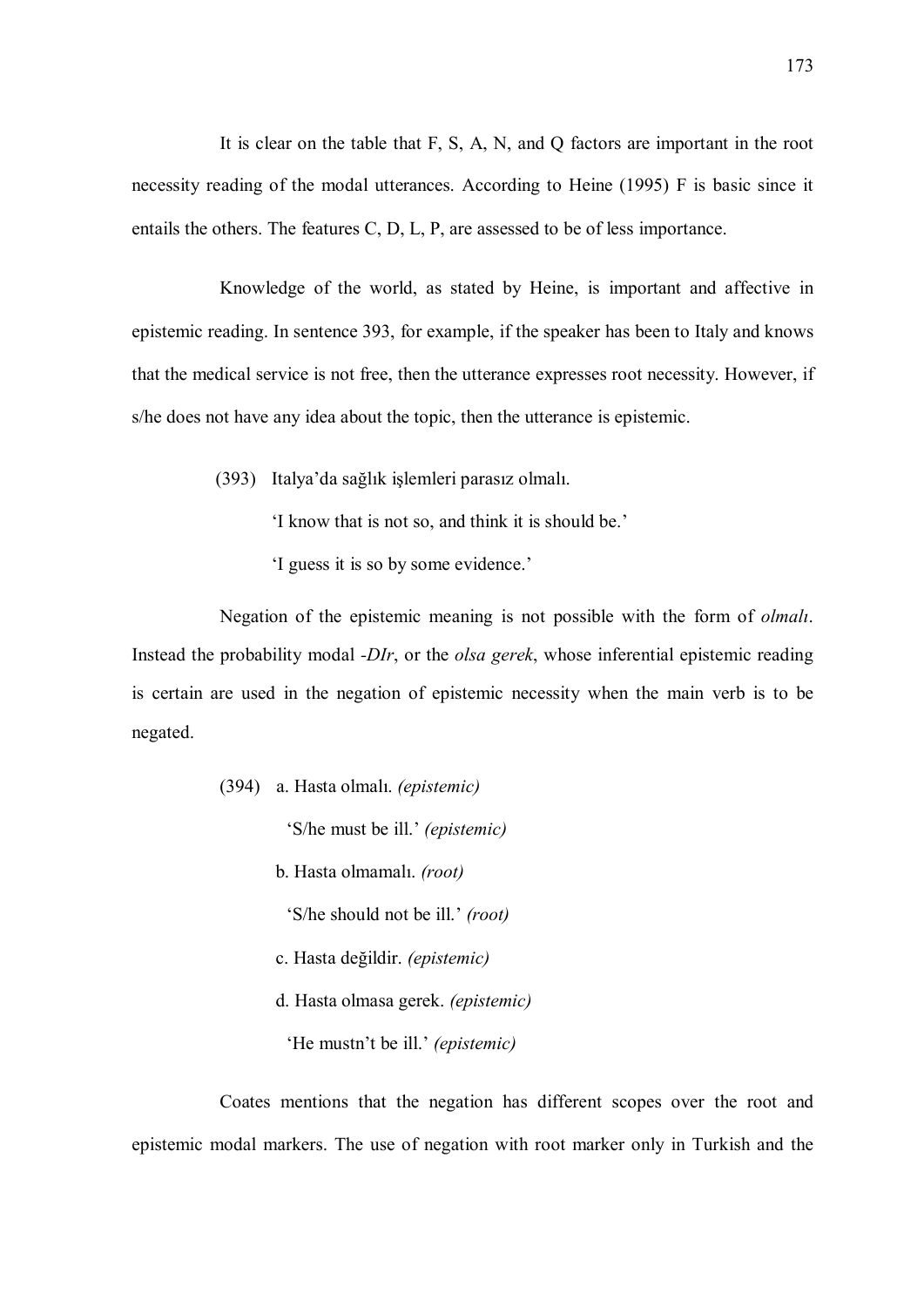değildir, form for the negation of the ambiguous case of *olmali* shows this distinction clearly.

Aspect on the main verb is another factor that affects the modal value of the utterances, as stated in the previous sections. The continuous and perfect aspects on the verb marks the verb as occurring simultaneous to or before the reference time; thus, they are incompatible with the future reference of root modality and express epistemic necessity.

(395) Kan davasının ilk kıvılcımlarından birini hatırlıyor olmalısınız.

'You should be remembering the first flames of the blood feud.'

(396) Yarışı kazanmış olmalısınız. Bu neşe başka ne anlama gelir ki! 'You must have gotten the match. What else does this cheer mean?

Ambiguity is a part of the modal system in universal terms. In short we can say that there are certain patterns that triggers the root or epistemic reading of the necessity expressions. Negation, future reference, the semantics of the predicate, and world knowledge trigger root necessity whereas ol- and the past reference triggers the epistemic reading of the modal utterance.

## V.16.Conclusion

The analyses that have been made on the use of necessity expressions of necessity have shown us that *gerek* and –*mElI* are the two important expression ways of necessity which have special place both semantically and pragmatically in the necessity system of Turkish.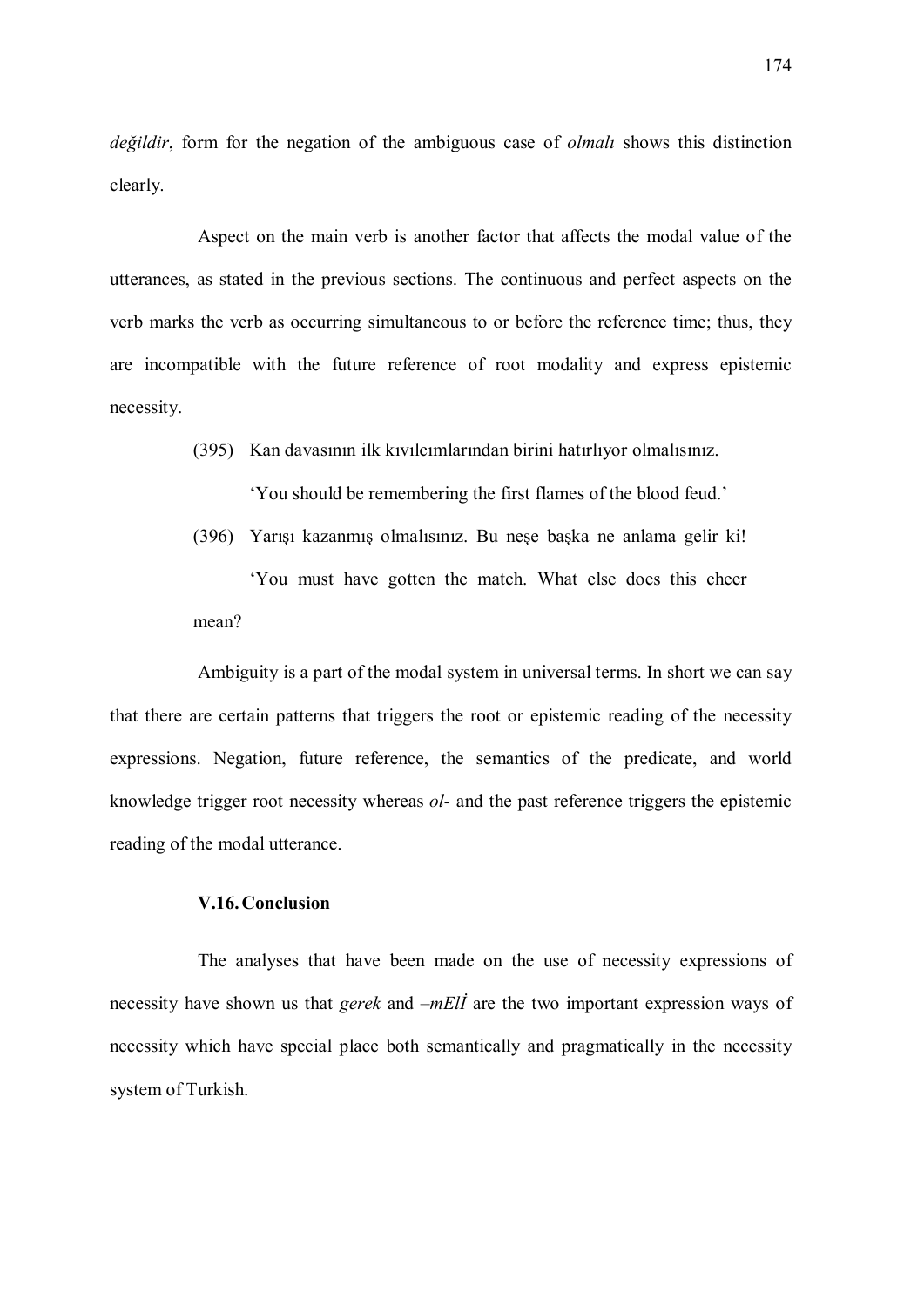$-mE\ddot{\theta}$  as the morphological marker, does not specify a definite modal domain and can be used with more than one type of necessity in the whole system. Syntactically it has a certain place in the verbal paradigm and the relation of it with the other expressions is of importance in the study of verbal categories.

Gerek, as one of the lexical expressions of necessity, has zero derivation form and the verb *gerek*- functions as supplementary for most the cases where other expressions, especially  $-mE/I$ , cannot occur due to syntactic considerations. The unspecified modal domain of gerek provides the possibility of expressing different degrees/types of necessity by gerek. In other words, the modal domain of gerek will be a rule or the circumstances, which belong to different necessity degrees. Other lexical expressions are also of importance especially with their definite semantic content, with specified modal domains and sources of impositions. They also have an important role in the passive and causative forms of the necessitive.

The marked forms of necessity are also a part of the whole system. Especially the idiomatic expressions are usually used for the stylistic purposes.

To sum up, necessity system in Turkish is composed of many different ways of expressions, with certain functions defined for each. Every single pattern expressing necessity has its own place and role in the broader system of language.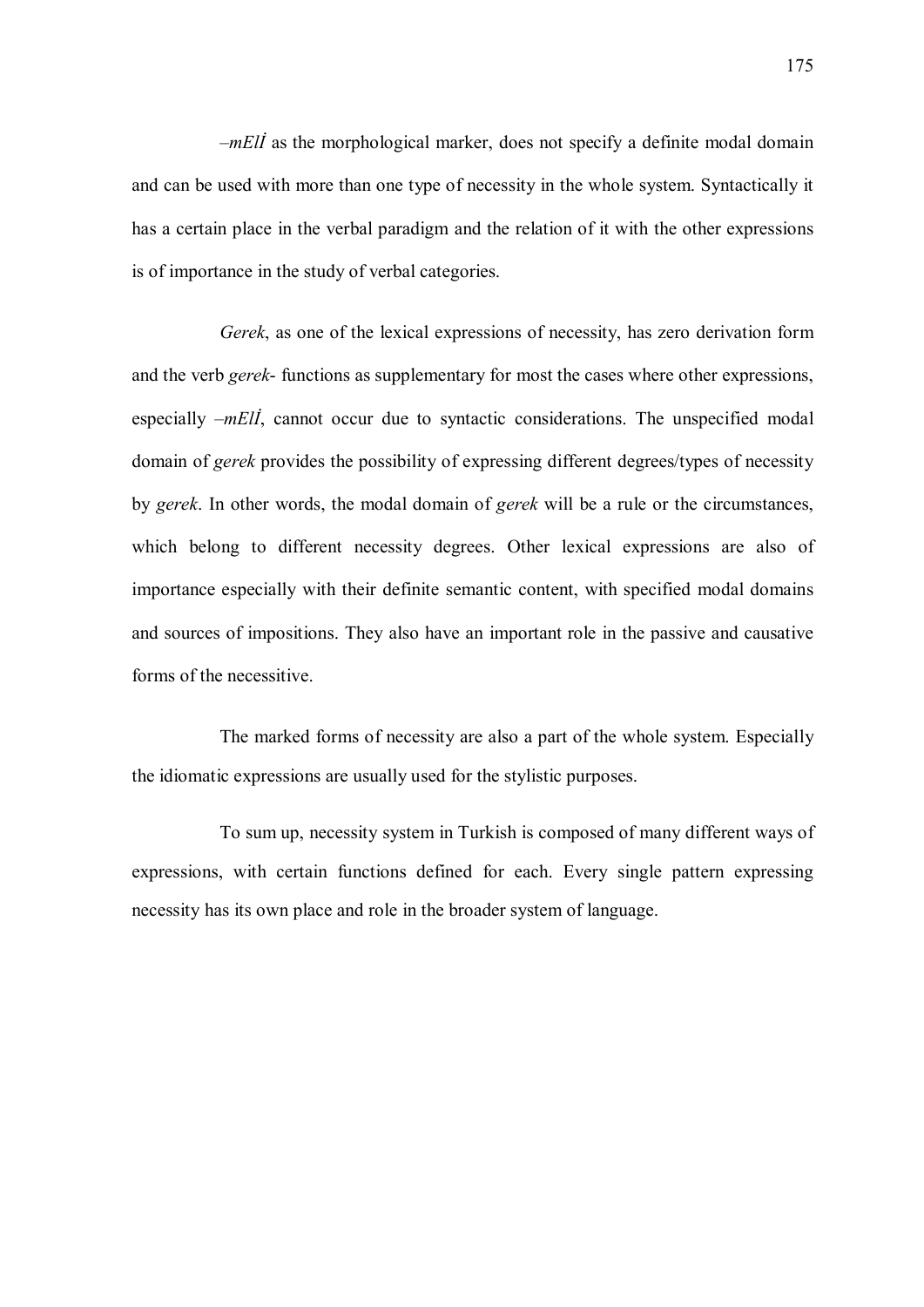## **CONCLUSION**

Modality as the verbal category that communicates the speaker's attitude towards or assessment on the truth value of the proposition expressed in sentence is one of the frequently studied subject matter in linguistics, especially in semantics and in typological studies. Modality deserves attention from many points of views among which are its historical development, its acquisition, its use in the social environments, its semantic complexity (ambiguity and the different possible speech-act values), and its syntactic properties.

Within the system of modality in language are a number of modalities one of which is necessity. Necessity is one of the two most basic types in modality, the other of which is possibility. These two are best explained in relation to each other:

- i) nec:  $\neg pos \neg p$
- ii) pos:  $\sim$ nec  $\neg$ p.

Necessity in this sense, expresses that the only possibility that the agent of the act expressed by the main predicate of a modal sentence has is to perform the act, which can be the result of some rule authority on the agent or to achieve a desired state. In this respect, the reason that causes the necessity is affective on the semantic and pragmatic use of necessitive utterance.

As a part of modality, as with entire root modals, has the notions of futurity, factuality and subjectivity (Lyons, 1997). These features are also important in the study of modality. They mark the distinction between the root and epistemic senses of modal expression.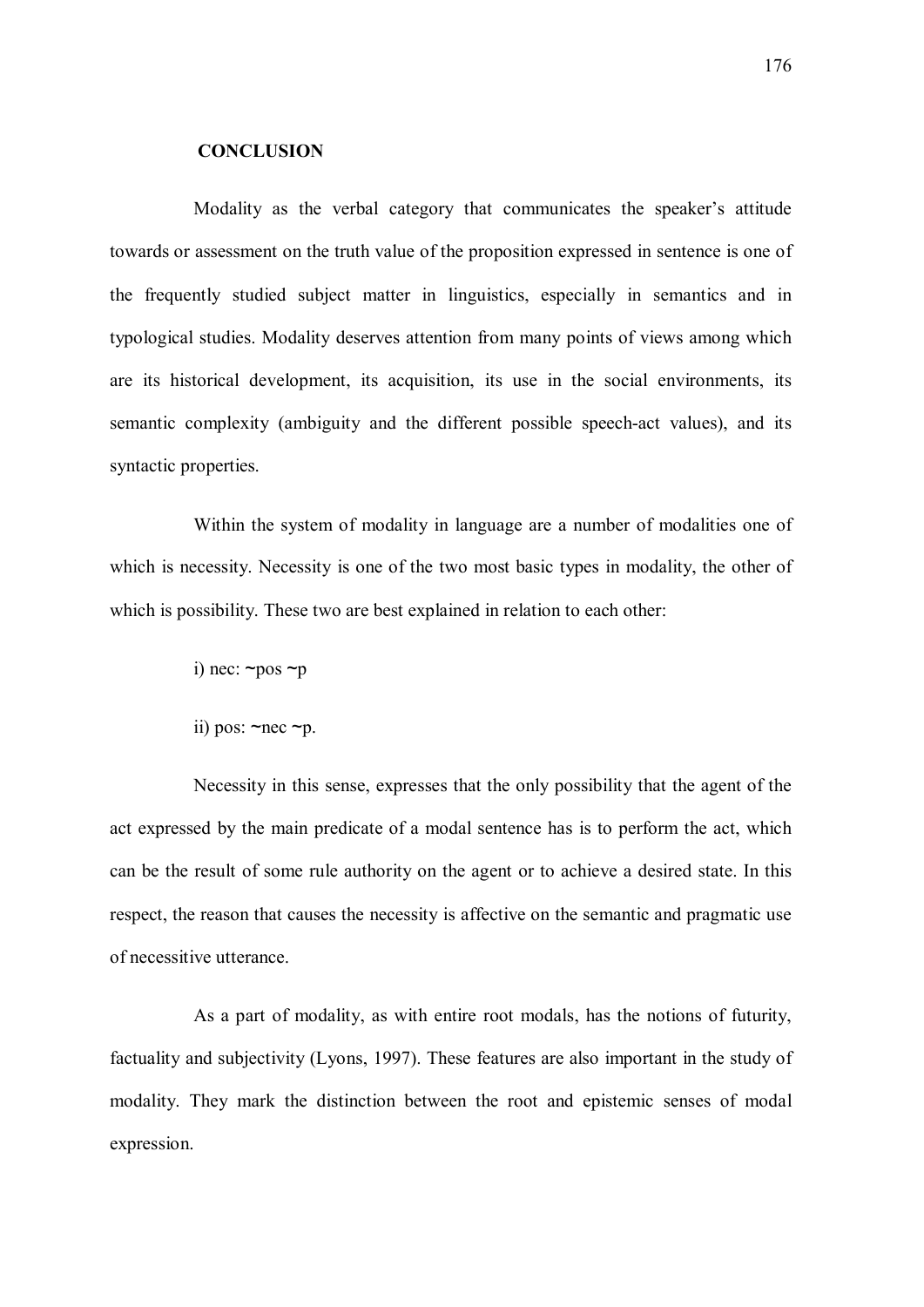In contrast with tense and aspect, modality is related not to the verbal phrase only, but rather it has to do with the whole sentence, since it is related to the judgment of the proposition expressed. This makes modality a more complex issue in relation to the whole sentence and its interaction with each component of the sentence in semantic, functional, discourse manners. Although a complex and a broad issue in language, modality studies on modality are not very ancient, except for the logic studies of ancient times. Thus, modality resumes important attention in recent linguistic studies, especially in the fields of semantics and pragmatics.

We have analyzed the necessity system in Turkish with semantic and syntactic aspects in this study. Although necessity system provides a noteworthy matter of study since it provides different features with the frequent use of the lexical expressions, and with different necessity degrees mentioned by the same expression, the topic has not received due attention. Among other, Slobin and Aksu (1982), Savaşır (1986), Kocaman (1986; 1988; 1996), Aksu-Koç (1988), Ruhi et al. (1992), Erguvanlı-Taylan and Özsoy (1993), Ozil (1994) Kerslake (1996), Schaaik (1994), Aygen Tosun (1998), Cinque (2001), Güven (2001) are only few that adopts modality in Turkish.

In our study we tried to define the necessity expressions in Turkish in terms of their syntactic and semantic features. The major types of necessity expressions in Turkish are the suffix –mEll, lexical expressions gerek<sub>V/ADJ</sub>, lazim<sub>ADJ</sub>, zorunda<sub>ADJ</sub>, zorunlu<sub>ADJ</sub>, mecbur<sub>ADJ</sub>, *sart*<sub>N</sub>, and the compound verb forms and derivations of these lexical expressions. In our study where we analyzed the data gathered via the internet, various newspapers, and spontaneously occurring natural utterances, we have derived the following conclusions.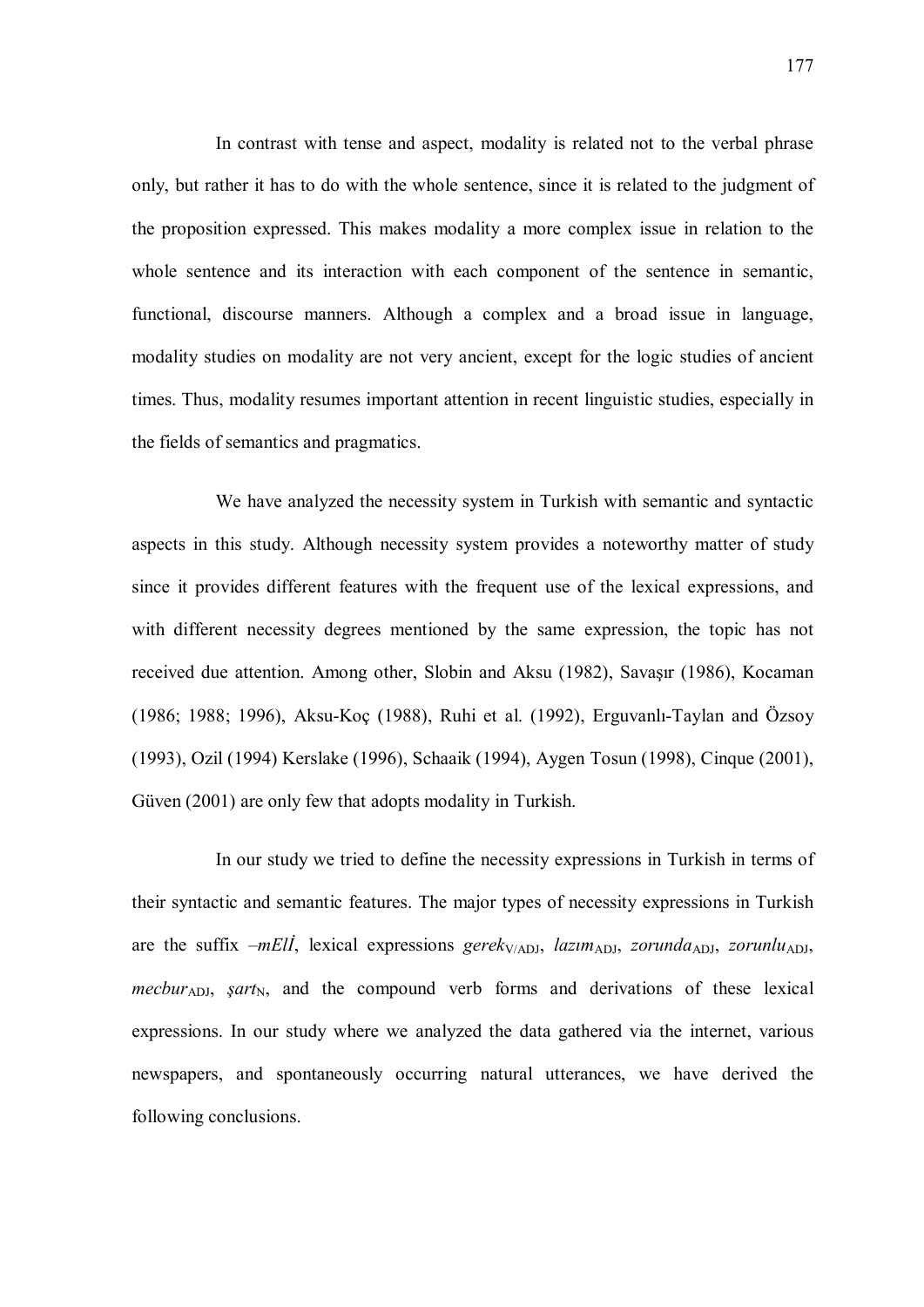- i. Among the different markers of necessity in Turkish,  $-mE/I$ , the verbal suffix has a special place within the system since it may express the different necessity degrees of weak necessity, necessity and strong necessity.
- ii. Gerek<sub>V</sub> also deserves special attention in the study of necessity in Turkish as the only base verb form for necessity. It has special uses and functions as a supplementary form for the suffix  $-mEll$  with the negation, question and subordination forms of the necessity expressing sentence.
- iii. The lexical forms gerek<sub>V/N</sub>, zorunda, zorunlu<sub>ADJ</sub>, şart<sub>N</sub>, lazım<sub>ADJ</sub>, *mecbur*<sub>ADJ</sub> provide Turkish with a wide range of modal domains and sources of impositions with different argument structures, and causative and passive forms that are available with them.
- iv. Ol- triggers the epistemic meaning of the modal expressions. The use of conditional before gerek is also another factor that makes the sentence epistemically modal in Turkish.
- v. The idiomatic expression of necessity, which has close relationship with the future marker, makes it possible to express stylistic differences and express the nuances of different necessities.
- vi. The operator that Coates (1983) states to trigger the root modal meanings, negation, passive verb,  $1<sup>st</sup>$  and  $2<sup>nd</sup>$  person subject, have the similar uses of the necessity markers in Turkish. In addition to these, the assertive  $-DIr$ and modal adverbs interact with the necessity and determine the root or epistemic modal value of the sentence.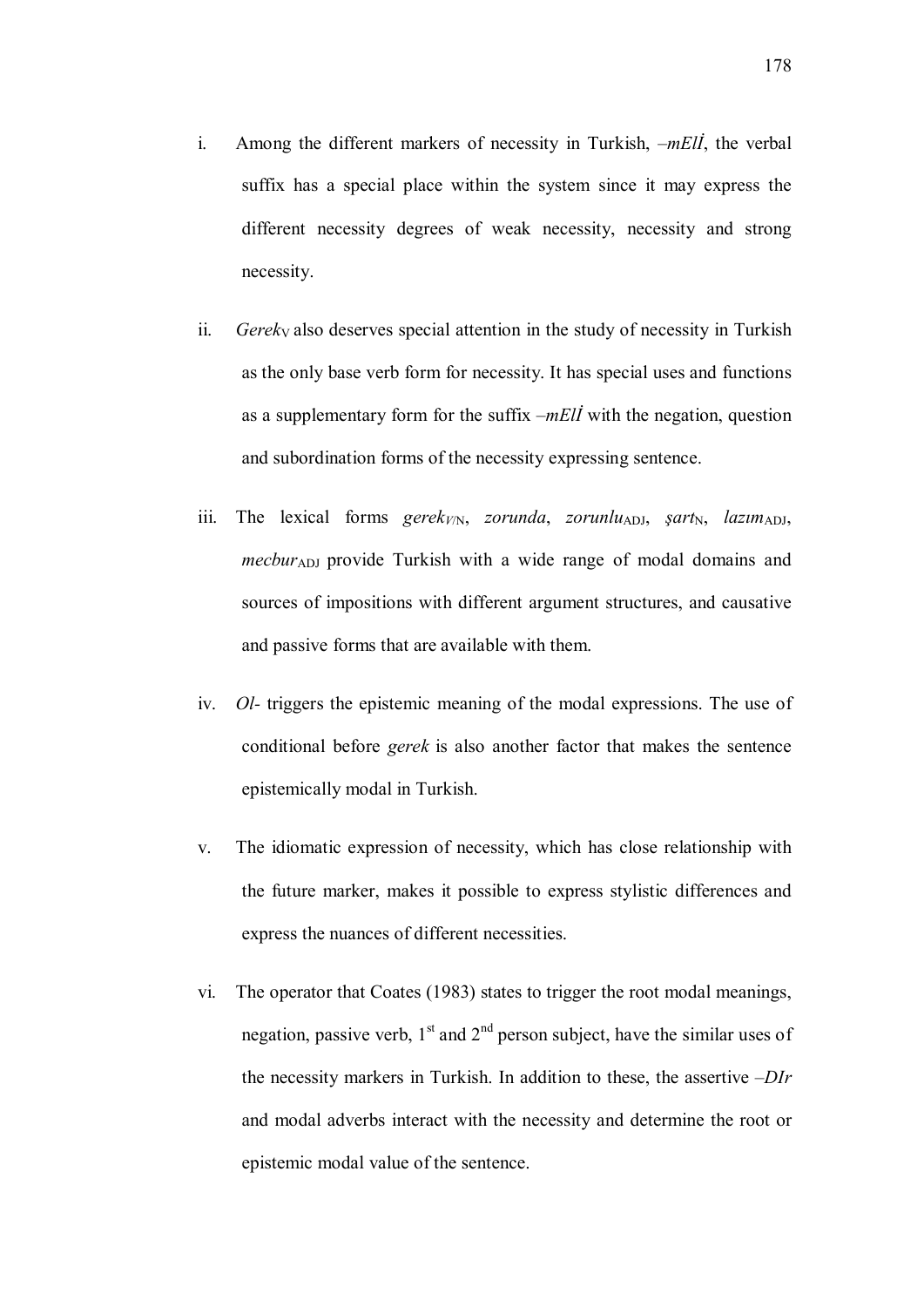It is really noteworthy to make further researches on the use of the modal markers in context, since modality is directly related to the discourse that the sentence is uttered in. The ambiguity of the necessity expressions is also an important matter that may be focused in a detailed study with analyzing the interaction of the modal expressions other components of the sentence such as adverbs, copula, tense markers. A study on the conceptual structure of the expressions of the notions of necessity or other modality types would also provide a significant research matter.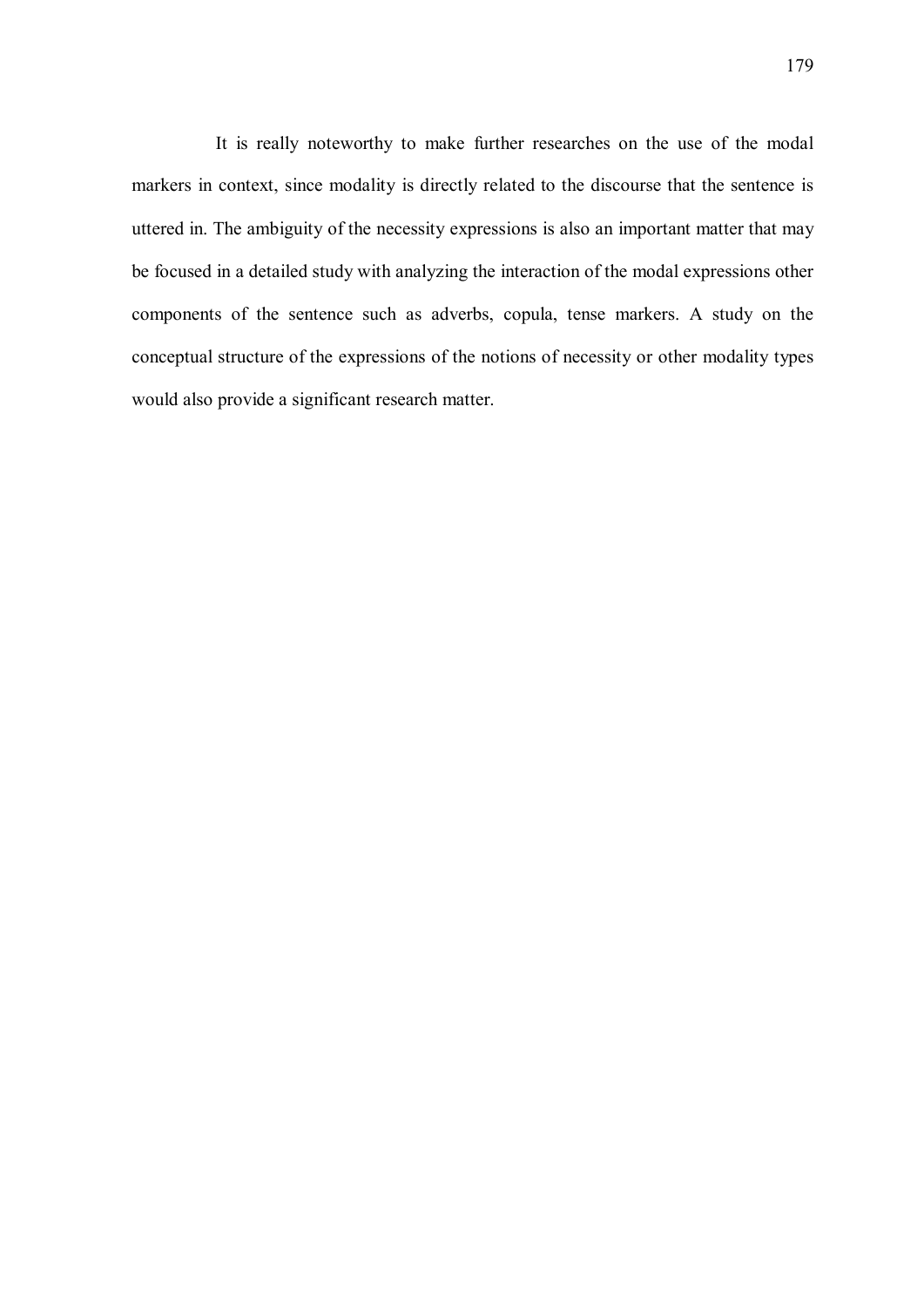## BIBLIOGRAPHY

- Aksu-Koç, Ayhan (1988). The Acquisition of Aspect and Modality: The Case of Past Reference in Turkish. (Cambridge Studies in Linguistics, Supplementary volume.) Cambridge: Cambridge University Press.
- Auwera, J.van der. 2001. "On The Typology of Negative Modals". In J. Hoaksema (ed). Perspectives on Negation and Polarity Items, 23-48. Amsterdam: John Benjamins.
- Aygen Tosun, Gülşat (1998). The Split INFL Hypothesis in Turkish. Unpublished M..A. Thesis. Boğaziçi University, İstanbul.
- Banguoğlu, Tahsin (2000). Türkçe'nin Grameri. Ankara: TDK
- Bussmann, Hadumod (1996). Routledge Dictionary of Language and Linguistics (Trans. & eds. Gregory Trauth and Kerstin Kazzai). London: Routledge.
- Bybee, Joan and Felschmann, Suzanne (Eds.) (1995). Modality in Grammar and Discourse. Amsterdam: J. Benjamins.
- Cinque, Guglielmo (2001). "A Note on Mood, Modality,T and Aspect Affixes in Turkish". In Eser Erguvanlı Taylan (Ed.) The Verb in Turkish, 47-59. Amsterdam: John Benjamins.

Coates, Jennifer (1983). The Semantics of the Modal Auxiliries. London: Croom Helm.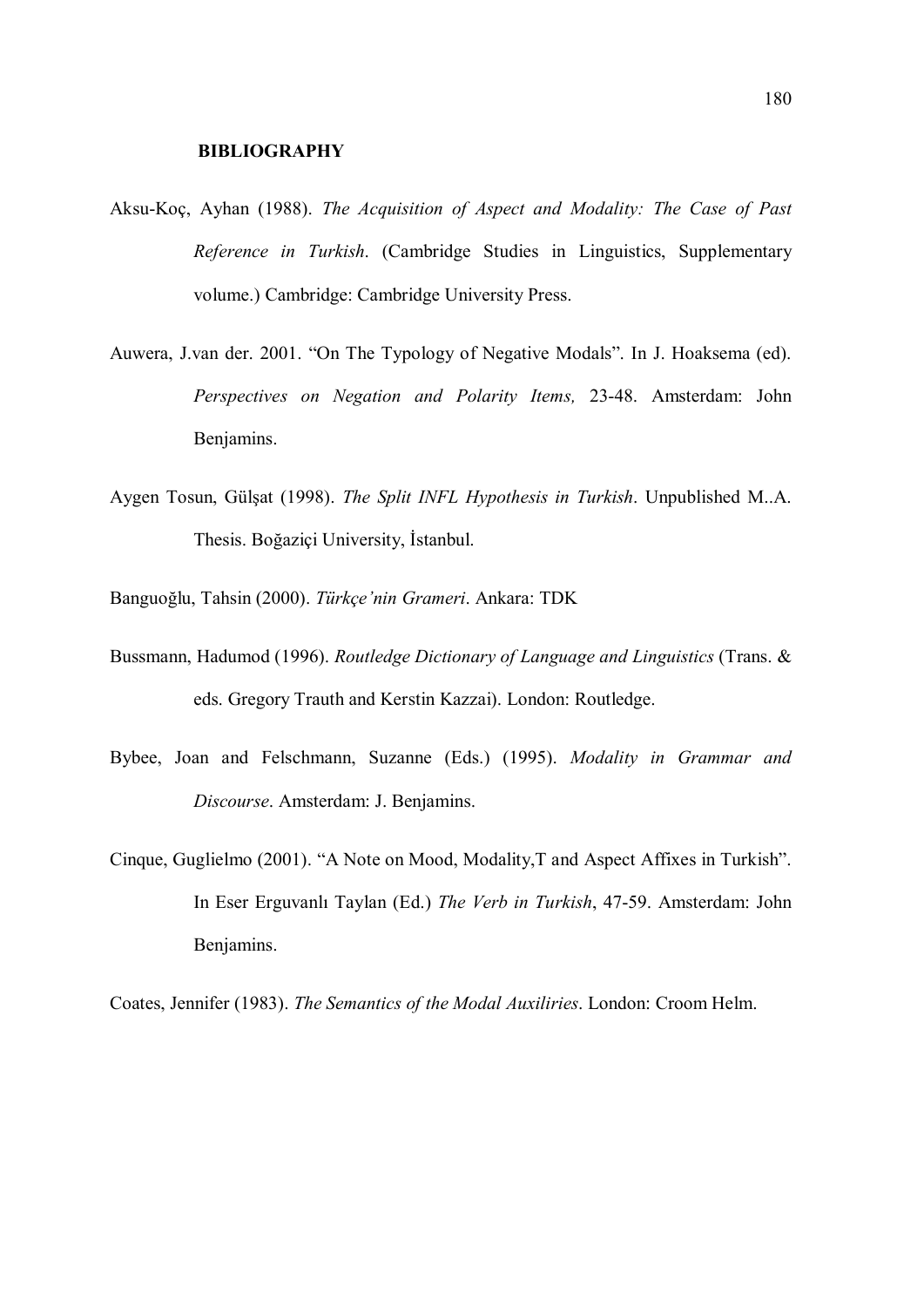Coates, Jennifer (1995). "The Expression of Root and Epistemic Possibility in English". In Bybee, Joan, and Perkins, Revere, and Pagluica, Williams. The Evolution of Grammar: Tense, Aspect, and Modality in the Language, 17-53. Chicago: University of Chicago Press

Comrie, Bernard (1976). Aspect. Cambridge: Cambridge University Press.

Dilaçar, Agop (1971). "Gramer: Tanımı, Adı, Kapsamı, Türleri, Yöntemi, Eğitimdeki Yeri ave Tarihçesi". Türk Dili Araştırmaları Yıllığı: Belleten 1971. 83-145.

Ediskun, Haydar (1984). Türk Dilbilgisi. İstanbul: Remzi.

Ergin, Muharrem (1986). Türk dili. İstanbul Boğaziçi Press.

Erguvanlı Taylan, Eser & Özsoy, Sumru (1993). "Türkçe'de bazı kip biçimlerinin öğretimi üzerine". In Kamile İmer and Engin Uzun (eds.) Proceedings of the VIIth Conference on Turkish Linguistics, 1-9. Ankara: Ankara University Press.

Finch, Geoffrey (2000). Linguistic Terms and Concepts. New York: Martins Press.

Gencan, Tahir Nejat (2001). Dilbilgisi. Ankara: TDK

Givon, Tom (2001). Syntax: An Introduction, Vol I. Amsterdam: John Benjamins.

- Göksel, Aslı (2001). "The auxiliary *ol* at the Morphology Syntax Interface". In Eser Erguvanlı Taylan (Ed.) The Verb in Turkish, 151-181. Amsterdam: John Benjamins.
- Groefsema, Marjolein (1995). "Can, May, Must, and Should: A Relevance Theorethic Account". Journal of Linguistics 31, 53-79.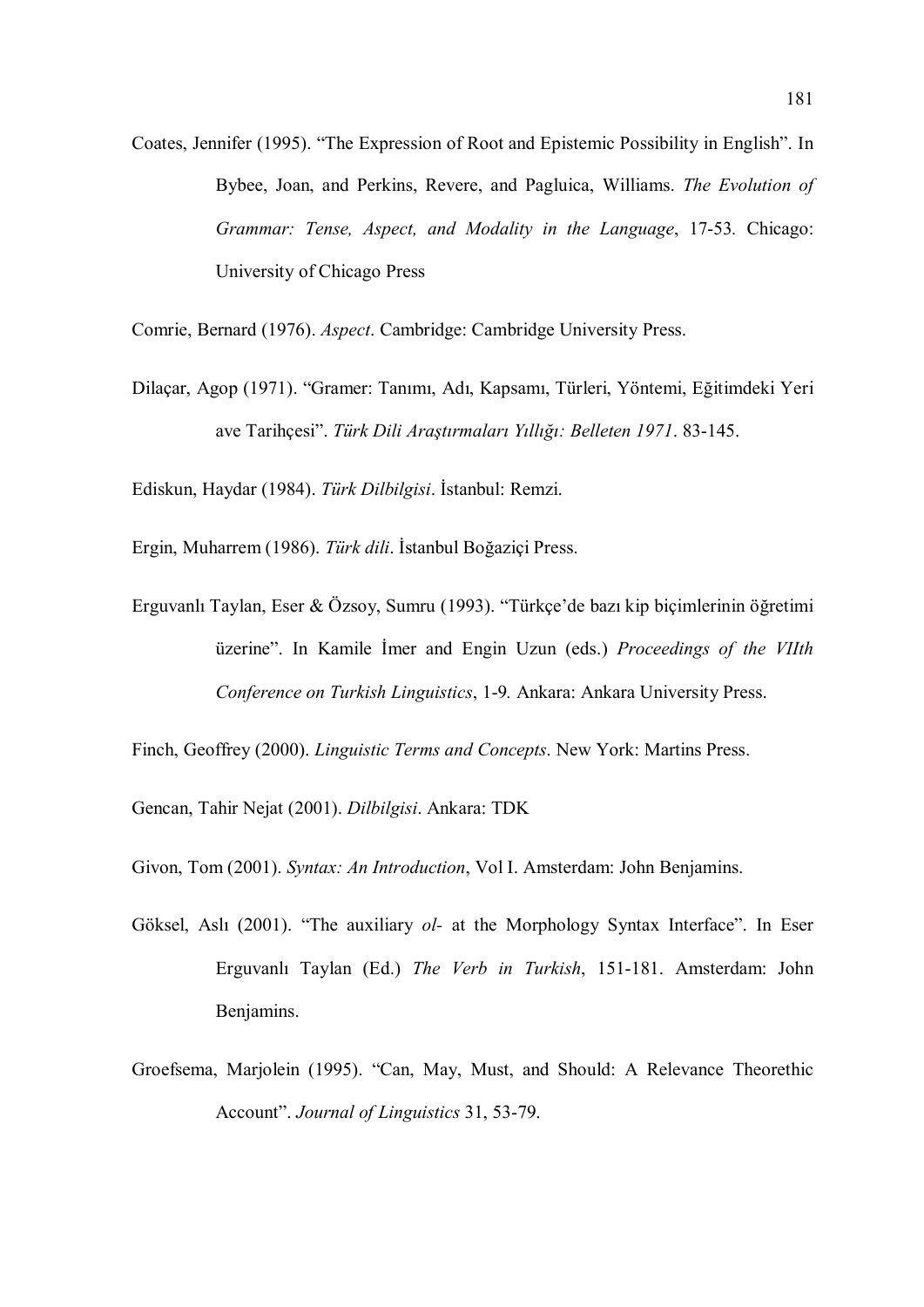- Güven, Mine (2001). "Türkçe'de –Abil eki ve Kiplik Belirteçleri Üzerine". In Ömer Demircan and Aybars Erözden (eds.), Proceedings of the XVth Conference on Turkish Linguistics. İstanbul: Yıldız Technical University Press.
- Haegeman, Liliane (1983). The Semantics of the Will in Present-Day English: A Unified Account. Brussels: Academie.
- Halliday, M.A.K. (1970). Functional Diversity in Language As Seen from a Consideration of Modality and Mood in English. Foundations of Language 6, 322- 361.
- Hatav, Galia (1997). The Semantics of Aspect and Modality: Evidence From English and Biblical Hebrew. Amsterdam: John Benjamins.
- Heine, Bernard (1995). "Agent-oriented vs. Epistemic Modality: Some Observations on German Modals". In Joan Bybee, and Revere Perkins, and Williams Pagluica. The Evolution of Grammar: Tense, Aspect, and Modality in the Language, 55- 66. Chicago: University of Chicago Press

Hoye, Leo (1997). Adverbs and Modality in English. London: Longman

Kerslake, Celia (1990). "The Semantics of Possibility in Turkish". In Bengisu Rona (ed.) Proceedings of the Fifth International Conference on Turkish Linguistics, 433- 438. Ankara: Hitit Basım Yayınevi.

Kiefer, Ferenc (1987). "On Defining Modality". Folia Linguistics 21, 67-94.

Kocaman, Ahmet (1988). "Modality in the Turkish discourse". In Sabri Koç (ed.) Proceedings of the Fourth International Conference on Turkish Linguistics, 463-468. Ankara: METU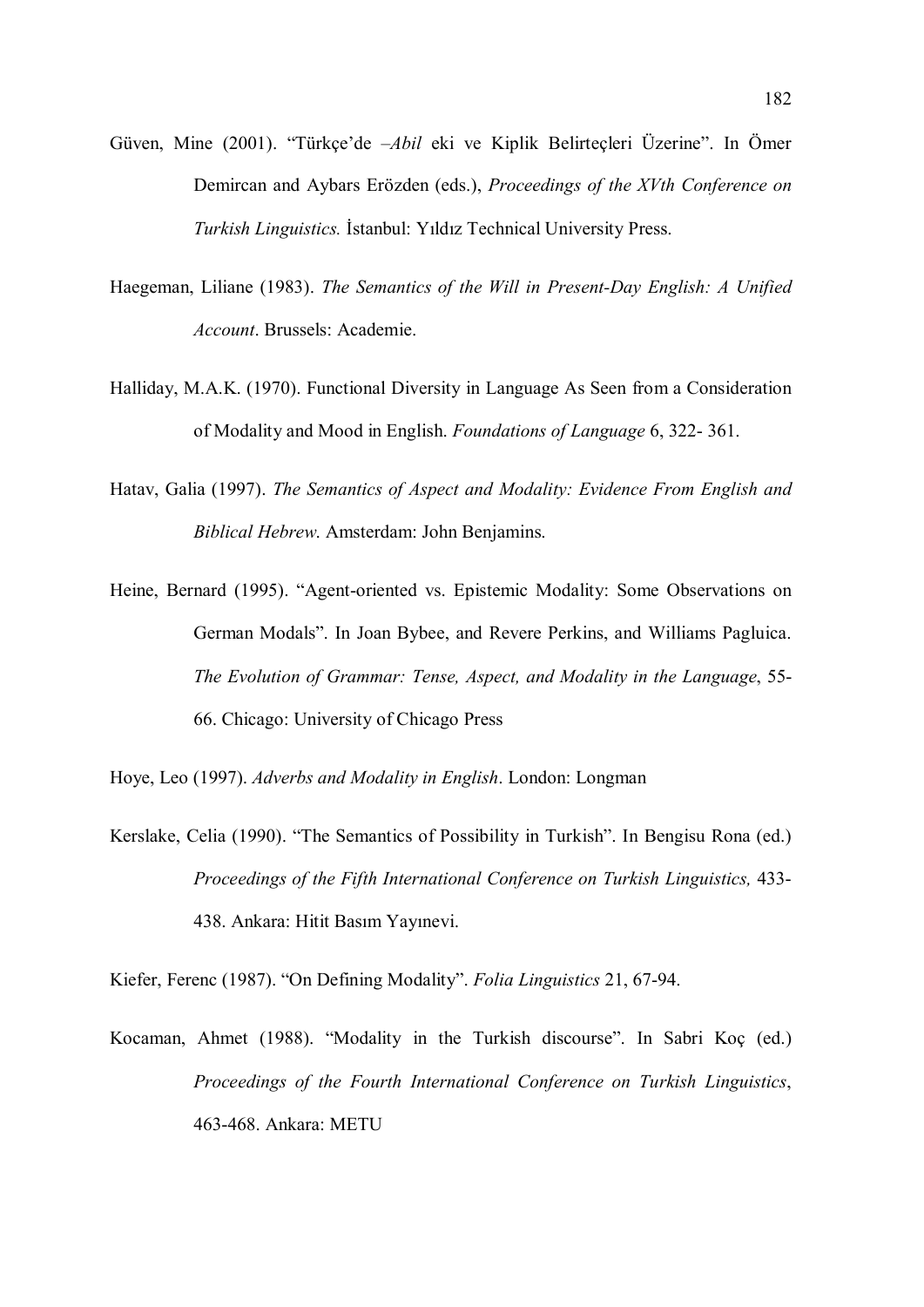- Kocaman, Ahmet (1990). "The necessitive mood in Turkish". In Bengisu Rona (ed) Proceedings of the Fifth International Conference on Turkish Linguistics, 433- 438. Ankara: Hitit.
- Konfilt, Jaklin (1997). Turkish. New York: Routledge
- Kratzer, Angelika (1991). "Modality". In A. Von Stechov and D. Wunderlich (eds.) Semantics: An international handbook of contemporary research. 639-650. Berlin: Walter de Gruyter.

Lakoff, Robin (1972). Pragmatics of Modality. CLS 8. 229-246.

- Levinson, Stephen (1993). Pragmatics. Cambridge: Cambridge University Press.
- Lewis, Geofferey (2000). Turkish Grammar (Second Edition). Oxford: Oxford University Press.
- Lyons, John (1977) Semantics, Volume II. Cambridge, CUP
- Nuyts, Jan (2001). Epistemic Modality, Language and Conceptualization. Amsterdam: John Benjamins.
- Ozil, Şeyda (1994). "Temel Tümcelerde ve Ortaçlı yapılarda Kip Anlatımı". Dilbilim Araştırmaları 1994, 112-127.
- Özsoy, Sumru A. (1999). Turkish. İstanbul: Boğaziçi Yayınları.
- Palmer, Frank Raymond (1981). Semantics. Cambridge: Cambridge University Press.
- Palmer, Frank Raymond (1986). Mood and Modality. Cambridge:Cambridge University Press.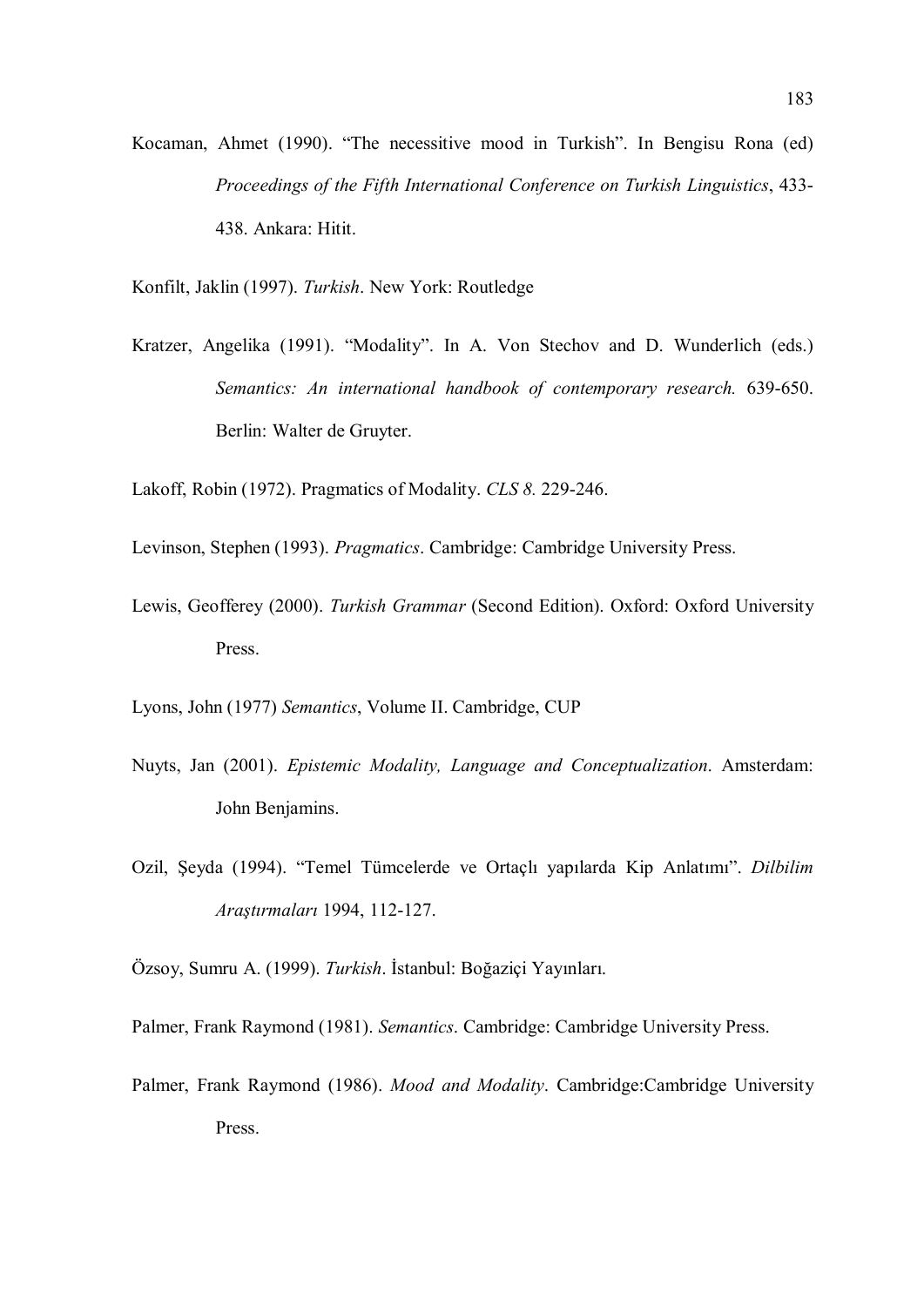- Palmer, Frank Raymond (2001). Mood and Modality (Second Edition). Cambridge: Cambridge University Press.
- Papafragou, Anna (1998). "Inference and Word Meaning: The Case of Modal Auxiliaries", Linguia 105, 1-47.
- Papafragou, Anna (2000). Modality: Issues in the Semantics-Pragmatics Interface. Amsterdam: Elsevier.

Perkins, Michael R. (1983). Modal Expressions in English. London: Pinter.

Quer, Josep (1998). Mood at the Interface. The Hague: Holland Academic Graphics.

- Ruhi, Şükriye; Zeyrek, Deniz and Osam, Necdet (1992). "Türkçe'de Kiplik Belirteçleri ve Çekim Ekleri İlişkisi Üzerine Bazı Gözlemler", 307-315. In Proceedings of the IXth Conference on Turkish Linguistics. Bolu: Abant İzzet Baysal University.
- Savaşır, İskender (1986). "Habits and Abilities in Turkish". Dan Isaac Slobin and Karl Zimmer (eds.) Studies in Turkish Linguistics, 137-146. Amsterdam: John Benjamins.
- Schaaik, Gerjan van (1994). "Turkish" P. Kahrel and R. van den Berg (eds.) Typological Studies in Negation, 35-50. Amsterdam: John Benjamins.
- Schaaik, Gerjan van (2001). "Peripherastic Tense/Aspect/Mood". In Eser Erguvanlı Taylan (ed.) The Verb in Turkish, 47-59. Amsterdam: John Benjamins.
- Slobin, Dan. I. and Aksu-Koç, Ayhan (1982). "Tense, Aspect and Modality in the Use of the Turkish Evidential". In P. J. Hooper (ed.), Tense, Aspect: Between Semantics and Pragmatics, 185- 200. Amsterdam: Benjamins.